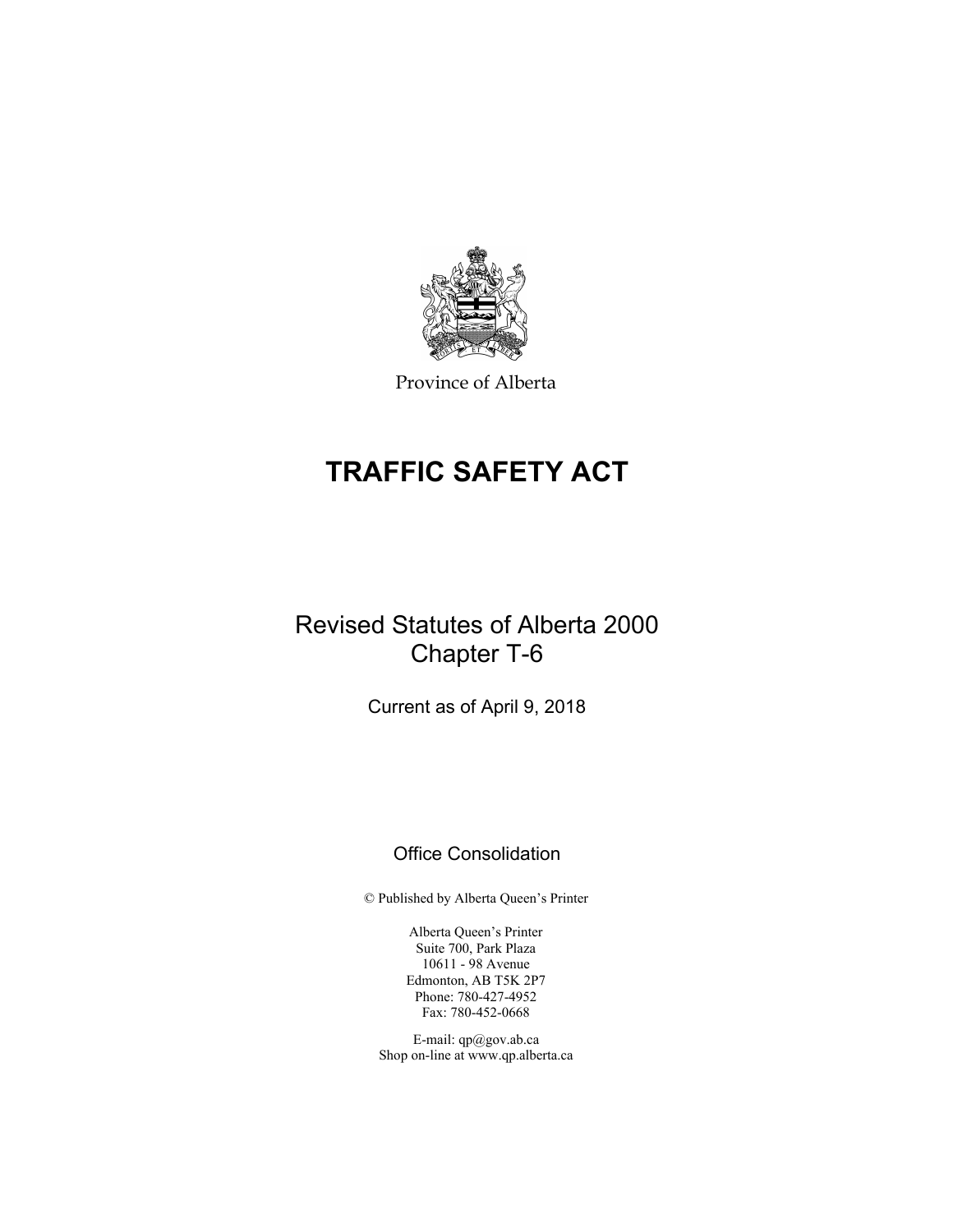### **Copyright and Permission Statement**

Alberta Queen's Printer holds copyright on behalf of the Government of Alberta in right of Her Majesty the Queen for all Government of Alberta legislation. Alberta Queen's Printer permits any person to reproduce Alberta's statutes and regulations without seeking permission and without charge, provided due diligence is exercised to ensure the accuracy of the materials produced, and Crown copyright is acknowledged in the following format:

© Alberta Queen's Printer, 20\_\_.\*

\*The year of first publication of the legal materials is to be completed.

#### **Note**

All persons making use of this consolidation are reminded that it has no legislative sanction, that amendments have been embodied for convenience of reference only. The official Statutes and Regulations should be consulted for all purposes of interpreting and applying the law.

## **Amendments Not in Force**

This consolidation incorporates only those amendments in force on the consolidation date shown on the cover. It does not include the following amendments:

2013 c19 s2(12) amends ss87.1.

2015 c13 s2 amends s158.

2017 c26 s17 amends s39.2, s18 amends s83, s19 amends s84, s20 amends s85, s21 amends s87, s22 amends s88, s23 repeals and substitutes ss88.1(2) and (2.1), s24 amends s88.2, s25 amends s89(5)(a)(ii)(D), s26 amends s90(1), s27 amends s98(1)(b), s28 amends s172.1, s29 amends ss31(b), 83(1), (2)(a) and (b), (2.1),  $3(a)$  and (b)(i),  $3.1(a)$  and (b)(i), (4) and (5),  $88.2(5)(a)$ .

## **Regulations**

The following is a list of the regulations made under the *Traffic Safety Act* that are filed as Alberta Regulations under the Regulations Act

 **Alta. Reg.** *Amendments* 

#### **Traffic Safety Act**

Access to Motor Vehicle Information ............ 140/2003 ......... *80/2004, 194/2005, 35/2006, 112/2006, 35/2007, 68/2008, 168/2010, 31/2012, 57/2013, 34/2018*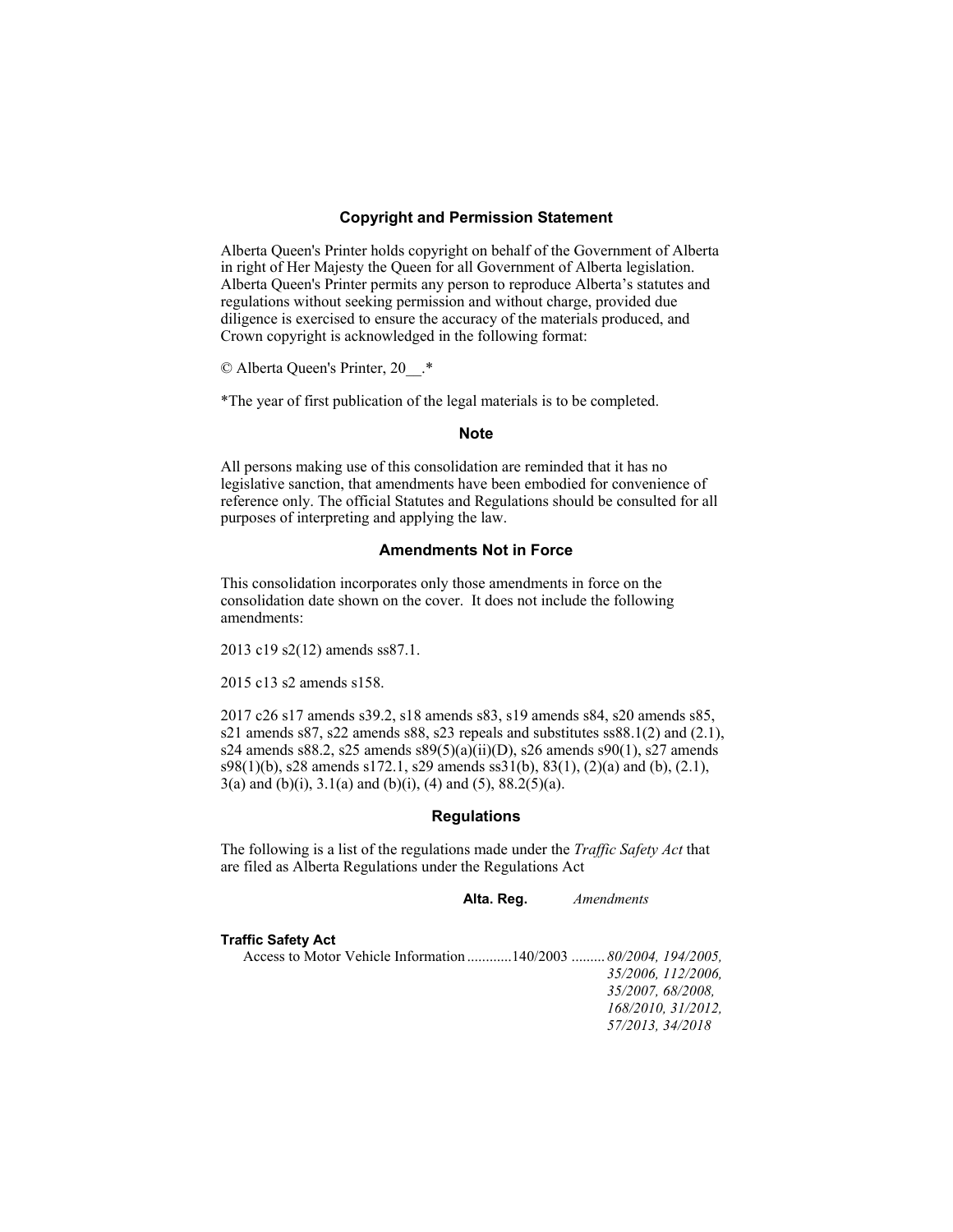| Alberta Transportation Safety                          |                     |
|--------------------------------------------------------|---------------------|
|                                                        |                     |
|                                                        | 68/2017             |
| Bill of Lading and                                     |                     |
|                                                        |                     |
|                                                        | 117/2006, 101/2008, |
|                                                        | 79/2013             |
| Commercial Vehicle Certificate                         |                     |
|                                                        |                     |
|                                                        | 100/2004, 118/2006, |
|                                                        | 211/2006, 213/2006, |
|                                                        | 98/2007, 35/2009,   |
|                                                        | 121/2009, 70/2010,  |
|                                                        | 208/2010, 199/2011, |
|                                                        | 87/2014, 120/2016   |
| Commercial Vehicle Dimension                           |                     |
|                                                        |                     |
|                                                        | 50/2005, 105/2005,  |
|                                                        | 190/2005, 35/2007,  |
|                                                        | 68/2008, 72/2008,   |
|                                                        | 121/2009, 140/2009, |
|                                                        | 114/2011, 187/2011, |
|                                                        | 80/2013, 47/2014,   |
|                                                        | 58/2014, 100/2015   |
| Commercial Vehicle Safety 121/2009  78/2013, 60/2016,  |                     |
|                                                        | 98/2017             |
| Demerit Point Program and Service                      |                     |
|                                                        |                     |
|                                                        | 108/2006, 128/2012, |
|                                                        | 187/2015, 82/2016   |
|                                                        |                     |
| Driver Training and Driver                             |                     |
|                                                        |                     |
|                                                        | 68/2008, 169/2011,  |
|                                                        | 31/2012, 168/2012,  |
|                                                        | 165/2015, 164/2016  |
| Drivers' Hours of Service 317/2002  12/2004, 100/2004, |                     |
|                                                        | 119/2006, 70/2008,  |
|                                                        | 48/2010, 98/2012,   |
|                                                        | 208/2014, 232/2017  |
| Fish Creek Provincial Park                             |                     |
| Parking and Stopping 175/2003  210/2011, 144/2014      |                     |
|                                                        |                     |
|                                                        | 166/2012, 72/2017   |
| Operator Licensing and Vehicle                         |                     |
|                                                        |                     |
|                                                        | 220/2003, 45/2004,  |
|                                                        | 108/2004, 253/2004, |
|                                                        | 48/2005, 161/2006,  |
|                                                        | 211/2006, 37/2008,  |
|                                                        |                     |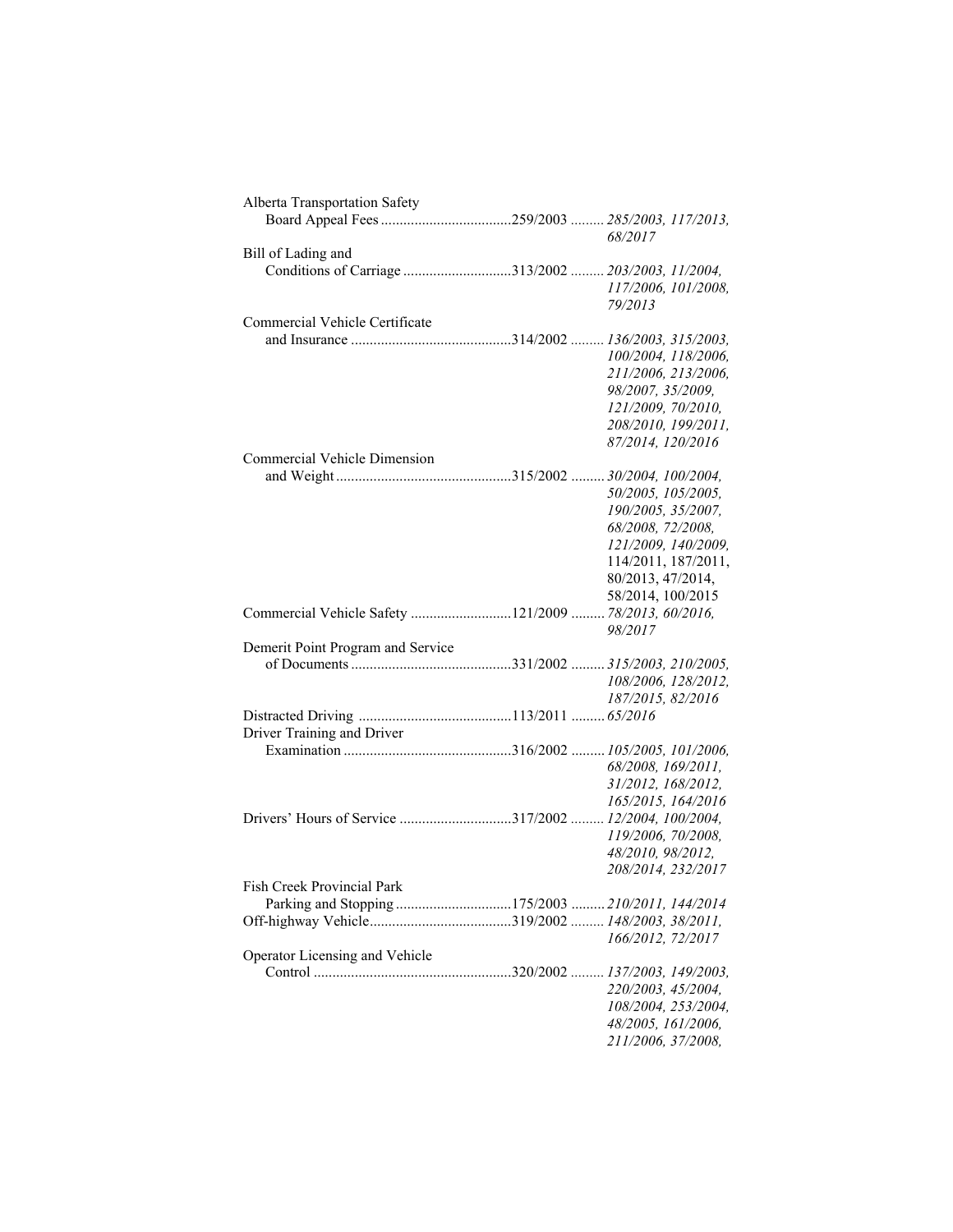| 121/2009, 168/2009,                                              |
|------------------------------------------------------------------|
| 255/2009, 127/2010,                                              |
| 131/2010, 220/2010,                                              |
| 37/2011, 49/2011,                                                |
| 170/2011, 73/2012,                                               |
| 101/2012, 125/2012,                                              |
| 196/2012, 61/2013,                                               |
| 160/2014, 25/2015,                                               |
| 30/2018                                                          |
|                                                                  |
| 187/2011, 144/2012                                               |
|                                                                  |
|                                                                  |
|                                                                  |
| Use of Highway and Rules of the Road 304/2002  8/2005, 152/2009, |
| 105/2014                                                         |
|                                                                  |
| 143/2012, 170/2012,                                              |
| 49/2018                                                          |
|                                                                  |
| 12/2015, 36/2017                                                 |
| Vehicle Seizure and Removal 251/2006  68/2008, 31/2012,          |
| 102/2012, 170/2012,                                              |
| 62/2013, 42/2015,                                                |
|                                                                  |
| 67/2017, 29/2018                                                 |
|                                                                  |
|                                                                  |
| Transportation Network Companies 100/2016                        |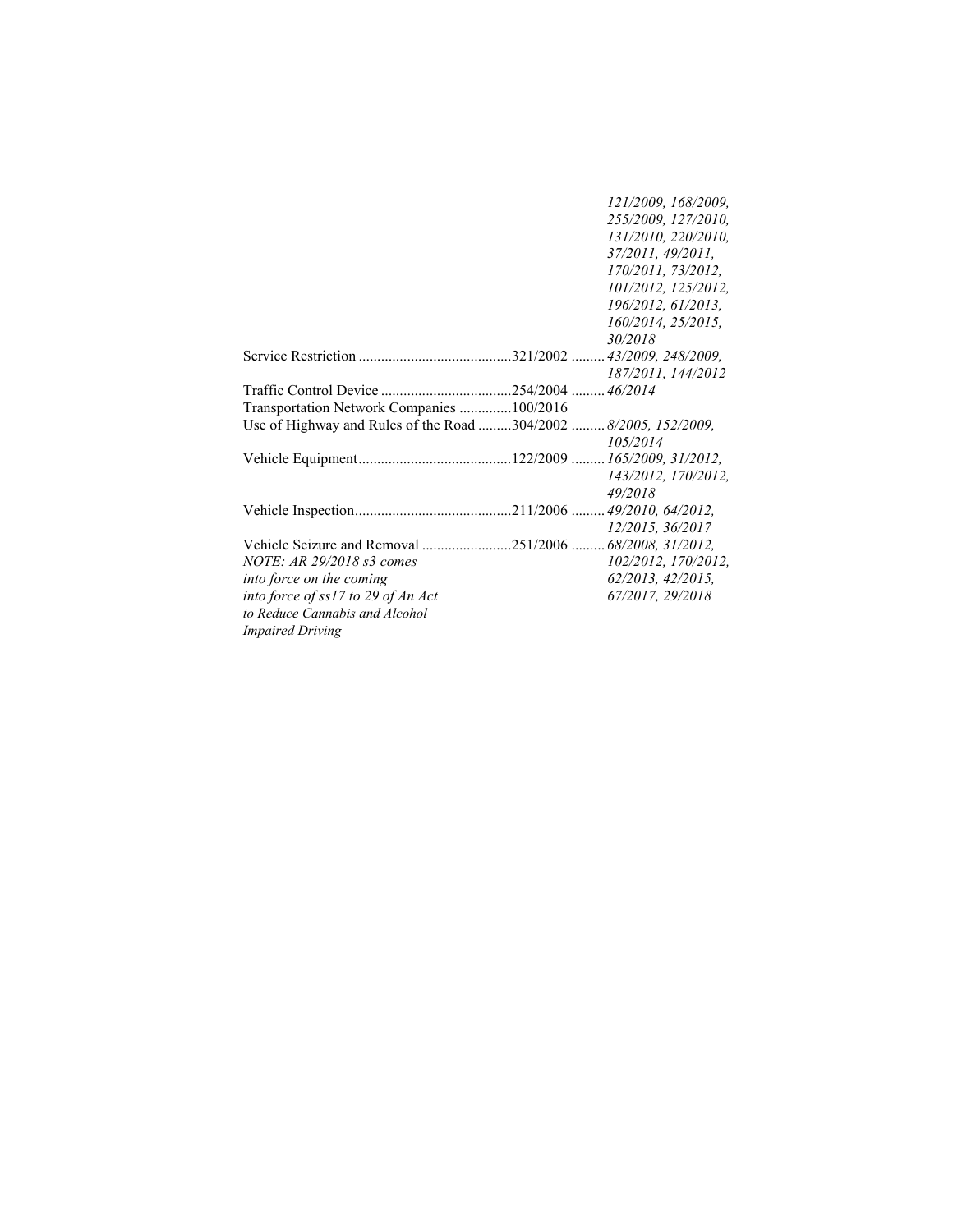# **TRAFFIC SAFETY ACT**

Chapter T-6

## *Table of Contents*

 **1** Interpretation

## **Part 1 General Administration**

**Division 1 General** 

- **2** Staff
- **2.1** Investigators
- **2.2** Authority to enter and inspect premises
- **2.3** Obstruction of investigators
- **3** Delegation of power
- **4** Reproduction of documents, etc.
- **5** Documents signed by officials
- **6** Service
- **7** Crown not liable

## **Division 2 Release of Information**

- **8** Release of personal driving and motor vehicle information
- **9** Information forwarded to Registrar
- **10** Release of safety information
- **11** Inspection of accident report
- **11.1** Commercial transport information
	- **12** Certified copies of Board documents

## **Division 3 Municipalities and Other Authorities**

- **13** General powers of municipality
- **14** Private property
- **15** Prohibitions and offences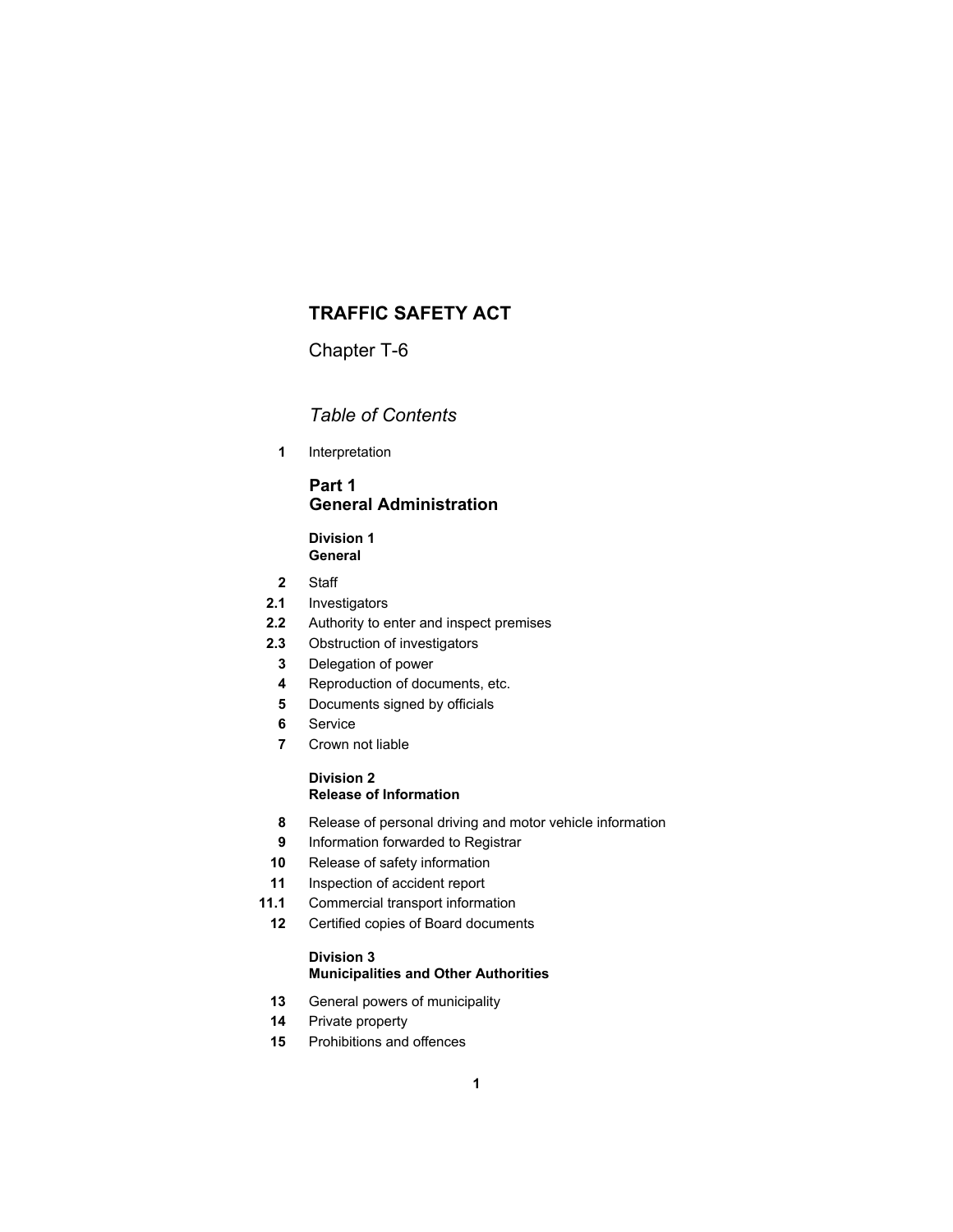- **16** Restriction of powers
- **17** Control of traffic in provincial parks

## **Division 4 Regulations**

- **18** Regulations by the Lieutenant Governor in Council
- **19** Statute prevails
- **20** Prohibitions and offences
- **21** Power to establish standards, etc.

## **Part 2 Alberta Transportation Safety Board**

## **Division 1 Administration**

- **22** Board
- **23** Chair and Vice-chair of the Board
- **24** Functions of the Board
- **25** Sittings of the Board
- **26** Quorum
- **27** Procedure at Board hearings, reviews and appeals
- **29** Testimony and production of documents
- **29.1** Failure to attend, etc.
- **29.2** Regulations

## **Division 2**

## **Reviews Respecting Conduct of Drivers**

- **30** Reviews by Board
- **31** Action taken re reviews
- **32** Reconsideration re reviews
- **33** Consideration of driver's record, etc.

#### **Division 3 Appeals to the Board**

- **34** Interpretation
- **35** Appeals re permits
- **36** Appeals re disqualification, suspension, etc. by Registrar
- **37** Appeals re demerit points
- **39** Appeals re immediate roadside suspension
- **39.1** Appeals re zero alcohol suspension, etc.
- **39.2** Appeals re administrative licence suspensions
- **39.21** Appeals re mandatory use of alcohol-sensing device re section 88.1 or 88.11
- **39.3** Appeals re mandatory use of alcohol-sensing device while driving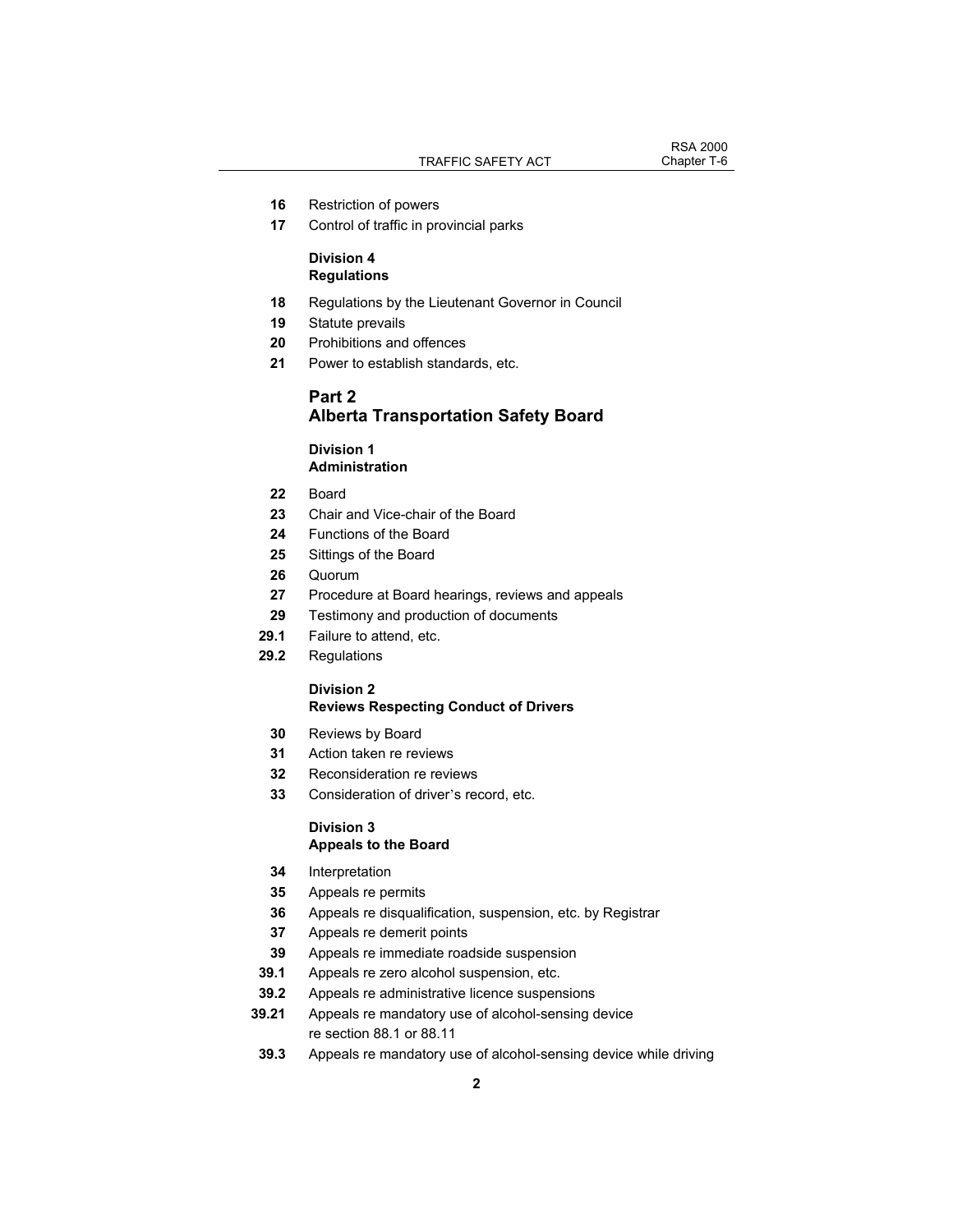- **39.4** Appeals by drivers from other jurisdictions
	- Appeals re seizure or immobilization of motor vehicle
	- Appeals re administrative penalties re commercial transport
- **41.1** Appeals re administrative penalties re transportation network companies
- Appeals re driver training and driver examiners
- **42.1** Appeals re vehicle inspection facilities and vehicle inspection technicians
	- Appeals re safety fitness certificate, etc.
- Other appeals
- Commencement of appeals
- Reconsideration re appeals
- Appeal is not a stay

### **Division 4 Judicial Review**

 **47.1** Judicial review

## **Part 3 Motor Vehicle Administration**

## **Division 1 Licences, Registration, Insurance and Permits**

- Operator's licences
- Registration of vehicles
- Licence plates
- Insurance required
- Information
- Refusal to grant or issue motor vehicle document
- Restriction of services
- Refusal of service re maintenance orders
- Medical review committee
- Exclusion of liability re medical matters
- **60.1** Confidential reporting
	- Altered documents
	- Permits
	- Liens
	- Regulations

## **Division 2**

## **Vehicles, Equipment, Accidents and Removal of Vehicles**

- Equipment standards
- Inspection of vehicles
- Review by Court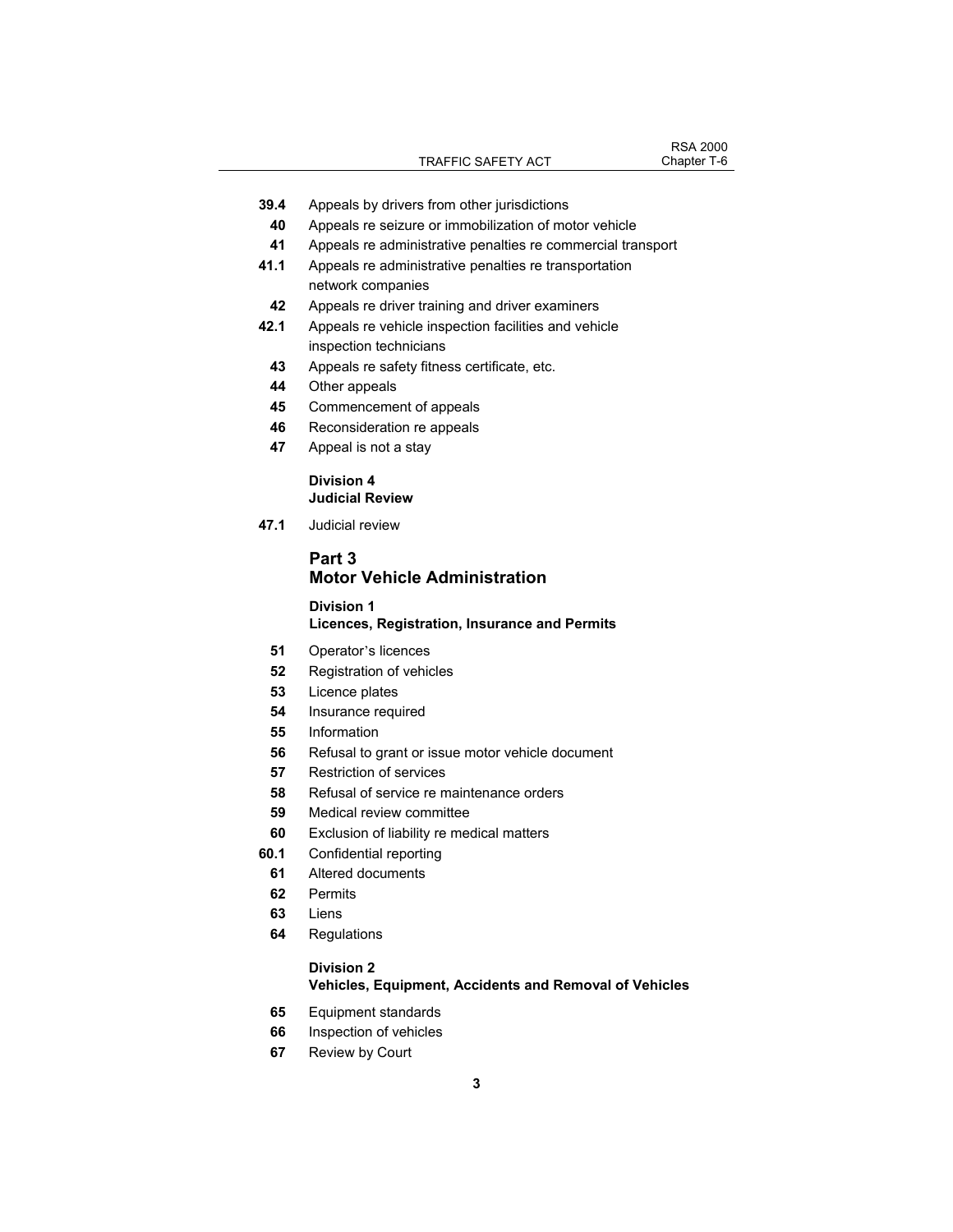- Serially numbered vehicles and parts
- Duty of driver, etc. re accident
- Reports of peace officer re accidents
- Reports of drivers re accidents
- Place of offence re accident report
- Investigations of accidents for general safety enhancement
- Testing and inspection of motor vehicles in accidents
- Motor vehicle surveys re safety
- Prohibitions re abandoning vehicles
- Removal of vehicles
- Forcible entry of vehicles
- Exclusion from liability
- Sale and rental of vehicles
- Regulations

## **Part 4**

# **Disqualification from Driving**

## **Division 1 Disqualifications Arising from Offences**

- Operator's licence suspended
- Disqualification for impaired driving
- Driving while prohibited under Criminal Code
- Disqualification arising under National Defence Act (Canada)
- Suspension of operator's licence
- Licence disqualification
- **87.1** Peace officer definition
- Immediate roadside sanctions
- **88.1** Alcohol-related administrative licence suspension
- **88.11** Transitional regarding existing section 88.1 disqualifications or suspensions
- **88.2** Mandatory use of alcohol-sensing device when driving
- **88.3** Review of drivers from other jurisdictions
	- 24-hour disqualification re alcohol or drug, etc.
	- 30-day suspension re novice driver
- Disqualification, etc. by Registrar
- Removal of requirements disqualification
- Exceptions, etc.
- Prohibition re driving while unauthorized
- Punishment re driving while disqualified
- Suspension continues after licence expires
- Extended period of disqualification
- Disqualifications to run consecutively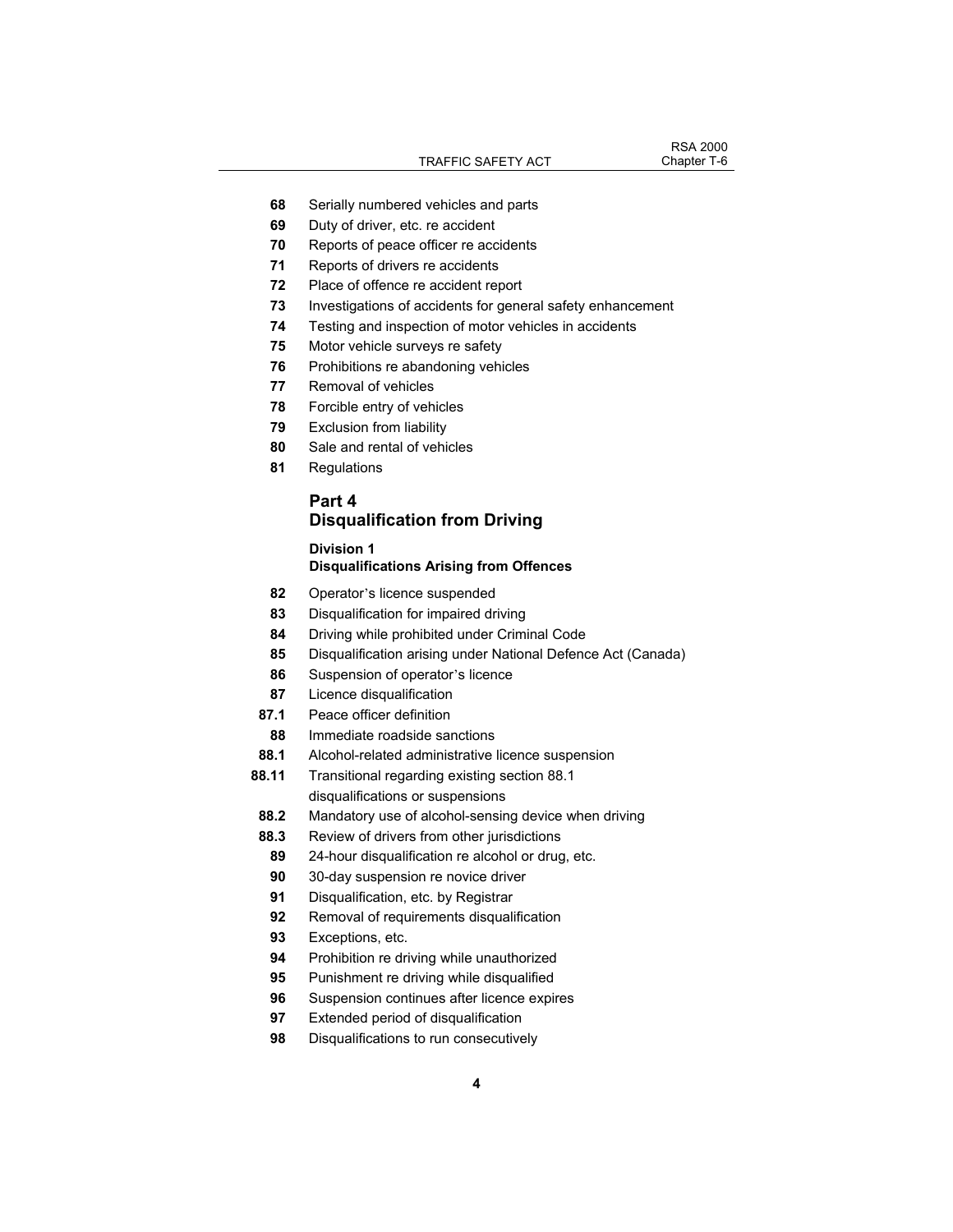- **99** Setting aside suspension, etc. re demerit points
- **100** Regulations

# **Division 2**

## **Disqualifications Arising from Judgments**

- **101** Saving of rights
- **102** Failure to satisfy judgment
- **103** Payment of judgment by instalments
- **104** Application for relief
- **105** Regulations

## **Part 5 General Operation of Vehicles**

# **Division 1**

## **Speed Limits and Traffic Control Devices**

- **106** Standard speed limits
- **107** Standard speed limit re school or playground zone
- **108** Other speed limits
- **109** Application of speed limits re signs
- **110** Traffic control devices

## **Division 2 Operation of Vehicles**

- **111** Observance of Rules of the Road
- **112** Rules of the Road
- **113** Operation of vehicles
- **114** Peace officers
- **115** Prohibited operation of vehicles
- **115.1** Cellular telephones, electronic devices, etc.
- **115.2** Display screen visible to driver prohibited
- **115.3** Global positioning system
- **115.4** Prohibited activities
- **115.5, 116** Regulations

## **Part 6 Off-highway Vehicles**

- **117** Definitions
- **118** Application of Act
- **119** Registration
- **120** Prohibited operation
- **121** Duty of driver re off-highway vehicle
- **122** Restriction on municipality
- **123** Stopping for peace officer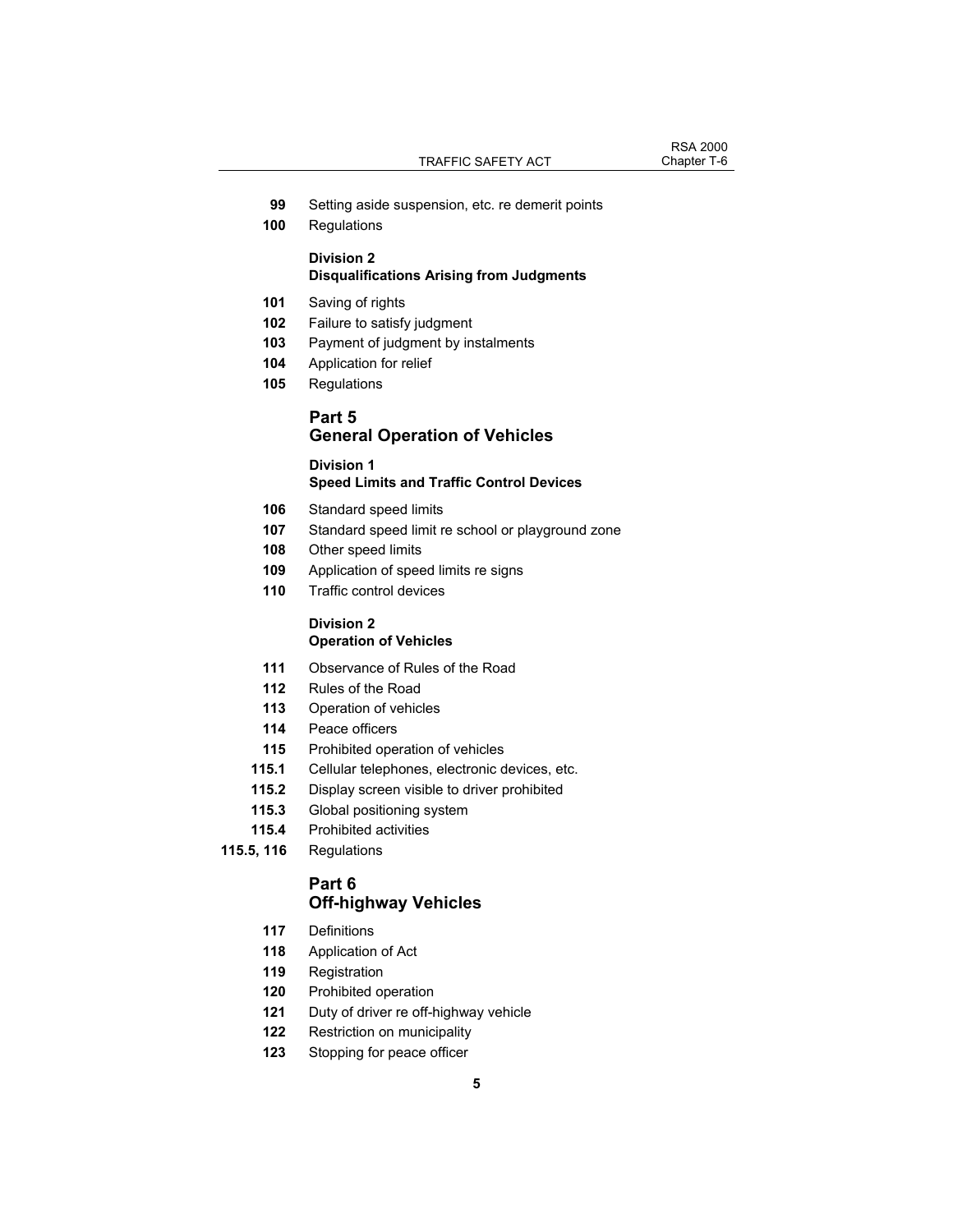TRAFFIC SAFETY ACT Chapter T-6

RSA 2000<br>Chapter T-6

- **124** Production of documents
- **125** Onus
- **126** Duty of driver, etc. re accident
- **127** Seizure of off-highway vehicle
- **128** Municipal bylaws
- **128.1** Safety helmets
- **129** Regulations

## **Part 6.1 Transportation Network Companies**

- **129.1** Transportation network companies
- **129.2** Administrative penalties
- **129.3** Injunction
- **129.4** Regulations

## **Part 7**

## **Commercial Motor Transport**

 **130** Interpretation

## **Division 1 Operation of Commercial Vehicles**

- **131** Use of commercial vehicles
- **132** Cancellation of certificate
- **133** Non-payment of fees or charges

## **Division 2 Compliance**

- **134** Definition
- **135** Purposes of inspections
- **136** Inspections of commercial vehicles
- **137** Stopping for peace officer
- **138** Vehicle inspection stations
- **139** Inspections of transportation business premises
- **140** Production of documents
- **141** Detention of vehicle
- **142** Review by Court
- **143** Administrative penalties
- **144** Vicarious liability

## **Division 3 Weight**

- **145** Weighing of vehicle
- **146** Checking of weight by portable scales, etc.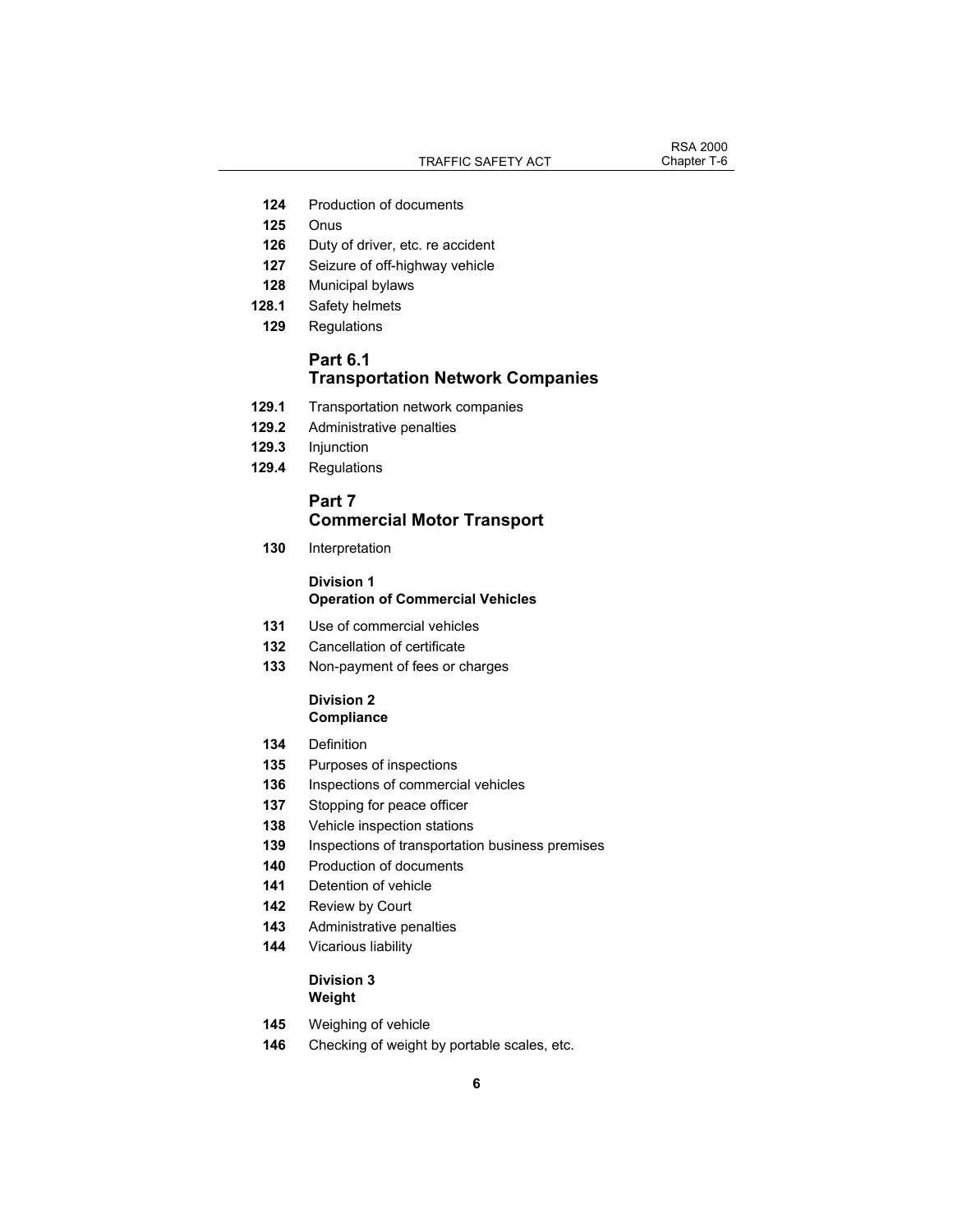# RSA 2000<br>Chapter T-6

- No alteration or redistribution of weight
- Reduction of weight
- Penalty re excess weight
- Certificates of weight
- Establishment of weights for vehicles
- Municipalities re weight for vehicles

### **Division 4 General Matters**

- Restriction on municipality
- Penalty re offences
- Bills of lading, etc.
- Regulations

## **Part 8 Enforcement, Rights, Remedies and Obligations**

#### **Division 1 Offences**

- Offences
- Punishment
- Onus
- Owner liable
- Dismissal of charge
- Disposition of fines and penalties

### **Division 2 Evidence in Prosecutions**

- Certificates and affidavits
- Traffic control device
- Engineer's certificate

### **Division 3 Peace Officers**

- Stopping for peace officer
- Production of documents
- Seizure of licence plates
- Arrest without warrant
- Seizure of vehicle
- Seizure of motor vehicle re insurance matters
- 24-hour seizure or immobilization of vehicle
- **172.1** Seizure of vehicle for impaired driving, etc.
- Seizure or immobilization of motor vehicle
- **173.1** Seizure of vehicle in prostitution related offences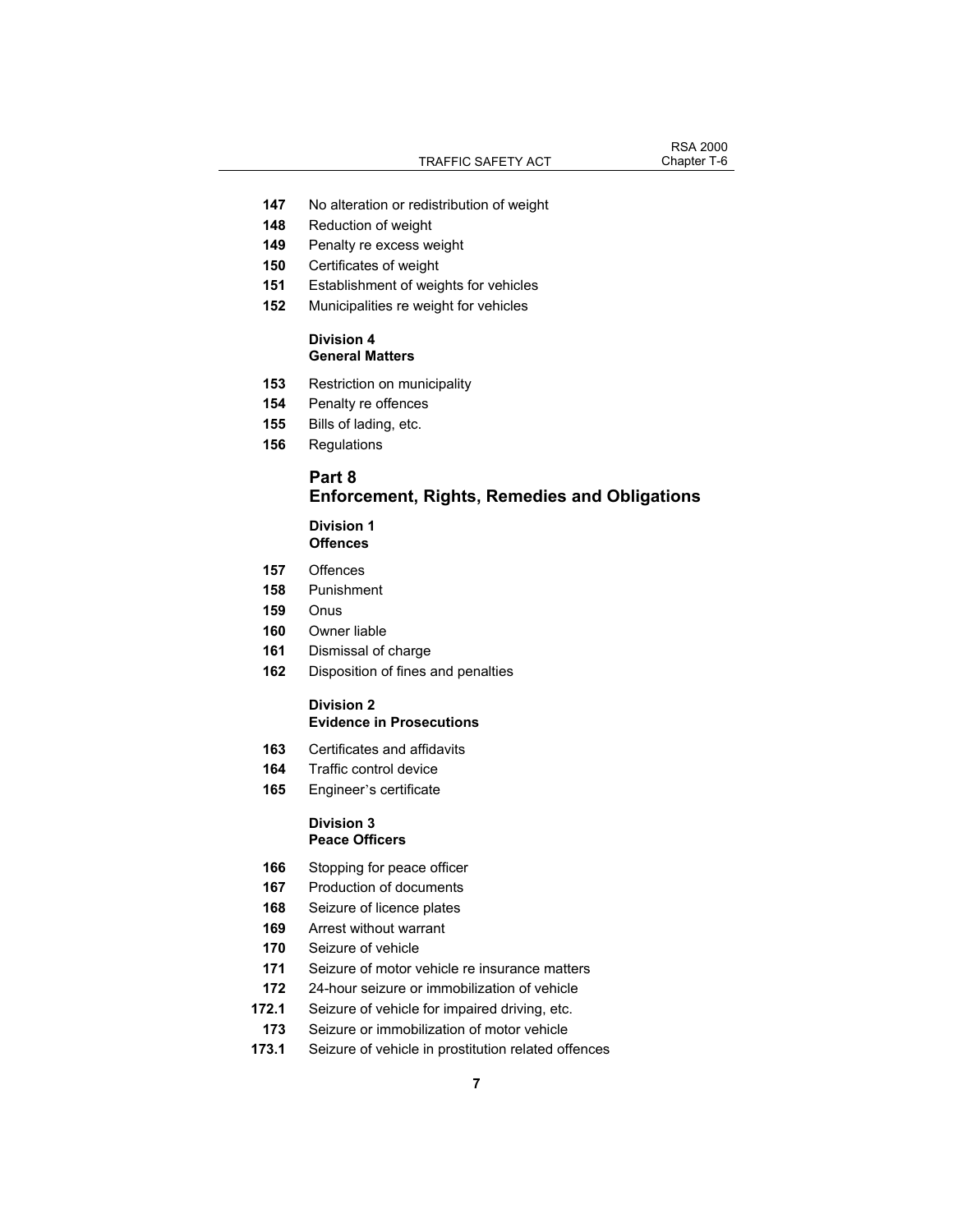TRAFFIC SAFETY ACT Chapter T-6

RSA 2000<br>Chapter T-6

- **174** Claim by owner for expenses
- **174.1** No action against the Crown, etc.
- **175** Personal property
- **176** Repair of damaged vehicle
- **177** Right of entry to repair shops, etc.
- **178** Assistance to peace officer

## **Division 4**

## **Pleas, Appeals, Prohibitions and Surrender of Licences**

- **179** Guilty pleas
- **180** Surrender of operator's licence
- **181** Appeal
- **182** Securing of motor vehicle document
- **183** Failure to surrender an operator's licence, etc.

## **Division 5 Rights, Remedies and Obligations**

- **184** Action for negligence not affected
- **185** Onus where Act contravened
- **186** Onus on owner or driver
- **187** When driver deemed agent of owner
- **188** False statement

#### **Part 9**

## **Transitional Provisions, Consequential Amendments, Repeals and Coming into Force**

- **189** Transitional provisions
- **191** Regulations
- **192-213** Consequential amendments
	- **214** Repeals
	- **216** Coming into force
		- Schedule

HER MAJESTY, by and with the advice and consent of the Legislative Assembly of Alberta, enacts as follows:

## **Interpretation**

- **1(1)** In this Act,
	- (a) "alley" means a narrow highway intended chiefly to give access to the rear of buildings and parcels of land;
	- (b) "axle" means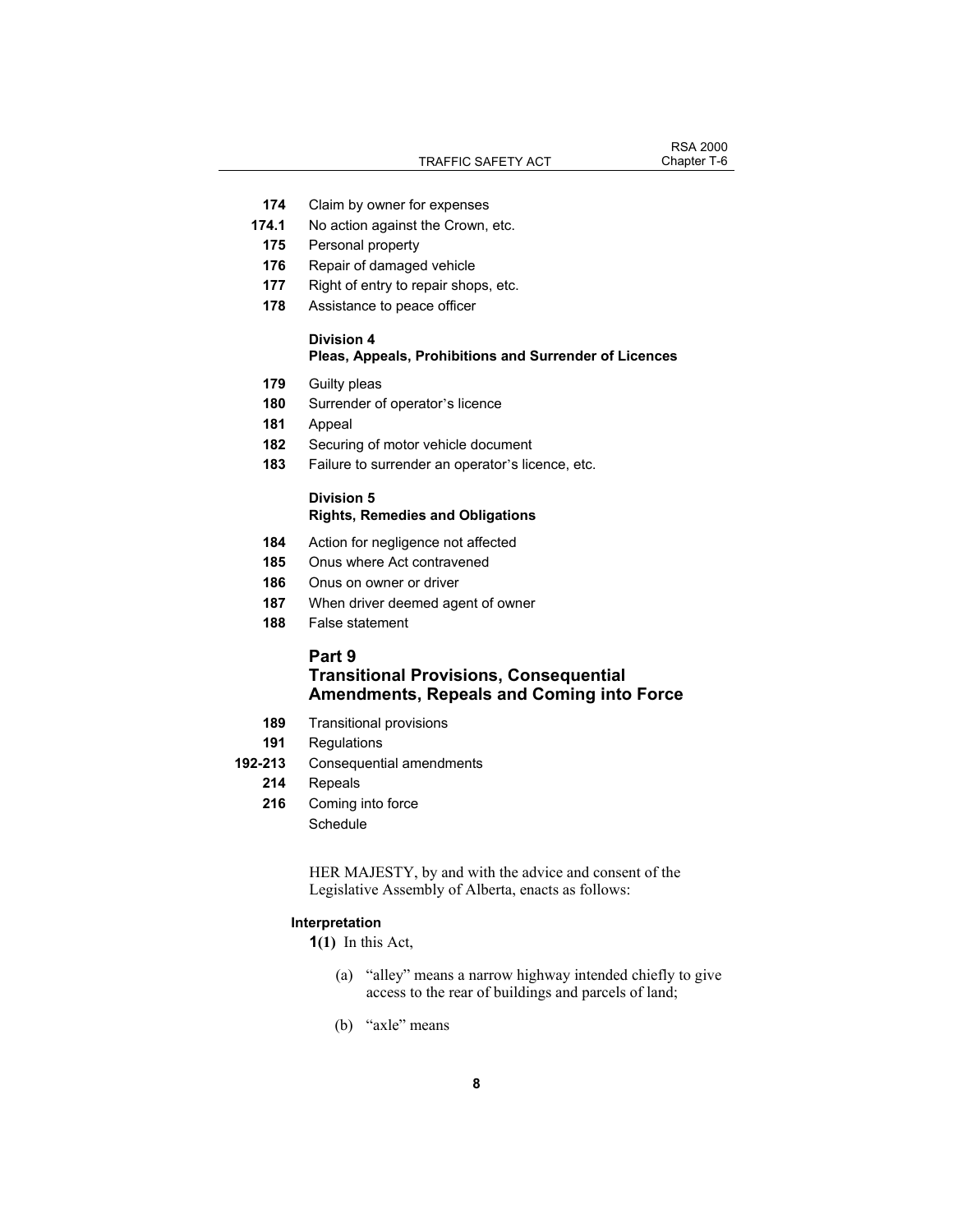| Section 1 |       | TRAFFIC SAFETY ACT           |                                                                                                                                                                                                                                           | <b>RSA 2000</b><br>Chapter T-6 |
|-----------|-------|------------------------------|-------------------------------------------------------------------------------------------------------------------------------------------------------------------------------------------------------------------------------------------|--------------------------------|
|           |       |                              |                                                                                                                                                                                                                                           |                                |
|           | (i)   | wheels revolve, and          | one or more shafts on which or with which 2 or more                                                                                                                                                                                       |                                |
|           | (11)  | the wheels on each shaft;    |                                                                                                                                                                                                                                           |                                |
|           |       | regulations;                 | (c) "axle group" means 2 or more axles that are on a vehicle<br>and that are situated on the vehicle as specified in the                                                                                                                  |                                |
|           | (d)   |                              | "Board" means the Alberta Transportation Safety Board;                                                                                                                                                                                    |                                |
|           | that  |                              | (e) "boulevard" means that part of a highway in an urban area                                                                                                                                                                             |                                |
|           |       | $(i)$ is not roadway, and    |                                                                                                                                                                                                                                           |                                |
|           | (11)  | pedestrians;                 | is that part of the sidewalk that is not especially<br>adapted to the use of or ordinarily used by                                                                                                                                        |                                |
|           | (f)   | "centre line" means          |                                                                                                                                                                                                                                           |                                |
|           | (i)   | roadway,                     | the centre of a roadway measured from the curbs or,<br>in the absence of curbs, from the edges of the                                                                                                                                     |                                |
|           | (ii)  | in the case of a highway     |                                                                                                                                                                                                                                           |                                |
|           |       |                              | (A) that is an offset centre highway as designated by<br>a traffic control device, or                                                                                                                                                     |                                |
|           |       | (B)                          | that is a highway having a certain number of<br>traffic lanes for traffic moving in a certain<br>direction at all times or at specified times as<br>designated by a traffic control device,                                               |                                |
|           |       | opposite directions, or      | the line dividing the lanes for traffic moving in                                                                                                                                                                                         |                                |
|           | (iii) | in opposite directions;      | in the case of a divided highway, that portion of the<br>highway separating the roadways for traffic moving                                                                                                                               |                                |
|           |       | certificate of registration; | (g) "certificate of registration" means a certificate of<br>registration that is issued under this Act and includes a<br>document or information and other data contained in an<br>electronic form that is recognized under this Act as a |                                |
|           | (h)   |                              | "commercial vehicle" means a vehicle operated on a<br>highway by or on behalf of a person for the purpose of                                                                                                                              |                                |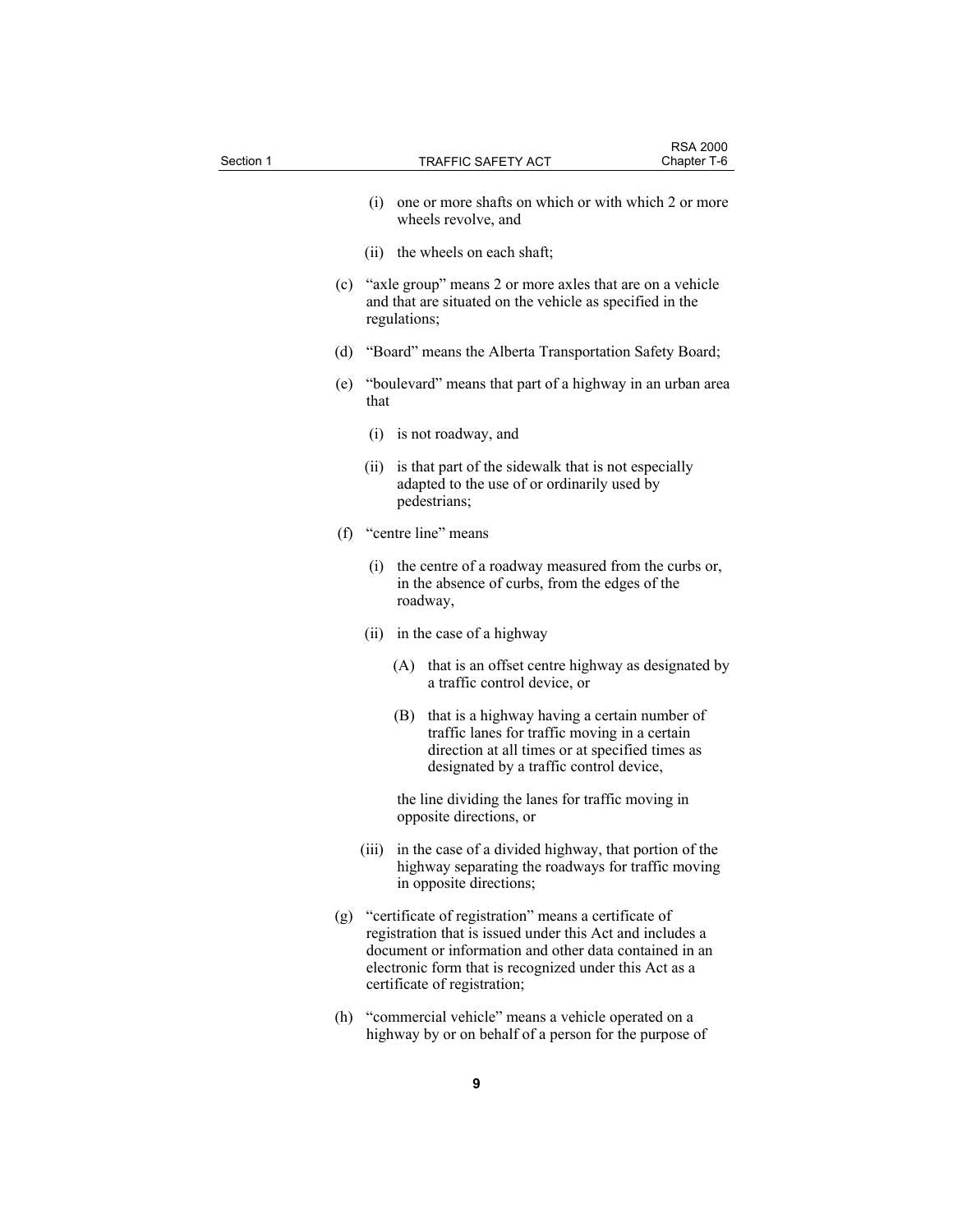| Section 1 |          | <b>TRAFFIC SAFETY ACT</b>                                                                                                                                                                                                                                                                                                                                  | <b>RSA 2000</b><br>Chapter T-6 |
|-----------|----------|------------------------------------------------------------------------------------------------------------------------------------------------------------------------------------------------------------------------------------------------------------------------------------------------------------------------------------------------------------|--------------------------------|
|           |          | providing transportation but does not include a private                                                                                                                                                                                                                                                                                                    |                                |
|           |          | passenger vehicle;                                                                                                                                                                                                                                                                                                                                         |                                |
|           | moped;   | (i) "cycle" means a bicycle, power bicycle, motorcycle or                                                                                                                                                                                                                                                                                                  |                                |
|           |          | (j) "dealer" means any person who buys or sells motor<br>vehicles as a business, either as principal or agent;                                                                                                                                                                                                                                             |                                |
|           |          | (k) "driver" means a person who is driving or is in actual<br>physical control of a vehicle;                                                                                                                                                                                                                                                               |                                |
|           |          | (1) "driving" or "drive" includes having the care or control of<br>a vehicle;                                                                                                                                                                                                                                                                              |                                |
| (1.1)     | history; | "driving record" means a record of all of the information<br>held by the Registrar that relates to an individual driver's                                                                                                                                                                                                                                  |                                |
| (m)       |          | "emergency vehicle" means                                                                                                                                                                                                                                                                                                                                  |                                |
|           |          | (i) a vehicle operated by a police service as defined in<br>the Police Act:                                                                                                                                                                                                                                                                                |                                |
|           | (ii)     | a fire-fighting or other type of vehicle operated by<br>the fire protection service of a municipality;                                                                                                                                                                                                                                                     |                                |
|           | (iii)    | an ambulance operated by a person or organization<br>providing ambulance services;                                                                                                                                                                                                                                                                         |                                |
|           | (iv)     | a vehicle operated as a gas disconnection unit of a<br>public utility;                                                                                                                                                                                                                                                                                     |                                |
|           |          | (v) a vehicle designated by regulation as an emergency<br>response unit;                                                                                                                                                                                                                                                                                   |                                |
| (n)       |          | "financial responsibility card" means a card issued or<br>authorized pursuant to the <i>Insurance Act</i> ;                                                                                                                                                                                                                                                |                                |
| (0)       |          | "goods" means any thing or load that is or may be carried<br>by means of a vehicle;                                                                                                                                                                                                                                                                        |                                |
| (p)       |          | "highway" means any thoroughfare, street, road, trail,<br>avenue, parkway, driveway, viaduct, lane, alley, square,<br>bridge, causeway, trestleway or other place or any part of<br>any of them, whether publicly or privately owned, that the<br>public is ordinarily entitled or permitted to use for the<br>passage or parking of vehicles and includes |                                |
|           | (i)      | a sidewalk, including a boulevard adjacent to the                                                                                                                                                                                                                                                                                                          |                                |

sidewalk,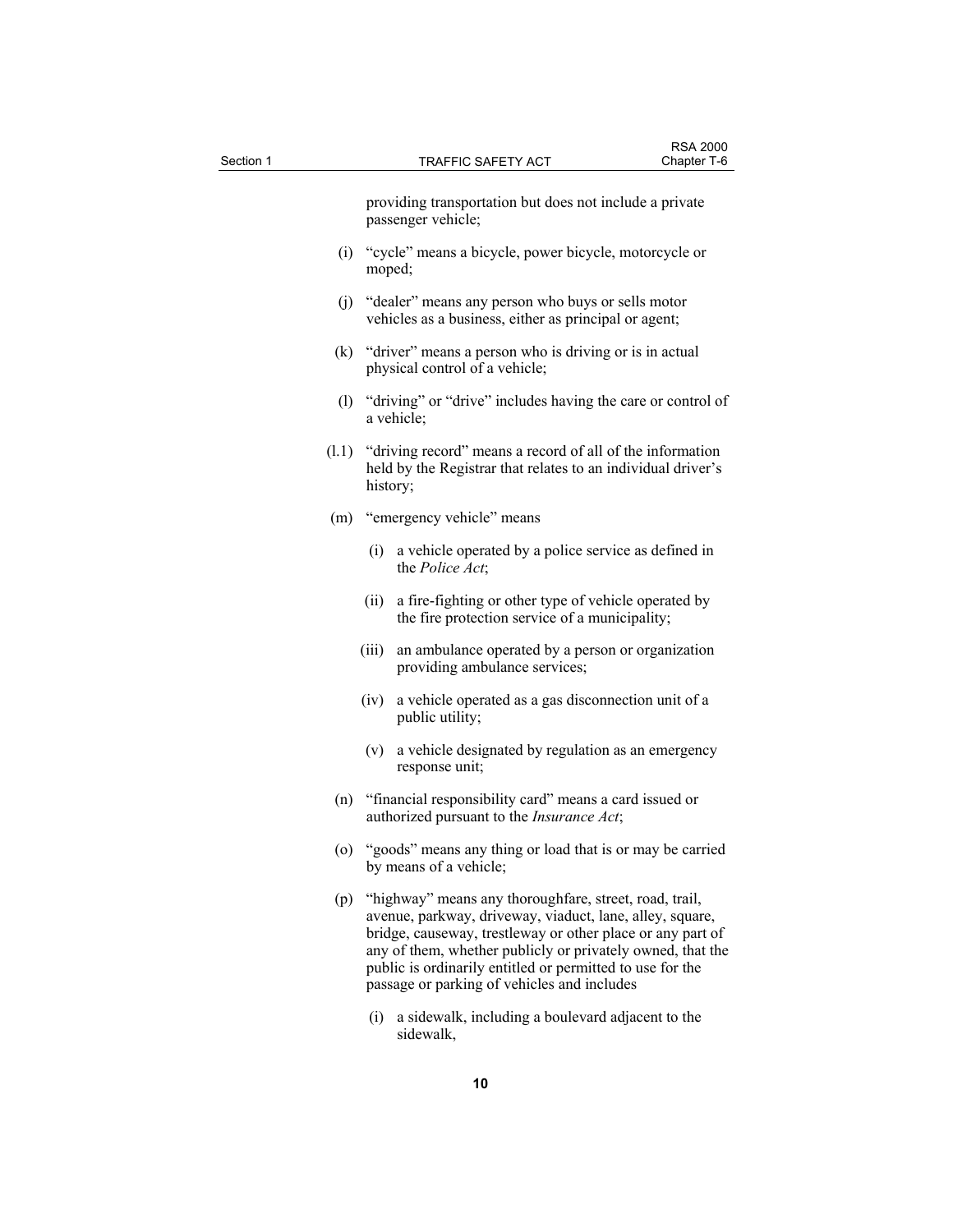| Section 1 |       | TRAFFIC SAFETY ACT                                                                                                                                                                                                                          | <b>RSA 2000</b><br>Chapter T-6 |
|-----------|-------|---------------------------------------------------------------------------------------------------------------------------------------------------------------------------------------------------------------------------------------------|--------------------------------|
|           |       |                                                                                                                                                                                                                                             |                                |
|           |       | (ii) if a ditch lies adjacent to and parallel with the<br>roadway, the ditch, and                                                                                                                                                           |                                |
|           |       | (iii) if a highway right of way is contained between<br>fences or between a fence and one side of the<br>roadway, all the land between the fences, or all the<br>land between the fence and the edge of the roadway,<br>as the case may be, |                                |
|           |       | but does not include a place declared by regulation not to<br>be a highway;                                                                                                                                                                 |                                |
|           |       | (q) "insured motor vehicle" means a motor vehicle the owner<br>of which                                                                                                                                                                     |                                |
|           | (i)   | is insured in respect of that motor vehicle by an<br>insurer, or                                                                                                                                                                            |                                |
|           |       | (ii) is a corporation that has provided for financial<br>responsibility in respect of that motor vehicle,                                                                                                                                   |                                |
|           |       | in accordance with the <i>Insurance Act</i> ;                                                                                                                                                                                               |                                |
| (r)       |       | "insurer" means an insurer licensed under the <i>Insurance</i><br>Act to carry on the business of automobile insurance in<br>Alberta;                                                                                                       |                                |
| (r.1)     |       | "intersection safety device" means a device that is<br>installed or erected at an intersection with a traffic control<br>signal and that is capable of                                                                                      |                                |
|           | (i)   | photographing a vehicle and recording data related to<br>the traffic control signal and the vehicle,                                                                                                                                        |                                |
|           | (ii)  | being used for or in connection with establishing the<br>speed of a vehicle while the vehicle is approaching<br>and proceeding through the intersection, or                                                                                 |                                |
|           | (iii) | both photographing a vehicle and recording data as<br>described in subclause (i) and being used as<br>described in subclause (ii);                                                                                                          |                                |
| (r.2)     |       | "investigator" means an individual designated by the<br>Minister as an investigator under section 2.1;                                                                                                                                      |                                |
| (s)       |       | "licence plate" means a licence plate that is issued under<br>this Act and includes an object that is recognized under<br>this Act as a licence plate;                                                                                      |                                |
| (t)       |       | "maximum allowable weight" means the weight that may<br>be borne by a commercial vehicle;                                                                                                                                                   |                                |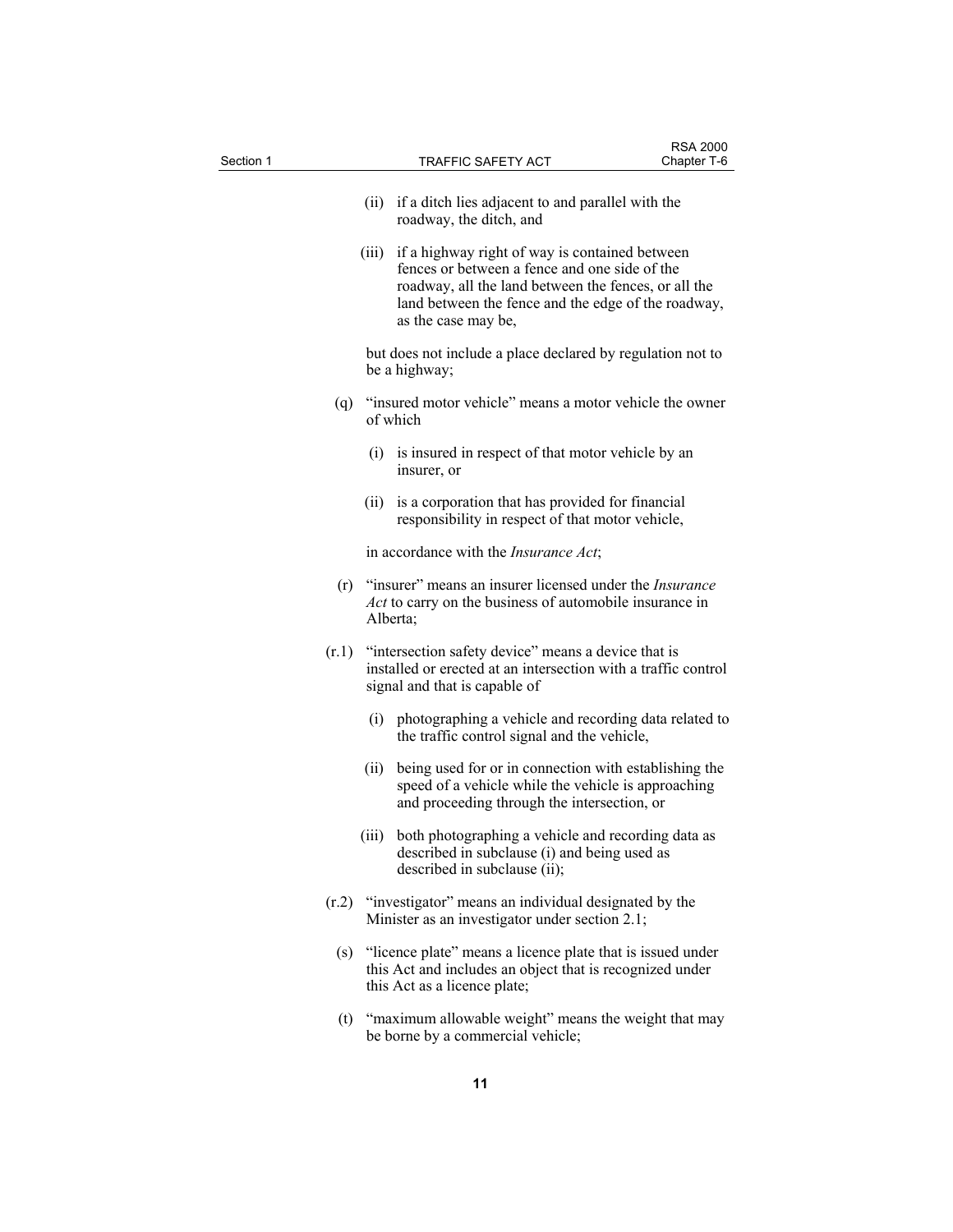| Section 1 |        | TRAFFIC SAFETY ACT                                                                                                                                                                             | <b>RSA 2000</b><br>Chapter T-6 |
|-----------|--------|------------------------------------------------------------------------------------------------------------------------------------------------------------------------------------------------|--------------------------------|
|           |        | (u) "Minister" means the Minister determined under section<br>16 of the <i>Government Organization Act</i> as the Minister<br>responsible for this Act;                                        |                                |
|           |        | (v) "mobility aid" means a device used to facilitate the<br>transport, in a normal seated orientation, of a person with<br>a physical disability;                                              |                                |
| (w)       |        | "motorcycle" means a motor vehicle, other than a moped,<br>that is mounted on 2 or 3 wheels and includes those motor<br>vehicles known in the automotive trade as motorcycles<br>and scooters; |                                |
|           |        | (x) "motor vehicle" means                                                                                                                                                                      |                                |
|           | (i)    | a vehicle propelled by any power other than muscular<br>power, or                                                                                                                              |                                |
|           | (ii)   | a moped,                                                                                                                                                                                       |                                |
|           |        | but does not include a bicycle, a power bicycle, an<br>aircraft, an implement of husbandry or a motor vehicle<br>that runs only on rails;                                                      |                                |
|           |        | (y) "motor vehicle document" means                                                                                                                                                             |                                |
|           | (i)    | an operator's licence;                                                                                                                                                                         |                                |
|           | (ii)   | a certificate of registration;                                                                                                                                                                 |                                |
|           | (iii)  | a financial responsibility card;                                                                                                                                                               |                                |
|           | (iv)   | a licence plate;                                                                                                                                                                               |                                |
|           | (v)    | an operating authority certificate;                                                                                                                                                            |                                |
|           | (vi)   | a safety fitness certificate;                                                                                                                                                                  |                                |
|           |        | (vii) a permit;                                                                                                                                                                                |                                |
|           | (viii) | a validation tab for a licence plate;                                                                                                                                                          |                                |
|           | (ix)   | any other document not referred to in subclauses (i)<br>to (viii) that is prescribed by regulation as a motor<br>vehicle document;                                                             |                                |
| (z)       |        | "municipality" means a municipality as defined in the<br>Municipal Government Act and includes a Metis<br>settlement;                                                                          |                                |
|           |        |                                                                                                                                                                                                |                                |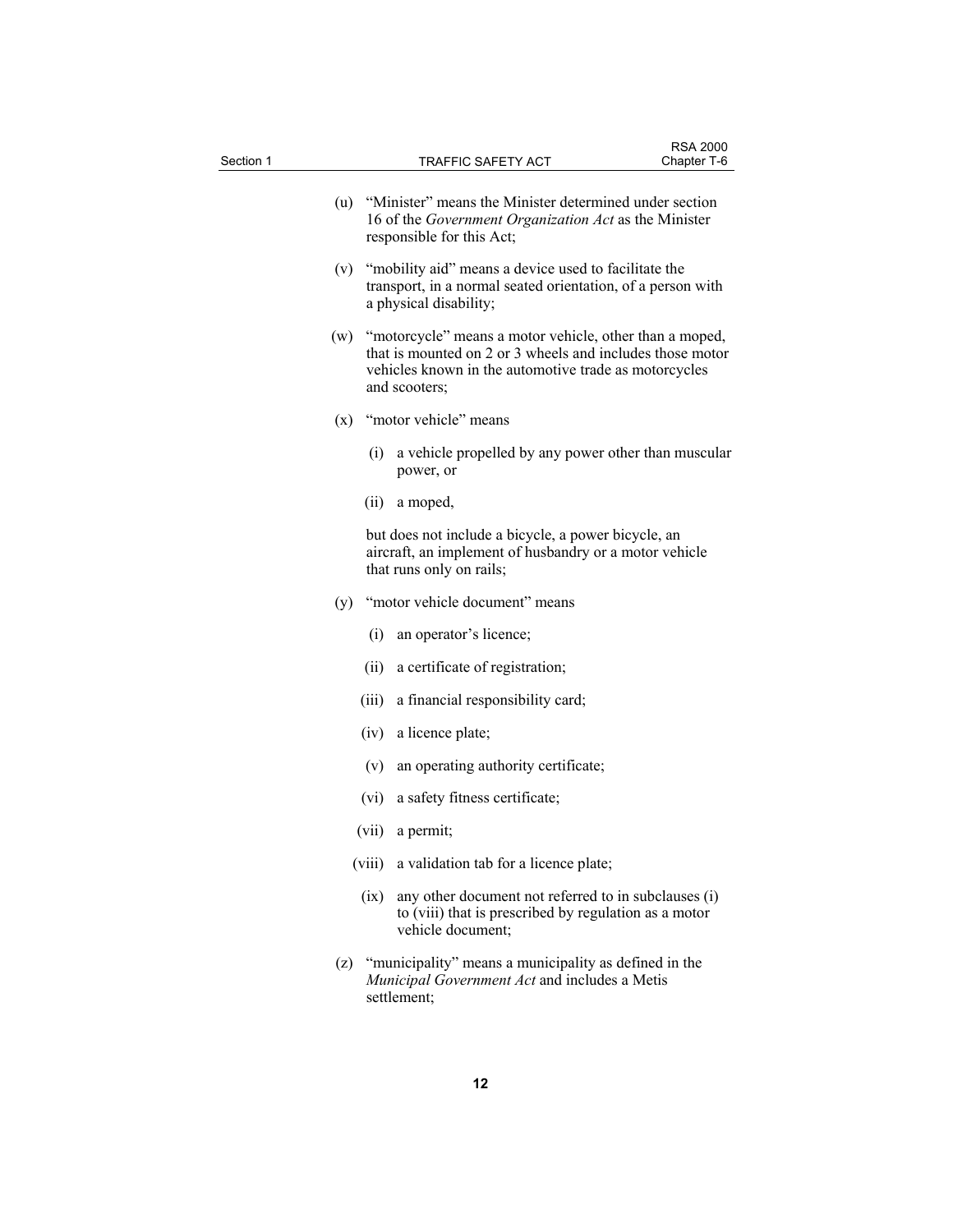| Section 1 |        | <b>TRAFFIC SAFETY ACT</b>                                                                                                                                                                                                                                                                                         | <b>RSA 2000</b><br>Chapter T-6 |
|-----------|--------|-------------------------------------------------------------------------------------------------------------------------------------------------------------------------------------------------------------------------------------------------------------------------------------------------------------------|--------------------------------|
|           | (aa)   | "non-repairable vehicle" means a motor vehicle or a                                                                                                                                                                                                                                                               |                                |
|           |        | trailer described by the regulations as a non-repairable<br>vehicle;                                                                                                                                                                                                                                              |                                |
|           | (bb)   | "operator's licence" or "driver's licence" means an<br>operator's licence or a driver's licence that is issued under<br>this Act and includes a document or information and other<br>data contained in an electronic form that is recognized<br>under this Act as an operator's licence or a driver's<br>licence; |                                |
|           | (cc)   | "optometrist" means a regulated member of the Alberta<br>College of Optometrists;                                                                                                                                                                                                                                 |                                |
|           | (dd)   | "over-dimensional vehicle" means a vehicle, including<br>any load that is carried on the vehicle, that exceeds the<br>dimensions prescribed by regulation;                                                                                                                                                        |                                |
|           | (ee)   | "owner" means the person who owns a vehicle and<br>includes any person renting a vehicle or having the<br>exclusive use of a vehicle under a lease that has a term of<br>more than 30 days or otherwise having the exclusive use<br>of a vehicle for a period of more than 30 days;                               |                                |
|           |        | (ff) "peace officer" means                                                                                                                                                                                                                                                                                        |                                |
|           | (i)    | a police officer under the <i>Police Act</i> ;                                                                                                                                                                                                                                                                    |                                |
|           | (ii)   | a member of a police service under the <i>Police Act</i> ;                                                                                                                                                                                                                                                        |                                |
|           | (ii.1) | an investigator designated under section 2.1;                                                                                                                                                                                                                                                                     |                                |
|           | (iii)  | except in sections 39, 39.1, 39.2, 88, 88.1 and 90, a<br>peace officer appointed under the Peace Officer Act<br>for the purposes of this Act;                                                                                                                                                                     |                                |
|           | (iv)   | a park warden appointed under the Parks Canada<br>Agency Act (Canada);                                                                                                                                                                                                                                            |                                |
|           | (v)    | a conservation officer appointed under section 1 of<br>Schedule 3.1 to the Government Organization Act;                                                                                                                                                                                                           |                                |
|           | (vi)   | a forest officer appointed under the Forests Act;                                                                                                                                                                                                                                                                 |                                |
|           | (vii)  | a wildlife officer appointed under the Wildlife Act;                                                                                                                                                                                                                                                              |                                |
|           | (gg)   | "pedestrian" means                                                                                                                                                                                                                                                                                                |                                |
|           | (i)    | a person on foot, or                                                                                                                                                                                                                                                                                              |                                |
|           | (ii)   | a person in or on a mobility aid,                                                                                                                                                                                                                                                                                 |                                |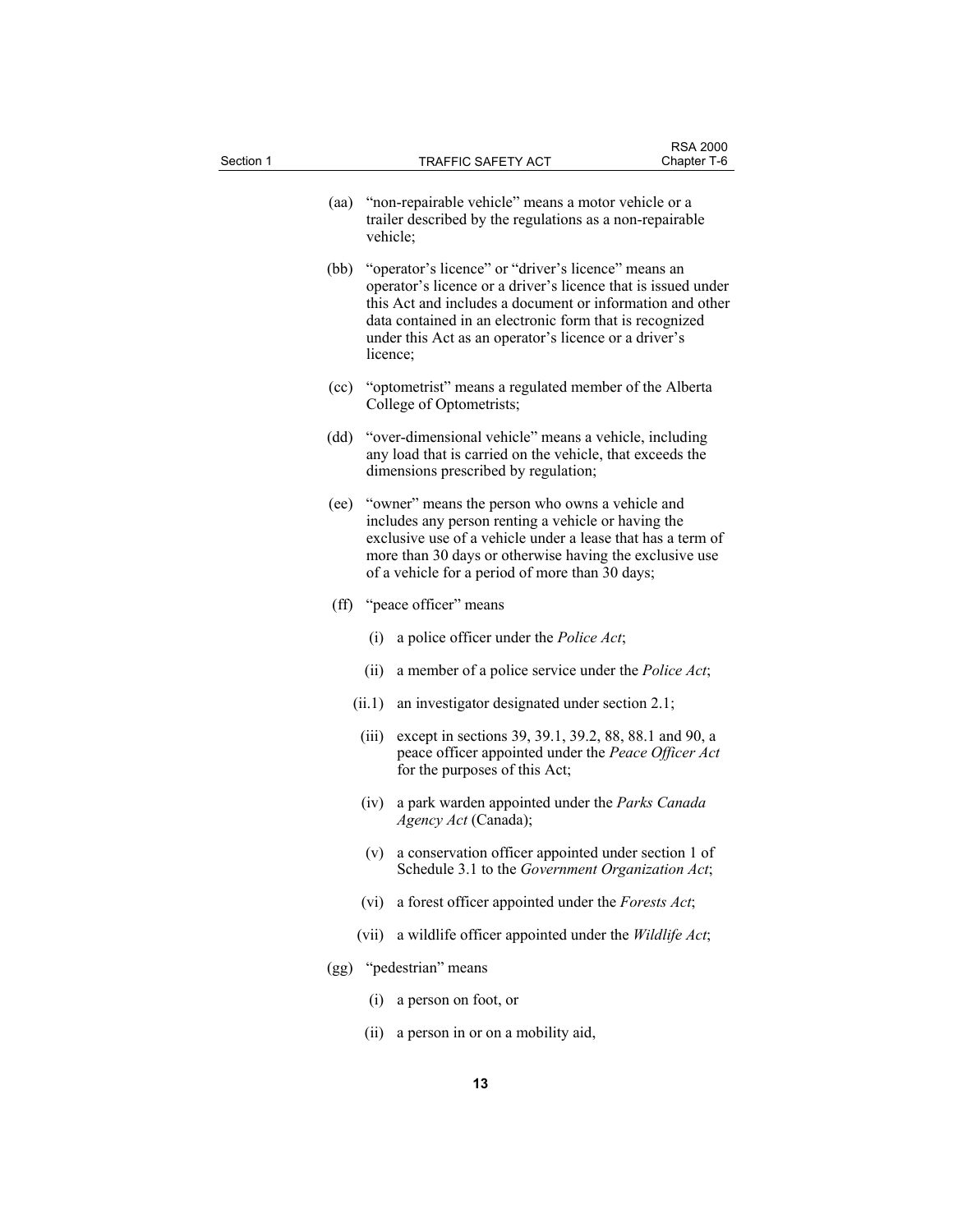| Section 1 |      |       | <b>TRAFFIC SAFETY ACT</b>                                                                                                                                                                                                                      | <b>RSA 2000</b><br>Chapter T-6 |
|-----------|------|-------|------------------------------------------------------------------------------------------------------------------------------------------------------------------------------------------------------------------------------------------------|--------------------------------|
|           |      |       | and includes those persons designated by regulation as<br>pedestrians;                                                                                                                                                                         |                                |
|           | (hh) |       | "permit" means a permit issued under this Act;                                                                                                                                                                                                 |                                |
|           | (ii) |       | "policy" means an owner's or non-owner's motor vehicle<br>liability policy that is in conformity with Part 7 of the<br><i>Insurance Act</i> ;                                                                                                  |                                |
|           |      |       | (jj) "private passenger vehicle" means a vehicle used solely<br>for personal transportation,                                                                                                                                                   |                                |
|           |      | (i)   | including the carriage of goods intended for the use<br>or enjoyment of the owner of the vehicle or members<br>of the owner's household, but                                                                                                   |                                |
|           |      | (ii)  | not including, in respect of a person's business, work<br>or employment, the carriage of passengers or of<br>goods, except for sample cases or display goods that<br>are conveyed by a salesperson and that are not for<br>delivery or resale; |                                |
|           | (kk) |       | repealed $2007$ c45 s2;                                                                                                                                                                                                                        |                                |
|           | (11) |       | "Registrar" means the Registrar of Motor Vehicle<br>Services and includes any person who, on the directions<br>of the Registrar, is acting on behalf of the Registrar of<br>Motor Vehicle Services;                                            |                                |
|           | (mm) |       | "road authority" means,                                                                                                                                                                                                                        |                                |
|           |      | (i)   | in the case of a highway or road that is, by virtue of<br>the operation of section 3 or 5 of the Highways<br>Development and Protection Act, under the direction,<br>control and management of the Minister under that<br>Act, that Minister;  |                                |
|           |      | (ii)  | in the case of a highway that is under the direction,<br>control and management of a municipality, the<br>council of the municipality;                                                                                                         |                                |
|           |      | (iii) | repealed 2004 cH-8.5 s76;                                                                                                                                                                                                                      |                                |
|           |      | (iv)  | in the case of a highway that is located in a special<br>area and that is under the direction, control and<br>management of the Minister responsible for the<br>Special Areas Act, the Minister responsible for the<br>Special Areas Act;      |                                |
|           |      | (v)   | in the case of a highway that is located in a<br>provincial park or recreation area and that is under                                                                                                                                          |                                |

the direction, control and management of the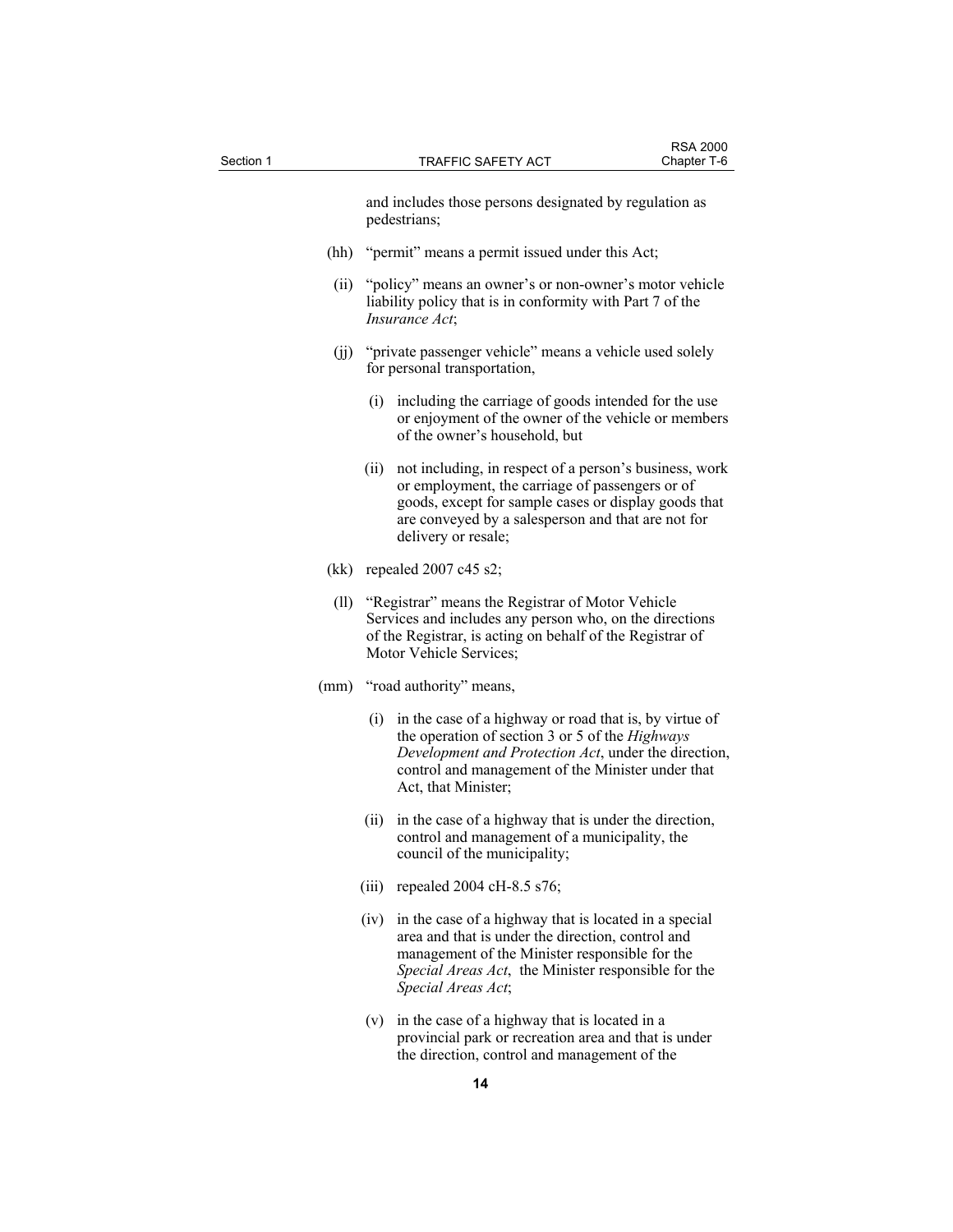| Section 1 |                   | <b>TRAFFIC SAFETY ACT</b>                                                                                                                                                                                                       | <b>RSA 2000</b><br>Chapter T-6 |
|-----------|-------------------|---------------------------------------------------------------------------------------------------------------------------------------------------------------------------------------------------------------------------------|--------------------------------|
|           |                   | Minister responsible for the <i>Provincial Parks Act</i> , the<br>Minister responsible for the Provincial Parks Act;                                                                                                            |                                |
|           |                   | in the case of a licence of occupation road, the<br>(vi)<br>Minister responsible for the Public Lands Act;                                                                                                                      |                                |
|           |                   | (vii) repealed $2004 \text{ cH-8.5 s76}$ ;                                                                                                                                                                                      |                                |
|           |                   | in the case of a highway that is under the direction,<br>(viii)<br>control and management of a Metis settlement, the<br>Metis settlement;                                                                                       |                                |
|           | (nn)              | "roadway" means that part of a highway intended for use<br>by vehicular traffic;                                                                                                                                                |                                |
|           | (00)              | "salvage motor vehicle" means a motor vehicle described<br>by regulation as a salvage motor vehicle;                                                                                                                            |                                |
|           | (pp)              | "sidewalk" means that part of a highway especially<br>adapted to the use of or ordinarily used by pedestrians,<br>and includes that part of a highway between                                                                   |                                |
|           |                   | the curb line, or<br>(i)                                                                                                                                                                                                        |                                |
|           |                   | (ii) where there is no curb line, the edge of the roadway,                                                                                                                                                                      |                                |
|           |                   | and the adjacent property line, whether or not it is paved<br>or improved;                                                                                                                                                      |                                |
|           | (qq)              | "state of the United States of America" includes the<br>District of Columbia;                                                                                                                                                   |                                |
|           |                   | (rr) "subsisting" when used in relation to a motor vehicle<br>document or a policy means, that at the relevant time, the<br>motor vehicle document or policy is current and has not<br>expired nor been suspended or cancelled; |                                |
|           | (s <sub>s</sub> ) | "traffic control device" means any sign, signal, marking or<br>device placed, marked or erected under the authority of<br>this Act for the purpose of regulating, warning or guiding<br>traffic;                                |                                |
|           |                   | (tt) "traffic control signal" means a traffic control device,<br>whether manually, electrically or mechanically operated,<br>by which traffic is directed to stop and to proceed;                                               |                                |
|           | (uu)              | "trailer" means a vehicle so designed that it                                                                                                                                                                                   |                                |
|           |                   | may be attached to or drawn by a motor vehicle or<br>(i)<br>tractor, and                                                                                                                                                        |                                |
|           |                   | is intended to transport property or persons,<br>(ii)                                                                                                                                                                           |                                |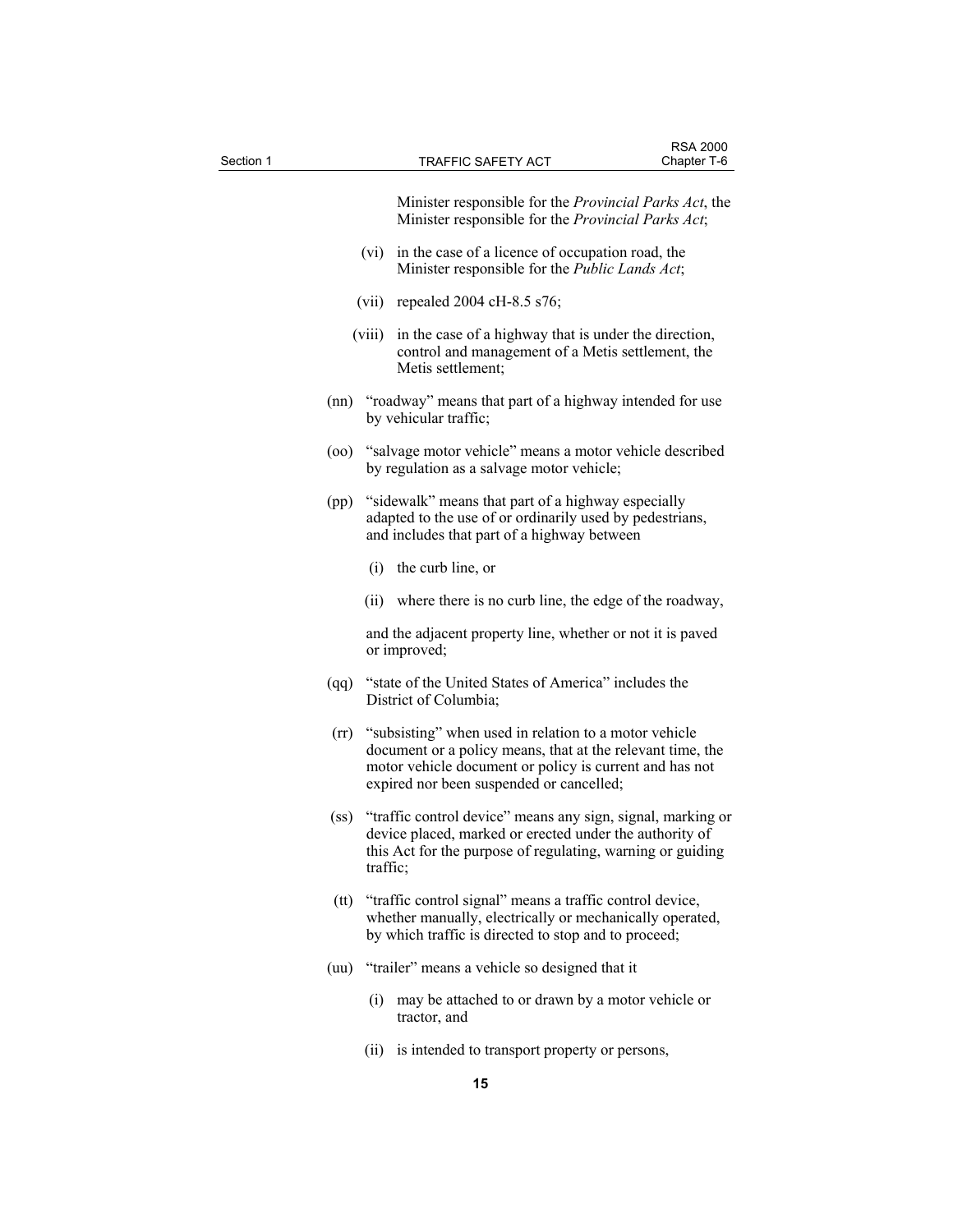and includes any vehicle defined by regulation as a trailer but does not include machinery or equipment solely used in the construction or maintenance of highways;

- (vv) "urban area" means a city, town or village or an urban service area within a specialized municipality;
- (ww) "vehicle", other than in Part 6, means a device in, on or by which a person or thing may be transported or drawn on a highway and includes a combination of vehicles but does not include a mobility aid.

**(1.1)** For the purposes of this Act, an individual who is a peace officer by virtue of

- (a) section  $1(1)(ff)(iv)$  has the powers, duties and functions of a peace officer only while acting in a national park established under the *National Parks Act* (Canada), and
- (b) section  $1(1)(ff)(vi)$  has the powers, duties and functions of a peace officer only while acting for the purposes of enforcing this Act with respect to off-highway vehicles as defined in Part 6.

**(2)** In sections 11, 69, 70, 71, 72 and 169(2)(f), a reference to a vehicle is a reference to a vehicle other than a bicycle.

**(3)** In sections 76, 77, 78 and 79, a reference to a vehicle includes a reference to a wrecked or partially dismantled vehicle or any part of a vehicle.

**(4)** In this Act,

- (a) a reference to "this Act" includes the regulations made under this Act;
- (b) a reference to "this statute" does not include the regulations made under this Act;
- (c) a reference to a bylaw is, unless otherwise provided, a reference to a bylaw made under this Act.

**(5)** The Lieutenant Governor in Council may make regulations defining, for the purposes of this Act, any term used in this statute that is not otherwise defined in this statute.

**(6)** Any term defined pursuant to subsection (5) is to be treated in the same manner as if it had been defined in subsection (1).

**(7)** For the purposes of the following provisions, operator's licence includes a licence or permit issued in another jurisdiction that permits a person to operate a motor vehicle: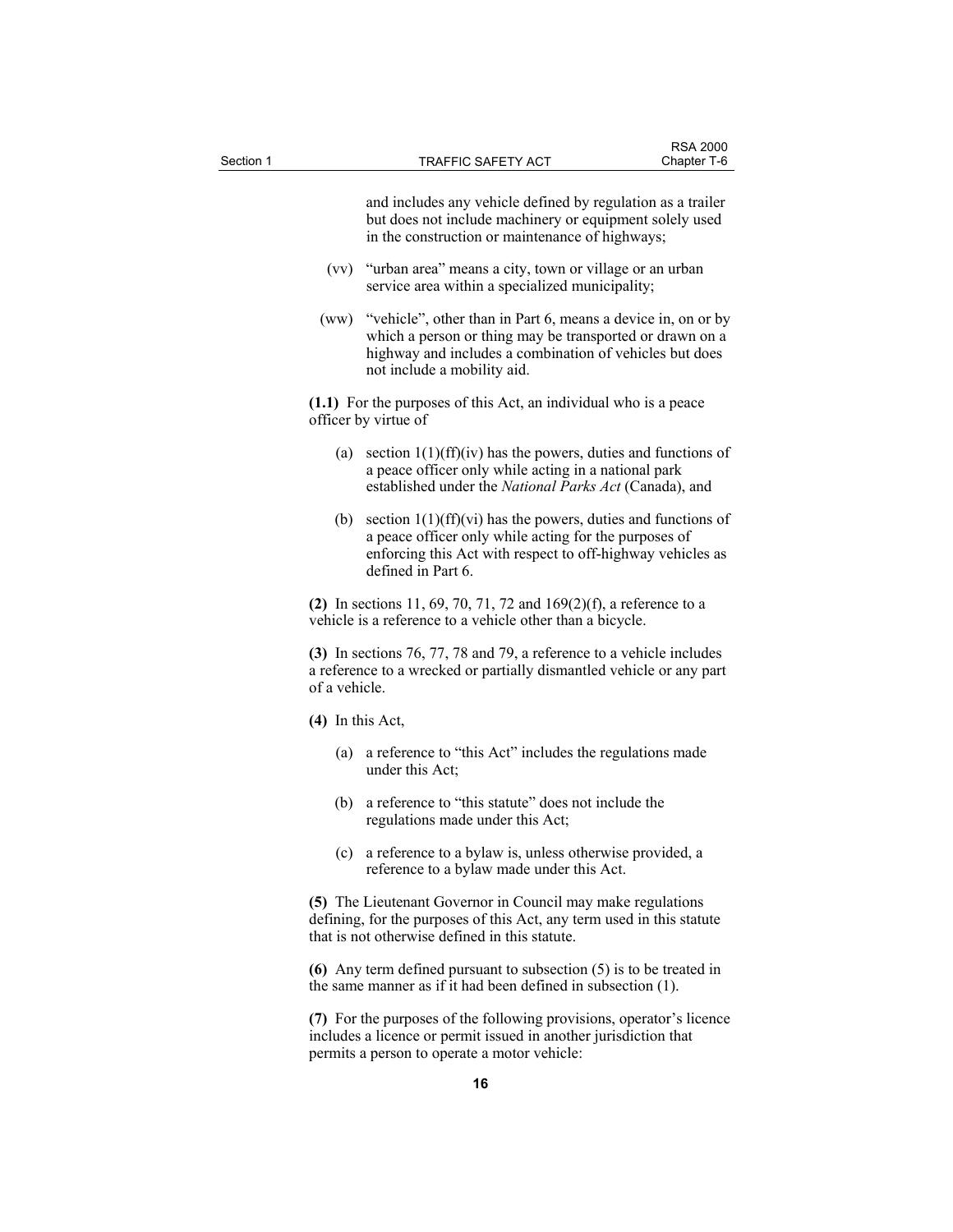section  $1(1)(rr)$ ; section 11.1; section  $18(1)(d)$  and (e); section 39; section 51; section 57: section 61; section 69; section 80; Part 4;

Part 8.

**(8)** For the purposes of sections 1(1)(rr) and 11.1 and Part 8, certificate of registration includes a document issued in another jurisdiction that shows that a motor vehicle or trailer is registered under the laws of that jurisdiction.

**(9)** For the purposes of sections 1(1)(rr) and 11.1 and Part 8, licence plate includes a licence plate issued in another jurisdiction.

**(10)** Where a highway is located both within an urban area and outside an urban area and this Act refers to the highway

- (a) as a highway in an urban area, that reference is a reference to that portion of the highway that is located in an urban area, or
- (b) as a highway outside an urban area, that reference is a reference to that portion of the highway that is not located in an urban area.

**(11)** In this Act, a reference to the Rules of the Road is a reference to the regulations made under section 112.

**(12)** Any reference in this Act to a sign erected means a sign erected under the authority of this Act.

**(13)** Any reference in this Act to "driver's vehicle" means the vehicle that a driver is driving whether or not that person is the owner of the vehicle.

**(14)** Any reference in this Act to the weight of or carried on a commercial vehicle is a reference to, as the case may be,

- (a) the weight of or borne by the vehicle,
- (b) the weight borne by an axle or an axle group of a vehicle,
- (c) the weight borne by a tire or group or combination of tires of a vehicle, or

**17**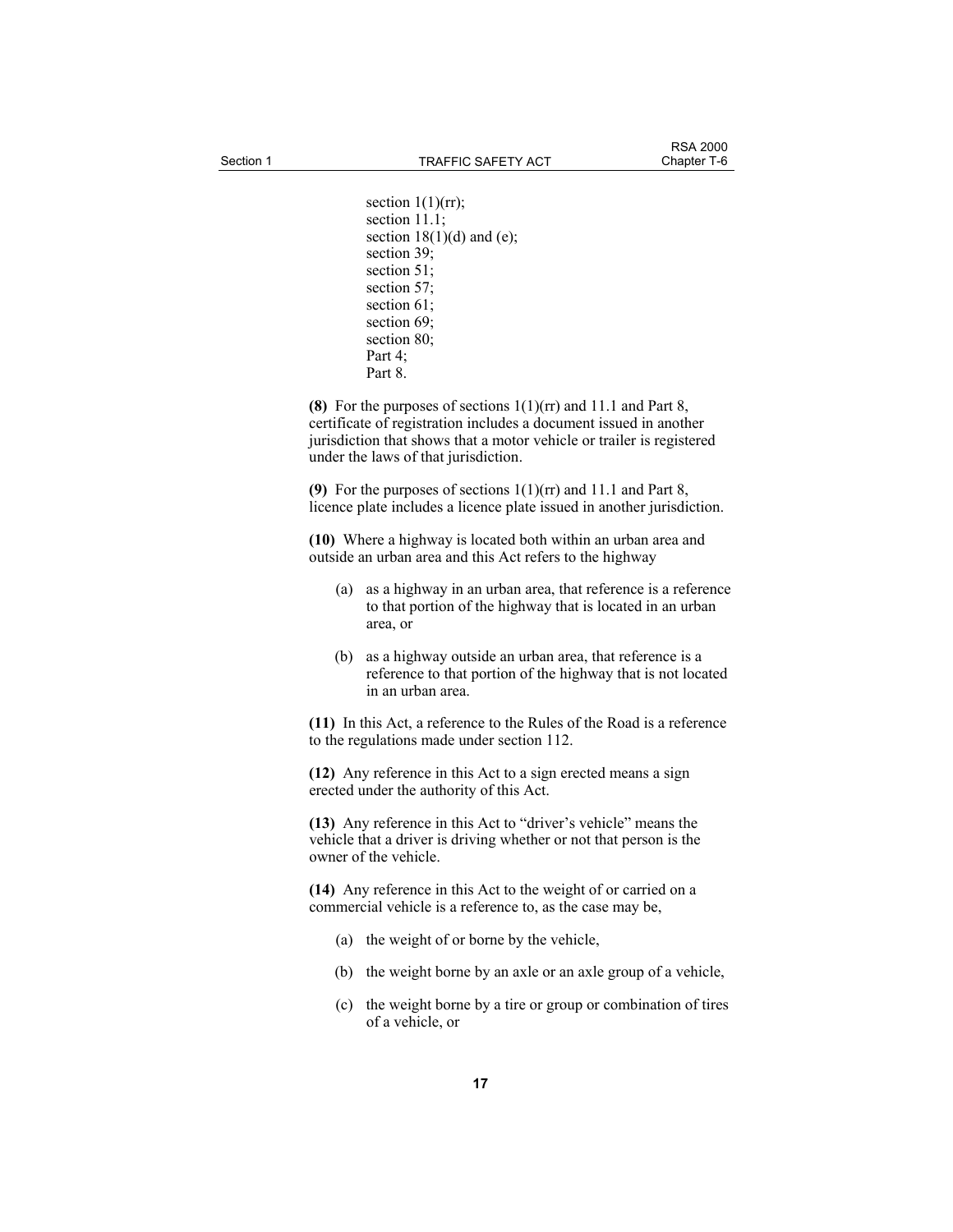(d) the weight borne by any other portion or part of a vehicle. RSA 2000 cT-6 s1; 2001 c14 s2;2002 c30 s30; 2003 c42 s15;2004 cH-8.5 s76;2005 c34 s2;2006 cP-3.5 s44; 2007 c45 s2;2009 c35 s2;2011 c22 s2;2013 c19 s2(2);2016 c14 s12

## **Part 1 General Administration**

## **Division 1 General**

#### **Staff**

**2(1)** In accordance with the *Public Service Act* there may be appointed a Registrar of Motor Vehicle Services and any other officers and employees required for the administration of this Act.

**(2)** For the purposes of this Act, the Minister may appoint or designate persons

- (a) as engineers, and
- (b) as testers of speedometers on motor vehicles, of tuning forks, of intersection safety devices and of other devices. RSA 2000 cT-6 s2;2007 c45 s3

## **Investigators**

**2.1(1)** The Minister may designate as investigators individuals or classes of individuals whom the Minister considers qualified to act as investigators for the purposes of this Act and the regulations generally or for the purposes of any specific provisions of this Act or the regulations, subject to any terms and conditions the Minister considers necessary.

**(2)** The Minister shall provide each investigator with a certificate of designation, and on entering any place, an investigator shall, on request, produce the certificate of designation and explain the nature of the powers or duties the investigator wishes to carry out.

**(3)** Notwithstanding anything in this Act, an investigator is not authorized to act outside the terms and conditions, if any, imposed in respect of that investigator under this section.

2009 c35 s3

#### **Authority to enter and inspect premises**

**2.2(1)** An investigator may enter any premises, other than a private dwelling, and investigate, inspect or audit the premises and any records, including electronic records, reports and documents, and any vehicles and equipment within the premises to ensure compliance with this Act and the regulations.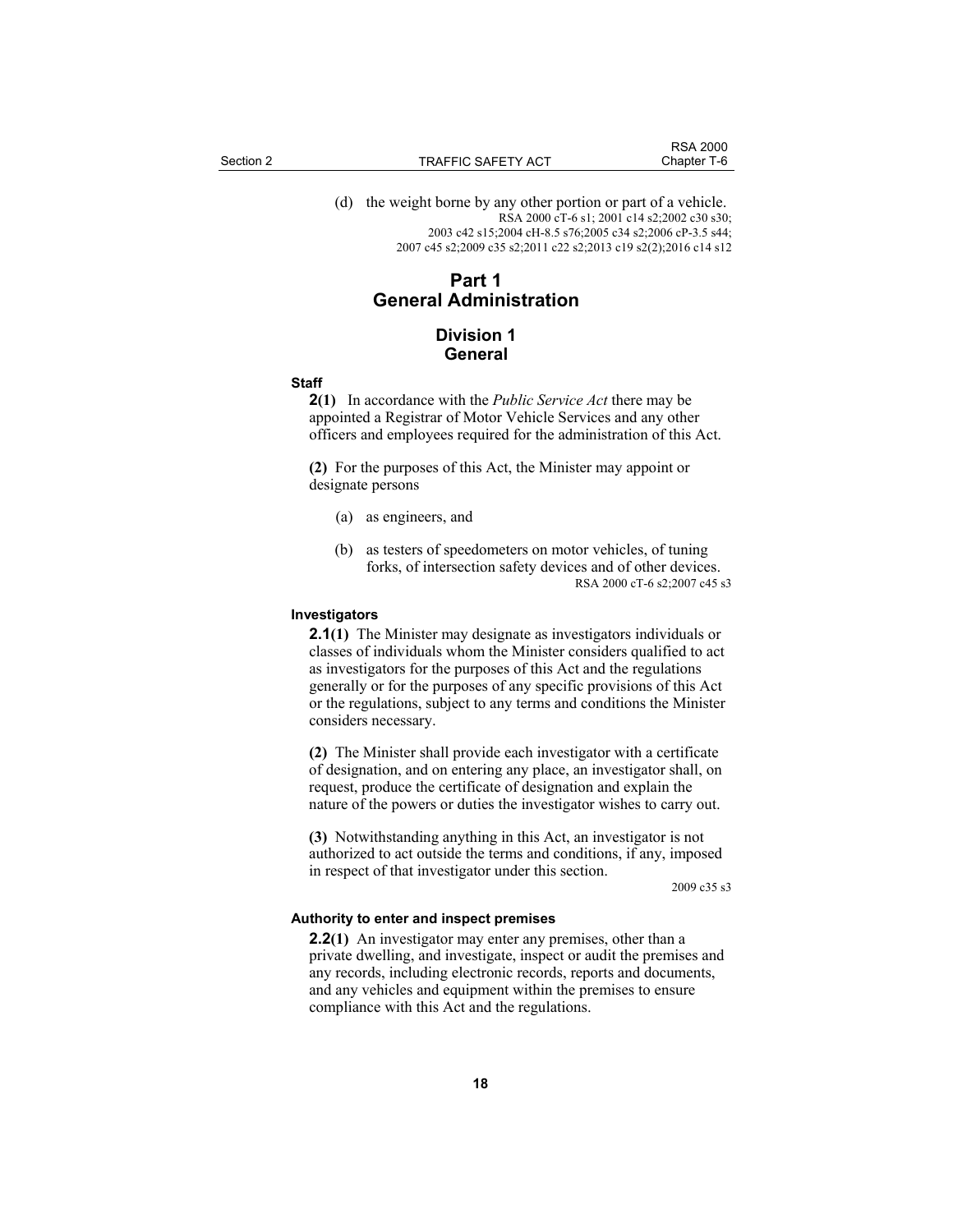**(2)** An investigation, inspection or audit under subsection (1) must be conducted at a reasonable time.

**(3)** An investigator may, in the course of an investigation, inspection or audit, require a person

- (a) to give written or oral replies to questions,
- (b) to produce any books, records, electronic records, reports, documents or other things and to provide copies of them, and
- (c) to provide any other information requested by the investigator.

**(4)** An investigator may, in the course of an investigation, inspection or audit, inspect, examine and make copies of or temporarily remove books, records, reports, documents or other things that are relevant to determine if persons required to comply with this Act and the regulations are complying with this Act and the regulations.

**(5)** When an investigator removes any books, records, reports, documents or other things under subsection (4), the investigator

- (a) must give a receipt for them to the person from whom they were taken,
- (b) may make copies of, take photographs of or otherwise record them, and
- (c) must, within a reasonable time, return them to the person to whom the receipt was given.

2009 c35 s3

#### **Obstruction of investigators**

**2.3** When an investigator is exercising powers or carrying out duties under this Act, a person shall not

- (a) fail to comply with any reasonable request of the investigator,
- (b) knowingly make a false or misleading statement to the investigator either orally or in writing, or
- (c) otherwise obstruct or hinder the investigator.

2009 c35 s3

#### **Delegation of power**

**3(1)** A person who is empowered under this Act to do any act or thing or perform any function may in writing authorize the doing of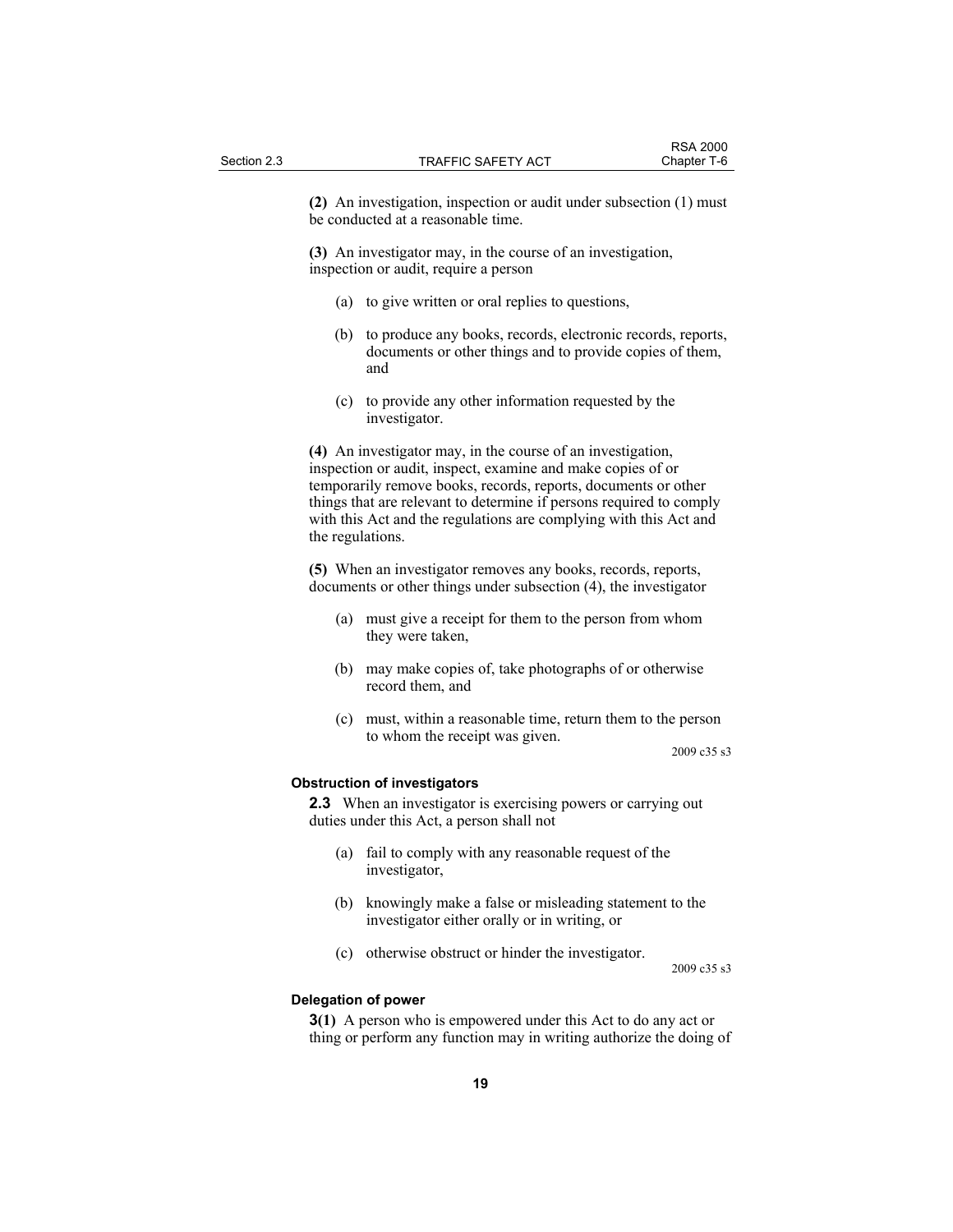that act or thing or the performance of that function, other than the making of regulations, by one or more of the following:

- (a) the Board;
- (b) an employee of the Government;
- (c) a peace officer;
- (d) any person or class of persons designated by the Minister.
- **(2)** An authorization made under subsection (1) may be
	- (a) general or applicable to a particular case, and
	- (b) conditional or unconditional.
- **(3)** Where an authorization
	- (a) purports to be signed by the person giving the authorization, and
	- (b) states that the person named in it is authorized to do the act or thing or perform the function set out in the written authorization,

that authorization or a copy of it shall be admitted in evidence as proof, in the absence of evidence to the contrary, of that person's authorization to do the act or thing or perform the function without proof of the signature or official character of the person appearing to have signed the authorization.

**(4)** Notwithstanding that a person has given an authorization under this section, that person may do the act or thing or perform the function in respect of which the authorization was given.

- **(5)** Where authorized by the Minister,
	- (a) the Registrar,
	- (b) the Board, or
	- (c) an employee of the Government designated by the Minister,

may accept and exercise powers conferred on that person or body pursuant to the *Canada Transportation Act* (Canada) or the *Motor Vehicle Transport Act* (Canada).

RSA 2000 cT-6 s3;2013 c19 s2(3)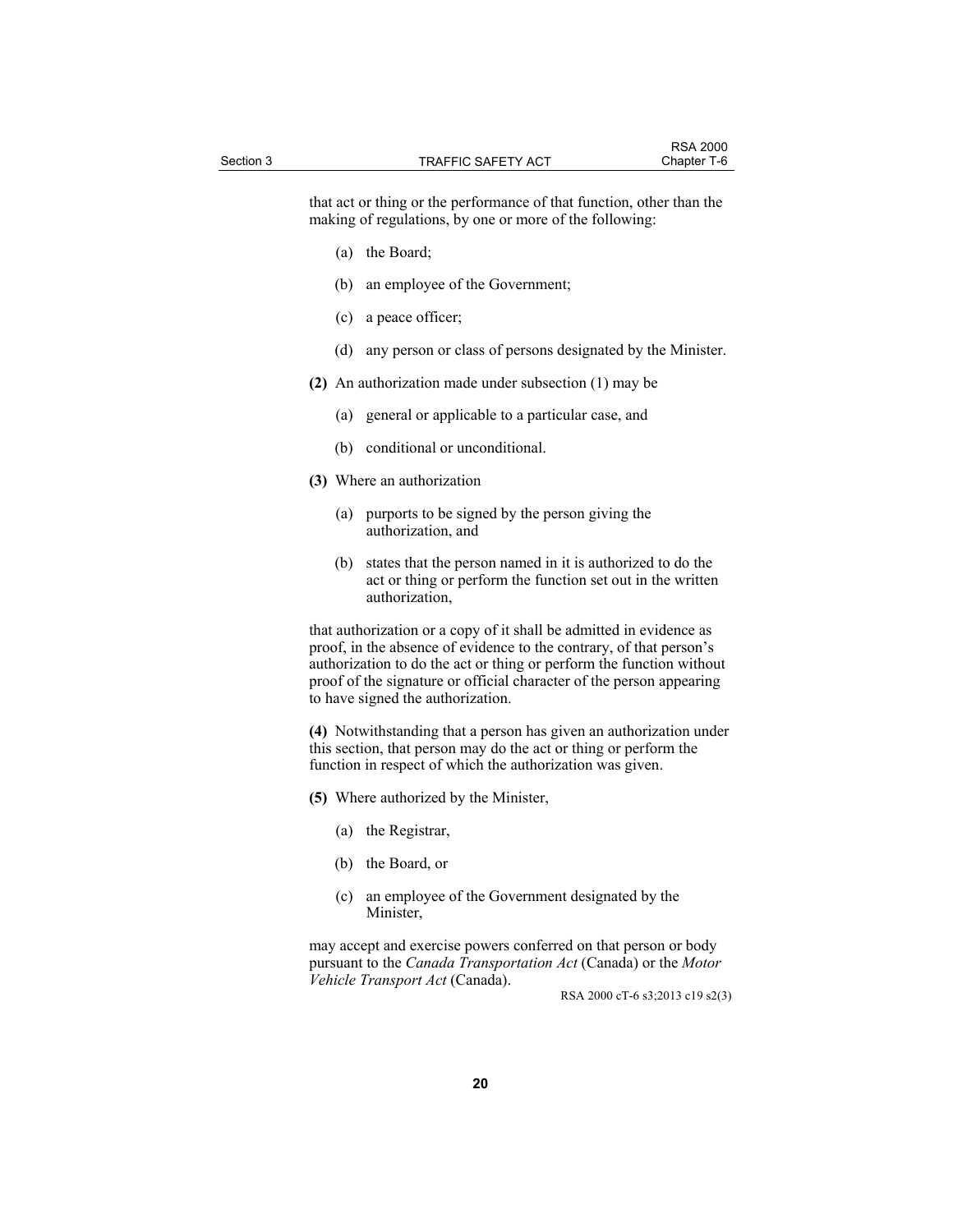## **Reproduction of documents, etc.**

**4(1)** The Minister may, on any terms or conditions that the Minister directs, authorize the Registrar to cause any document, item or thing, including a class of document, a copy of a document or a document recorded on a photographic medium or by electronic means, that is filed or maintained under this Act to be reproduced on a photographic medium or by electronic means.

**(2)** A reproduction of a document, item or thing that is certified by the Registrar to be a true copy of the reproduced document, item or thing

- (a) stands in the place of the original document, item or thing,
- (b) shall be treated as the original document, item or thing for all purposes under this Act, and
- (c) is admissible in evidence in any legal proceeding in the same manner and for all purposes as if it were the original document, item or thing.

1999 cT-6.4 s4

## **Documents signed by officials**

**5(1)** Every document that purports to be signed or issued by

- (a) the Chair or a Vice-chair or member of the Board,
- (b) the secretary of the Board,
- (c) the Registrar,
- (d) a person to whom an authorization is made under section 3, if the document relates to a function that the person is authorized to perform,
- (e) the Registrar of Corporations,
- (f) a person who is authorized to perform a function of the Registrar, if the document relates to a function that the person is authorized to perform,
- (f.1) an official of a jurisdiction other than Alberta who is a registrar of corporations or performs a function for that jurisdiction similar to the function that the Registrar of Corporations performs for Alberta,
- (g) an official of a jurisdiction other than Alberta who is a registrar of motor vehicles or performs a function for that jurisdiction similar to the function that the Registrar performs for Alberta, or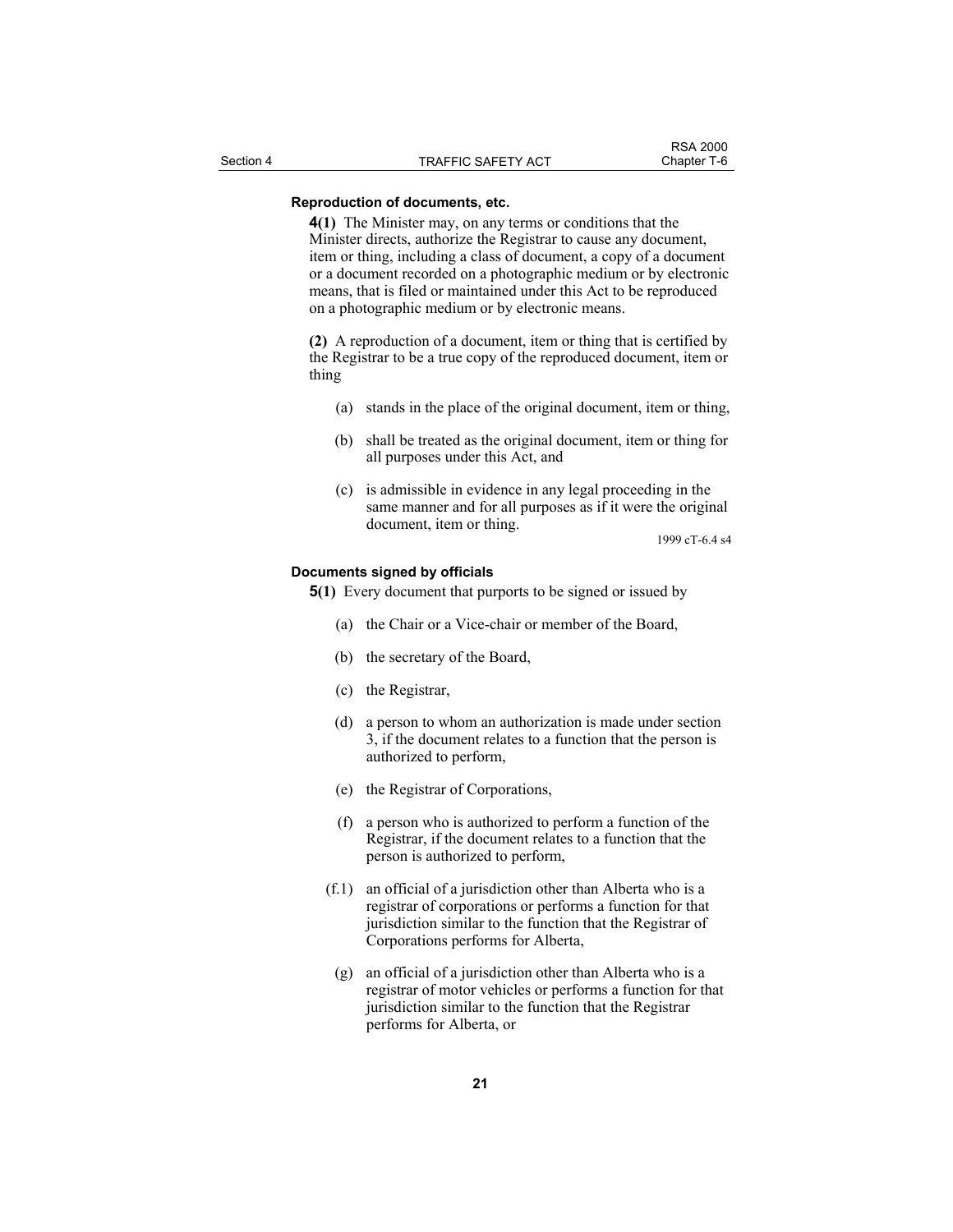(h) the person performing the functions of the provincial authority as defined in the *Motor Vehicle Transport Act* (Canada),

shall be admitted in evidence as proof, in the absence of evidence to the contrary, of the facts stated in the document without proof of the signature or official character of the person who signed the document, if any.

- **(2)** When proof is required of
	- (a) the suspension or cancellation of a motor vehicle document, or
	- (b) the disqualification of a person from driving a motor vehicle in Alberta or from holding a motor vehicle document under this Act,

the production of a certificate purporting to be signed by the Registrar stating that

- (c) the motor vehicle document issued to that person is suspended or cancelled, or
- (d) the person named in the certificate is disqualified from driving a motor vehicle in Alberta or from holding a motor vehicle document under this Act,

shall be admitted in evidence as proof, in the absence of evidence to the contrary, that the motor vehicle document is suspended or cancelled or that the person so named is so suspended or disqualified, without proof of the signature or official character of the person signing the certificate, if any.

**(3)** In a prosecution for an offence with respect to a failure to comply with section 70 or 71, a certificate purporting to be signed by the Registrar that any accident report required under this Act has or has not been made shall be admitted in evidence as proof, in the absence of evidence to the contrary, of all the facts stated in the certificate without proof of the signature or official character of the person signing the certificate, if any.

**(4)** A certificate purporting to be signed by the Chair or a Vice-chair, member or the Secretary of the Board or the Registrar certifying

 (a) that a notice or document given or made under this Act was served, and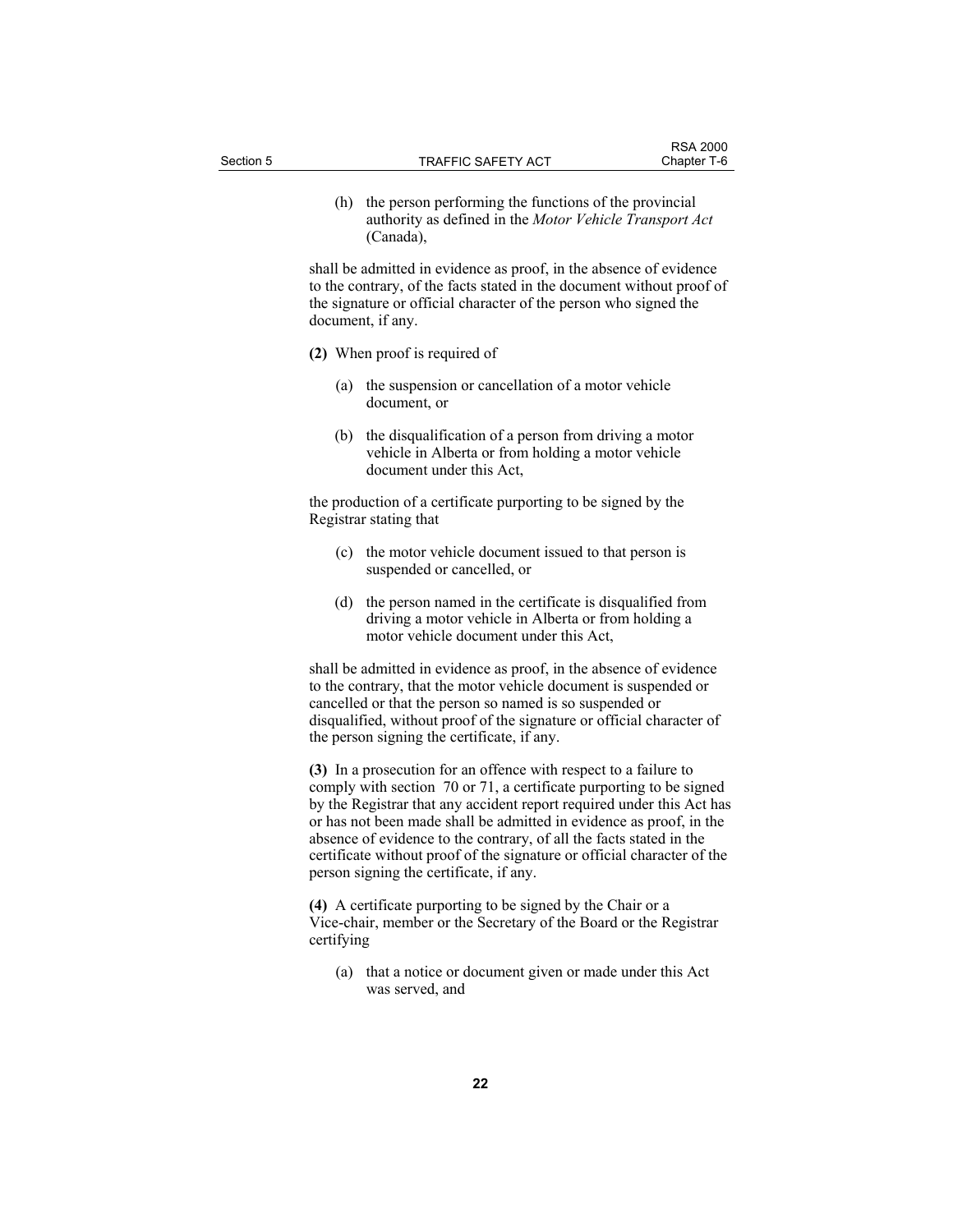(b) that according to the records kept under this Act the notice or document was served on the person named in the notice or document,

shall be admitted in evidence as proof, in the absence of evidence to the contrary, of the facts stated in the certificate without proof of the signature or official character of the person signing the certificate, if any.

**(5)** A document or certificate referred to in this section is admissible in evidence in all actions to which the *Alberta Evidence Act* applies.

**(6)** The Minister may approve a seal of office for the Board or the Registrar and that seal may for the purposes of this Act be used in conjunction with or in place of a signature.

RSA 2000 cT-6 s5;2005 c34 s3;2013 c19 s2(4)

#### **Service**

**6** A notice or document that is to be served or given under this Act by or on behalf of the Registrar or the Board may be served or given

- (a) by personal service;
- (b) unless otherwise provided for under this Act, by being sent by ordinary mail sent to the latest address of the person who is to be served as shown on the records of the Registrar;
- (c) unless otherwise provided for under this Act, by being transmitted by electronic means to the latest number or electronic address of the person who is to be served as shown on the records of the Registrar;
- (d) in a manner or by a method provided for by regulation. 1999 cT-6.4 s6

#### **Crown not liable**

**7** No liability attaches to the Crown for any loss or damage that arises from

- (a) incorrect information contained in
	- (i) a motor vehicle document,
	- (ii) an application for a motor vehicle document, or
	- (iii) any other document created under this Act that is not referred to in subclauses (i) and (ii),
- or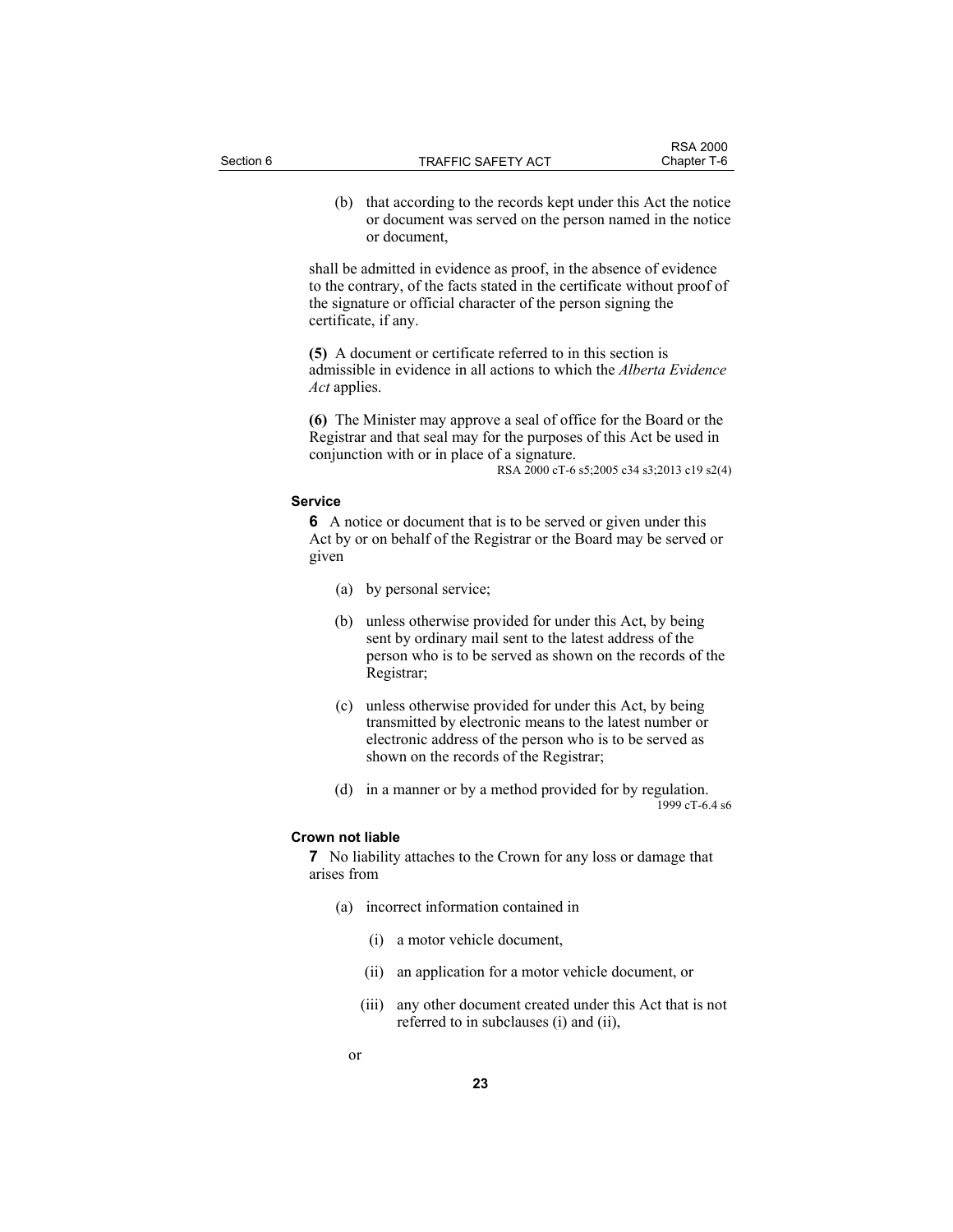(b) the issuance of any document referred to in clause (a),

notwithstanding that the information may have been entered by some person other than an applicant for the document, if that information was entered on the document in good faith.

1999 cT-6.4 s7

## **Division 2 Release of Information**

#### **Release of personal driving and motor vehicle information**

**8(1)** In this section, "personal driving and motor vehicle information" means

- (a) any information supplied by an individual under this Act in order for that individual to be issued a motor vehicle document in that individual's name, or
- (b) any information contained in an individual's driving record

that if released could identify or lead to the identification of an individual.

- **(2)** Repealed 2013 cS-19.3 s3.
- **(3)** Repealed 2005 c34 s4.

**(4)** The Lieutenant Governor in Council may make regulations respecting

- (a) the release of personal driving and motor vehicle information,
- (b) the criteria that the Registrar must consider when deciding whether a person may be given access to personal driving and motor vehicle information,
- (c) the circumstances under which the Registrar or a person acting on behalf of the Registrar may release personal driving and motor vehicle information,
- (d) the terms and conditions that may be imposed on a person that is given access to personal driving and motor vehicle information, and
- (e) notification of decisions of the Registrar regarding the release of personal driving and motor vehicle information. RSA 2000 cT-6 s8;2003 c21 s24;2005 c34 s;2013 cS-19.3 s3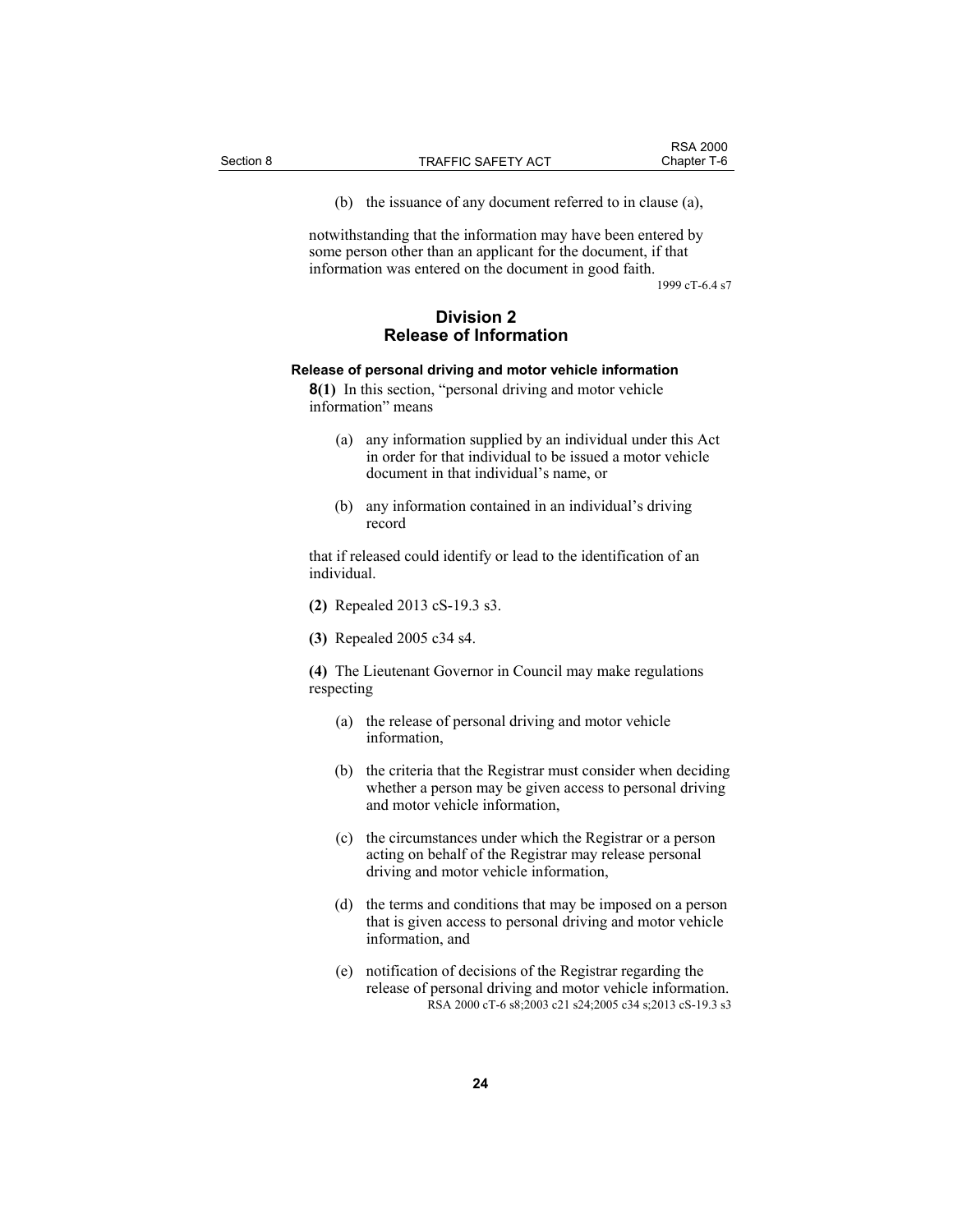#### **Information forwarded to Registrar**

**9(1)** Notwithstanding anything in the *Youth Justice Act,* when a court

- (a) finds a young person guilty of an offence under this Act,
- (b) finds a young person guilty of an offence to which section 83, 84, 86, 87, 89 or 173 applies,
- (c) makes a judgment for damages arising out of a motor vehicle accident, or
- (d) makes any other order under this Act,

the clerk or registrar of the court shall, on the request of the Registrar, immediately forward to the Registrar a certified copy of the order, judgment, conviction, absolute discharge or conditional discharge or a transcript or certificate of it in a form prescribed by the Registrar.

**(2)** The certified copy or certificate is proof, in the absence of evidence to the contrary, of the order, judgment, conviction, absolute discharge or conditional discharge or of the finding of guilt of a young person.

**(3)** The clerk or other official charged with the duty of reporting to the Registrar is entitled to collect and receive a fee prescribed by regulation for each copy or certificate required by this section.

**(4)** If the defendant is not resident in Alberta, the Registrar shall provide a certificate of the order, judgment or conviction to the registrar or other officer or officers, if any, in charge of the registration of motor vehicles and the licensing of drivers in the province, territory or state in which the defendant resides. RSA 2000 cT-6 s9;2003 c41 s4(30)

#### **Release of safety information**

**10(1)** The Registrar may publish reports, statistics or other information arising out of matters referred to in sections 11 and 73 for the purposes of informing the Minister and the public as to the nature and causes of accidents.

**(2)** Notwithstanding subsection (1), no report, statistics or other information published under subsection (1) shall contain any particulars that any person could identify as relating to any specific person or accident unless the previous consent in writing of the person, or if more than one person, of all of them, has been obtained for release of the information.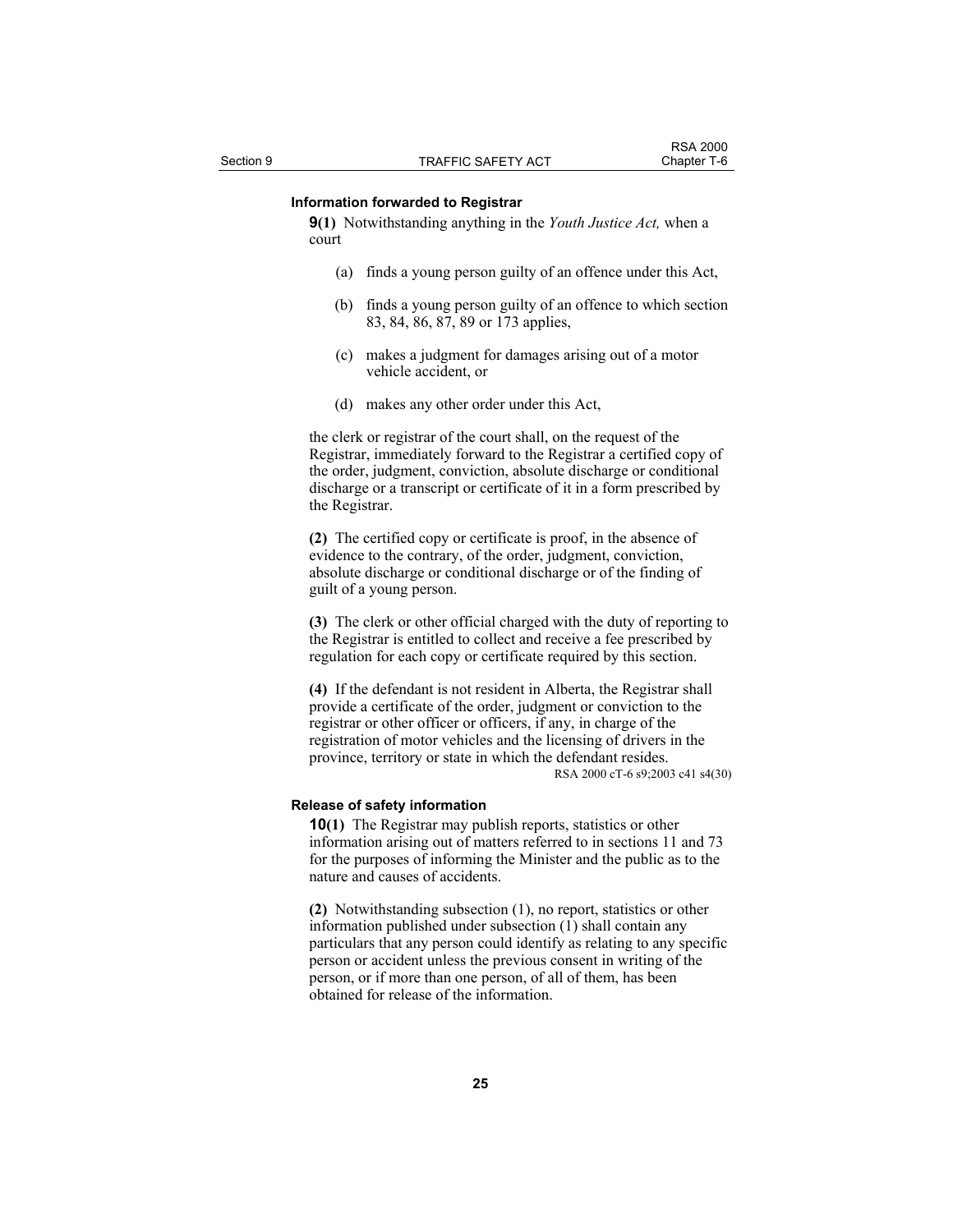**(3)** Publication of information under subsection (1) is not a contravention of section 11 or 73(3) or (4).

1999 cT-6.4 s10

## **Inspection of accident report**

**11(1)** In this section, "previous legislation" means

- (a) sections 83, 84 and 85 of the *Highway Traffic Act*, RSA 1970 c169, and
- (b) sections 77, 78 and 79 of the *Motor Vehicle Administration Act*, RSA 1980 cM-22

or any one or more of those provisions that are applicable in the circumstances.

**(2)** Subject to the regulations, where a report is made in respect of an accident involving a motor vehicle under

- (a) the previous legislation,
- (b) section 70 or 71 of this Act, or
- (c) the regulations,

a peace officer may release information contained in that report to the Registrar for the purposes of monitoring drivers and the safe operation of commercial vehicles and motor vehicles.

**(2.1)** The Registrar or a peace officer may release information contained in a report referred to in subsection (2) to

- (a) a person or an insurance company or a lawyer, agent or representative of that person or company if the person or company
	- (i) has paid or may be liable to pay damages, or
	- (ii) has recovered or may be entitled to recover damages,
- (b) a road authority for the purposes of improving traffic circulation or the management of roadways, or
- (c) the Alberta Transportation Safety Board for the purposes of making a decision under Part 2, Division 2 or 3.

**(3)** Subject to subsections (2) and (2.1), a report or statement made or furnished under the previous legislation or section 70 or 71 and the regulations made under this Act governing accident reports

(a) is not open to public inspection, and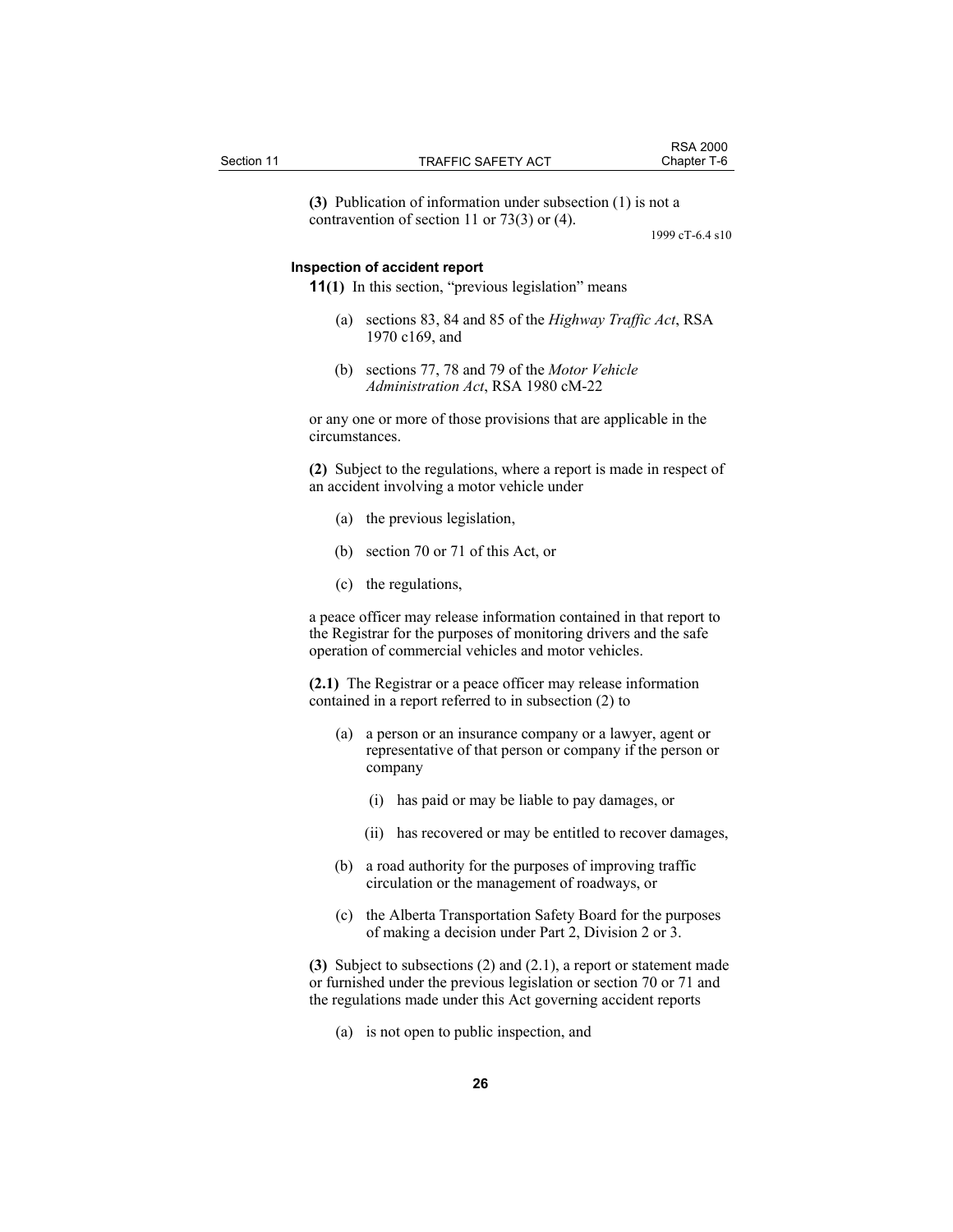- (b) is not admissible in evidence for any purpose in a legal proceeding arising out of the accident except to prove
	- (i) compliance with the previous legislation or section 70 or 71 of this Act and the regulations made under this Act governing accident reports, as the case may be,
	- (ii) falsity in a prosecution for making a false statement in the report or statement, or
	- (iii) the identity of the persons who were driving the vehicles involved in the accident. RSA 2000 cT-6 s11;2001 c14 s3;2005 c34 s5

#### **Commercial transport information**

**11.1(1)** In this section,

- (a) "commercial transport information" means, with respect to a commercial vehicle, any information or record concerning the following:
	- (i) any finding of guilt for offences relating to the operation of the commercial vehicle;
	- (ii) any accidents relating to the operation of the commercial vehicle;
	- (iii) any inspections of the commercial vehicle;
	- (iv) matters related to the operation of the commercial vehicle recorded by the Registrar under this Act;
	- (v) matters related to the compliance or failure to comply of an operator of the commercial vehicle or a carrier as defined in Part 7 with safety laws;
	- (vi) safety matters and matters relating to the compliance or failure to comply with transportation legislation referred to in section 132(1) by carriers as defined in Part 7 and other persons who engage in, have engaged in or may become engaged in the operation of commercial vehicles;
- (b) "commercial transport official" means an official of a jurisdiction other than Alberta who performs for that jurisdiction the functions with respect to commercial vehicles that the Registrar performs for Alberta;
- (c) "safety laws" means
	- (i) this Act;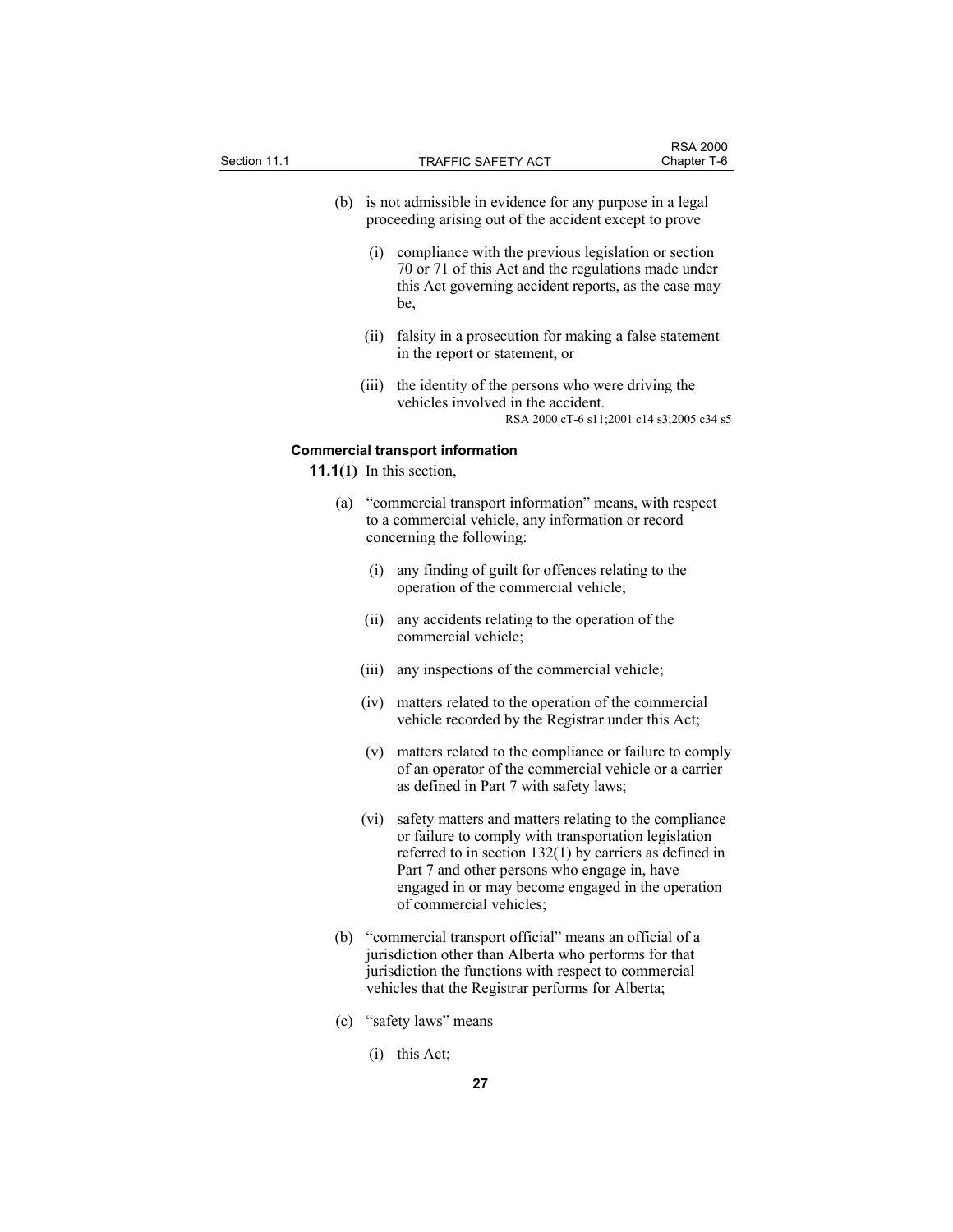- (ii) the *Dangerous Goods Transportation and Handling Act* and regulations made under that Act;
- (iii) the laws of a jurisdiction other than Alberta respecting the same, similar or equivalent subjects as those regulated or controlled by the enactments referred to in subclauses (i) and (ii).

**(2)** This section applies only in respect of those commercial vehicles or classes of commercial vehicles specified by the regulations.

**(3)** The Registrar may provide to a commercial transport official for another jurisdiction and to any law enforcement agency in or outside Alberta any commercial transport information with respect to the following:

- (a) drivers whose operator's licences are issued by that other jurisdiction;
- (b) commercial vehicles for which a document is issued or otherwise provided by that other jurisdiction that, if issued or provided in Alberta, would be a motor vehicle document as defined in section  $1(1)(y)(ii)$  to (ix);
- (c) persons that carry on business in that other jurisdiction who in Alberta are or would be carriers as defined in Part 7.

2001 c14 s4;2005 c34 s6

## **Certified copies of Board documents**

**12** On the request by a person and payment of the prescribed fee, the secretary of the Board may provide to that person a certified copy of any order, decision, certificate or other public document issued or granted by the Board that is requested by that person. 1999 cT-6.4 s12

## **Division 3 Municipalities and Other Authorities**

#### **General powers of municipality**

**13(1)** Subject to this Act and the *Dangerous Goods Transportation and Handling Act*, the council of a municipality may, with respect to a highway under its direction, control and management, make bylaws that are not inconsistent with this Act, doing the following:

- (a) governing the use of highways;
- (b) governing the parking of vehicles;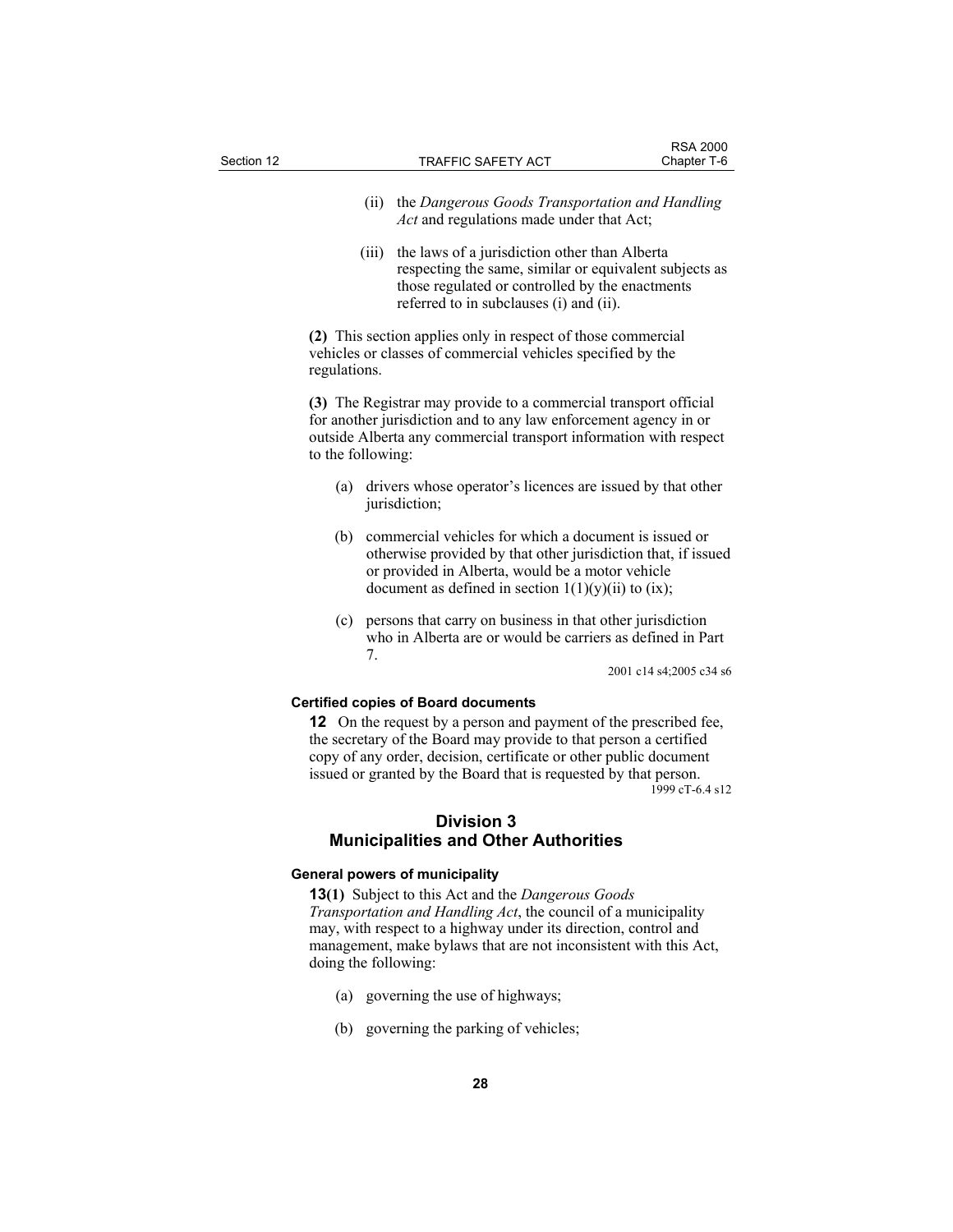| Section 13 |     |       | TRAFFIC SAFETY ACT                                                                                                                                                                                                                              | Chapter T-6 |
|------------|-----|-------|-------------------------------------------------------------------------------------------------------------------------------------------------------------------------------------------------------------------------------------------------|-------------|
|            |     |       | (c) governing the establishment and use of parking places that<br>are for the exclusive use of persons with disabilities who<br>display on their vehicles a disabled placard or licence<br>plate that is issued or recognized by the Registrar; |             |
|            | (d) |       | governing access to highways from private land;                                                                                                                                                                                                 |             |
|            | (e) |       | governing fees charged with respect to the parking of<br>vehicles;                                                                                                                                                                              |             |
|            | (f) |       | classifying motor vehicles and other vehicles and<br>pedestrians for any purposes involving the use of streets,<br>lanes and other public places;                                                                                               |             |
|            |     |       | (g) with respect to noise produced in connection with a<br>vehicle,                                                                                                                                                                             |             |
|            |     |       | (i) defining what constitutes an objectionable noise,                                                                                                                                                                                           |             |
|            |     | (ii)  | establishing a method of determining or measuring<br>noise, and                                                                                                                                                                                 |             |
|            |     | (iii) | prohibiting the use or operation of a vehicle where<br>the noise produced in connection with that vehicle is<br>objectionable noise;                                                                                                            |             |
|            |     |       | (h) governing the turning of vehicles at intersections;                                                                                                                                                                                         |             |
|            | (i) |       | governing the encumbering of highways;                                                                                                                                                                                                          |             |
|            | (j) |       | governing, subject to sections 77 to 79, the impounding<br>and removal of vehicles                                                                                                                                                              |             |
|            |     |       | (i) in respect of which parking fees are payable,                                                                                                                                                                                               |             |
|            |     | (ii)  | that are parked in an area where parking is<br>prohibited, or                                                                                                                                                                                   |             |
|            |     | (111) | that are parked in contravention of this Act or a<br>bylaw;                                                                                                                                                                                     |             |
|            |     |       | (k) governing the licensing of bicycles;                                                                                                                                                                                                        |             |
|            | (1) |       | governing the impounding of bicycles, skateboards and<br>similar devices;                                                                                                                                                                       |             |
|            | (m) |       | governing parades and processions;                                                                                                                                                                                                              |             |
|            | (n) |       | governing closing or restricting the use of a highway;                                                                                                                                                                                          |             |
|            | (0) |       | authorizing the municipality to issue a licence or permit<br>that is terminable on 30 days' notice in writing for the                                                                                                                           |             |

RSA 2000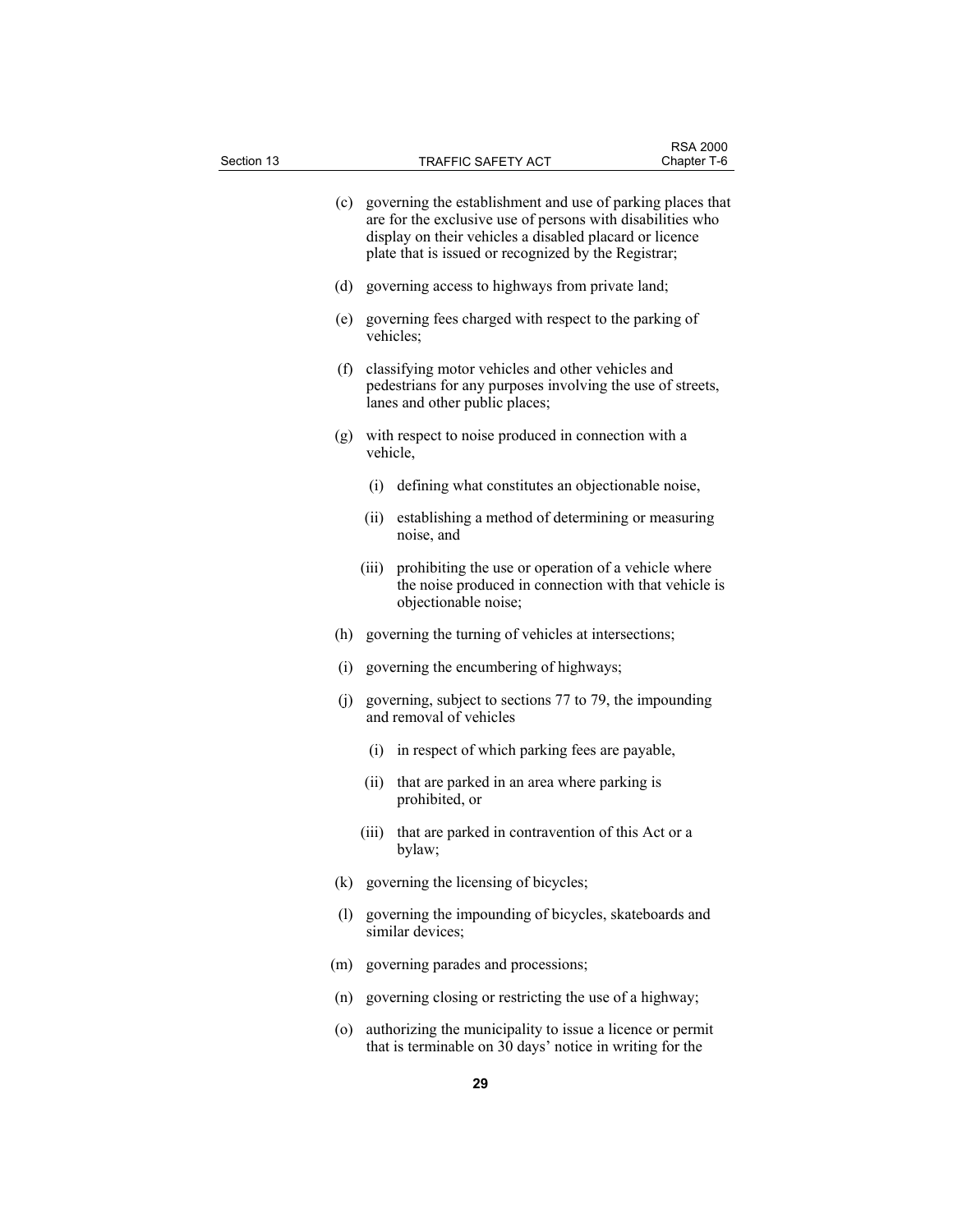| Section 14 |               | TRAFFIC SAFETY ACT                                                                                                                                                                                                                                               | <b>RSA 2000</b><br>Chapter T-6 |
|------------|---------------|------------------------------------------------------------------------------------------------------------------------------------------------------------------------------------------------------------------------------------------------------------------|--------------------------------|
|            |               | temporary occupation or use of a road allowance or<br>highway or a portion of a road allowance or highway<br>when it is not required for public use;                                                                                                             |                                |
|            | (p)           | restricting the use of specific traffic lanes to vehicles<br>carrying a prescribed number of passengers;                                                                                                                                                         |                                |
|            |               | (q) restricting the use of specific traffic lanes to specific<br>vehicles or classes of vehicles;                                                                                                                                                                |                                |
|            | (r)           | governing the issuing of tags, tickets or other documents;                                                                                                                                                                                                       |                                |
|            | (s)           | governing the placing of tags, tickets or other documents<br>on vehicles;                                                                                                                                                                                        |                                |
|            | (t)           | governing the marking of tires on vehicles for the purpose<br>of enforcing parking bylaws;                                                                                                                                                                       |                                |
|            | (u)           | governing the employing of or engaging the services of<br>persons to enforce bylaws made with respect to the<br>parking of vehicles;                                                                                                                             |                                |
|            | (v)           | designating routes for vehicles or classes of vehicles;                                                                                                                                                                                                          |                                |
|            | (w)           | restricting the weight of vehicles or of vehicles and the<br>goods being carried by the vehicles;                                                                                                                                                                |                                |
|            | (x)           | prescribing or otherwise providing for penalties with<br>respect to the contravention of a bylaw made under this<br>Division.                                                                                                                                    |                                |
|            | municipality. | (2) Where permitted under a regulation, a municipality may,<br>subject to any term or condition prescribed by the regulation, make<br>bylaws under which the municipality may provide that the<br>regulation does not apply in whole or in part to or within the |                                |

1999 cT-6.4 s13

## **Private property**

**14** Subject to this Act and the *Provincial Offences Procedure Act*, the council of a municipality may make bylaws,

- (a) with respect to privately owned property that is located within the municipality to which vehicles driven by members of the public generally have access,
	- (i) governing parking on the property without the permission or authorization of the owner of the property or a person having possession or control of the property;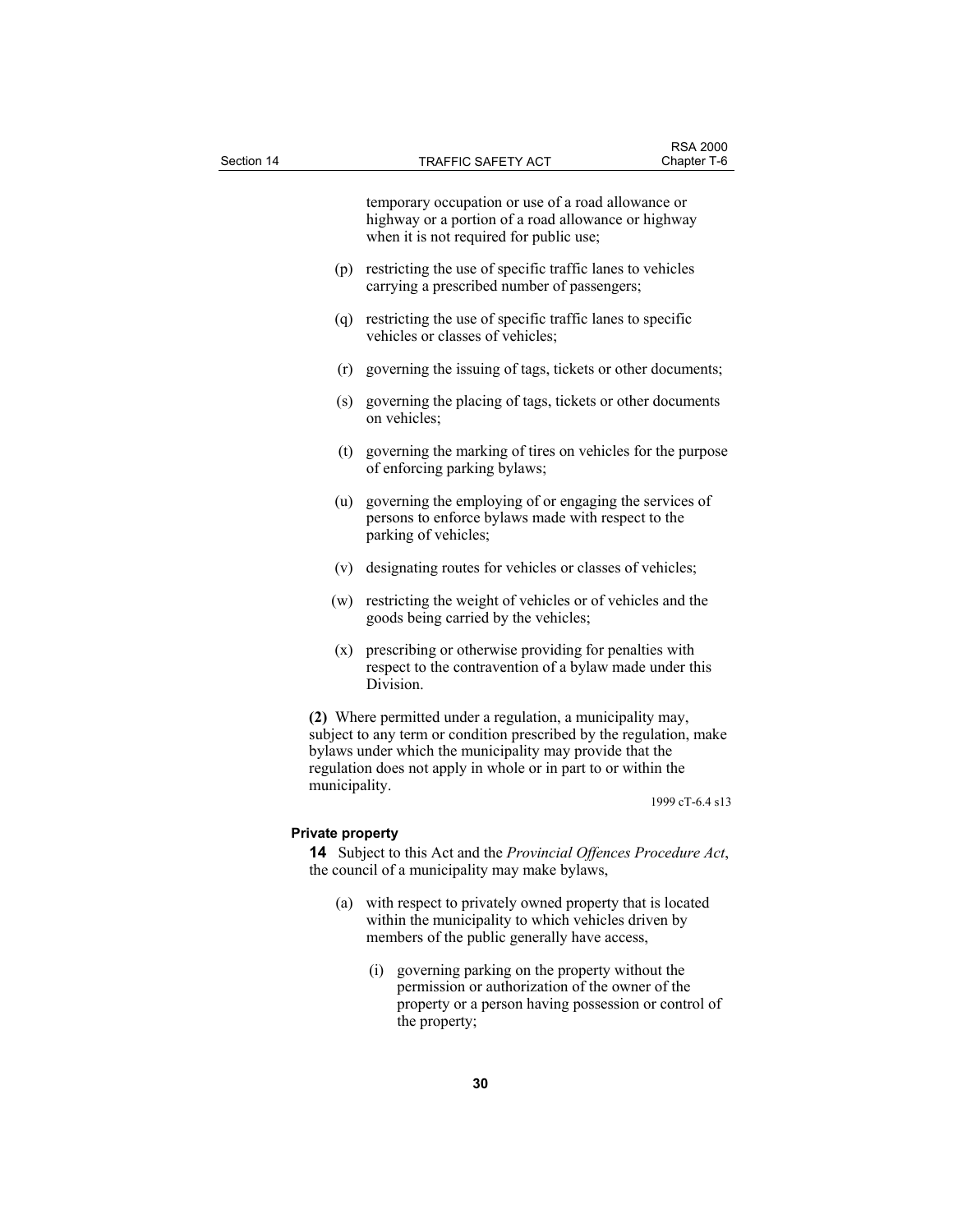| Section 15 |     |       | TRAFFIC SAFETY ACT                                                                                                                                                                                                                                                                                                      | <b>RSA 2000</b><br>Chapter T-6 |
|------------|-----|-------|-------------------------------------------------------------------------------------------------------------------------------------------------------------------------------------------------------------------------------------------------------------------------------------------------------------------------|--------------------------------|
|            |     | (ii)  | governing the parking of vehicles in manufactured<br>home communities;                                                                                                                                                                                                                                                  |                                |
|            |     | (iii) | governing the establishment and use of parking<br>places that are for the exclusive use of persons with<br>disabilities who display on their vehicles a disabled<br>placard or licence plate that is issued or recognized<br>by the Registrar;                                                                          |                                |
|            |     | (iv)  | prescribing speed limits in respect of lanes or other<br>thoroughfares used by vehicles;                                                                                                                                                                                                                                |                                |
|            | (b) |       | with respect to private property that is located within the<br>municipality to which vehicles driven by members of the<br>public generally do not have access but on which the<br>owner of the property or a person having possession or<br>control of the property may park or otherwise keep<br>vehicles, prohibiting |                                |
|            |     | (i)   | the parking of vehicles on that property without the<br>permission or authorization of that person;                                                                                                                                                                                                                     |                                |
|            |     | (ii)  | the parking of vehicles so that the access to that<br>property is denied or otherwise restricted;                                                                                                                                                                                                                       |                                |
|            | (c) |       | with respect to a vehicle parked or driven in contravention<br>of a bylaw made under this section,                                                                                                                                                                                                                      |                                |
|            |     | (i)   | governing the issuing of tags or tickets or other<br>documents;                                                                                                                                                                                                                                                         |                                |
|            |     | (ii)  | governing the placing of tags, tickets or other<br>documents on vehicles;                                                                                                                                                                                                                                               |                                |
|            |     | (iii) | governing, subject to sections 77 to 79, the removal<br>and impounding of vehicles;                                                                                                                                                                                                                                     |                                |
|            |     | (iv)  | providing for the laying of an information and<br>complaint.                                                                                                                                                                                                                                                            |                                |
|            |     |       |                                                                                                                                                                                                                                                                                                                         | 1999 cT-6.4 s14                |
|            |     |       | <b>Prohibitions and offences</b><br><b>15(1)</b> The authority to make a bylaw under this Act governing or<br>respecting any matter includes the authority to make prohibitions in<br>respect of that matter.                                                                                                           |                                |
|            |     |       | (2) The authority to make a bylaw under this Act includes the                                                                                                                                                                                                                                                           |                                |

authority to specify that a contravention of or a failure to comply with the bylaw is an offence.

1999 cT-6.4 s15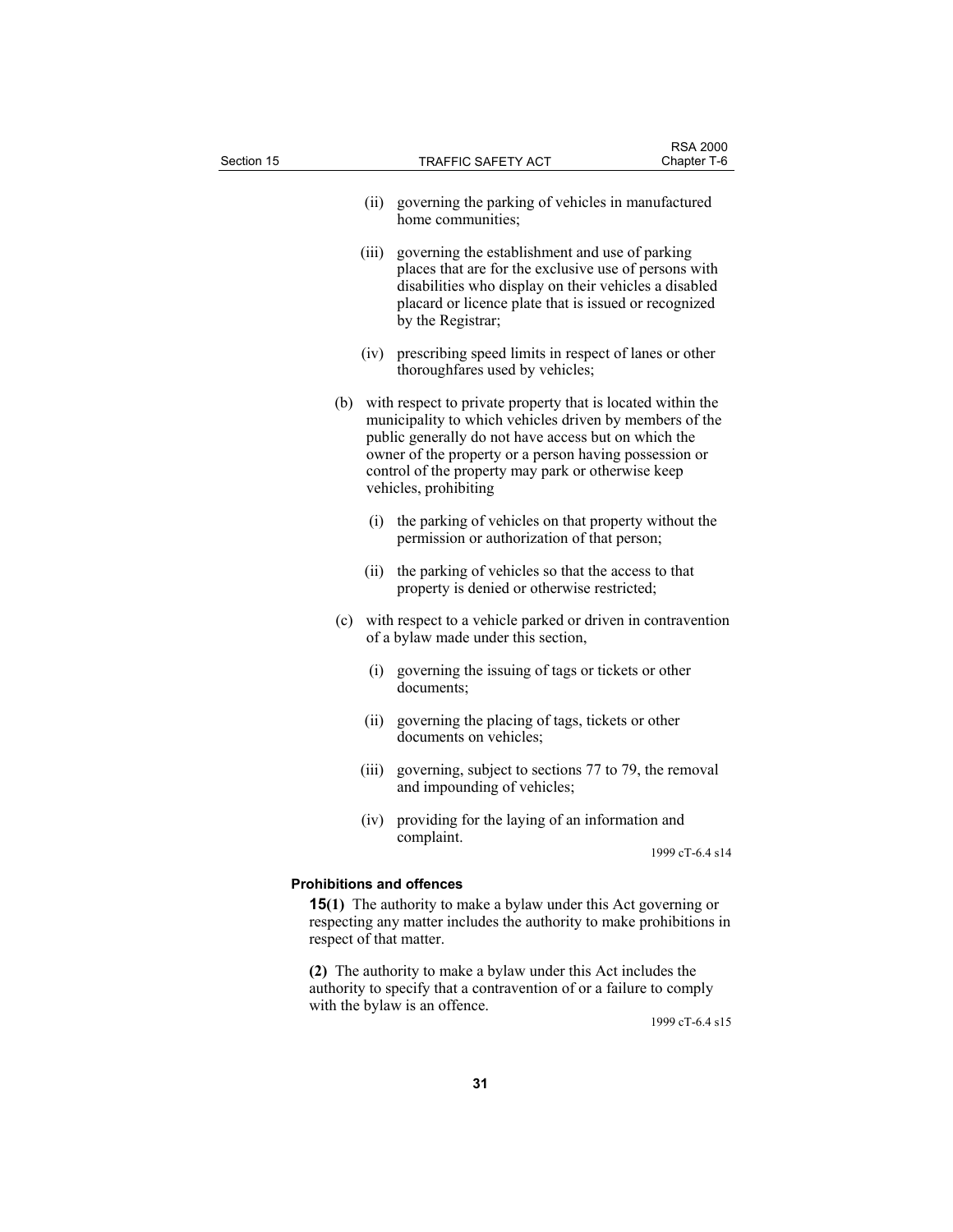## **Restriction of powers**

**16** Unless specifically permitted by this Act or any other Act, a council of a municipality does not have any power to make a bylaw that does one or more of the following:

- (a) imposes any tax, fee, licence or permit respecting the use of highways by pedestrians or vehicles;
- (b) excludes pedestrians or vehicles generally from using highways;
- (c) prohibits the use of highways by pedestrians or vehicles;
- (d) affects in any way the registration or numbering of motor vehicles.

1999 cT-6.4 s16

## **Control of traffic in provincial parks**

**17** With respect to a highway under the direction, control and management of the Minister responsible for the *Provincial Parks Act*, the Minister responsible for the *Provincial Parks Act* may make regulations

- (a) governing, by means of signs erected along the highway, the movement of pedestrians, vehicles or other traffic on the highway;
- (b) governing the opening or closing of highways. RSA 2000 cT-6 s17;2002 c30 s30

## **Division 4 Regulations**

#### **Regulations by the Lieutenant Governor in Council**

**18(1)** The Lieutenant Governor in Council may make regulations

- (a) subject to section 6, providing for and governing the service of notices and documents and the deemed service of notices and documents under this Act;
- (b) subject to section  $1(7)$ ,  $(8)$  and  $(9)$ , specifying the provisions of this Act in which a reference to
	- (i) a certificate of registration includes a document issued in another jurisdiction that shows that a motor vehicle or trailer is registered under the laws of that jurisdiction;
	- (ii) a licence plate includes a licence plate issued in another jurisdiction;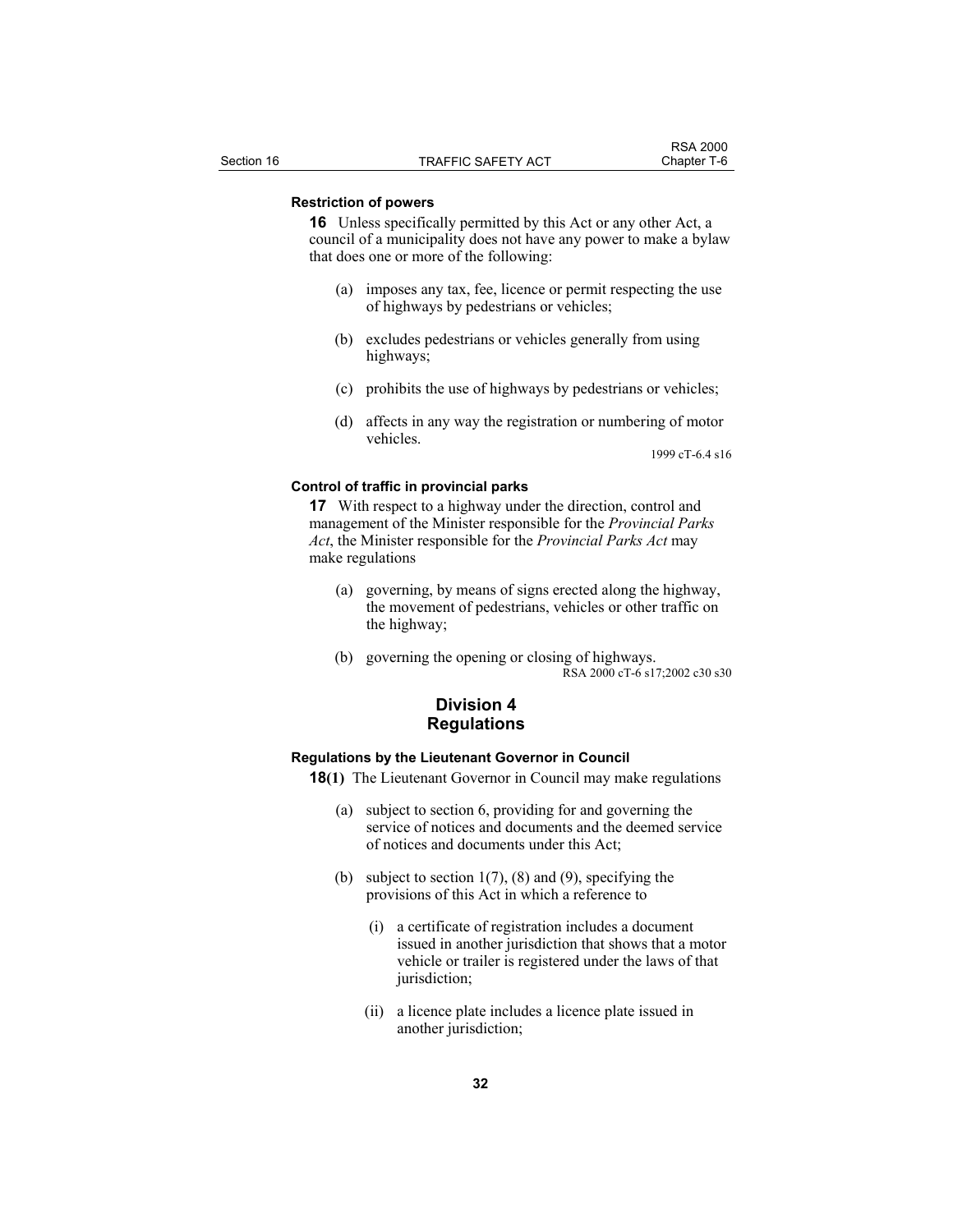| Section 19              | <b>TRAFFIC SAFETY ACT</b>                                                                                                                                                                          | <b>RSA 2000</b><br>Chapter T-6 |
|-------------------------|----------------------------------------------------------------------------------------------------------------------------------------------------------------------------------------------------|--------------------------------|
|                         | (iii)<br>an operator's licence includes a licence or permit                                                                                                                                        |                                |
|                         | issued in another jurisdiction that permits a person to<br>operate a motor vehicle;                                                                                                                |                                |
| (c)                     | for the purposes of section $169(2)(q)$ and (r), designating<br>those offences under this Act for which a person may be<br>arrested without a warrant;                                             |                                |
| (d)                     | establishing and governing a program under which drivers<br>are assessed demerit points for a contravention of                                                                                     |                                |
|                         | $(i)$ this Act, or                                                                                                                                                                                 |                                |
|                         | (ii)<br>any other Act or regulation that relates to the safe<br>operation of a vehicle;                                                                                                            |                                |
| (e)                     | providing for and governing sanctions that may be<br>imposed in respect of a program referred to in clause (d),<br>including the suspension or cancellation of an operator's<br>licence;           |                                |
| (f)                     | for the purposes of section $1(1)(gg)$ , designating persons<br>as pedestrians;                                                                                                                    |                                |
| (g)                     | governing the establishment of school zones and<br>playground zones;                                                                                                                               |                                |
| (h)                     | providing for or otherwise specifying the periods of time<br>and the days during which speed limits established or<br>prescribed in respect of school zones and playground<br>zones are in effect. |                                |
|                         | (2) The Minister may make regulations                                                                                                                                                              |                                |
| (a)                     | exempting or providing for the granting of exemptions of<br>persons or vehicles or classes of persons or vehicles from<br>any provision of this Act;                                               |                                |
|                         | (b) governing any matter respecting the seizure under this Act<br>of vehicles and the contents of and goods carried by<br>vehicles;                                                                |                                |
| (c)                     | specifying commercial vehicles or classes of commercial<br>vehicles to which section 11.1 applies.                                                                                                 | RSA 2000 cT-6 s18;2001 c14 s5  |
| <b>Statute prevails</b> |                                                                                                                                                                                                    |                                |
|                         | <b>19</b> Where there is a conflict between this statute and a regulation<br>or bylaw made under this statute, this statute prevails.                                                              | 1999 cT-6.4 s19                |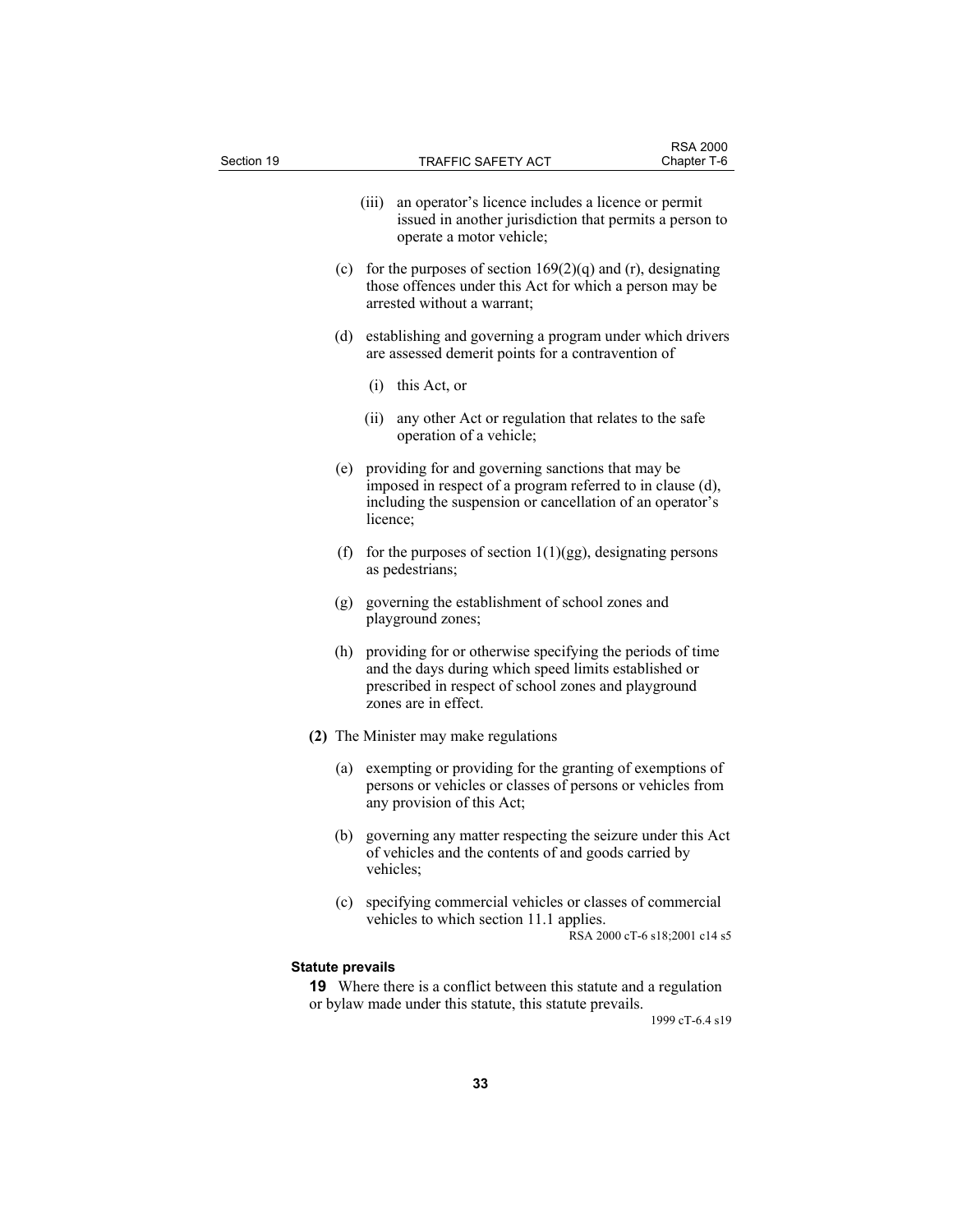### **Prohibitions and offences**

**20(1)** The authority to make a regulation under this statute governing or respecting any matter includes the authority to make prohibitions in respect of that matter.

**(2)** The authority to make a regulation under this statute includes the authority to specify that a contravention of or a failure to comply with the regulation is an offence.

1999 cT-6.4 s20

#### **Power to establish standards, etc.**

**21** The authority to make a regulation or a bylaw under this statute governing or respecting any matter includes the authority

- (a) to establish criteria, specifications and standards in respect of that matter,
- (b) to adopt any code with respect to the matters referred to in clause (a), and
- (c) to modify any code referred to in clause (b).

1999 cT-6.4 s21

# **Part 2 Alberta Transportation Safety Board**

## **Division 1 Administration**

#### **Board**

**22(1)** The Alberta Motor Transport Board and the Driver Control Board are amalgamated and continued as a single board with the name "Alberta Transportation Safety Board".

**(2)** The Board shall consist of the persons appointed by the Lieutenant Governor in Council as members of the Board.

**(3)** The Board is a corporation.

**(4)** The members of the Board who hold that office other than as officers or employees of the Crown or of an agency of the Crown may be paid

- (a) remuneration, and
- (b) payment for expenses incurred while engaged in the business of the Board,

at rates prescribed by the Lieutenant Governor in Council in accordance with any applicable regulations under the Alberta Public Agencies Governance Act.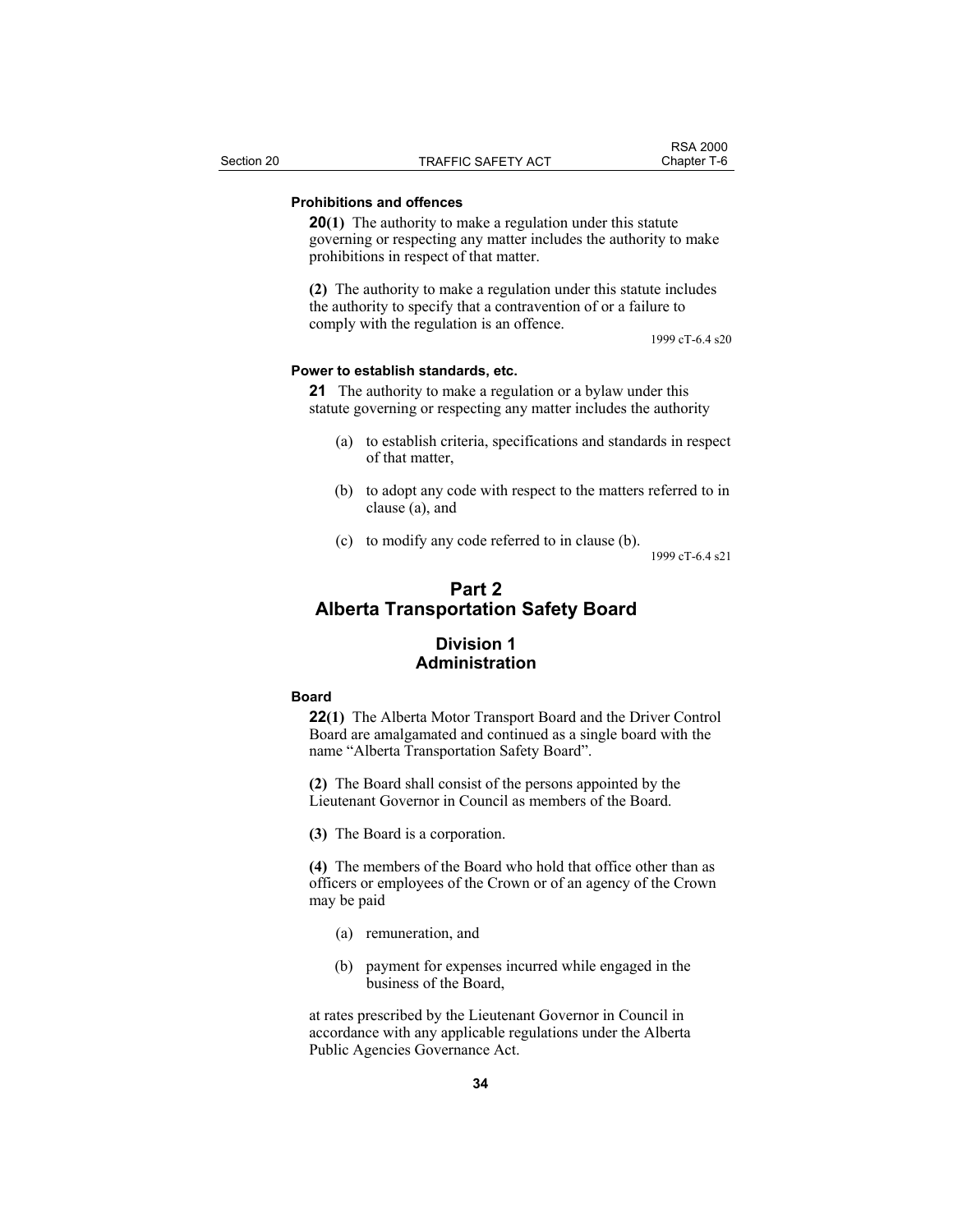**(5)** If regulations under the Alberta Public Agencies Governance Act establish rates in respect of remuneration or expenses referred to in subsection (4), those regulations prevail, to the extent of any conflict or inconsistency, over any regulations prescribing a rate under that subsection.

RSA 2000 cT-6 s22;2009 cA-31.5 s75

RSA 2000<br>Chapter T-6

## **Chair and Vice-chair of the Board**

**23(1)** The Lieutenant Governor in Council shall designate one member of the Board as the Chair of the Board and may designate one or more members of the Board as Vice-chairs of the Board.

**(2)** When the Chair is not present or able to act, a Vice-chair as specified by the Chair or, if a Vice-chair is not so specified, any Vice-chair may act in the place of the Chair.

**(3)** If the Chair and the Vice-chairs are not present or are unable to act, the Chair may appoint one of the members of the Board to act as the Chair.

RSA 2000 cT-6 s23;2013 c19 s2(5)

#### **Functions of the Board**

**24** The Board shall

- (a) conduct reviews and appeals under Divisions 2 and 3, and
- (b) consider any other matter not referred to in clause (a) that is referred to the Board by the Minister.

RSA 2000 cT-6 s24;2005 c34 s7

#### **Sittings of the Board**

**25(1)** The members of the Board shall meet at the times and places specified by the Chair.

**(2)** With respect to a matter before the Board, the Chair may from time to time appoint one or more persons who in the opinion of the Chair have special technical or other knowledge

- (a) to sit with the Board, to hear and consider the matter with the Board and to advise the Board on the matter, or
- (b) to inquire into and report to or appear before the Board in respect of the matter.

1999 cT-6.4 s25

#### **Quorum**

**26(1)** Subject to subsection (2), except where otherwise directed by the Chair or the Minister, a quorum of the Board consists of one member of the Board.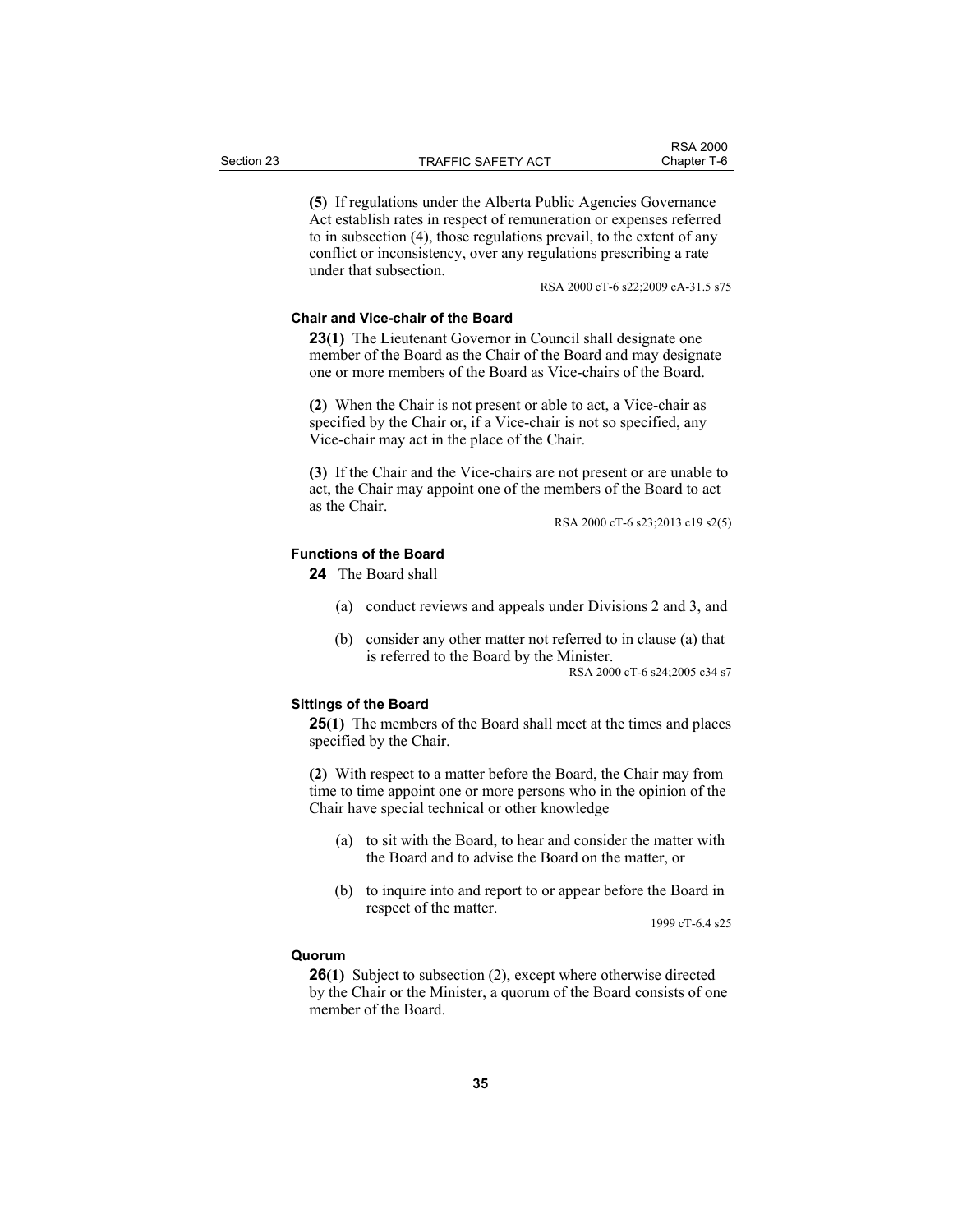**(2)** For the purposes of sections 39, 39.1 and 39.2, a quorum of the Board is 3 members.

RSA 2000 cT-6 s26;2005 c34 s8;2011 c22 s3

## **Procedure at Board hearings, reviews and appeals**

**27(1)** For the purposes of conducting hearings, reviews and appeals before the Board,

- (a) the Chair and the other members of the Board have the same power as is vested in the Court of Queen's Bench for the trial of civil actions
	- (i) to summon and enforce the attendance of witnesses,
	- (ii) to compel witnesses to give evidence under oath or otherwise,
	- (iii) to compel witnesses to give evidence in person or otherwise, and
	- (iv) to compel witnesses to produce any record, object or thing that relates to the matter being heard;
- (b) the Board may, in its discretion, take evidence under oath;
- (c) any member of the Board or the secretary of the Board may administer oaths for the purpose of taking evidence;
- (d) the Board may require a person who is the subject of or a party to a hearing, a review or an appeal to personally attend the proceedings before the Board;
- (e) a person who is the subject of or a party to a hearing, a review or an appeal
	- (i) has the right to appear before the Board and make representations in respect of the matter, and
	- (ii) has the right to be represented before the Board by legal counsel;
- (f) the Board may grant interim relief and stays in respect of any matter that is being heard, reviewed or appealed pending the determination of the hearing, review or appeal, subject to any directions, terms or conditions that the Board considers appropriate.

**(2)** With respect to hearings, reviews and appeals before the Board, the Board, with the approval of the Minister, may, subject to this Act, make rules

(a) governing notices of hearings, reviews and appeals;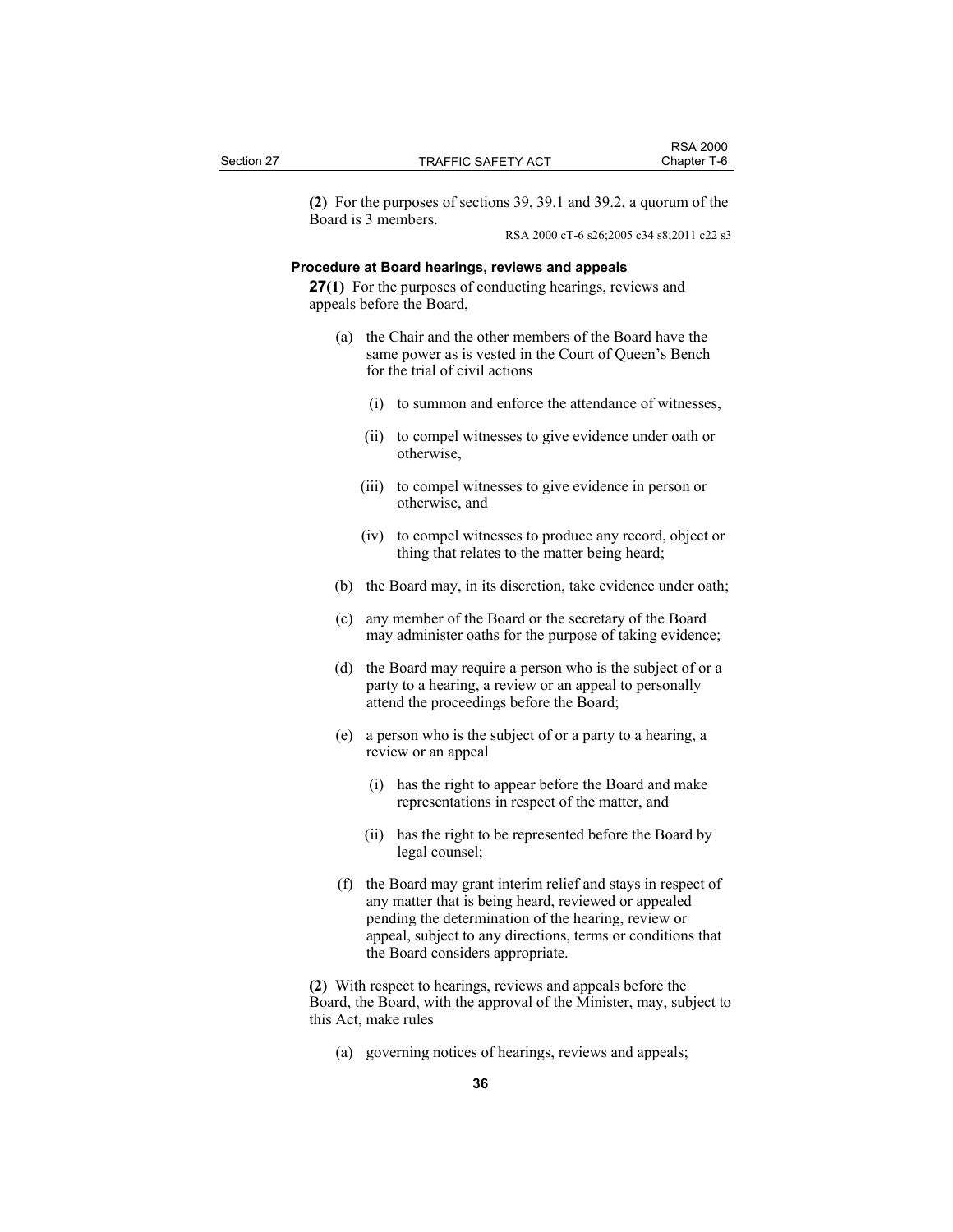| Section 27 |     |                                                                                                                                                                                                                                                                                                                                                                                                                                               | <b>RSA 2000</b><br>Chapter T-6 |
|------------|-----|-----------------------------------------------------------------------------------------------------------------------------------------------------------------------------------------------------------------------------------------------------------------------------------------------------------------------------------------------------------------------------------------------------------------------------------------------|--------------------------------|
|            |     | <b>TRAFFIC SAFETY ACT</b>                                                                                                                                                                                                                                                                                                                                                                                                                     |                                |
|            | (b) | governing applications for and conditions to be met<br>respecting hearings, reviews and appeals;                                                                                                                                                                                                                                                                                                                                              |                                |
|            | (c) | governing the procedure before the Board;                                                                                                                                                                                                                                                                                                                                                                                                     |                                |
|            | (d) | governing adjournments of matters before the Board;                                                                                                                                                                                                                                                                                                                                                                                           |                                |
|            | (e) | governing the attendance of witnesses;                                                                                                                                                                                                                                                                                                                                                                                                        |                                |
|            | (f) | governing the applicability of the rules of evidence in<br>judicial proceedings to hearings, reviews and appeals<br>before the Board;                                                                                                                                                                                                                                                                                                         |                                |
|            | (g) | governing the receiving and recording of evidence;                                                                                                                                                                                                                                                                                                                                                                                            |                                |
|            | (h) | empowering the Board to proceed and determine a matter<br>when a party to a matter before the Board fails to appear<br>at or attend a hearing, a review or an appeal;                                                                                                                                                                                                                                                                         |                                |
|            | (i) | governing the granting of interim relief and stays in<br>respect of matters being heard, reviewed or appealed<br>under this Act;                                                                                                                                                                                                                                                                                                              |                                |
|            | (j) | providing for majority and minority decisions;                                                                                                                                                                                                                                                                                                                                                                                                |                                |
|            | (k) | empowering the Board to consider a matter based on<br>material submitted to the Board by the parties without the<br>parties or their representatives appearing before the Board<br>and governing the procedure to be used in those<br>circumstances;                                                                                                                                                                                          |                                |
|            | (1) | governing the applicability of the Alberta Rules of Court;                                                                                                                                                                                                                                                                                                                                                                                    |                                |
|            | (m) | providing for the issuing and publication of decisions of<br>the Board;                                                                                                                                                                                                                                                                                                                                                                       |                                |
|            | (n) | governing the reconsideration of decisions made by the<br>Board;                                                                                                                                                                                                                                                                                                                                                                              |                                |
|            | (0) | governing the providing of the decisions of the Board to<br>the parties who are subject to the decisions;                                                                                                                                                                                                                                                                                                                                     |                                |
|            |     | (p) governing costs.                                                                                                                                                                                                                                                                                                                                                                                                                          |                                |
|            |     | (3) Where the Registrar is summoned to attend before the Board,<br>the Registrar may in writing designate an employee of the<br>Government who is, in the opinion of the Registrar, knowledgeable<br>in respect of the subject-matter that is being considered by the<br>Board to attend before the Board on behalf of the Registrar and that<br>designated person is deemed to be the person who was summoned<br>to attend before the Board. |                                |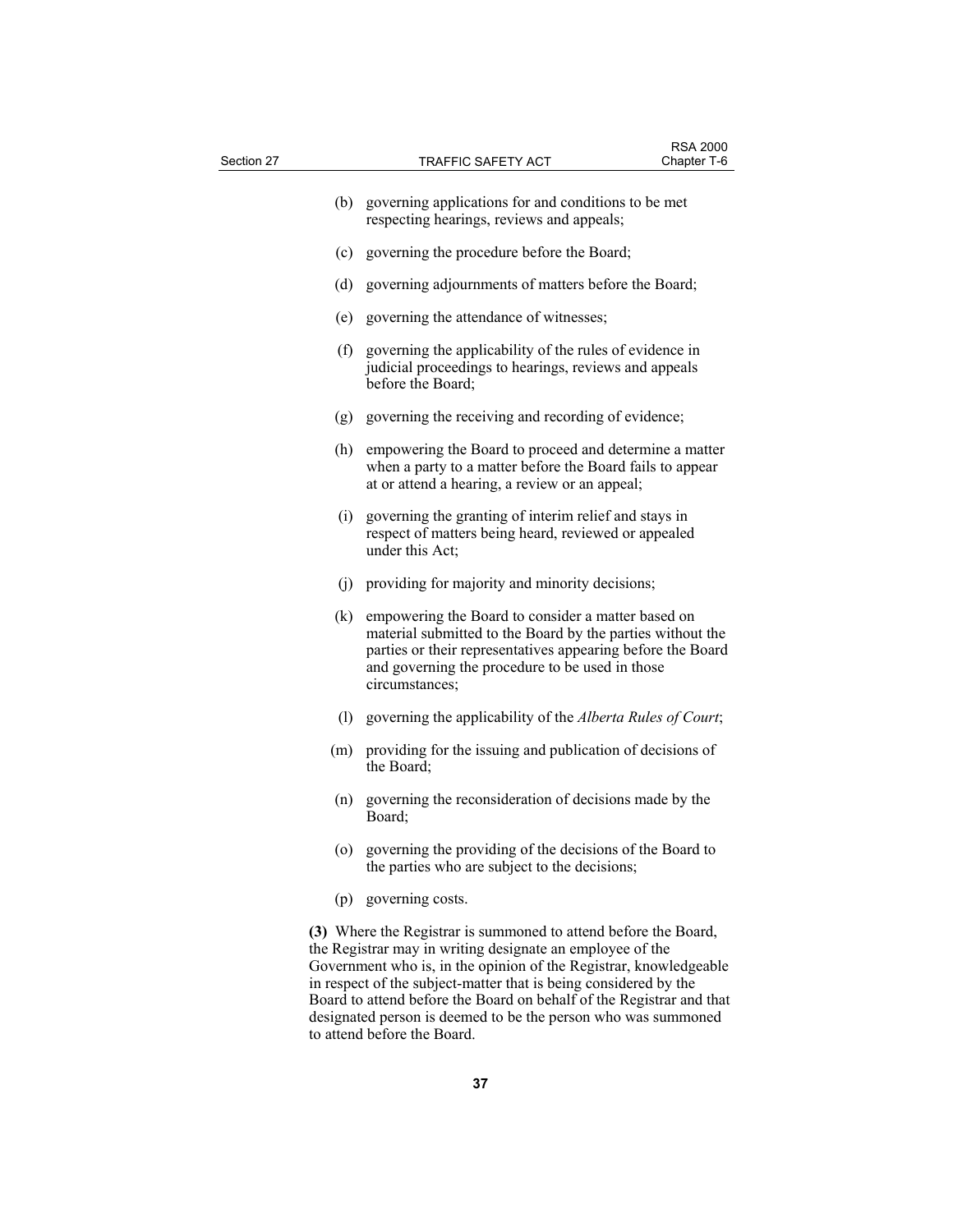**(4)** The *Regulations Act* does not apply to rules made under subsection (2).

RSA 2000 cT-6 s27;2005 c34 s9

RSA 2000<br>Chapter T-6

**28** Repealed 2007 c45 s4.

#### **Testimony and production of documents**

**29(1)** Unless the Chair directs otherwise, no member of the Board or employee of the Government who is under the administration of the Board may be compelled

- (a) to give testimony for the purposes of a civil action with regard to information obtained in the course of the member's or employee's duties, or
- (b) to produce any document or information for the purposes of a civil action.

**(2)** Subsection (1) does not apply when the member of the Board or the employee is a party to the civil action.

1999 cT-6.4 s29

#### **Failure to attend, etc.**

**29.1(1)** Where, in respect of a hearing, a review or an appeal before the Board, a person is summoned or otherwise required to attend before the Board and fails or refuses to do so, the Court of Queen's Bench may, on application by the Board, commit the person for contempt or issue a bench warrant requiring the attendance of the person before the Board.

**(2)** The Court of Queen's Bench may, on application by the Board, commit a person for contempt where the person attends before the Board in respect of a hearing, a review or an appeal but fails or refuses either to give evidence under oath or otherwise, or to produce any record, object or thing, when required to do so.

2005 c34 s10

## **Regulations**

**29.2** The Lieutenant Governor in Council may make regulations prescribing qualifications and educational and training requirements for members of the Board.

2011 c22 s4

## **Division 2 Reviews Respecting Conduct of Drivers**

### **Reviews by Board**

**30(1)** The Board may conduct reviews into a person's ability or attitude respecting the operation of a motor vehicle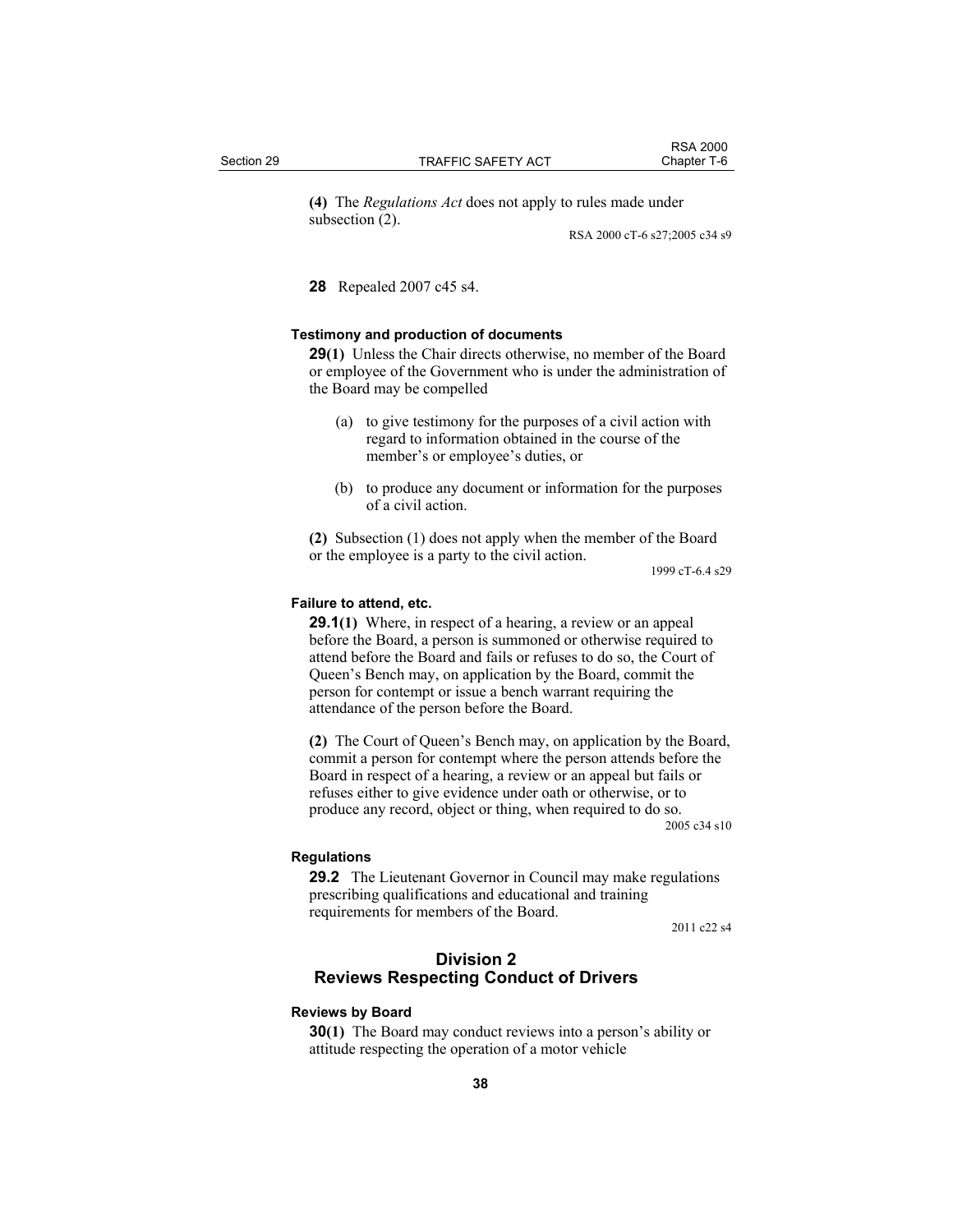|            |                                                            | <b>RSA 2000</b> |
|------------|------------------------------------------------------------|-----------------|
| Section 31 | TRAFFIC SAFETY ACT                                         | Chapter T-6     |
|            |                                                            |                 |
|            | where the Board is concerned as to the person's ability or |                 |

- attitude regarding the operation of a motor vehicle, or (b) where the Minister, a court or the Registrar has advised
- the Board as to a concern respecting the person's ability or attitude regarding the operation of a motor vehicle.

**(2)** The Board may consider applications by persons seeking relief under section 31(b).

1999 cT-6.4 s30

## **Action taken re reviews**

**31** On conducting a review or considering an application under section 30 the Board may,

- (a) where a person's ability or attitude regarding the operation of a motor vehicle has been considered by the Board,
	- (i) disqualify the person from driving a motor vehicle in Alberta for a definite or indefinite period of time;
	- (ii) with respect to that person, prescribe any measure or course of remedial education, monitoring or treatment as a condition of acquiring or holding an operator's licence;
	- (iii) prescribe terms and conditions governing that person's operator's licence;
- (b) where the suspension of a person's operator's licence or the disqualification of a person to hold an operator's licence arises out of that person being found guilty under section 253 or 254 of the *Criminal Code* (Canada),
	- (i) on the expiration of a suspension or disqualification imposed by a court, set aside the operation of the suspension or disqualification imposed under this Act on the condition that the person who is subject to the suspension or disqualification
		- (A) repealed 2011 c22 s5,
		- (B) complies with any terms or conditions imposed by the Board;
	- (ii) on the expiration of the suspension or disqualification imposed under this Act, direct that the reinstatement or issuance of an operator's licence to the person who was subject to the suspension or disqualification be on the condition that the person,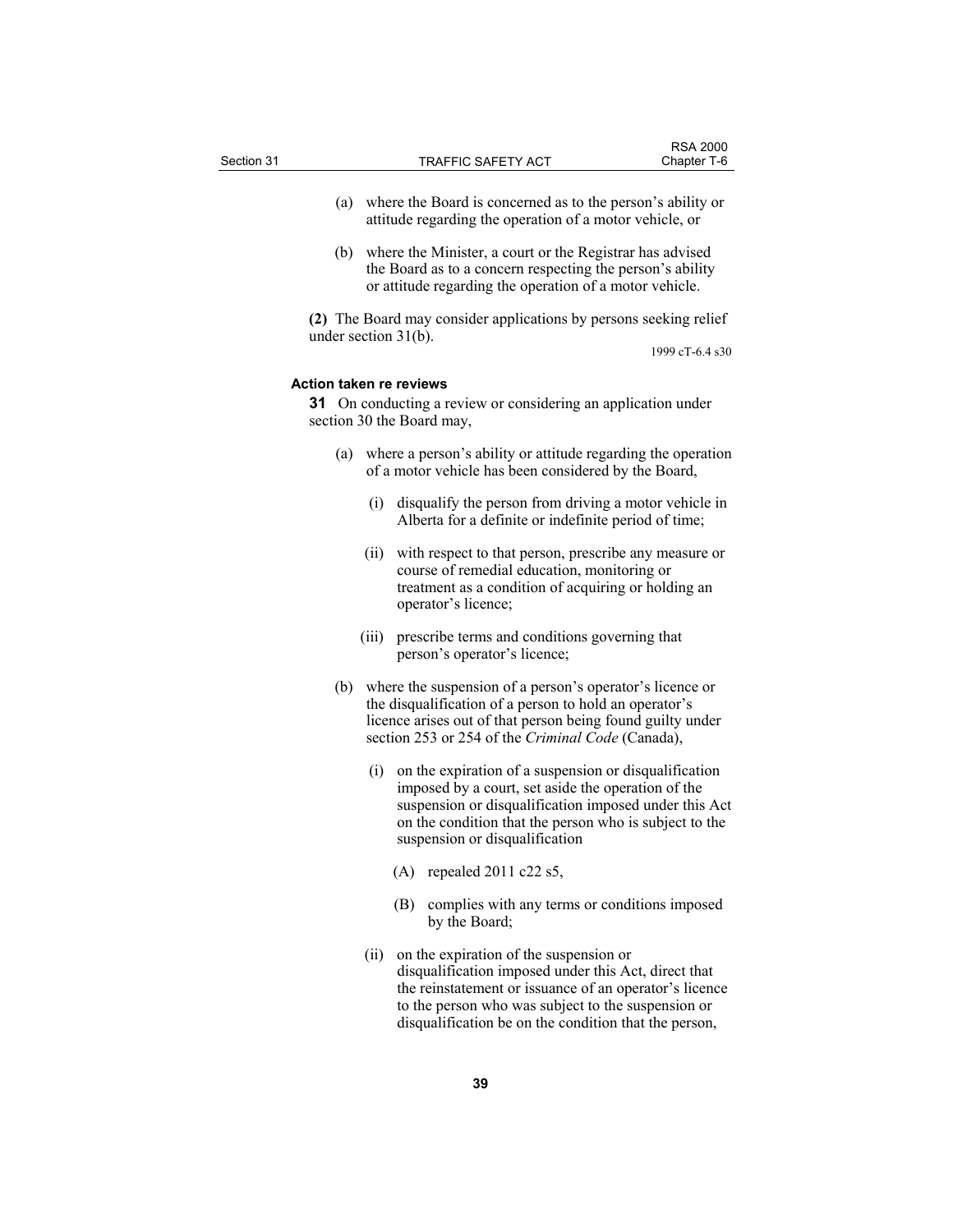in addition to complying with the requirements imposed under this Act,

- (A) repealed 2011 c22 s5,
- (B) complies with any terms or conditions imposed by the Board;
- (c) where a person has been suspended or disqualified from driving 2 or more times in a 10-year period under section 88, on the expiration of the suspension or disqualification imposed under this Act, direct that the reinstatement or issuance of an operator's licence to the person who was subject to the suspension or disqualification be on the condition that the person, in addition to complying with the other requirements imposed under this Act,
	- (i) does not operate a motor vehicle unless the vehicle is equipped with an alcohol-sensing device that meets the approval of the Board, and
	- (ii) complies with any terms or conditions imposed by the Board.

RSA 2000 cT-6 s31;2011 c22 s5

## **Reconsideration re reviews**

**32(1)** Where the Board has reviewed or considered a matter under section 30 and made a decision under section 31, the Board shall on the application of the person who is the subject of that decision reconsider the decision.

**(2)** Notwithstanding subsection (1), once a decision of the Board has been reconsidered by the Board in respect of a matter referred to in subsection (1), the Board may refuse to reconsider the decision again if in the opinion of the Board the circumstances in respect of the matter have not substantially changed from the time of the previous reconsideration.

1999 cT-6.4 s32

#### **Consideration of driver's record, etc.**

**33** In making a decision under this Division or Division 3, the Board may take into consideration a person's accident record, conviction record, driver attitude, driving skills and knowledge, driving disabilities and any other factors that the Board considers relevant.

1999 cT-6.4 s33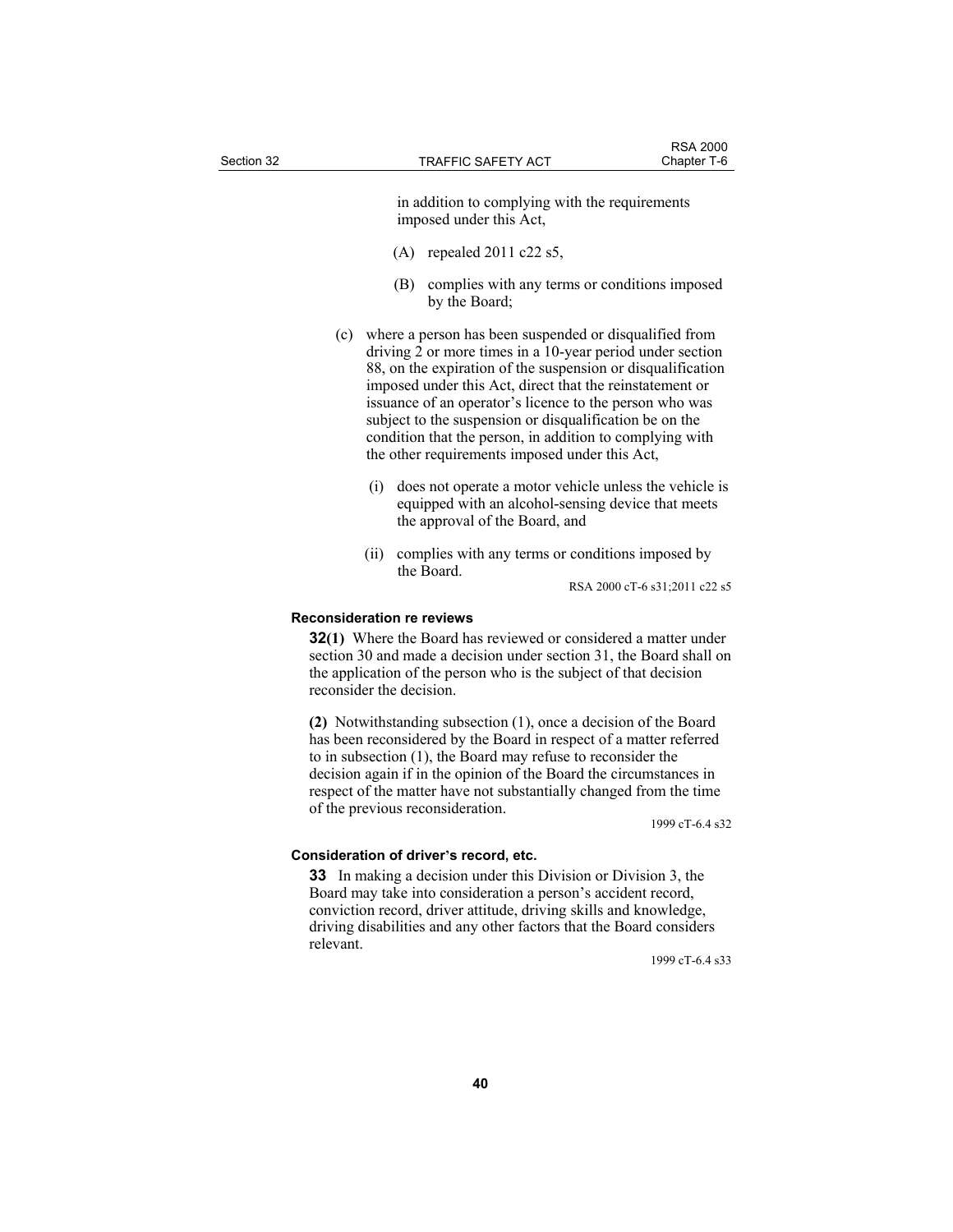## **Division 3 Appeals to the Board**

## **Interpretation**

**34** Any reference in this Division to the Registrar in respect of any matter includes a reference to any decision or action made or taken by the Registrar relating to that matter.

1999 cT-6.4 s34

#### **Appeals re permits**

**35(1)** Where the Registrar

- (a) refuses to issue a permit to a person under section 62,
- (b) suspends or cancels a person's permit under section 62, or
- (c) imposes a term or condition to which the permit is subject,

that person may appeal the refusal, suspension, cancellation or imposition of the term or condition to the Board.

**(2)** In determining an appeal commenced pursuant to this section, the Board may

- (a) confirm any action taken by the Registrar that the Board considers appropriate in the circumstances;
- (a.1) direct the Registrar to issue a permit;
- (b) direct the Registrar to reinstate a permit;
- (c) remove or vary any term or condition imposed in respect of a permit;
- (d) make the order subject to any terms or conditions that the Board considers appropriate in the circumstances. RSA 2000 cT-6 s35;2005 c34 s11;2013 c19 s2(6)

#### **Appeals re disqualification, suspension, etc. by Registrar**

**36(1)** Where under section 91(4) the Registrar

- (a) disqualifies a person from driving a motor vehicle, or
- (b) suspends or cancels a certificate of registration issued to a person,

that person may appeal that disqualification, suspension or cancellation to the Board.

**(2)** In determining an appeal commenced pursuant to this section, the Board may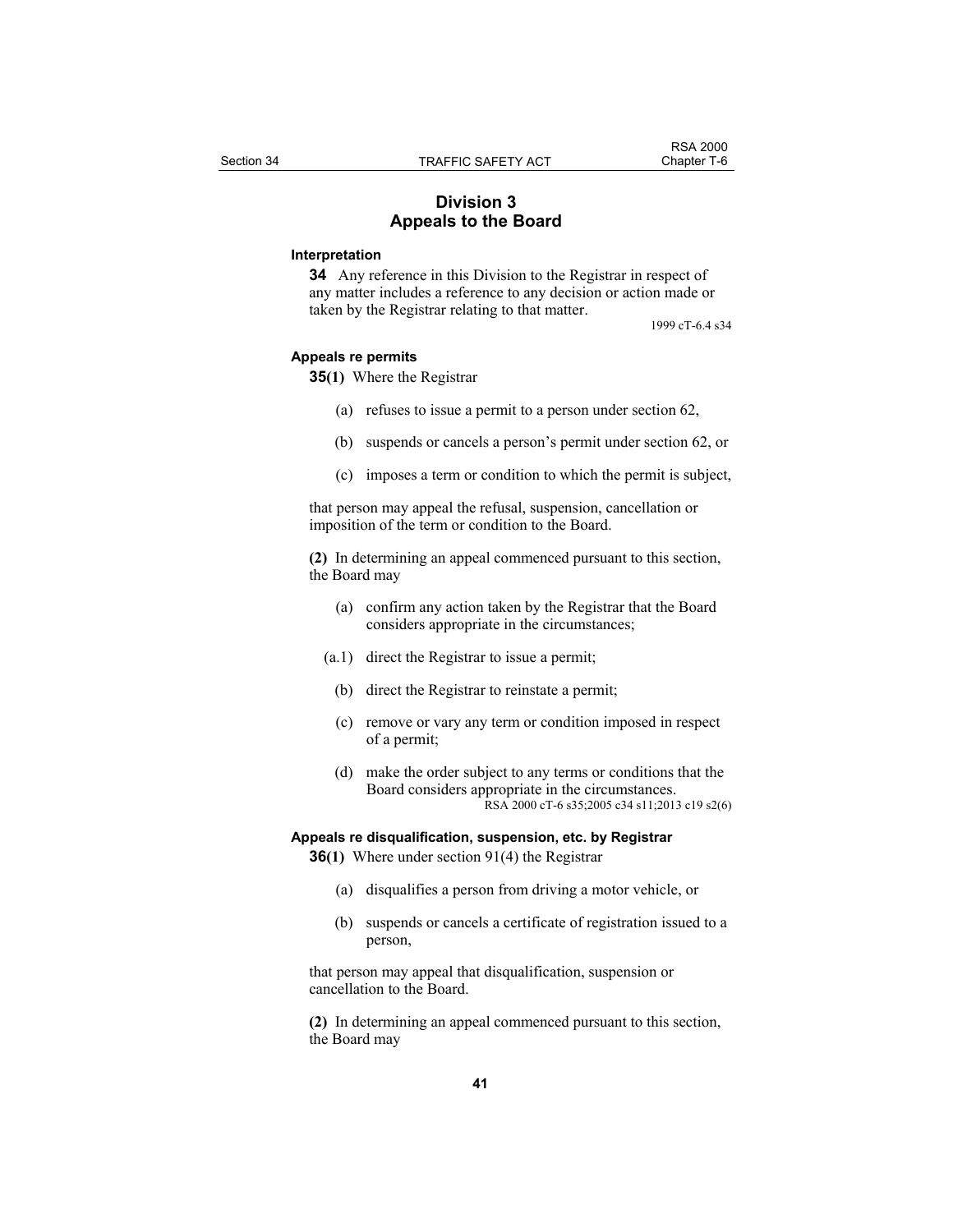- (a) confirm, vary or rescind the decision made by the Registrar, or
- (b) set aside the decision made by the Registrar and make any decision that the Registrar is empowered to make. 1999 cT-6.4 s36

#### **Appeals re demerit points**

**37(1)** Where the Registrar conducts a review under section 99 with respect to the suspension or cancellation of a person's operator's licence by reason of the accumulation of demerit points, that person may appeal the decision of the Registrar arising out of that review to the Board.

**(2)** In determining an appeal commenced pursuant to this section, the Board may

- (a) confirm, vary or rescind the decision made by the Registrar, or
- (b) set aside the decision made by the Registrar and make any decision that the Registrar is empowered to make.

1999 cT-6.4 s37

**38** Repealed 2017 c26 s2.

#### **Appeals re immediate roadside suspension**

**39(1)** In this section, "peace officer" means peace officer as defined in section 87.1.

- **(2)** Where
	- (a) a person's operator's licence or temporary operator's permit is suspended, or
	- (b) a person is disqualified from acquiring or holding an operator's licence or from operating a motor vehicle

a 2nd or subsequent time in a 10-year period under section 88, the person may appeal that suspension or disqualification to the Board.

- **(3)** In an appeal under this section, the Board shall consider
	- (a) any relevant sworn or solemnly affirmed statements and any other relevant information;
	- (b) the report of the peace officer;
	- (b.1) the certificate of annual maintenance of the approved screening device issued immediately before the issuance of the notice of suspension or notice of disqualification under section 88;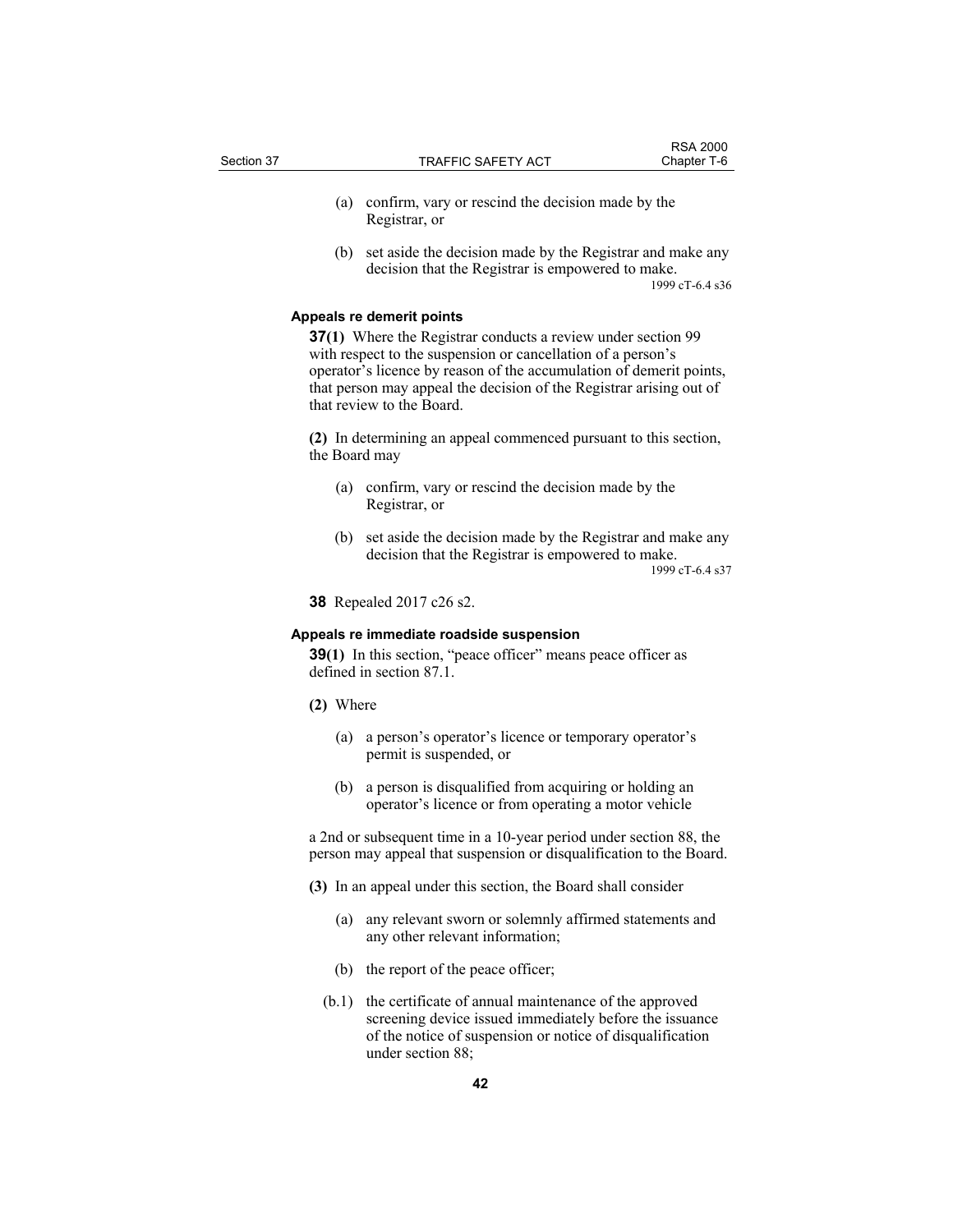- (b.2) the records of the last calibration of the approved screening device immediately before the test administered
	- (c) repealed  $2011$  c22 s6;

under section 88;

 (d) where an oral hearing is held, in addition to the matters referred to in clauses (a), (b), (b.1) and (b.2), any relevant evidence and information given or presentations made at the hearing.

**(4)** An appellant is not compelled to give evidence in an appeal under this section.

**(5)** If, after conducting an appeal under this section, the Board is satisfied that the person drove a motor vehicle having consumed alcohol in such a quantity that the concentration of alcohol in that person's blood was equal to or exceeded 50 milligrams of alcohol in 100 millilitres of blood at any time within 3 hours after having driven a motor vehicle, the Board must confirm the suspension or disqualification.

**(6)** If, after conducting an appeal under this section, the Board is satisfied that the person did not drive a motor vehicle having consumed alcohol in such a quantity that the concentration of alcohol in that person's blood was equal to or exceeded 50 milligrams of alcohol in 100 millilitres of blood at any time within 3 hours after having driven a motor vehicle, the Board must cancel the suspension or disqualification and direct the return to that person of any fees paid to the Government by that person in respect of the appeal conducted under this section.

RSA 2000 cT-6 s39;2007 c45 s5; 2008 c40 s2;2011 c22 s6

#### **Appeals re zero alcohol suspension, etc.**

- **39.1(1)** In this section,
	- (a) "novice driver" and "novice operator's licence" mean novice driver and novice operator's licence as defined in section 90;
	- (b) "peace officer" means peace officer as defined in section 87.1.

**(2)** A person whose novice operator's licence is suspended under section 90 may appeal that suspension to the Board.

- **(3)** In an appeal under this section, the Board shall consider
	- (a) any relevant sworn or solemnly affirmed statements and any other relevant information;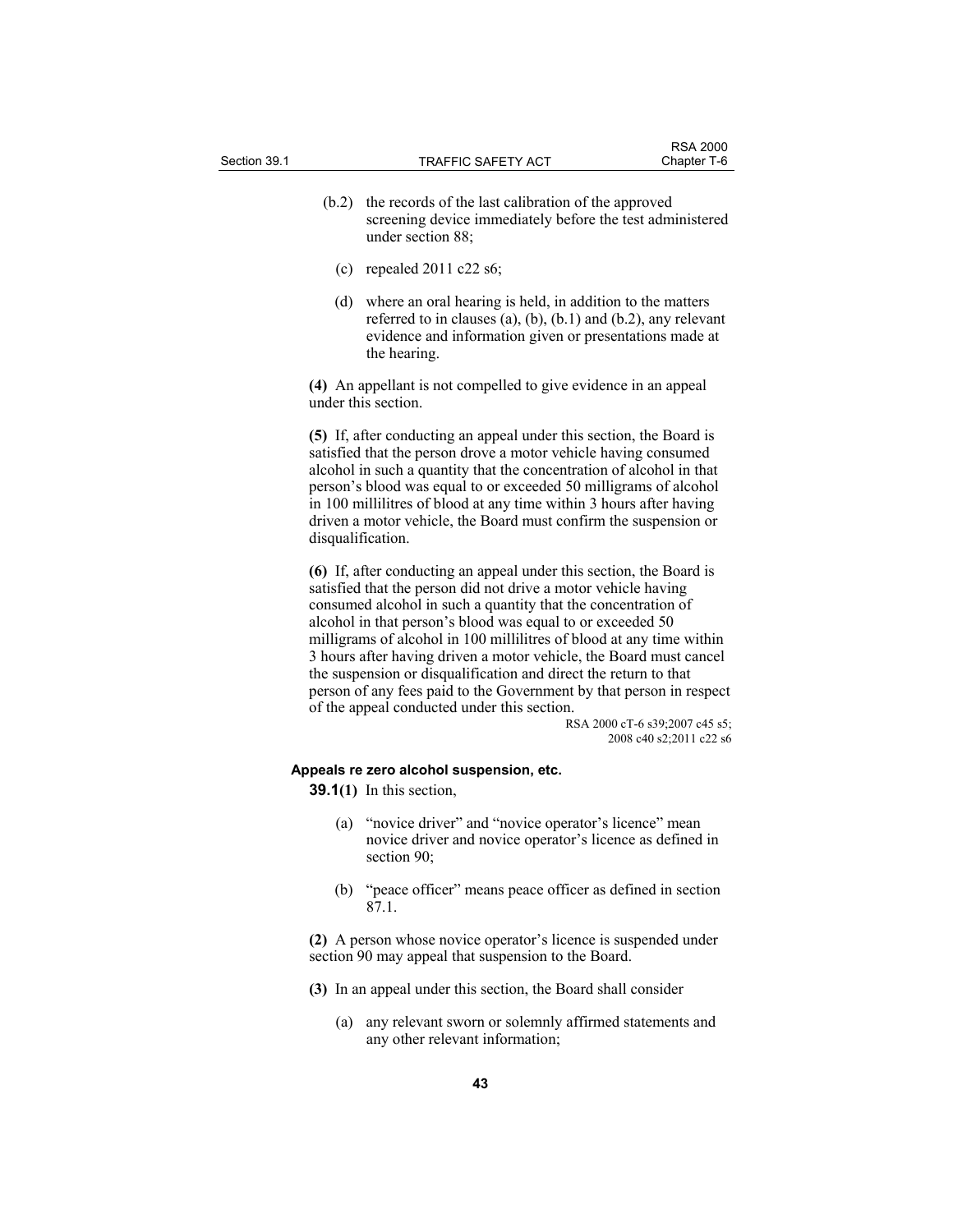- (b) the report of the peace officer;
- (b.1) the certificate of annual maintenance of the approved screening device issued immediately before the issuance of the notice of suspension under section 90;
- (b.2) the records of the last calibration of the approved screening device immediately before the test administered under section 90;
	- (c) where an oral hearing is held, in addition to the matters referred to in clauses (a), (b), (b.1) and (b.2), any relevant evidence and information given or presentations made at the hearing.

**(4)** An appellant is not compelled to give evidence in an appeal under this section.

**(5)** If, after conducting an appeal under this section, the Board is satisfied that at the time of the suspension

- (a) the person was a novice driver,
- (b) the person held a novice operator's licence, and
- (c) the person, having consumed a drug or alcohol, drove a motor vehicle,

the Board must confirm the suspension.

**(6)** If, after conducting an appeal under this section, the Board is satisfied that at the time of the suspension

- (a) the person was not a novice driver,
- (b) the person did not hold a novice operator's licence, or
- (c) the person, having consumed a drug or alcohol, had not driven a motor vehicle,
- (d) repealed 2011 c22 s7,

the Board must

- (e) cancel the suspension, and
- (f) direct the return to that person of any fees paid to the Government by the person in respect of the appeal conducted under this section.

2001 c14 s6;2011 c22 s7;2017 c26 s3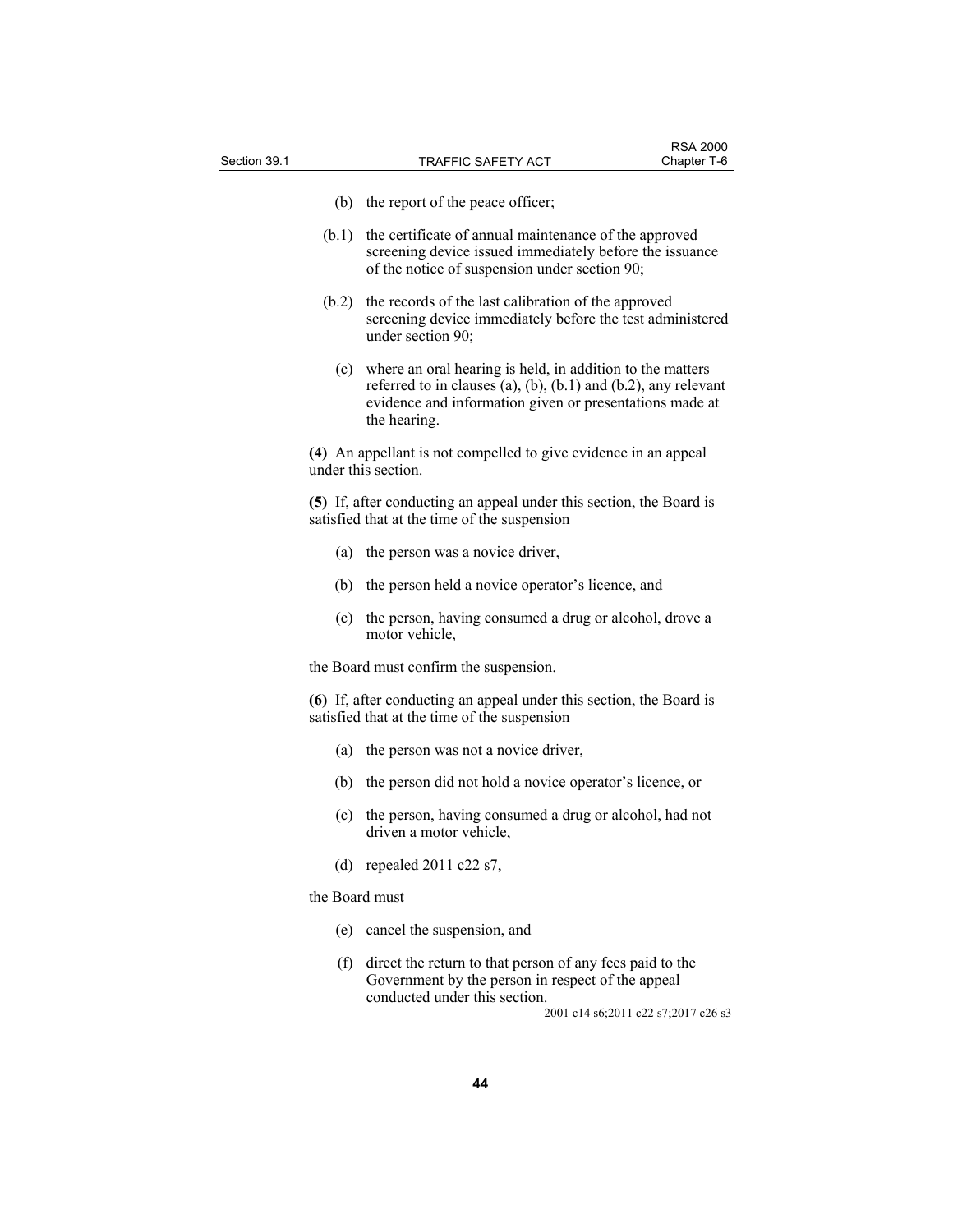#### **Appeals re administrative licence suspensions**

**39.2(1)** In this section, "peace officer" means peace officer as defined in section 87.1.

- **(2)** Where
	- (a) a person's operator's licence is suspended, or
	- (b) a person is disqualified from acquiring or holding an operator's licence or from operating a motor vehicle

under section 88.1, the person may appeal that suspension or disqualification to the Board.

- **(3)** In an appeal under this section, the Board shall consider
	- (a) any relevant sworn or solemnly affirmed statements and any other relevant information;
	- (b) the report of the peace officer;
	- (c) a copy of any certificate of analysis under section 258 of the *Criminal Code* (Canada) without proof of the identity and official character of the person appearing to have signed the certificate or that the copy is a true copy;
	- (d) where an oral hearing is held, in addition to the matters referred to in clauses (a), (b) and (c), any relevant evidence and information given or presentations made at the hearing.

**(4)** An appellant is not compelled to give evidence in an appeal under this section.

**(5)** If, after conducting an appeal under this section, the Board is satisfied that

- (a) the person drove a motor vehicle having consumed a drug, alcohol or a combination of a drug and alcohol in such a quantity that the person's ability to operate the motor vehicle was impaired at any time within 3 hours after having driven a motor vehicle,
- (a.1) the person had within 2 hours after ceasing to operate a motor vehicle or ceasing to have care or control of a motor vehicle a blood drug concentration equal to or exceeding any blood drug concentration for the drug prescribed by regulation under the *Criminal Code* (Canada),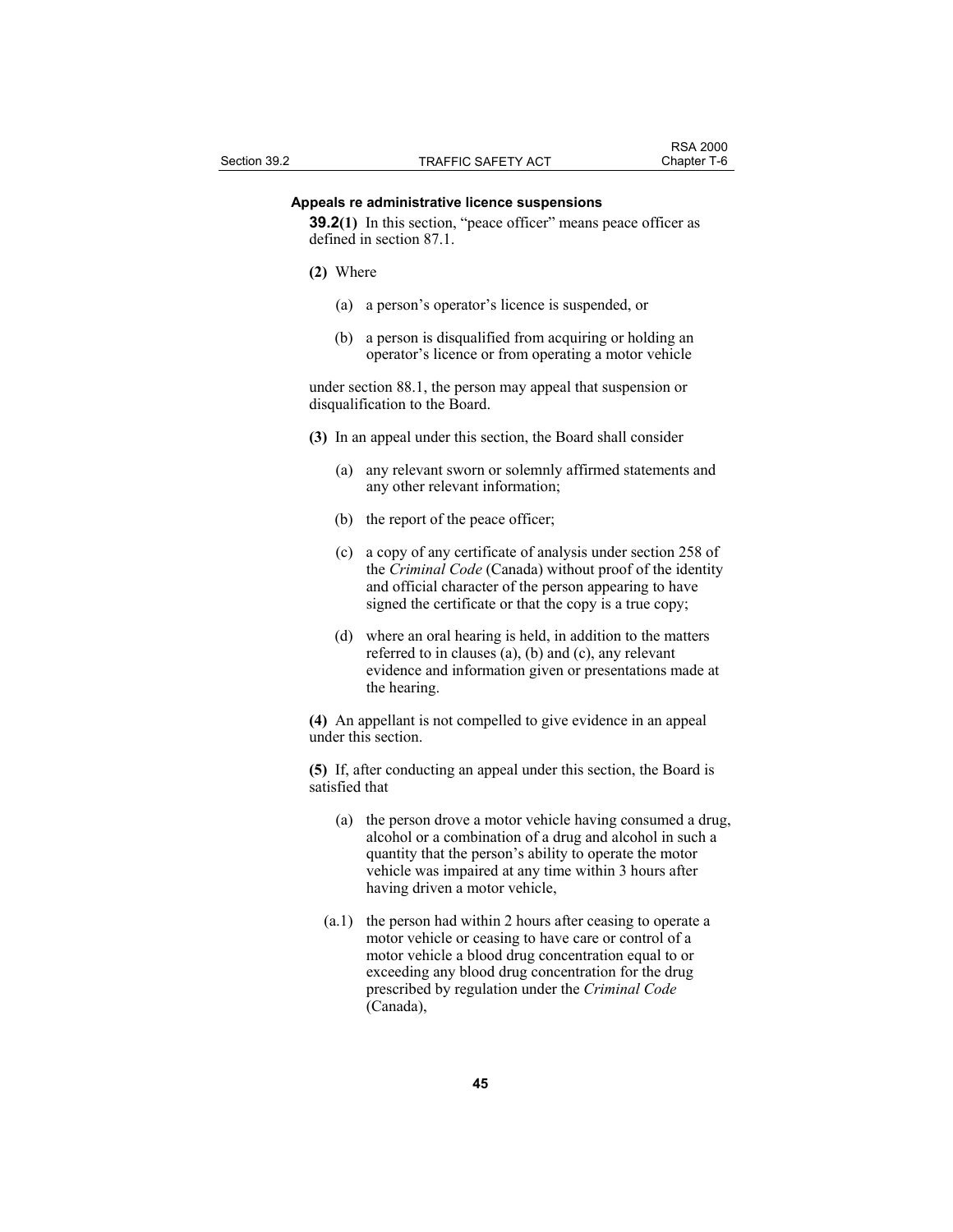- (a.2) the person had within 2 hours after ceasing to operate a motor vehicle or ceasing to have care or control of a motor vehicle a blood alcohol concentration and a blood drug concentration equal to or exceeding the blood alcohol concentration and the blood drug concentration for the drug prescribed by regulation under the *Criminal Code* (Canada) for instances where alcohol and that drug are combined,
- (b) the person drove a motor vehicle having consumed alcohol in such a quantity that the concentration of alcohol in that person's blood exceeded 80 milligrams of alcohol in 100 millilitres of blood at any time within 3 hours after having driven a motor vehicle, or
- (c) the person, with respect to the driving of a motor vehicle, failed or refused, without a reasonable excuse, to comply with a demand made on that person under section 254 of the *Criminal Code* (Canada),

the Board must confirm the suspension or disqualification.

**(6)** If, after conducting an appeal under this section, the Board is satisfied

- (a) that the person did not drive a motor vehicle having consumed a drug, alcohol or a combination of a drug and alcohol in such a quantity that the person's ability to operate the motor vehicle was impaired at any time within 3 hours after having driven a motor vehicle,
- (a.1) that the person did not have within 2 hours after ceasing to operate a motor vehicle or ceasing to have care or control of a motor vehicle a blood drug concentration equal to or exceeding any blood drug concentration for the drug prescribed by regulation under the *Criminal Code* (Canada),
- (a.2) that the person did not have within 2 hours after ceasing to operate a motor vehicle or ceasing to have care or control of a motor vehicle a blood alcohol concentration and a blood drug concentration equal to or exceeding the blood alcohol concentration and the blood drug concentration for the drug prescribed by regulation under the *Criminal Code* (Canada) for instances where alcohol and that drug are combined,
- (a.3) that the person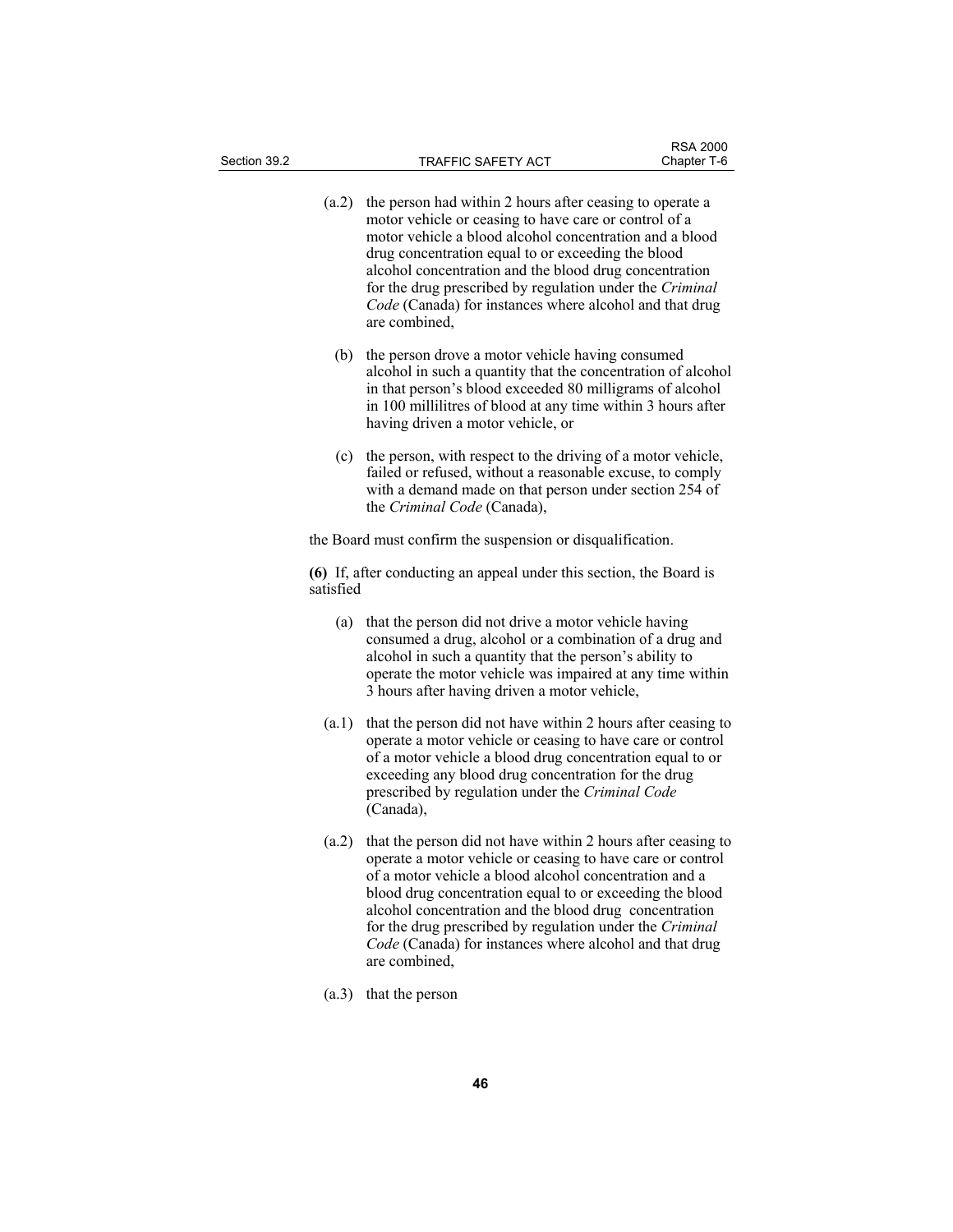| Section 39.21 |     |      | TRAFFIC SAFETY ACT                                                                                                                                                                                                                                                                                 | Chapter T-6             |
|---------------|-----|------|----------------------------------------------------------------------------------------------------------------------------------------------------------------------------------------------------------------------------------------------------------------------------------------------------|-------------------------|
|               |     |      | (i) consumed the drug or the alcohol or both after<br>ceasing to operate a motor vehicle or ceasing to have<br>care or control of a motor vehicle, and                                                                                                                                             |                         |
|               |     | (ii) | after ceasing to operate a motor vehicle or ceasing to<br>have care or control of a motor vehicle, had no<br>reasonable expectation that the person would be<br>required to provide a sample of breath, blood or a<br>bodily substance,                                                            |                         |
|               |     |      | (b) that the person did not drive a motor vehicle having<br>consumed alcohol in such a quantity that the<br>concentration of alcohol in that person's blood exceeded<br>80 milligrams of alcohol in 100 millilitres of blood at any<br>time within 3 hours after having driven a motor vehicle, or |                         |
|               | (c) |      | that, with respect to the driving of a motor vehicle,                                                                                                                                                                                                                                              |                         |
|               |     | (i)  | the person did not fail or refuse to comply with a<br>demand made on that person under section 254 of the<br>Criminal Code (Canada), or                                                                                                                                                            |                         |
|               |     | (11) | the person had a reasonable excuse for failing or<br>refusing to comply with the demand referred to in<br>subclause (i),                                                                                                                                                                           |                         |
|               |     |      | the Board must cancel the suspension or disqualification and direct<br>the return to that person of any fees paid to the Government by that<br>person in respect of the appeal conducted under this section.                                                                                       |                         |
|               |     |      | (7) The Board, in hearing an application under this section, may<br>not grant the use of an alcohol-sensing device for a person who has<br>been suspended or disqualified under section 88.1.                                                                                                      | 2011 c22 s8;2017 c26 s4 |
|               |     |      | Appeals re mandatory use of alcohol-sensing                                                                                                                                                                                                                                                        |                         |
|               |     |      | device re section 88.1 or 88.11<br><b>39.21(1)</b> Where the Registrar                                                                                                                                                                                                                             |                         |
|               |     |      | (a) refuses to set aside the operation of a disqualification<br>imposed under this Act, or imposes terms or conditions, in<br>accordance with section $88.1(3.2)$ or $88.11(4)$ ,                                                                                                                  |                         |
|               | (b) |      | refuses to exempt a person from the requirement for the<br>use of an alcohol-sensing device under section $88.1(3.4)$<br>or $88.11(5)$ ,                                                                                                                                                           |                         |
|               | (c) |      | sets aside the requirement for the use of an<br>alcohol-sensing device but imposes a further period of<br>disqualification or suspension or another term or condition<br>under section $88.1(3.5)$ or $88.11(6)$ , or                                                                              |                         |
|               |     |      |                                                                                                                                                                                                                                                                                                    |                         |

RSA 2000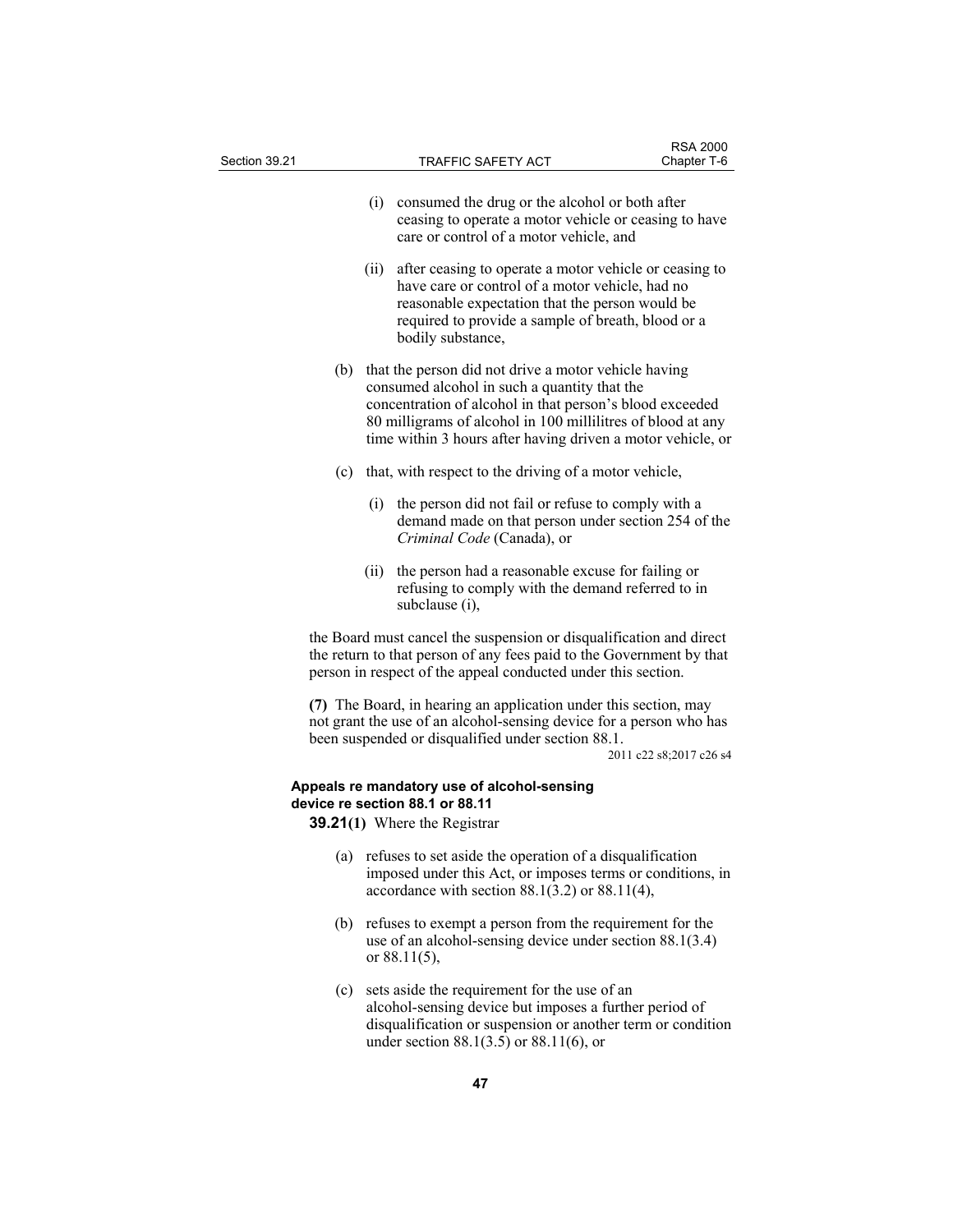| (d)                                                                                        | rescinds the setting aside of the disqualification or<br>suspension of the person on the basis that the<br>alcohol-sensing device with which the person's vehicle<br>has been equipped as a condition of the setting aside of<br>the operation of a disqualification or suspension imposed<br>under section $88.1(3)$ or $88.11(2)$ registers a warn or a fail<br>under section 88.1(3.6) or 88.11(7),                                                                                                 |  |
|--------------------------------------------------------------------------------------------|--------------------------------------------------------------------------------------------------------------------------------------------------------------------------------------------------------------------------------------------------------------------------------------------------------------------------------------------------------------------------------------------------------------------------------------------------------------------------------------------------------|--|
|                                                                                            | the person to whom the refusal, or imposition of a term or<br>condition, further period of disqualification or suspension or<br>disqualification or suspension applies may appeal the refusal,<br>imposition of a term or condition, or rescission of the setting<br>aside of a disqualification or suspension under section<br>88.1(3.2), (3.4) or (3.6) or 88.11(4), (5) or (7) or of the<br>imposition of a further period of disqualification under section<br>88.1(3.5) or 88.11(6) to the Board. |  |
| (2) In determining an appeal commenced pursuant to this<br>section, the Board may by order |                                                                                                                                                                                                                                                                                                                                                                                                                                                                                                        |  |
| (a)                                                                                        | confirm, vary or rescind any action taken by the Registrar<br>that the Board considers appropriate in the circumstances,                                                                                                                                                                                                                                                                                                                                                                               |  |
| (b)                                                                                        | direct the Registrar to set aside the operation of a<br>disqualification imposed under this Act and to impose, or<br>not to impose, a term or condition under section $88.1(3.2)$<br>or $88.11(4)$ ,                                                                                                                                                                                                                                                                                                   |  |
| (c)                                                                                        | direct the Registrar to exempt a person from the<br>requirements for the use of an alcohol-sensing device<br>under section 88.1(3.4) or 88.11(5),                                                                                                                                                                                                                                                                                                                                                      |  |
| (d)                                                                                        | direct the Registrar not to impose a further period of<br>disqualification or a term or condition under section<br>$88.1(3.5)$ or $88.11(6)$ , or                                                                                                                                                                                                                                                                                                                                                      |  |
| (e)                                                                                        | direct the Registrar to rescind the disqualification or<br>suspension of a person under section $88.1(3.6)$ or $88.11(7)$                                                                                                                                                                                                                                                                                                                                                                              |  |

and may make the order subject to any terms or conditions that the Board considers appropriate in the circumstances.

2017 c26 s5

## **Appeals re mandatory use of alcohol-sensing device while driving**

- **39.3(1)** Where the Registrar
	- (a) refuses to set aside the operation of a disqualification imposed under this Act, or imposes terms or conditions, in accordance with section  $88.2(2)$ ,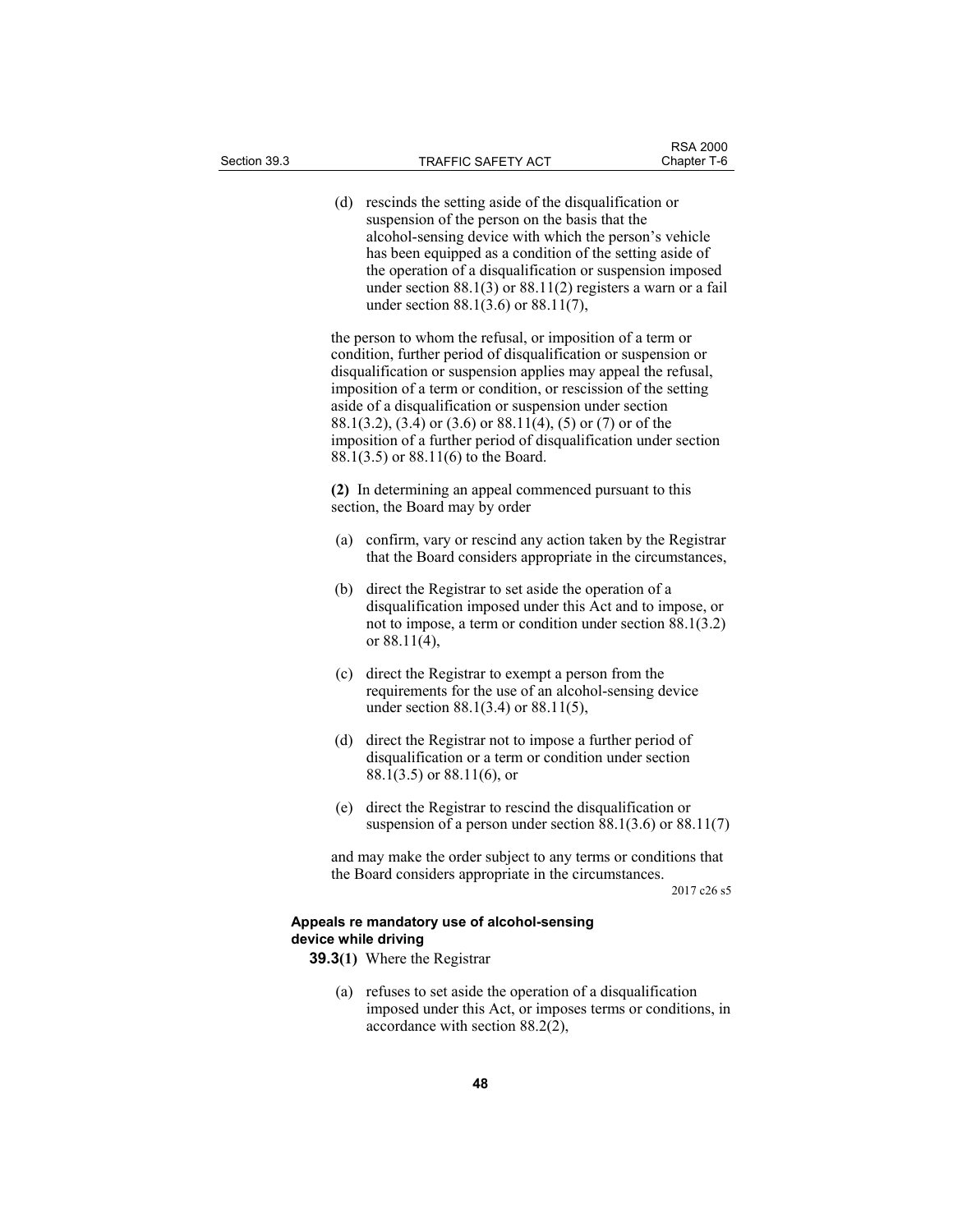| Section 39.3 |       | TRAFFIC SAFETY ACT                                                                                                                                                                                                                                                                                                                                                                   | <b>RSA 2000</b><br>Chapter T-6 |
|--------------|-------|--------------------------------------------------------------------------------------------------------------------------------------------------------------------------------------------------------------------------------------------------------------------------------------------------------------------------------------------------------------------------------------|--------------------------------|
|              |       |                                                                                                                                                                                                                                                                                                                                                                                      |                                |
|              |       | (b) refuses to reinstate or issue a licence, or imposes terms or<br>conditions, in accordance with section 88.2(4),                                                                                                                                                                                                                                                                  |                                |
|              | (b.1) | determines the length of the term under section $88.2(5)(b)$ ,                                                                                                                                                                                                                                                                                                                       |                                |
|              | (c)   | repealed $2016$ c14 s2,                                                                                                                                                                                                                                                                                                                                                              |                                |
|              | (d)   | orders an extension of the requirement for the use of an<br>alcohol-sensing device under section $88.2(6)(b)$ , or                                                                                                                                                                                                                                                                   |                                |
|              | (e)   | refuses to set aside the requirement for the use of an<br>alcohol-sensing device, or imposes a further period of<br>disqualification or a term or condition, under section<br>88.2(7),                                                                                                                                                                                               |                                |
|              |       | the person to whom the refusal, determination, extension or<br>imposition of a term or condition or further period of<br>disqualification applies may appeal the refusal, determination or<br>extension or the imposition of a term or condition under section<br>$88.2(2)$ , (4), (5)(b) or (7) or of a further period of disqualification<br>under section $88.2(7)$ to the Board. |                                |
|              |       | (2) In determining an appeal commenced pursuant to this section,<br>the Board may by order                                                                                                                                                                                                                                                                                           |                                |
|              | (a)   | confirm any action taken by the Registrar that the Board<br>considers appropriate in the circumstances,                                                                                                                                                                                                                                                                              |                                |
|              | (b)   | direct the Registrar to set aside the operation of a<br>disqualification imposed under this Act and to impose, or<br>not to impose, a term or condition under section 88.2(2),                                                                                                                                                                                                       |                                |
|              | (c)   | direct the Registrar to reinstate or issue an operator's<br>licence and to impose, or not to impose, a term or<br>condition under section 88.2(4),                                                                                                                                                                                                                                   |                                |
|              | (c.1) | direct the Registrar to change the length of the term<br>determined under section $88.2(5)(b)$ ,                                                                                                                                                                                                                                                                                     |                                |
|              | (d)   | repealed 2016 c14 s2,                                                                                                                                                                                                                                                                                                                                                                |                                |
|              | (e)   | direct the Registrar not to extend the requirement under<br>section $88.2(6)(b)$ , or                                                                                                                                                                                                                                                                                                |                                |
|              |       | (f) direct the Registrar to set aside the requirement for the use<br>of an alcohol-sensing device, or to impose, or not to<br>impose, a further period of disqualification or a term or<br>condition under section 88.2(7),                                                                                                                                                          |                                |
|              |       | and may make the order subject to any terms or conditions that the<br>Board considers appropriate in the circumstances.                                                                                                                                                                                                                                                              | 2011 c22 s8;2016 c14 s2        |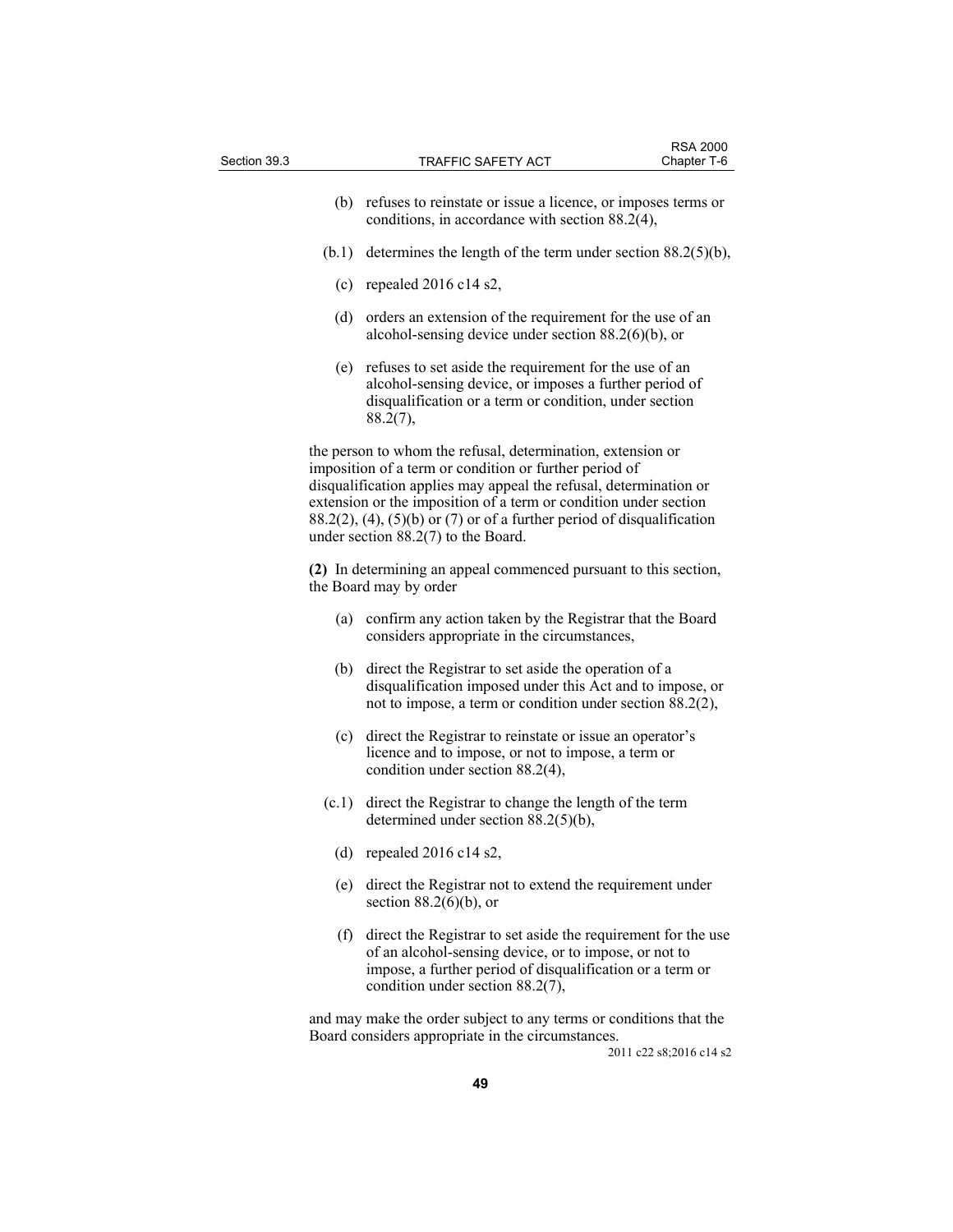## **Appeals by drivers from other jurisdictions**

**39.4(1)** Where the Registrar, under section 88.3,

- (a) refuses to declare a person eligible to obtain an operator's licence, or
- (b) imposes a term or condition on the person's eligibility to obtain an operator's licence with which that person does not agree,

that person may appeal the refusal, or the imposition of a term or condition, to the Board.

**(2)** In determining an appeal commenced pursuant to this section, the Board may by order

- (a) confirm any action taken by the Registrar that the Board considers appropriate in the circumstances,
- (b) direct the Registrar to declare the person eligible to obtain an operator's licence under section 88.3(2),
- (c) direct the Registrar not to impose a term or condition under section 88.3(2), or
- (d) make the order subject to any terms or conditions that the Board considers appropriate in the circumstances.

2011 c22 s8

#### **Appeals re seizure or immobilization of motor vehicle**

**40(1)** Subject to the regulations, where a person's motor vehicle is seized or immobilized under section 172.1(1)(b) or (3), 173 or 173.1, that person or another person who has an interest in that motor vehicle may appeal the seizure or immobilization to the Board.

**(2)** In determining an appeal commenced pursuant to this section, the Board may, subject to the regulations, confirm, vary or rescind the decision made or action taken under section  $172.1(1)(b)$  or  $(3)$ , 173 or 173.1.

**(3)** In determining an appeal of a seizure or immobilization under section 173.1, the Board may order the release of the motor vehicle to the registered owner or someone authorized by the registered owner if the Board is satisfied that

 (a) the registered owner could not reasonably have known that the vehicle was being operated in the course of committing an offence referred to in section 173.1, or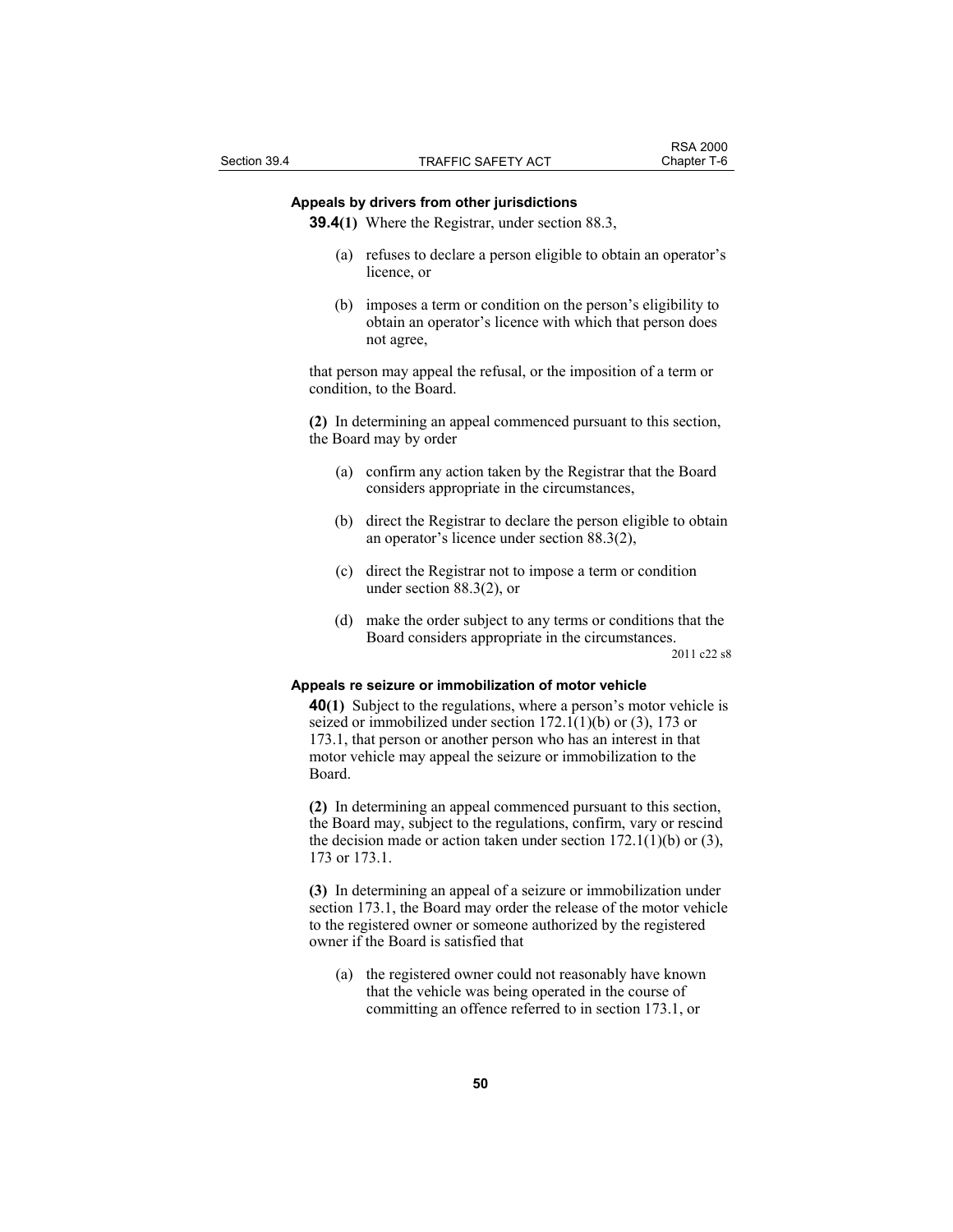(b) at the time the vehicle was seized, the driver was in possession of it without the knowledge and consent of its registered owner.

> RSA 2000 cT-6 s40;2003 c48 s2;2005 c34 s34; 2011 c22 s9;2013 c19 s2(7)

#### **Appeals re administrative penalties re commercial transport**

**41(1)** Where a regulated person, as defined in section 143, is affected by a decision made or an action taken by the Registrar under section 143, that person may appeal that decision or action to the Board.

**(2)** In determining an appeal commenced pursuant to this section, the Board may

- (a) confirm, vary or rescind the decision made by the Registrar, or
- (b) set aside the decision made or action taken by the Registrar and make any decision or take any action that the Registrar is empowered to make or take.

1999 cT-6.4 s41

RSA 2000<br>Chapter T-6

#### **Appeals re administrative penalties re transportation network companies**

**41.1(1)** Where a transportation network company, as defined under section 129.4, is affected by a decision made or an action taken by the Registrar under section 129.2, the transportation network company may appeal that decision or action to the Board.

**(2)** In determining an appeal commenced pursuant to this section, the Board may

- (a) confirm, vary or rescind the decision made by the Registrar, or
- (b) set aside the decision made or action taken by the Registrar and make any decision or take any action that the Registrar is empowered to make or take.

2016 c14 s3

#### **Appeals re driver training and driver examiners**

**42(1)** Where a person who

- (a) operates a driver training school,
- (b) is a driver examiner, or
- (c) is a driving instructor,

is affected by a decision or action of the Registrar with respect to the operation of or the provision of services by the driver training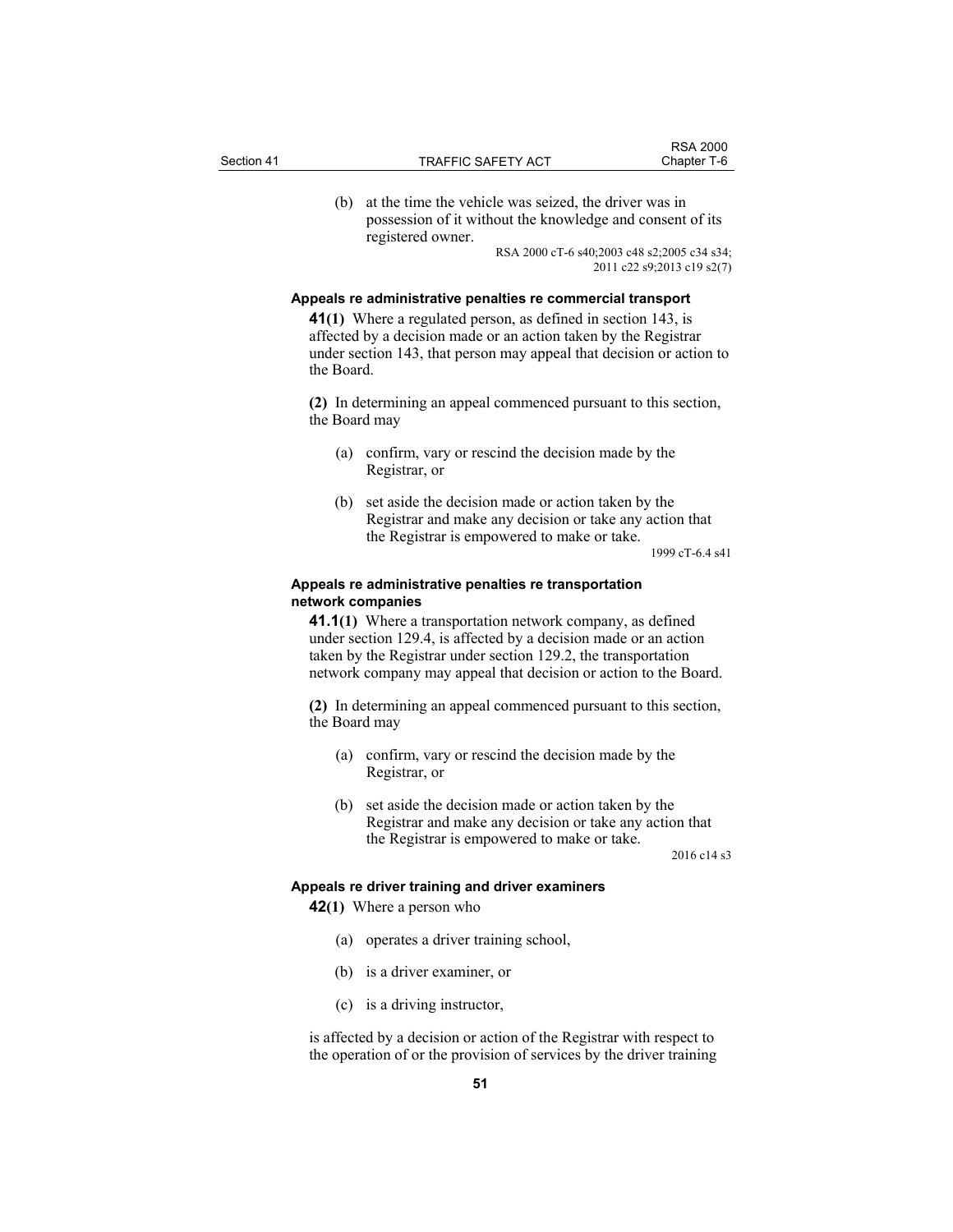school or the actions of or the provision of services by the driver examiner or driving instructor, that person may appeal that decision or action to the Board.

**(2)** In determining an appeal commenced pursuant to this section, the Board may

- (a) confirm, vary or rescind the decision made by the Registrar, or
- (b) set aside the decision made or action taken by the Registrar and make any decision or take any action that the Registrar is empowered to make or take. RSA 2000 cT-6 s42;2009 c35 s4

## **Appeals re vehicle inspection facilities and vehicle inspection technicians**

- **42.1(1)** In this section,
	- (a) "vehicle inspection facility" includes an inspection station;
	- (b) "vehicle inspection technician" includes an inspection technician and an inspection mechanic.
- **(2)** Where a person who pursuant to a licence issued under this Act
	- (a) operates a vehicle inspection facility, or
	- (b) is a vehicle inspection technician

is affected by a decision or action of the Registrar with respect to the operation of or the provision of services by the vehicle inspection facility or the actions of or the provision of services by the vehicle inspection technician, that person may appeal that decision or action to the Board.

**(3)** In determining an appeal commenced pursuant to this section, the Board may

- (a) confirm, vary or rescind the decision made or action taken by the Registrar, or
- (b) set aside the decision made or action taken by the Registrar and make any decision or take any action that the Registrar is empowered to make or take.

2005 c34 s12

## **Appeals re safety fitness certificate, etc.**

**43(1)** In this section, "certificate" means a certificate as defined in section  $130(1)(c)$ .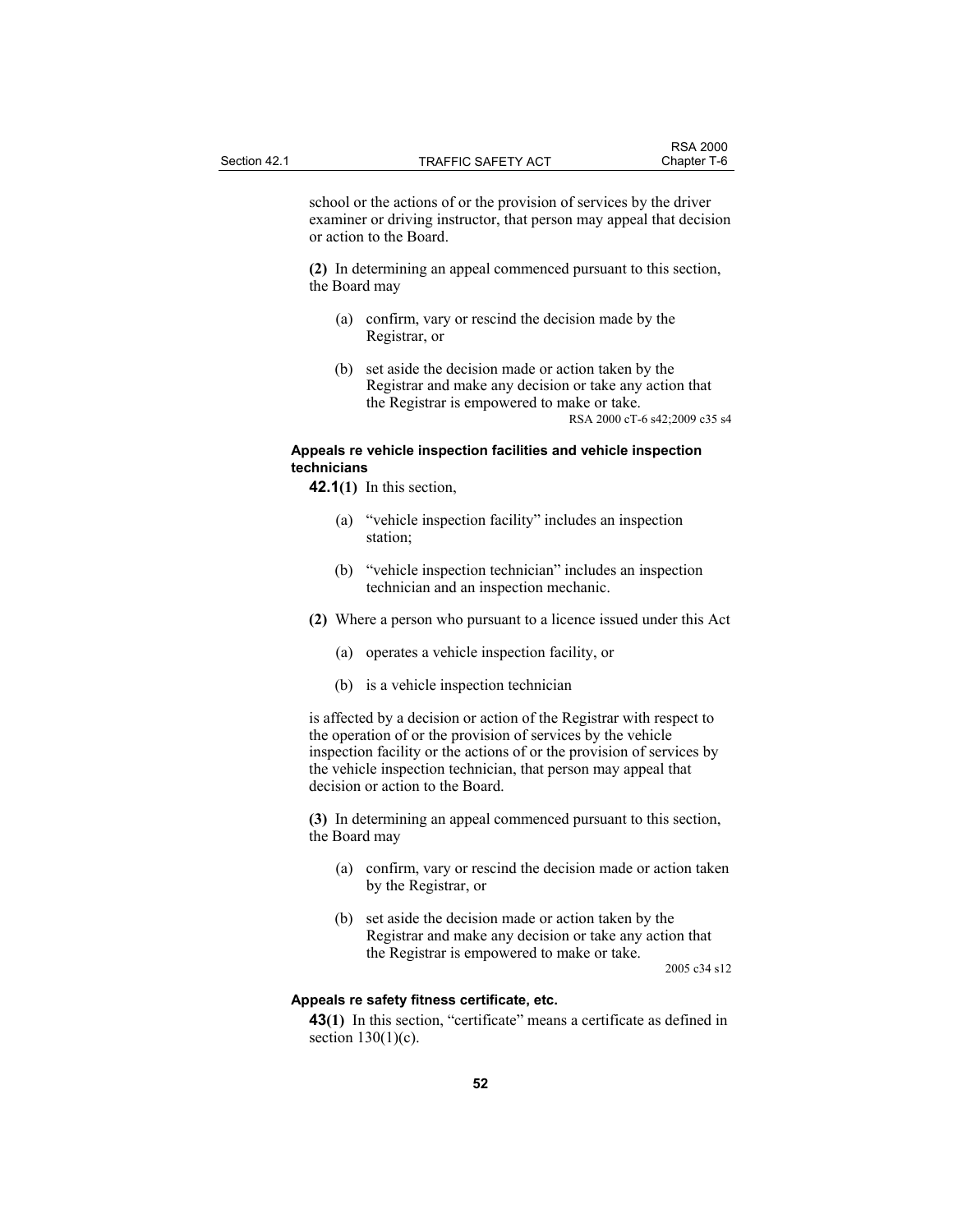#### **(2)** Where the Registrar

- (a) refuses to issue a certificate to an applicant, the applicant may appeal the refusal to issue the certificate to the Board,
- (b) imposes a term or condition in respect of a certificate, the carrier may appeal the imposition of the term or condition to the Board,
- (c) makes an order under section 132(2) suspending or cancelling a certificate, the carrier may appeal the suspension or cancellation of the certificate to the Board, or
- (d) makes an order changing the safety rating of a carrier, the carrier may appeal the change in the safety rating to the Board.

**(3)** After the commencement of an appeal pursuant to this section, the Board may grant interim relief and make the interim relief subject to any terms or conditions that the Board considers appropriate in the circumstances.

**(4)** The interim relief granted under subsection (3) may include the granting of an interim certificate that is valid for a period of time that does not extend beyond the point in time at which the Board renders its decision in respect of the appeal.

**(5)** In determining an appeal commenced pursuant to this section, the Board may

- (a) confirm any action taken by the Registrar that the Board considers appropriate in the circumstances;
- (b) direct the Registrar to issue or not to issue a certificate;
- (c) direct the Registrar to reinstate a certificate;
- (d) direct the Registrar to reinstate a safety rating to what it was or to what the Board considers is appropriate in the circumstances;
- (e) remove or vary any term or condition imposed in respect of a certificate;
- (f) make the order subject to any terms or conditions that the Board considers appropriate in the circumstances.

1999 cT-6.4 s43

#### **Other appeals**

**44(1)** Where directed to do so by the Minister or as provided for by regulation, the Board shall conduct an appeal in respect of any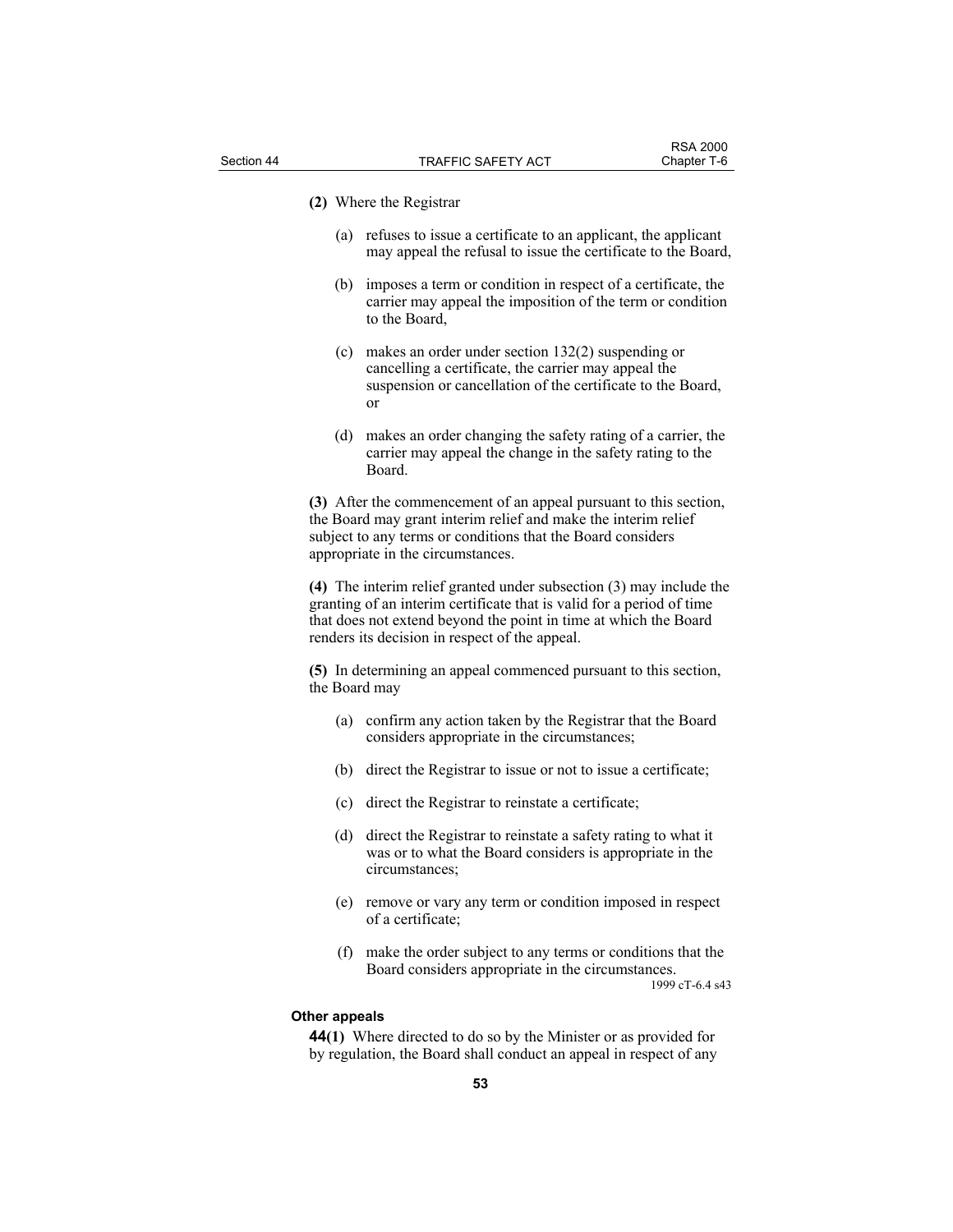matter arising under this Act that is not otherwise provided for under this Part.

**(2)** In determining an appeal commenced pursuant to this section, the Board may, subject to this Act, provide the relief

- (a) that the Board considers appropriate in the circumstances, or
- (b) that is provided for by regulation.
- **(3)** The Minister may make regulations
	- (a) providing for appeals to the Board in respect of any matter arising under this Act where an appeal is not otherwise provided for under this Part;
	- (b) providing for the relief that may be granted by the Board in respect of appeals under this section. RSA 2000 cT-6 s44;2005 c34 s13

#### **Commencement of appeals**

**45(1)** An appeal may be commenced under this Division by filing with the Secretary of the Board a notice of appeal accompanied with evidence of payment of the prescribed fee, if any.

**(2)** An appeal under this Division shall not be commenced at any time after 30 days have expired from the day that the person requesting the appeal is served with the written notice of the decision or action, as the case may be, in respect of which the appeal is being commenced.

RSA 2000 cT-6 s45;2001 c14 s7;2017 c26 s6

#### **Reconsideration re appeals**

**46(1)** Where the Board has conducted an appeal and made a decision under this Division, the Board shall on the application of the person who is the subject of the decision reconsider the decision if in the opinion of the Board the circumstances in respect of the matter have substantially changed from the time of the decision.

**(2)** Once a decision of the Board has been reconsidered by the Board in respect of a matter referred to in subsection (1), the Board must refuse to reconsider the decision again.

RSA 2000 cT-6 s46;2017 c26 s7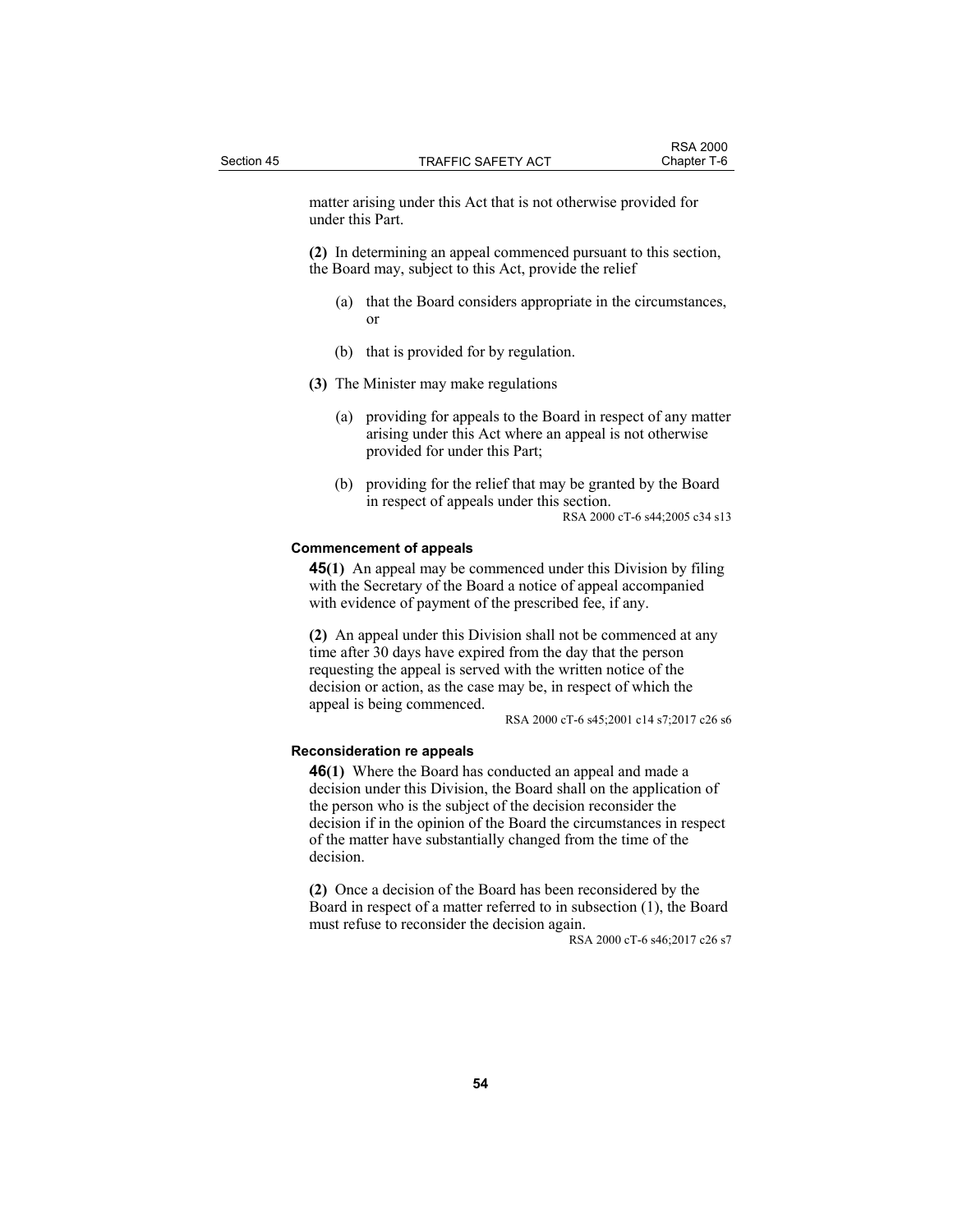## **Appeal is not a stay**

**47** An appeal commenced under this Division does not, except as otherwise directed by the Board under section 27 or 43, stay any suspension, cancellation, disqualification or other decision or action that is the subject of or otherwise related to the appeal. RSA 2000 cT-6 s47;2001 c14 s8;2005 c34 s14

## **Division 4 Judicial Review**

#### **Judicial review**

**47.1(1)** Subject to sections 32 and 46 and subsection (2), no decision or order of the Board shall be questioned or reviewed in any court by application for judicial review or otherwise, and no order shall be made, process entered or proceedings taken in any court, whether by way of certiorari, injunction, declaratory judgment, prohibition, mandamus, quo warranto, application to quash or set aside or otherwise, to question, review, prohibit or restrain any decision or order of the Board or any of its proceedings.

**(2)** A decision or order of the Board may be questioned or reviewed by way of an application for judicial review seeking an order in the nature of certiorari or mandamus if the application is filed with the Court and served on the Board no later than 30 days after the date of the decision or order or the date a copy of the decision or order and reasons in respect of it have been received by the applicant, whichever is later.

**(3)** On an application for judicial review under subsection (2), the standard of review is patent unreasonableness.

2007 c45 s6;2009 c53 s179

**48** to **50** Repealed 2007 c45 s6.

## **Part 3 Motor Vehicle Administration**

## **Division 1 Licences, Registration, Insurance and Permits**

#### **Operator's licences**

**51** Except as otherwise permitted under this Act, a person shall not do any of the following:

 (a) drive a motor vehicle on a highway unless that person is the holder of a subsisting operator's licence;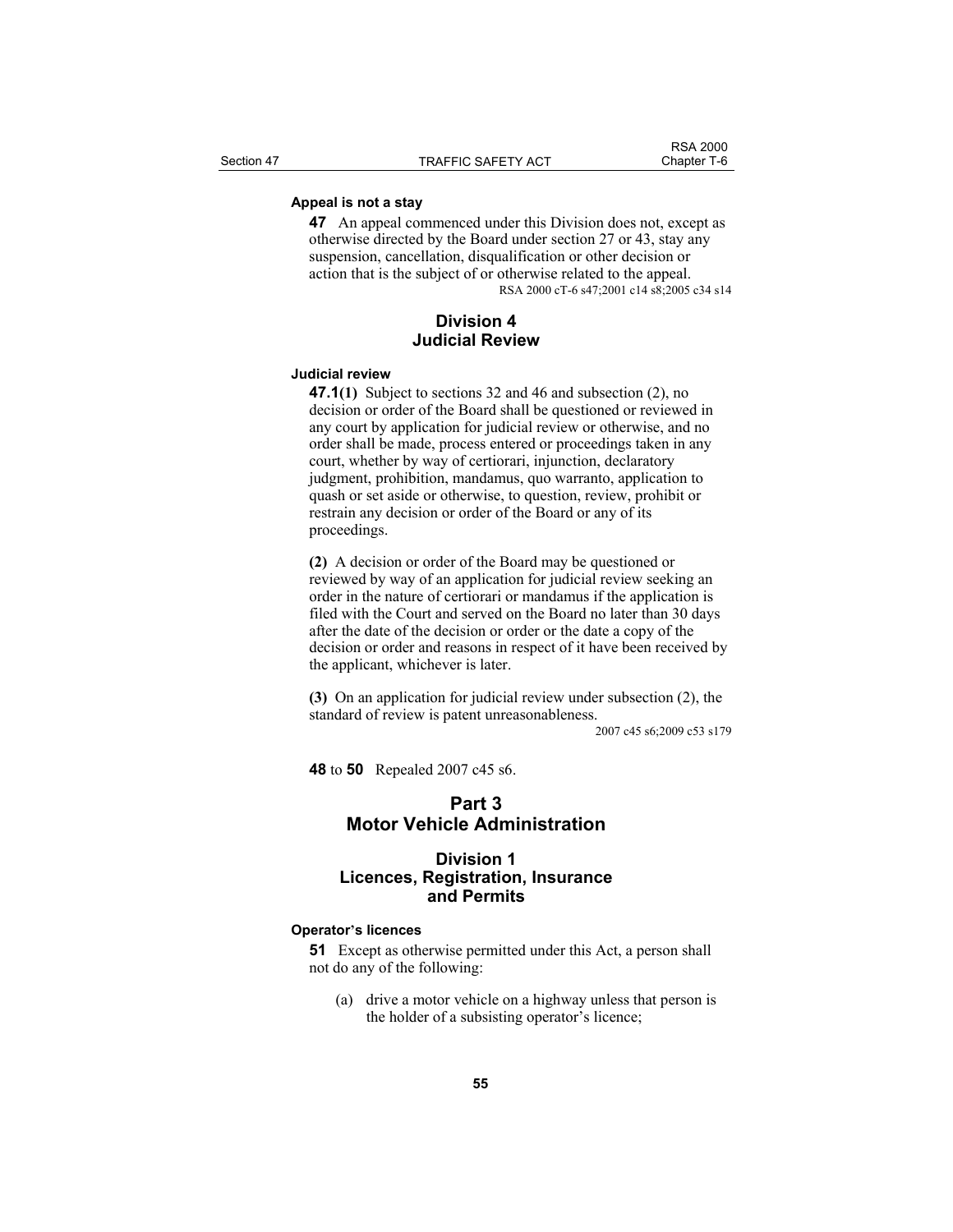| Section 51 |       |         | TRAFFIC SAFETY ACT                                                                                                                                                                                                                                                                                     | <b>RSA 2000</b><br>Chapter T-6 |
|------------|-------|---------|--------------------------------------------------------------------------------------------------------------------------------------------------------------------------------------------------------------------------------------------------------------------------------------------------------|--------------------------------|
|            | (b)   | person; | drive a motor vehicle on a highway unless that motor<br>vehicle is of a class or type that is authorized to be<br>operated under the class of operator's licence held by that                                                                                                                          |                                |
|            | (c)   |         | drive a motor vehicle on a highway contrary to a<br>restriction or condition to which that person's operator's<br>licence is subject;                                                                                                                                                                  |                                |
|            | (d)   |         | drive a motor vehicle on a highway unless that person's<br>operator's licence is in that person's possession;                                                                                                                                                                                          |                                |
|            | (e)   |         | where the person holds an operator's licence classified as<br>a learner's operator's licence, drive a motor vehicle on a<br>highway unless there is a person occupying a front<br>passenger seating position of the motor vehicle who                                                                  |                                |
|            |       | (i)     | is supervising the person driving the vehicle,                                                                                                                                                                                                                                                         |                                |
|            |       | (ii)    | is a holder of a subsisting operator's licence that is<br>not classified as a learner's operator's licence or a<br>probationary operator's licence and that is valid for<br>the operation of the vehicle being driven,                                                                                 |                                |
|            |       | (iii)   | has the operator's licence referred to in subclause (ii)<br>in that person's possession, and                                                                                                                                                                                                           |                                |
|            |       |         | (iv) is of the age prescribed by regulation;                                                                                                                                                                                                                                                           |                                |
|            |       |         | (f) where a motor vehicle is being driven on a highway by a<br>person holding an operator's licence classified as a<br>learner's operator's licence, supervise the driving of the<br>vehicle by the person holding the learner's operator's<br>licence unless the person carrying out that supervision |                                |
|            |       | (i)     | is occupying a front passenger seating position of the<br>motor vehicle,                                                                                                                                                                                                                               |                                |
|            |       |         | (ii) is a holder of a subsisting operator's licence that is<br>not classified as a learner's operator's licence or a<br>probationary operator's licence and that is valid for<br>the operation of the vehicle being driven,                                                                            |                                |
|            |       | (iii)   | has the operator's licence referred to in subclause (ii)<br>in that person's possession, and                                                                                                                                                                                                           |                                |
|            |       |         | (iv) is of the age prescribed by the regulations;                                                                                                                                                                                                                                                      |                                |
|            | (f.1) |         | notwithstanding clause (e), where the person holds an<br>operator's licence classified as a learner's operator's<br>licence, drive a motorcycle on a highway unless there is a<br>person occupying the passenger seating position on the                                                               |                                |

**56**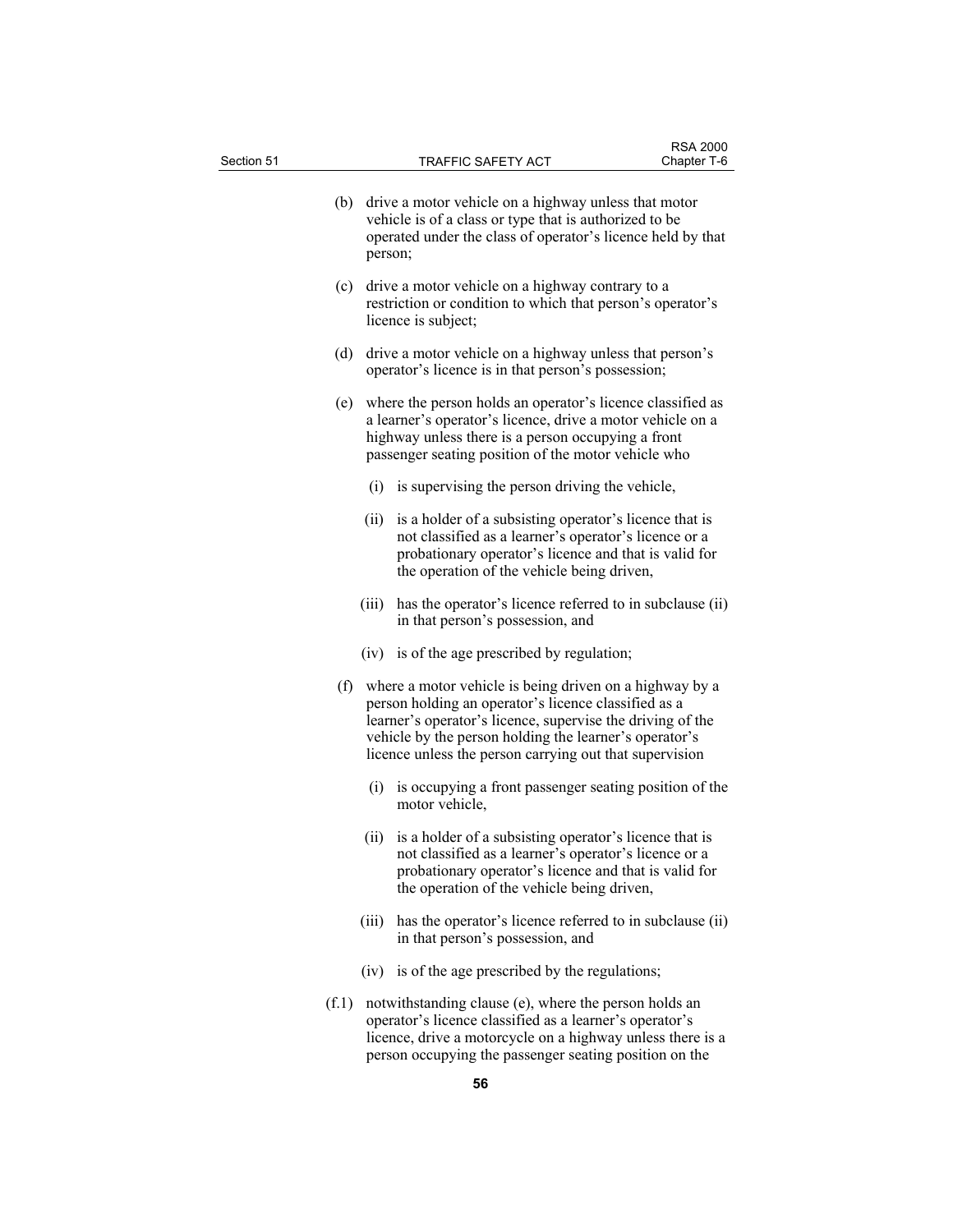| Section 51 |       | TRAFFIC SAFETY ACT                                                                                                                                                                                                                                                                                                                | Chapter T-6 |
|------------|-------|-----------------------------------------------------------------------------------------------------------------------------------------------------------------------------------------------------------------------------------------------------------------------------------------------------------------------------------|-------------|
|            |       | motorcycle or in or on a motor vehicle that is travelling in<br>close proximity to the motorcycle who                                                                                                                                                                                                                             |             |
|            | (i)   | is supervising the person driving the motorcycle,                                                                                                                                                                                                                                                                                 |             |
|            | (ii)  | is a holder of a subsisting operator's licence that is<br>not classified as a learner's operator's licence or a<br>probationary operator's licence and that is valid for<br>the operation of the motorcycle,                                                                                                                      |             |
|            | (iii) | has the operator's licence referred to in subclause (ii)<br>in that person's possession, and                                                                                                                                                                                                                                      |             |
|            |       | (iv) is of the age prescribed by the regulations;                                                                                                                                                                                                                                                                                 |             |
| (f.2)      |       | notwithstanding clause (f), where a motorcycle is being<br>driven on a highway by a person holding an operator's<br>licence classified as a learner's operator's licence,<br>supervise the driving of the motorcycle by the person<br>holding the learner's operator's licence unless the person<br>carrying out that supervision |             |
|            |       | (i) is occupying the passenger seating position on the<br>motorcycle or is in or on a motor vehicle that is<br>travelling in close proximity to the motorcycle,                                                                                                                                                                   |             |
|            | (ii)  | is a holder of a subsisting operator's licence that is<br>not classified as a learner's operator's licence or a<br>probationary operator's licence and that is valid for<br>the operation of the motorcycle,                                                                                                                      |             |
|            | (iii) | has the operator's licence referred to in subclause (ii)<br>in that person's possession, and                                                                                                                                                                                                                                      |             |
|            |       | (iv) is of the age prescribed by the regulations;                                                                                                                                                                                                                                                                                 |             |
| (f.3)      |       | in the case of a motorcycle, where a person holds an<br>operator's licence classified as a learner's operator's<br>licence, operate a motorcycle on a highway while carrying<br>a passenger except as permitted under clause $(f.1)$ or $(f.2)$ ;                                                                                 |             |
| (g)        |       | where the person holds an operator's licence classified as<br>a learner's operator's licence, drive a motor vehicle on a<br>highway during any period of time that the holder of a<br>learner's operator's licence is by regulation prohibited<br>from operating a motor vehicle;                                                 |             |
| (h)        |       | where a motor vehicle is in that person's possession or<br>under that person's care or control, permit another person<br>to drive that vehicle unless that other person meets the<br>requirements of this Act to drive that vehicle;                                                                                              |             |

RSA 2000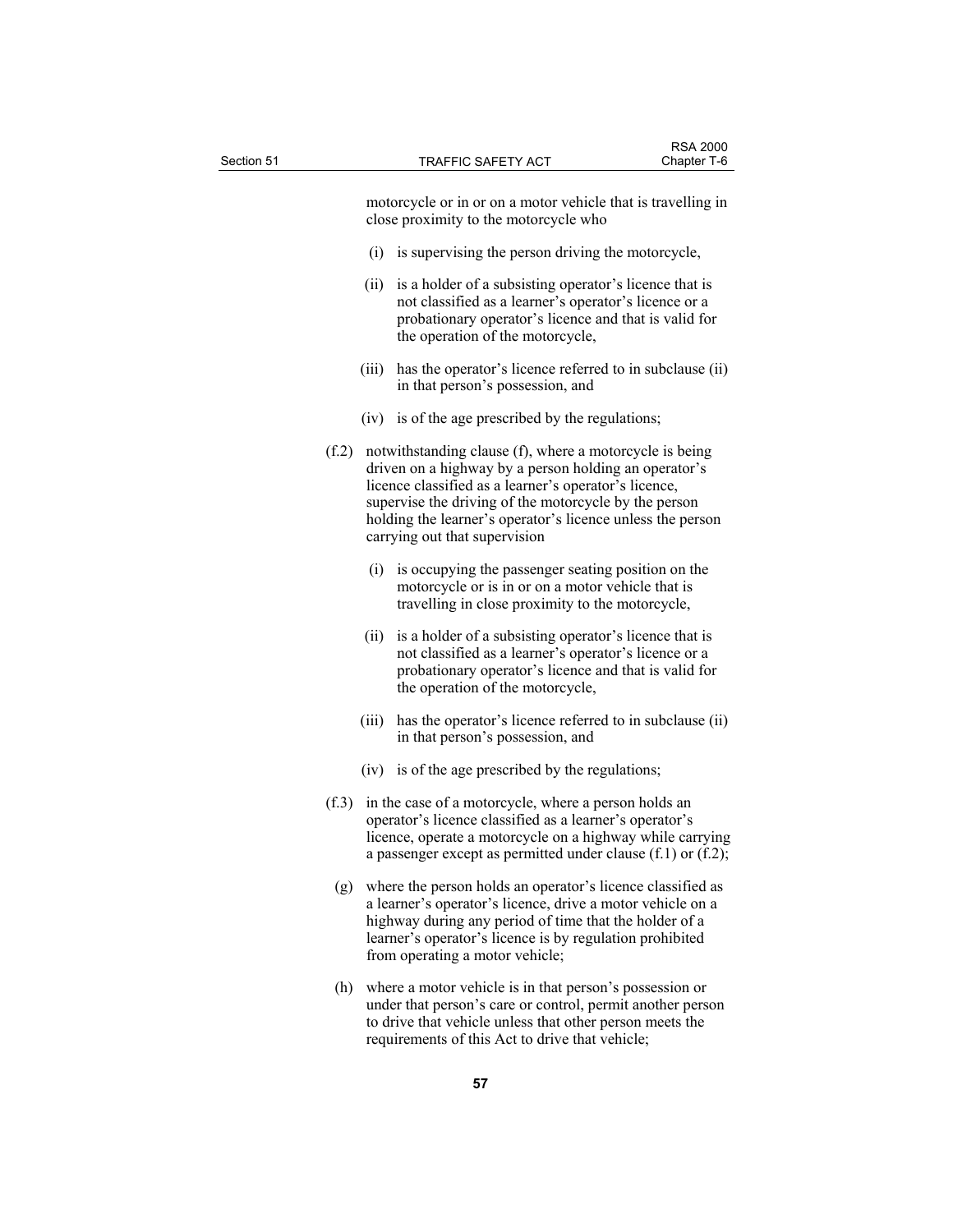| Section 51 |       | TRAFFIC SAFETY ACT                                                                                                                                                                      | <b>RSA 2000</b><br>Chapter T-6 |
|------------|-------|-----------------------------------------------------------------------------------------------------------------------------------------------------------------------------------------|--------------------------------|
|            |       |                                                                                                                                                                                         |                                |
|            |       | (i) where a motor vehicle is in that person's possession or<br>under that person's care or control, knowingly or willingly<br>permit a person                                           |                                |
|            | (i)   | whose operator's licence is suspended, or                                                                                                                                               |                                |
|            | (ii)  | who is disqualified from holding an operator's<br>licence,                                                                                                                              |                                |
|            |       | to drive that motor vehicle on a highway unless it is a<br>vehicle that the person is permitted to drive under this Act<br>notwithstanding the suspension or disqualification;          |                                |
|            |       | (j) where the person has been issued an operator's licence<br>under this Act, have in that person's possession more than<br>one subsisting operator's licence issued under this Act;    |                                |
| (k)        |       | possess an operator's licence that has been issued to<br>another person;                                                                                                                |                                |
|            | (1)   | possess an operator's licence that is not a subsisting<br>operator's licence;                                                                                                           |                                |
| (m)        |       | possess any fictitious document purporting to be an<br>operator's licence;                                                                                                              |                                |
| (n)        |       | use an operator's licence that has been issued to another<br>person;                                                                                                                    |                                |
| (0)        |       | use an operator's licence that is not a subsisting operator's<br>licence;                                                                                                               |                                |
|            |       | (p) use any fictitious document purporting to be an operator's<br>licence;                                                                                                              |                                |
| (q)        |       | where a person has been issued an operator's licence,<br>allow another person to use or be in possession of that<br>operator's licence;                                                 |                                |
|            | (r)   | apply for, acquire or attempt to acquire an operator's<br>licence for that person's own use or in that person's name                                                                    |                                |
|            | (i)   | during any period that the person is disqualified from<br>driving a motor vehicle in Alberta, another province<br>or territory of Canada or a state of the United States<br>of America, |                                |
|            | (ii)  | during any period for which that person's operator's<br>licence is suspended, or                                                                                                        |                                |
|            | (iii) | during any period for which that person is<br>disqualified from holding an operator's licence in                                                                                        |                                |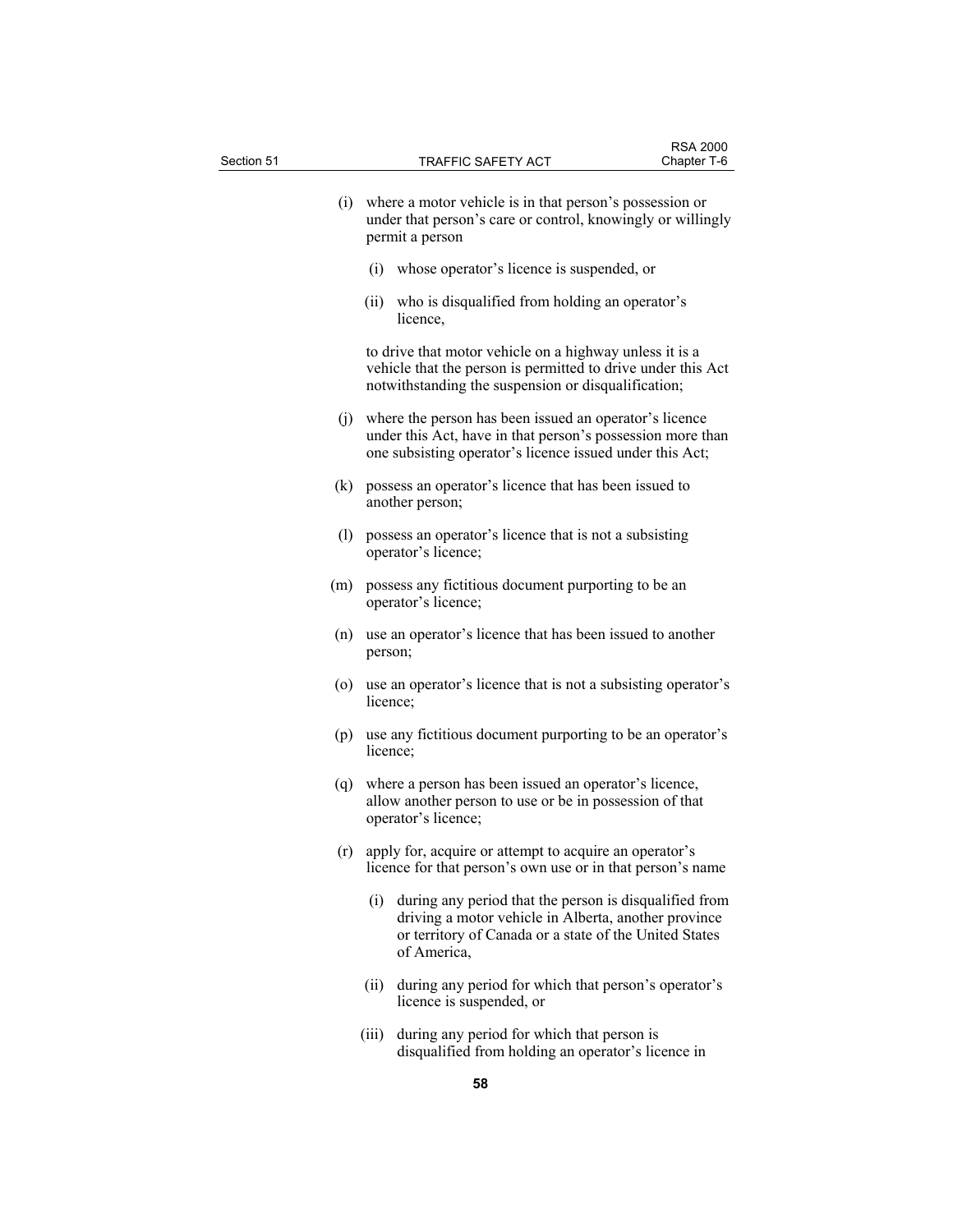Alberta, another province or territory of Canada or a state of the United States of America,

 whether or not the period for which the person's operator's licence was issued has expired;

- (s) where the person holds a subsisting operator's licence, apply for or obtain another operator's licence under this Act except
	- (i) for the purpose of obtaining a duplicate of a subsisting operator's licence that has been lost or destroyed or has become unreadable, or
	- (ii) for the purpose of obtaining a replacement for an operator's licence that is about to expire. RSA 2000 cT-6 s51;2001 c14 s9;2016 c14 s12

#### **Registration of vehicles**

**52(1)** Except as otherwise permitted under this Act, a person shall not do any of the following:

- (a) operate a motor vehicle or trailer on a highway unless there is a subsisting certificate of registration issued in respect of that vehicle;
- (b) knowingly operate a motor vehicle on a highway
	- (i) while the certificate of registration or permit issued under this Act in respect of the motor vehicle is cancelled, or
	- (ii) while the certificate of registration or permit issued under this Act in respect of the motor vehicle is under suspension;
- (c) operate a salvage motor vehicle on a highway unless there is a subsisting in-transit permit issued in respect of that vehicle;
- (d) where the person has possession of or control over a motor vehicle or a trailer, permit another person to operate that motor vehicle or trailer on a highway unless there is a subsisting certificate of registration issued in respect of that vehicle;
- (e) apply for, acquire or attempt to acquire the registration of a motor vehicle or trailer during any period when the registration of the vehicle or the certificate of registration is suspended or cancelled;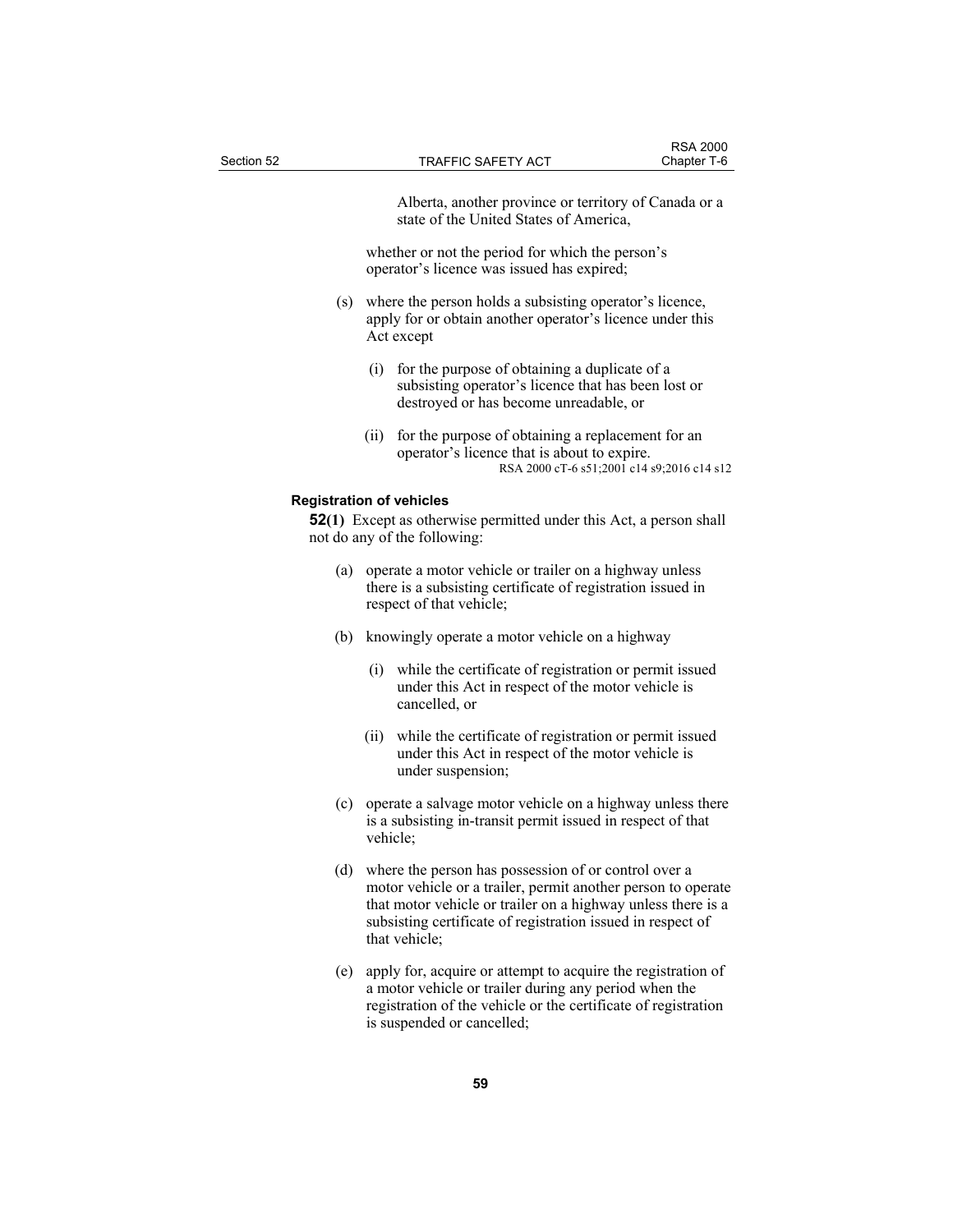| Section 53            | TRAFFIC SAFETY ACT                                                                                                                                                                                                                          | <b>RSA 2000</b><br>Chapter T-6 |
|-----------------------|---------------------------------------------------------------------------------------------------------------------------------------------------------------------------------------------------------------------------------------------|--------------------------------|
|                       |                                                                                                                                                                                                                                             |                                |
|                       | (f) apply for, acquire or attempt to acquire the registration of<br>a motor vehicle or trailer in the name of                                                                                                                               |                                |
|                       | (i)<br>an applicant that purports to be a corporation if the<br>corporation does not exist, or                                                                                                                                              |                                |
|                       | a corporation, incorporated otherwise than under the<br>(ii)<br>laws of Alberta, that                                                                                                                                                       |                                |
|                       | (A)<br>is required to be but is not or has ceased to be<br>licensed as an insurer under the <i>Insurance Act</i> ,<br>or                                                                                                                    |                                |
|                       | (B)<br>is required to be but is not or has ceased to be<br>registered under                                                                                                                                                                 |                                |
|                       | the Business Corporations Act,<br>(1)                                                                                                                                                                                                       |                                |
|                       | (II)<br>the Companies Act,                                                                                                                                                                                                                  |                                |
|                       | the Loan and Trust Corporations Act, or<br>(III)                                                                                                                                                                                            |                                |
|                       | (IV) the <i>Co-operative Associations Act</i> or the<br>Cooperatives Act;                                                                                                                                                                   |                                |
| (g)                   | use any certificate of registration that is in the name of a<br>corporation that does not exist at the time the certificate of<br>registration is used;                                                                                     |                                |
| (h)                   | unless the motor vehicle is an insured motor vehicle,                                                                                                                                                                                       |                                |
|                       | apply for the registration of a motor vehicle, or<br>(i)                                                                                                                                                                                    |                                |
|                       | obtain the registration of a motor vehicle.<br>(ii)                                                                                                                                                                                         |                                |
|                       | (2) Subsection $(1)(h)(i)$ does not apply to a person to whom a<br>financial responsibility card has been issued pursuant to the<br><i>Insurance Act</i> by an insurer who has issued an owner's policy                                     |                                |
| outside Alberta.      | RSA 2000 cT-6 s52;2001 cC-28.1 s472;2001 c23 s1(20)                                                                                                                                                                                         |                                |
| <b>Licence plates</b> |                                                                                                                                                                                                                                             |                                |
|                       | <b>53(1)</b> Except as otherwise permitted under this Act, a person shall<br>not do any of the following:                                                                                                                                   |                                |
| (a)                   | operate or park a motor vehicle or trailer on a highway<br>unless the subsisting licence plate issued for that vehicle<br>or that is otherwise permitted under this Act is displayed<br>on that vehicle in accordance with the regulations; |                                |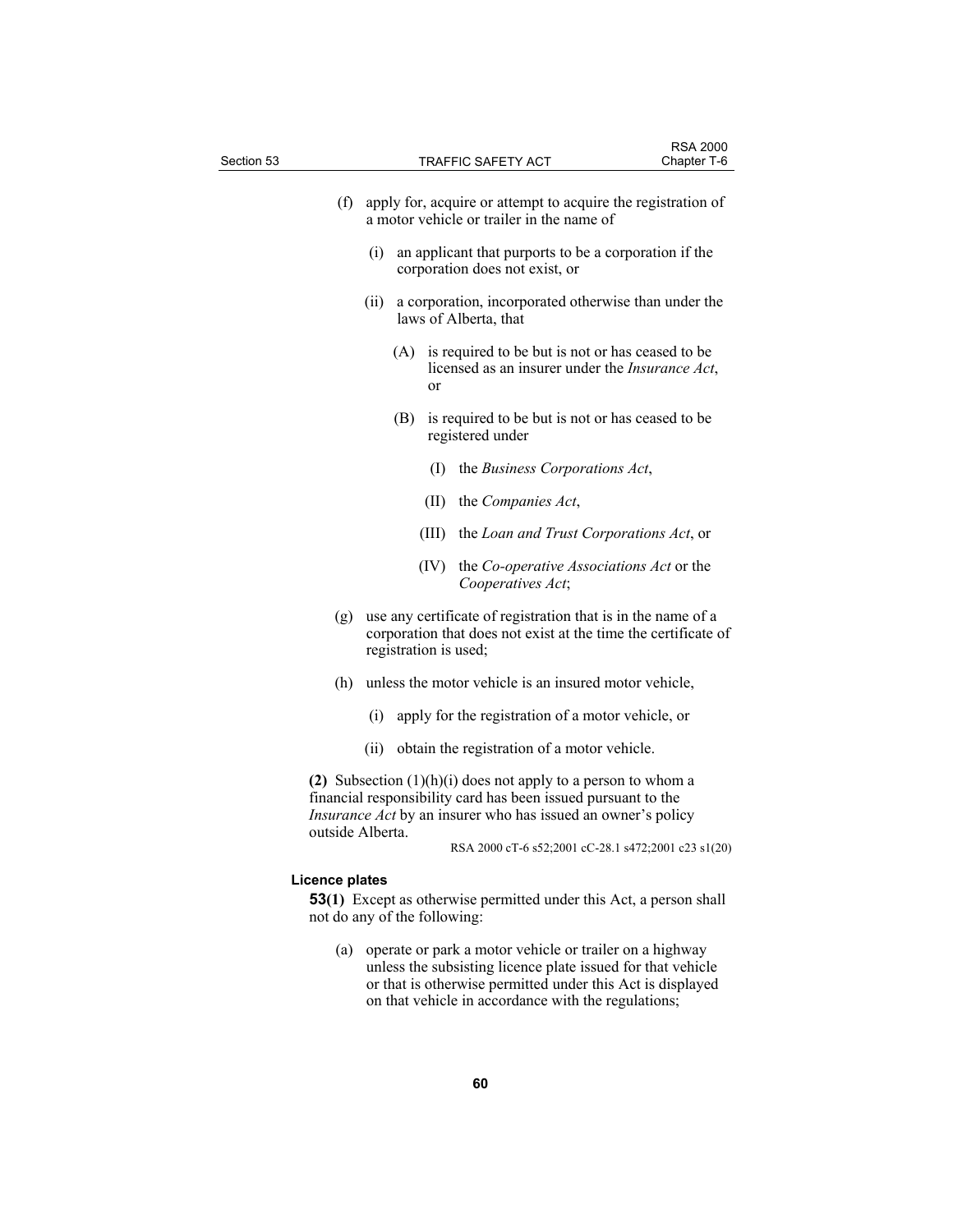| Section 54         | TRAFFIC SAFETY ACT                                                                                                                                                                                                                               | <b>RSA 2000</b><br>Chapter T-6 |
|--------------------|--------------------------------------------------------------------------------------------------------------------------------------------------------------------------------------------------------------------------------------------------|--------------------------------|
| (b)                | display on a motor vehicle or trailer a licence plate other<br>than a licence plate issued or authorized for use on that<br>vehicle;                                                                                                             |                                |
| (c)                | operate or park a motor vehicle or trailer on a highway<br>with an expired licence plate displayed on it;                                                                                                                                        |                                |
| (d)                | permit any licence plate issued to that person to be used in<br>contravention of this Act.                                                                                                                                                       |                                |
|                    | (2) Every licence plate issued under this Act or any Act that<br>preceded this Act remains the property of the Crown, and the<br>person in possession of a licence plate shall return it to the<br>Registrar when so requested by the Registrar. | 1999 cT-6.4 s53                |
| Insurance required |                                                                                                                                                                                                                                                  |                                |
|                    | <b>54(1)</b> Except as otherwise permitted under this Act, a person shall<br>not do any of the following:                                                                                                                                        |                                |
| (a)                | drive a motor vehicle on a highway unless the motor<br>vehicle is an insured motor vehicle;                                                                                                                                                      |                                |
| (b)                | have a motor vehicle on a highway unless the motor<br>vehicle is an insured motor vehicle;                                                                                                                                                       |                                |
| (c)                | where a person is the registered owner of a motor vehicle,<br>permit another person                                                                                                                                                              |                                |
|                    |                                                                                                                                                                                                                                                  |                                |

(ii) to have the motor vehicle on a highway,

unless the motor vehicle is an insured motor vehicle;

 (d) give or lend a financial responsibility card or a copy of it to a person not entitled to have that financial responsibility card or copy.

**(1.1)** If a person drives or has a motor vehicle on a highway without the expressed or implied consent of the registered owner of the vehicle, that person is deemed for the purposes of subsection  $(1)(a)$  or  $(b)$  to drive or have on a highway a motor vehicle that is not an insured motor vehicle.

**(2)** If the registration of a motor vehicle is suspended under this Act, the motor vehicle is still registered for the purposes of this section.

**(3)** Subsection (1)(a) and (b) do not apply to a person to whom a financial responsibility card has been issued pursuant to the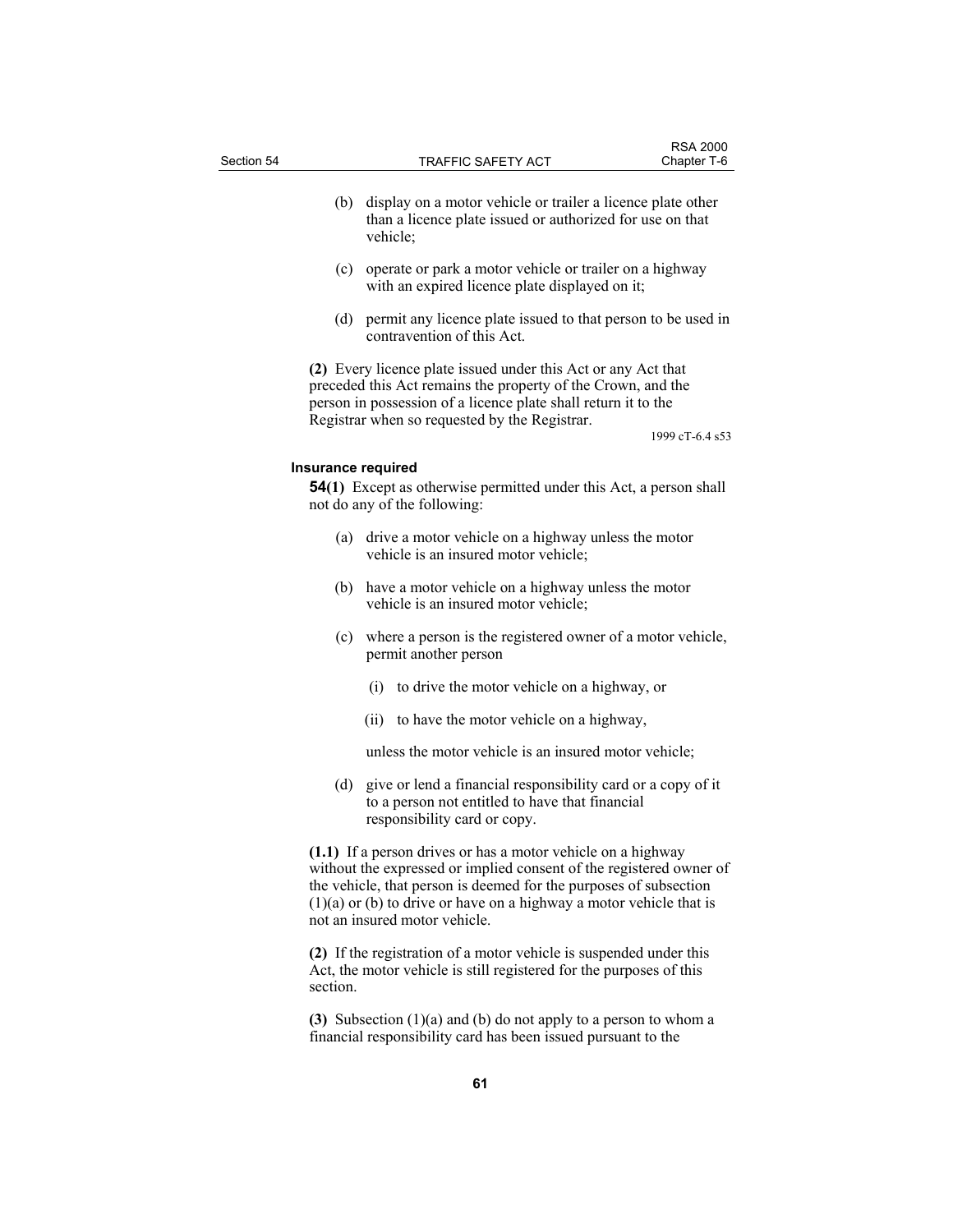*Insurance Act* by an insurer who has issued an owner's policy outside Alberta.

**(4)** A person, other than a corporation, who contravenes subsection (1) or section  $52(1)$ (h) or  $167(8)$  is liable,

- (a) for the first contravention, to a fine of not less than \$2500 and not more than \$10 000 and in default of payment to imprisonment for a term of not less than 45 days and not more than 6 months, and
- (b) for each subsequent contravention that occurs within 5 years from the day of the contravention referred to in clause (a), to a fine of not less than \$5000 and not more than \$20 000 and in default of payment to imprisonment for a term of not less than 60 days and not more than 6 months.

**(5)** On the finding of guilt of a person, other than a corporation, of contravening subsection (1) or section  $52(1)(h)$  or  $167(8)$ , the Registrar may disqualify the person from driving a motor vehicle in Alberta until that person provides to the Registrar proof of financial responsibility.

**(6)** A corporation that is guilty of contravening subsection (1) or section  $52(1)(h)$  is liable

- (a) for the first contravention, to a fine of not less than \$5000 and not more than \$20 000, and
- (b) for any subsequent contravention, to a fine of not less than \$7500 and not more than \$25 000.

**(7)** The Registrar may cancel the certificate of registration in respect of every motor vehicle owned by a person who is found guilty of contravening subsection  $(1)$  or section  $52(1)(h)$  or  $167(8)$ .

**(8)** Where the Registrar has cancelled a certificate of registration under this section, the Registrar shall not issue a new certificate of registration for that motor vehicle until the owner of the motor vehicle provides to the Registrar proof of financial responsibility. RSA 2000 cT-6 s54;2005 c34 s15

## **Information**

**55(1)** The Registrar may require a person who applies for a motor vehicle document to provide such information and material and to meet such requirements that, in the opinion of the Registrar, are pertinent to determining whether that person is qualified to be issued the motor vehicle document.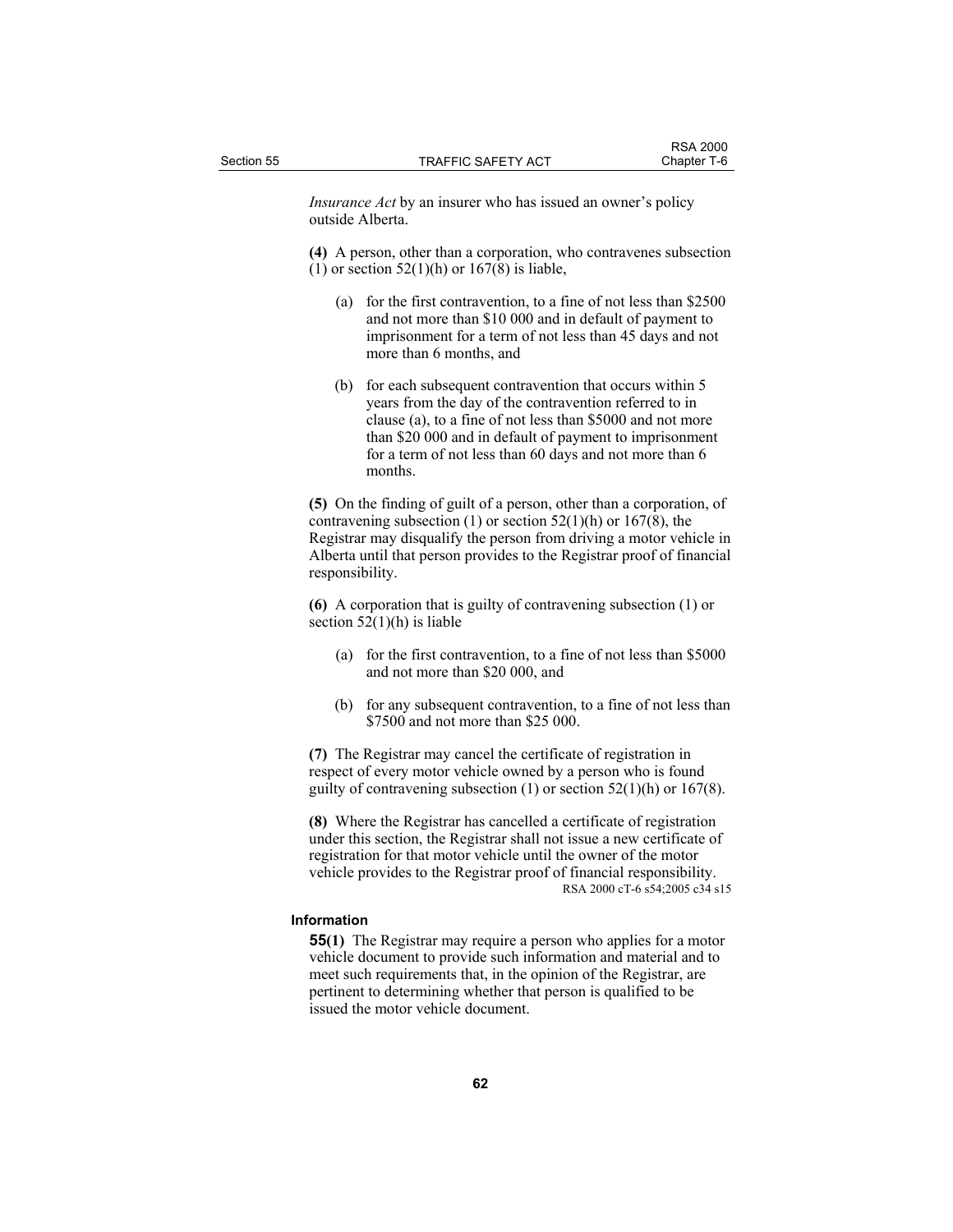**(2)** The Registrar may require a person who holds a motor vehicle document to provide such information and material and to meet such requirements that, in the opinion of the Registrar, are pertinent to determining whether that person continues to be qualified to hold the motor vehicle document.

1999 cT-6.4 s55

### **Refusal to grant or issue motor vehicle document**

**56** The Registrar may refuse to issue a motor vehicle document to a person if

- (a) that person does not meet the requirements of this Act in order to be issued that motor vehicle document;
- (b) that person is barred at law or under any enactment from holding or being issued that motor vehicle document;
- (c) the vehicle in respect of which the motor vehicle document is to be issued does not meet the requirements of this Act in order for that motor vehicle document to be issued in respect of that vehicle;
- (d) the person applying for the issuance of the motor vehicle document fails to provide to the Registrar any information or material or meet any requirements that, in the opinion of the Registrar, are pertinent to determining whether the applicant or the applicant's vehicle, as the case may be, meets the requirements under this Act for the issuance of the motor vehicle document.

1999 cT-6.4 s56

### **Restriction of services**

**57** Notwithstanding anything in this Act, where a person has not paid a fine or penalty levied against that person under

- (a) any enactment or municipal bylaw, or any bylaw made under this Act, or
- (b) repealed 2016 c11 s7,
- (c) any law in another jurisdiction that in the opinion of the Registrar deals with matters in that jurisdiction that are similar in nature to matters dealt with under this Act,

the Registrar may,

 (d) in respect of that person, refuse to perform that function or service or to issue, renew or otherwise deal with any motor vehicle document or other document until the fine or penalty is paid, and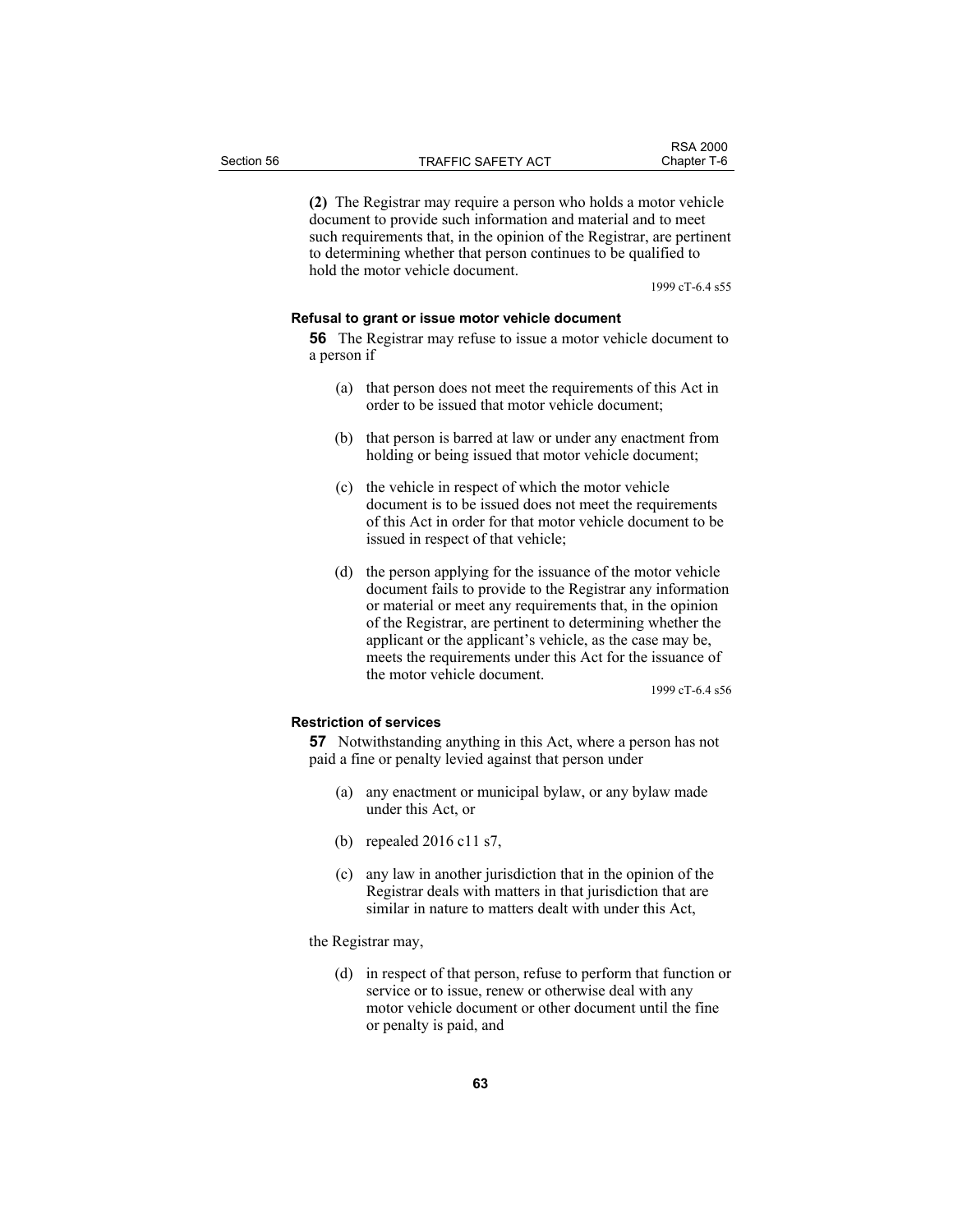(e) if authorized by regulation, refuse to register a vehicle in the name of the new owner if the ownership of a registered vehicle passes directly or through intermediary owners from the person who has not paid the fine or penalty to a person described by regulation. RSA 2000 cT-6 s57;2016 c11 s7

## **Refusal of service re maintenance orders**

**58(1)** In this section, "Director" means the Director of Maintenance Enforcement appointed under the *Maintenance Enforcement Act*.

**(2)** If the Director notifies the Registrar pursuant to section 22(2) of the *Maintenance Enforcement Act*, the Registrar shall

- (a) in respect of the debtor named in the notice, refuse to perform any function or service or to issue, renew or otherwise deal with any motor vehicle document or other document, and
- (b) refuse to register the vehicle in the name of a new owner if the ownership of a registered vehicle passes directly or through intermediary owners from a person who is a debtor under the maintenance order to a person described by the regulations,

except as permitted by the Director under section 22(4) of the *Maintenance Enforcement Act*, until the Director withdraws the notice or notifies the Registrar that the maintenance order has been withdrawn.

**(3)** If the Director notifies the Registrar pursuant to section 22(3) of the *Maintenance Enforcement Act*, the Registrar must, as requested in the notice, suspend any operator's licence issued to the debtor named in the notice.

**(4)** If the Director notifies the Registrar pursuant to section 22(7) of the *Maintenance Enforcement Act*, the Registrar must, as requested in the notice, make any operator's licence issued to the debtor named in the notice subject to any terms or conditions that the Director considers appropriate.

**(5)** Any suspension made under subsection (3) remains in effect, subject to section 22(5) of the *Maintenance Enforcement Act*, until the Director gives a notice to the Registrar under section 22(6) of the *Maintenance Enforcement Act*.<br>RSA 2000 cT-6 s58;2009 c35 s5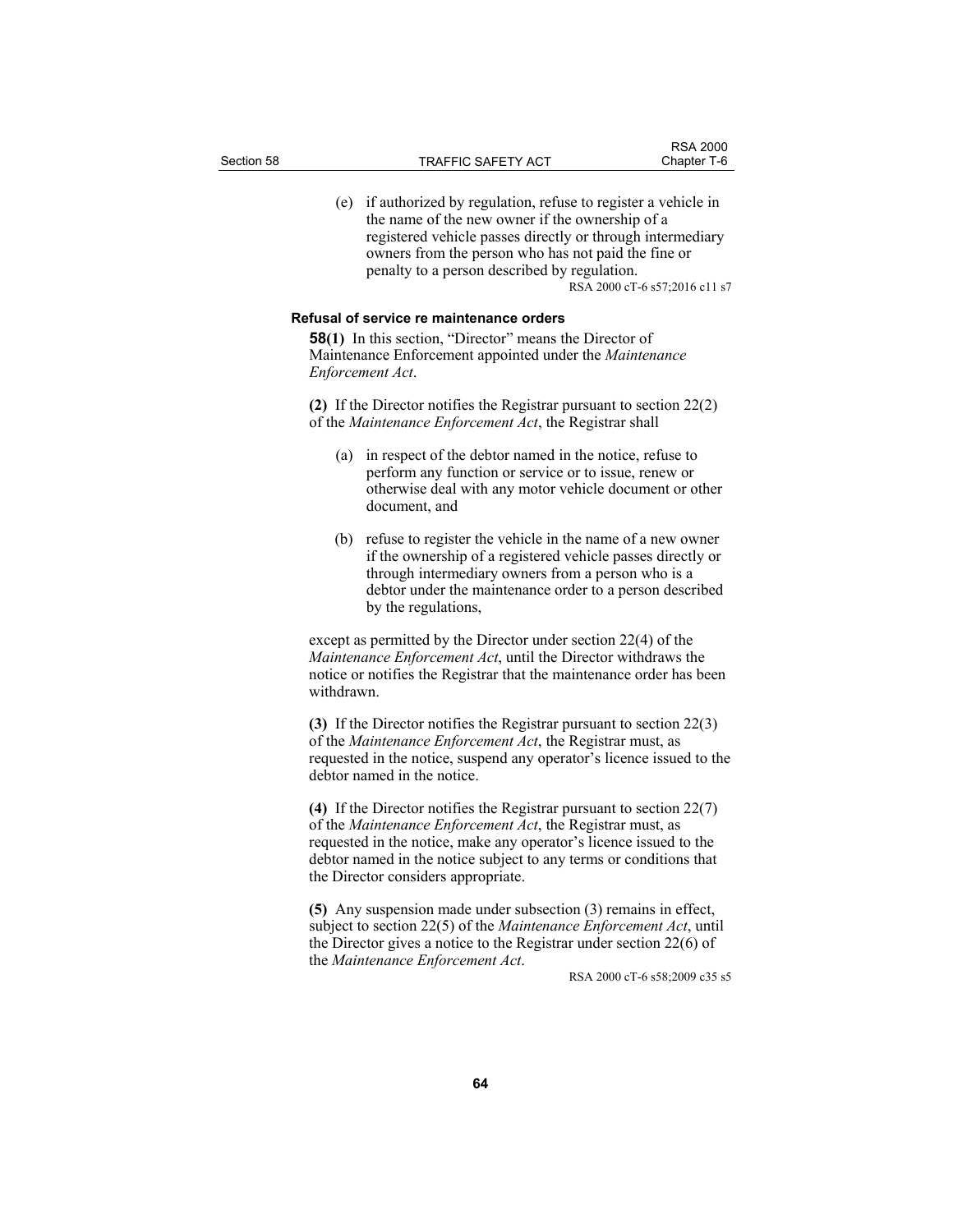### **Medical review committee**

**59** By agreement with The Board of Directors of the Alberta Medical Association (C.M.A. - Alberta Division), the Minister may establish a medical review committee

- (a) to act as an advisory committee to the Minister with respect to
	- (i) any matters concerning the health of persons that may have a bearing on the operation of motor vehicles, and
	- (ii) any physical conditions that may constitute a hazard to the general public with respect to the operation of motor vehicles,
- (b) to advise the Minister as to qualified physicians available for physical and mental examination of drivers and applicants for operator's licences, and
- (c) to act in any other capacity that may be required by the agreement with The Board of Directors of the Alberta Medical Association (C.M.A. - Alberta Division). 1999 cT-6.4 s59

#### **Exclusion of liability re medical matters**

**60** No liability accrues to a physician, optometrist or other health care provider by reason only that the physician, optometrist or other health care provider provides to the Registrar under this Act information respecting a person's medical condition that may impair that person's ability to operate a motor vehicle in a safe manner.

1999 cT-6.4 s60

#### **Confidential reporting**

**60.1** If information is provided to the Registrar in good faith that a person

- (a) is not competent to safely operate a motor vehicle,
- (b) is not qualified or does not have the ability to operate a motor vehicle safely, or
- (c) may have a medical or physical condition that impairs his or her ability to safely operate a motor vehicle,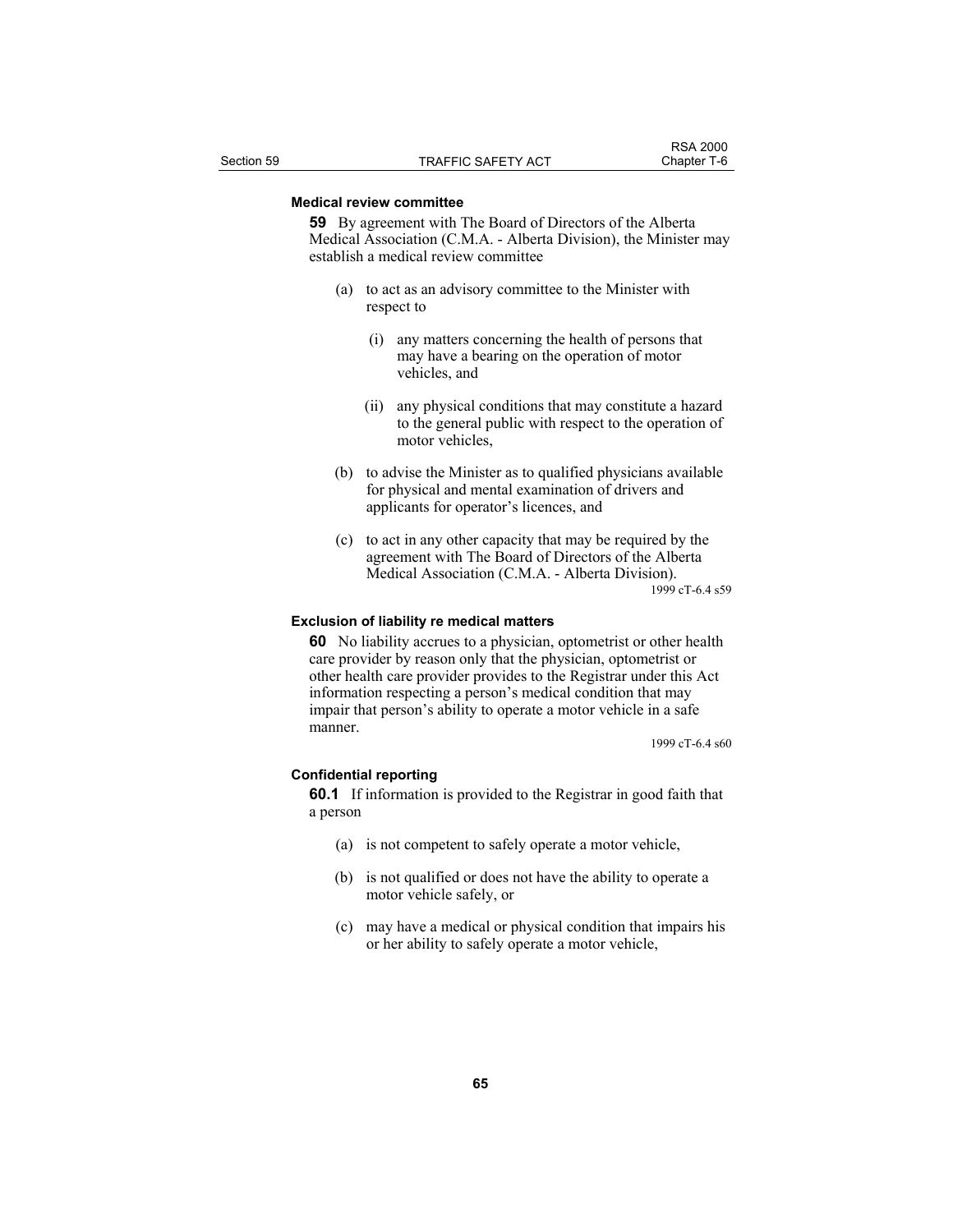no person shall release the identity of the person providing the information, or release any information provided by that person that could reasonably be expected to reveal that person's identity, unless the person providing the information authorizes the release of that identifying information in writing.

2005 c34 s16

## **Altered documents**

**61(1)** In this section, "document" means

- (a) a subsisting motor vehicle document;
- (b) a subsisting licence issued under the *Motor Vehicle Transport Act* (Canada);
- (c) a subsisting document that is a bill of lading, way-bill, shipping bill or customs permit or any other document that pertains to goods or passengers being transported by a commercial vehicle.
- **(2)** A person shall not
	- (a) mutilate, deface, alter or falsify a document,
	- (b) have in that person's possession a document that is mutilated, defaced, altered or falsified, or
	- (c) use or permit the use of a document that is mutilated, defaced, altered or falsified.

RSA 2000 cT-6 s61;2013 c19 s2(8)

## **Permits**

**62(1)** Notwithstanding anything in this Act or a motor vehicle document, the Registrar may on receiving an application issue a permit doing one or more of the following:

- (a) in the case of any vehicle,
	- (i) authorizing a person to operate on a highway a vehicle that is not registered in Alberta;
	- (ii) authorizing a person to operate a vehicle on a highway when that vehicle or its load does not comply with dimensional requirements specified under this Act;
	- (iii) authorizing a person to operate a vehicle on a highway when that vehicle does not comply with the equipment standards applicable to that vehicle;
- (b) in the case of a commercial vehicle,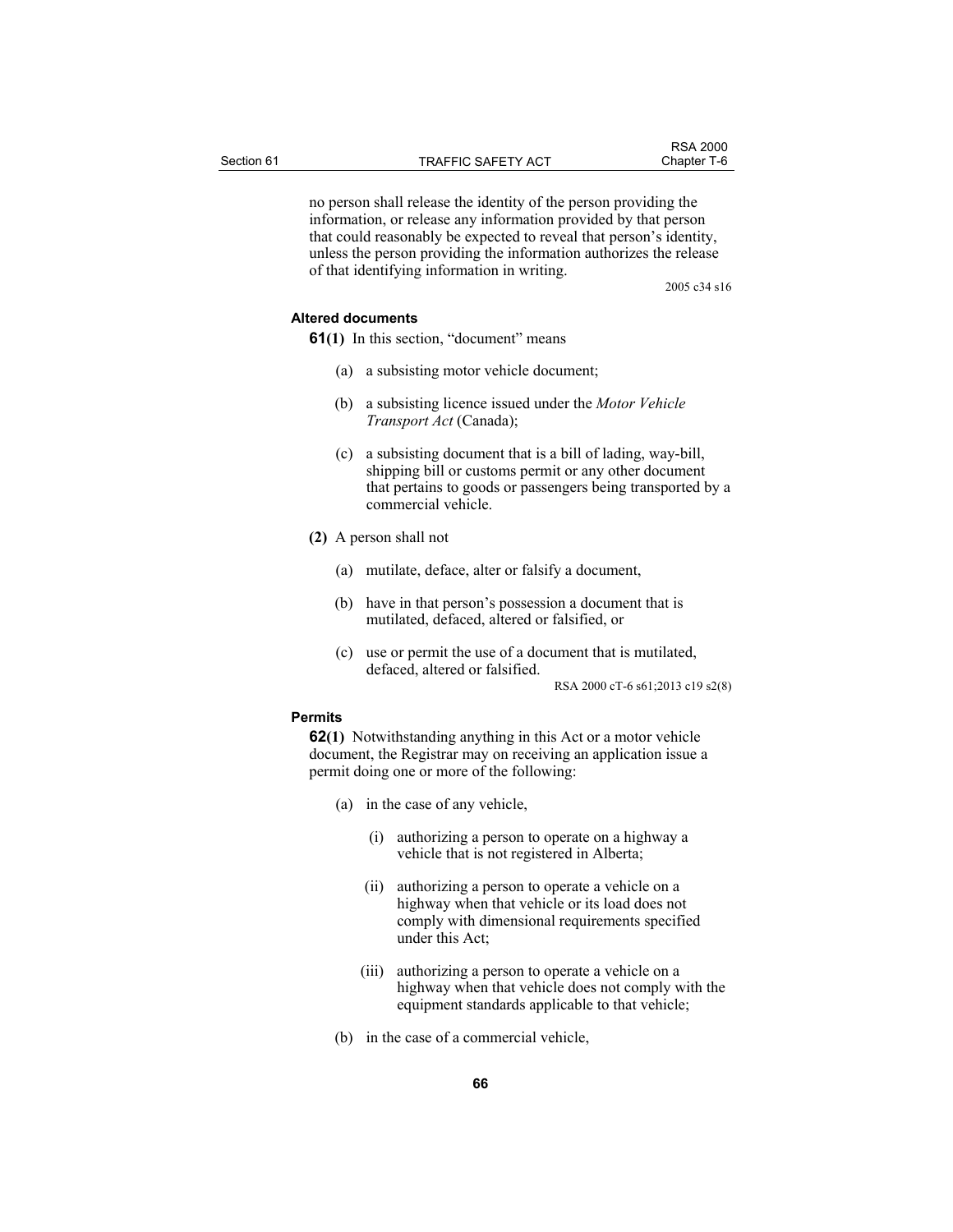| Section 63 |                    | <b>TRAFFIC SAFETY ACT</b>                                                                                                                                                                                                                                                                                                                                                                                                                                                                                                                                              | <b>RSA 2000</b><br>Chapter T-6   |
|------------|--------------------|------------------------------------------------------------------------------------------------------------------------------------------------------------------------------------------------------------------------------------------------------------------------------------------------------------------------------------------------------------------------------------------------------------------------------------------------------------------------------------------------------------------------------------------------------------------------|----------------------------------|
|            | (i)                | authorizing a person to operate a vehicle in a manner<br>or for a purpose not permitted under this Act or a<br>motor vehicle document;                                                                                                                                                                                                                                                                                                                                                                                                                                 |                                  |
|            | (ii)               | exempting a vehicle or its operation from one or<br>more requirements of this Act or a motor vehicle<br>document;                                                                                                                                                                                                                                                                                                                                                                                                                                                      |                                  |
|            | (iii)              | authorizing a person to operate a vehicle on a<br>highway when the weight of the vehicle and any<br>goods being carried by the vehicle exceeds the<br>weight specified in the certificate of registration<br>issued in respect of that vehicle;                                                                                                                                                                                                                                                                                                                        |                                  |
|            | (iv)               | authorizing a person to operate a vehicle on a<br>highway when the weight of the vehicle and any<br>goods being carried by the vehicle exceeds the<br>maximum allowable weight permitted under this Act<br>for the vehicle.                                                                                                                                                                                                                                                                                                                                            |                                  |
|            |                    | (2) Where the Registrar issues a permit, the Registrar may, on the<br>permit or in an appendix to the permit, set out any term or<br>condition to which the permit is subject that the Registrar considers<br>appropriate in the circumstances.                                                                                                                                                                                                                                                                                                                        |                                  |
|            | permit.            | (3) Where the Registrar is of the opinion that a person to whom a<br>permit is issued is not complying with or is contravening the terms<br>or conditions of the permit, the Registrar may suspend or cancel the                                                                                                                                                                                                                                                                                                                                                       | RSA 2000 cT-6 s62;2013 c19 s2(9) |
|            | Liens              | <b>63(1)</b> Where, under this Act, a vehicle, including any goods being<br>carried by the vehicle, is seized, immobilized, detained, removed,<br>transported or stored pursuant to the directions of a peace officer or<br>the Registrar or a person authorized to act on behalf of a peace<br>officer or the Registrar, all the costs of the seizure, immobilization,<br>detention, removal, transportation and storage, or of any one or<br>more of those functions, as the case may be, are a lien on the<br>vehicle unless otherwise provided for under this Act. |                                  |
|            |                    | (2) A lien referred to in subsection $(1)$ may be enforced and dealt<br>with in a manner provided for by the regulations.                                                                                                                                                                                                                                                                                                                                                                                                                                              | 1999 cT-6.4 s63                  |
|            | <b>Regulations</b> | <b>64</b> The Minister may make regulations                                                                                                                                                                                                                                                                                                                                                                                                                                                                                                                            |                                  |
|            | (a) governing      |                                                                                                                                                                                                                                                                                                                                                                                                                                                                                                                                                                        |                                  |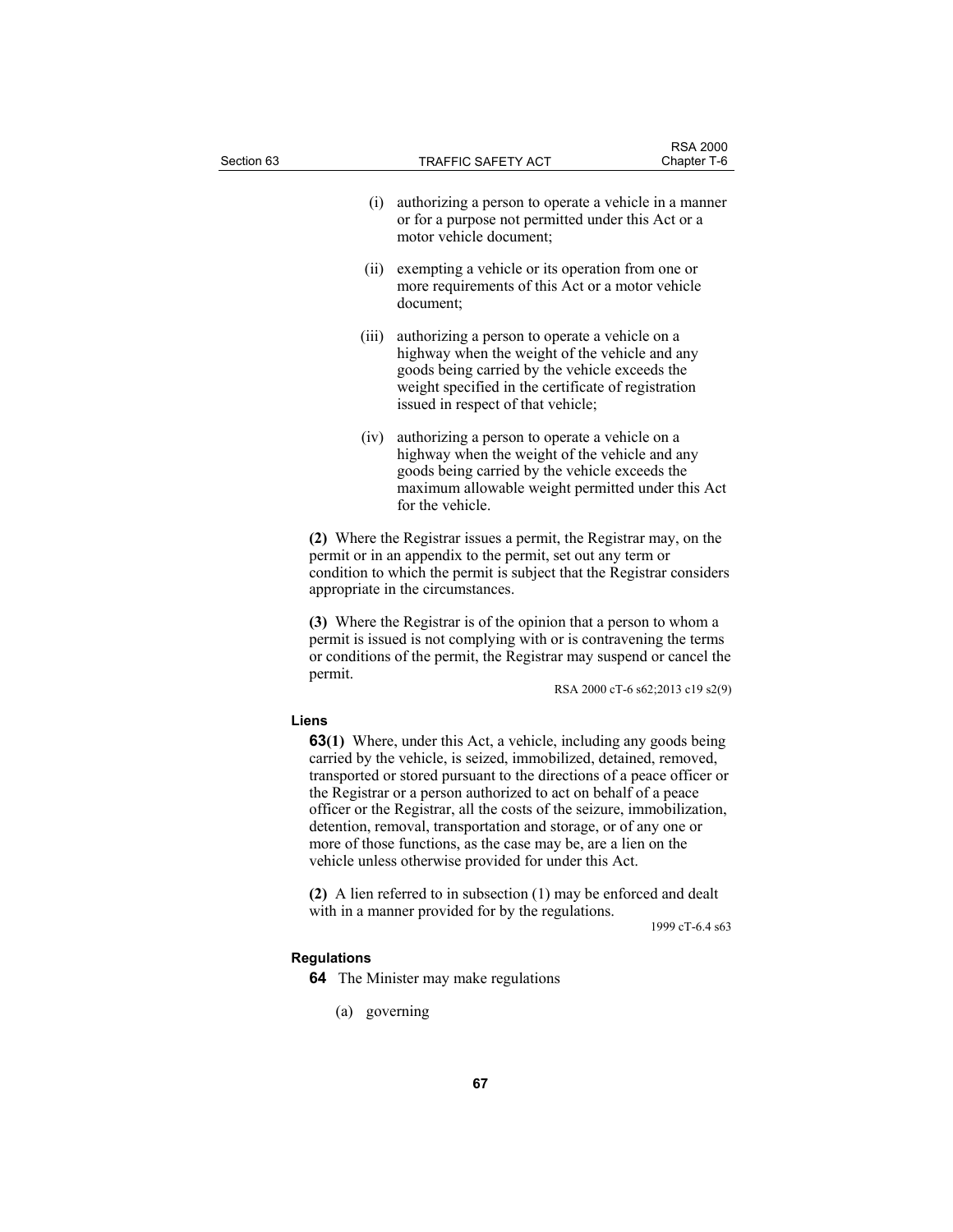| Section 64 |     |                                                                                                                                                                                                                                       | TRAFFIC SAFETY ACT                                                                                                                                                                                                                                                                                                                                                                                                                                | <b>RSA 2000</b><br>Chapter T-6 |
|------------|-----|---------------------------------------------------------------------------------------------------------------------------------------------------------------------------------------------------------------------------------------|---------------------------------------------------------------------------------------------------------------------------------------------------------------------------------------------------------------------------------------------------------------------------------------------------------------------------------------------------------------------------------------------------------------------------------------------------|--------------------------------|
|            |     | (i)                                                                                                                                                                                                                                   | any matter with respect to the classification of, the<br>application for, the information to be provided with<br>an application for, the issuance of, the display of, the<br>use of, the renewal of, the transfer of, the suspension<br>of, the cancellation of, the reinstatement of, the term<br>of, the expiration of and the qualifications or<br>conditions required to be met in order to be issued or<br>to hold a motor vehicle document; |                                |
|            |     | (ii)                                                                                                                                                                                                                                  | any undertakings, terms or conditions that must be<br>provided or otherwise complied with in order for a<br>motor vehicle document to be issued or to remain in<br>effect;                                                                                                                                                                                                                                                                        |                                |
|            |     | (iii)                                                                                                                                                                                                                                 | the return or surrender of motor vehicle documents to<br>the Registrar or a peace officer;                                                                                                                                                                                                                                                                                                                                                        |                                |
|            |     | (iv)                                                                                                                                                                                                                                  | any terms or conditions, including the prescribing of<br>those terms or conditions, to which a motor vehicle<br>document or the holder of a motor vehicle document<br>is subject;                                                                                                                                                                                                                                                                 |                                |
|            |     |                                                                                                                                                                                                                                       | (v) where insurance is required in relation to a motor<br>vehicle document or a motor vehicle, the obligations<br>of the insurer respecting the expiration, suspension,<br>cancellation or transfer of the motor vehicle<br>document or the sale or transfer of ownership of a<br>motor vehicle;                                                                                                                                                  |                                |
|            | (b) |                                                                                                                                                                                                                                       | governing any matter with respect to age, qualifications,<br>examinations and testing of persons to drive or otherwise<br>operate vehicles;                                                                                                                                                                                                                                                                                                       |                                |
|            | (c) | governing any matter with respect to the operation of<br>driver training schools and driving courses and the<br>teaching or instructing of persons to operate vehicles and<br>the provision of insurance in respect of those matters; |                                                                                                                                                                                                                                                                                                                                                                                                                                                   |                                |
|            |     |                                                                                                                                                                                                                                       | (c.1) governing any matter with respect to the conduct of driver<br>examiners, driving instructors and the operation of driver<br>training schools;                                                                                                                                                                                                                                                                                               |                                |
|            | (d) |                                                                                                                                                                                                                                       | governing any matter with respect to the provision of<br>documents, the reproduction of documents and the<br>destruction of documents under this Act;                                                                                                                                                                                                                                                                                             |                                |
|            | (e) |                                                                                                                                                                                                                                       | respecting the notification to the Registrar by physicians<br>and optometrists of any condition that a person has that<br>may affect that person's ability to operate a vehicle in a<br>safe manner;                                                                                                                                                                                                                                              |                                |
|            |     |                                                                                                                                                                                                                                       |                                                                                                                                                                                                                                                                                                                                                                                                                                                   |                                |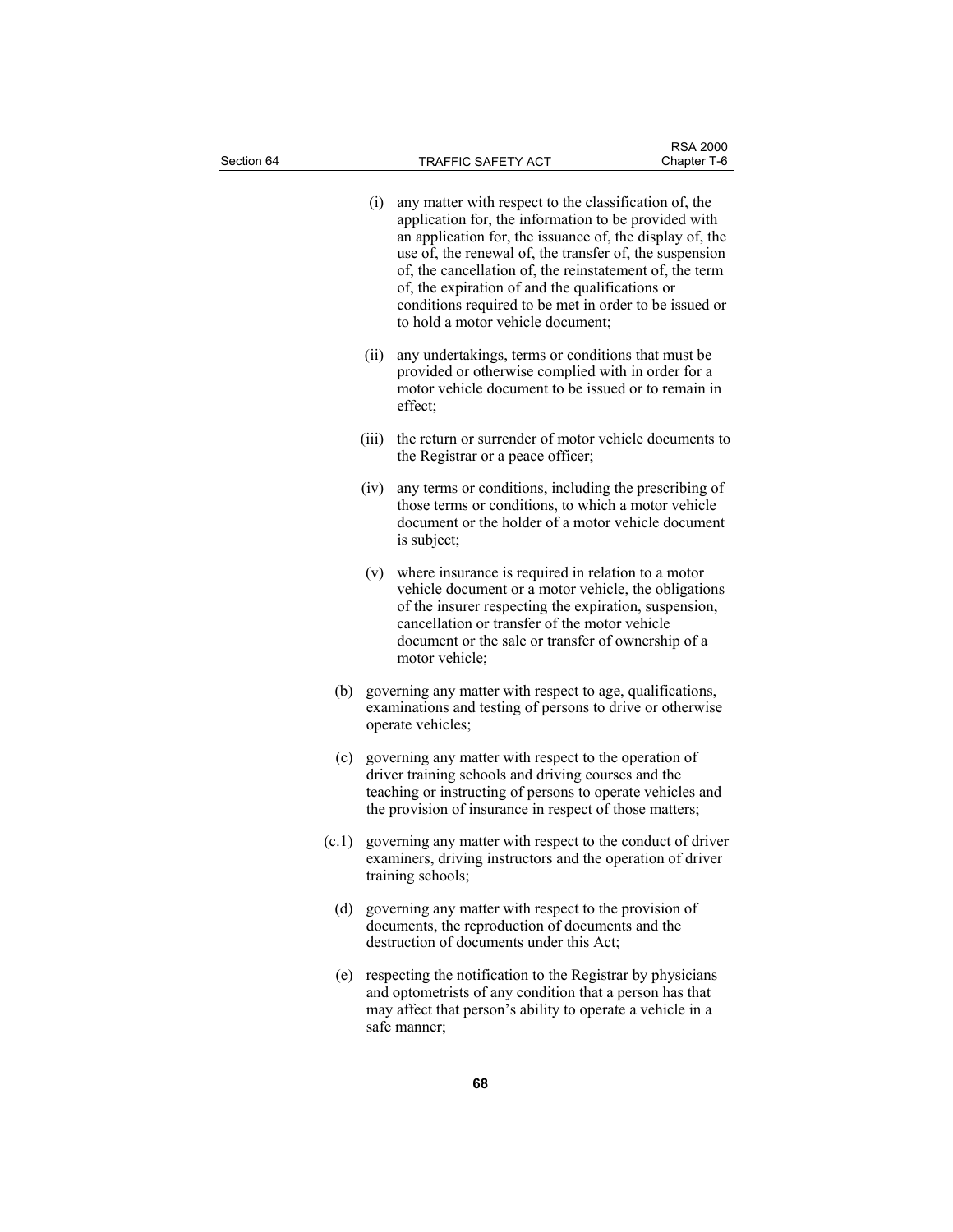| Section 64 |       | TRAFFIC SAFETY ACT                                                                                                                                                                                          | <b>RSA 2000</b><br>Chapter T-6 |
|------------|-------|-------------------------------------------------------------------------------------------------------------------------------------------------------------------------------------------------------------|--------------------------------|
|            |       | (f) governing any matter with respect to the provision of<br>information to the Registrar with respect to insurance<br>issued in respect of vehicles or any goods or passengers<br>transported by vehicles; |                                |
|            |       | (g) governing any matter with respect to the provision to the<br>Registrar of information by the courts arising out of<br>proceedings before the courts under                                               |                                |
|            | (i)   | this Act and any bylaw made under this Act, and                                                                                                                                                             |                                |
|            | (ii)  | the <i>Criminal Code</i> (Canada) with respect to matters<br>arising out of the operation of vehicles;                                                                                                      |                                |
|            |       | (h) where a person's motor vehicle document has been<br>suspended or cancelled,                                                                                                                             |                                |
|            | (i)   | governing the notice to be given of the suspension or<br>cancellation;                                                                                                                                      |                                |
|            | (ii)  | governing when the notice of the suspension or<br>cancellation is deemed to have been received by the<br>person to whom the notice is directed;                                                             |                                |
|            | (iii) | governing when the suspension or cancellation takes<br>effect;                                                                                                                                              |                                |
|            | (iv)  | requiring that person to surrender or return the<br>suspended or cancelled motor vehicle document to<br>the court or the Registrar;                                                                         |                                |
|            | (v)   | governing the reinstatement or re-issue of a<br>suspended or cancelled motor vehicle document;                                                                                                              |                                |
|            |       | (i) declaring a highway or any portion of a highway or place<br>not to be a highway;                                                                                                                        |                                |
|            |       | (j) providing for and governing the temporary closing of a<br>highway;                                                                                                                                      |                                |
| (k)        |       | governing the seizure and the immobilization of vehicles<br>under sections 172, 172.1, 173 and 173.1 and appeals<br>under section 40;                                                                       |                                |
|            | Act;  | (1) governing the enforcement of any lien created under this                                                                                                                                                |                                |
| (m)        |       | prescribing documents as motor vehicle documents;                                                                                                                                                           |                                |
| (n)        |       | subject to sections 56, 57 and 58, governing the restriction<br>of the provision of functions and services under this Act;                                                                                  |                                |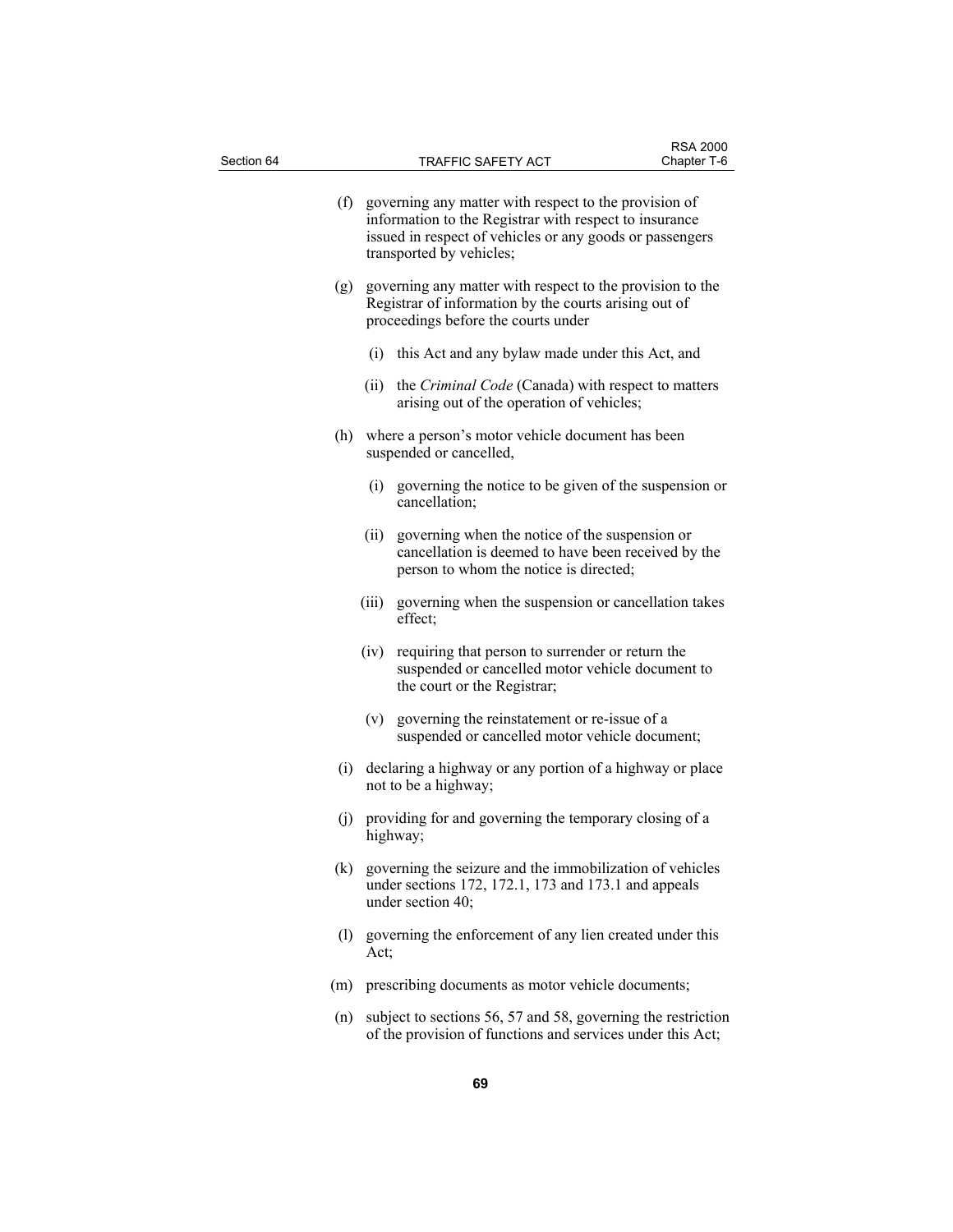| Section 64 | <b>RSA 2000</b><br><b>TRAFFIC SAFETY ACT</b><br>Chapter T-6                                                                                                                                                                                                                                                                                                                                   |
|------------|-----------------------------------------------------------------------------------------------------------------------------------------------------------------------------------------------------------------------------------------------------------------------------------------------------------------------------------------------------------------------------------------------|
| (0)        | for the purposes of section 57,                                                                                                                                                                                                                                                                                                                                                               |
|            | authorizing the Registrar to refuse to register a<br>(i)<br>vehicle in the name of a new owner if the ownership<br>of a registered vehicle passes directly or through<br>intermediary owners from a person who has not paid<br>a fine or penalty as described in section 57 to a<br>person or a person within a class of persons;                                                             |
|            | governing persons or classes of persons referred to in<br>(ii)<br>subclause (i);                                                                                                                                                                                                                                                                                                              |
| (p)        | for the purposes of section 58,                                                                                                                                                                                                                                                                                                                                                               |
|            | authorizing the Registrar to refuse to register a<br>(i)<br>vehicle in the name of a new owner if the ownership<br>of a registered vehicle passes directly or through<br>intermediary owners from a person who is a debtor<br>under a notice given by the Director, as defined in<br>section 58, to the Registrar under section $58(2)$ to a<br>person or a person within a class of persons; |
|            | governing persons or classes of persons referred to in<br>(ii)<br>subclause (i);                                                                                                                                                                                                                                                                                                              |
|            | (q) prescribing and governing the classification of vehicles;                                                                                                                                                                                                                                                                                                                                 |
| (r)        | governing alcohol-sensing devices and their installation,<br>use and removal;                                                                                                                                                                                                                                                                                                                 |
| (r.1)      | governing the use of alcohol detection and monitoring<br>technologies and methods;                                                                                                                                                                                                                                                                                                            |
| (s)        | governing forms and similar documents and their<br>electronic versions used for the purposes of this Act;                                                                                                                                                                                                                                                                                     |
| (s.1)      | respecting the use, processing and filing of electronic<br>documents;                                                                                                                                                                                                                                                                                                                         |
| (s.2)      | with respect to documents, whether in electronic or<br>non-electronic form, that are to be signed,                                                                                                                                                                                                                                                                                            |
|            | respecting the signing of those documents, which<br>(i)<br>may include dispensing with any requirement that the<br>documents be signed;                                                                                                                                                                                                                                                       |
|            | providing for those documents, instead of being<br>(ii)<br>signed, to be marked, subscribed, endorsed,<br>acknowledged or given any other form of<br>signification or to be otherwise dealt with, and<br>governing any matter relating to                                                                                                                                                     |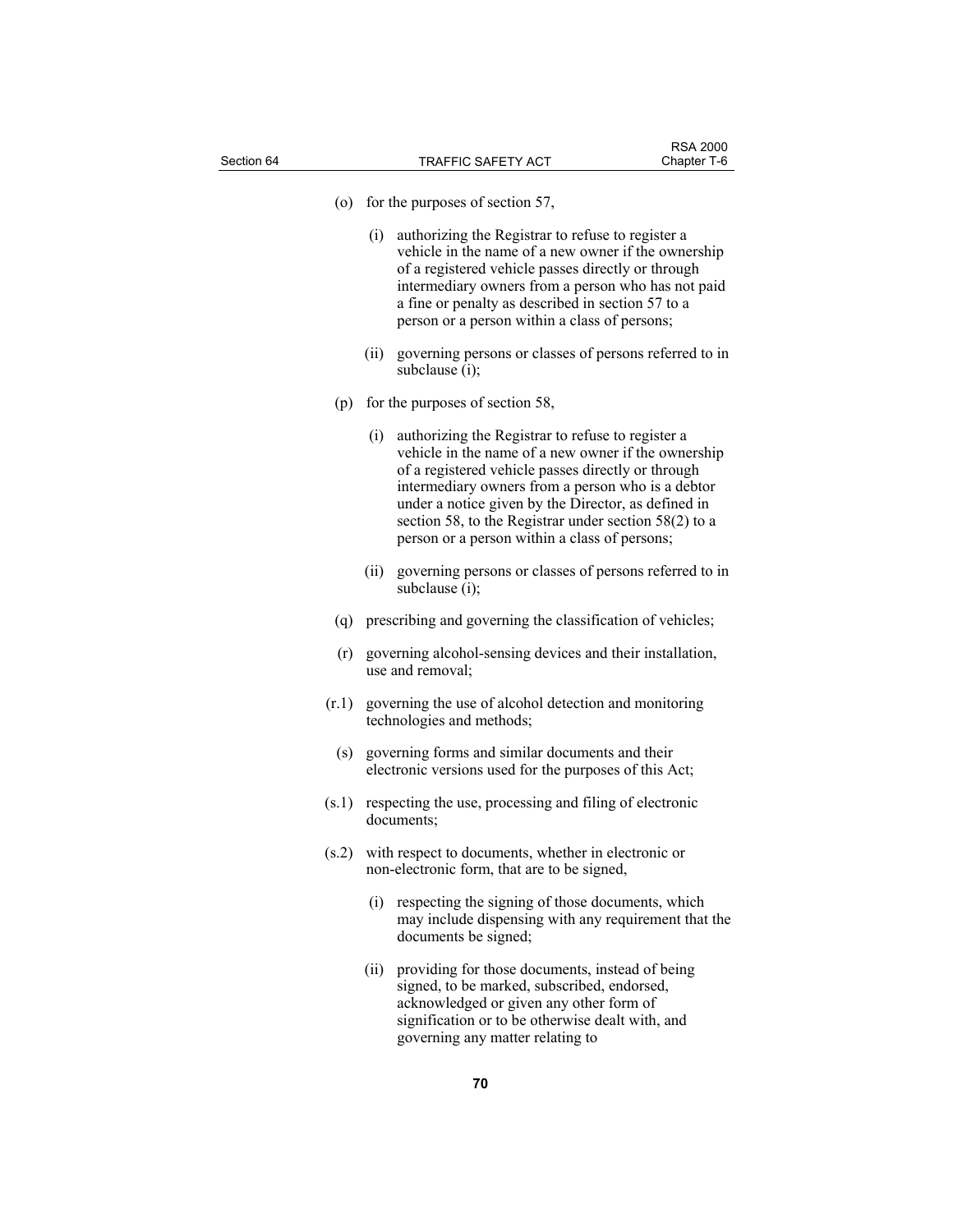| Section 65 |     |              | TRAFFIC SAFETY ACT                                                                                                                                                                                                                                                                                     | <b>RSA 2000</b><br>Chapter T-6                                                                           |
|------------|-----|--------------|--------------------------------------------------------------------------------------------------------------------------------------------------------------------------------------------------------------------------------------------------------------------------------------------------------|----------------------------------------------------------------------------------------------------------|
|            |     | (A)          | the marking, subscribing, endorsing,<br>acknowledging or signification of or dealing<br>with those documents, and                                                                                                                                                                                      |                                                                                                          |
|            |     |              | (B) the effect to be given to those documents;                                                                                                                                                                                                                                                         |                                                                                                          |
|            | (t) |              | designating locations as rest areas for users of highways<br>and governing those rest areas;                                                                                                                                                                                                           |                                                                                                          |
|            | (u) |              | prescribing or otherwise providing for the establishment<br>of fees to be charged in respect of                                                                                                                                                                                                        |                                                                                                          |
|            |     | (i)          | motor vehicle documents and other documents;                                                                                                                                                                                                                                                           |                                                                                                          |
|            |     | (i)          | the providing of motor vehicle documents and other<br>documents;                                                                                                                                                                                                                                       |                                                                                                          |
|            |     | (iii)        | the administering of tests and examinations;                                                                                                                                                                                                                                                           |                                                                                                          |
|            |     | (iv)<br>Act; | the provision of any service or function under this                                                                                                                                                                                                                                                    |                                                                                                          |
|            |     | (v)          | the provision of any appeal, review or hearing under<br>this Act;                                                                                                                                                                                                                                      |                                                                                                          |
|            | (v) |              | governing any matter relating to the issuance of dealer's<br>licence plates and trade licence plates and the operation of<br>a motor vehicle on a highway with a dealer's licence plate<br>or a trade licence plate attached, including requirements<br>for the production and retention of documents. | RSA 2000 cT-6 s64;2002 c32 s15;2003 c48 s3;<br>2005 c34 s17;2009 c35 s6;2011 c22 ss10,21;<br>2017 c26 s8 |
|            |     |              | Division 2                                                                                                                                                                                                                                                                                             |                                                                                                          |

# **Division 2 Vehicles, Equipment, Accidents and Removal of Vehicles**

# **Equipment standards**

**65(1)** Except as otherwise permitted under this Act, a person shall not do any of the following:

- (a) drive or operate a vehicle on a highway unless that vehicle complies with the vehicle and equipment standards set out in the regulations in respect of that vehicle;
- (b) permit another person to drive or operate a vehicle on a highway unless that vehicle complies with the vehicle and equipment standards set out in the regulations in respect of that vehicle;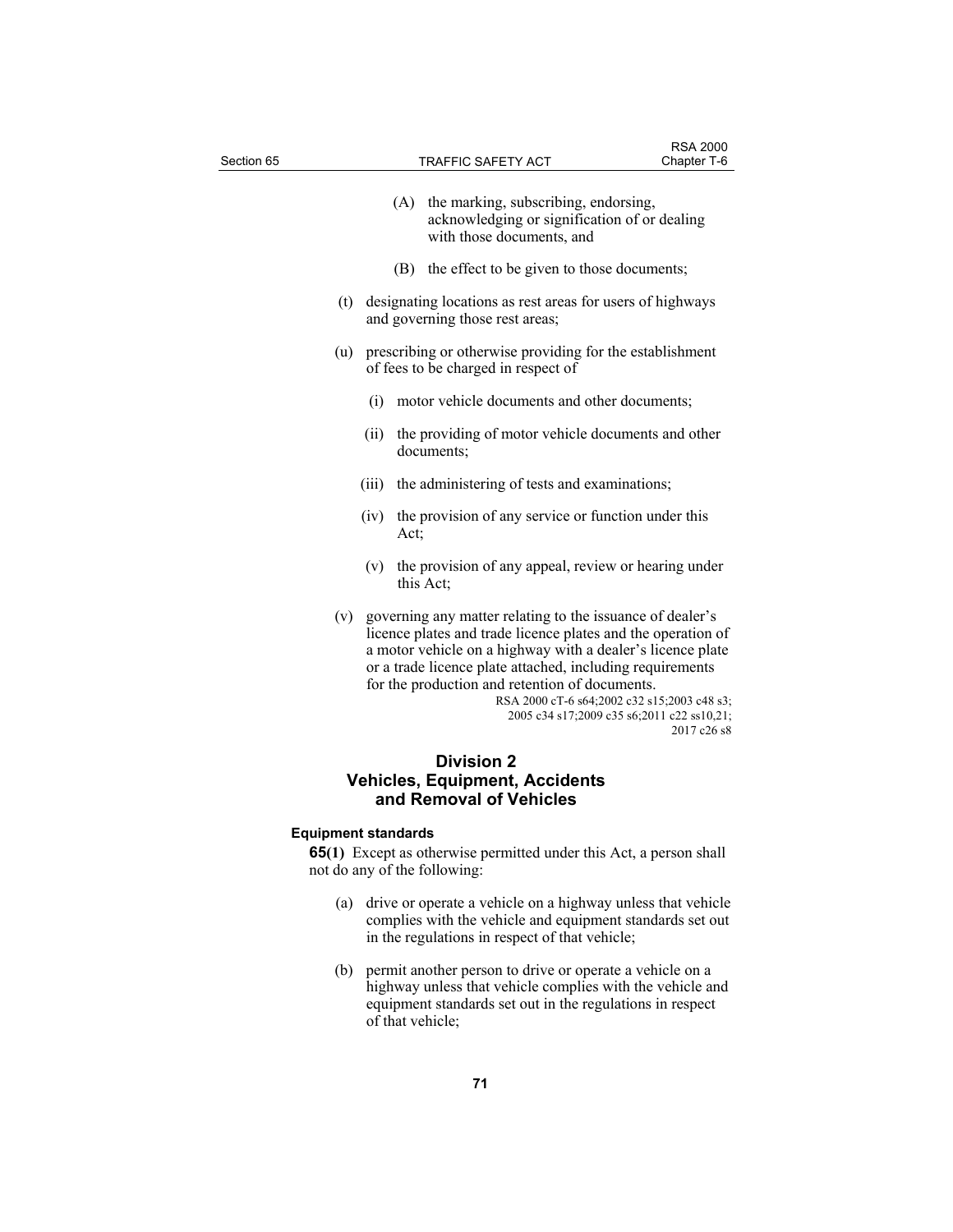| Section 65 |             | <b>TRAFFIC SAFETY ACT</b>                                                                                                                                                                                                                                                                                                                                | <b>RSA 2000</b><br>Chapter T-6 |
|------------|-------------|----------------------------------------------------------------------------------------------------------------------------------------------------------------------------------------------------------------------------------------------------------------------------------------------------------------------------------------------------------|--------------------------------|
|            | (c)         | where that person is the owner of a vehicle, drive or<br>operate the vehicle on a highway unless the vehicle and its<br>equipment are maintained                                                                                                                                                                                                         |                                |
|            | (i)         | in good working order, and                                                                                                                                                                                                                                                                                                                               |                                |
|            | (ii)        | in a condition that meets the requirements of this<br>Act:                                                                                                                                                                                                                                                                                               |                                |
| (d)        |             | drive or operate a vehicle on a highway unless the vehicle<br>and its equipment are used in a manner or as prescribed or<br>provided for by regulation;                                                                                                                                                                                                  |                                |
|            | (e)<br>Act; | sell or offer for sale in Alberta a new motor vehicle unless<br>that motor vehicle meets the requirements of the Motor<br>Vehicle Safety Act (Canada) and the regulations under that                                                                                                                                                                     |                                |
|            | (f)         | sell or offer for sale in Alberta a new trailer unless that<br>trailer meets the requirements of the Motor Vehicle Safety<br>Act (Canada) and the regulations under that Act;                                                                                                                                                                            |                                |
| (g)        |             | sell or offer for sale in Alberta a new conversion unit<br>unless the conversion unit meets the requirements of the<br>Motor Vehicle Safety Act (Canada) and the regulations<br>under that Act;                                                                                                                                                          |                                |
| (h)        |             | sell a used motor vehicle if that person is of a class<br>described in the regulations or if that used motor vehicle<br>is of a class or type described in the regulations unless                                                                                                                                                                        |                                |
|            | (i)         | the motor vehicle has passed the inspections and tests<br>required by the regulations within the period of time<br>preceding the sale prescribed by regulation and the<br>person provides the buyer with an inspection<br>certificate for the motor vehicle in respect of those<br>inspections and tests, or                                             |                                |
|            | (ii)        | the person provides the buyer with a written<br>statement containing the information prescribed by<br>regulation respecting the motor vehicle;                                                                                                                                                                                                           |                                |
|            | (i)         | in the case of vehicles that may be on a highway, sell or<br>offer for sale for use in or on those vehicles any<br>equipment or other material or item used in respect of<br>vehicles where that equipment, material or item does not<br>comply with the standards or specifications set out in the<br>regulations for that equipment, material or item; |                                |
|            | (i)         | in the case of vehicles that may be on a highway, sell or<br>offer for sale for use in or on those vehicles any                                                                                                                                                                                                                                          |                                |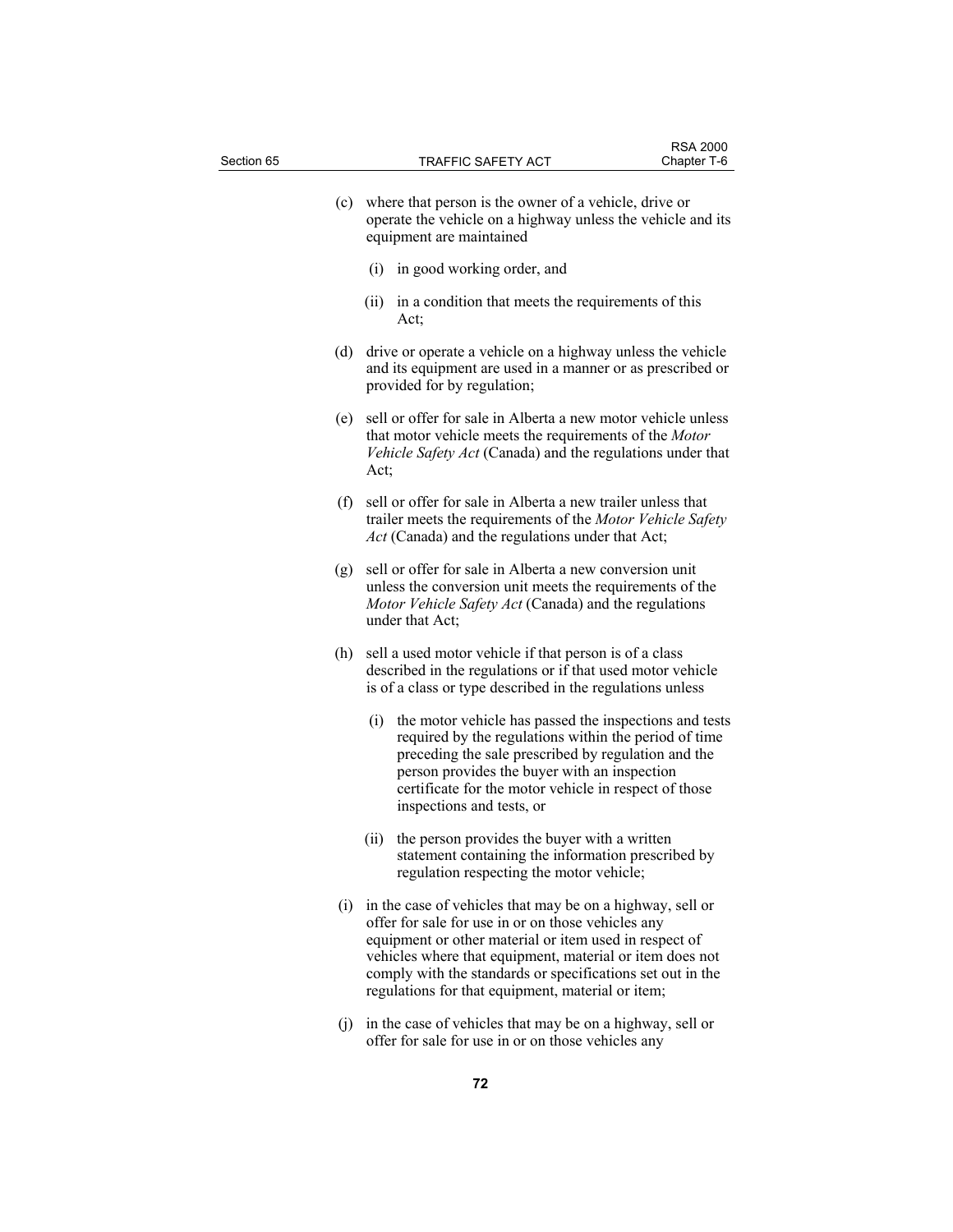equipment or other material or item used in respect of vehicles where the sale or the offering for sale of that equipment, material or item is prohibited by regulation.

**(2)** Where a person who is an employee or agent of a dealer of used motor vehicles contravenes subsection  $(1)(h)$ , the dealer is also guilty of contravening this section and is subject to the punishment set out in section 158(2) unless the dealer proves to the satisfaction of the court that the dealer took all reasonable steps to ensure that the person would not contravene this section.

1999 cT-6.4 s65

#### **Inspection of vehicles**

**66(1)** A peace officer may, for the purposes of

- (a) ensuring that a vehicle or its equipment, or both,
	- (i) are safe to operate, and
	- (ii) meet the vehicle and equipment standards and requirements provided for under this Act,
- or
	- (b) determining whether the condition of a vehicle or its equipment contributed in any manner to an accident,

do one or more of the following:

- (c) direct that the vehicle or its equipment, or both, be subjected to an inspection, examination or test by the peace officer;
- (d) direct that the vehicle or its equipment, or both, be subjected to an inspection, examination or test at a place and by a person specified by the peace officer;
- (e) direct that the vehicle or its equipment, or both, or any specific part of the vehicle or equipment be repaired;
- (f) direct that the vehicle or its equipment, or both, be removed from the highway or from operation and that it not be returned to a highway or operation until the vehicle or its equipment, or both, have been, as the case may be,
	- (i) rendered safe to operate,
	- (ii) repaired, serviced, altered or otherwise dealt with so that they meet the requirements of this Act, or
	- (iii) repaired in accordance with the directions of the peace officer;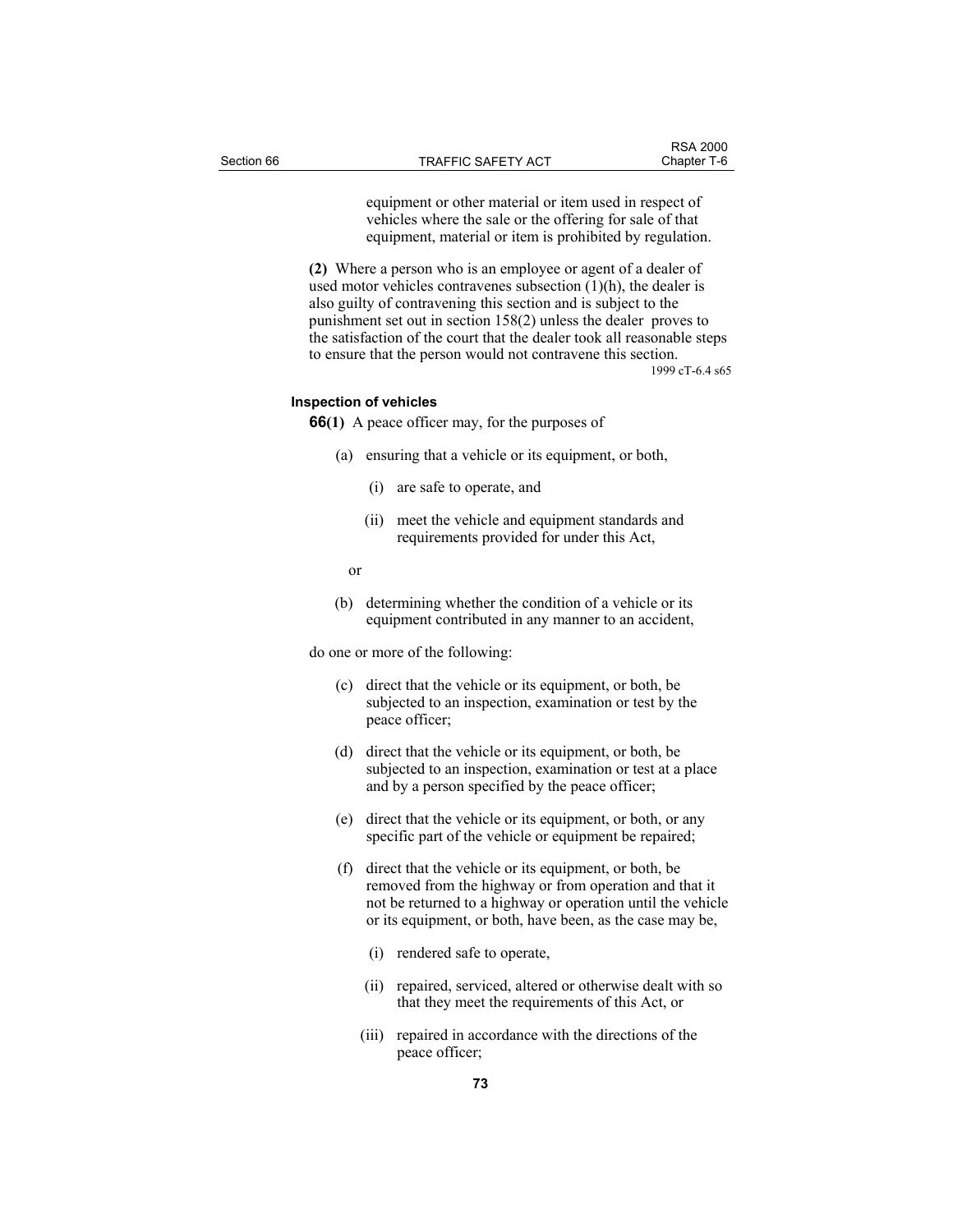| Section 67 |                        | <b>TRAFFIC SAFETY ACT</b>                                                                                                                                                                                                                                                                                                                                                                                                                                                                                                                                                                                                                | <b>RSA 2000</b><br>Chapter T-6 |
|------------|------------------------|------------------------------------------------------------------------------------------------------------------------------------------------------------------------------------------------------------------------------------------------------------------------------------------------------------------------------------------------------------------------------------------------------------------------------------------------------------------------------------------------------------------------------------------------------------------------------------------------------------------------------------------|--------------------------------|
|            | (g)                    | direct that the directions given under this section be<br>complied with within a time period specified by the peace<br>officer;                                                                                                                                                                                                                                                                                                                                                                                                                                                                                                          |                                |
|            | (h)                    | direct that, after the directions given under this section<br>have been complied with, the vehicle or its equipment, or<br>both, be reinspected by a peace officer at a time and place<br>specified by the peace officer.                                                                                                                                                                                                                                                                                                                                                                                                                |                                |
|            |                        | (2) A direction given under this section must                                                                                                                                                                                                                                                                                                                                                                                                                                                                                                                                                                                            |                                |
|            |                        | (a) be in writing, and                                                                                                                                                                                                                                                                                                                                                                                                                                                                                                                                                                                                                   |                                |
|            |                        | (b) be served on the person to whom the direction is made.                                                                                                                                                                                                                                                                                                                                                                                                                                                                                                                                                                               |                                |
|            |                        | (3) Notwithstanding subsection (2), a direction given under<br>subsection $(1)(c)$ may be given orally if a peace officer inspects,<br>examines or tests the vehicle and its equipment forthwith after the<br>direction is given.                                                                                                                                                                                                                                                                                                                                                                                                        |                                |
|            |                        | (4) If a driver or an owner of a vehicle is given a direction under<br>subsection $(1)(f)$ , a peace officer may seize the licence plate and<br>certificate of registration issued in respect of that vehicle, and in the<br>case of a vehicle in a prescribed class of commercial vehicles, a<br>peace officer may seize the certificate of registration or a copy of<br>the certificate of registration, and hold the licence plate and<br>certificate of registration or copy of the certificate of registration,<br>as the case may be, until the vehicle or its equipment, or both, have<br>been, in accordance with the direction, |                                |
|            |                        | (a) rendered safe to operate;                                                                                                                                                                                                                                                                                                                                                                                                                                                                                                                                                                                                            |                                |
|            | (b)                    | repaired, serviced, altered or otherwise dealt with so that<br>they meet the requirements of this Act;                                                                                                                                                                                                                                                                                                                                                                                                                                                                                                                                   |                                |
|            | (c)                    | repaired in accordance with the directions of the peace<br>officer.                                                                                                                                                                                                                                                                                                                                                                                                                                                                                                                                                                      |                                |
|            |                        | (5) A person shall not do any of the following:                                                                                                                                                                                                                                                                                                                                                                                                                                                                                                                                                                                          |                                |
|            | (a)                    | fail to comply with the directions given by a peace officer<br>under this section;                                                                                                                                                                                                                                                                                                                                                                                                                                                                                                                                                       |                                |
|            | (b)                    | operate a vehicle on a highway in contravention of a<br>direction given under subsection $(1)(f)$ ;                                                                                                                                                                                                                                                                                                                                                                                                                                                                                                                                      |                                |
|            | (c)                    | put a vehicle into operation in contravention of a direction<br>given under subsection (1)(f).                                                                                                                                                                                                                                                                                                                                                                                                                                                                                                                                           | RSA 2000 cT-6 s66;2007 c45 s7  |
|            | <b>Review by Court</b> |                                                                                                                                                                                                                                                                                                                                                                                                                                                                                                                                                                                                                                          |                                |
|            | $67(1)$ Where          |                                                                                                                                                                                                                                                                                                                                                                                                                                                                                                                                                                                                                                          |                                |
|            |                        | 74                                                                                                                                                                                                                                                                                                                                                                                                                                                                                                                                                                                                                                       |                                |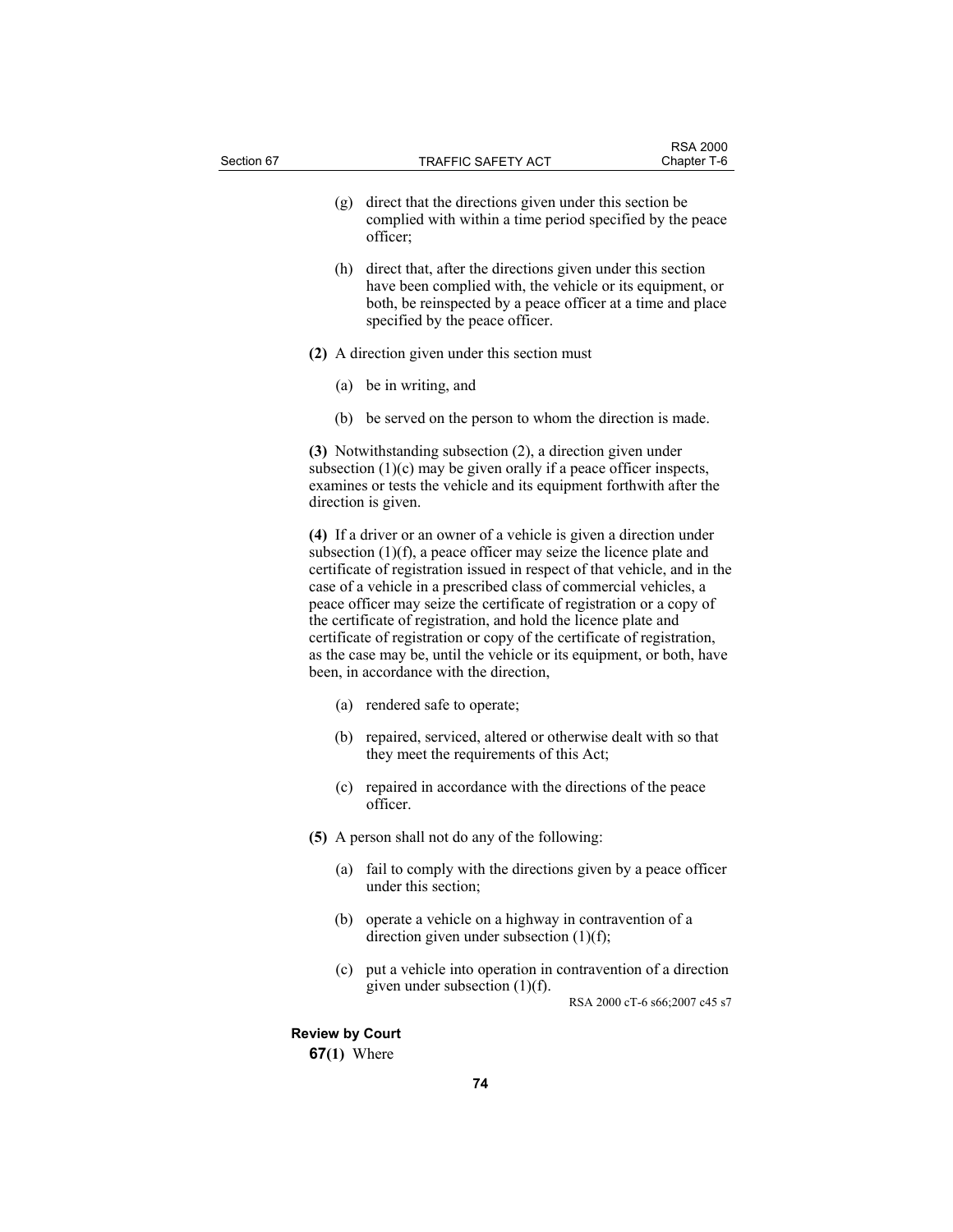- (a) a person is given a direction under section 66, a person's vehicle is detained for the purposes of section 66 or a person's licence plate and certificate of registration, or in the case of a vehicle in a prescribed class of commercial vehicles, a copy of the certificate of registration, are seized under section 66, and
- (b) the person disputes the direction, detention or seizure in whole or in part,

the person may apply to the Court of Queen's Bench for an order granting relief under subsection (6).

- **(2)** Where
	- (a) a person fails to comply with a direction given under section 66, or
	- (b) a person fails to permit a peace officer to carry out the peace officer's powers or duties under section 66,

a peace officer may apply to the Court of Queen's Bench for an order granting relief under subsection (6).

**(3)** Repealed 2009 c53 s179.

**(4)** On the filing of an application with the clerk of the Court of Queen's Bench, the Court may, if it considers it necessary in the circumstances, hear an interim application on 2 days' notice, or any shorter period of time that the Court may direct, and make an interim order granting such relief as the Court considers appropriate pending the determination of the application.

**(5)** An interim application under subsection (4) may be made ex parte if the Court considers it appropriate to do so in the circumstances.

**(6)** On hearing an application, the Court may do one or more of the following:

- (a) confirm, rescind or vary the direction of the peace officer;
- (b) direct the person to comply with the direction of the peace officer;
- (c) give those directions that the Court considers necessary to ensure compliance with the direction of the peace officer;
- (d) direct that the seized licence plate and certificate of registration, or in the case of a vehicle in a prescribed class of commercial vehicles, a copy of the certificate of registration, be returned;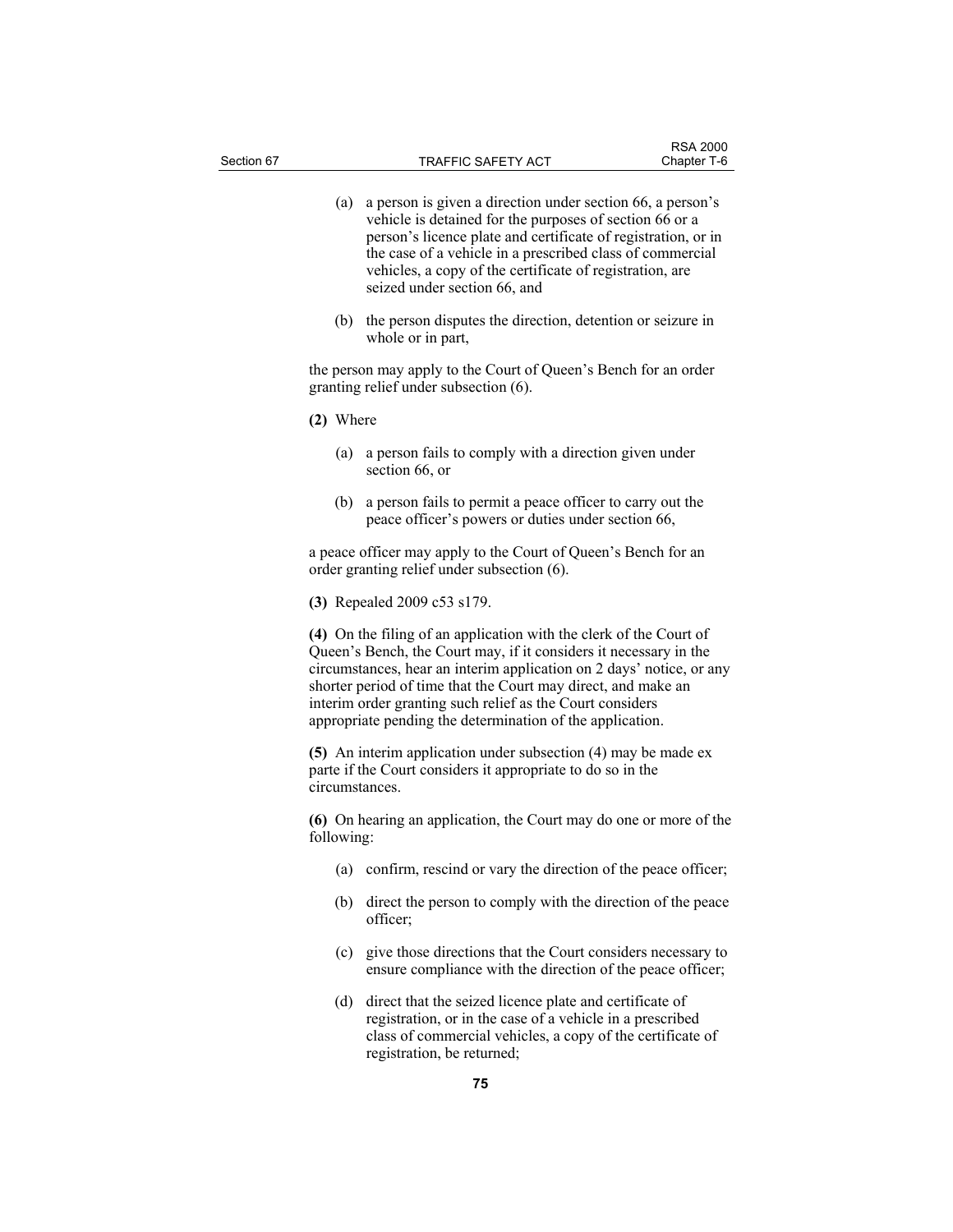| Section 68 |     |      | TRAFFIC SAFETY ACT                                                                                                                                                                                                     | <b>RSA 2000</b><br>Chapter T-6 |
|------------|-----|------|------------------------------------------------------------------------------------------------------------------------------------------------------------------------------------------------------------------------|--------------------------------|
|            |     |      |                                                                                                                                                                                                                        |                                |
|            | (e) |      | make the order subject to any terms or conditions that the<br>Court considers appropriate in the circumstances;                                                                                                        |                                |
|            | (f) |      | dismiss the application;                                                                                                                                                                                               |                                |
|            | (g) |      | award costs.<br>RSA 2000 cT-6 s67;2007 c45 s8;2009 c53 s179                                                                                                                                                            |                                |
|            |     |      | Serially numbered vehicles and parts<br><b>68(1)</b> In this section, "vehicle" means                                                                                                                                  |                                |
|            | (a) |      | a motor vehicle;                                                                                                                                                                                                       |                                |
|            | (b) |      | a trailer;                                                                                                                                                                                                             |                                |
|            | (c) |      | any serially numbered part of a motor vehicle or trailer;                                                                                                                                                              |                                |
|            | (d) |      | any part or portion of a motor vehicle or trailer that is not<br>a serially numbered part of a motor vehicle or trailer.                                                                                               |                                |
|            |     |      | (2) Except as otherwise permitted under this Act, a person shall<br>not do any of the following:                                                                                                                       |                                |
|            | (a) |      | have possession of a vehicle that does not have either                                                                                                                                                                 |                                |
|            |     | (i)  | the manufacturer's serial number or similar<br>identifying mark, or                                                                                                                                                    |                                |
|            |     | (ii) | a special identification number or mark authorized<br>under this Act where the manufacturer's serial<br>number or identifying mark has been removed,<br>defaced, covered, altered or destroyed or become<br>illegible; |                                |
|            | (b) |      | sell or offer for sale                                                                                                                                                                                                 |                                |
|            |     | (i)  | any portion of a vehicle,                                                                                                                                                                                              |                                |
|            |     | (ii) | any portion of an engine of a vehicle, or                                                                                                                                                                              |                                |
|            |     |      | (iii) any accessory for a vehicle,                                                                                                                                                                                     |                                |
|            |     |      | that has been serially numbered by the manufacturer if the<br>serial number has been removed, defaced, covered, altered                                                                                                |                                |
|            |     |      | or destroyed or become illegible.                                                                                                                                                                                      |                                |
| tires.     |     |      | (3) This section does not apply to the sale of retreaded or used                                                                                                                                                       |                                |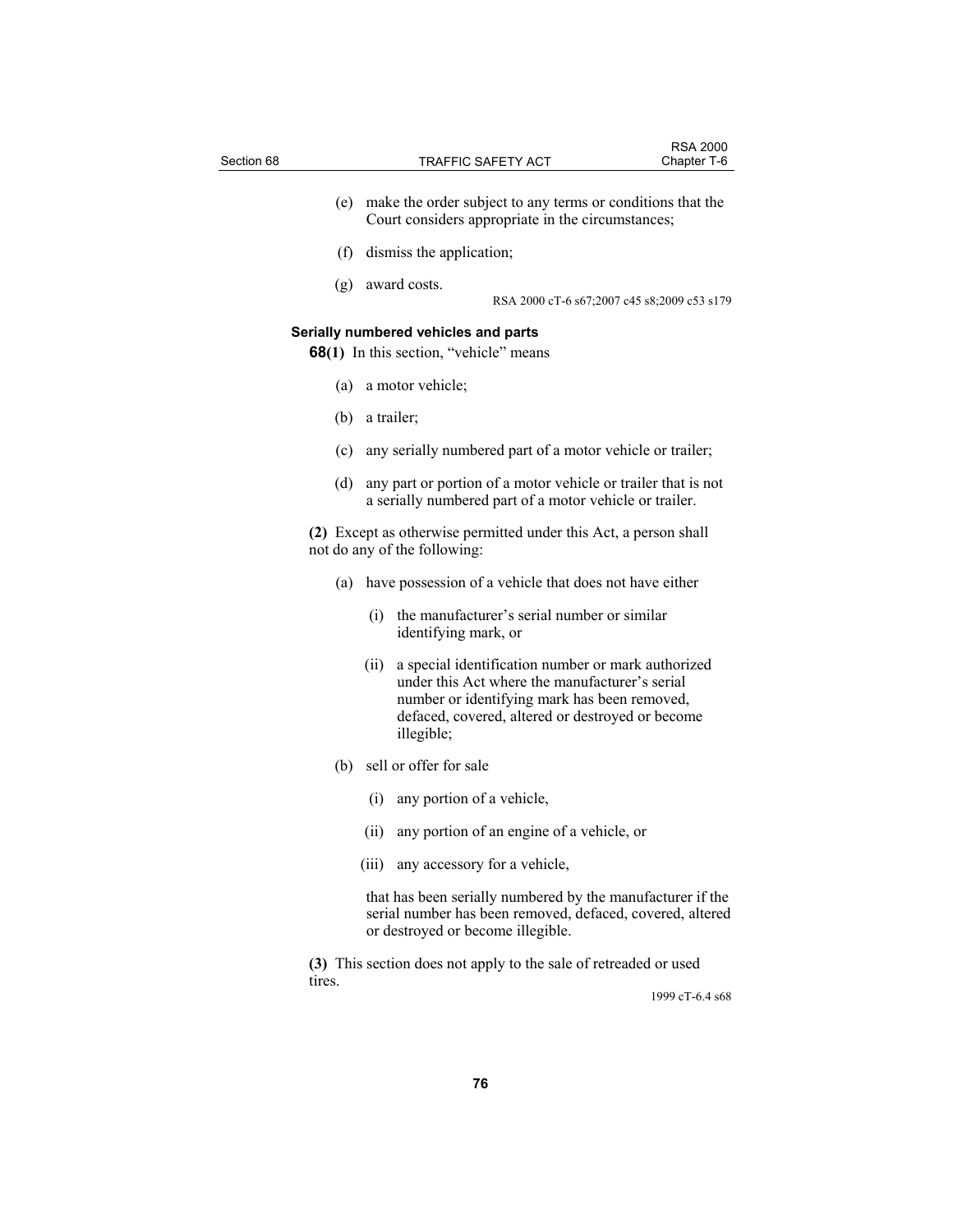## **Duty of driver, etc. re accident**

**69(1)** Where an accident in which a vehicle is involved occurs on a highway, the driver or other person in charge of any vehicle that was directly or indirectly involved in the accident shall

- (a) remain at the scene of the accident or, if the person has left the scene of the accident, immediately return to the scene of the accident unless otherwise directed by a peace officer,
- (b) render all reasonable assistance, and
- (c) produce in writing to anyone sustaining loss or injury, to any peace officer and to any witness all or such of the following information as is requested:
	- (i) that person's name and address;
	- (ii) the number of that person's operator's licence;
	- (iii) the name and address of the registered owner of the vehicle;
	- (iv) the licence plate number of the vehicle;
	- (v) a financial responsibility card issued in respect of that vehicle.
- **(2)** The driver of a vehicle that
	- (a) is involved in an accident with an unattended vehicle shall stop at the scene of the accident and shall forthwith or as soon after the accident as is practicable
		- (i) locate and notify the owner or person in charge of the unattended vehicle of the name and address of the driver, the number of the driver's operator's licence and the licence plate number of the vehicle that was involved in the accident with the unattended vehicle, or
		- (ii) leave in a conspicuous place in or on the unattended vehicle a written notice giving the name and address of the driver, the number of the driver's operator's licence and the licence plate number of the vehicle that was involved in the accident with the unattended vehicle,
- or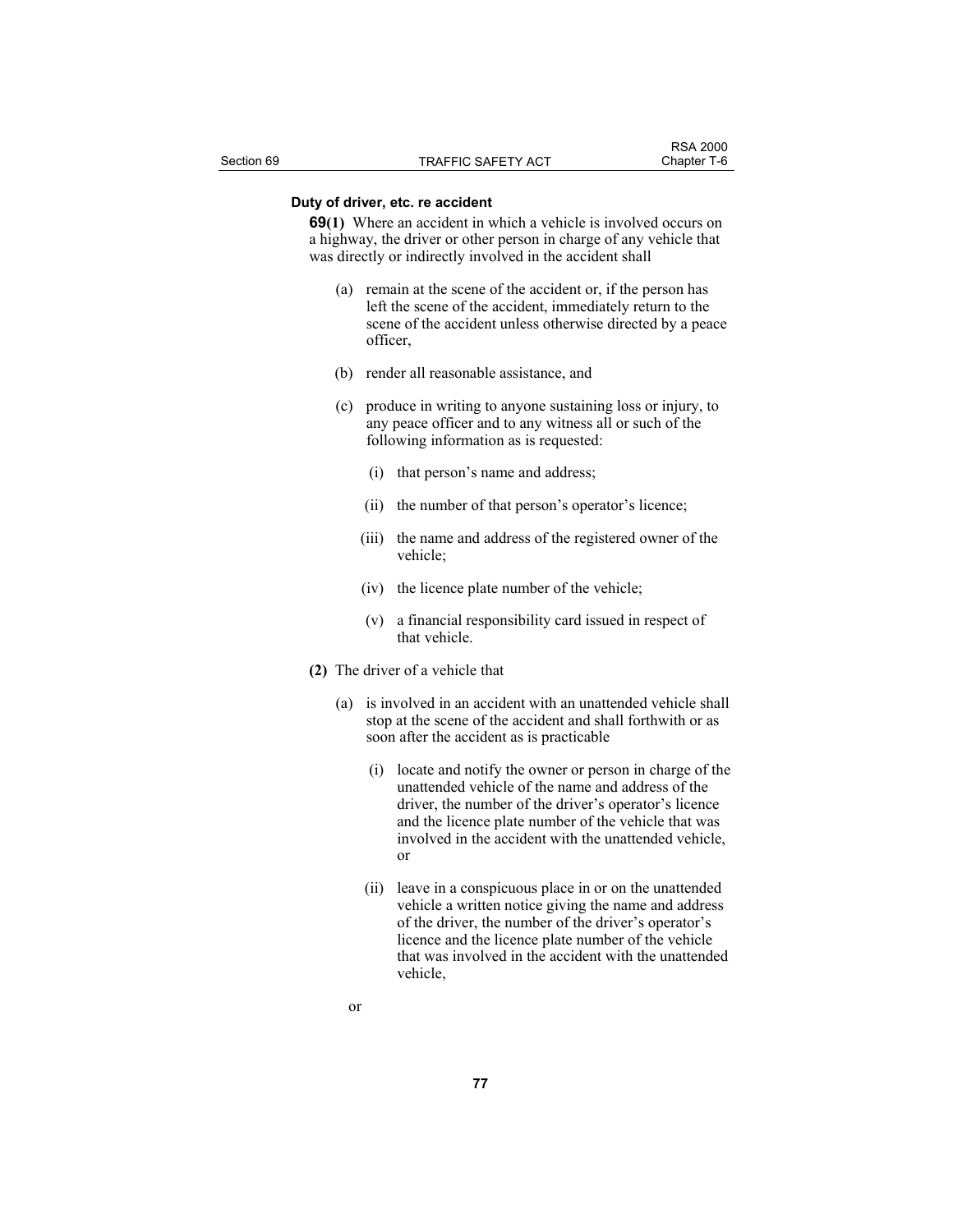(b) is involved in an accident resulting in damage to property on or adjacent to a highway shall forthwith or as soon after the accident as is practicable take reasonable steps to locate and notify the owner or person in charge of the property of the fact and of the name and address of the driver, the number of the driver's operator's licence and the licence plate number of the vehicle.

**(3)** If the driver of a vehicle is incapable of providing the information required by subsection (1) or (2) and there is another occupant of the vehicle capable of providing the information, the occupant shall provide the information required to be provided by the driver.

**(4)** If the information has not been provided under subsection (1), (2) or (3) and the driver or occupant of the vehicle is not the owner of the vehicle, the owner shall forthwith on determining that that owner's vehicle has been involved in an accident provide the information required under those subsections.

**(5)** If the driver of a vehicle is alone at the time of an accident, is the owner of the vehicle and is incapable of providing the information required by subsection (1) or (2), that person shall provide the information forthwith after becoming capable of doing so.

**(6)** When a vehicle that has been involved in an accident is damaged to the extent that it cannot be moved under its own power, the registered owner or the driver of the vehicle shall, after complying with subsection (1) or (2), forthwith make arrangements for the motor vehicle to be removed from the highway.

**(7)** Notwithstanding subsection (6), if the registered owner or the driver of the vehicle fails to make or is incapable of making arrangements to move the vehicle, a peace officer

- (a) may make the arrangements to move the vehicle on the owner's or driver's behalf, and
- (b) on making arrangements to move the vehicle, shall notify the registered owner of the vehicle of the disposition of the vehicle.

**(8)** If arrangements to move a vehicle have been made by a peace officer pursuant to subsection (7), the motor vehicle is deemed to be an abandoned motor vehicle.

1999 cT-6.4 s69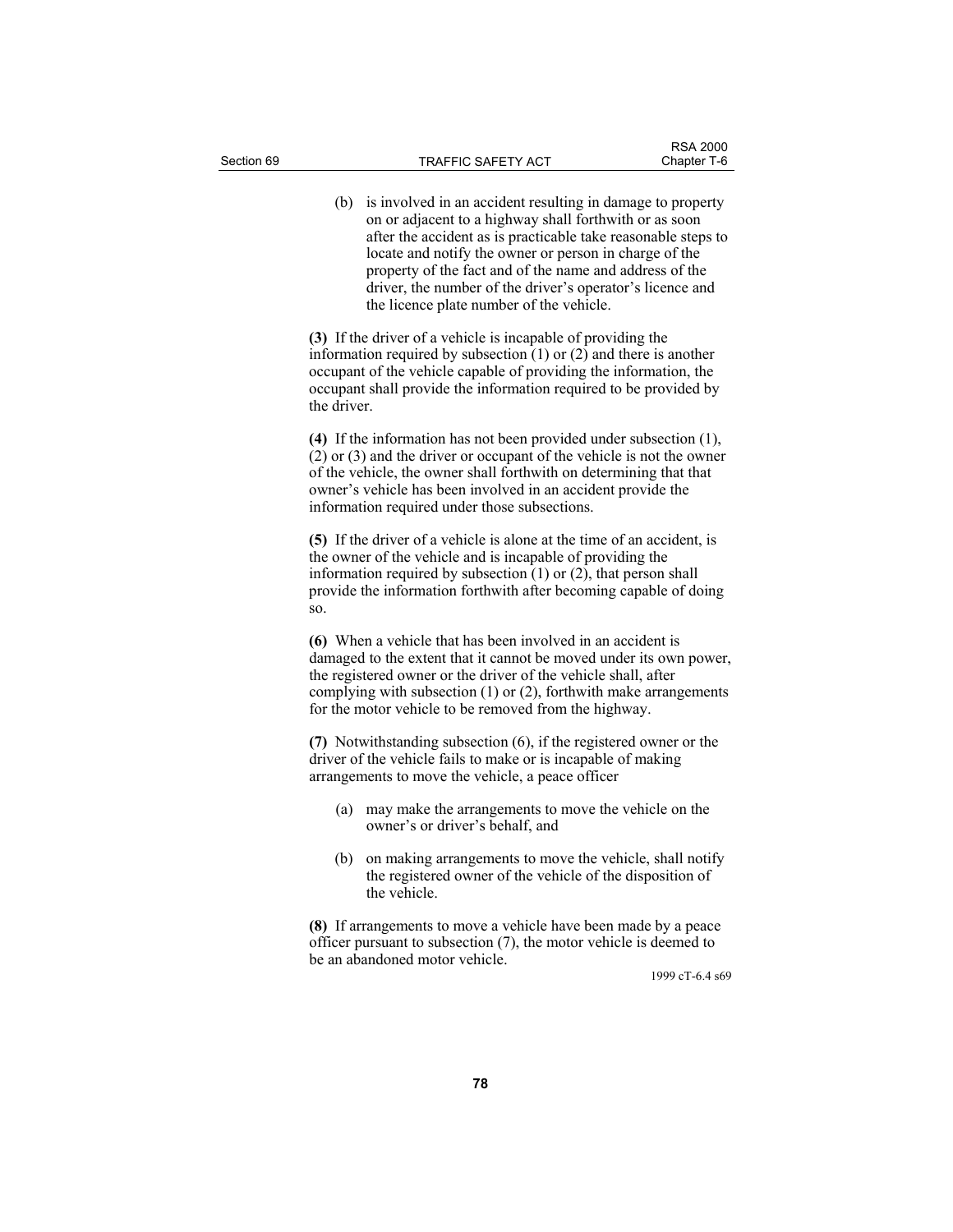# **Reports of peace officers re accidents**

**70** A peace officer shall, in the form and the manner prescribed by regulation, provide to the Registrar reports respecting accidents involving vehicles.

1999 cT-6.4 s70

## **Reports of drivers re accidents**

**71(1)** A driver of a vehicle involved in an accident shall, in the form and manner prescribed by regulation, provide a report of the accident to

- (a) a peace officer having jurisdiction where the accident occurred, or
- (b) an employee of a police service having jurisdiction where the accident occurred who is authorized to receive those reports.

**(2)** If the driver is incapable of making the report required by subsection (1) and there is another occupant of the vehicle capable of making the report, the occupant shall make the report required to be made by the driver.

**(3)** If a report has not been made under subsection (1) or (2) and the driver or occupant is not the owner of the vehicle, the owner shall make the report forthwith after learning of the accident.

**(4)** If the driver is alone, is the owner of the vehicle and is incapable of making the report required by subsection (1), the driver shall make the report forthwith after becoming capable of making it.

1999 cT-6.4 s71

## **Place of offence re accident report**

**72** In a prosecution for failure to provide information as required under section 69 or 126 or to make a report as required by section 70 or 71 or to provide information under the regulations with respect to accidents, the place of an offence is the place where the accident occurred.

1999 cT-6.4 s72

#### **Investigations of accidents re general safety enhancement**

**73(1)** The Registrar may, for the purposes of analyzing and enhancing the safe use of highways,

- (a) investigate all aspects of motor vehicle accidents with a view to compiling comparative statistics on the causes of accidents, and
- (b) make recommendations, based on those investigations, for increased road safety.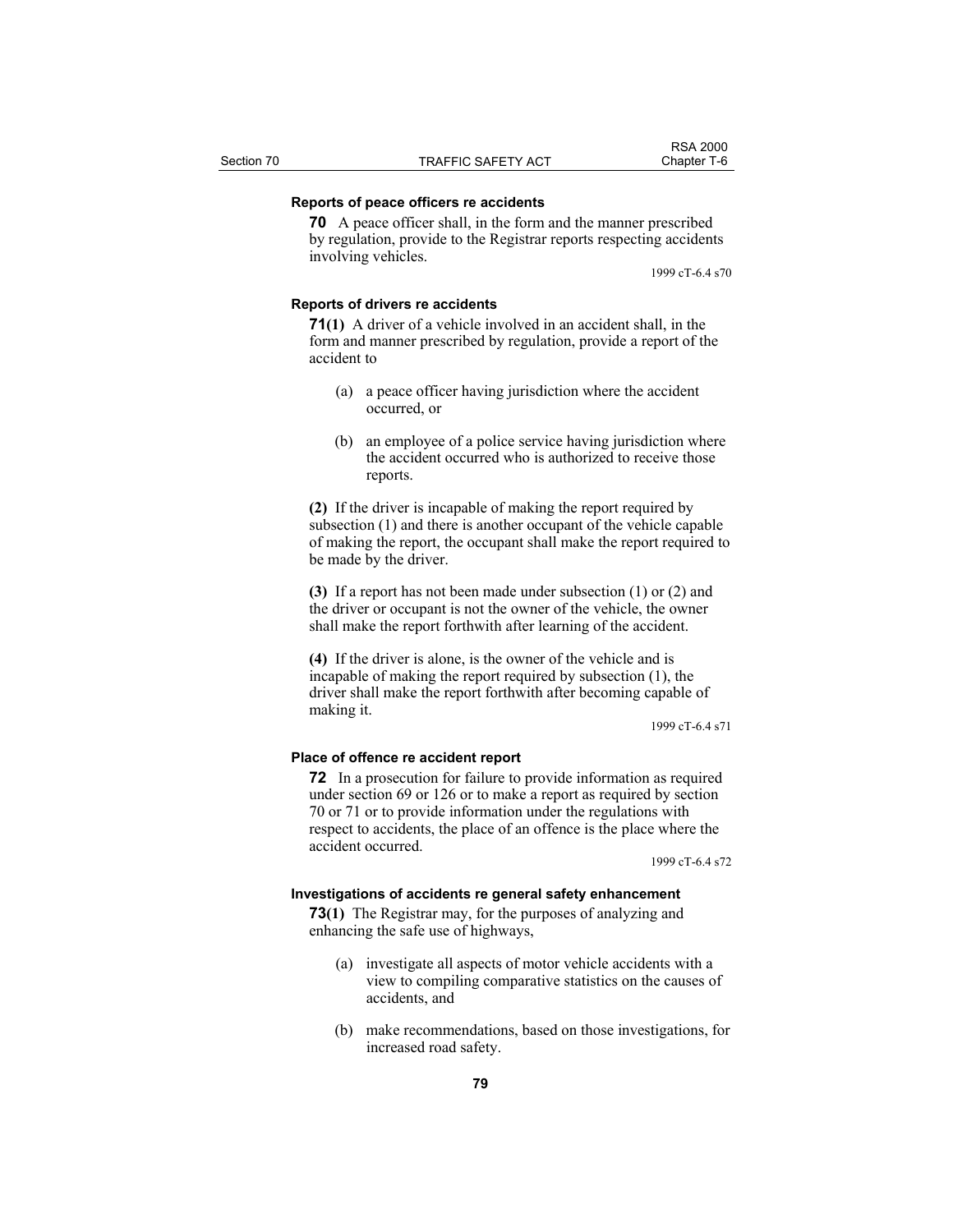**(2)** For the purposes of carrying out the functions provided for under subsection (1), the Registrar

- (a) may, in writing, require from any insurer any or all of the following with respect to any accident:
	- (i) copies of statements made by any person in connection with the accident;
	- (ii) copies of reports made by the insurer's investigators into the reasons for or causes of the accident and the conclusion of the insurer on the liability of the persons involved;
	- (iii) details of any money paid by an insurer in respect of property damage;
- (b) may interview
	- (i) the drivers involved in the accident,
	- (ii) any witness to the accident, and
	- (iii) any other person who may be able to give information, whether directly relevant or not, that will assist in determining the reasons for or causes of the accident,

 and with the consent of the persons interviewed may take statements in writing.

**(3)** In the interests of obtaining full and true information concerning an accident, any file, document or paper kept by the Registrar or any person who carries out any function under this section on behalf of the Registrar that deals with the accident, including all matters incidental to it, and that has come into existence through anything done pursuant to this section

- (a) must not be disclosed to any person except as permitted under this Act,
- (b) must not be used in any court proceedings, and
- (c) must not be used for any purposes other than the purposes stated in subsection (1).

**(4)** Neither the Registrar nor any person who carries out functions under this section on behalf of the Registrar shall disclose or be compelled to disclose any information obtained by the Registrar or that person in the course of the performance of any duties under this section.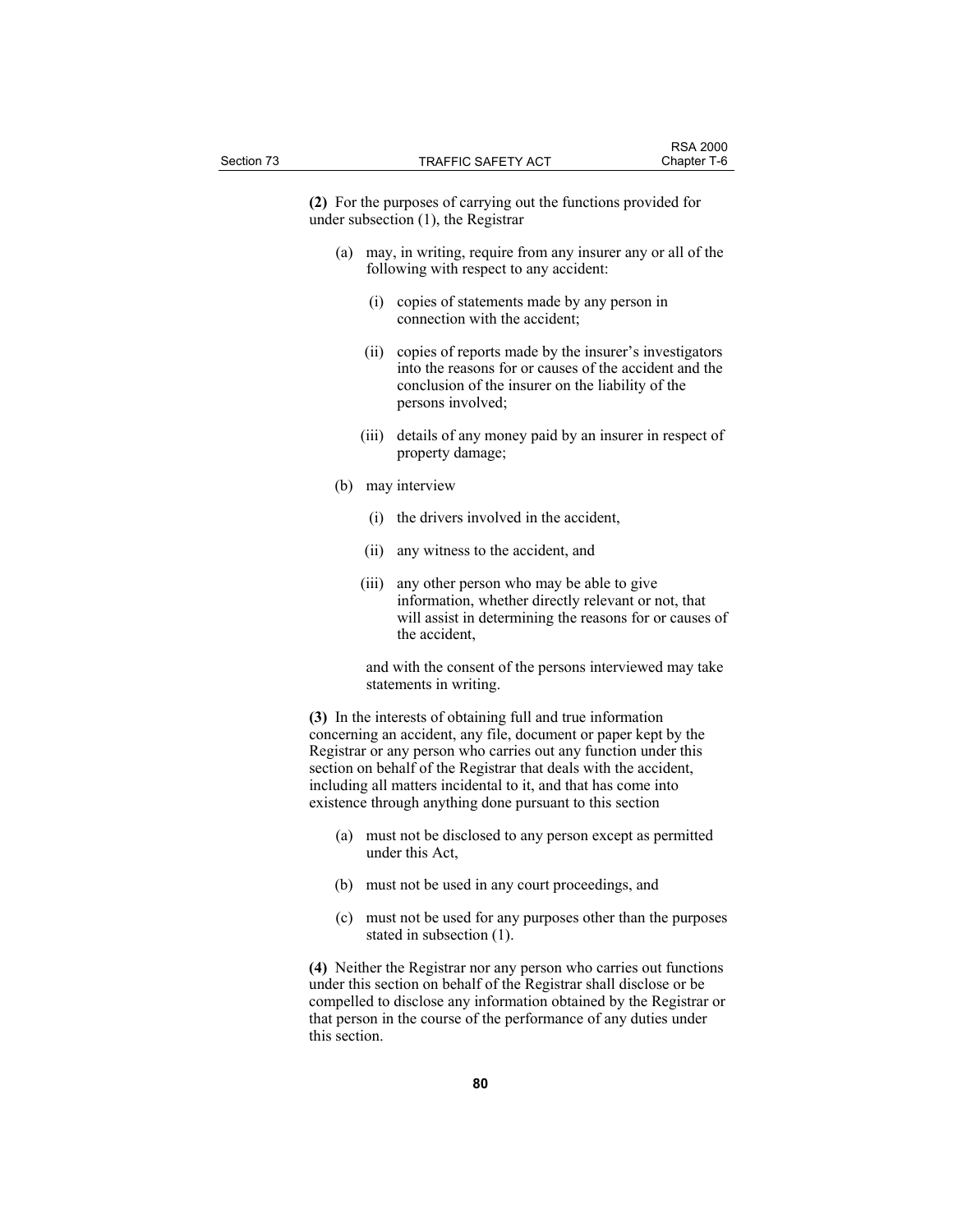**(5)** No cause of action lies against any person by reason of the disclosure, for the purposes of this section, of any document or information to the Registrar or to any person who carries out functions under this section on behalf of the Registrar.

**(6)** Notwithstanding anything in this section, a person must not be compelled to disclose any information if the disclosure will prejudice that person.

1999 cT-6.4 s73

## **Testing and inspection of motor vehicles in accidents**

**74(1)** When any motor vehicle is directly or indirectly involved in an accident, the Registrar may

- (a) request a peace officer to remove the motor vehicle or cause the motor vehicle to be removed from the place where the accident occurred, and
- (b) specify to the peace officer the place to which the motor vehicle is to be taken,

for the purposes of testing and inspecting the vehicle.

- **(2)** If, for the purposes of this section, a motor vehicle
	- (a) is towed and stored at a place agreed on by the owner and the Registrar, the owner shall pay the costs of towing and storage;
	- (b) is towed and stored at a place not agreed on by the owner and the Registrar, the Crown shall pay the costs of towing and storage;
	- (c) is towed without the consent of the owner but stored at a place to which the owner consents, the Crown shall pay the costs of towing and the owner shall pay the costs of storage;
	- (d) is towed with the consent of the owner but stored at a place without the owner's consent, the owner shall pay the costs of towing and the Crown shall pay the costs of storage.

**(3)** On completion of the testing and inspection, if the owner of the motor vehicle wishes to have repairs carried out at a place other than the place at which the motor vehicle was tested and inspected, the Crown shall pay the reasonable costs of towing to the place specified by the owner.

**(4)** The Registrar is entitled to retain the motor vehicle for testing and inspection for 21 days from the day of the accident, but after 21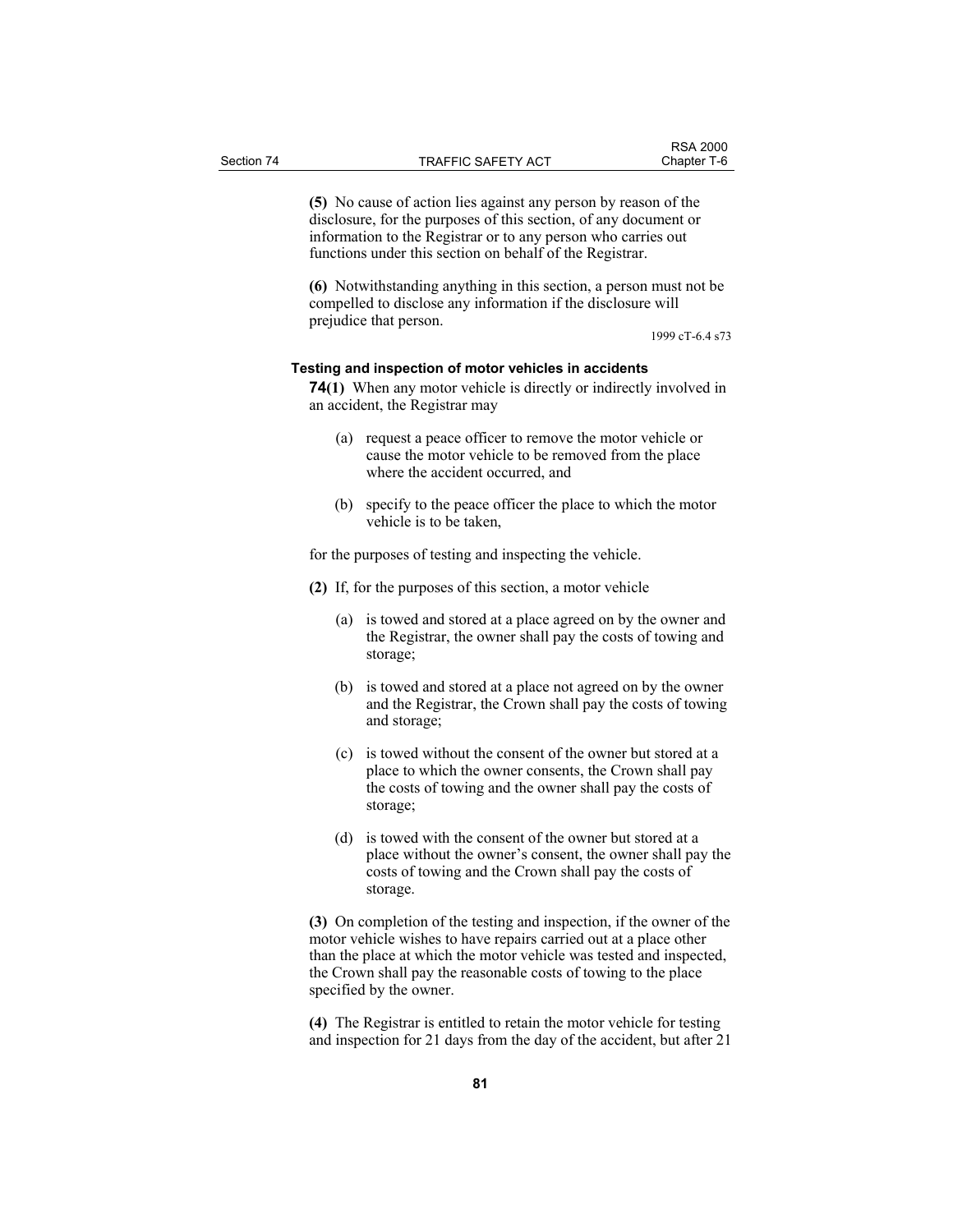days the Registrar shall release it to the owner on the owner's request.

**(5)** Unless the motor vehicle is irreparable, the Minister shall, in an amount that the Minister considers just, compensate a person who does not have the use of that person's motor vehicle as a result of any testing or inspection carried out under this section.

**(6)** Notwithstanding that a motor vehicle has been taken for testing and inspection, the owner or a person authorized by the owner may enter the premises where it is kept during normal working hours and inspect the motor vehicle.

1999 cT-6.4 s74

#### **Motor vehicle surveys**

**75** The Minister may authorize persons to conduct surveys on any highway under the Minister's direction, control and management, and during the course of conducting a survey the person so authorized may stop motor vehicles for the purpose of questioning the occupants with respect to the survey.

1999 cT-6.4 s75

## **Prohibitions re abandoning vehicles**

**76(1)** Except as otherwise permitted under this Act, a person shall not

- (a) abandon a vehicle on a highway, or
- (b) abandon a vehicle on public or private property without the consent of the owner or person in possession or control of the property.
- **(2)** A vehicle that is
	- (a) left standing on a highway for more than 72 consecutive hours, unless otherwise provided for in a bylaw in the case of a highway under the direction, control and management of the council of a municipality, or
	- (b) left standing on public or private property for more than 72 consecutive hours without the consent of the owner or person in possession or control of the property,

is deemed to have been abandoned at that location.

1999 cT-6.4 s76

#### **Removal of vehicles**

**77(1)** A peace officer may cause any vehicle to be removed and taken to and stored in a suitable place when the vehicle

(a) is abandoned under section 76;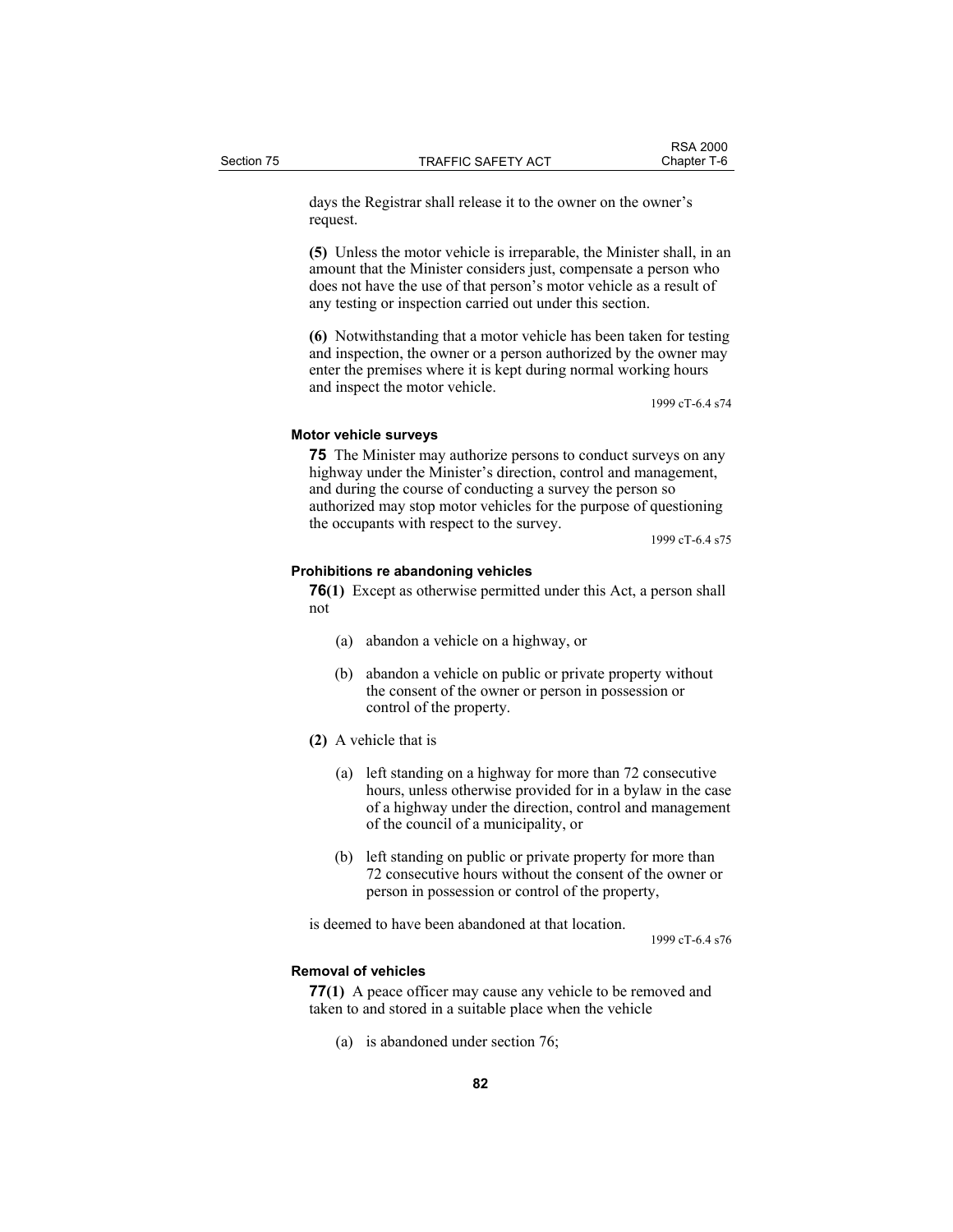| Section 78 | <b>TRAFFIC SAFETY ACT</b>                                                                                                                                                                                                                                                                                                                                                                        | <b>RSA 2000</b><br>Chapter T-6                                 |
|------------|--------------------------------------------------------------------------------------------------------------------------------------------------------------------------------------------------------------------------------------------------------------------------------------------------------------------------------------------------------------------------------------------------|----------------------------------------------------------------|
|            |                                                                                                                                                                                                                                                                                                                                                                                                  |                                                                |
|            | (b) is left unattended on a highway in a manner that obstructs<br>the normal movement of traffic;                                                                                                                                                                                                                                                                                                |                                                                |
| (c)        | is parked on any highway in contravention of this Act or a<br>bylaw;                                                                                                                                                                                                                                                                                                                             |                                                                |
| (d)        | is parked on a highway in a manner that prevents access<br>by fire-fighting equipment to a fire hydrant;                                                                                                                                                                                                                                                                                         |                                                                |
|            | (e) is not displaying a subsisting licence plate or a permit;                                                                                                                                                                                                                                                                                                                                    |                                                                |
| (f)        | is parked on private property without the consent of the<br>owner of the property or on a highway in a manner that<br>obstructs any private driveway;                                                                                                                                                                                                                                            |                                                                |
| (g)        | is left unattended on a highway and, in the opinion of a<br>peace officer, the vehicle, its contents or any goods being<br>carried by the vehicle are liable to be stolen or tampered<br>with;                                                                                                                                                                                                   |                                                                |
|            | (h) is situated unattended at a location or in a condition so<br>that, in the opinion of the peace officer, it constitutes a<br>present or potential hazard to persons or property;                                                                                                                                                                                                              |                                                                |
|            | (i) is seized under section 172, 172.1, 173 or 173.1.                                                                                                                                                                                                                                                                                                                                            |                                                                |
|            | (2) When the Registrar, a peace officer or another person<br>authorized by the Registrar believes on reasonable grounds that a<br>vehicle referred to in subsection (1) is worthless, that person may,<br>subject to the regulations, cause the vehicle to be moved to a<br>nuisance ground, salvage yard or municipal dump for disposal or to<br>be otherwise dealt with under the regulations. | RSA 2000 cT-6 s77;2003 c48 s4;2011 c22 s21;<br>2013 c19 s2(10) |
|            | Forcible entry of vehicles, etc.                                                                                                                                                                                                                                                                                                                                                                 |                                                                |
|            | <b>78</b> When a vehicle is to be removed or stored under this Act, the                                                                                                                                                                                                                                                                                                                          |                                                                |
|            | person authorized to remove or store the vehicle, or that person's                                                                                                                                                                                                                                                                                                                               |                                                                |
|            | agent, may forcibly unlock or open a door of the vehicle or<br>otherwise gain access into or on a vehicle and do those other things                                                                                                                                                                                                                                                              |                                                                |
|            | that are reasonably required to facilitate the removal or storage of                                                                                                                                                                                                                                                                                                                             |                                                                |

the vehicle, its contents and any goods being carried by the vehicle.

1999 cT-6.4 s78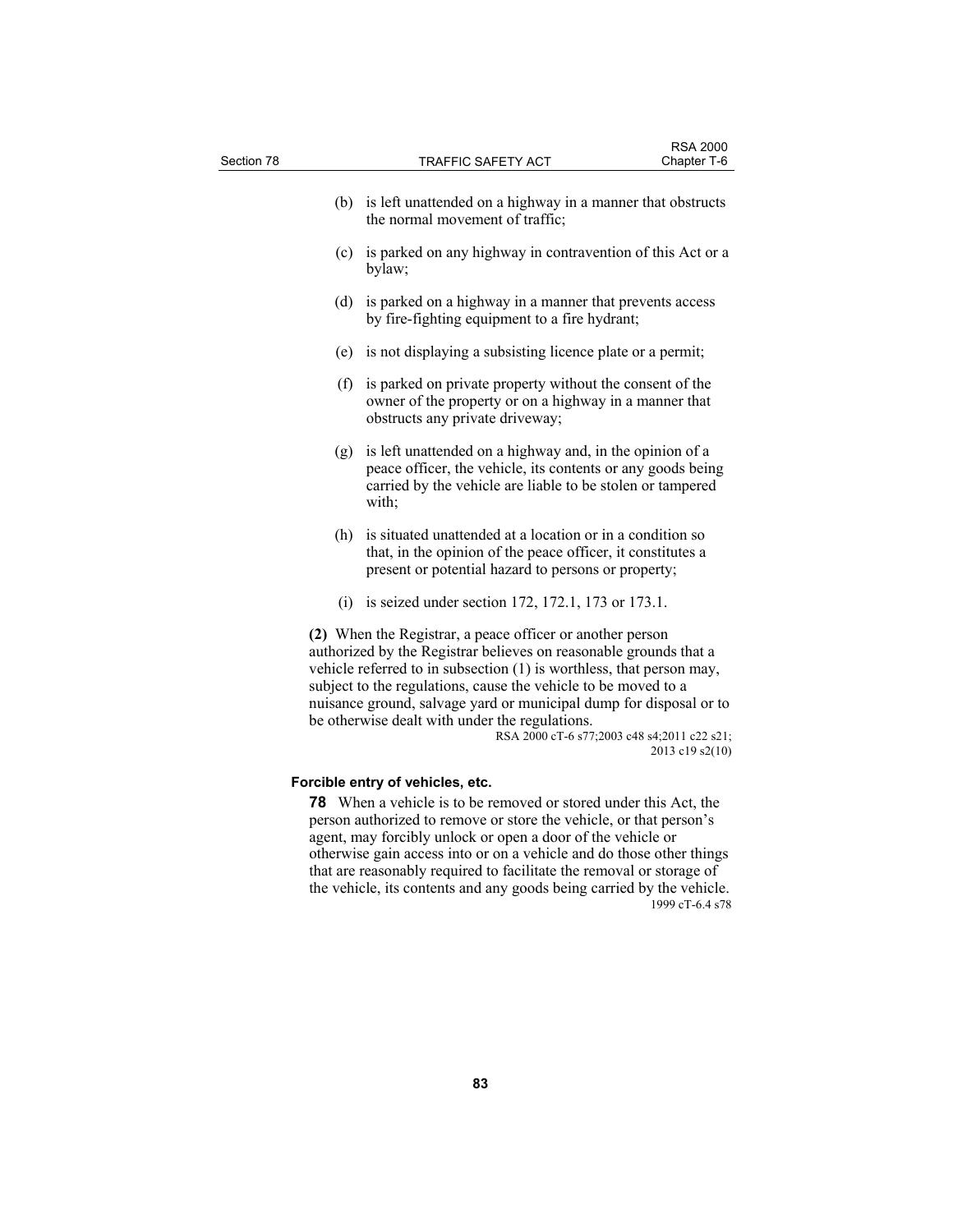# **Exclusion from liability**

**79** Where a person sells, disposes of, deals with or otherwise handles a vehicle, its contents and any goods being carried by the vehicle, or any of them, under section 77 or 78 or the regulations, no liability attaches to that person with respect to that sale, disposition, dealing or handling carried out in respect of that vehicle or those contents or goods.

1999 cT-6.4 s79

# **Sale and rental of vehicles**

**80** Except as otherwise permitted under this Act, a person shall not do any of the following:

- (a) hire or let for hire a motor vehicle unless the person by whom the motor vehicle is to be driven is authorized under this Act to drive the motor vehicle;
- (b) sell a motorcycle to a person who is under the age of 16 years, other than a motorcycle that
	- (i) is an off-highway vehicle, and
	- (ii) does not meet the specifications under the regulations to operate on a highway;
- (c) purchase a motorcycle for or on behalf of a person who is under the age of 16 years, other than a motorcycle that
	- (i) is an off-highway vehicle, and
	- (ii) does not meet the specifications under the regulations to operate on a highway.

RSA 2000 cT-6 s80;2016 c14 s12

### **Regulations**

- **81** The Minister may make regulations
	- (a) governing any matter with respect to
		- (i) the construction, modification and configuration of vehicles;
		- (ii) the construction, modification and configuration of any equipment or other material or items used in respect of or in connection with vehicles;
		- (iii) the use of and the installation and removal of any equipment or other material or items used in respect of or in connection with vehicles;
		- (iv) the standards to be met by vehicles;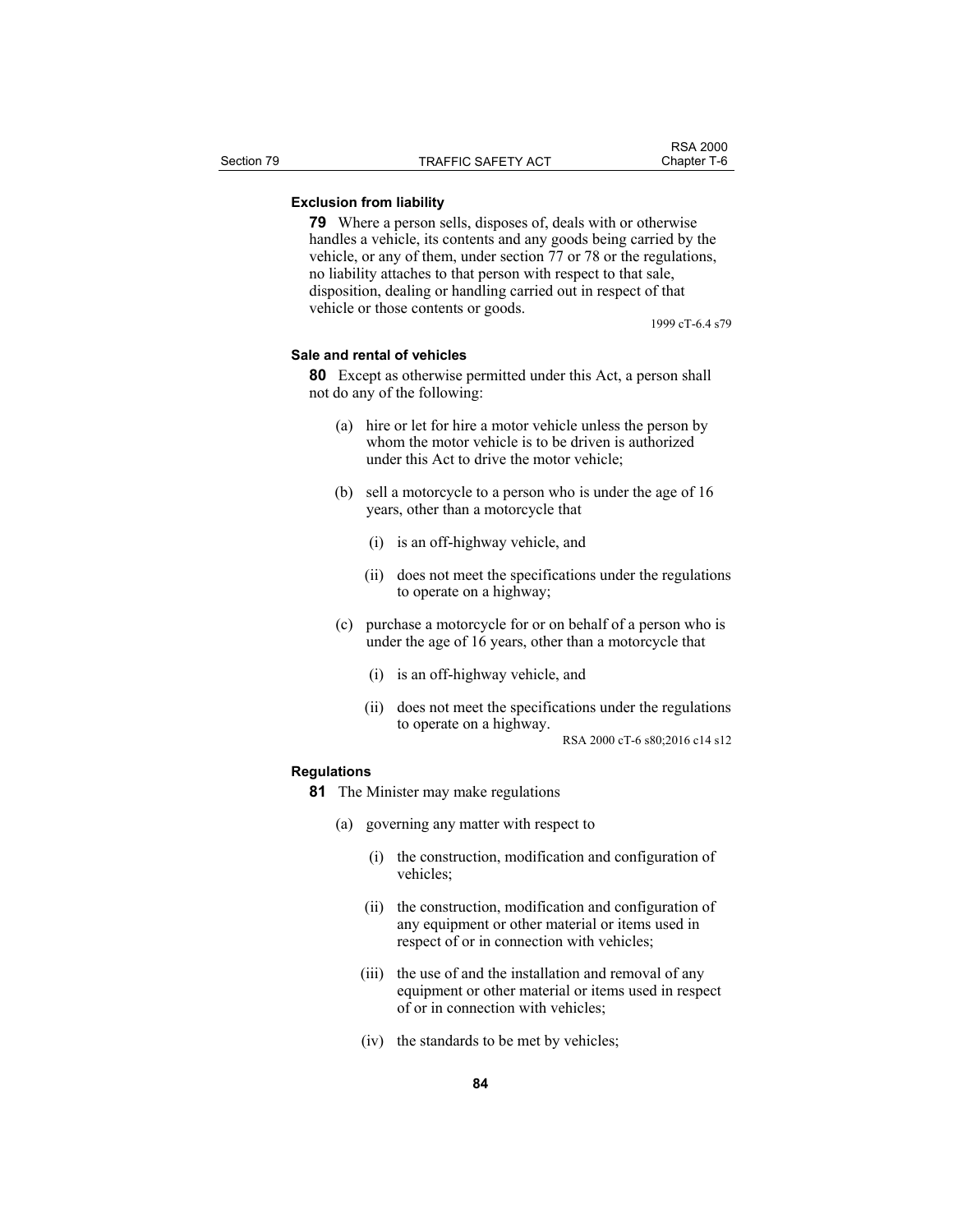| Section 81 | TRAFFIC SAFETY ACT                                                                                                                                                                                                                                                                                                                                                                                               | <b>RSA 2000</b><br>Chapter T-6 |
|------------|------------------------------------------------------------------------------------------------------------------------------------------------------------------------------------------------------------------------------------------------------------------------------------------------------------------------------------------------------------------------------------------------------------------|--------------------------------|
|            | (v) the standards to be met by any equipment or other<br>material or items installed or used in respect of or in<br>connection with vehicles;                                                                                                                                                                                                                                                                    |                                |
| (b)        | governing any matter with respect to the testing and<br>inspection of and the repair of vehicles and any equipment<br>or other material or items used in respect of or in<br>connection with vehicles;                                                                                                                                                                                                           |                                |
| (b.1)      | establishing and governing, with respect to persons who<br>engage in, have engaged in or may become engaged in<br>providing any services in relation to matters referred to in<br>clause (b), a program under which a profile or other<br>record is kept with respect to the provision of those<br>services and the compliance or failure to comply with this<br>Act respecting the provision of those services; |                                |
| (b.2)      | providing for and governing sanctions that may be<br>imposed in respect of a program referred to in clause<br>(b.1);                                                                                                                                                                                                                                                                                             |                                |
| (b.3)      | governing the inspection by a peace officer of any<br>business related to motor vehicle inspections;                                                                                                                                                                                                                                                                                                             |                                |
| (c)        | governing                                                                                                                                                                                                                                                                                                                                                                                                        |                                |
|            | the reporting, removal and storage of vehicles, the<br>(i)<br>contents of vehicles and the goods carried by<br>vehicles                                                                                                                                                                                                                                                                                          |                                |
|            | that have been seized or removed under this Act,<br>(A)<br><sub>or</sub>                                                                                                                                                                                                                                                                                                                                         |                                |
|            | (B) that are abandoned,                                                                                                                                                                                                                                                                                                                                                                                          |                                |
|            | (ii) the returning of any vehicles, contents and goods<br>referred to in subclause (i),                                                                                                                                                                                                                                                                                                                          |                                |
|            | (iii) the disposal of any vehicles, contents and goods<br>referred to in subclause (i), the passage of title of<br>those vehicles, contents and goods and the<br>distribution of funds arising from the disposal of<br>those vehicles, contents and goods,                                                                                                                                                       |                                |
|            | (iv) the expenses incurred arising out of any matter<br>referred to in this clause, and                                                                                                                                                                                                                                                                                                                          |                                |
|            | the liability for the expenses referred to in subclause<br>(v)<br>(iv);                                                                                                                                                                                                                                                                                                                                          |                                |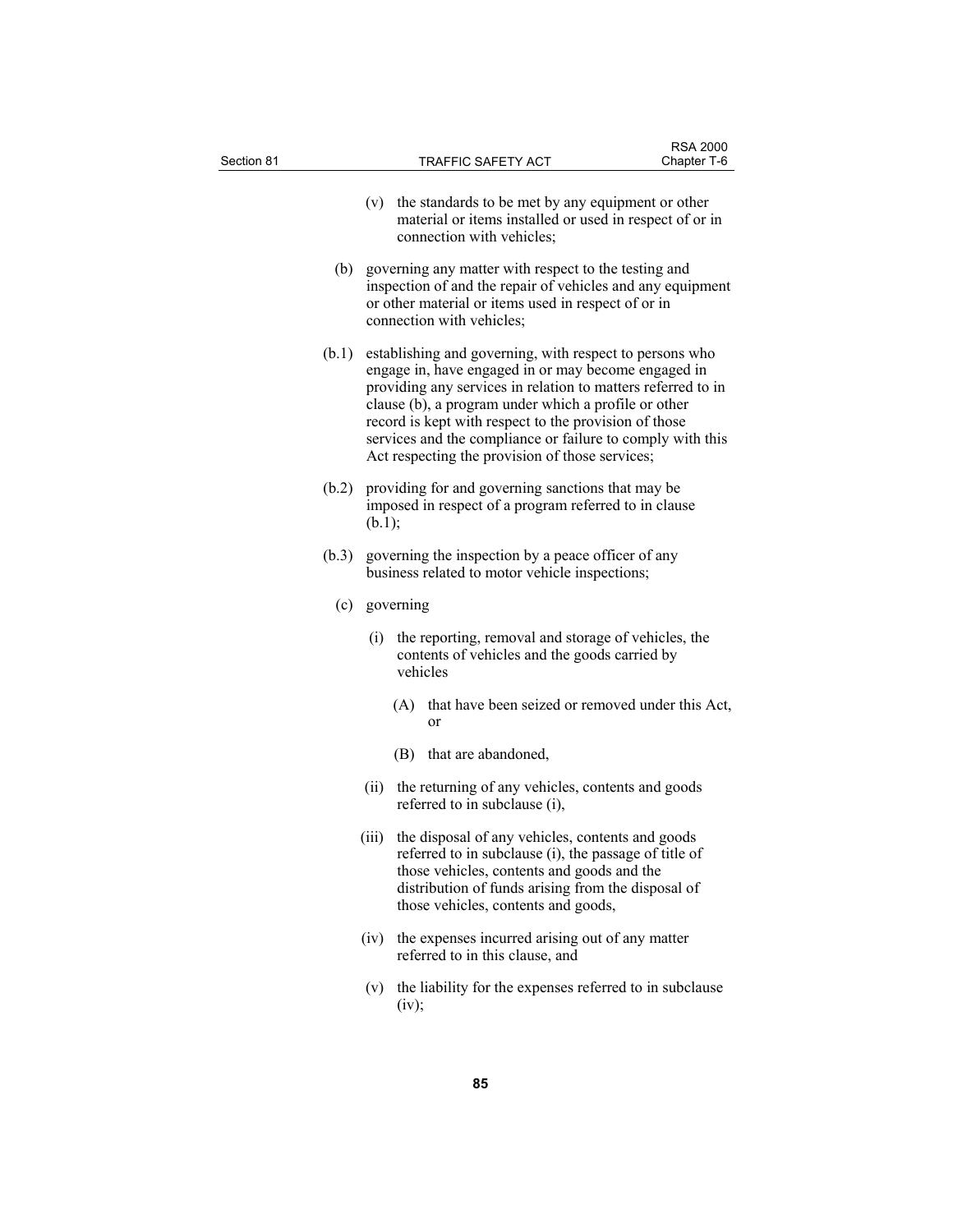| Section 82 | TRAFFIC SAFETY ACT                                                                                                                                                                                                                              | <b>RSA 2000</b><br>Chapter T-6 |
|------------|-------------------------------------------------------------------------------------------------------------------------------------------------------------------------------------------------------------------------------------------------|--------------------------------|
| (d)        | governing, subject to sections 11, 69 to 71 and 126, any<br>matter with respect to the provision of information and the<br>making of reports in respect of accidents;                                                                           |                                |
| (e)        | requiring and governing the provision to the Registrar of<br>supplemental information in respect of accidents;                                                                                                                                  |                                |
| (f)        | governing any matter with respect to the reporting,<br>acquisition and disposal of salvage in respect of vehicles<br>and parts of vehicles;                                                                                                     |                                |
| (g)        | describing a vehicle as a salvage motor vehicle or a<br>non-repairable vehicle and governing salvage vehicles or<br>non-repairable vehicles and the information to be<br>provided in respect of salvage vehicles or non-repairable<br>vehicles; |                                |
| (h)        | respecting the sale of used vehicles and the standards to be<br>met by those vehicles;                                                                                                                                                          |                                |
|            | (i)<br>governing identification numbers and marks with respect<br>to vehicles and any part or portion of a vehicle.                                                                                                                             | RSA 2000 cT-6 s81;2005 c34 s18 |
|            | Part 4<br><b>Disqualification from Driving</b>                                                                                                                                                                                                  |                                |
|            | <b>Division 1</b><br><b>Disqualifications Arising from Offences</b>                                                                                                                                                                             |                                |
| Alberta.   | Operator's licence suspended<br>82 When a person is disqualified from driving a motor vehicle in                                                                                                                                                |                                |
|            | (a) that person's operator's licence, if that person holds a<br>subsisting operator's licence, is suspended, and                                                                                                                                |                                |
| (b)        | that person is disqualified from holding an operator's<br>licence,                                                                                                                                                                              |                                |
|            | during the time that the person is disqualified from driving.                                                                                                                                                                                   | 1999 cT-6.4 s82                |
|            | <b>Disqualification for impaired driving</b><br><b>83(1)</b> When a person is found guilty under section 253 or 254 of                                                                                                                          |                                |

the *Criminal Code* (Canada) anywhere in Canada, that person on being found guilty becomes disqualified from driving a motor vehicle for a period of one year from the day of the finding of guilt.

**(2)** Notwithstanding subsection (1), if a person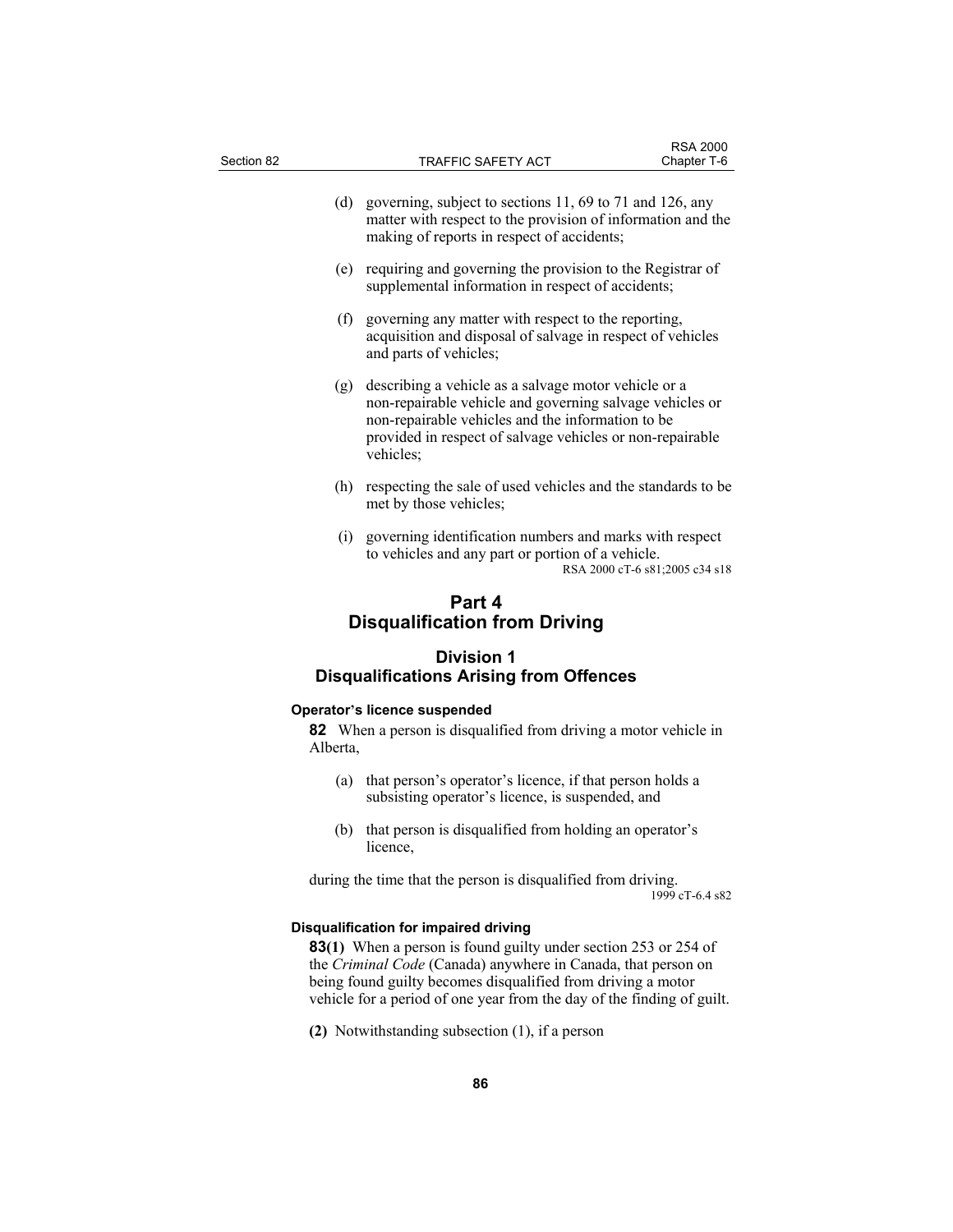| Section 83 |                   | TRAFFIC SAFETY ACT                                                                                                                                                                                                                                                                                                                                                                                                                                                                                                                                  | <b>RSA 2000</b><br>Chapter T-6 |
|------------|-------------------|-----------------------------------------------------------------------------------------------------------------------------------------------------------------------------------------------------------------------------------------------------------------------------------------------------------------------------------------------------------------------------------------------------------------------------------------------------------------------------------------------------------------------------------------------------|--------------------------------|
|            | (a)               | is found guilty under section 253 or 254 of the Criminal<br>Code (Canada) anywhere in Canada, and                                                                                                                                                                                                                                                                                                                                                                                                                                                   |                                |
|            |                   | (b) has, in the preceding 10 years, been found guilty of an<br>offence under section 253 or 254 of the Criminal Code<br>(Canada) anywhere in Canada,                                                                                                                                                                                                                                                                                                                                                                                                |                                |
|            |                   | that person on being found guilty of the offence referred to in<br>clause (a) becomes disqualified from driving a motor vehicle in<br>Alberta for a period of 3 years from the day of the finding of guilt.                                                                                                                                                                                                                                                                                                                                         |                                |
|            | finding of guilt. | (2.1) In establishing for the purposes of subsection (2) whether a<br>person has been found guilty of an offence under section 253 or<br>254 of the Criminal Code (Canada) anywhere in Canada and has<br>been found guilty within the preceding 10 years of an offence<br>under either of those sections anywhere in Canada, the only<br>question to be considered is the sequence of the findings of guilt<br>and no consideration shall be given to the sequence of commission<br>of offences or to whether an offence occurred before or after a |                                |
|            |                   | (3) Notwithstanding anything in this section, when a person                                                                                                                                                                                                                                                                                                                                                                                                                                                                                         |                                |
|            | (a)               | is found guilty under section 253 or 254 of the Criminal<br>Code (Canada) anywhere in Canada, and                                                                                                                                                                                                                                                                                                                                                                                                                                                   |                                |
|            | (b)               | has, in the preceding 10 years, been found guilty of                                                                                                                                                                                                                                                                                                                                                                                                                                                                                                |                                |
|            |                   | 2 offences under section 253 or 254 of the Criminal<br>(i)<br>Code (Canada), or                                                                                                                                                                                                                                                                                                                                                                                                                                                                     |                                |
|            |                   | one offence under section 253 of the Criminal Code<br>(ii)<br>(Canada) and one offence under section 254 of the<br>Criminal Code (Canada)                                                                                                                                                                                                                                                                                                                                                                                                           |                                |
|            |                   | anywhere in Canada, unless those 2 offences arose out of<br>the same incident,                                                                                                                                                                                                                                                                                                                                                                                                                                                                      |                                |
|            |                   | that person on being found guilty of the offence referred to in<br>clause (a) becomes disqualified from driving a motor vehicle in<br>Alberta for a period of 5 years from the day of the finding of guilt.                                                                                                                                                                                                                                                                                                                                         |                                |
|            | person            | $(3.1)$ In establishing for the purposes of subsection $(3)$ whether a                                                                                                                                                                                                                                                                                                                                                                                                                                                                              |                                |
|            | (a)               | has been found guilty of an offence under section 253 or<br>254 of the Criminal Code (Canada) anywhere in Canada,<br>and                                                                                                                                                                                                                                                                                                                                                                                                                            |                                |
|            |                   |                                                                                                                                                                                                                                                                                                                                                                                                                                                                                                                                                     |                                |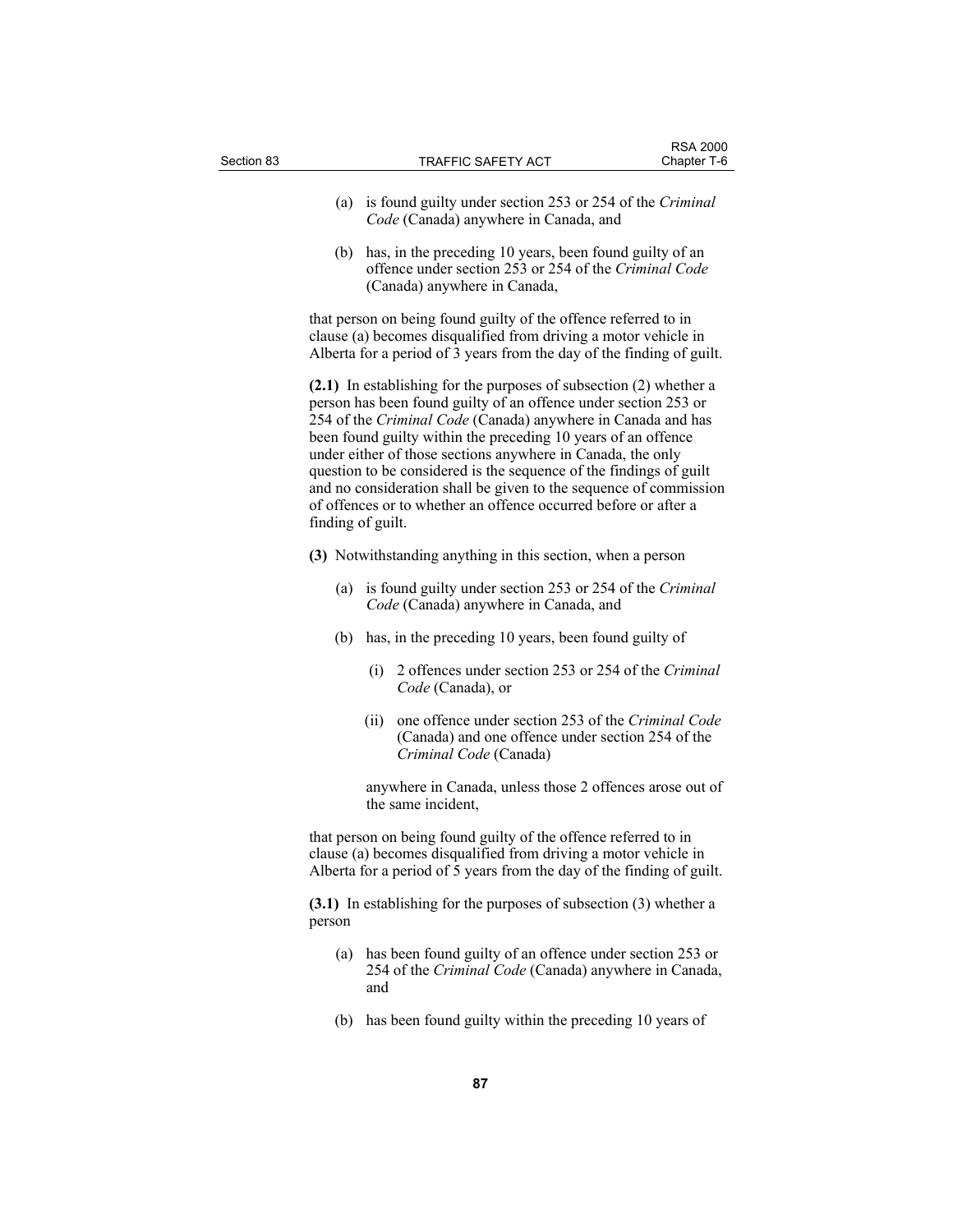| Section 83 |                   |      | <b>TRAFFIC SAFETY ACT</b>                                                                                                                                                                                                                                                                        | <b>RSA 2000</b><br>Chapter T-6 |
|------------|-------------------|------|--------------------------------------------------------------------------------------------------------------------------------------------------------------------------------------------------------------------------------------------------------------------------------------------------|--------------------------------|
|            |                   | (i)  | 2 offences under section 253 or 254 of the Criminal<br>Code (Canada), or                                                                                                                                                                                                                         |                                |
|            |                   | (ii) | one offence under section 253 of the Criminal Code<br>(Canada) and one offence under section 254 of the<br>Criminal Code (Canada)                                                                                                                                                                |                                |
|            |                   |      | anywhere in Canada, unless those 2 offences arose out of<br>the same incident,                                                                                                                                                                                                                   |                                |
|            |                   |      | the only question to be considered is the sequence of the findings<br>of guilt and no consideration shall be given to the sequence of<br>commission of offences or to whether an offence occurred before<br>or after a finding of guilt.                                                         |                                |
|            | to the Registrar. |      | (4) When a person who holds an operator's licence is found guilty<br>under section 253 or 254 of the Criminal Code (Canada), the court<br>hearing the case shall forward the operator's licence of that person                                                                                   |                                |
|            |                   |      | (5) If a person is found guilty of 2 or more offences under section<br>253 or 254 of the Criminal Code (Canada) anywhere in Canada and<br>the offences arose out of the same incident,                                                                                                           |                                |
|            | (a)               |      | the findings of guilt for those offences shall, for the<br>purposes of subsections $(2)(b)$ and $(3)(b)$ , be considered to<br>constitute only one finding of guilt, which shall be<br>considered to have occurred on the day of the earliest<br>finding of guilt respecting those offences, and |                                |
|            | (b)               |      | for the purposes of subsection $(1)$ , the period of<br>disqualification shall be one year and shall run from the<br>day of the earliest finding of guilt respecting those<br>offences.                                                                                                          |                                |
|            | for an offence    |      | (6) For the purposes of subsections $(2)$ and $(3)$ , a finding of guilt                                                                                                                                                                                                                         |                                |
|            | (a)               |      | under section 234 or 236 of the Criminal Code (Canada)<br>as it read immediately prior to December 4, 1985 is<br>deemed to be a finding of guilt for an offence under<br>section 237 of the Criminal Code (Canada) as it read<br>immediately after December 3, 1985, and                         |                                |
|            | (b)               |      | under section 234.1 or 235 of the Criminal Code (Canada)<br>as it read immediately prior to December 4, 1985 is<br>deemed to be a finding of guilt for an offence under<br>section 238 of the Criminal Code (Canada) as it read<br>immediately after December 3, 1985.                           |                                |
|            |                   |      |                                                                                                                                                                                                                                                                                                  |                                |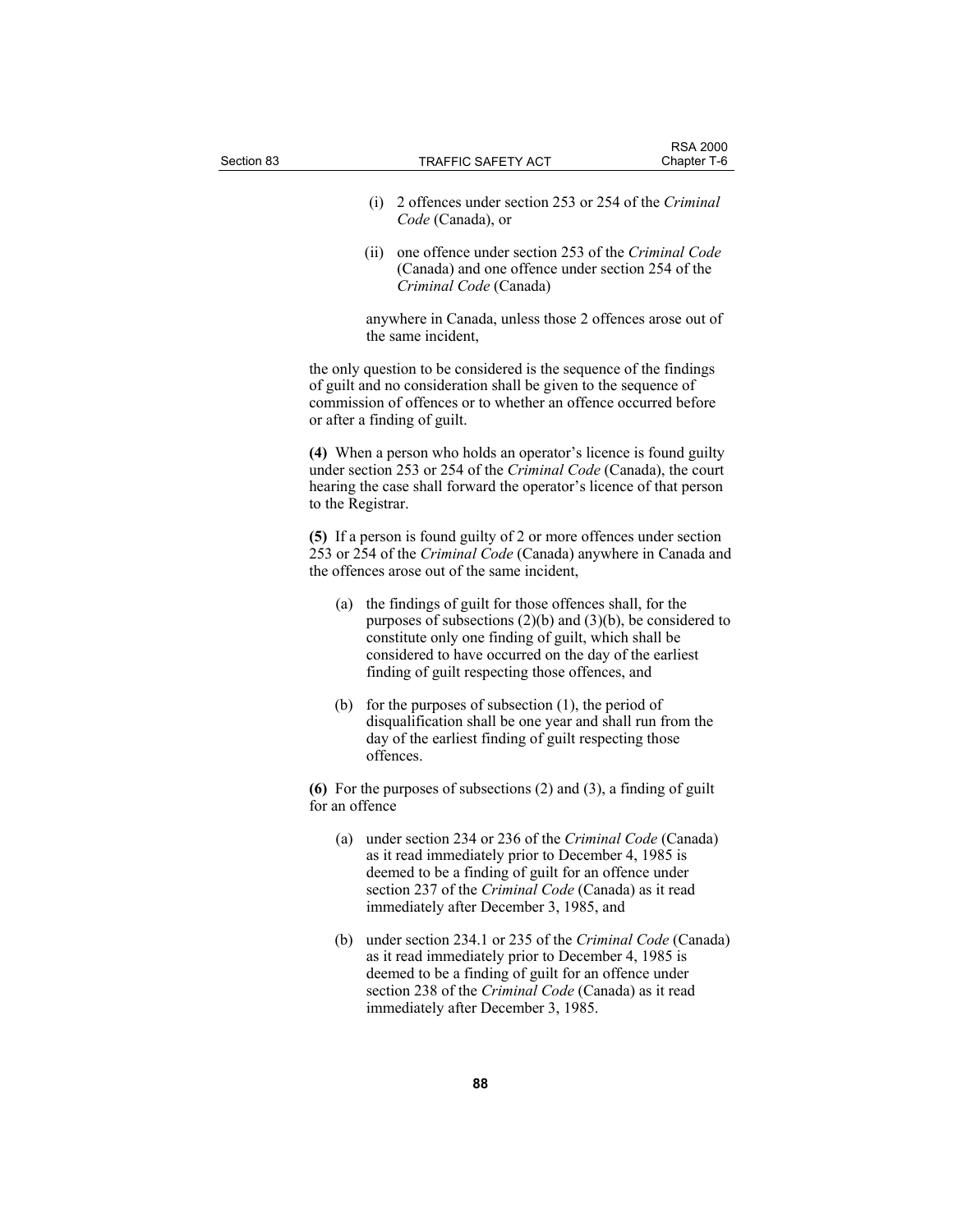**(7)** For the purposes of subsections (2) and (3), a finding of guilt for an offence

- (a) under section 237 of the *Criminal Code* (Canada) as it read immediately prior to December 12, 1988 is deemed to be a finding of guilt for an offence under section 253 of the *Criminal Code* (Canada) as it read immediately after December 11, 1988, and
- (b) under section 238 of the *Criminal Code* (Canada) as it read immediately prior to December 12, 1988 is deemed to be a finding of guilt for an offence under section 254 of the *Criminal Code* (Canada) as it read immediately after December 11, 1988.

**(8)** For the purposes of subsections (2) and (3), a finding of guilt for an offence under section 253 of the *Criminal Code* (Canada) as it read immediately prior to November 1, 1989 is deemed to be a finding of guilt for an offence under section 253 of the *Criminal Code* (Canada) as it read immediately after October 31, 1989.

**(9)** For the purposes of subsections (2) and (3), a finding of guilt for an offence

- (a) under section 253 of the *Criminal Code* (Canada) as it read immediately prior to the coming into force of Part 1 of the Federal Bill is deemed to be a finding of guilt for an offence under section 253 of the *Criminal Code* (Canada) as it read immediately on and after the coming into force of Part 1 of the Federal Bill, and
- (b) under section 254 of the *Criminal Code* (Canada) as it read immediately prior to the coming into force of Part 1 of the Federal Bill is deemed to be a finding of guilt for an offence under section 254 of the *Criminal Code* (Canada) as it read immediately on and after the coming into force of Part 1 of the Federal Bill.

**(10)** In subsection (9), "the Federal Bill" means Bill C-46, introduced in the 1st session of the 42nd Parliament and entitled *An Act to amend the Criminal Code (offences relating to conveyances) and to make consequential amendments to other Acts*. RSA 2000 cT-6 s83;2016 c14 s4;2017 c26 s9

#### **Driving while prohibited under Criminal Code**

**84** If a person is found guilty anywhere in Canada of an offence under section 259(4) of the *Criminal Code* (Canada), that person on being found guilty becomes disqualified from driving a motor vehicle in Alberta for a period of 6 months from the day of the finding of guilt.

1999 cT-6.4 s84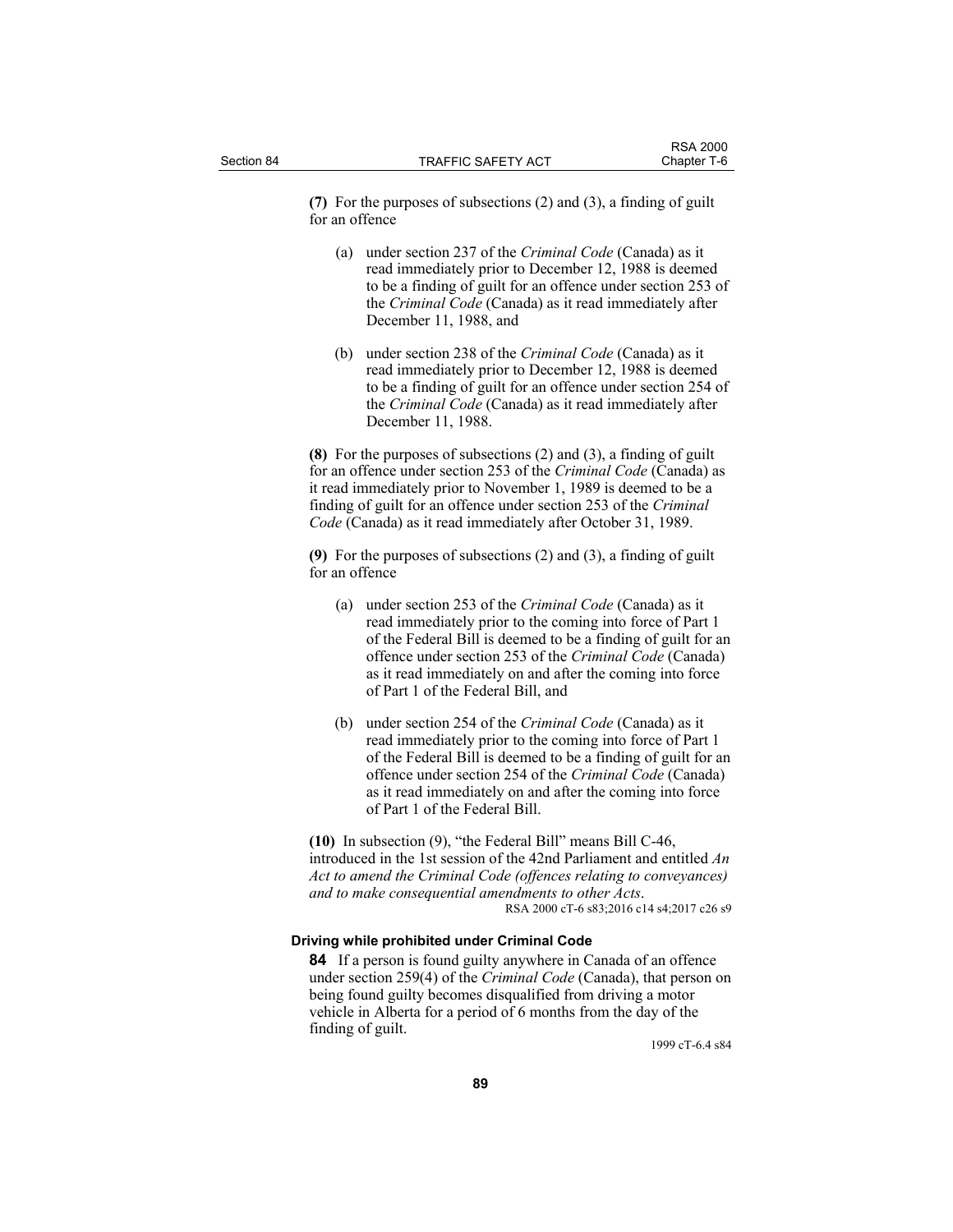#### **Disqualification arising under National Defence Act (Canada)**

**85(1)** When a person is found guilty under section 130 of the *National Defence Act* (Canada) by reason that the person contravened section 253 or 254 of the *Criminal Code* (Canada) anywhere in or out of Canada, that person on being found guilty becomes disqualified from driving a motor vehicle in Alberta for a period of one year from the day of the finding of guilt.

- **(2)** Notwithstanding subsection (1), if a person
	- (a) is found guilty under section 130 of the *National Defence Act* (Canada) by reason that the person contravened section 253 or 254 of the *Criminal Code* (Canada) anywhere in or out of Canada, and
	- (b) has, in the preceding 10 years, been found guilty of an offence under section 130 of the *National Defence Act* (Canada) by reason that the person contravened section 253 or 254 of the *Criminal Code* (Canada) anywhere in or out of Canada,

that person on being found guilty of the offence referred to in clause (a) becomes disqualified from driving a motor vehicle in Alberta for a period of 3 years from the day of the finding of guilt.

**(3)** Notwithstanding anything in subsection (1) or (2), when a person

- (a) is found guilty under section 130 of the *National Defence Act* (Canada) by reason that the person contravened section 253 or 254 of the *Criminal Code* (Canada) anywhere in or out of Canada, and
- (b) has, in the preceding 10 years, been found guilty of 2 offences under the *National Defence Act* (Canada) by reason that the person, in the preceding 10 years,
	- (i) twice contravened section 253 or 254 of the *Criminal Code* (Canada), or
	- (ii) once contravened section 253 of the *Criminal Code* (Canada) and once contravened section 254 of the *Criminal Code* (Canada),

 anywhere in or out of Canada, unless those 2 offences arose out of the same incident,

that person on being found guilty of the offence referred to in clause (a) becomes disqualified from driving a motor vehicle in Alberta for a period of 5 years from the day of the finding of guilt.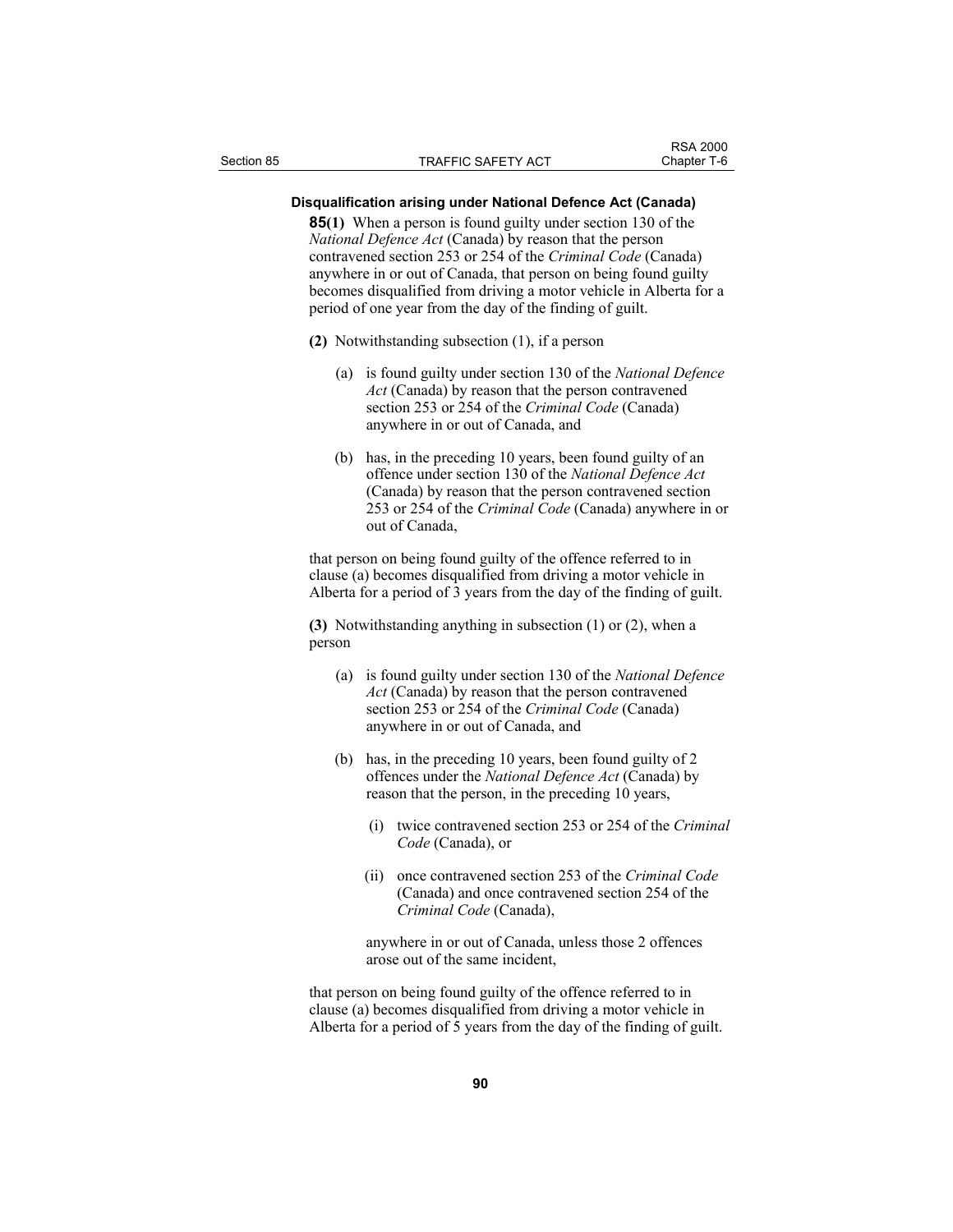RSA 2000<br>Chapter T-6

**(4)** If a person is found guilty of 2 or more offences under section 130 of the *National Defence Act* (Canada) by reason that the person contravened section 253 or 254 of the *Criminal Code* (Canada) anywhere in or out of Canada and the offences arose out of the same incident,

- (a) the findings of guilt for those offences shall, for the purposes of subsections (2)(b) and (3)(b), be considered to constitute only one finding of guilt, which shall be considered to have occurred on the day of the earliest finding of guilt respecting those offences, and
- (b) for the purposes of subsection (1), the period of disqualification shall be one year and shall run from the day of the earliest finding of guilt respecting those offences.

**(5)** For the purposes of subsections (2) and (3), a finding of guilt for an offence under section 120 of the *National Defence Act* (Canada) as the *National Defence Act* (Canada) read immediately prior to December 12, 1988 by reason that a person contravened

- (a) section 234 or 236 of the *Criminal Code* (Canada) as the *Criminal Code* (Canada) read immediately prior to December 4, 1985 is deemed to be a finding of guilt under section 120 of the *National Defence Act* (Canada) as the *National Defence Act* (Canada) read immediately prior to December 12, 1988 by reason that the person contravened section 237 of the *Criminal Code* (Canada) as the *Criminal Code* (Canada) read immediately after December 3, 1985, and
- (b) section 234.1 or 235 of the *Criminal Code* (Canada) as the *Criminal Code* (Canada) read immediately prior to December 4, 1985 is deemed to be a finding of guilt under section 120 of the *National Defence Act* (Canada) as the *National Defence Act* (Canada) read immediately prior to December 12, 1988 by reason that the person contravened section 238 of the *Criminal Code* (Canada) as the *Criminal Code* (Canada) read immediately after December 3, 1985.

**(6)** For the purposes of subsections (2) and (3), a finding of guilt for an offence under section 120 of the *National Defence Act* (Canada) as the *National Defence Act* (Canada) read immediately prior to December 12, 1988 by reason that a person contravened

 (a) section 237 of the *Criminal Code* (Canada) as the *Criminal Code* (Canada) read immediately prior to December 12, 1988 is deemed to be a finding of guilt under section 130 of the *National Defence Act* (Canada)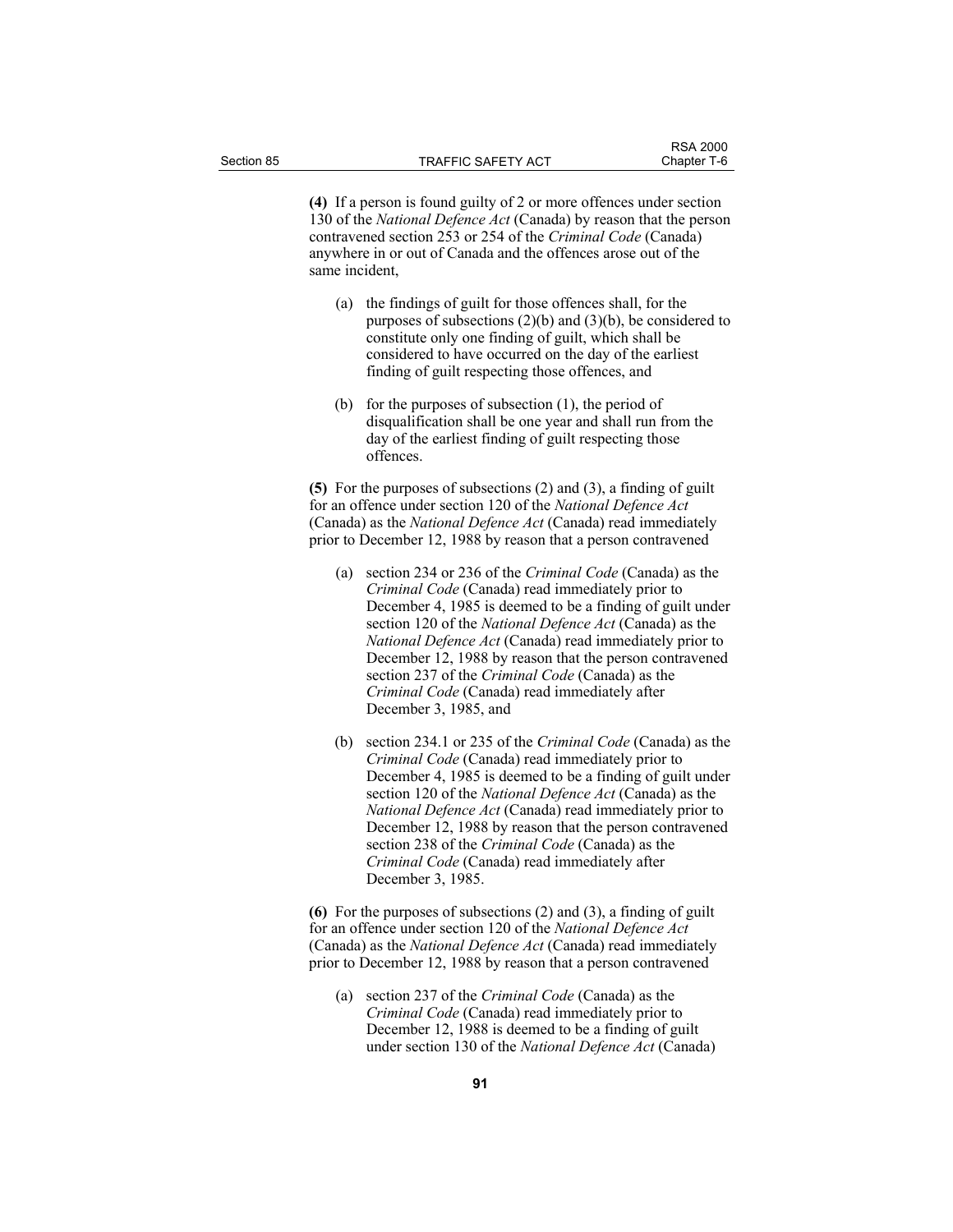by reason that the person contravened section 253 of the *Criminal Code* (Canada) as the *Criminal Code* (Canada) and the *National Defence Act* (Canada) read immediately after December 11, 1988, and

 (b) section 238 of the *Criminal Code* (Canada) as the *Criminal Code* (Canada) read immediately prior to December 12, 1988 is deemed to be a finding of guilt under section 130 of the *National Defence Act* (Canada) by reason that the person contravened section 254 of the *Criminal Code* (Canada) as the *Criminal Code* (Canada) and the *National Defence Act* (Canada) read immediately after December 11, 1988.

**(7)** For the purposes of subsections (2) and (3), a finding of guilt for an offence under section 130 of the *National Defence Act* (Canada) by reason that a person contravened section 253 of the *Criminal Code* (Canada) as the *Criminal Code* (Canada) read immediately prior to November 1, 1989 is deemed to be a finding of guilt under section 130 of the *National Defence Act* (Canada) by reason that the person contravened section 253 of the *Criminal Code* (Canada) as the *Criminal Code* (Canada) read immediately after October 31, 1989.

**(7.1)** For the purposes of subsections (2) and (3), a finding of guilt for an offence

- (a) under section 130 of the *National Defence Act* (Canada) by reason that a person contravened section 253 of the *Criminal Code* (Canada) as the *Criminal Code* (Canada) read immediately prior to the coming into force of Part 1 of the Federal Bill is deemed to be a finding of guilt under section 130 of the *National Defence Act* (Canada) by reason that the person contravened section 253 of the *Criminal Code* (Canada) as the *Criminal Code* (Canada) read immediately on and after the coming into force of Part 1 of the Federal Bill, and
- (b) under section 130 of the *National Defence Act* (Canada) by reason that a person contravened section 254 of the *Criminal Code* (Canada) as the *Criminal Code* (Canada) read immediately prior to the coming into force of Part 1 of the Federal Bill is deemed to be a finding of guilt under section 130 of the *National Defence Act* (Canada) by reason that the person contravened section 254 of the *Criminal Code* (Canada) as the *Criminal Code* (Canada) read immediately on and after the coming into force of Part 1 of the Federal Bill.

**(7.2)** In subsection (7.1), "the Federal Bill" means Bill C-46, introduced in the 1st session of the 42nd Parliament and entitled *An*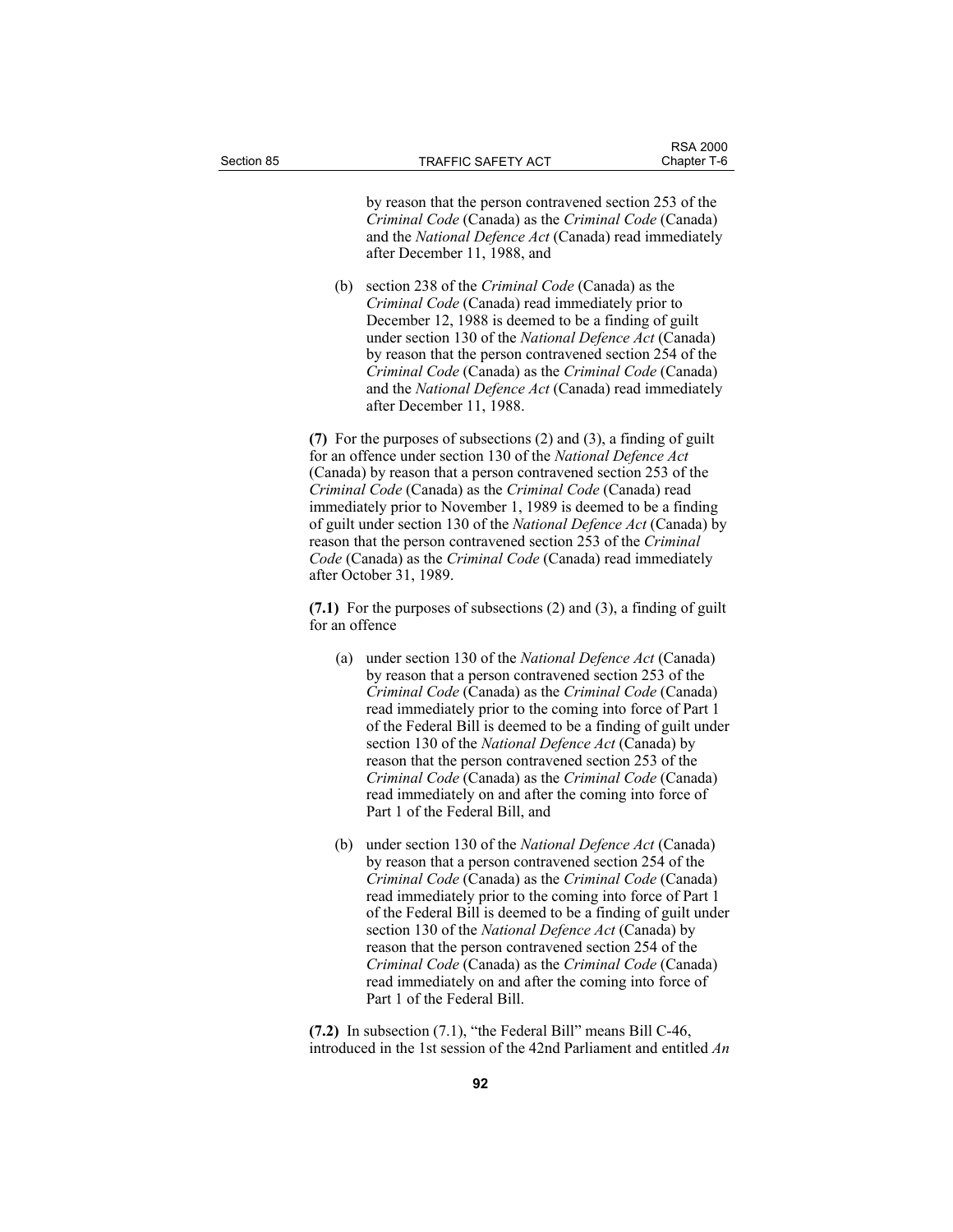*Act to amend the Criminal Code (offences relating to conveyances) and to make consequential amendments to other Acts*.

**(8)** When a person is found guilty anywhere in or out of Canada of an offence under section 130 of the *National Defence Act* (Canada) by reason that the person contravened subsection 249(1), 249.1(1) or 252(1) of the *Criminal Code* (Canada), that person on being found guilty becomes disqualified from driving a motor vehicle in Alberta for a period of one year from the day of the finding of guilt.

**(9)** When a person is found guilty anywhere in or out of Canada of an offence under section 130 of the *National Defence Act* (Canada) by reason that the person contravened subsection 249(3) or (4), 249.1(3), 252(1.2) or (1.3) of the *Criminal Code* (Canada), that person on being found guilty becomes disqualified from driving a motor vehicle in Alberta for a period of 5 years from the day of the finding of guilt.

**(10)** When a person is found guilty anywhere in or out of Canada of an offence under section 130 of the *National Defence Act* (Canada) committed by means of a motor vehicle by reason that the person contravened section 220, 221 or 236 of the *Criminal Code* (Canada), that person on being found guilty becomes disqualified from driving a motor vehicle in Alberta for a period of 5 years from the day of the finding of guilt.

**(11)** If a person is found guilty under section 130 of the *National Defence Act* (Canada) by reason that the person contravened subsection 259(4) of the *Criminal Code* (Canada),

- (a) that person on being found guilty becomes disqualified from driving a motor vehicle in Alberta for a period of 6 months, and
- (b) if that person is under suspension or under a prohibition at the time of the finding of guilt, the period of disqualification shall run consecutively with that suspension or prohibition.

RSA 2000 cT-6 s85;2001 c14 s10;2017 c26 s10

## **Suspension of operator's licence**

**86(1)** If authority to suspend a person's operator's licence is not otherwise provided for under this Act, a court may, subject to subsections (2) and (3), suspend a person's operator's licence for a period not exceeding 3 months where the person is found guilty of contravening one or more of the following:

 (a) section 69 or 71 with respect to carrying out any duty under that section;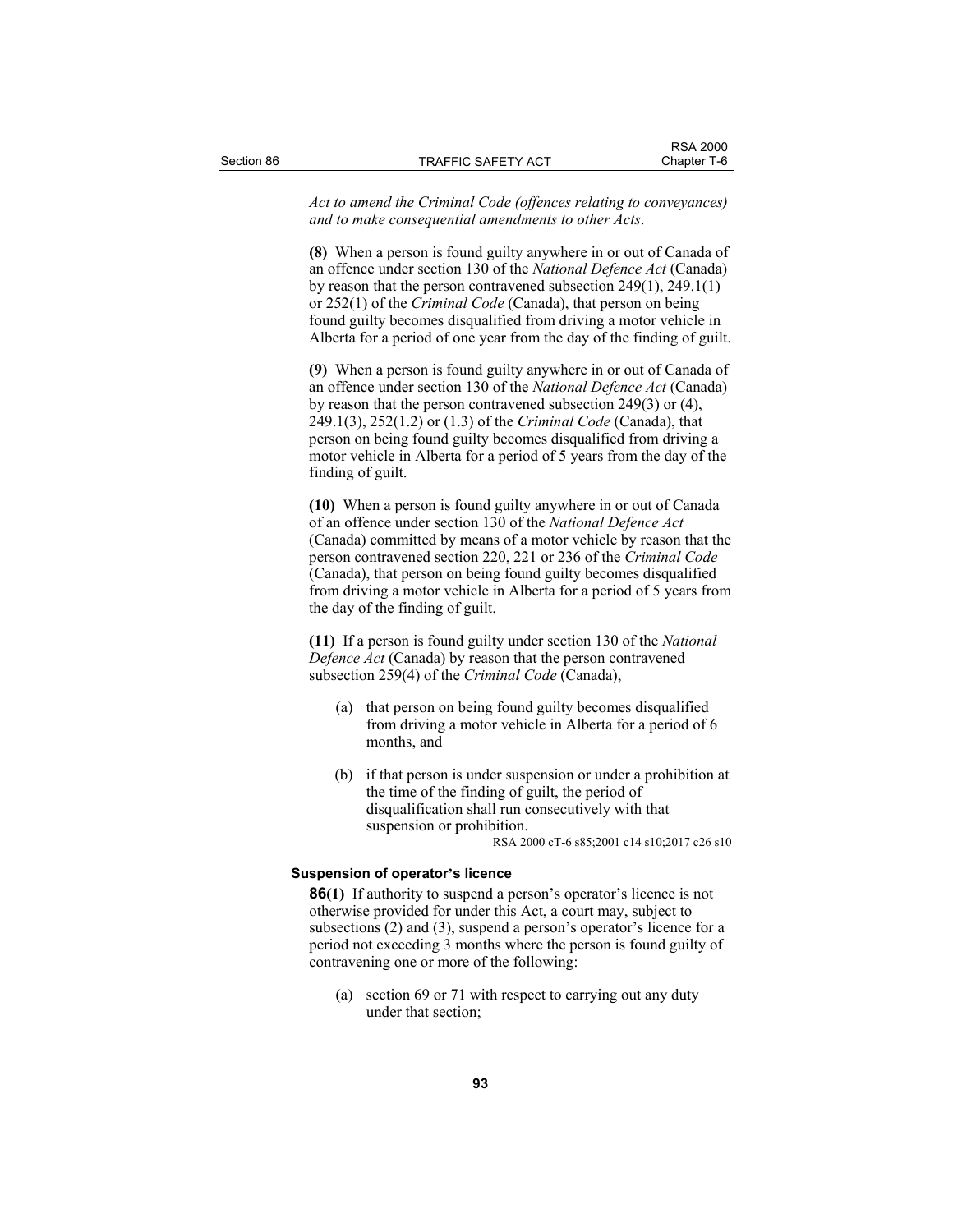| Section 87 |                | <b>TRAFFIC SAFETY ACT</b>                                                                                                                                                                                                                                                                                                                                  | <b>RSA 2000</b><br>Chapter T-6 |
|------------|----------------|------------------------------------------------------------------------------------------------------------------------------------------------------------------------------------------------------------------------------------------------------------------------------------------------------------------------------------------------------------|--------------------------------|
|            | (b)            | any of the Rules of the Road or other regulation<br>designated by regulation as a provision to which this<br>section applies;                                                                                                                                                                                                                              |                                |
|            | (c)            | section 115(2)(b), (c), (d), (p), (p.1), (p.2), (q), (r) or (t);                                                                                                                                                                                                                                                                                           |                                |
|            | (d)            | any municipal bylaw that fixes a speed limit within the<br>municipality or regulates moving motor vehicles within<br>the municipality;                                                                                                                                                                                                                     |                                |
|            | (e)            | any regulation under the National Parks Act (Canada)<br>designated by the regulations made under this statute as a<br>provision to which this section applies.                                                                                                                                                                                             |                                |
|            | $(2)$ If       |                                                                                                                                                                                                                                                                                                                                                            |                                |
|            | (a)            | a person who is not the holder of an operator's licence is<br>found guilty of contravening a provision referred to in<br>subsection (1), and                                                                                                                                                                                                               |                                |
|            | (b)            | authority to disqualify that person from holding an<br>operator's licence is not otherwise provided for under this<br>Act,                                                                                                                                                                                                                                 |                                |
|            |                | a court may, subject to subsection (3), disqualify that person from<br>holding an operator's licence for a period not exceeding 3 months.                                                                                                                                                                                                                  |                                |
|            | Procedure Act. | (3) Subsections (1) and (2) do not apply in respect of an offence if<br>the finding of guilt for the offence resulted from proceedings that<br>were commenced under Part 3 of the Provincial Offences<br>RSA 2000 cT-6 s86;2001 c14 s11; 2005 c34 s19;                                                                                                     | 2005 c42 s4                    |
|            |                | Licence disqualification<br><b>87(1)</b> When a person is found guilty under subsection 249(1) or<br>249.1(1), 249.4(1) or 252(1) of the Criminal Code (Canada)<br>anywhere in Canada, that person on being found guilty becomes<br>disqualified from driving a motor vehicle in Alberta for a period of<br>one year from the day of the finding of guilt. |                                |

**(2)** When a person is found guilty under subsection 249(3) or (4) or 249.1(3), section 249.2 or 249.3 or subsection 249.4(3) or (4), 252(1.2) or (1.3) or 255(2), (2.1), (2.2), (3), (3.1) or (3.2) of the *Criminal Code* (Canada) anywhere in Canada, that person on being found guilty becomes disqualified from driving a motor vehicle in Alberta for a period of 5 years from the day of the finding of guilt.

**(3)** When a person is found guilty under section 220, 221 or 236 of the *Criminal Code* (Canada) of an offence anywhere in Canada committed by means of a motor vehicle, that person on being found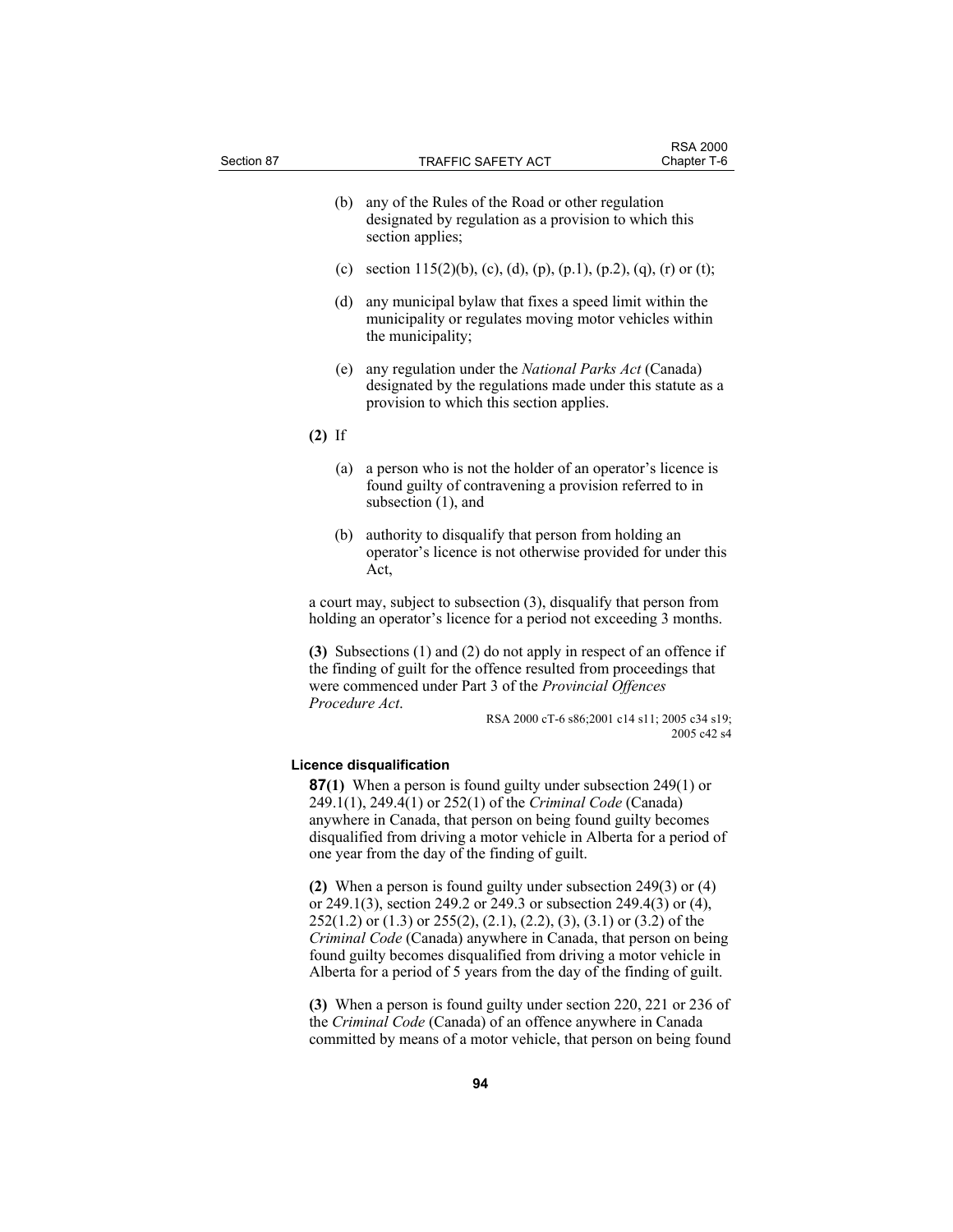guilty becomes disqualified from driving a motor vehicle in Alberta for a period of 5 years from the day of the finding of guilt. RSA 2000 cT-6 s87;2001 c14 s12;2013 c19 s2(11);2016 c14 s5

#### **Peace officer definition**

**87.1** In sections 88, 88.1 and 90, "peace officer" means

- (a) a police officer as defined in section 1 of the *Police Act*;
- (b) a person appointed under the *Peace Officer Act* as a peace officer for the purposes of this Act. 2011 c22 s11;2013 c10 s31;2017 c26 s11

#### **Immediate roadside sanctions**

**88(1)** In this section,

- (a) "approved instrument" means a device that is designed to receive and make an analysis of a sample of the breath of a person in order to measure the concentration of alcohol in that person's blood and that is
	- (i) an approved instrument within the meaning of section 254 of the *Criminal Code* (Canada), or
	- (ii) approved under this Act by the Lieutenant Governor in Council to be used for the purposes of this section;
- (b) "approved screening device" means a device that is designed to ascertain the presence of alcohol in a person's blood and that is
	- (i) an approved screening device within the meaning of section 254 of the *Criminal Code* (Canada), or
	- (ii) approved under this Act by the Lieutenant Governor in Council to be used for the purposes of this section;
- (c) "notice of disqualification" means a notice of disqualification served under subsection (2);
- (d) "notice of suspension" means a notice of suspension served under subsection (2).

#### **(2)** Where

- (a) a peace officer has reasonable grounds to believe that a person drove a motor vehicle, and
- (b) in relation to that person driving that motor vehicle, the peace officer has reasonable grounds by means of analysis of a sample of breath using an approved screening device or approved instrument to believe that the person has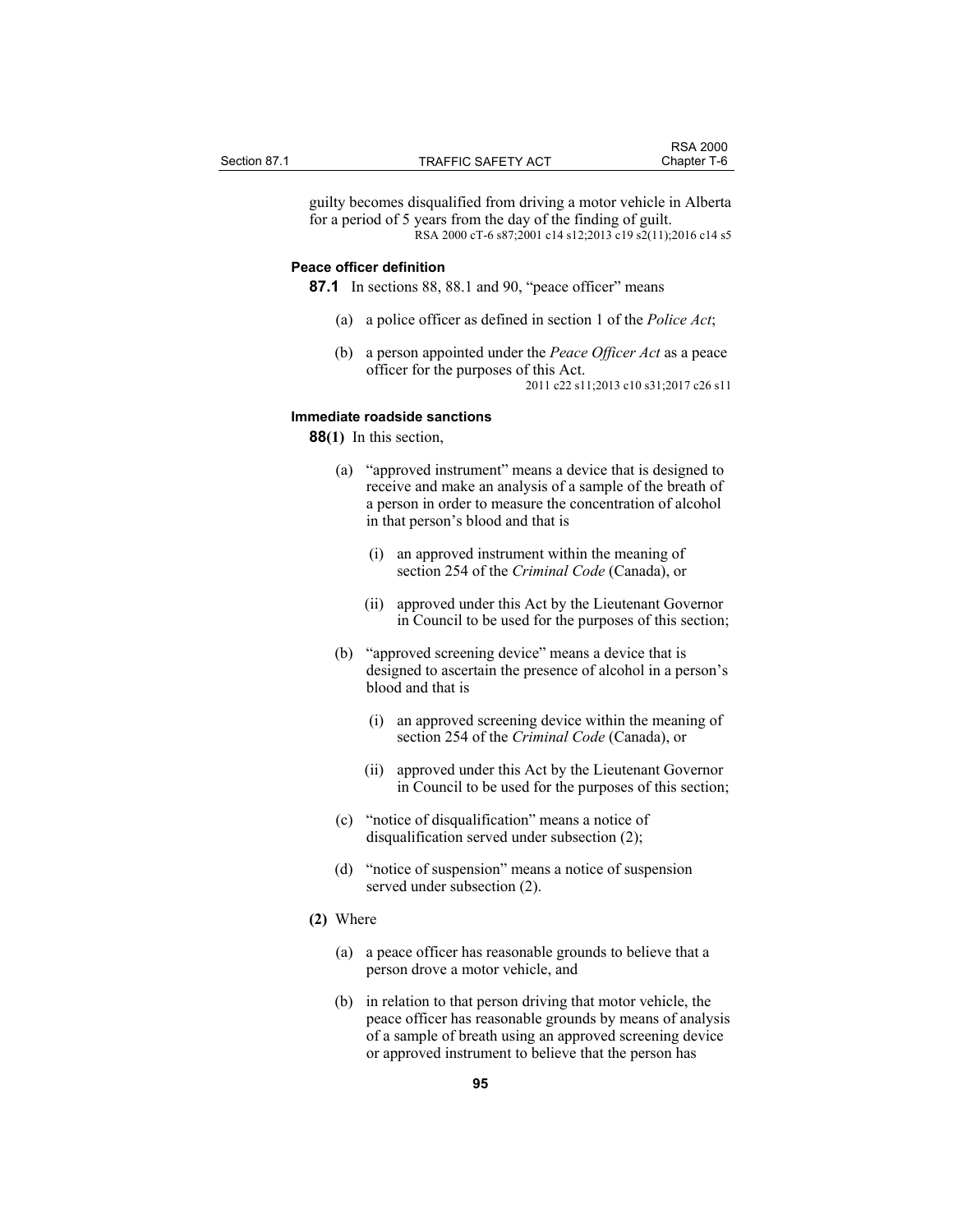consumed alcohol in such a quantity that the concentration of alcohol in that person's blood is equal to or exceeds 50 milligrams of alcohol in 100 millilitres of blood,

the peace officer shall, on behalf of the Registrar,

- (c) in the case of a person who holds an operator's licence,
	- (i) require that person to surrender to the peace officer that person's operator's licence, and
	- (ii) serve on that person a notice of suspension of that person's operator's licence;
- (d) in the case of a person who holds a licence or permit issued in another jurisdiction that permits the person to operate a motor vehicle, serve on that person a notice of disqualification
	- (i) disqualifying that person from operating a motor vehicle in Alberta, and
	- (ii) disqualifying that person from applying for or holding an operator's licence;
- (e) in the case of a person who does not hold an operator's licence, serve on that person a notice of disqualification disqualifying that person from applying for or holding an operator's licence.
- **(3)** Where
	- (a) a person's operator's licence is surrendered under subsection  $(2)(c)$ , that person's operator's licence is immediately suspended and that person is immediately disqualified from driving a motor vehicle in Alberta for a period of
		- (i) 3 days, in the case of a first suspension or disqualification,
		- (ii) 15 days, in the case of a 2nd suspension or disqualification, and
		- (iii) 30 days, in the case of a subsequent suspension or disqualification;
	- (b) a notice of disqualification is served on a person under subsection (2)(d), that person is immediately disqualified from driving a motor vehicle in Alberta for a period of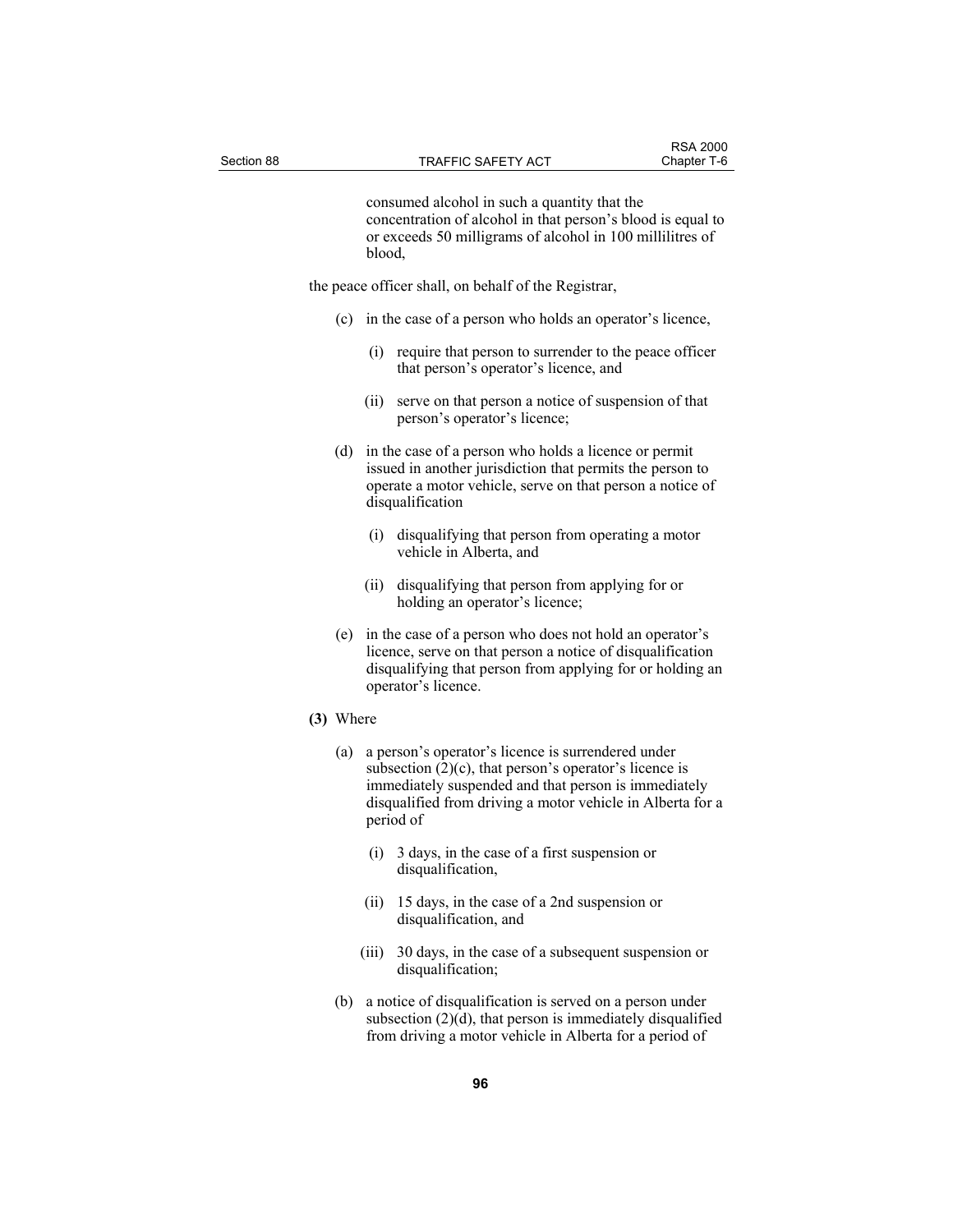| Section 88 |                                                                                                |                                                                                                                                                                                                                             | <b>TRAFFIC SAFETY ACT</b>                                                                                                                                                                                                              | <b>RSA 2000</b><br>Chapter T-6 |  |
|------------|------------------------------------------------------------------------------------------------|-----------------------------------------------------------------------------------------------------------------------------------------------------------------------------------------------------------------------------|----------------------------------------------------------------------------------------------------------------------------------------------------------------------------------------------------------------------------------------|--------------------------------|--|
|            |                                                                                                |                                                                                                                                                                                                                             |                                                                                                                                                                                                                                        |                                |  |
|            |                                                                                                | (i)                                                                                                                                                                                                                         | 3 days, in the case of a first disqualification,                                                                                                                                                                                       |                                |  |
|            |                                                                                                | (ii)                                                                                                                                                                                                                        | 15 days, in the case of a 2nd disqualification, and                                                                                                                                                                                    |                                |  |
|            |                                                                                                |                                                                                                                                                                                                                             | (iii) 30 days, in the case of a subsequent disqualification;                                                                                                                                                                           |                                |  |
|            | (c)                                                                                            |                                                                                                                                                                                                                             | a notice of disqualification is served on a person under<br>subsection $(2)(e)$ , that person is immediately disqualified<br>from driving a motor vehicle in Alberta for a period of                                                   |                                |  |
|            |                                                                                                | (i)                                                                                                                                                                                                                         | 3 days, in the case of a first disqualification,                                                                                                                                                                                       |                                |  |
|            |                                                                                                | (ii)                                                                                                                                                                                                                        | 15 days, in the case of a 2nd disqualification, and                                                                                                                                                                                    |                                |  |
|            |                                                                                                |                                                                                                                                                                                                                             | (iii) 30 days, in the case of a subsequent disqualification.                                                                                                                                                                           |                                |  |
|            |                                                                                                | (4) For the purposes of subsection $(3)$ , a suspension or<br>disqualification is                                                                                                                                           |                                                                                                                                                                                                                                        |                                |  |
|            | (a)                                                                                            | a first suspension or disqualification if a person has not<br>been subject to a previous suspension or disqualification<br>under that subsection within the 10-year period preceding<br>the suspension or disqualification, |                                                                                                                                                                                                                                        |                                |  |
|            | (b)                                                                                            |                                                                                                                                                                                                                             | a 2nd suspension or disqualification if a person has been<br>subject to one previous suspension or disqualification<br>under that subsection within the 10-year period preceding<br>the suspension or disqualification, and            |                                |  |
|            | (c)                                                                                            |                                                                                                                                                                                                                             | a subsequent suspension or disqualification if a person has<br>been subject to 2 or more previous suspensions or<br>disqualifications under that subsection within the 10-year<br>period preceding the suspension or disqualification. |                                |  |
|            | (5) On a 2nd or subsequent suspension or disqualification under<br>subsection $(3)$ , a person |                                                                                                                                                                                                                             |                                                                                                                                                                                                                                        |                                |  |
|            |                                                                                                |                                                                                                                                                                                                                             | (a) is required to complete a mandatory educational program<br>required by the Registrar,                                                                                                                                              |                                |  |
|            | (b)                                                                                            |                                                                                                                                                                                                                             | is subject to terms and conditions set by the Registrar on<br>that person's operator's licence,                                                                                                                                        |                                |  |
|            |                                                                                                |                                                                                                                                                                                                                             | (c) is subject to a review by the Board at the Registrar's<br>discretion after the 2nd suspension or disqualification, and                                                                                                             |                                |  |
|            |                                                                                                |                                                                                                                                                                                                                             | (d) is subject to a mandatory review by the Board after the<br>3rd or any subsequent suspension or disqualification.                                                                                                                   |                                |  |
|            |                                                                                                |                                                                                                                                                                                                                             | (6) Notwithstanding subsection $(3)$ , where the person voluntarily                                                                                                                                                                    |                                |  |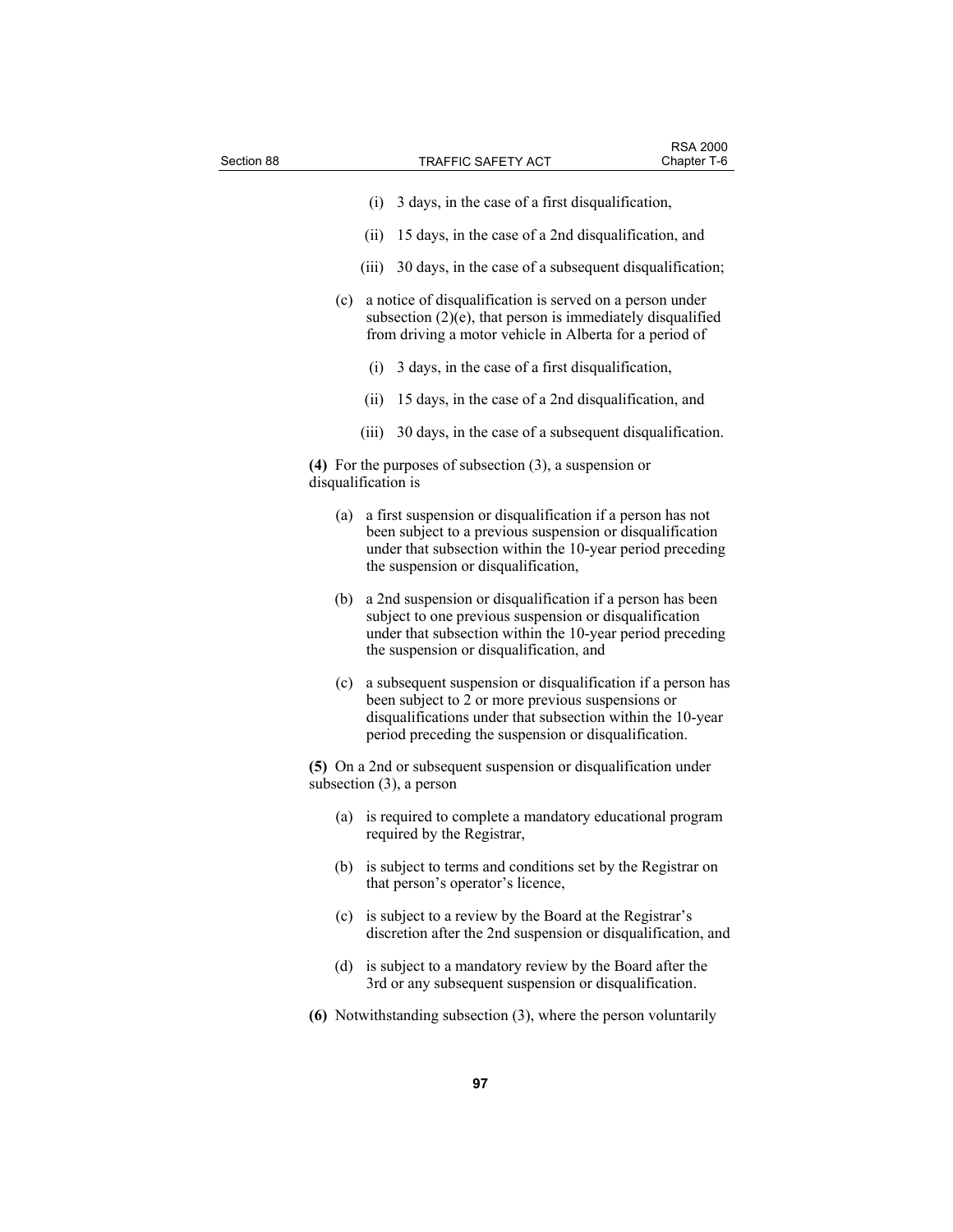| Section 88 |                                                                                                                                                                                                                                                                                                                                                                                                                          |                | TRAFFIC SAFETY ACT                                                                                                                                                                                                                     | Chapter T-6 |  |  |
|------------|--------------------------------------------------------------------------------------------------------------------------------------------------------------------------------------------------------------------------------------------------------------------------------------------------------------------------------------------------------------------------------------------------------------------------|----------------|----------------------------------------------------------------------------------------------------------------------------------------------------------------------------------------------------------------------------------------|-------------|--|--|
|            | (a)                                                                                                                                                                                                                                                                                                                                                                                                                      | instrument, or | attends forthwith at a place designated by the peace<br>officer and accompanies the peace officer to that place, if<br>necessary, and undergoes a test using an approved                                                               |             |  |  |
|            | (b)                                                                                                                                                                                                                                                                                                                                                                                                                      |                | forthwith provides a 2nd breath sample into an approved<br>screening device that is different from the device used for<br>the test under subsection $(2)(a)$ ,                                                                         |             |  |  |
|            | the purpose of which is to show the proportion of alcohol in the<br>person's blood, and the result of that test indicates that the<br>proportion of alcohol in the person's blood is not equal to nor<br>exceeds 50 milligrams of alcohol in 100 millilitres of blood, the<br>peace officer shall forthwith return the operator's licence, if any, to<br>the person and the disqualification from driving is terminated. |                |                                                                                                                                                                                                                                        |             |  |  |
|            | (6.1) The peace officer shall advise the person of the person's right<br>to voluntarily undergo a test referred to in subsection (6).                                                                                                                                                                                                                                                                                    |                |                                                                                                                                                                                                                                        |             |  |  |
|            | (7) Notwithstanding that a person refuses or fails                                                                                                                                                                                                                                                                                                                                                                       |                |                                                                                                                                                                                                                                        |             |  |  |
|            | (a)                                                                                                                                                                                                                                                                                                                                                                                                                      |                | to accept from a peace officer service of a notice of<br>suspension or a notice of disqualification, that notice is<br>deemed to have been served at the time that the peace<br>officer attempted to serve that notice on that person; |             |  |  |
|            | (b)                                                                                                                                                                                                                                                                                                                                                                                                                      | taking effect; | to surrender an operator's licence, that refusal or failure<br>does not prevent the suspension or disqualification from                                                                                                                |             |  |  |
|            | (c)                                                                                                                                                                                                                                                                                                                                                                                                                      |                | to accept service of a notice of suspension or a notice of<br>disqualification, that refusal or failure does not prevent the<br>suspension or disqualification from taking effect.                                                     |             |  |  |
|            | (8) With respect to a driver of a motor vehicle, this section does<br>not apply to a case arising out of the circumstances described in<br>subsection $(2)$                                                                                                                                                                                                                                                              |                |                                                                                                                                                                                                                                        |             |  |  |
|            |                                                                                                                                                                                                                                                                                                                                                                                                                          |                | (a) when a peace officer decides to lay an information against<br>the driver alleging that the driver has, in contravention of<br>the Criminal Code (Canada), committed any offence                                                    |             |  |  |
|            |                                                                                                                                                                                                                                                                                                                                                                                                                          | (i)            | involving the actual driving of a motor vehicle by the<br>driver, and                                                                                                                                                                  |             |  |  |
|            |                                                                                                                                                                                                                                                                                                                                                                                                                          | (ii)           | involving                                                                                                                                                                                                                              |             |  |  |
|            |                                                                                                                                                                                                                                                                                                                                                                                                                          | (A)            | the condition of the driver or the amount of<br>alcohol in the driver's blood, as the case may be,<br>resulting from the consumption by the driver of<br>alcohol.                                                                      |             |  |  |
|            |                                                                                                                                                                                                                                                                                                                                                                                                                          |                |                                                                                                                                                                                                                                        |             |  |  |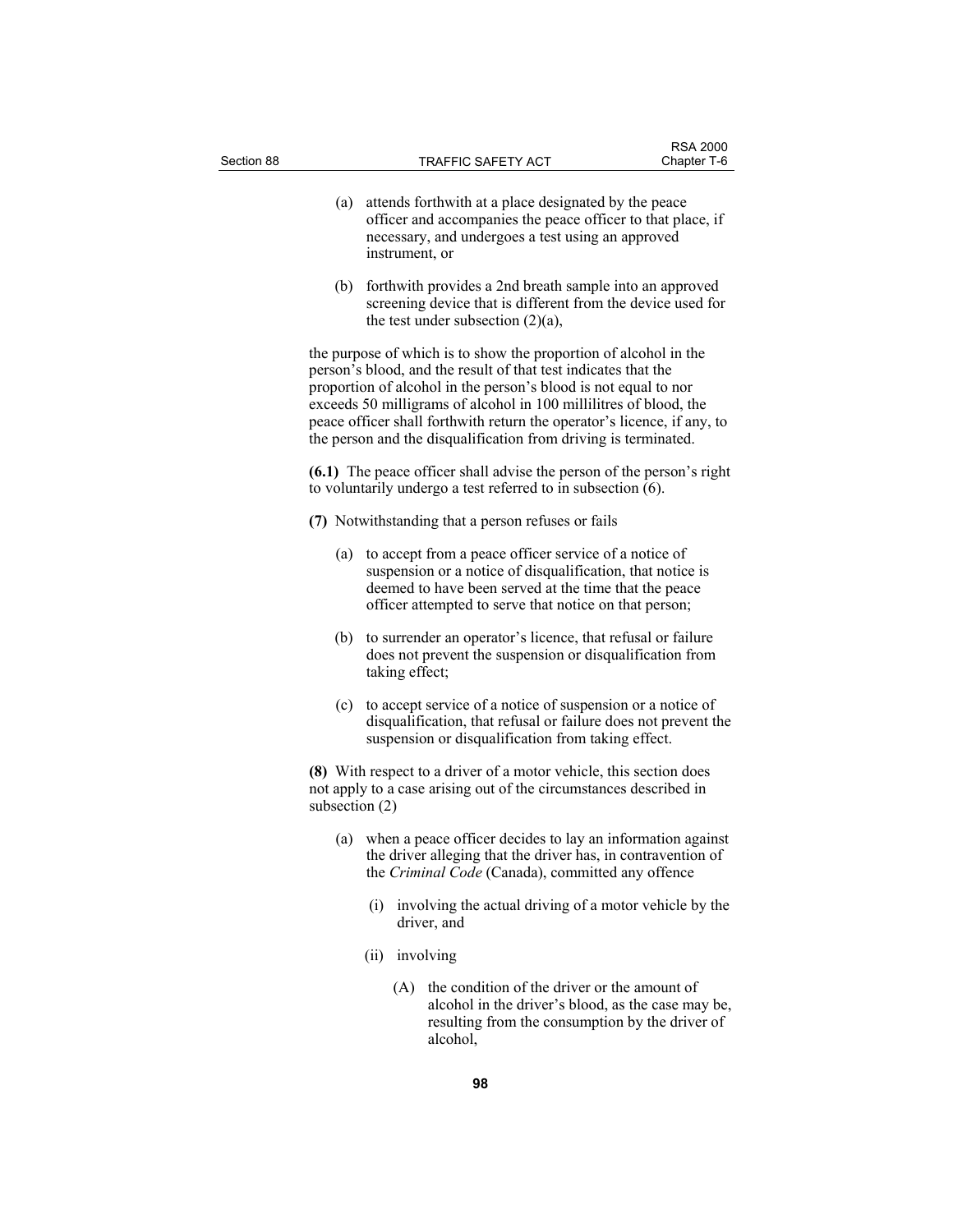| Section 88.1 |                                                                                                                                                                                                                          | TRAFFIC SAFETY ACT                                                                                                                                                                                                          | <b>RSA 2000</b><br>Chapter T-6                                                           |  |
|--------------|--------------------------------------------------------------------------------------------------------------------------------------------------------------------------------------------------------------------------|-----------------------------------------------------------------------------------------------------------------------------------------------------------------------------------------------------------------------------|------------------------------------------------------------------------------------------|--|
|              | (B)                                                                                                                                                                                                                      | the condition of the driver resulting from the<br>introduction by the driver into the driver's body<br>of any drug or other substance,                                                                                      |                                                                                          |  |
|              | (C)                                                                                                                                                                                                                      | the condition of the driver resulting from the<br>introduction by the driver into the driver's body<br>of a combination of alcohol and a drug, or                                                                           |                                                                                          |  |
|              | (D)                                                                                                                                                                                                                      | the driver, with respect to the driving of a motor<br>vehicle, having failed or refused, without a<br>reasonable excuse, to comply with a demand<br>made on that driver under section 254 of the<br>Criminal Code (Canada), |                                                                                          |  |
| or           |                                                                                                                                                                                                                          |                                                                                                                                                                                                                             |                                                                                          |  |
| (b)          | section 88.1.                                                                                                                                                                                                            | where the driver's operator's licence is suspended or the<br>driver is disqualified from driving a motor vehicle under                                                                                                      | RSA 2000 cT-6 s88;2001 c14 s13;2008 c40 s3;<br>2011 c22 s12;2013 c19 s2(13);2017 c26 s12 |  |
|              |                                                                                                                                                                                                                          |                                                                                                                                                                                                                             |                                                                                          |  |
|              | <b>88.1(1)</b> In this section,                                                                                                                                                                                          | Alcohol-related administrative licence suspension                                                                                                                                                                           |                                                                                          |  |
| (a)          | "approved instrument" means a device that is designed to<br>receive and make an analysis of a sample of the breath of<br>a person in order to measure the concentration of alcohol<br>in that person's blood and that is |                                                                                                                                                                                                                             |                                                                                          |  |
|              | (i)                                                                                                                                                                                                                      | an approved instrument within the meaning of<br>section 254 of the Criminal Code (Canada), or                                                                                                                               |                                                                                          |  |
|              | (ii)                                                                                                                                                                                                                     | approved under this Act by the Lieutenant Governor<br>in Council to be used for the purposes of this section;                                                                                                               |                                                                                          |  |
| (a.1)        |                                                                                                                                                                                                                          | "notice of disqualification" means a notice of<br>disqualification served under subsection $(2.2)$ ;                                                                                                                        |                                                                                          |  |
| (b)          |                                                                                                                                                                                                                          | "notice of suspension" means a notice of suspension<br>served under subsection (2.2).                                                                                                                                       |                                                                                          |  |
|              | subsection $(2.2)$ :                                                                                                                                                                                                     | (2) Subject to subsection $(2.1)$ , where a peace officer has<br>reasonable grounds to believe any of the following, the peace<br>officer shall, on behalf of the Registrar, take the actions set out in                    |                                                                                          |  |
| (a)          |                                                                                                                                                                                                                          | that a person operated a motor vehicle or had care or<br>control of a motor vehicle while the person's ability to                                                                                                           |                                                                                          |  |

control of a motor vehicle while the person's ability to operate the motor vehicle was impaired to any degree by alcohol or a drug or by a combination of alcohol and a drug;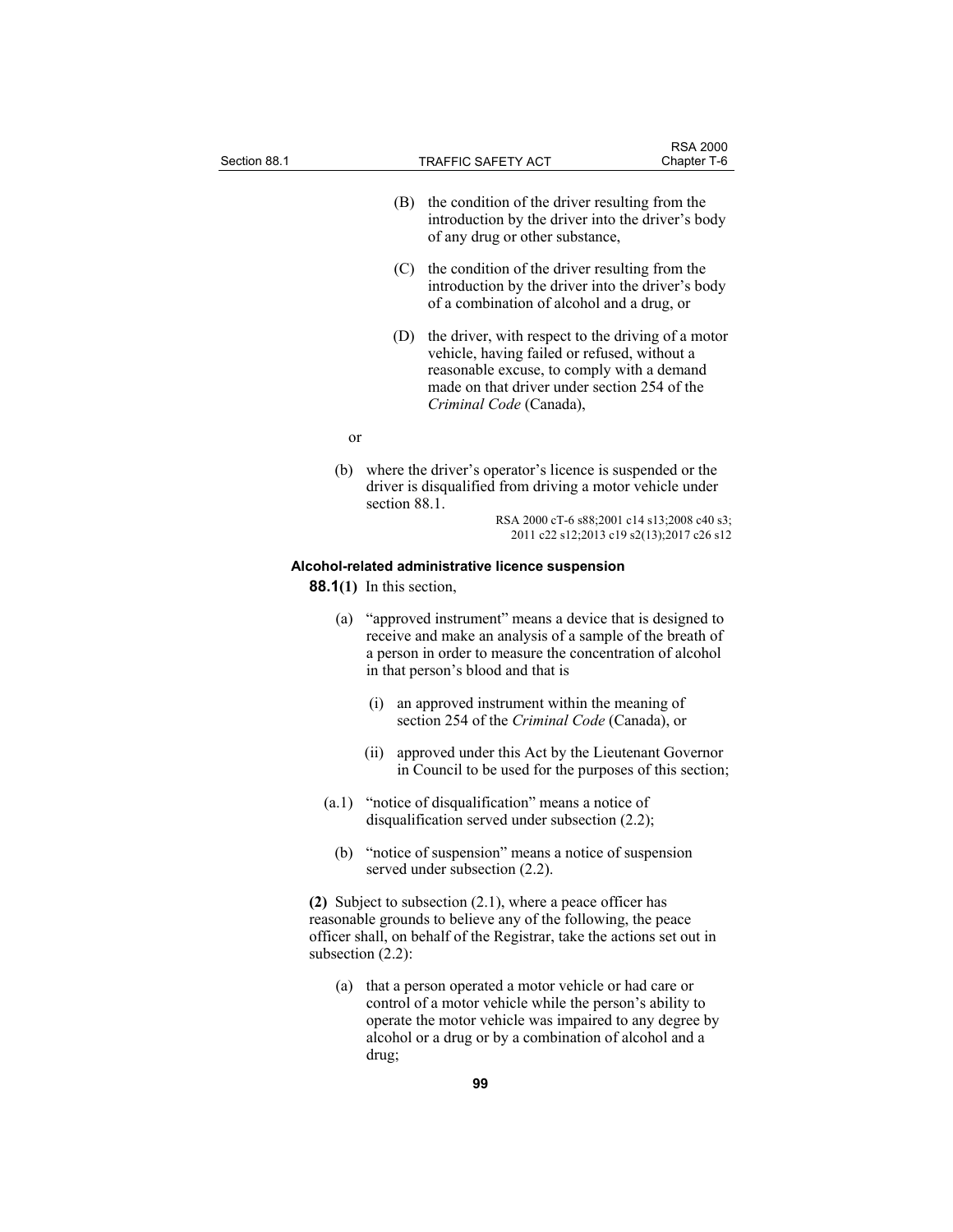| Section 88.1 | <b>TRAFFIC SAFETY ACT</b>                                                                                                                                                                                                                                                                                                                                                                                                                                                                                                                                                      | <b>RSA 2000</b><br>Chapter T-6 |  |  |
|--------------|--------------------------------------------------------------------------------------------------------------------------------------------------------------------------------------------------------------------------------------------------------------------------------------------------------------------------------------------------------------------------------------------------------------------------------------------------------------------------------------------------------------------------------------------------------------------------------|--------------------------------|--|--|
|              | (b)<br>by reason of an analysis of the breath or blood of a person,<br>that a person operated a motor vehicle or had care or<br>control of a motor vehicle having consumed alcohol in<br>such a quantity that the concentration of alcohol in the<br>person's blood exceeded 80 milligrams of alcohol in 100<br>millilitres of blood at any time within 3 hours after<br>operating or having care or control of the motor vehicle;                                                                                                                                             |                                |  |  |
|              | by reason of an analysis of the bodily substance of a<br>(c)<br>person, that a person has within 2 hours after ceasing to<br>operate a motor vehicle or ceasing to have care or control<br>of a motor vehicle a blood drug concentration that is equal<br>to or exceeds any blood drug concentration for the drug<br>that is prescribed by regulation under section 253.1 of the<br>Criminal Code (Canada);                                                                                                                                                                    |                                |  |  |
|              | by reason of an analysis of the breath, blood or bodily<br>(d)<br>substance of a person, or any combination of them, that a<br>person has within 2 hours after ceasing to operate a motor<br>vehicle or ceasing to have care or control of a motor<br>vehicle a blood alcohol concentration and a blood drug<br>concentration that is equal to or exceeds the blood alcohol<br>concentration and the blood drug concentration for the<br>drug that are prescribed by regulation under the Criminal<br>Code (Canada) for instances where alcohol and that drug<br>are combined; |                                |  |  |
|              | (e)<br>that a person failed or refused, without a reasonable<br>excuse, to comply with a demand made on the person to<br>supply a sample of his or her breath, blood or bodily<br>substance under section 254 of the Criminal Code<br>(Canada) in respect of the operation or care or control of a<br>motor vehicle.                                                                                                                                                                                                                                                           |                                |  |  |
|              | (2.1) The peace officer shall not take the actions set out in<br>subsection $(2.2)$ where                                                                                                                                                                                                                                                                                                                                                                                                                                                                                      |                                |  |  |
|              | the person consumed the drug or alcohol or both after<br>(a)<br>ceasing to operate the motor vehicle or ceasing to have<br>care and control of the motor vehicle, and                                                                                                                                                                                                                                                                                                                                                                                                          |                                |  |  |
|              | the person, after ceasing to operate the motor vehicle or<br>(b)<br>ceasing to have care and control of the motor vehicle, had<br>no reasonable expectation that the person would be<br>required to provide a sample of breath or blood.                                                                                                                                                                                                                                                                                                                                       |                                |  |  |
|              | (2.2) The peace officer shall, on behalf of the Registrar,                                                                                                                                                                                                                                                                                                                                                                                                                                                                                                                     |                                |  |  |
|              | in the case of a person who holds an operator's licence,<br>(a)                                                                                                                                                                                                                                                                                                                                                                                                                                                                                                                |                                |  |  |
|              |                                                                                                                                                                                                                                                                                                                                                                                                                                                                                                                                                                                |                                |  |  |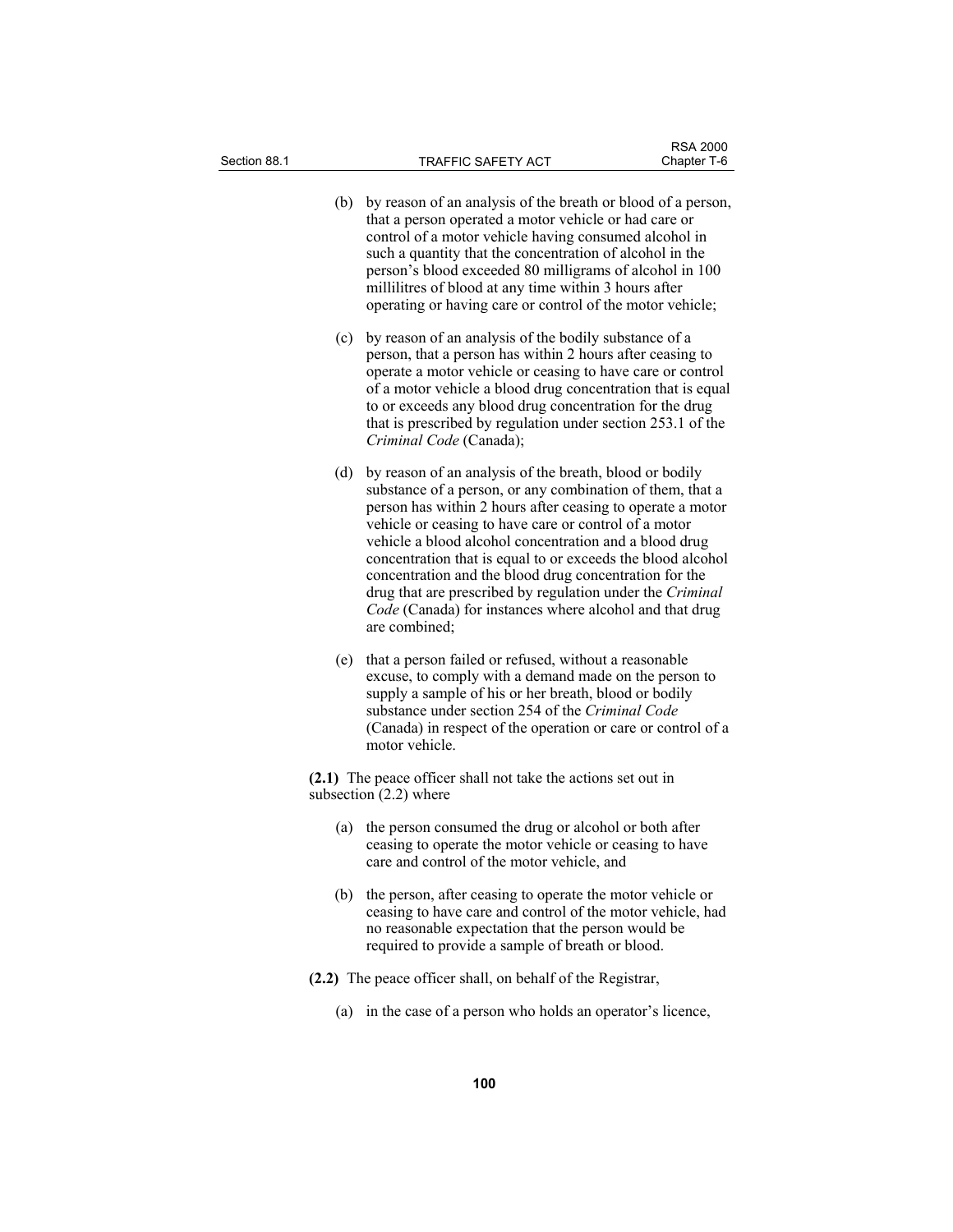| Section 88.1 |           |      | <b>TRAFFIC SAFETY ACT</b>                                                                                                                                                                                                 | <b>RSA 2000</b><br>Chapter T-6 |
|--------------|-----------|------|---------------------------------------------------------------------------------------------------------------------------------------------------------------------------------------------------------------------------|--------------------------------|
|              |           |      |                                                                                                                                                                                                                           |                                |
|              |           | (i)  | require that person to surrender to the peace officer<br>that person's operator's licence, and                                                                                                                            |                                |
|              |           | (i)  | serve on that person a notice of suspension of that<br>person's operator's licence;                                                                                                                                       |                                |
|              | (b)       |      | in the case of a person who holds a licence or permit<br>issued in another jurisdiction that permits the person to<br>operate a motor vehicle, serve on that person a notice of<br>disqualification                       |                                |
|              |           | (i)  | disqualifying that person from operating a motor<br>vehicle in Alberta, and                                                                                                                                               |                                |
|              |           | (ii) | disqualifying that person from applying for or<br>holding an operator's licence;                                                                                                                                          |                                |
|              |           |      | (c) in the case of a person who does not hold an operator's<br>licence, serve on that person a notice of disqualification<br>disqualifying that person from applying for or holding an<br>operator's licence.             |                                |
|              | (3) Where |      |                                                                                                                                                                                                                           |                                |
|              | (a)       |      | a person's operator's licence is surrendered under<br>subsection $(2.2)(a)$ , that person is immediately<br>disqualified from driving a motor vehicle in Alberta and<br>remains so disqualified                           |                                |
|              |           |      | (i) for an immediate period of 90 days, and                                                                                                                                                                               |                                |
|              |           | (ii) | following the expiration of the term in subclause (i),<br>for a further period of one year;                                                                                                                               |                                |
|              | (b)       |      | a notice of suspension is served on a person under<br>subsection $(2.2)(a)$ , the suspension, with respect to the<br>surrendered operator's licence, takes effect immediately<br>and remains in effect                    |                                |
|              |           | (i)  | for an immediate period of 90 days, and                                                                                                                                                                                   |                                |
|              |           | (ii) | following the expiration of the term in subclause (i),<br>for a further period of one year;                                                                                                                               |                                |
|              |           |      | (c) a notice of disqualification is served on a person under<br>subsection $(2.2)(b)$ , that person is immediately<br>disqualified from driving a motor vehicle in Alberta, and<br>the disqualification remains in effect |                                |
|              |           | (i)  | for an immediate period of 90 days, and                                                                                                                                                                                   |                                |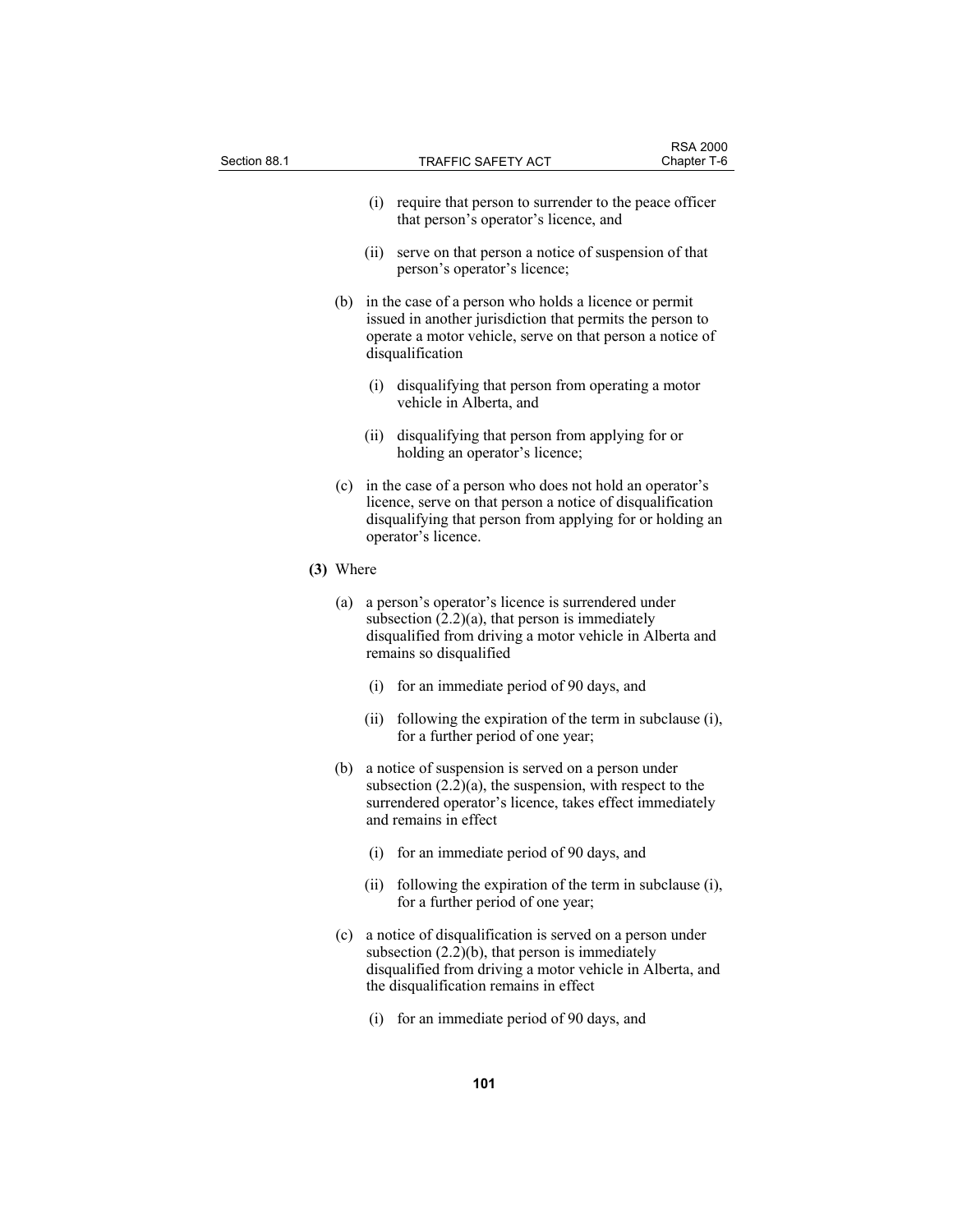| Section 88.1                                                                                                                                   |                                                                                                                                                                                                                                                                                                                                                                                                                                                                                                                                                                                                                                   |        | <b>TRAFFIC SAFETY ACT</b>                                                                                                                                                                                                                                                                     | <b>RSA 2000</b><br>Chapter T-6 |  |
|------------------------------------------------------------------------------------------------------------------------------------------------|-----------------------------------------------------------------------------------------------------------------------------------------------------------------------------------------------------------------------------------------------------------------------------------------------------------------------------------------------------------------------------------------------------------------------------------------------------------------------------------------------------------------------------------------------------------------------------------------------------------------------------------|--------|-----------------------------------------------------------------------------------------------------------------------------------------------------------------------------------------------------------------------------------------------------------------------------------------------|--------------------------------|--|
|                                                                                                                                                |                                                                                                                                                                                                                                                                                                                                                                                                                                                                                                                                                                                                                                   | (ii)   | following the expiration of the term in subclause (i),<br>for a further period of one year;                                                                                                                                                                                                   |                                |  |
|                                                                                                                                                | (d)                                                                                                                                                                                                                                                                                                                                                                                                                                                                                                                                                                                                                               | effect | a notice of disqualification is served on a person under<br>subsection $(2.2)(c)$ , the disqualification takes effect<br>immediately on the service of the notice and remains in                                                                                                              |                                |  |
|                                                                                                                                                |                                                                                                                                                                                                                                                                                                                                                                                                                                                                                                                                                                                                                                   | (i)    | for an immediate period of 90 days, and                                                                                                                                                                                                                                                       |                                |  |
|                                                                                                                                                |                                                                                                                                                                                                                                                                                                                                                                                                                                                                                                                                                                                                                                   | (ii)   | following the expiration of the term in subclause (i),<br>for a further period of one year.                                                                                                                                                                                                   |                                |  |
|                                                                                                                                                | (3.1) On the expiration of a disqualification or suspension imposed<br>under subsection $(3)(a)(i)$ , $(3)(b)(i)$ , $(3)(c)(i)$ or $(3)(d)(i)$ a person<br>may apply to the Registrar to set aside the operation of the<br>disqualification or suspension imposed under subsection $(3)(a)(ii)$ ,<br>$(3)(b)(ii)$ , $(3)(c)(ii)$ or $(3)(d)(ii)$ .<br>(3.2) The Registrar may set aside the operation of a<br>disqualification or suspension imposed under subsection $(3)(a)(ii)$ ,<br>$(3)(b)(ii)$ , $(3)(c)(ii)$ or $(3)(d)(ii)$ only on the condition that the<br>person who is subject to the disqualification or suspension |        |                                                                                                                                                                                                                                                                                               |                                |  |
|                                                                                                                                                |                                                                                                                                                                                                                                                                                                                                                                                                                                                                                                                                                                                                                                   |        |                                                                                                                                                                                                                                                                                               |                                |  |
| does not operate a motor vehicle unless the vehicle is<br>(a)<br>equipped with an alcohol-sensing device satisfactory to<br>the Registrar, and |                                                                                                                                                                                                                                                                                                                                                                                                                                                                                                                                                                                                                                   |        |                                                                                                                                                                                                                                                                                               |                                |  |
|                                                                                                                                                | (b)                                                                                                                                                                                                                                                                                                                                                                                                                                                                                                                                                                                                                               |        | complies with any terms or conditions imposed by the<br>Registrar.                                                                                                                                                                                                                            |                                |  |
|                                                                                                                                                | (3.3) The term during which the person must not operate a motor<br>vehicle without an alcohol-sensing device as described in<br>subsection $(3.2)$ is one year.                                                                                                                                                                                                                                                                                                                                                                                                                                                                   |        |                                                                                                                                                                                                                                                                                               |                                |  |
|                                                                                                                                                | $(3.4)$ Notwithstanding subsection $(3.3)$ , the Registrar may consider<br>and grant or refuse an application for exemption from subsection<br>$(3.3)$ where it is not feasible for the disqualified or suspended<br>person to comply with the requirement for the use of an alcohol-<br>sensing device as prescribed in this section.                                                                                                                                                                                                                                                                                            |        |                                                                                                                                                                                                                                                                                               |                                |  |
|                                                                                                                                                | $(3.5)$ On an application referred to in subsection $(3.4)$ , the<br>Registrar may set aside the requirement for the use of an alcohol-<br>sensing device, and instead impose a further period of<br>disqualification or another term or condition that will, in the<br>opinion of the Registrar, ensure public safety.                                                                                                                                                                                                                                                                                                           |        |                                                                                                                                                                                                                                                                                               |                                |  |
|                                                                                                                                                |                                                                                                                                                                                                                                                                                                                                                                                                                                                                                                                                                                                                                                   |        | (3.6) Where the operation of a disqualification or suspension<br>imposed under subsection $(3)(a)(ii)$ , $(3)(b)(ii)$ , $(3)(c)(ii)$ or $(3)(d)(ii)$<br>has been set aside by the Registrar on the condition that a person<br>does not operate a motor vehicle unless the vehicle is equipped |                                |  |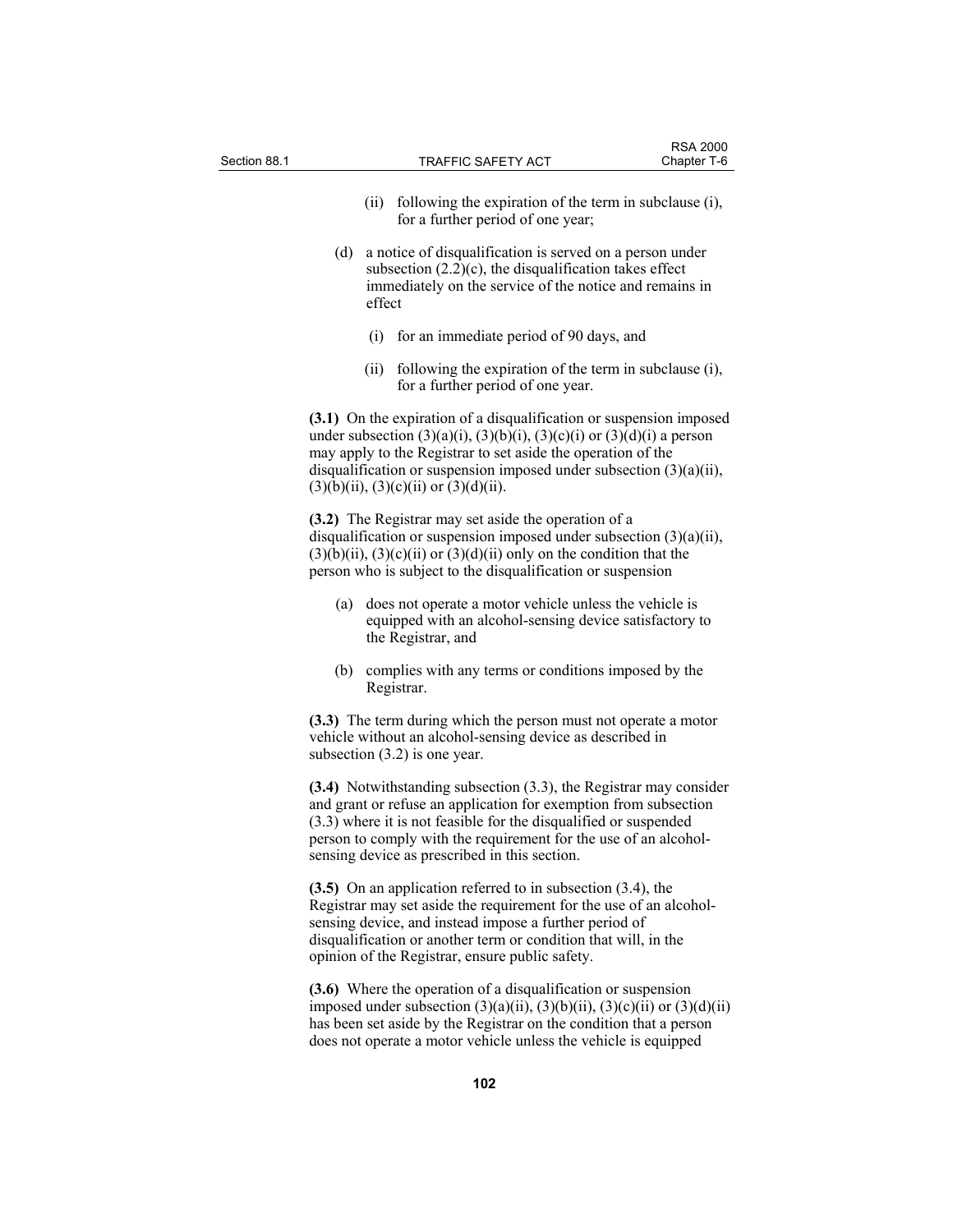with an alcohol-sensing device, the Registrar may rescind the setting aside of the disqualification or suspension if the alcoholsensing device with which the person's vehicle has been equipped registers a warn or a fail.

**(3.7)** Notwithstanding

- (a) subsections  $(2.2)(a)$  and  $(3)(a)$  and (b), if the person to whom subsection (2)(b) applies voluntarily attends forthwith at a place designated by the peace officer and accompanies the peace officer to that place, if necessary, and undergoes a test using an approved instrument and the result of that test indicates that the person's blood alcohol concentration is less than 80 milligrams of alcohol in 100 millilitres of blood, the peace officer shall forthwith return the person's operator's licence, if any, to the person and the suspension of the operator's licence and the disqualification from driving are terminated;
- (b) subsections  $(2.2)(a)$  and  $(3)(a)$  and (b), if the person to whom subsection  $(2)(c)$  applies voluntarily attends forthwith at a place designated by the peace officer and accompanies the peace officer to that place, if necessary, provides a sample of blood and undergoes a test or analysis of that blood and the result of that test or analysis indicates that the person's blood drug concentration is less than all the blood drug concentrations for that drug that are prescribed under the *Criminal Code* (Canada), the peace officer shall forthwith return the person's operator's licence, if any, to the person and the suspension of the licence and disqualification from driving are terminated;
- (c) subsections  $(2.2)(a)$  and  $(3)(a)$  and  $(b)$ , if the person to whom subsection  $(2)(d)$  applies voluntarily attends forthwith at a place designated by the peace officer and accompanies the peace officer to that place, if necessary, and undergoes a test using an approved instrument and provides a sample of blood and undergoes a test or analysis of that blood and the result of the tests or analysis indicates that the person's blood alcohol concentration and blood drug concentration are less than the blood alcohol concentration and the blood drug concentration for the drug that are prescribed by regulation under the *Criminal Code* (Canada) for instances where alcohol and that drug are combined, the peace officer shall forthwith return the person's operator's licence, if any, to the person and the suspension of the licence and disqualification from driving are terminated;
- (d) subsections  $(2.2)(b)$  and  $(3)(c)$ , if the person to whom subsection (2)(b) applies voluntarily attends forthwith at a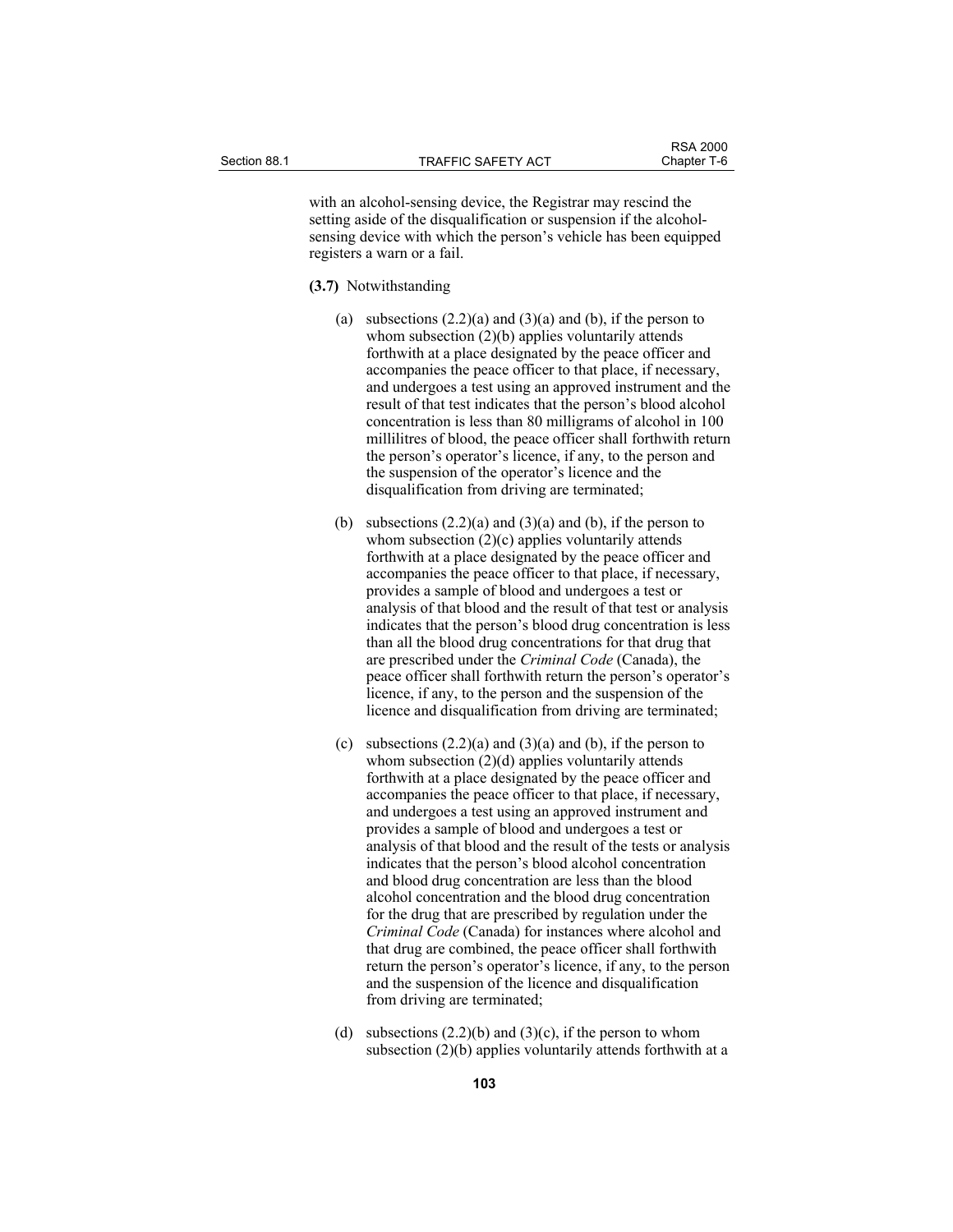place designated by the peace officer and accompanies the peace officer to that place, if necessary, and undergoes a test using an approved instrument and the result of that test indicates that the person's blood alcohol concentration is less than 80 milligrams of alcohol in 100 millilitres of blood, the disqualification from operating a motor vehicle in Alberta and applying for or holding an operator's licence are terminated;

- (e) subsections  $(2.2)(b)$  and  $(3)(c)$ , if the person to whom subsection  $(2)(c)$  applies voluntarily attends forthwith at a place designated by the peace officer and accompanies the peace officer to that place, if necessary, provides a sample of blood and undergoes a test or analysis of that blood and the result of that test or analysis indicates that the person's blood drug concentration is less than all the blood drug concentrations for that drug that are prescribed by regulation under the *Criminal Code* (Canada), the disqualification from operating a motor vehicle in Alberta and applying for or holding an operator's licence are terminated;
- (f) subsections  $(2.2)(b)$  and  $(3)(c)$ , if the person to whom subsection (2)(d) applies voluntarily attends forthwith at a place designated by the peace officer and accompanies the peace officer to that place, if necessary, and undergoes a test using an approved instrument and provides a sample of blood and undergoes a test or analysis of that blood and the result of the tests or analysis indicates that the person's blood alcohol concentration and the blood drug concentration are less than the blood alcohol concentration and the blood drug concentration for the drug that are prescribed by regulation under the *Criminal Code* (Canada) for instances where alcohol and that drug are combined, the disqualification from operating a motor vehicle in Alberta and applying for or holding an operator's licence are terminated;
- (g) subsections  $(2.2)(c)$  and  $(3)(d)$ , if the person to whom subsection (2)(b) applies voluntarily attends forthwith at a place designated by the peace officer and accompanies the peace officer to that place, if necessary, and undergoes a test using an approved instrument and the result of that test indicates that the person's blood alcohol concentration is less than 80 milligrams of alcohol in 100 millilitres of blood, the disqualification from applying for or holding an operator's licence is terminated;
- (h) subsections  $(2.2)(c)$  and  $(3)(d)$ , if the person to whom subsection (2)(c) applies voluntarily attends forthwith at a place designated by the peace officer and accompanies the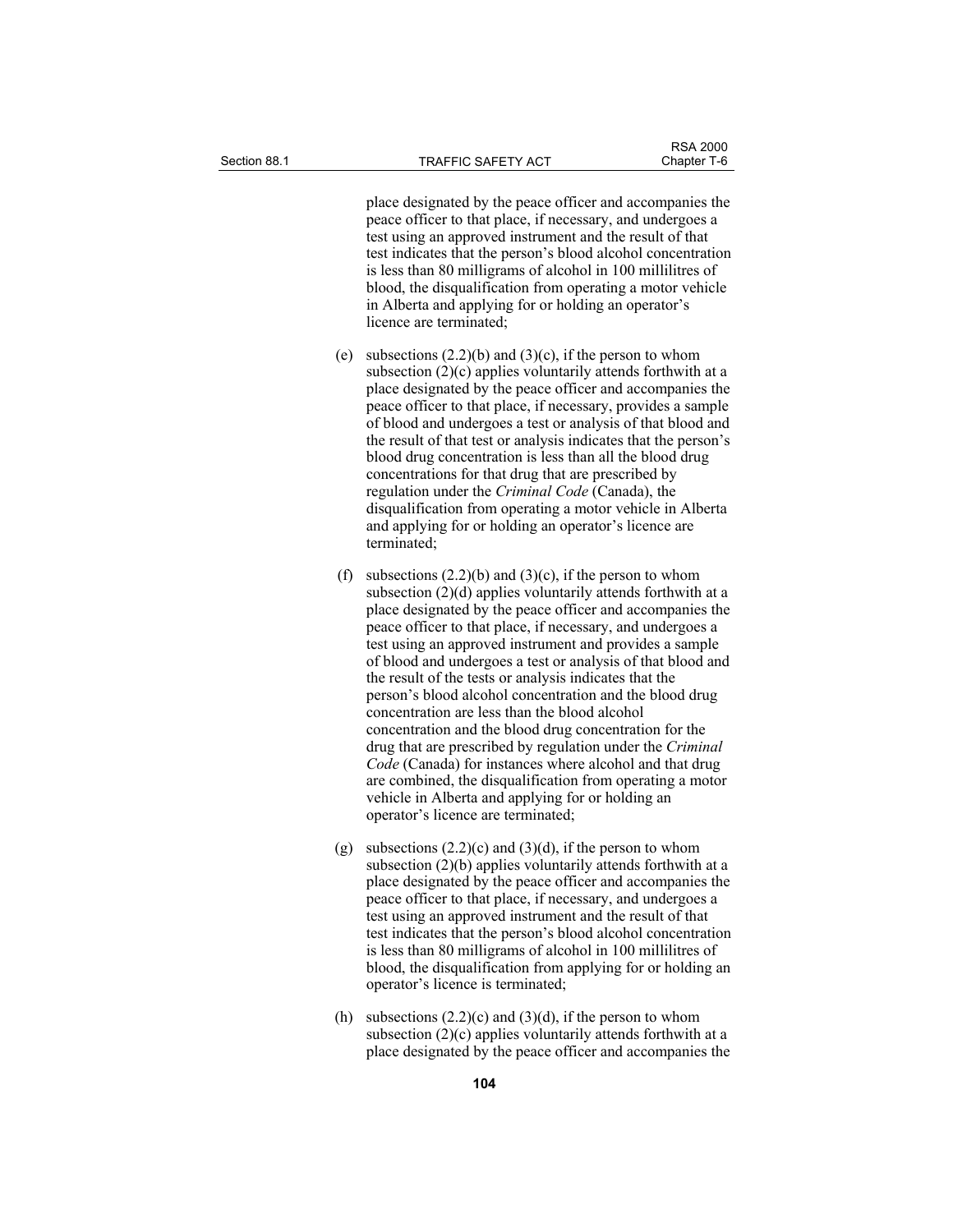peace officer to that place, if necessary, provides a sample of blood and undergoes a test or analysis of that blood and the result of that test indicates that the person's blood drug concentration is less than all the blood drug concentrations for that drug that are prescribed by regulation under the *Criminal Code* (Canada), the disqualification from applying for or holding an operator's licence is terminated;

(i) subsections  $(2.2)(c)$  and  $(3)(d)$ , if the person to whom subsection  $(2)(d)$  applies voluntarily attends forthwith at a place designated by the peace officer and accompanies the peace officer to that place, if necessary, and undergoes a test using an approved instrument and provides a sample of blood and undergoes a test or analysis of that blood and the result of the tests or analysis indicates that the person's blood alcohol concentration and blood drug concentration are less than the blood alcohol concentration and the blood drug concentration for the drug that are prescribed by regulation under the *Criminal Code* (Canada) for instances where alcohol and that drug are combined, the disqualification from applying for or holding an operator's licence is terminated.

**(3.8)** The peace officer shall advise the person of the person's right to voluntarily undergo the applicable test or analysis referred to in subsection  $(3.7)$ .

**(3.9)** Despite subsection (3.7)(a), (d) and (g),

- (a) if the result of the test referred to in those provisions indicates that the person's blood alcohol concentration is equal to or greater than 50 milligrams of alcohol in 100 millilitres of blood but less than 80 milligrams of alcohol in 100 millilitres of blood, the peace officer shall take the action set out in section  $88(2)(c)$ , (d) or (e), whichever is applicable in the circumstances, and
- (b) if the result of the test referred to in those provisions indicates the presence of alcohol in that person's blood and the person is a novice driver as defined in section  $90(1)(c)$ , the peace officer shall take the action set out in section 90(4).
- **(4)** Notwithstanding that a person refuses or fails
	- (a) to accept from a peace officer service of a notice of suspension or a notice of disqualification, that notice is deemed to have been served at the time that the peace officer attempted to serve that notice on that person;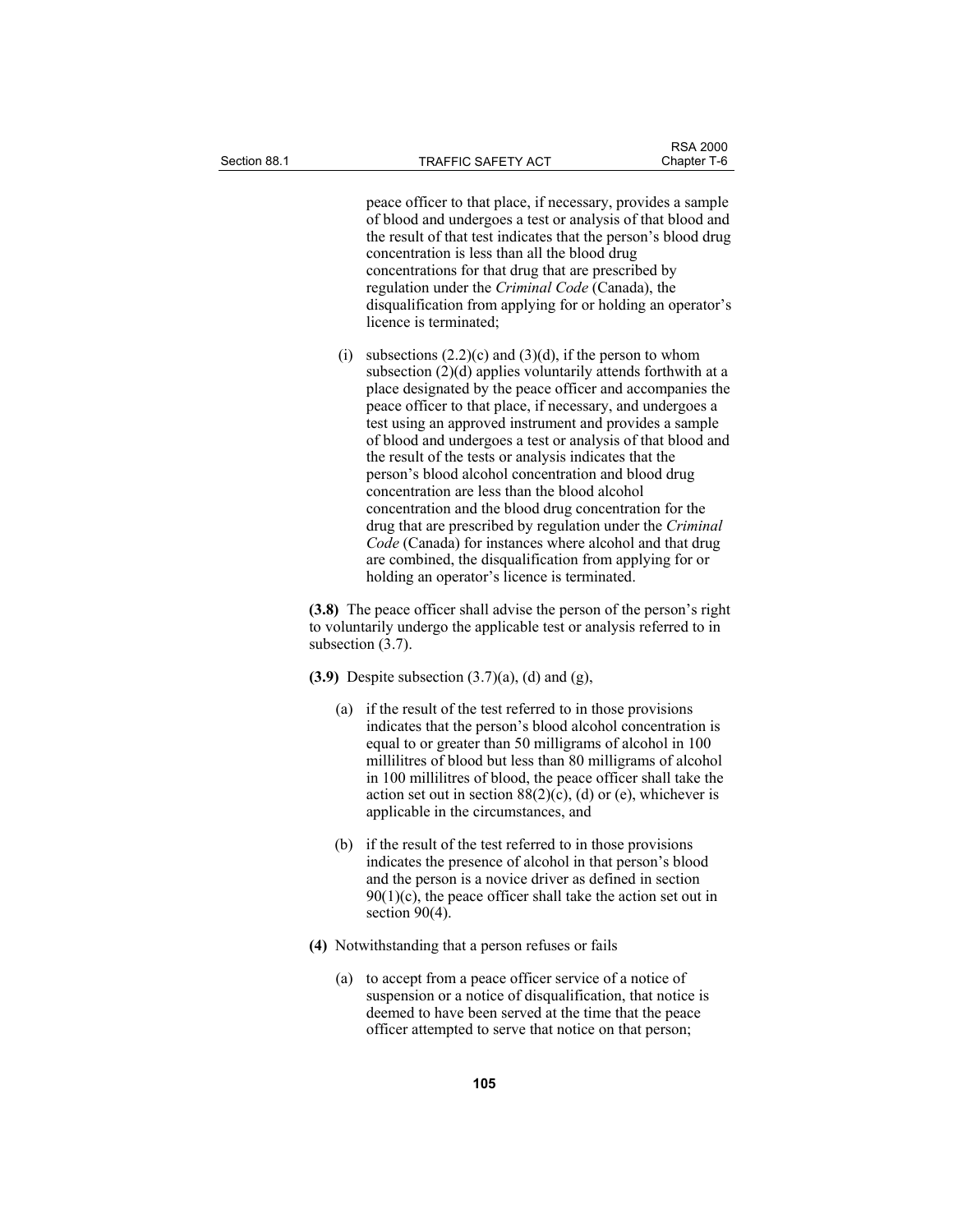- (b) to surrender an operator's licence, that refusal or failure does not prevent the suspension or disqualification from taking effect;
- (c) to accept service of a notice of suspension or a notice of disqualification, that refusal or failure does not prevent the suspension or disqualification from taking effect. 2011 c22 s12;2017 c26 s13

# **Transitional regarding existing section 88.1 disqualifications or suspensions**

**88.11(1)** On the coming into force of section 13(c) of *An Act to Reduce Cannabis and Alcohol Impaired Driving,*

- (a) a disqualification or suspension that was imposed under section 88.1(3) one year or more before the coming into force of section 13(c) of *An Act to Reduce Cannabis and Alcohol Impaired Driving* immediately comes to an end, and
- (b) a disqualification or suspension that was imposed under section 88.1(3) less than one year before the coming into force of section 13(c) of *An Act to Reduce Cannabis and Alcohol Impaired Driving* continues until the person thus disqualified or suspended has been disqualified or suspended for 90 days.

**(2)** After the expiration of the 90 days referred to in subsection (1)(b), the person is disqualified or suspended for a further period of the lesser of

- (a) one year, and
- (b) the disposition of the criminal charge referred to in section 88.1(2)(a) as it read immediately before the coming into force of this subsection.

**(3)** A person may apply to the Registrar to have the operation of a disqualification or suspension imposed under subsection (2) set aside.

**(4)** The Registrar may set aside the operation of the disqualification or suspension imposed under subsection (2) only on the condition that the person

- (a) does not operate a motor vehicle without an alcoholsensing device for the remainder of the person's disqualification or suspension, and
- (b) complies with any terms or conditions imposed by the Registrar.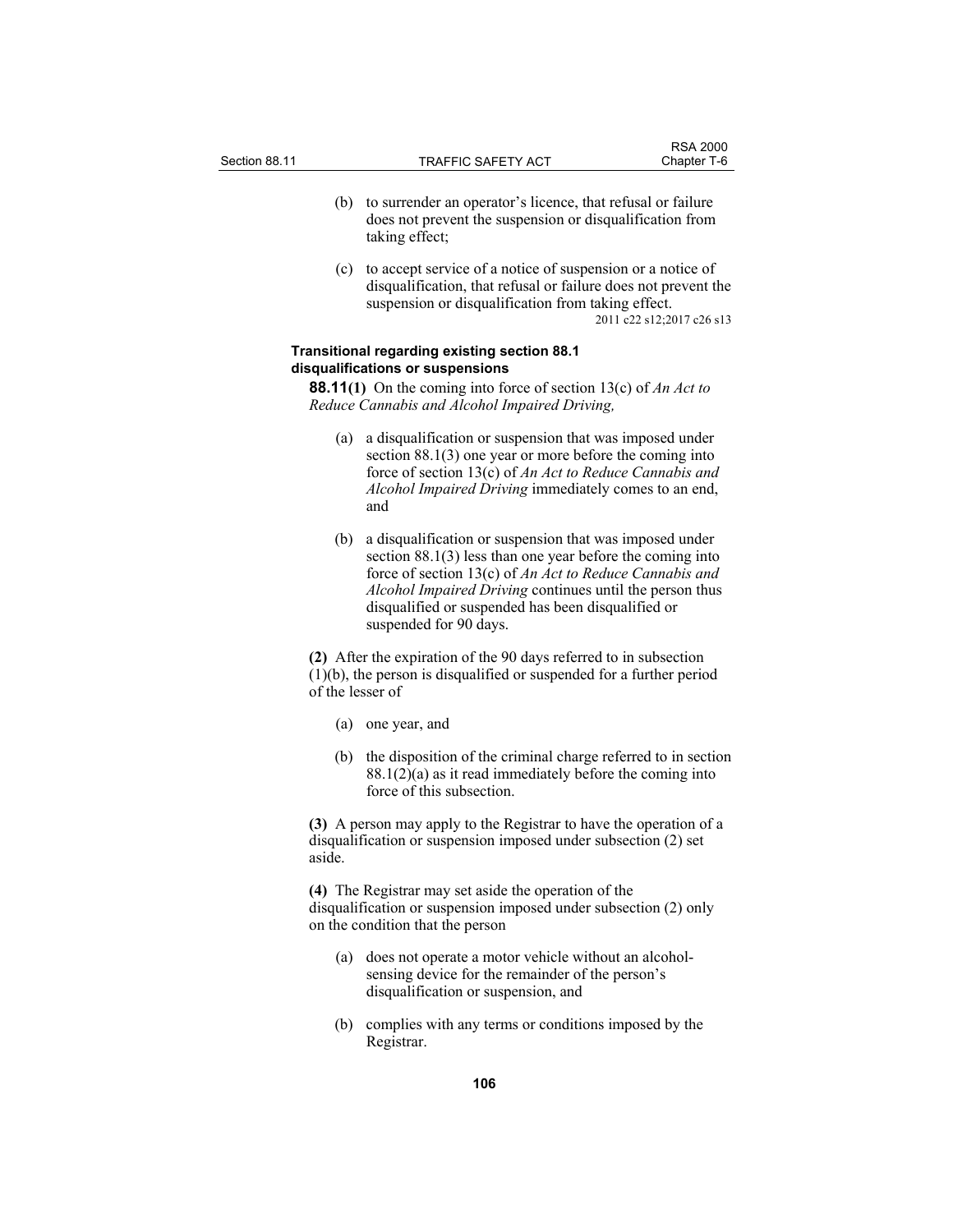**(5)** Notwithstanding subsection (2), the Registrar may consider and grant or refuse an application for exemption from subsection (2) where it is not feasible for the disqualified person to comply with the requirement for the use of an alcohol-sensing device as prescribed in this section.

**(6)** On an application referred to in subsection (5), the Registrar may set aside the requirement for the use of an alcohol-sensing device, and instead impose a further period of disqualification or another term or condition that will, in the opinion of the Registrar, ensure public safety.

**(7)** Where the operation of a disqualification or suspension imposed under subsection (2) has been set aside by the Registrar on the condition that a person does not operate a motor vehicle unless the vehicle is equipped with an alcohol-sensing device, the Registrar may rescind the setting aside of the disqualification or suspension if the alcohol-sensing device with which the person's vehicle has been equipped registers a warn or a fail.

2017 c26 s14

# **Mandatory use of alcohol-sensing device when driving**

**88.2(1)** Where a person has been disqualified arising out of the person being found guilty under section 253, 254 or 255 of the *Criminal Code* (Canada), on the expiration of the disqualification imposed by a court, the person may apply to the Registrar to set aside the operation of a disqualification imposed under this Act.

**(2)** The Registrar may set aside the operation of a disqualification imposed under this Act only on the condition that the person who is subject to the disqualification

- (a) does not operate a motor vehicle unless the vehicle is equipped with an alcohol-sensing device satisfactory to the Registrar, and
- (b) complies with any terms or conditions imposed by the Registrar.

**(3)** Notwithstanding section 92, where a person has been disqualified arising out of the person being found guilty under section 253, 254 or 255 of the *Criminal Code* (Canada), on the expiration of the disqualification imposed under this Act, the person may apply to the Registrar for the reinstatement or issuance of an operator's licence to the person who was subject to the disqualification.

**(4)** The Registrar may reinstate or issue an operator's licence only on the condition that the person, in addition to complying with the other requirements imposed under this Act,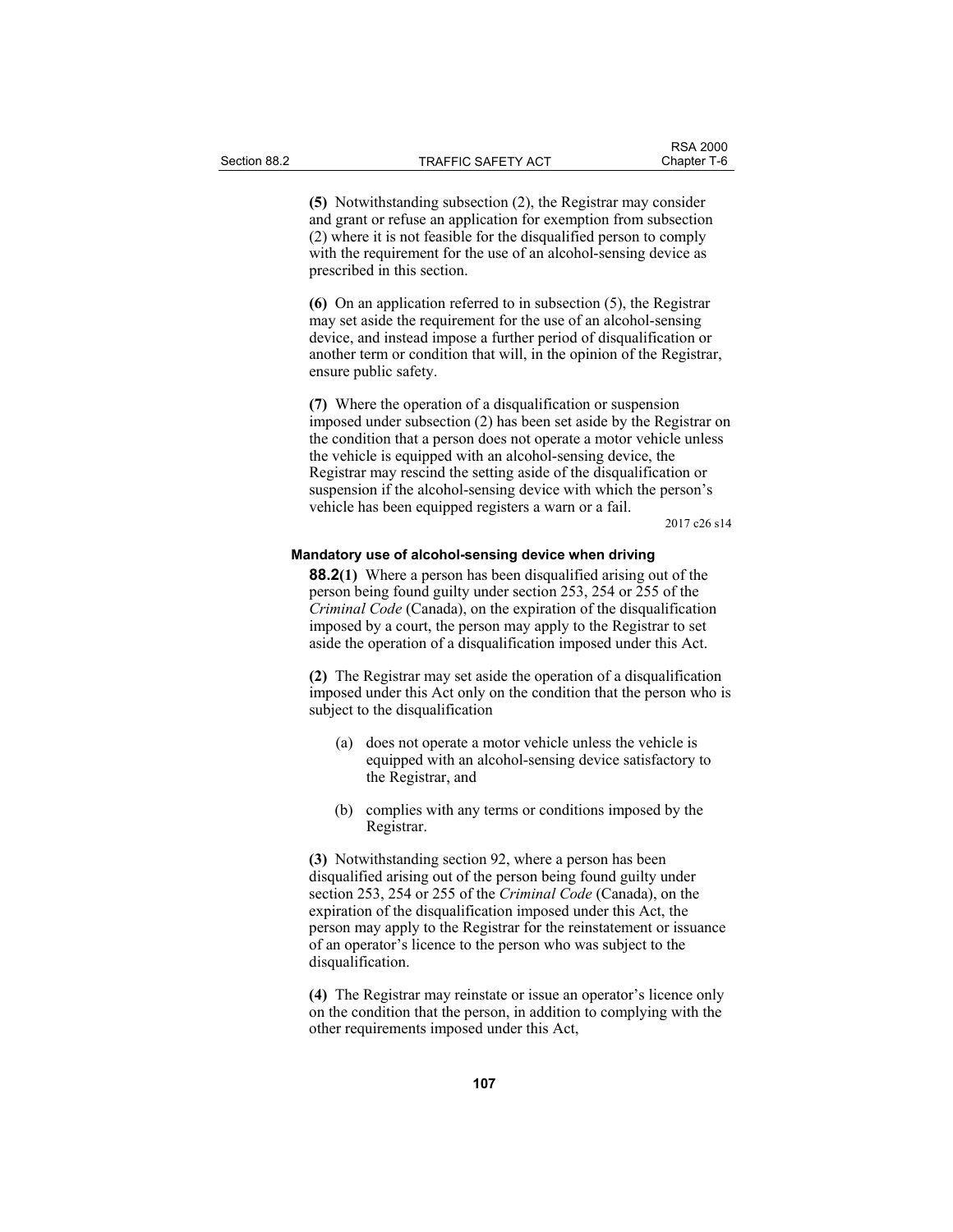| Section 88.2 |                          |       | TRAFFIC SAFETY ACT                                                                                                                                                                                                                                                                         | <b>RSA 2000</b><br>Chapter T-6 |
|--------------|--------------------------|-------|--------------------------------------------------------------------------------------------------------------------------------------------------------------------------------------------------------------------------------------------------------------------------------------------|--------------------------------|
|              |                          |       |                                                                                                                                                                                                                                                                                            |                                |
|              | (a)                      |       | does not operate a motor vehicle unless the vehicle is<br>equipped with an alcohol-sensing device that meets the<br>approval of the Registrar, and                                                                                                                                         |                                |
|              | (b)                      |       | complies with any terms or conditions imposed by the<br>Registrar.                                                                                                                                                                                                                         |                                |
|              |                          |       | (5) The term during which the person must not operate a motor<br>vehicle without an alcohol-sensing device as described in<br>subsections $(2)$ and $(4)$ is                                                                                                                               |                                |
|              |                          |       | (a) for convictions under section 253 or 254 of the Criminal<br>Code (Canada),                                                                                                                                                                                                             |                                |
|              |                          |       | (i) one year for a first conviction;                                                                                                                                                                                                                                                       |                                |
|              |                          | (ii)  | 3 years for a 2nd conviction within 10 years;                                                                                                                                                                                                                                              |                                |
|              |                          | (iii) | 5 years for a 3rd or subsequent conviction within 10<br>years;                                                                                                                                                                                                                             |                                |
|              |                          |       | (b) for convictions under section 255 of the Criminal Code<br>(Canada), up to 5 years, as determined by the Registrar.                                                                                                                                                                     |                                |
|              | of subsection $(5)(a)$ . |       | (5.1) A conviction under section 255 of the Criminal Code<br>(Canada) is deemed to be a conviction in determining whether a<br>conviction is a 2nd, 3rd or subsequent conviction for the purposes                                                                                          |                                |
|              |                          |       | $(6)$ Notwithstanding subsection $(5)$ , the Registrar may                                                                                                                                                                                                                                 |                                |
|              |                          |       | (a) repealed $2016 \text{ c}14 \text{ s}6$ ,                                                                                                                                                                                                                                               |                                |
|              | (b)                      |       | order the extension of the requirement for the use of an<br>alcohol-sensing device beyond the periods stated in<br>subsection (5) until such time as, in the opinion of the<br>Registrar, the person no longer poses a significant risk to<br>public safety, or                            |                                |
|              |                          |       | (c) consider and grant or refuse applications for exemption<br>from subsection $(5)$ where it is not feasible for the<br>disqualified person to comply with the requirement for the<br>use of an alcohol-sensing device as prescribed in this<br>section.                                  |                                |
|              | ensure public safety.    |       | (7) On an application referred to in subsection $(6)(c)$ , the Registrar<br>may set aside the requirement for the use of an alcohol-sensing<br>device, and instead impose a further period of disqualification or<br>another term or condition that will, in the opinion of the Registrar, |                                |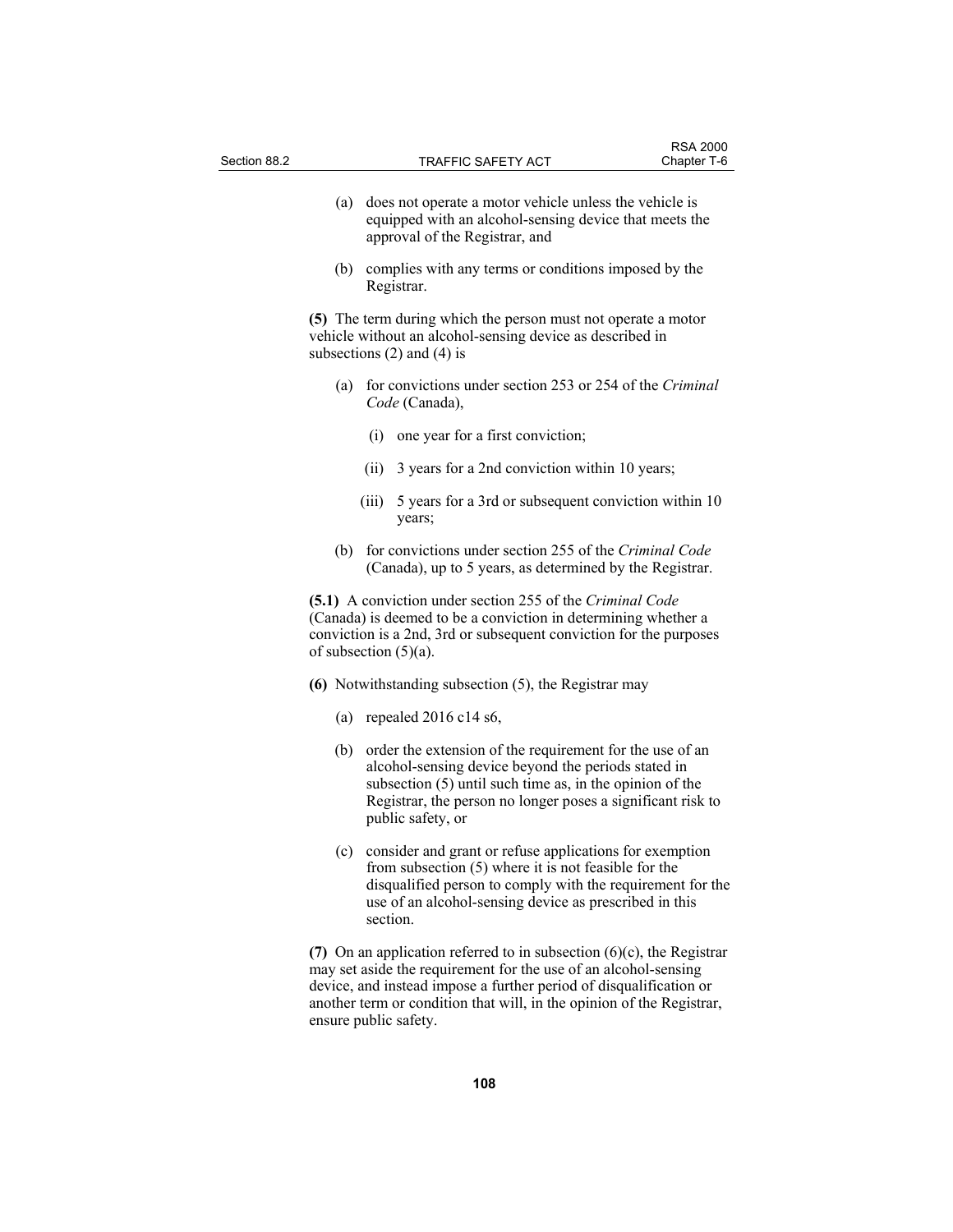**(8)** Any requirement for the use of an alcohol-sensing device that has been prescribed as a condition of operating a vehicle under this Act is cancelled on a suspension or disqualification under section 88.1.

2011 c22 s12;2016 c14 s6

## **Review of drivers from other jurisdictions**

**88.3(1)** Subject to section 51(r), where a person who is licensed in or has applied to be licensed to operate a motor vehicle in a jurisdiction outside Alberta and who

- (a) has had that person's licence or permit to operate a motor vehicle in a jurisdiction outside Alberta suspended or cancelled,
- (b) has had that person's privilege to apply for or hold a licence or permit to operate a motor vehicle in a jurisdiction outside Alberta disqualified, suspended or cancelled, or
- (c) has had that person's driving privileges made subject to compliance with conditions imposed by the jurisdiction that issued the person's current and subsisting licence, if any,

becomes a resident of Alberta for the purposes of this Act, the person may apply to the Registrar to voluntarily comply with any conditions imposed on the person's current licence or other conditions as imposed by the Registrar in order to obtain an operator's licence.

**(2)** The Registrar may consider the person's application and may declare that the person is eligible to obtain an operator's licence, subject to any terms and conditions the Registrar may impose, or may refuse the application.

2011 c22 s12

### **24-hour disqualification re alcohol or drug, etc.**

**89(1)** If a peace officer reasonably suspects that the driver of a motor vehicle

- (a) has a medical or physical condition that affects, or
- (b) has consumed alcohol or otherwise introduced into the driver's body any alcohol, drug or other substance in such a quantity so as to affect

the driver's physical or mental ability, the peace officer may

(c) in the case of a person who holds an operator's licence,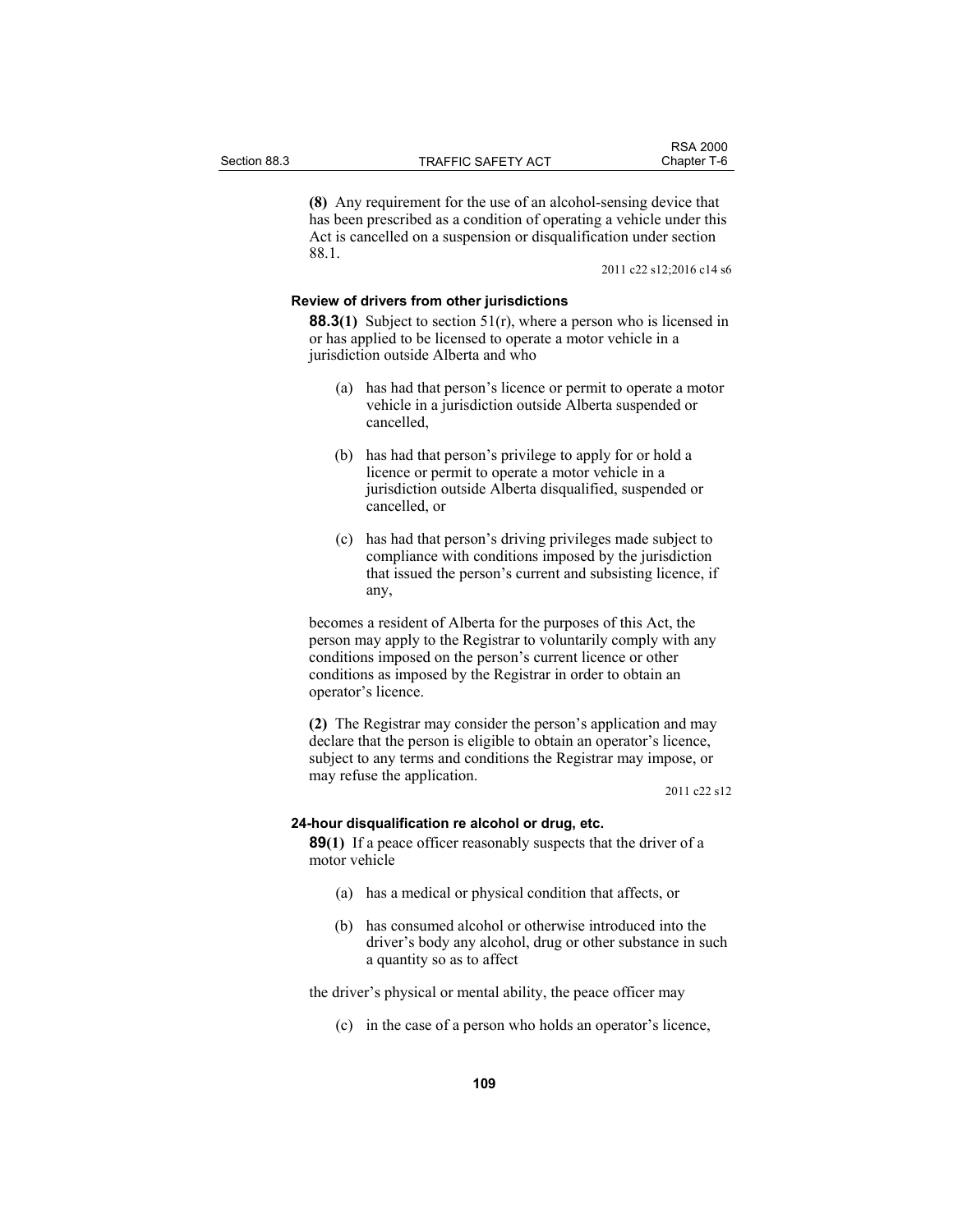| Section 89 |           |      | <b>TRAFFIC SAFETY ACT</b>                                                                                                                                                                                 | <b>RSA 2000</b><br>Chapter T-6 |
|------------|-----------|------|-----------------------------------------------------------------------------------------------------------------------------------------------------------------------------------------------------------|--------------------------------|
|            |           | (i)  | require that person to surrender to the peace officer                                                                                                                                                     |                                |
|            |           |      | that person's operator's licence, and                                                                                                                                                                     |                                |
|            |           | (ii) | serve on that person a notice of suspension of that<br>person's operator's licence;                                                                                                                       |                                |
|            | (d)       |      | in the case of a person who holds a licence or permit<br>issued in another jurisdiction that permits the person to<br>operate a motor vehicle, serve on that person a notice of<br>disqualification       |                                |
|            |           | (i)  | disqualifying that person from operating a motor<br>vehicle in Alberta, and                                                                                                                               |                                |
|            |           | (ii) | disqualifying that person from applying for or<br>holding an operator's licence;                                                                                                                          |                                |
|            | (e)       |      | in the case of a person who does not hold an operator's<br>licence, serve on that person a notice of disqualification<br>disqualifying that person from applying for or holding an<br>operator's licence. |                                |
|            | (2) Where |      |                                                                                                                                                                                                           |                                |
|            | (a)       |      | a person's operator's licence is surrendered under<br>subsection $(1)(c)$ , that person is immediately disqualified<br>from driving a motor vehicle in Alberta;                                           |                                |
|            | (b)       |      | a notice of suspension is served on a person under<br>subsection $(1)(c)$ , the suspension, with respect to the<br>surrendered operator's licence, takes effect immediately;                              |                                |
|            | (c)       |      | a notice of disqualification is served on a person under<br>subsection $(1)(d)$ , that person is immediately disqualified<br>from driving a motor vehicle in Alberta;                                     |                                |
|            | (d)       |      | a notice of disqualification is served on a person under<br>subsection (1)(e), that person is immediately disqualified<br>from driving a motor vehicle in Alberta.                                        |                                |
|            |           |      | (3) The refusal or other failure of a driver to surrender an<br>operator's licence under subsection $(1)(c)$ does not prevent the<br>suspension or disqualification from driving from taking effect.      |                                |
|            |           |      | (4) A suspension or disqualification from driving arising pursuant<br>to this section terminates at the end of 24 hours from the time that<br>the suspension or disqualification takes effect.            |                                |

**(5)** With respect to a driver of a motor vehicle, this section does not apply to a case arising out of the circumstances described in subsection (1)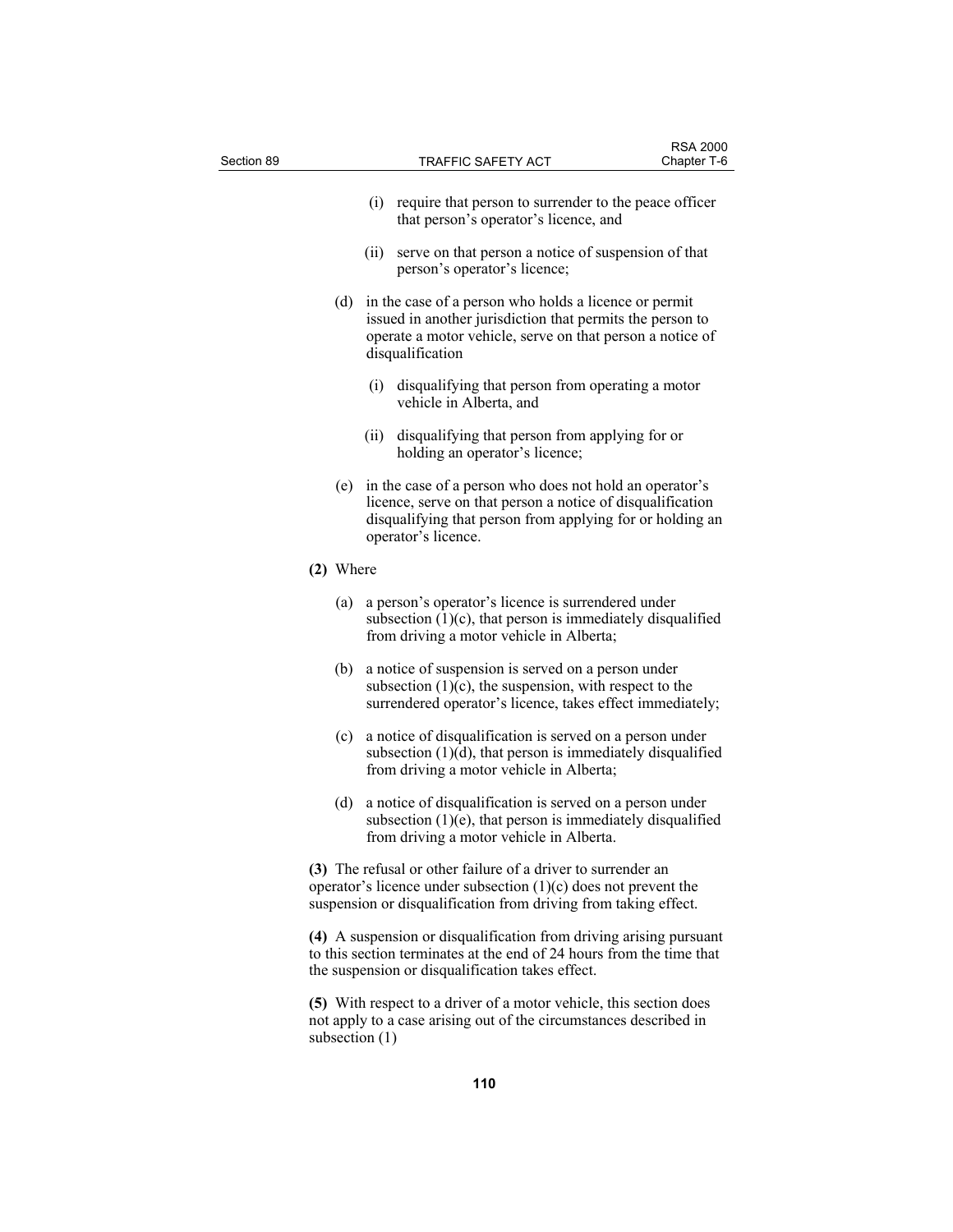| Section 90    |                                                                     | TRAFFIC SAFETY ACT                                                                                                                                                                                                                                                                   | <b>RSA 2000</b><br>Chapter T-6              |
|---------------|---------------------------------------------------------------------|--------------------------------------------------------------------------------------------------------------------------------------------------------------------------------------------------------------------------------------------------------------------------------------|---------------------------------------------|
|               |                                                                     | (a) when a peace officer decides to lay an information against<br>the driver alleging that the driver has, in contravention of<br>the Criminal Code (Canada), committed any offence<br>(i) involving the actual driving of a motor vehicle by the                                    |                                             |
|               | driver, and                                                         |                                                                                                                                                                                                                                                                                      |                                             |
|               | (ii) involving                                                      |                                                                                                                                                                                                                                                                                      |                                             |
|               | (A)<br>alcohol,                                                     | the condition of the driver or the amount of<br>alcohol in the driver's blood, as the case may be,<br>resulting from the consumption by the driver of                                                                                                                                |                                             |
|               | (B)                                                                 | the condition of the driver resulting from the<br>introduction by the driver into the driver's body<br>of any drug or other substance,                                                                                                                                               |                                             |
|               | (C)                                                                 | the condition of the driver resulting from the<br>introduction by the driver into the driver's body<br>of a combination of alcohol and a drug, or                                                                                                                                    |                                             |
|               | (D)                                                                 | the driver, with respect to the driving of a motor<br>vehicle, having failed or refused, without a<br>reasonable excuse, to comply with a demand<br>made on that person under section 254 of the<br>Criminal Code (Canada),                                                          |                                             |
| <sub>or</sub> |                                                                     |                                                                                                                                                                                                                                                                                      |                                             |
| (b)           | section 88 or 88.1.                                                 | where the driver's operator's licence is suspended or the<br>driver is disqualified from driving a motor vehicle under                                                                                                                                                               | RSA 2000 cT-6 s90;2001 c14 s15;2011 c22 s13 |
|               |                                                                     |                                                                                                                                                                                                                                                                                      |                                             |
|               | 30-day suspension re novice driver<br><b>90(1)</b> In this section, |                                                                                                                                                                                                                                                                                      |                                             |
| (a)           | and that is<br>$\left( 1\right)$                                    | "approved drug screening equipment" means equipment<br>that is designed to receive and make an analysis of a<br>sample of the bodily substance of a person in order to<br>measure the concentration of a drug in that person's blood<br>approved drug screening equipment within the |                                             |

 (ii) approved under this Act by the Lieutenant Governor in Council to be used for the purposes of this section;

meaning of section 254 of the *Criminal Code*

(Canada), or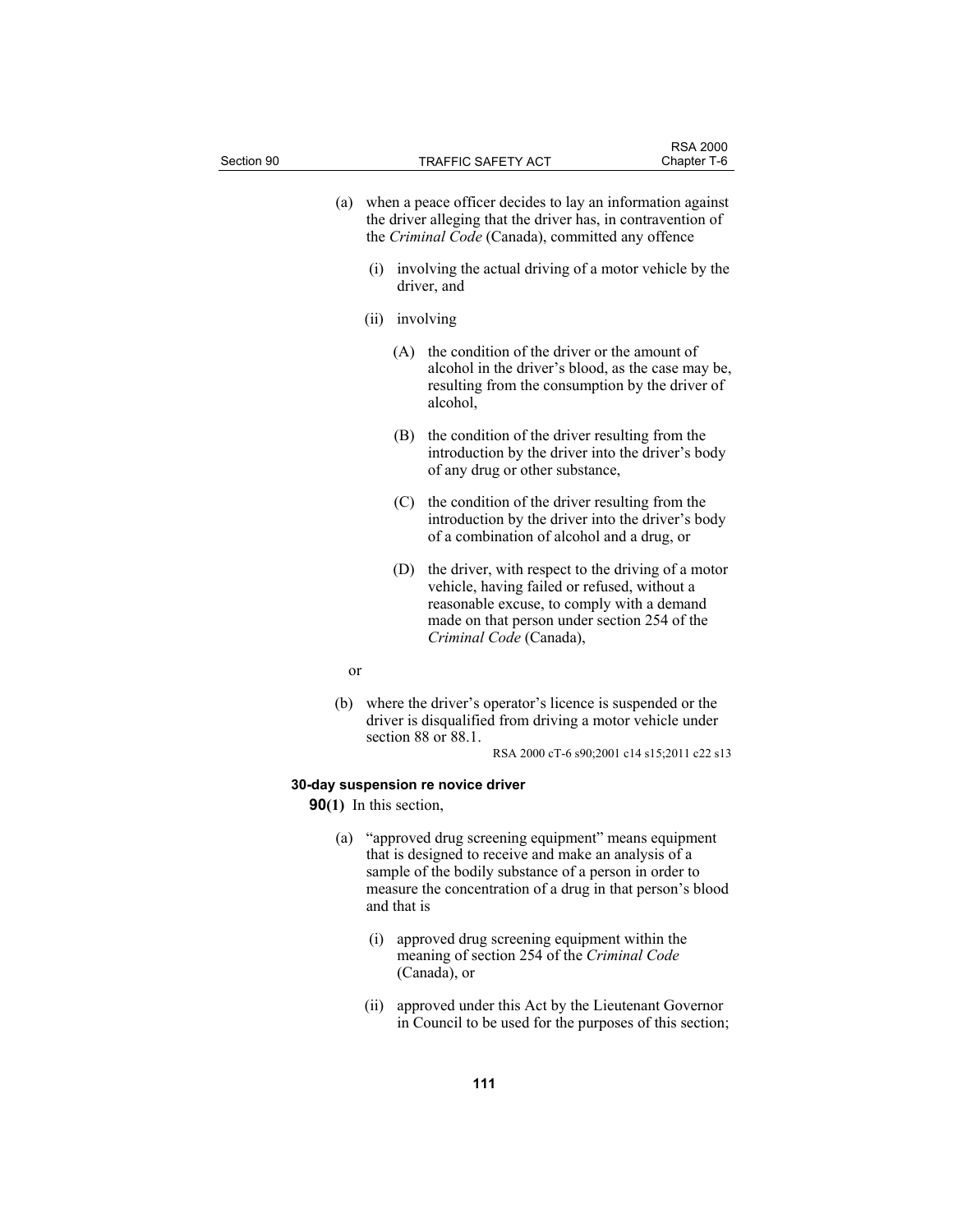| Section 90 | <b>TRAFFIC SAFETY ACT</b>                                                                                                                                                                                                                                                                                            | Chapter T-6 |
|------------|----------------------------------------------------------------------------------------------------------------------------------------------------------------------------------------------------------------------------------------------------------------------------------------------------------------------|-------------|
| (a.01)     | "approved instrument" means a device that is designed to<br>receive and make an analysis of a sample of the breath of<br>a person in order to measure the concentration of alcohol<br>in that person's blood and that is                                                                                             |             |
|            | (i)<br>an approved instrument within the meaning of<br>section 254 of the Criminal Code (Canada), or                                                                                                                                                                                                                 |             |
|            | approved under this Act by the Lieutenant Governor<br>(i)<br>in Council to be used for the purposes of this section;                                                                                                                                                                                                 |             |
| (a.1)      | "approved screening device" means a device that is<br>designed to ascertain the presence of alcohol in a person's<br>blood and that is                                                                                                                                                                               |             |
|            | an approved screening device within the meaning of<br>(i)<br>section 254 of the Criminal Code (Canada), or                                                                                                                                                                                                           |             |
|            | approved under this Act by the Lieutenant Governor<br>(ii)<br>in Council to be used for the purposes of this section;                                                                                                                                                                                                |             |
|            | (a.2) "drug" means any drug for which a blood drug<br>concentration is prescribed by regulation under the<br>Criminal Code (Canada);                                                                                                                                                                                 |             |
| (b)        | "notice of suspension" means a notice of suspension<br>referred to in subsection $(4)$ ;                                                                                                                                                                                                                             |             |
| (c)        | "novice driver" means a person who holds a novice<br>operator's licence;                                                                                                                                                                                                                                             |             |
| (d)        | "novice operator's licence" means an operator's licence<br>classified as a learner's operator's licence or a<br>probationary operator's licence.                                                                                                                                                                     |             |
|            | (e), (f) repealed $2011 c22 s14$ .                                                                                                                                                                                                                                                                                   |             |
|            | (2) If a peace officer reasonably suspects that the driver of a motor<br>vehicle who is a novice driver, having consumed alcohol, drove the<br>motor vehicle, the peace officer may require that the novice driver<br>forthwith provide a breath sample into an approved screening<br>device or approved instrument. |             |
|            | (2.1) If a peace officer reasonably suspects that the driver of a<br>motor vehicle who is a novice driver, having consumed a drug,<br>drove the motor vehicle, the peace officer may require that the<br>novice driver forthwith provide a bodily substance sample for                                               |             |

RSA 2000

**(3)** On being required to provide a breath sample under subsection (2), the novice driver must provide a breath sample forthwith.

analysis by approved drug screening equipment.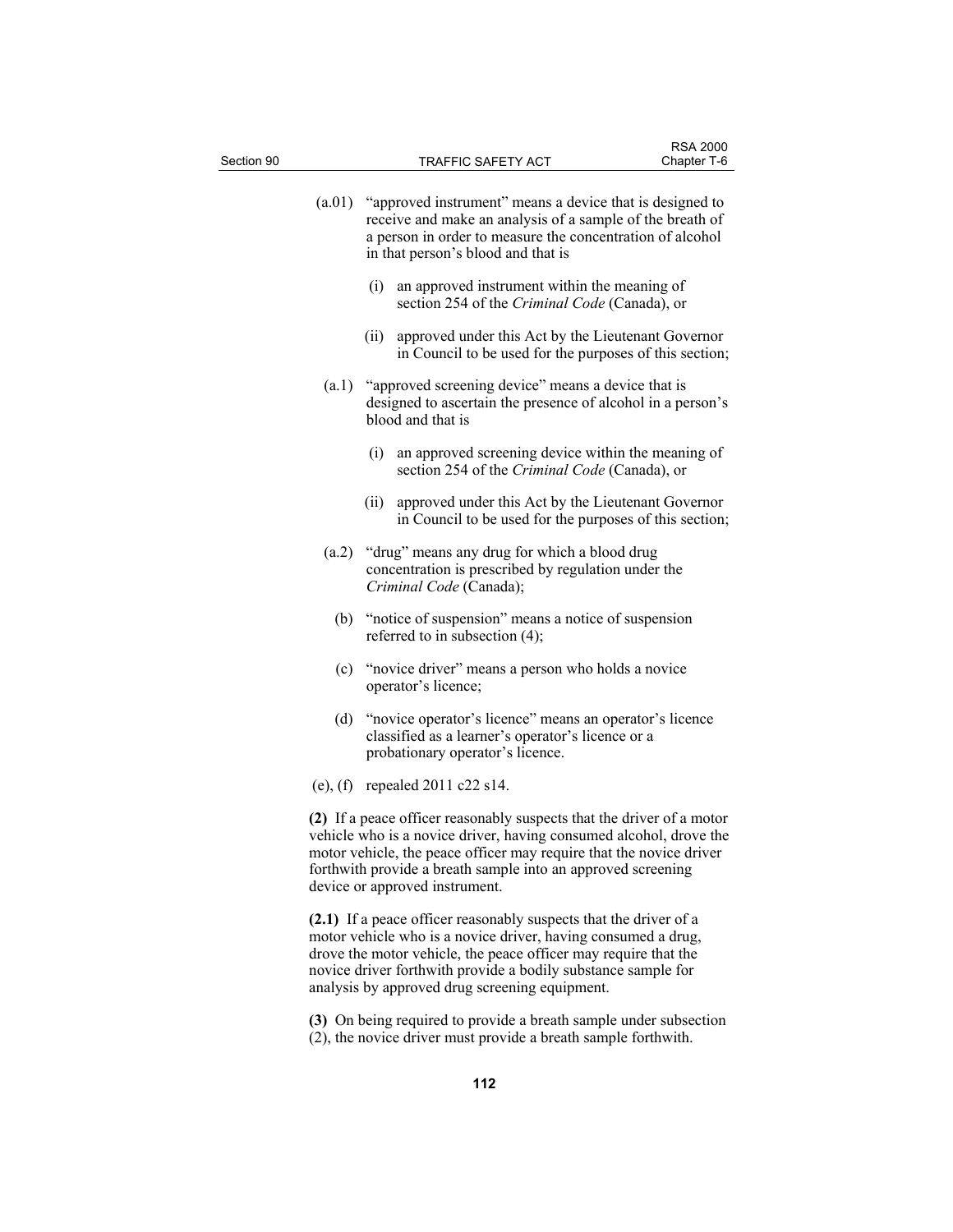**(3.1)** On being required to provide a bodily substance sample under subsection (2.1), the novice driver must provide a bodily substance sample forthwith.

**(4)** Where a person who is a novice driver provides a breath sample under subsection (3) and the breath sample registers a result on the approved screening device or approved instrument that indicates the presence of alcohol in that person's blood, the peace officer shall, on behalf of the Registrar, require that person to surrender to the peace officer that person's novice operator's licence and serve on that person a notice of suspension of that person's novice operator's licence.

**(4.1)** Where a person who is a novice driver provides a bodily substance sample under subsection (3.1) and the bodily substance sample registers a result on the approved drug screening equipment that indicates the presence of a drug in that person's blood, the peace officer shall, on behalf of the Registrar, require that person to surrender to the peace officer that person's novice operator's licence and serve on that person a notice of suspension of that person's novice operator's licence.

**(5)** Where a person's novice operator's licence is surrendered under subsection  $(4)$  or  $(4.1)$ , that person's novice operator's licence is immediately suspended and that person is immediately disqualified from driving a motor vehicle in Alberta, and the suspension and disqualification remain in effect for a period of 30 days.

**(6)** Repealed 2011 c22 s14.

**(7)** A suspension that comes into effect under subsection (5) is in effect, unless otherwise directed by the Board pursuant to an appeal under section 39.1, until the end of the 30-day period that commences on the day that the suspension takes effect.

**(7.1)** Notwithstanding subsection (5), if the novice driver voluntarily

- (a) attends forthwith at a place designated by the peace officer and accompanies the peace officer to that place, if necessary, and undergoes a test using an approved instrument, or
- (b) forthwith provides a 2nd breath sample on an approved screening device that is different from the device used for the test under subsection (2),

and the result of that test indicates that there was no alcohol in the novice driver's blood, the peace officer shall forthwith return the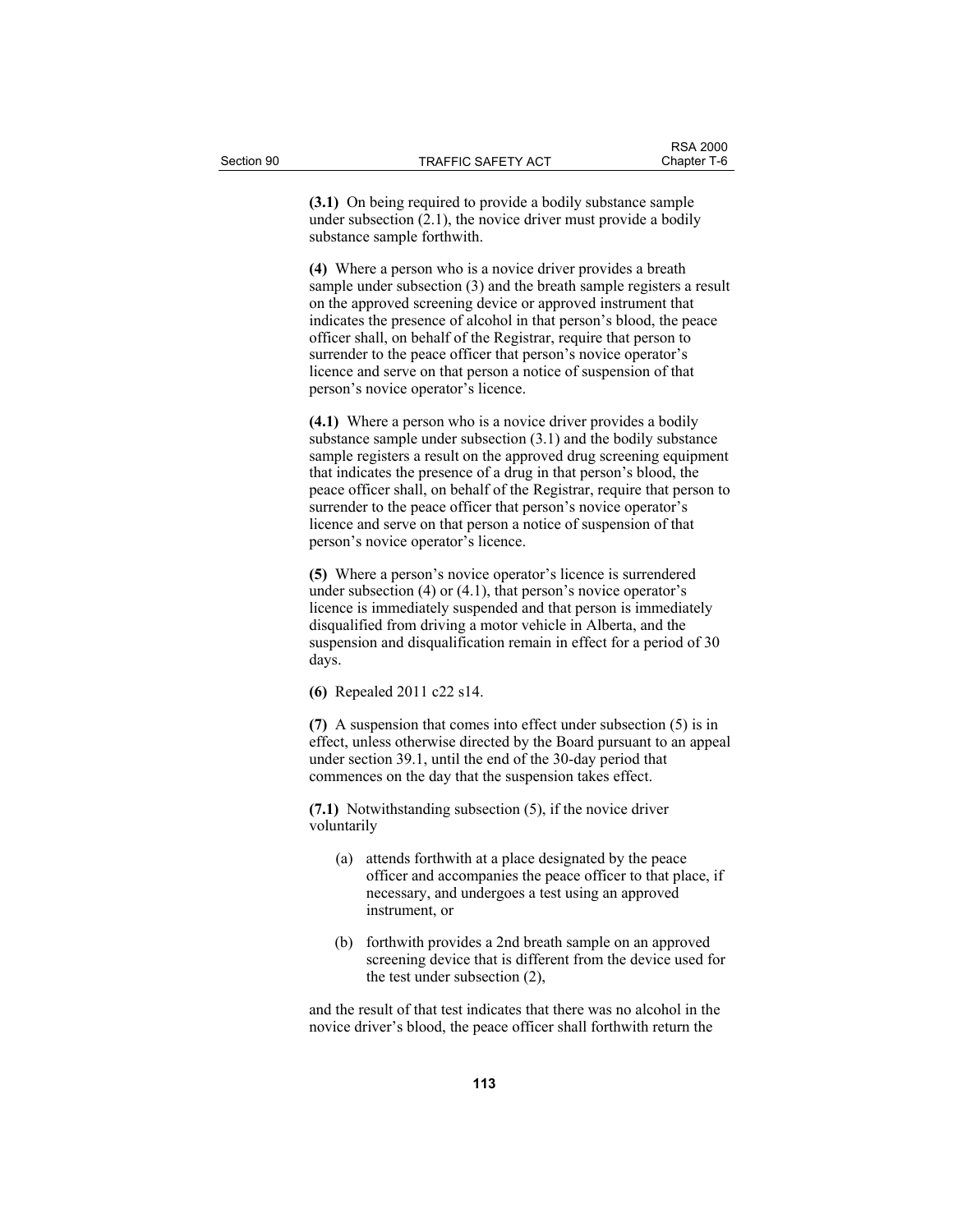novice operator's licence, if any, to the novice driver and the disqualification from driving is terminated.

**(7.2)** Notwithstanding subsection (5), if the novice driver voluntarily attends forthwith at a place designated by the peace officer and accompanies the peace officer to that place, if necessary, provides a sample of blood and undergoes a test and the result of that test indicates that there is no drug in the novice driver's blood, the peace officer shall forthwith return the novice operator's licence, if any, to the novice driver and the disqualification from driving is terminated.

**(7.3)** The peace officer shall advise the novice driver of the novice driver's right to voluntarily undergo a test referred to in subsection (7.1) or (7.2).

- **(8)** Notwithstanding that a person refuses or fails
	- (a) to accept from a peace officer service of a notice of suspension, that notice is deemed to have been served at the time that the peace officer attempted to serve that notice on that person;
	- (b) to surrender a novice operator's licence, that refusal or failure does not prevent the suspension from taking effect;
	- (c) to accept service of a notice of suspension, that refusal or failure does not prevent the suspension or disqualification from taking effect.

**(9)** With respect to a driver of a vehicle, this section does not apply to a case arising out of the circumstances described in subsection (2)

- (a) when a peace officer decides to lay an information against the driver alleging that the driver has, in contravention of the *Criminal Code* (Canada), committed any offence
	- (i) involving the actual driving of a motor vehicle by the driver, and
	- (ii) involving
		- (A) the condition of the driver or the amount of alcohol in the driver's blood, as the case may be, resulting from the consumption by the driver of alcohol,
		- (B) the condition of the driver resulting from the introduction by the driver into the driver's body of any drug or other substance, or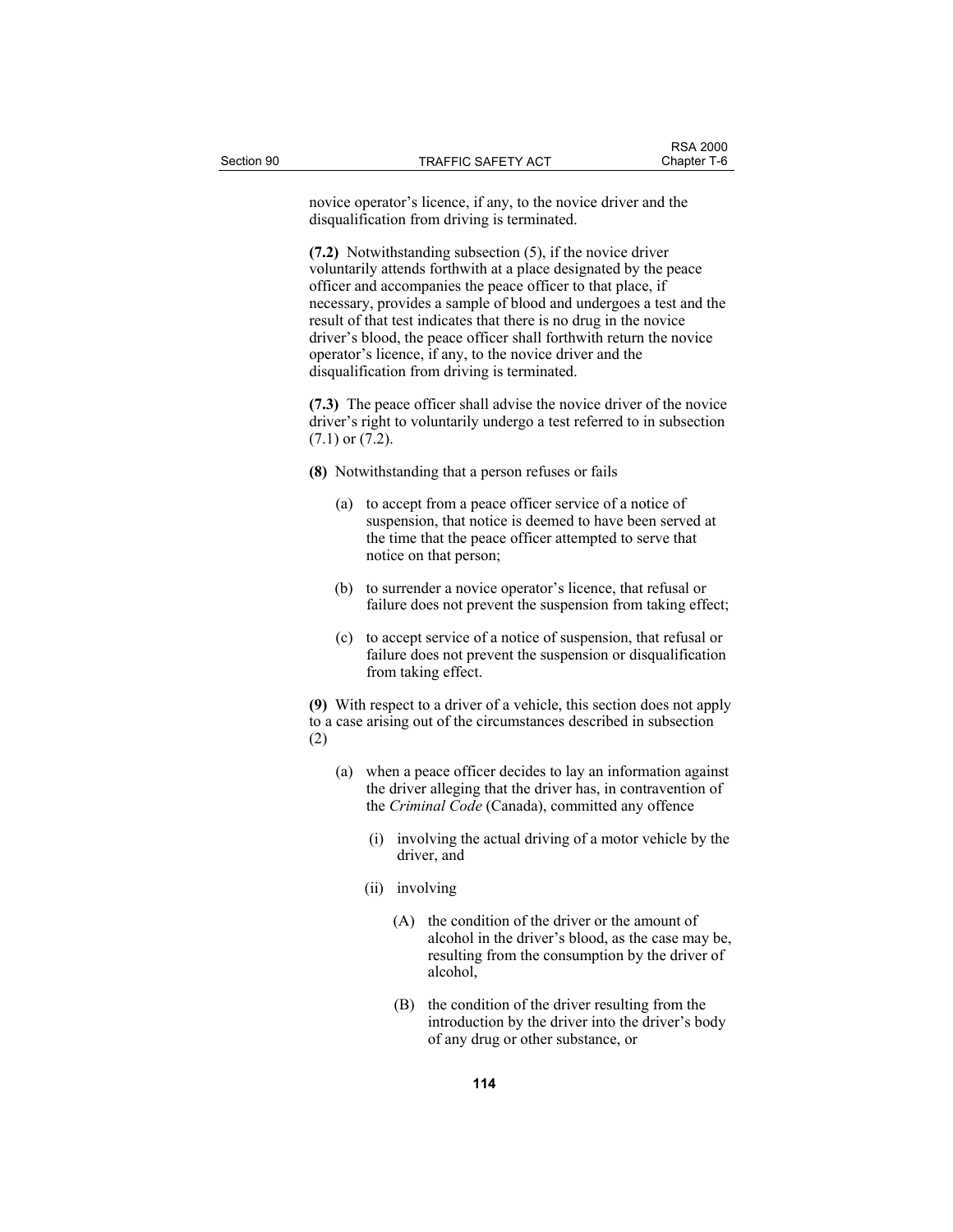| Section 91 |    | TRAFFIC SAFETY ACT                                                                                                                             | <b>RSA 2000</b><br>Chapter T-6 |
|------------|----|------------------------------------------------------------------------------------------------------------------------------------------------|--------------------------------|
|            |    | the condition of the driver resulting from the<br>introduction by the driver into the driver's body<br>of a combination of alcohol and a drug, |                                |
|            | or |                                                                                                                                                |                                |
|            |    | (b) where the driver's operator's licence is suspended or the                                                                                  |                                |

 (b) where the driver's operator's licence is suspended or the driver is disqualified from driving a motor vehicle under section 88 or 88.1.

RSA 2000 cT-6 s90;2001 c14 s15;2011 c22 s14; 2013 c19 s2(14);2016 c14 s7;2017 c26 s15

### **Disqualification, etc. by Registrar**

**91(1)** The Registrar may disqualify a person from driving a motor vehicle in Alberta or cancel or suspend the certificate of registration issued for a person's motor vehicle, or both disqualify a person from driving a motor vehicle and cancel or suspend the certificate of registration issued for the person's motor vehicle,

- (a) if that person contravenes this Act or the *Fuel Tax Act*;
- (b) if the Registrar is not satisfied as to the competency of that person;
- (c) if the Registrar is satisfied that the person is not qualified or does not have the ability to operate a motor vehicle;
- (d) for any other reason appearing to the Registrar to be sufficient.

**(2)** If a person who is not a resident of Alberta is found guilty of contravening section 65, 68, 69, 71 or 76, the regulations governing accident reports, Division 2 of Part 5, section 166, 176 or 188 or the regulations governing the destruction of non-repairable vehicles, the Registrar

- (a) may disqualify that person from driving a motor vehicle in Alberta until the fine or penalty imposed has been satisfied, and
- (b) may notify the proper authorities of the jurisdiction where the person resides of the finding of guilt and of the nonsatisfaction of the fine or penalty imposed.

**(3)** The Registrar shall not under subsection (1) disqualify a person from driving a motor vehicle or cancel or suspend a certificate of registration issued for a motor vehicle without giving that person at least 15 days' written notice of the disqualification, cancellation or suspension and giving that person an opportunity to make representations in respect of the matter.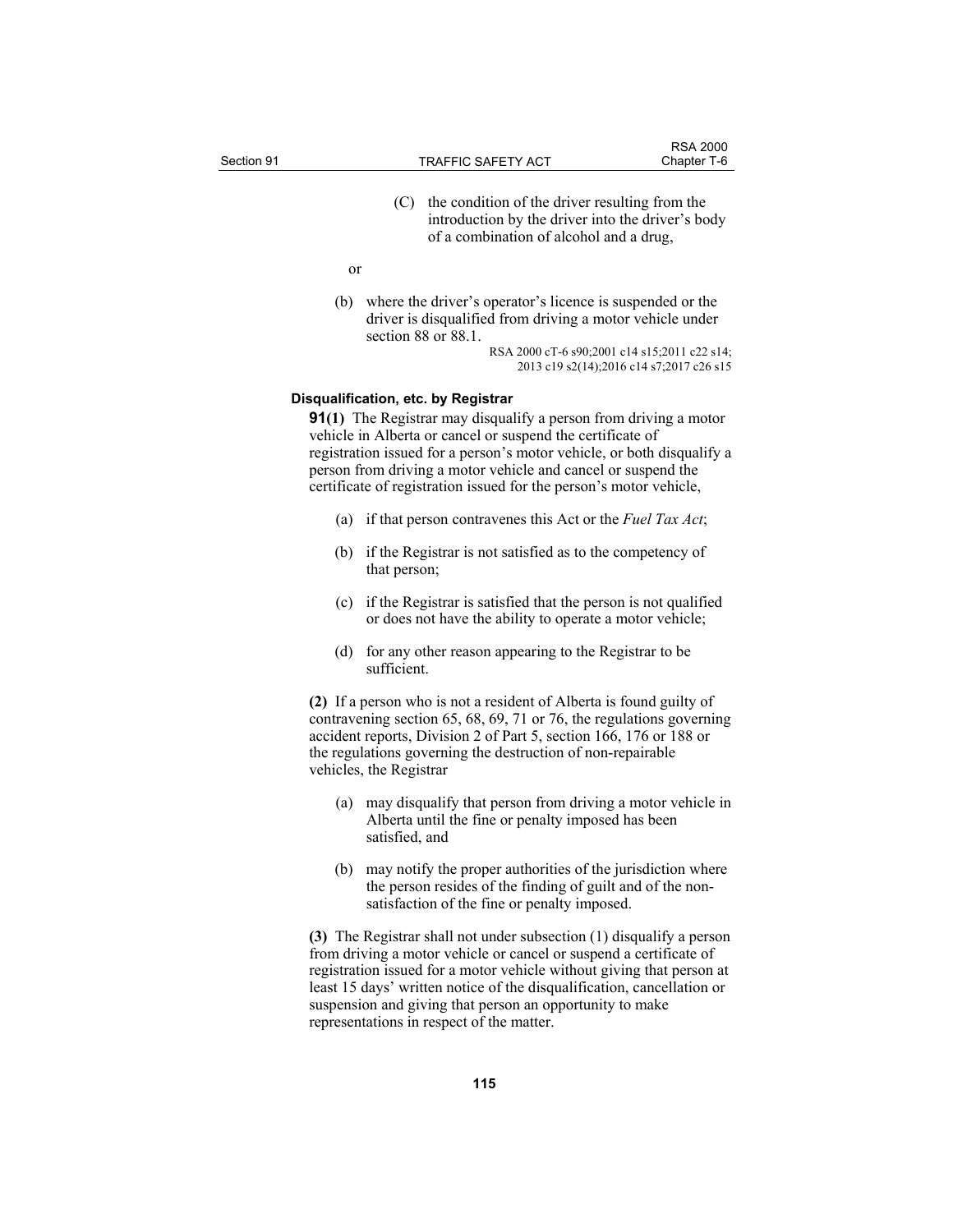**(4)** Notwithstanding that a 15-day notice period is prescribed in subsection (3), if the Registrar is of the opinion that the safety of a person referred to in subsection (1) or the public is in jeopardy with respect to the operation of a motor vehicle, the Registrar may take action under subsection (1) effective at the time of giving the notice to the person in respect of whom the action is being taken.

**(5)** Where the Registrar disqualifies a person from driving a motor vehicle under this section, the Registrar may prescribe any terms or conditions in respect of that disqualification that the Registrar considers appropriate in the circumstances.

1999 cT-6.4 s91

### **Removal of requirements disqualification**

**92(1)** If under this Act or by an order or judgment made under this or any other Act a person is disqualified from driving a motor vehicle in Alberta, or the person's licence was suspended or cancelled, the disqualification, suspension or cancellation remains in effect notwithstanding that the period of disqualification, suspension or cancellation has expired until the Registrar removes the disqualification, suspension or cancellation.

**(2)** For the purpose of satisfying the Registrar as to a person's competency to drive a motor vehicle without endangering the safety of the general public, the Registrar may as a condition of removing the disqualification, suspension or cancellation referred to in subsection (1) require that person to do one or more of the following at any time before or after the removal of the disqualification, suspension or cancellation:

- (a) attend interviews conducted by or on behalf of the Registrar;
- (b) take and successfully complete training, educational or rehabilitation programs or courses as required by the Registrar;
- (c) provide to the Registrar medical and other reports prepared by physicians and other health care providers;
- (d) take and successfully complete any examinations or other tests as may be required by the Registrar;
- (e) successfully complete a drug and alcohol testing program that includes specimen collection and laboratory processing as required by the Registrar. RSA 2000 cT-6 s92;2003 c42 s15;2011 c22 s15

# **Exceptions, etc.**

**93(1)** Notwithstanding that a person is disqualified from driving a motor vehicle in Alberta, that person may, subject to subsection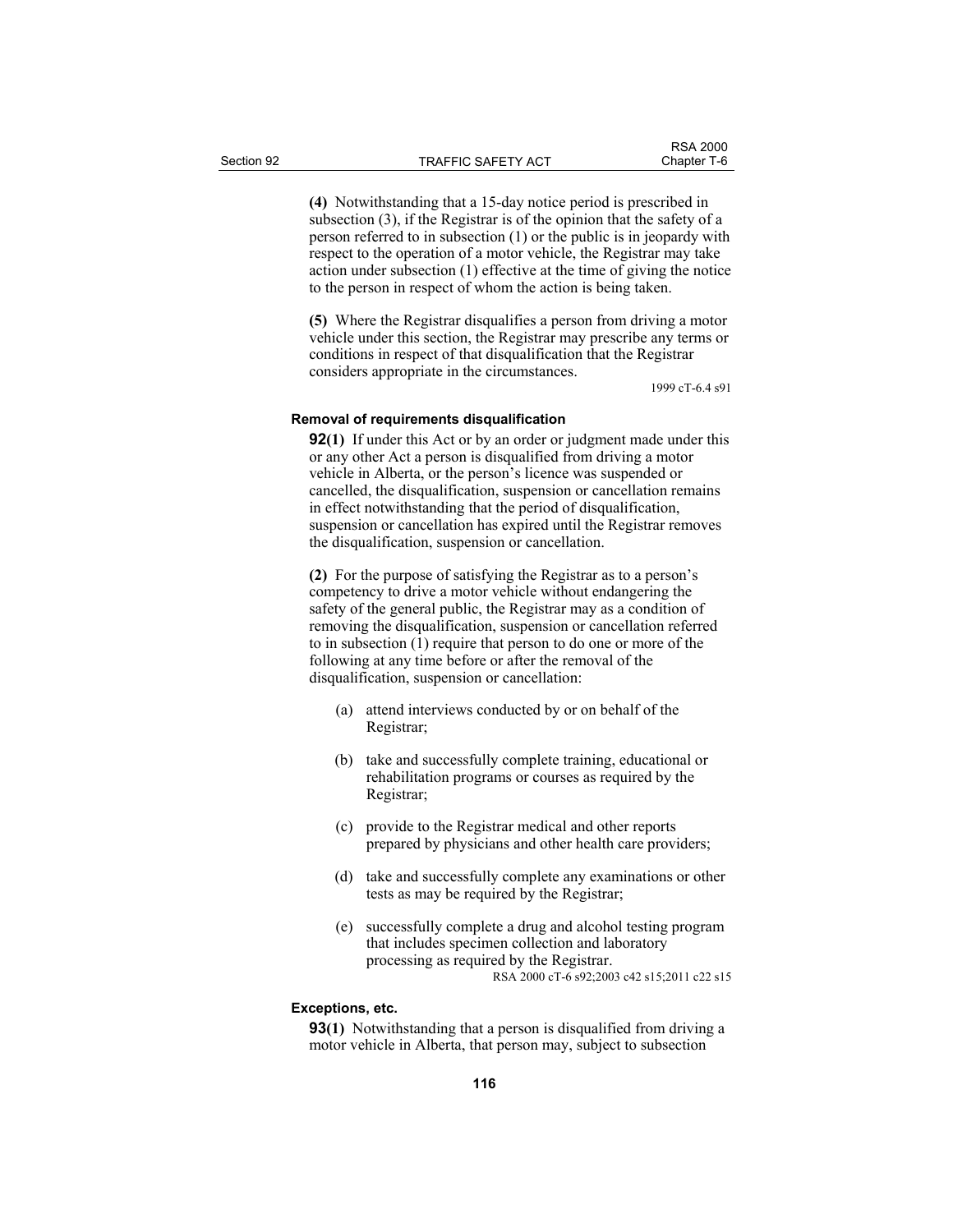(2), operate implements of husbandry or industrial equipment that is

- (a) designed primarily for agricultural use, construction, maintenance, land clearing, ditching or other related tasks, and
- (b) not required to be licensed under this Act,

unless that person is disqualified under the *Criminal Code* (Canada) from operating a motor vehicle.

**(2)** If, for medical reasons, a person is disqualified from driving a motor vehicle under this Act, the Registrar may also disqualify that person from driving implements of husbandry or industrial equipment of the kind referred to in subsection (1).

**(3)** Notwithstanding that a person is disqualified from driving a motor vehicle in Alberta, a person may operate a vehicle, on any terms or conditions the Registrar may prescribe, while engaged in any course of remedial education or treatment under section 31. 1999 cT-6.4 s93

### **Prohibition re driving while unauthorized**

**94(1)** For the purposes of this section, a person is an unauthorized driver if

- (a) that person's operator's licence is suspended or cancelled under this Act,
- (b) that person is disqualified from driving a motor vehicle in Alberta,
- (c) that person's licence or permit to operate a motor vehicle in a jurisdiction outside Alberta is suspended or cancelled, or
- (d) that person's privilege to secure a licence or permit to operate a motor vehicle in a jurisdiction outside Alberta is suspended or cancelled.

**(2)** A person shall not drive a motor vehicle on a highway at any time during which that person is an unauthorized driver. RSA 2000 cT-6 s94;2003 c42 s15

### **Punishment re driving while disqualified**

**95(1)** A person who is guilty of contravening section 94 is liable

 (a) for a first offence to a fine of not more than \$2000 and in default of payment to a term of imprisonment of not less than 14 days nor more than 6 months, and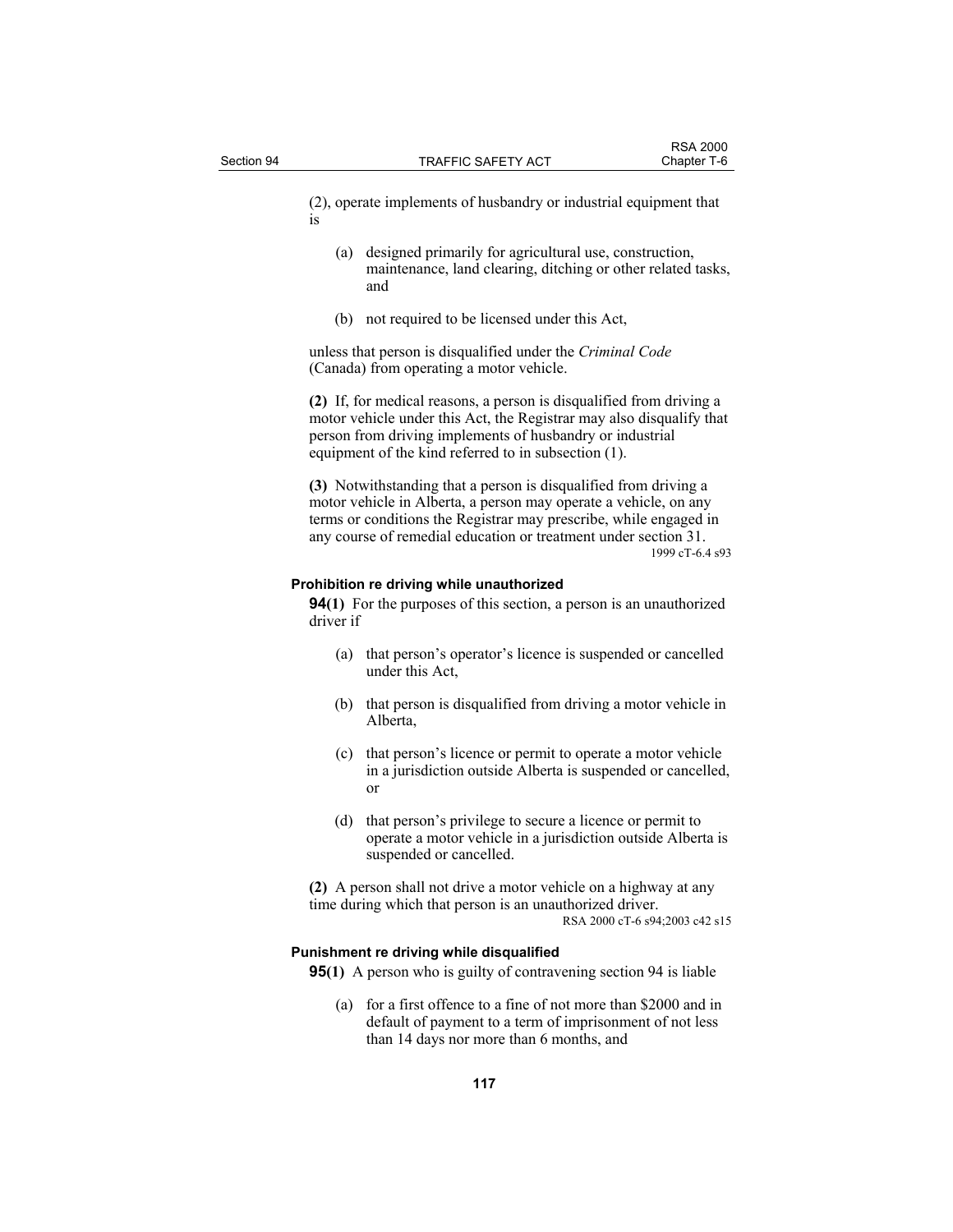(b) for each subsequent offence committed within one year after the commission of the offence referred to in clause (a), to imprisonment for a term of not less than 14 days nor more than 6 months.

**(2)** Subject to section 98, a person who is guilty of contravening section 94 is disqualified from driving a motor vehicle in Alberta for a period of 6 months from the day of the finding of guilt. 1999 cT-6.4 s95

## **Suspension continues after licence expires**

**96(1)** If a person's operator's licence is suspended or cancelled under this Act, the suspension or cancellation continues in effect notwithstanding the expiration of the licence during the period of the suspension or cancellation.

**(2)** If a person's operator's licence is suspended or cancelled under this Act, the suspension or cancellation operates to suspend or cancel any operator's licence held by that person during the period of suspension or cancellation, whether or not so stated in the suspension or cancellation.

1999 cT-6.4 s96

### **Extended period of disqualification**

**97** Notwithstanding anything in this Act, where

- (a) a person is found guilty of an offence under
	- (i) the *Criminal Code* (Canada) anywhere in Canada, or
	- (ii) the *National Defence Act* (Canada) anywhere in or out of Canada,
- (b) in respect of the conviction referred to in clause (a), that person is prohibited from operating a motor vehicle, and
- (c) the period of prohibition is for a period of time that is greater than the period of disqualification from driving provided for under this Act,

that person is, on the coming into effect of the prohibition, disqualified from driving a motor vehicle in Alberta during the period that the prohibition is in effect.

1999 cT-6.4 s97

#### **Disqualifications to run consecutively**

# **98(1)** Where

 (a) a person is disqualified from driving a motor vehicle in Alberta, and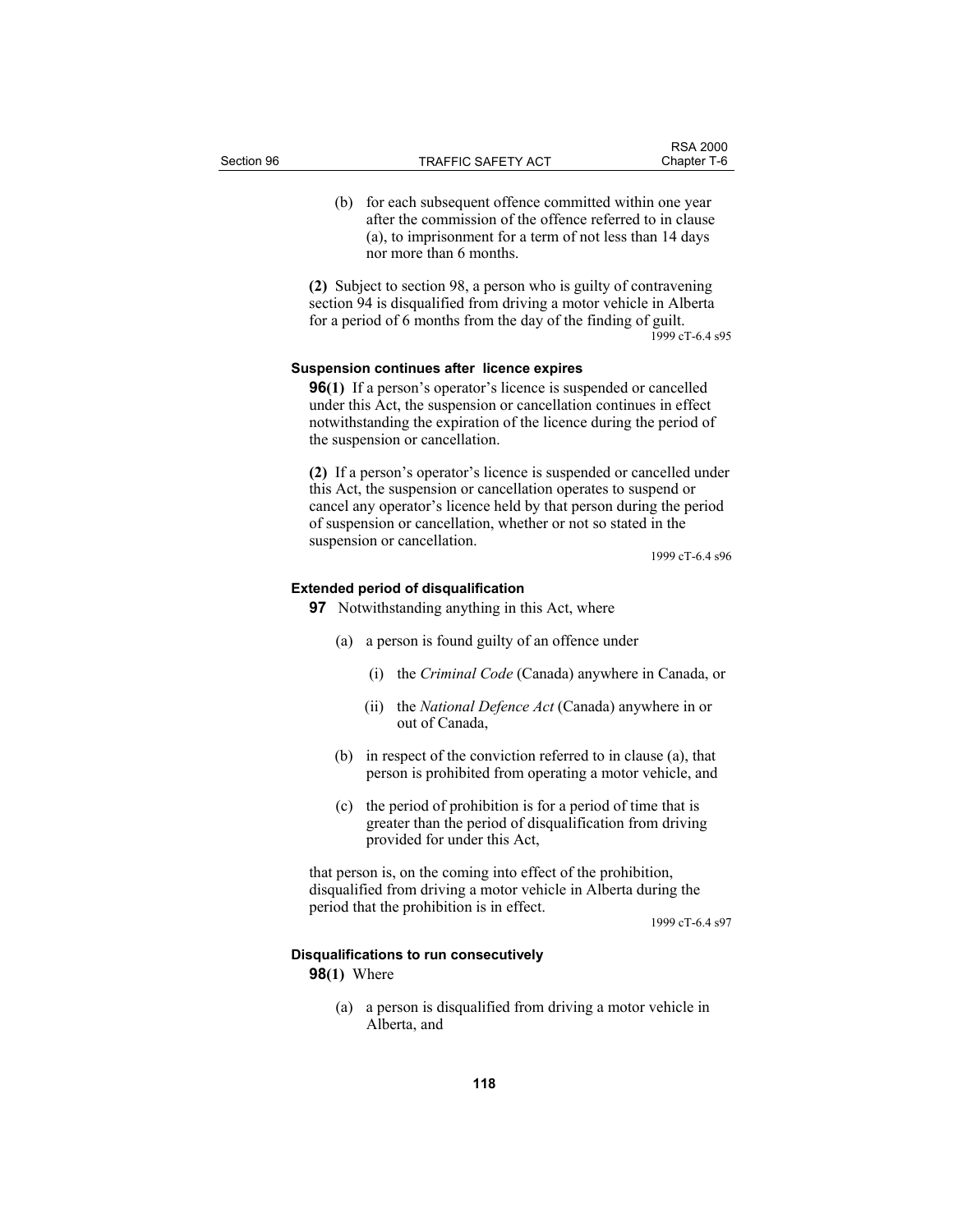(b) during the period of disqualification referred to in clause (a), that person is disqualified from driving a motor vehicle in Alberta under section 94 or anywhere in Canada under section 259 of the *Criminal Code* (Canada),

that 2nd mentioned disqualification referred to in clause (b) shall run consecutively to any previous disqualification that is still in effect or waiting to go into effect, as the case may be.

- **(2)** Where
	- (a) a person is disqualified from driving a motor vehicle in Alberta under section 88, 89 or 90, and
	- (b) during the period of disqualification referred to in clause (a), that person is disqualified from driving a motor vehicle in Alberta under any other provision of this Act except section 88.1,

the 2nd mentioned disqualification shall run consecutively to any previous disqualification that is still in effect or waiting to take effect, as the case may be.

- **(3)** Where
	- (a) a person is disqualified from driving a motor vehicle under any other provision of this Act except section 88.1, and
	- (b) during the period of disqualification referred to in subsection  $(2)(a)$ , that person is disqualified from driving a motor vehicle in Alberta under section 88, 89 or 90,

the 2nd mentioned disqualification shall run consecutively to any previous disqualification that is still in effect or waiting to take effect, as the case may be.

RSA 2000 cT-6 s98;2011 c22 s16

## **Setting aside suspension, etc. re demerit points**

**99** Where a person's operator's licence is, by reason of the accumulation of demerit points, suspended or cancelled, the Registrar may, on the application by that person, review the matter and if the Registrar considers it appropriate set aside the operation of the suspension or cancellation and reinstate that person's operator's licence subject to any terms or conditions imposed by the Registrar.

1999 cT-6.4 s99

#### **Regulations**

**100** The Minister may make regulations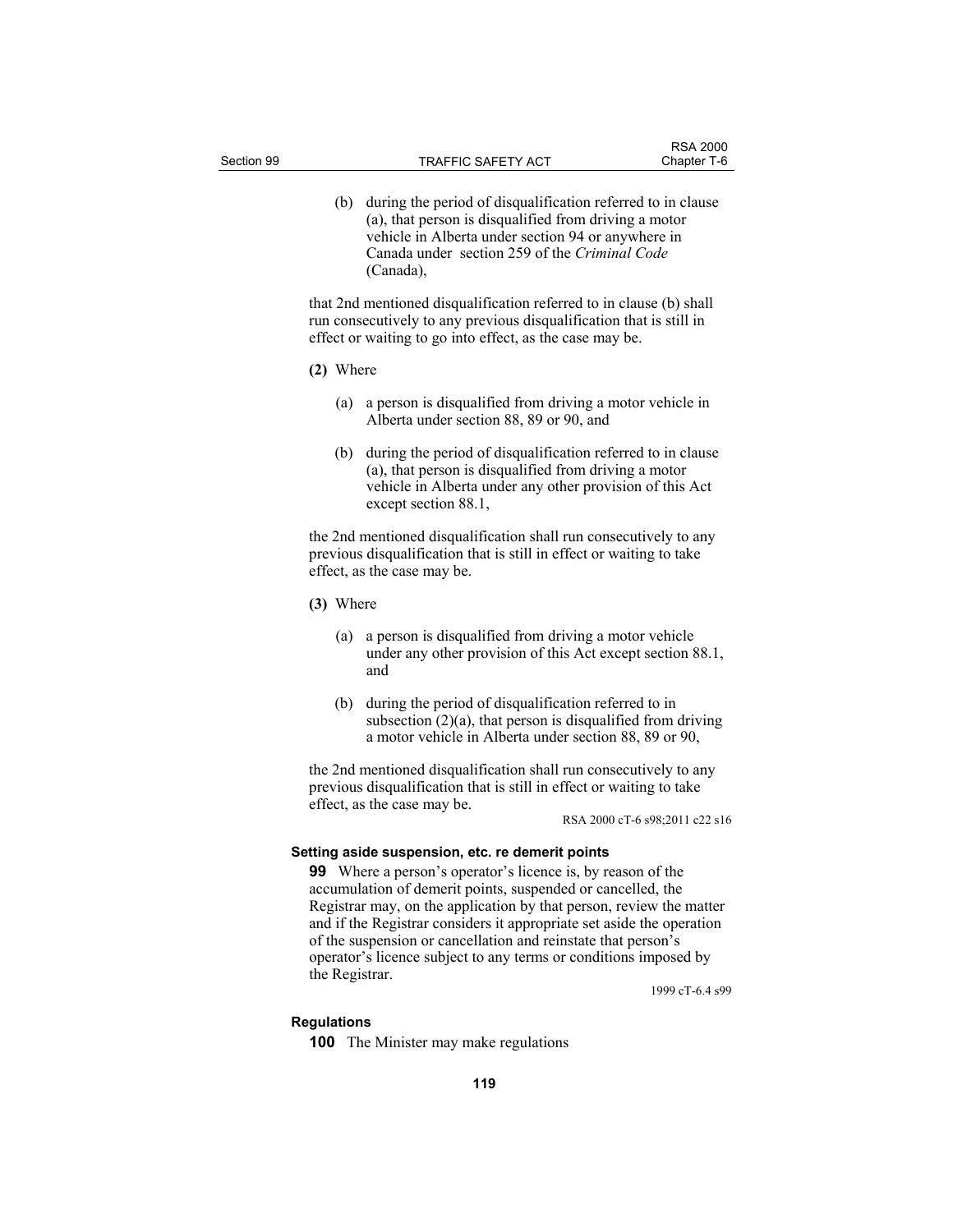| Section 101 |     |      | <b>TRAFFIC SAFETY ACT</b>                                                                                                                                                                                                  | <b>RSA 2000</b><br>Chapter T-6  |
|-------------|-----|------|----------------------------------------------------------------------------------------------------------------------------------------------------------------------------------------------------------------------------|---------------------------------|
|             |     |      | (a) governing the information and the form of information to<br>be provided to the Registrar by peace officers with respect<br>to the suspensions or the disqualifications referred to in<br>sections 88, 88.1, 89 and 90; |                                 |
|             | (b) | 90:  | governing the handling of operator's licences and other<br>documents surrendered under sections 88, 88.1, 89 and                                                                                                           |                                 |
|             | (c) |      | prescribing and governing the use of forms to be used for<br>the purposes of sections $88, 88.1, 88.2, 89$ and $90$ ;                                                                                                      |                                 |
|             | (d) |      | designating                                                                                                                                                                                                                |                                 |
|             |     | (i)  | any of the Rules of the Road and any other<br>regulations under this Act, and                                                                                                                                              |                                 |
|             |     | (11) | the regulations under the National Parks Act<br>(Canada)                                                                                                                                                                   |                                 |
|             |     |      | to which section 86 applies.                                                                                                                                                                                               | RSA 2000 cT-6 s100;2011 c22 s17 |
|             |     |      | <b>Division 2</b><br><b>Disqualifications Arising</b><br>from Judgments                                                                                                                                                    |                                 |

# **Saving of rights**

**101** Nothing in this Part restricts, limits or derogates from any remedy that a person may have by any statute or at law.

1999 cT-6.4 s101

# **Failure to satisfy judgment**

# **102(1)** If

- (a) a judgment for damages arising out of a motor vehicle accident is rendered against a person by a court in Alberta or in any other province or territory in Canada, and
- (b) that person fails, within 15 days from the day on which the judgment becomes final, to satisfy the judgment,

the Registrar, subject to sections 103 and 104 and the regulations, may do one or both of the following:

- (c) disqualify the person from driving a motor vehicle in Alberta;
- (d) suspend the registration of any motor vehicle registered in that person's name.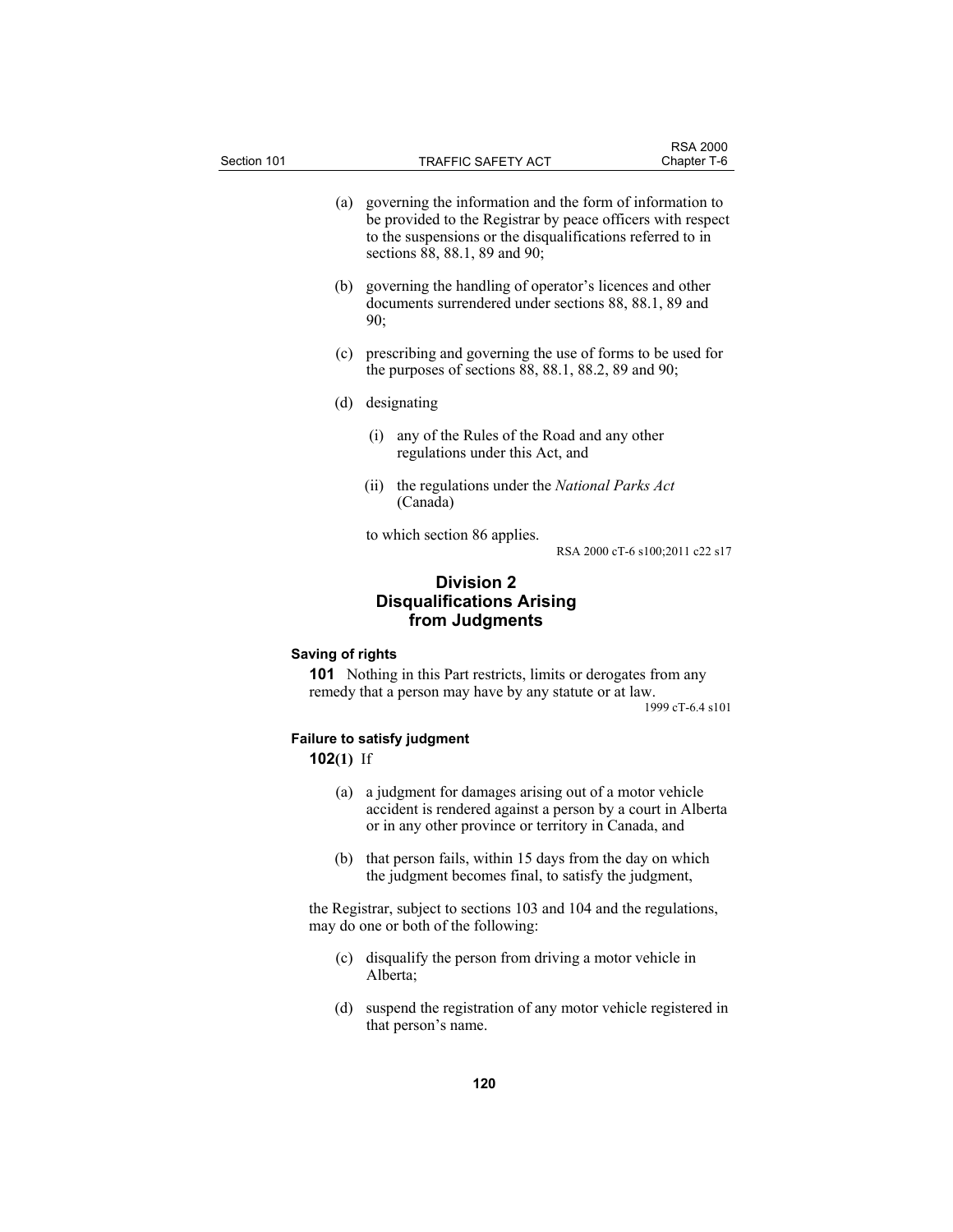**(2)** When, under subsection (1), a person is disqualified from driving a motor vehicle in Alberta or the certificate of registration of that person's motor vehicle is suspended,

- (a) the disqualification or the suspension, as the case may be, remains in effect and shall not be removed, and
- (b) no motor vehicle shall be registered in that person's name,

until the judgment is satisfied or discharged, otherwise than by a discharge in bankruptcy, to the extent of

- (c) at least \$35 000, exclusive of interest and costs, if the judgment arises out of a motor vehicle accident occurring before January 1, 1974,
- (d) at least \$50 000, exclusive of interest and costs, if the judgment arises out of a motor vehicle accident occurring on or after January 1, 1974 but before July 1, 1978,
- (e) at least \$100 000, exclusive of interest and costs, if the judgment arises out of a motor vehicle accident occurring on or after July 1, 1978 but before January 1, 1986, or
- (f) at least \$200 000, exclusive of interest and costs, if the judgment arises out of a motor vehicle accident occurring on or after January 1, 1986.
- **(3)** The Registrar, on being satisfied that
	- (a) a state of the United States of America has enacted legislation similar in effect to subsection (1), and
	- (b) the legislation extends and applies to judgments that are rendered by any court of competent jurisdiction in Alberta and have become final against residents of that state,

may, by order, extend and apply the provisions of subsections (1) and (2) to judgments that are rendered by any court of competent jurisdiction in that state and have become final against residents of Alberta.

**(4)** If, after a person has complied with subsection (2), another judgment against the same person for a motor vehicle accident that occurred before subsection (2) was complied with is reported to the Registrar,

- (a) that person is disqualified from driving a motor vehicle in Alberta, and
- (b) the registration of that person's motor vehicle is suspended,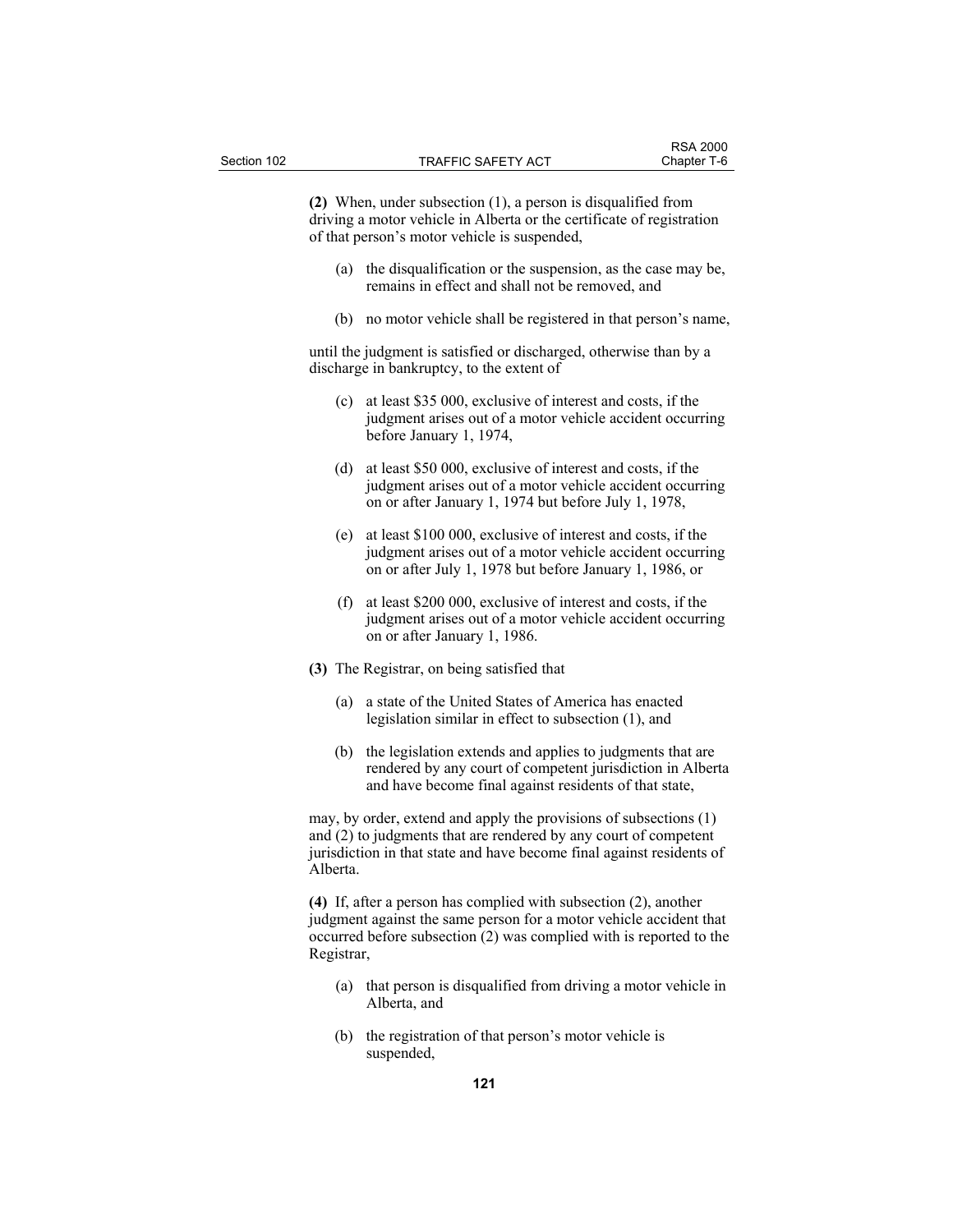until the judgment is satisfied and discharged, otherwise than by a discharge in bankruptcy, to the extent of the appropriate amount set out in subsection (2).

**(5)** If any person to whom subsection (1) applies is not resident in Alberta,

- (a) that person is disqualified from driving a motor vehicle in Alberta, and
- (b) the privilege of driving in Alberta any motor vehicle registered in that person's name is suspended,

by virtue of the judgment until that person has complied with this section.

**(6)** If a person has been disqualified from driving a motor vehicle in Alberta or the certificate of registration of that person's motor vehicle has been suspended as a result of a judgment obtained against a person who was not driving the vehicle involved in the accident, the Registrar may remove the disqualification or reinstate the certificate of registration, or both.

1999 cT-6.4 s102

### **Payment of judgment by instalments**

**103(1)** A judgment debtor to whom this Part applies may on notice to the judgment creditor apply to the court in which the trial judgment was obtained for the privilege of paying the judgment in instalments, and the court may, in its discretion, so order, fixing the amounts and times of payment of the instalments.

**(2)** If the Minister responsible for the administration of the *Motor Vehicle Accident Claims Act* has made a payment with respect to a judgment pursuant to the *Motor Vehicle Accident Claims Act*, the judgment debtor

- (a) may apply to the Minister responsible for the administration of the *Motor Vehicle Accident Claims Act* for the privilege of paying the judgment in instalments, in which case that Minister may cause an agreement to be entered into with the debtor for payment by instalments, or
- (b) may apply to the court pursuant to subsection (1) for the privilege of paying the judgment to the Minister responsible for the administration of the *Motor Vehicle Accident Claims Act* in instalments, in which case the debtor must give notice of the application to the Administrator of the *Motor Vehicle Accident Claims Act*, who may appear personally or by counsel and be heard on the application.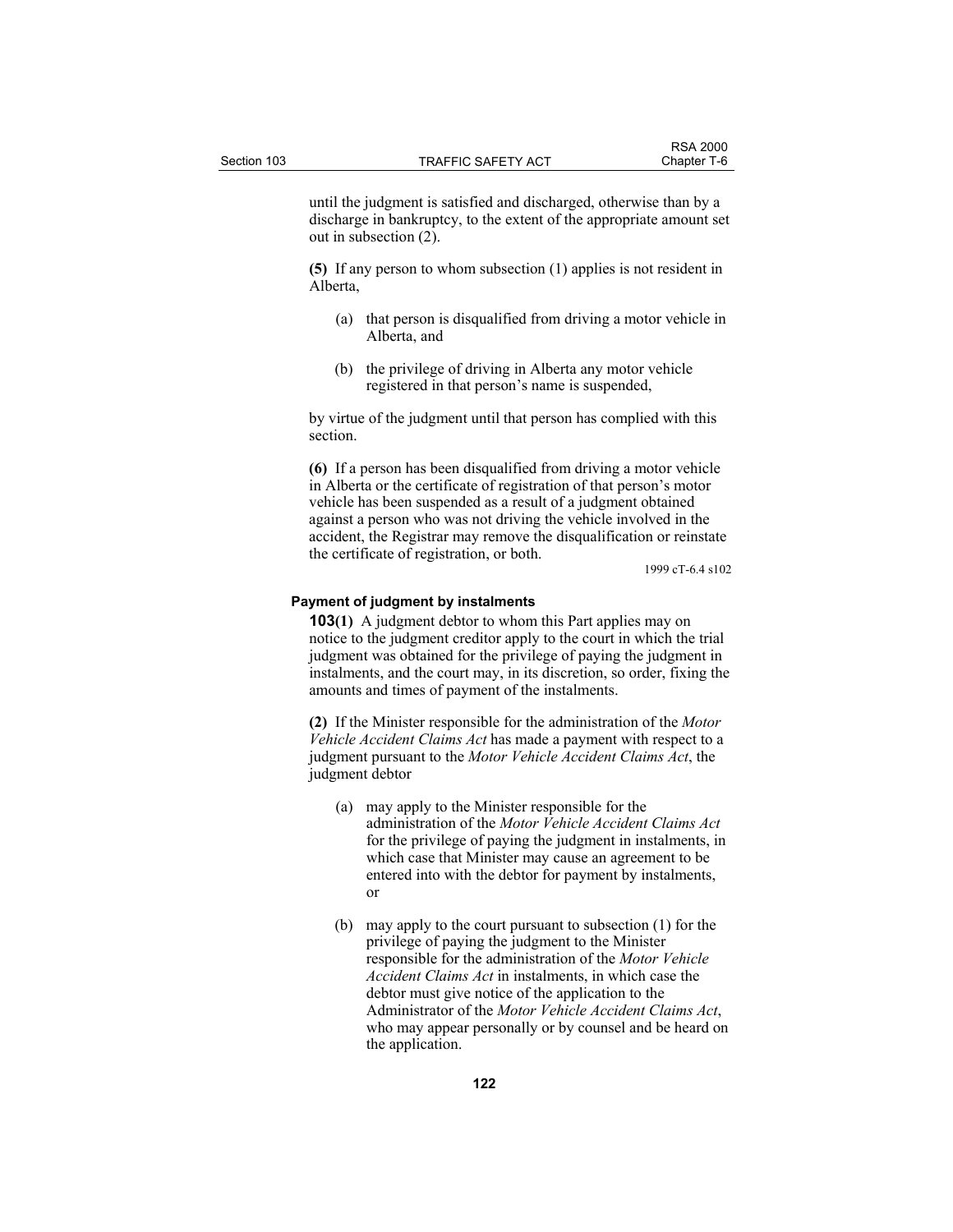**(3)** Except in a case to which subsection (2) applies, a judgment debtor and the judgment creditor may enter into an agreement for the payment of the judgment in instalments.

**(4)** While the judgment debtor is not in default in payment of the instalments, the judgment debtor is deemed not to be in default for the purposes of this Part in payment of the judgment, and the Minister in the Minister's absolute discretion may restore the operator's licence and the certificate of registration of the judgment debtor.

**(5)** Notwithstanding subsection (4), if the Minister is satisfied that the judgment debtor has defaulted with respect to complying with the terms of the court order or of the agreement, the judgment debtor's operator's licence and registration shall again be suspended and remain suspended as provided in section 102. RSA 2000 cT-6 s103;2006 c23 s78

### **Application for relief**

**104(1)** If a person becomes eligible to be disqualified from driving a motor vehicle in Alberta or to have the registration of that person's motor vehicle suspended on account of a final judgment being rendered against that person outside Alberta for damages arising out of a motor vehicle accident, that person may make an application for relief to the Court of Queen's Bench.

**(2)** On hearing an application made under subsection (1), the Court of Queen's Bench may,

(a) if

- (i) the applicant has not then been disqualified from driving a motor vehicle in Alberta or the registration of the applicant's motor vehicle has not then been suspended, and
- (ii) the circumstances so warrant,

 direct that the operation of section 102(1) be suspended in respect of the disqualification from driving or the suspension of registration, or both, on such terms and conditions as the Court considers appropriate, or

- $(b)$  if
	- (i) the applicant has been disqualified from driving a motor vehicle in Alberta or the registration of the applicant's motor vehicle has been suspended by the Registrar, and
	- (ii) the circumstances so warrant,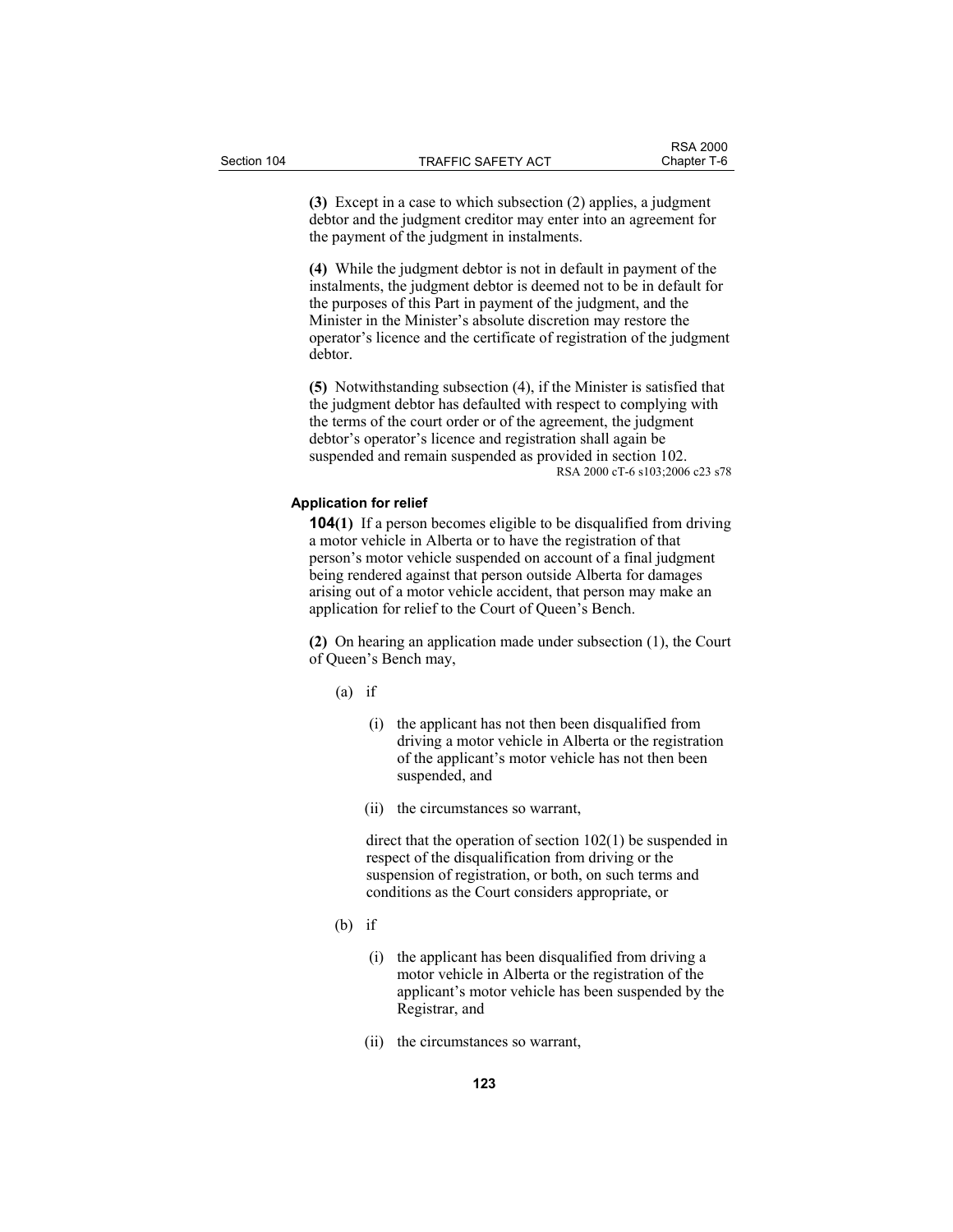direct that the Registrar remove the disqualification or suspension, or both, on such terms and conditions as the Court considers appropriate.

RSA 2000 cT-6 s104;2009 c53 s179

### **Regulations**

**105** The Minister may make regulations

- (a) governing, subject to section 103, any matter with respect to the imposing of sanctions where a person fails to satisfy a judgment arising out of an accident involving a vehicle;
- (b) respecting the disqualification of persons from driving a motor vehicle and the suspension of registration of motor vehicles arising out of the failure to satisfy judgments referred to in section 102.

1999 cT-6.4 s105

# **Part 5 General Operation of Vehicles**

# **Division 1 Speed Limits and Traffic Control Devices**

### **Standard speed limits**

**106** Subject to a speed limit that is prescribed under section 108 for a highway,

- (a) 100 kilometres per hour is the maximum speed limit for a provincial highway under the *Highways Development and Protection Act* that is located outside an urban area;
- (b) 80 kilometres per hour is the maximum speed limit for
	- (i) a highway that is subject to the direction, control and management of
		- (A) the council of a municipal district or Metis settlement, or
		- (B) the Minister responsible for the *Special Areas Act*, in the case of a special area;
	- (ii) a provincial highway under the *Highways Development and Protection Act* that is located within a city;
	- (iii) a highway that is located on an Indian reserve where the title to the highway is vested in the Crown in right of Alberta;

**124**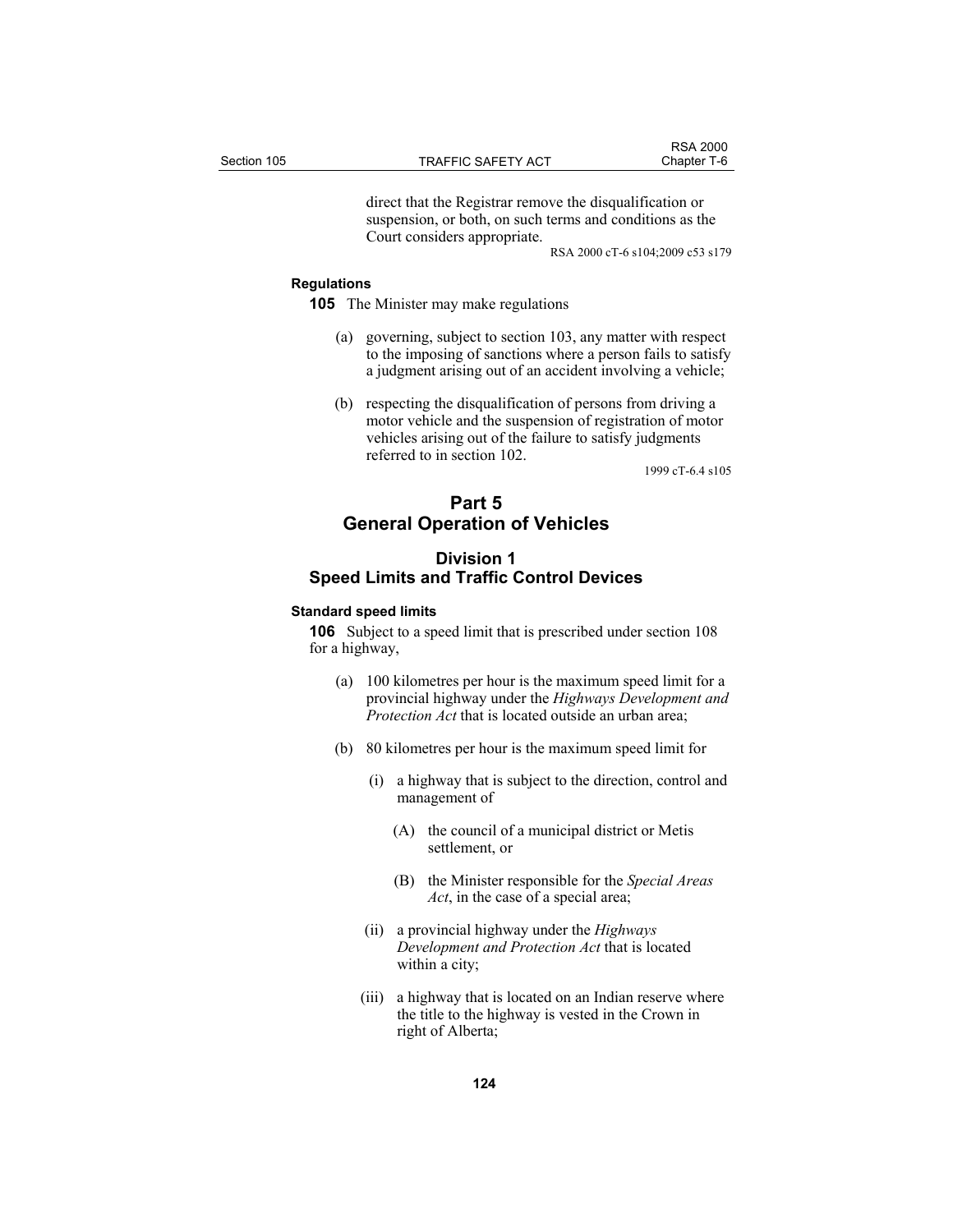- (iv) a forestry road;
- (v) a licence of occupation road;
- (vi) a highway located within an improvement district;
- (vii) a highway that is subject to the direction, control and management of the Minister responsible for the *Provincial Parks Act*;
- (c) subject to clause (b)(ii), 50 kilometres per hour is the maximum speed limit for a highway located within an urban area.

RSA 2000 cT-6 s106;2002 c30 s30;2004 cH-8.5 s76

## **Standard speed limit re school or playground zone**

**107(1)** In this section, "school zone" and "playground zone" mean that portion of a highway identified as a school zone or a playground zone by a traffic control device in the manner prescribed by regulations.

**(2)** Subject to a speed limit that is prescribed under section  $108(1)$ (h) for a highway,

- (a) 30 kilometres per hour is the maximum speed limit within a school zone, other than a school zone referred to in clause (c), during the periods of time and the days provided for or otherwise specified in the regulations;
- (b) 30 kilometres per hour is the maximum speed limit within a playground zone, other than a playground zone referred to in clause (c), during the period of time and the days provided for or otherwise specified in the regulations;
- (c) within a school zone or a playground zone that is identified by a traffic control device that shows rapid intermittent flashes of yellow light as provided for in the regulations when the traffic control device is activated, 30 kilometres per hour is the maximum speed limit during any period when the traffic control device is showing rapid intermittent flashes of yellow light.

**(3)** Notwithstanding subsection (2)(a), with respect to a school zone that is located within a municipality the council of the municipality may, for a highway in respect of which it may by bylaw prescribe speed limits and having regard to the hours of opening and closing of the school for which the school zone exists, by bylaw increase or decrease the length of the periods of time referred to in the regulations during which the speed limit is in effect for that school zone.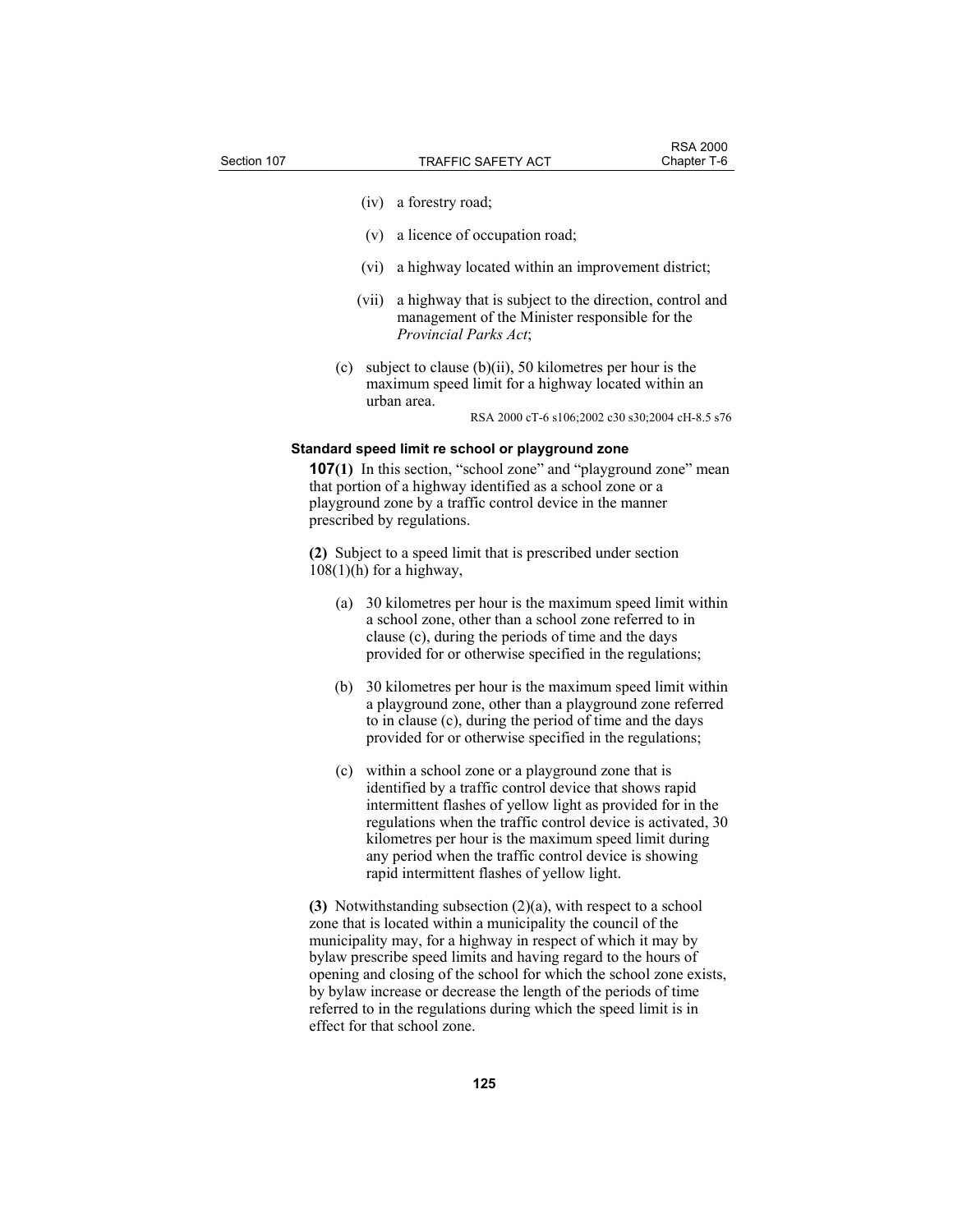**(4)** Where a council enacts a bylaw under subsection (3), the council shall cause traffic control devices to be displayed identifying the hours during which the speed limit for the school zone is in effect.

**(5)** Notwithstanding subsection (2)(b), with respect to a playground zone that is located within a municipality, the council of the municipality may, for a highway in respect of which it may by bylaw prescribe speed limits, by bylaw increase or decrease the length of the periods of time referred to in the regulations during which the speed limit is in effect for that playground zone.

**(6)** Where a council enacts a bylaw under subsection (5), the council shall cause traffic control devices to be displayed identifying the periods of time during which the speed limit for the playground zone is in effect.

RSA 2000 cT-6 s107;2013 c19 s2(15)

#### **Other speed limits**

**108(1)** In accordance with the following, a road authority may prescribe speed limits that are different from the speed limits established under section 106 or 107:

- (a) in the case of a provincial highway or a portion of a provincial highway under the *Highways Development and Protection Act*, the Minister may prescribe a maximum speed limit that is different from the relevant maximum speed limit prescribed in section 106;
- (b) in the case of a highway or any portion of a highway under the direction, control and management of a council of a municipal district or Metis settlement, the council may prescribe a maximum speed limit that is higher or lower than 80 kilometres per hour;
- (c) in the case of a highway or any portion of a highway under the direction, control and management of a council of an urban area, the council may prescribe a maximum speed limit that is higher or lower than 50 kilometres per hour;
- (d) in the case of a highway referred to in section 106(b) that is not a provincial highway under the *Highways Development and Protection Act*, a road authority may prescribe a maximum speed limit that is not higher than 100 kilometres per hour;
- (e) in the case of a highway in respect of which a road authority may prescribe speed limits and for which a speed limit is prescribed under this section or section 106, the road authority may for all or any portion of that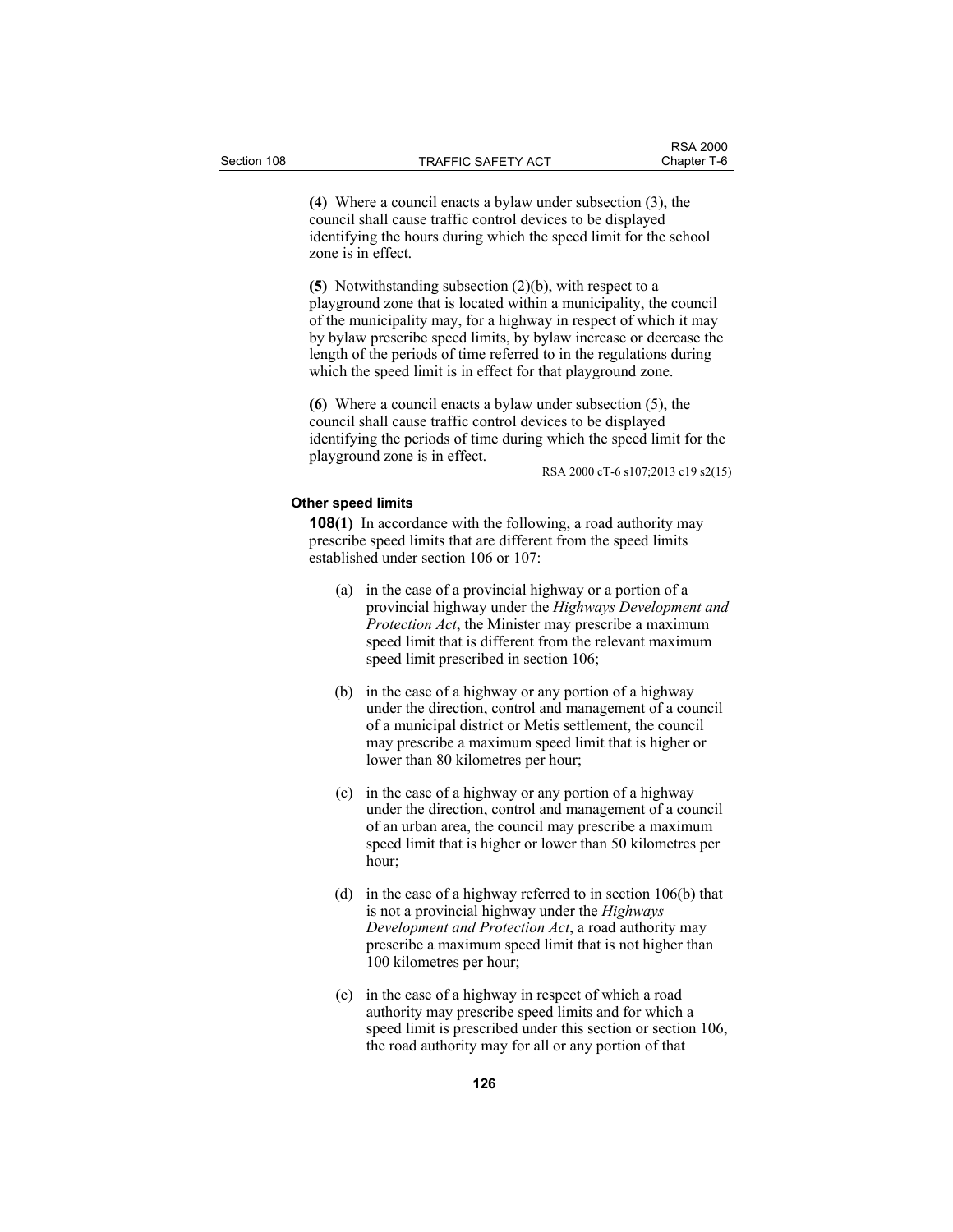highway prescribe a lower maximum speed limit by erecting signs along the highway setting out the lower speed limit;

- (f) in the case of a highway in respect of which a road authority may prescribe speed limits, the road authority may prescribe minimum speed limits that are lower than the maximum speed limit prescribed for that highway;
- (g) in the case of a highway that
	- (i) is under construction or repair, or
	- (ii) is in a state of disrepair,

 a maximum speed limit may, with respect to that portion of the highway that is under construction or repair or in disrepair, be prescribed by

- (iii) an engineer under the administration of or providing services on behalf of the Minister if
	- (A) the highway is one in respect of which the Minister may set speed limits, or
	- (B) the highway is being constructed or repaired by or on behalf of the Government,
- or
	- (iv) a person authorized by a road authority if, subject to subclause (iii)(B), the highway is one in respect of which the road authority may prescribe speed limits,

 by erecting signs along the highway setting out the maximum speed limit;

 (h) in the case of a school zone or playground zone located on a highway in respect of which a road authority may prescribe speed limits, the road authority may prescribe a lower maximum speed limit than that prescribed under section 107, but the speed limit so prescribed shall not be lower than 20 kilometres per hour.

**(2)** Where a road authority or other person is empowered to prescribe a speed limit, the road authority or other person prescribing the speed limit may make that speed limit applicable to

- (a) all vehicles or only to a certain class or classes of vehicles;
- (b) daytime;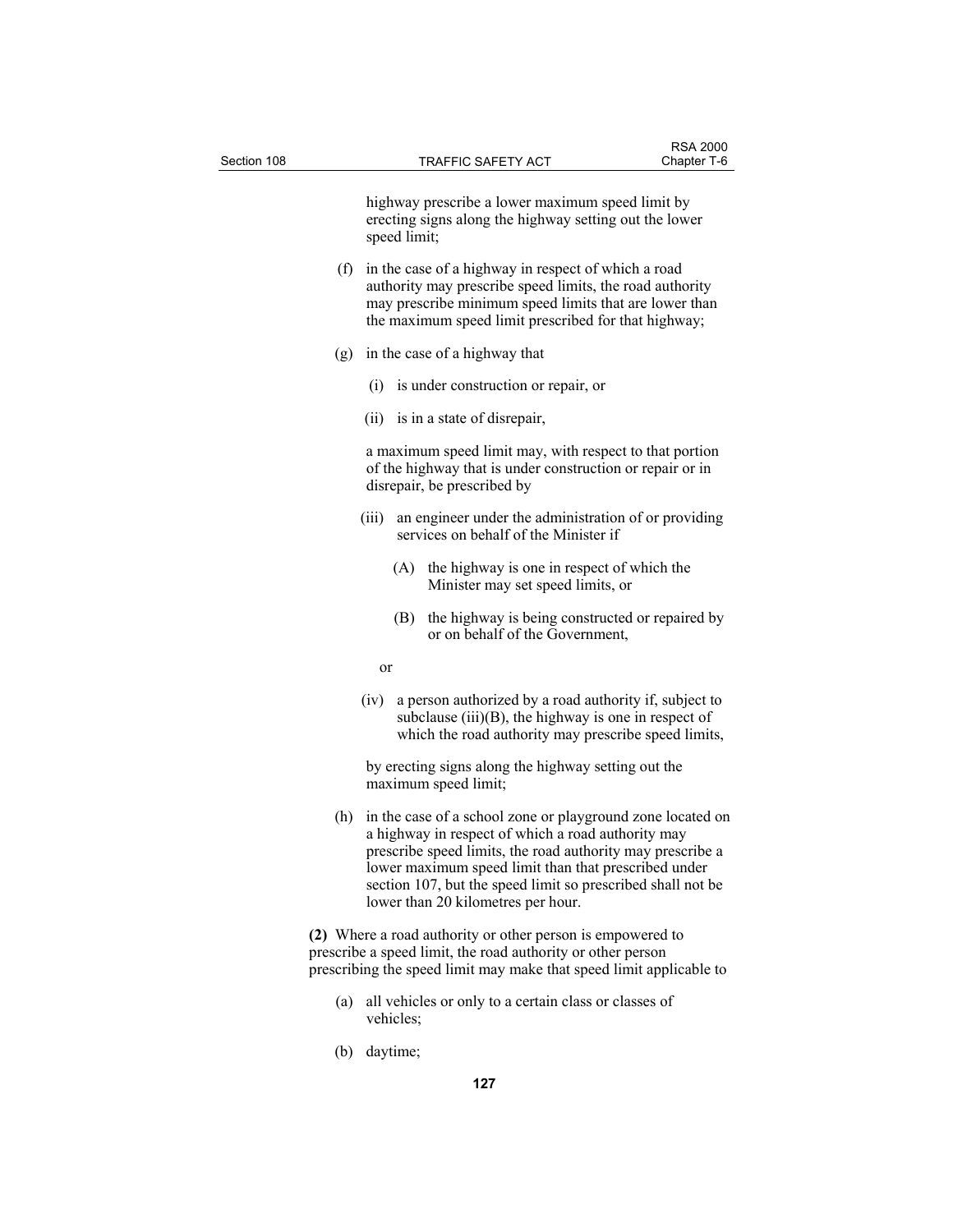- (c) nighttime;
- (d) different periods of the year;
- (e) different traffic lanes for the same highway.

**(3)** When speed limits are prescribed pursuant to this section, the road authority or the engineer or other person prescribing the speed limit shall erect signs along the highway indicating the speed limits so prescribed.

**(4)** Except where a speed limit may be prescribed by the erecting of signs along a highway,

- (a) the Minister, where the Minister is empowered to prescribe a speed limit, may make orders prescribing speed limits, and
- (b) a council of a municipality, where it is empowered to prescribe a speed limit, may make bylaws prescribing speed limits.

# RSA 2000 cT-6 s108;2003 c42 s15;2004 cH-8.5 s76

### **Application of speed limits re signs**

**109** Where

- (a) a speed limit is established or prescribed pursuant to
	- (i) section 106 or 108,
	- (ii) the *Government Property Traffic Act* (Canada), or
	- (iii) the *National Parks Act* (Canada),
	- and
- (b) a sign is erected along the highway indicating the speed limit so established or prescribed,

that speed limit applies to all that portion of the highway that lies between the point at which a sign is erected indicating the speed limit and the next point at which a sign is erected indicating a greater or lesser speed limit or indicating that the speed limit has ceased to apply.

1999 cT-6.4 s109

### **Traffic control devices**

**110** A road authority may, in respect of a highway over which it has direction, control and management, place, erect or otherwise display traffic control devices at any location on, over or adjacent to the highway for the purposes of controlling and regulating traffic that is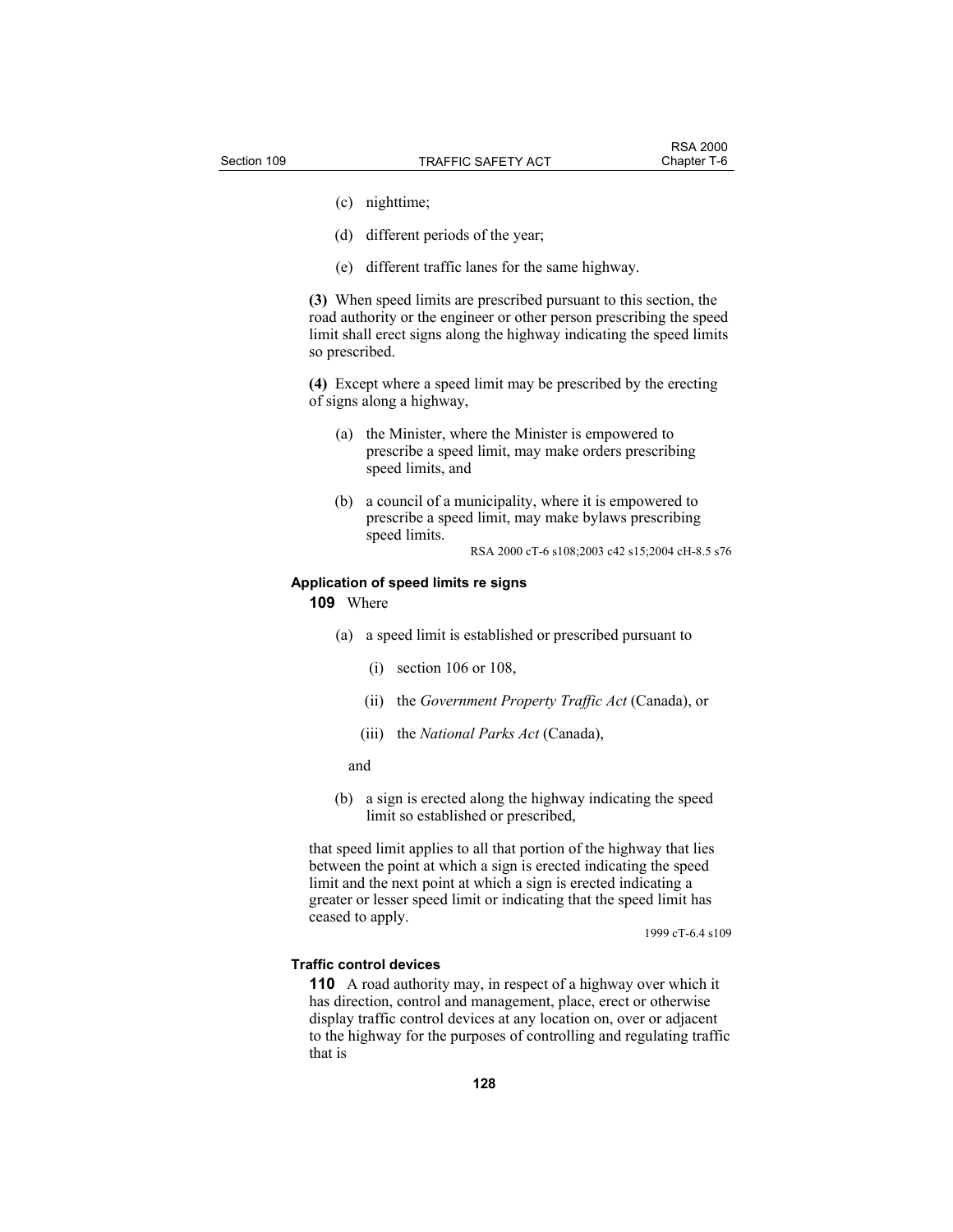- (a) on or entering that highway, or
- (b) crossing a railway track at railway crossings located on that highway.

1999 cT-6.4 s110

# **Division 2 Operation of Vehicles**

# **Observance of Rules of the Road**

**111** A driver of a vehicle and any other person using a highway shall, insofar as applicable, obey the Rules of the Road, except when otherwise

- (a) instructed by any applicable traffic control device, or
- (b) directed by a peace officer.

1999 cT-6.4 s111

### **Rules of the Road**

**112** The Lieutenant Governor in Council may make regulations entitled, or otherwise referred to as, "Rules of the Road" governing the utilization of highways and the use and operation of vehicles in respect of the following:

- (a) where to drive or not to drive a vehicle on
	- (i) a highway;
	- (ii) a roadway;
	- (iii) a traffic lane;
- (b) the overtaking of vehicles by other vehicles;
- (c) the passing of vehicles by other vehicles;
- (d) the crossing of the centre line by a vehicle;
- (e) the turning of a vehicle;
- (f) the making of U-turns with a vehicle;
- (g) the backing up of vehicles;
- (h) the yielding of and to vehicles;
- (i) the stopping of vehicles;
- (j) the parking of vehicles;
- (k) the merging of vehicles;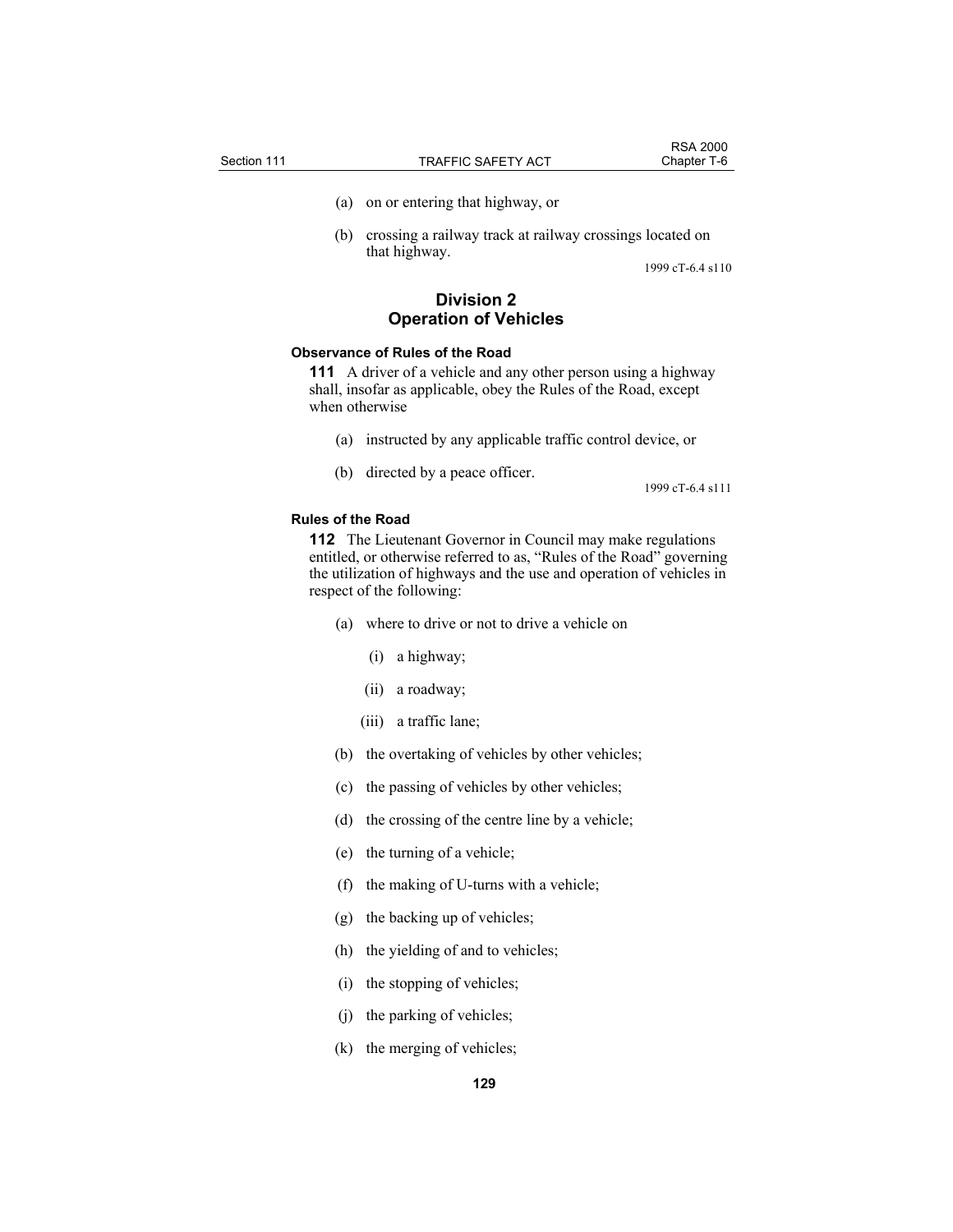| Section 113 | TRAFFIC SAFETY ACT                                                                                               | Chapter T-6      |
|-------------|------------------------------------------------------------------------------------------------------------------|------------------|
| (1)         | the operation of traffic control signals;                                                                        |                  |
| (m)         | the driving of vehicles pursuant to lights, directions or<br>signals shown or given by a traffic control device; |                  |
|             | (n) the use of lamps located on vehicles;                                                                        |                  |
| (0)         | the operation of vehicles in relation to other vehicles that<br>are                                              |                  |
|             | emergency vehicles;<br>(i)                                                                                       |                  |
|             | (ii)<br>maintenance vehicles;                                                                                    |                  |
|             | school buses;<br>(iii)                                                                                           |                  |
| (p)         | the speed at which vehicles may be operated;                                                                     |                  |
| (q)         | the operation of slow moving vehicles;                                                                           |                  |
| (r)         | the obligations of drivers with respect to the operation of<br>vehicles;                                         |                  |
| (s)         | the actions of persons in relation to the operation or use of<br>vehicles;                                       |                  |
| (t)         | the operation of vehicles in relation to other vehicles that<br>are participating in processions and parades;    |                  |
| (u)         | the walking on and use of highways by pedestrians;                                                               |                  |
| (v)         | the riding, driving and herding of animals on a highway.                                                         | 1999 cT-6.4 s112 |
|             | <b>Operation of vehicles</b>                                                                                     |                  |
|             | <b>113(1)</b> The Lieutenant Governor in Council may make regulations                                            |                  |
| (a)         | governing the driving and operation of                                                                           |                  |
|             | emergency vehicles;<br>(1)                                                                                       |                  |
|             | (ii)<br>maintenance vehicles;                                                                                    |                  |
|             | (iii)<br>school buses;                                                                                           |                  |
|             | (iv)<br>cycles;                                                                                                  |                  |
|             | (b) governing the use of vehicles in relation to                                                                 |                  |

RSA 2000

- (i) peace officers,
- (ii) emergency vehicle personnel,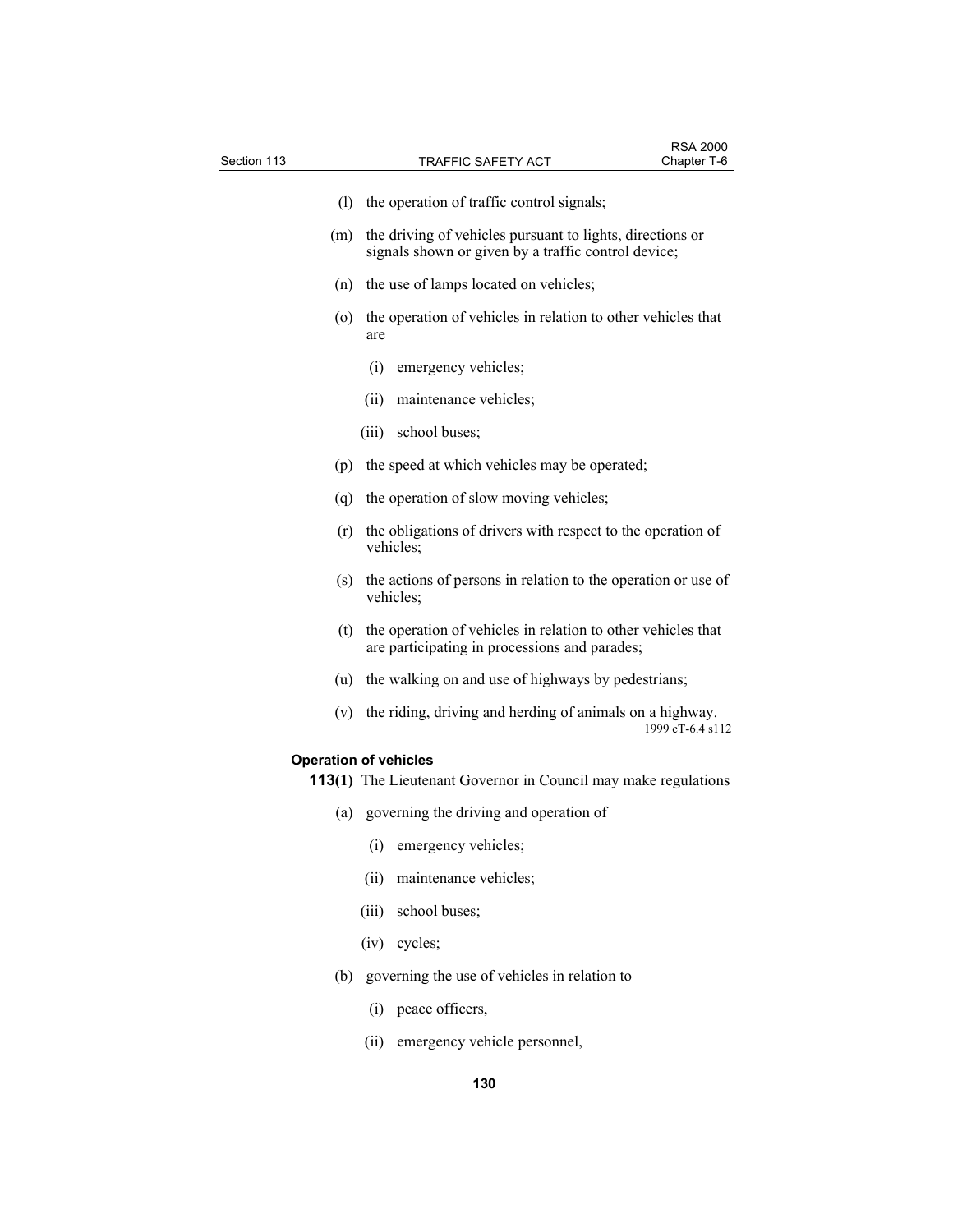- (iii) maintenance vehicle personnel, and
- (iv) tow truck personnel

 who are carrying out functions, duties or work on or in relation to a highway or vehicles or persons located on or using a highway.

**(2)** Subject to the regulations made under subsection (1), in the case of a highway or a portion of a highway

- (a) that is under the direction, control and management of the Minister, the Minister may make a regulation, or
- (b) that is under the direction, control and management of a municipality, the municipality may pass a bylaw,

governing the times during which, the locations at which or the circumstances under which, as the case may be, the alternately flashing lights and stop arm on a school bus may be, shall be or shall not be used while the school bus is operating on that highway or that portion of highway.

1999 cT-6.4 s113

### **Peace officers**

**114** The Lieutenant Governor in Council may make regulations providing for and governing the powers of peace officers to give orders and directions to persons concerning the actions of persons or in relation to matters arising under the regulations made under this Division and the consequences as a result of and sanctions that may be imposed on persons not following those orders or directions.

1999 cT-6.4 s114

### **Prohibited operation of vehicles, etc.**

**115(1)** For the purposes of this section, a driver of a vehicle is driving carelessly if that driver drives the vehicle

- (a) without due care and attention, or
- (b) without reasonable consideration for persons using the highway.
- **(2)** A person shall not do any of the following:
	- (a) except where otherwise provided for under this Act, drive a vehicle in a manner contrary to the Rules of the Road or regulations governing the operation of vehicles;
	- (b) drive a vehicle on a highway in a manner that constitutes driving carelessly;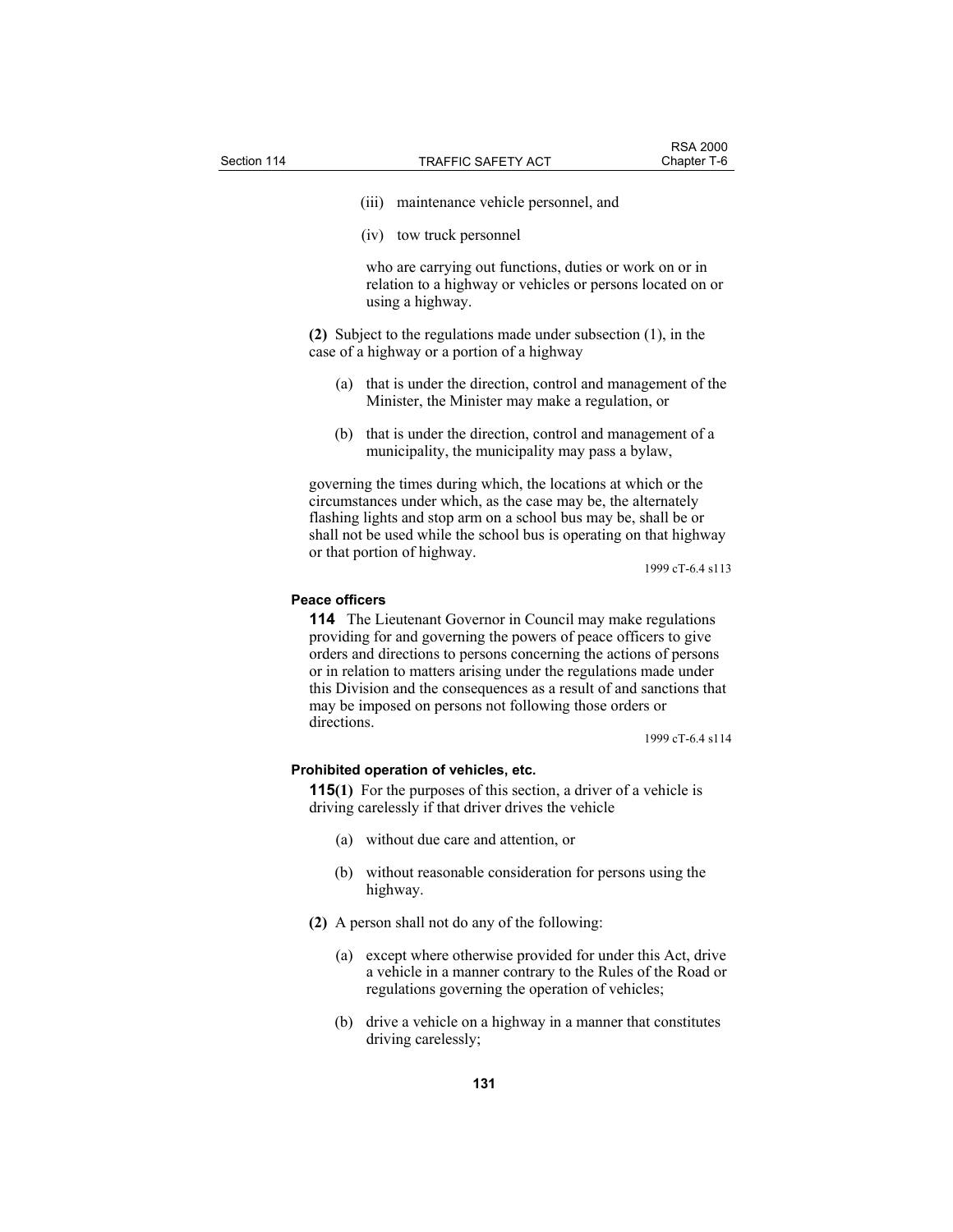| Section 115 |     | TRAFFIC SAFETY ACT                                                                                                                                                                                                                                                                                                                               | Chapter T-6 |
|-------------|-----|--------------------------------------------------------------------------------------------------------------------------------------------------------------------------------------------------------------------------------------------------------------------------------------------------------------------------------------------------|-------------|
|             | (c) | drive a vehicle on a highway in a race unless authorized<br>pursuant to a permit issued under subsection (3);                                                                                                                                                                                                                                    |             |
|             | (d) | drive a vehicle on a highway on a bet or wager;                                                                                                                                                                                                                                                                                                  |             |
|             | (e) | perform or engage in any stunt or other activity that is<br>likely to distract, startle or interfere with users of the<br>highway;                                                                                                                                                                                                               |             |
|             | (f) | drive a vehicle so as to perform or engage in any stunt or<br>other activity on a highway that is likely to distract, startle<br>or interfere with other users of the highway;                                                                                                                                                                   |             |
|             | (g) | drive a non-repairable vehicle on a highway;                                                                                                                                                                                                                                                                                                     |             |
|             | (h) | drive a salvage motor vehicle on a highway unless it is<br>being operated for the purposes of conducting a road test<br>under the regulations;                                                                                                                                                                                                   |             |
|             | (i) | where that person is the driver of a vehicle, permit any<br>person, animal or thing to occupy the front seat of the<br>vehicle in such a manner so as to impede the driver in the<br>free and uninterrupted access to and use of the steering<br>wheel, brakes and other equipment required to be used for<br>the safe operation of the vehicle; |             |
|             | (j) | where that person is the driver of a vehicle, permit any<br>person, animal or thing in the vehicle to cause any<br>obstruction to the driver's clear vision in any direction;                                                                                                                                                                    |             |
|             | (k) | ride in a position in a vehicle that interferes with the<br>driver's control over the driving mechanism of the vehicle<br>or that obstructs the driver's clear vision in any direction;                                                                                                                                                          |             |
|             | (1) | where the person is the driver of a vehicle, exchange<br>places with any other person when the vehicle is in<br>motion;                                                                                                                                                                                                                          |             |
|             | (m) | exchange places with the driver when the vehicle is in<br>motion;                                                                                                                                                                                                                                                                                |             |
|             | (n) | operate an over-dimensional vehicle on a highway other<br>than in accordance with the terms and conditions specified<br>in a permit or under this Act;                                                                                                                                                                                           |             |
|             | (0) | repealed 2001 c14 s16;                                                                                                                                                                                                                                                                                                                           |             |
|             |     | (p) drive a vehicle on a highway at a speed that is greater than<br>the maximum speed limit established or prescribed for<br>that highway under                                                                                                                                                                                                  |             |
|             |     | $(i)$ this Act,                                                                                                                                                                                                                                                                                                                                  |             |
|             |     | 132                                                                                                                                                                                                                                                                                                                                              |             |

RSA 2000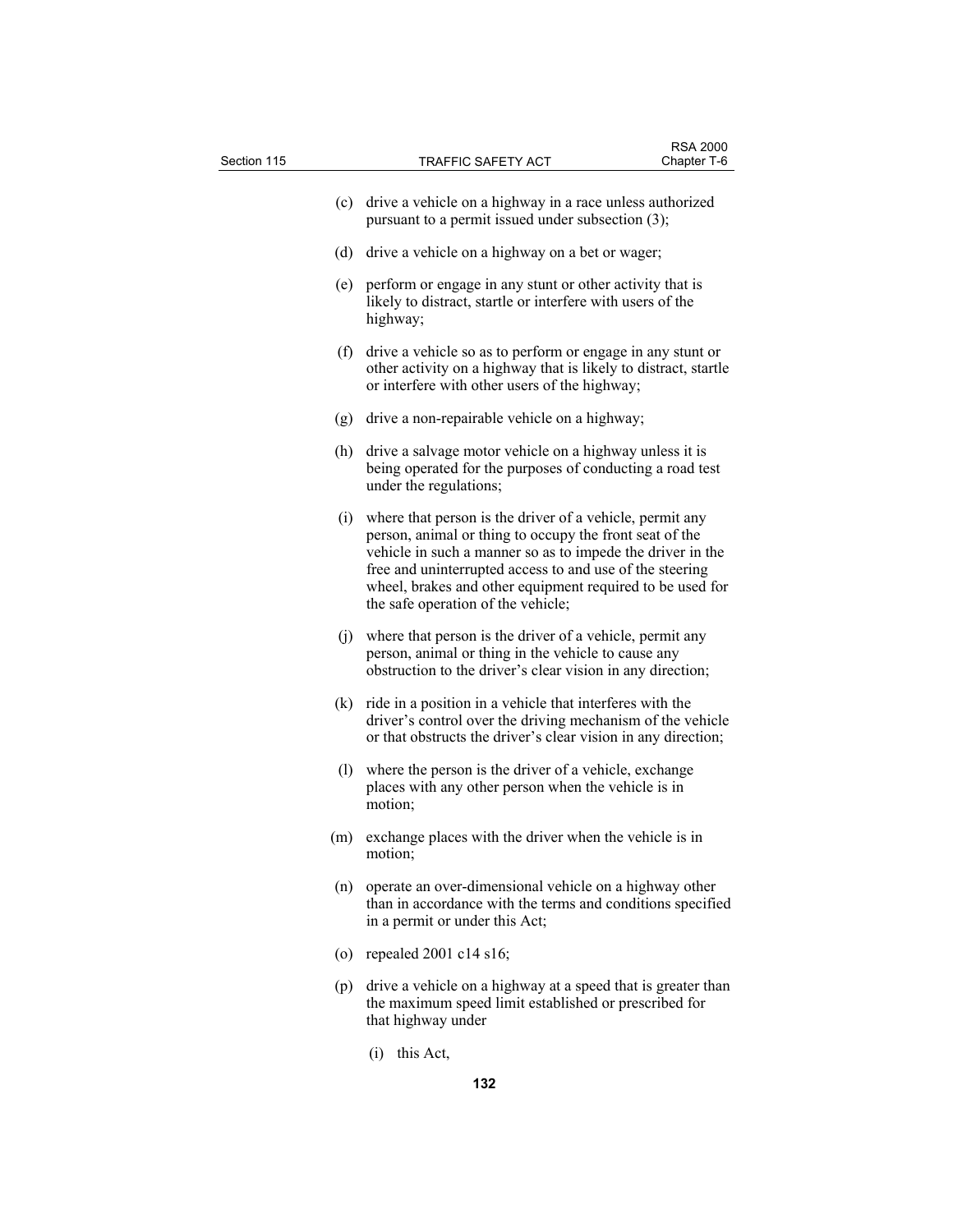- (ii) the *Government Property Traffic Act* (Canada), or
- (iii) the *National Parks Act* (Canada);
- (p.1) drive a vehicle on a portion of a highway that is under construction or repair or is in a state of disrepair at a speed that is greater than the maximum speed limit established or prescribed under section  $108(1)(g)$  for that portion of highway;
- (p.2) drive a vehicle on a portion of a highway at a speed that is greater than the maximum speed limit established or prescribed under section  $10\bar{8}(1)(g)$  for that portion of highway where there are persons present on the highway who are constructing or repairing that portion of highway or who are directing traffic in connection with the construction or repair of that portion of highway;
	- (q) drive a vehicle on a highway at a speed that is less than the minimum speed limit established or prescribed for that highway under this Act;
	- (r) where a maximum speed limit is established or prescribed under this Act for a highway with respect to a period of time, drive a vehicle on a highway during that period of time at a speed that is greater than the maximum speed limit established or prescribed for that highway for that period of time;
	- (s) where a minimum speed limit is established or prescribed under this Act for a highway with respect to a period of time, drive a vehicle on a highway during that period of time at a speed that is less than the minimum speed limit established or prescribed for that highway for that period of time;
	- (t) subject to subsection (4), drive a vehicle on a highway at a speed greater than 60 kilometres per hour, or the maximum speed limit established or prescribed for that highway under
		- (i) this Act,
		- (ii) the *Government Property Traffic Act* (Canada), or
		- (iii) the *National Parks Act* (Canada),

whichever is lower, if the vehicle

 (iv) is travelling on the same side of the highway as a stopped emergency vehicle or tow truck, and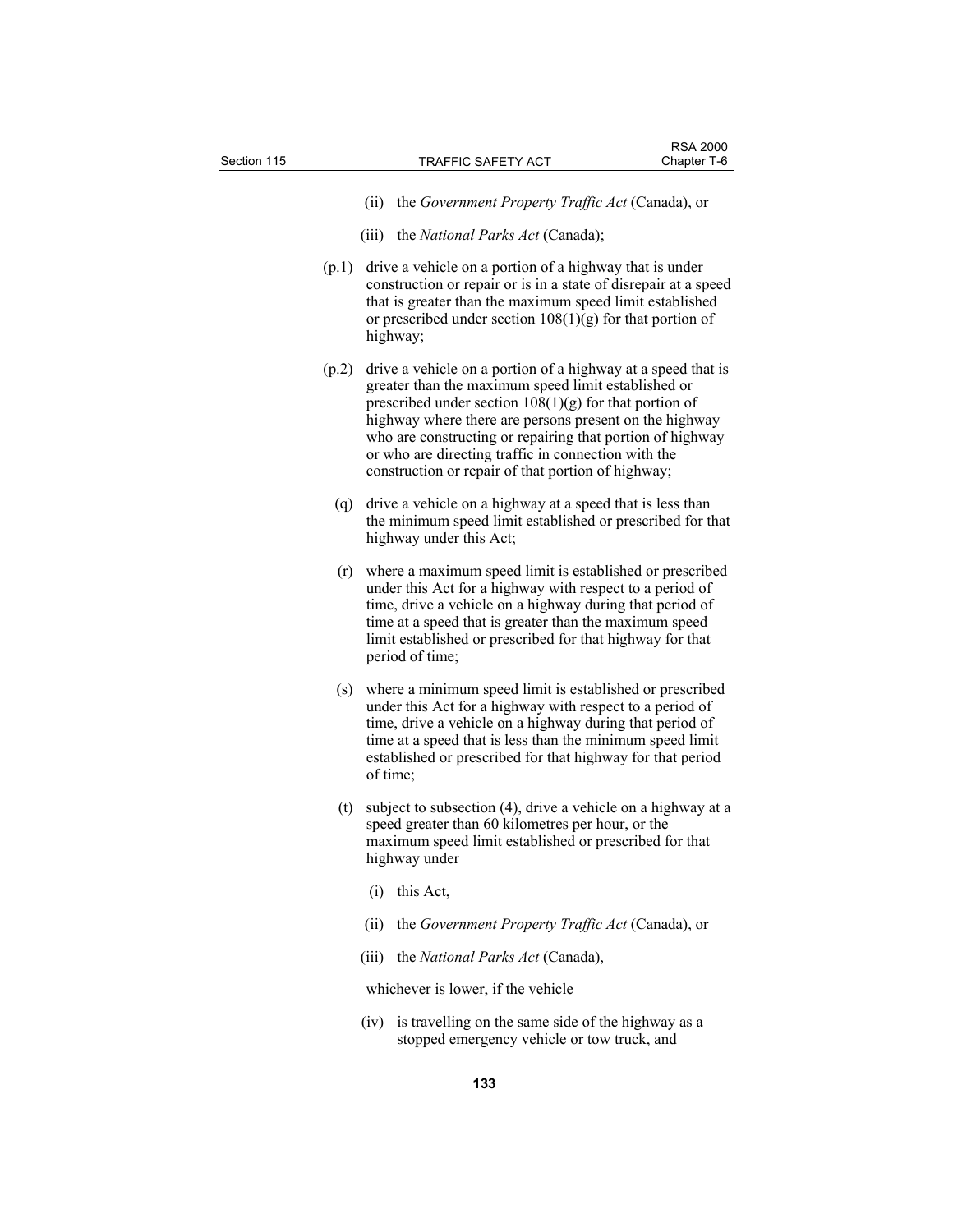(v) is passing the stopped emergency vehicle or tow truck when its flashing lamps are operating.

**(3)** Notwithstanding subsection (2)(c), the Registrar or the road authority may issue a permit authorizing a race to be held on a highway subject to any terms or conditions that the Registrar or the road authority considers appropriate.

**(4)** Subsection (2)(t) does not apply if there are 2 or more traffic lanes for traffic moving in the same direction as the vehicle and there is at least one traffic lane between the driver's vehicle and the stopped emergency vehicle or tow truck. RSA 2000 cT-6 s115;2001 c14 s16;2005 c34 s21

# **Cellular telephones, electronic devices, etc.**

**115.1(1)** Subject to this section and the regulations made under section 115.5, no individual shall drive or operate a vehicle on a highway while at the same time

- (a) holding, viewing or manipulating a cellular telephone, radio communication device or other communication device that is capable of receiving or transmitting telephone communication, electronic data, electronic mail or text messages, or
- (b) holding, viewing or manipulating a hand-held electronic device or a wireless electronic device.

**(2)** An individual may drive or operate a vehicle on a highway while using a cellular telephone or radio communication device in hands-free mode.

- **(3)** Subsection (1)(a) does not apply to
	- (a) the use of a 2-way radio communication device, only for the purposes set out in the regulation, by an individual driving or operating an escort, pilot or trail vehicle who is required by regulation under this Act to maintain 2-way radio communication, or the use of a cellular telephone or other communication device by that individual for those purposes when 2-way radio communication is not functional or is unavailable,
	- (b) the use of a 2-way radio communication device, only for the purpose of maintaining communication with the individual's employer, by an individual driving or operating a vehicle who is required by the individual's employer to maintain 2-way radio communication while the individual is acting within the scope of the individual's employment, or the use of a cellular telephone or other communication device by that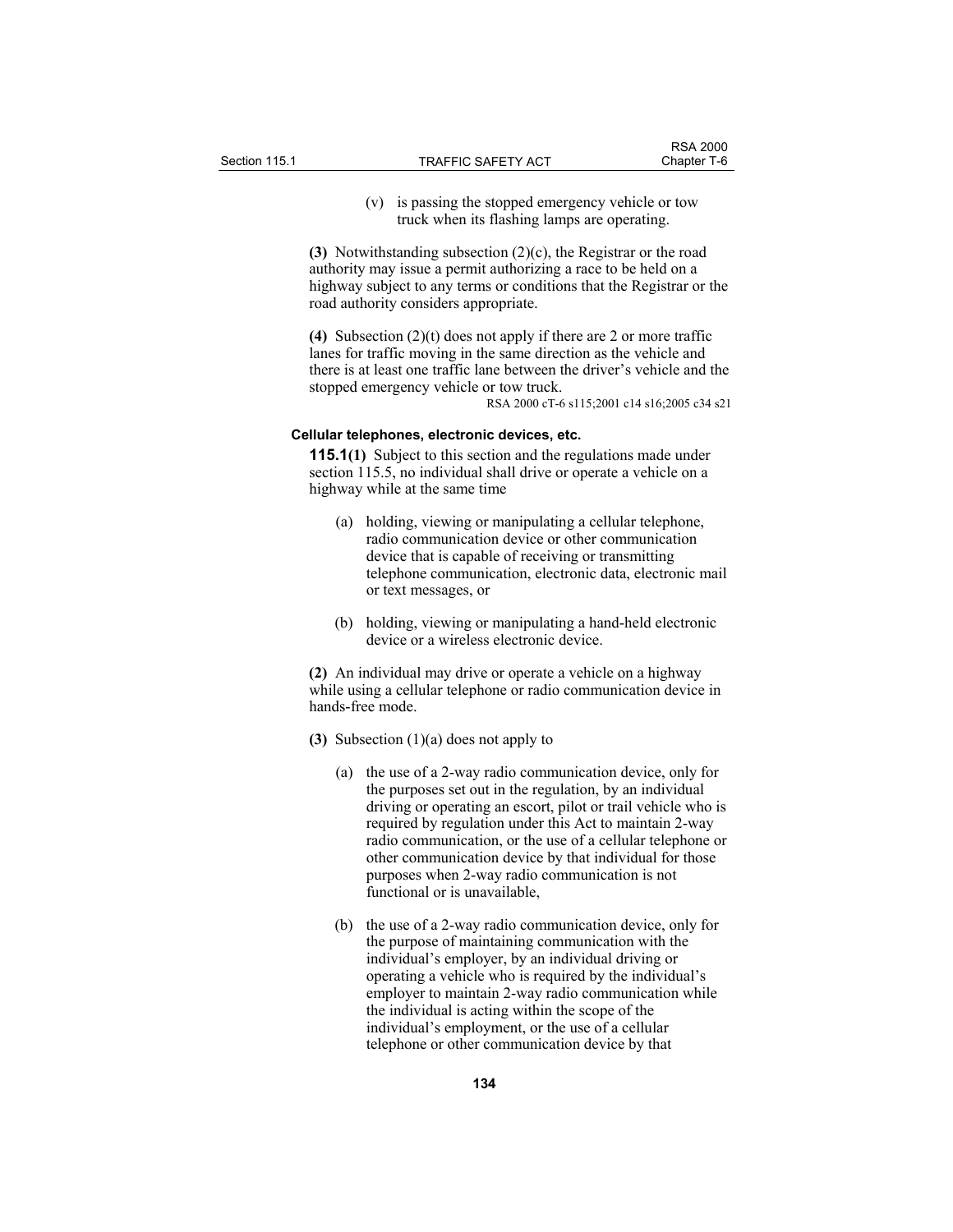individual for that purpose when 2-way radio communication is not functional or is unavailable,

- (c) the use of a 2-way radio communication device, only for the purpose of participating in a search, rescue or emergency management situation, by an individual driving or operating a vehicle, or the use of a cellular telephone or other communication device by that individual for that purpose when 2-way radio communication is not functional or is unavailable, or
- (d) the use of a cellular telephone or other communication device, only for the purpose of contacting an emergency response unit, by an individual driving or operating a vehicle.

**(4)** Subsection (1) does not apply to an individual driving or operating an emergency vehicle while the individual is acting within the scope of the individual's employment.

- **(5)** Subsection (1) does not apply in respect of a vehicle that
	- (a) is not on a highway, or
	- (b) is parked in a manner specified in a regulation under this Act.

2010 c23 s2

### **Display screen visible to driver prohibited**

**115.2(1)** Subject to this section and the regulations made under section 115.5, no individual shall drive or operate a vehicle on a highway if the display screen of a television, computer or other device in the vehicle is activated and is visible to the individual.

**(2)** Subsection (1) does not apply in respect of the display screen of

- (a) a global positioning system navigation device while it is being used to obtain navigation information in accordance with section 115.3.
- (b) a cellular telephone or radio communication device being used in hands-free mode,
- (c) a logistical transportation tracking system device that is used to track vehicle location, driver status or the delivery of packages or other goods for commercial purposes,
- (d) a dispatch system used for the transportation of passengers,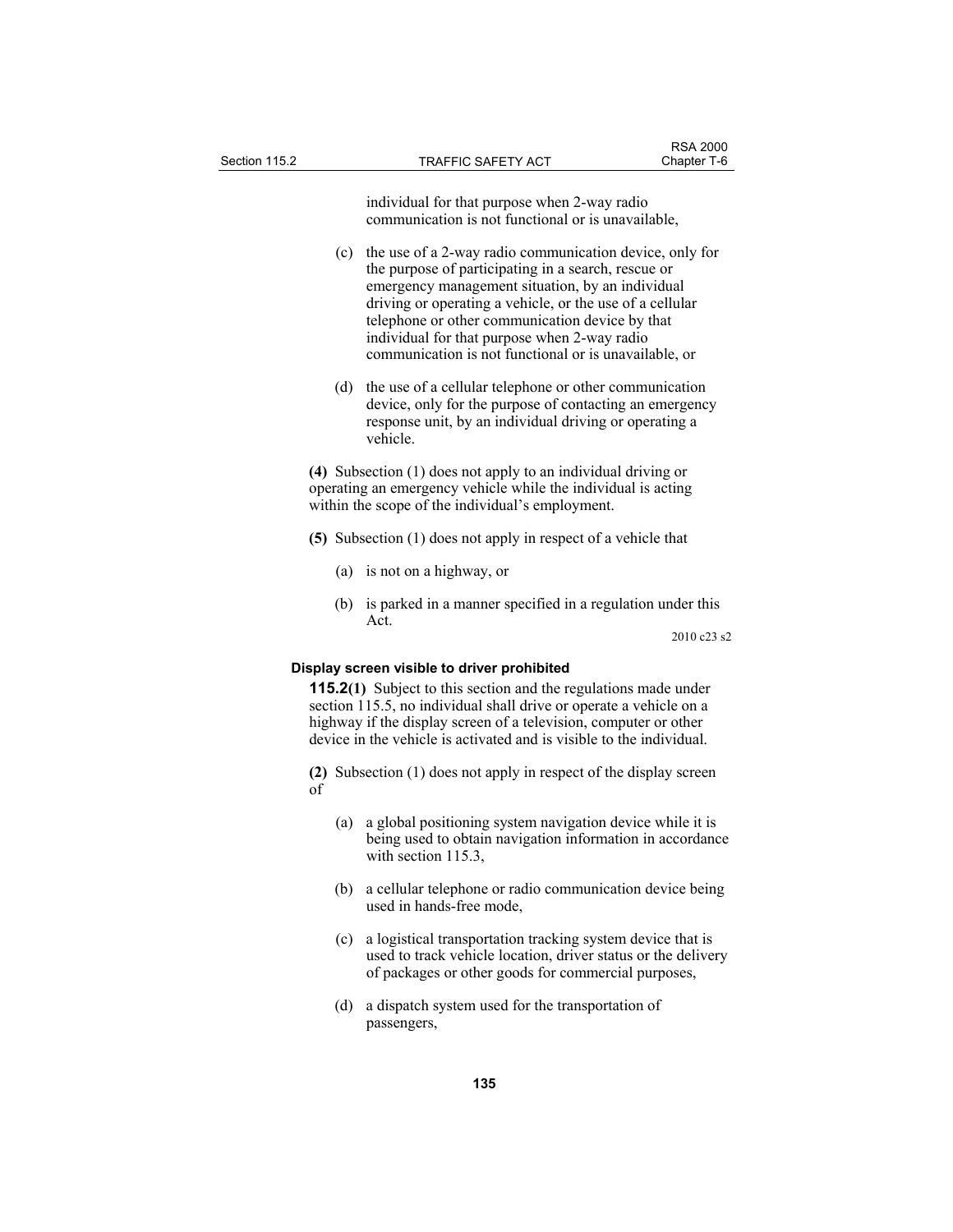| Section 115.3 |     | <b>TRAFFIC SAFETY ACT</b>                                                                                            | <b>RSA 2000</b><br>Chapter T-6 |
|---------------|-----|----------------------------------------------------------------------------------------------------------------------|--------------------------------|
|               | (e) | a collision avoidance system device while it is being used<br>to provide collision avoidance information, or         |                                |
|               | (f) | an instrument, gauge, device or system that is used to<br>provide information to the individual regarding the status |                                |

**(3)** Subsection (1) does not apply to an individual driving or operating an emergency vehicle while the individual is acting within the scope of the individual's employment.

of various systems or the location of the vehicle.

2010 c23 s2

### **Global positioning system**

**115.3(1)** Subject to this section and the regulations made under section 115.5, no individual shall use a global positioning system navigation device for navigation purposes while driving or operating a vehicle on a highway.

**(2)** An individual may use a global positioning system navigation device while driving or operating a vehicle on a highway if the system

- (a) is programmed before the individual begins to drive or operate the vehicle, or
- (b) is used in a voice-activated manner.

**(3)** If a global positioning system navigation device is portable, an individual may use the system while driving or operating a vehicle on a highway if, in addition to the requirements of subsection (2), the system

- (a) is not held in the individual's hand, and
- (b) is securely affixed to the vehicle in a manner that does not interfere with the safe operation of the vehicle.

2010 c23 s2

## **Prohibited activities**

**115.4(1)** Subject to this section and the regulations made under section 115.5, no individual shall drive or operate a vehicle on a highway while engaged in an activity that distracts the individual from the operation of the vehicle, including but not limited to

- (a) reading or viewing printed material located within the vehicle other than an instrument, gauge, device or system referred to in section  $115.2(2)(f)$ ,
- (b) writing, printing or sketching,
- (c) engaging in personal grooming or hygiene, and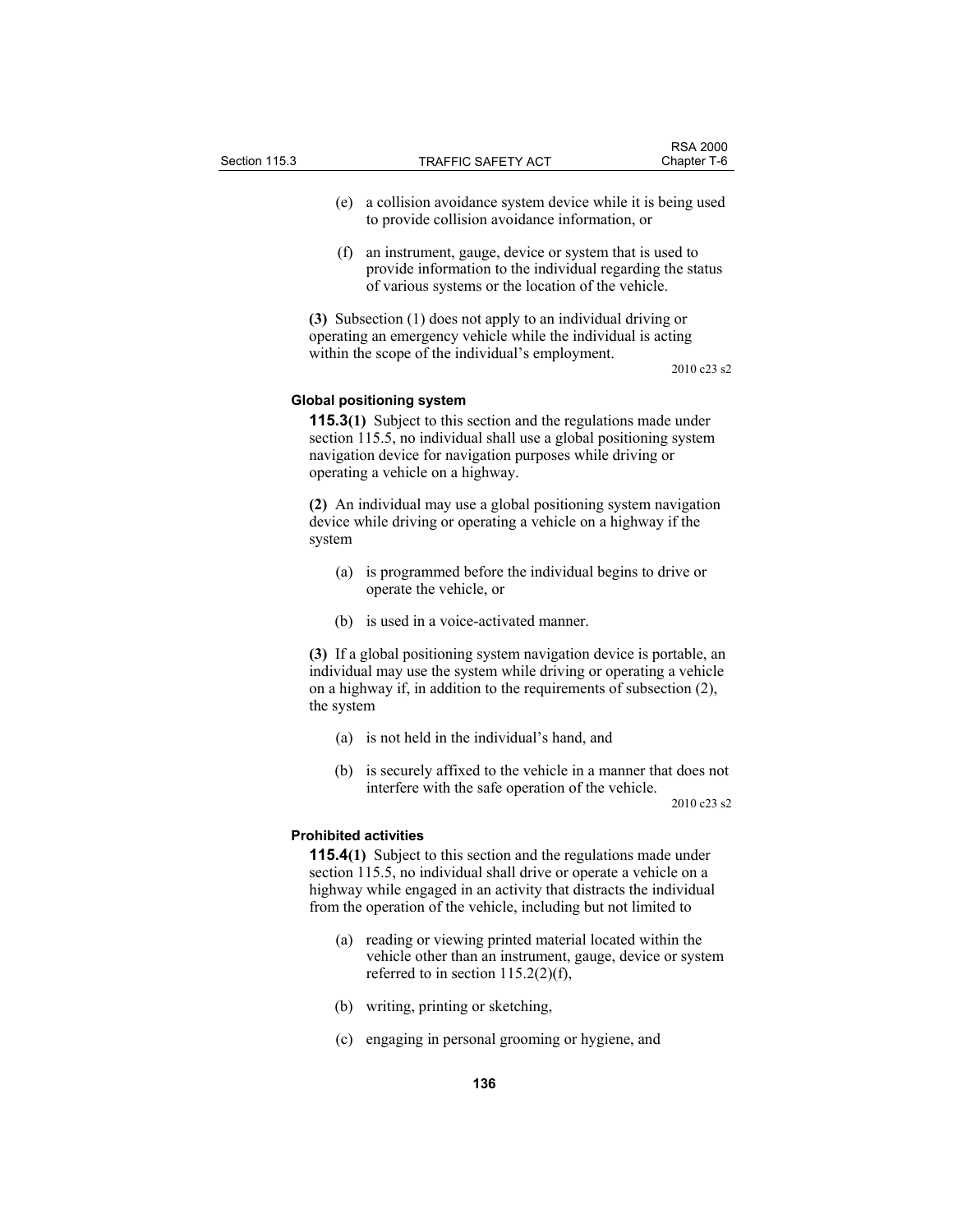- (d) any other activity that may be prescribed in the regulations.
- **(2)** Subsection (1) does not apply in respect of a vehicle that
	- (a) is not on a highway, or
	- (b) is parked in a manner specified in a regulation made under this Act.

2010 c23 s2

### **Regulations**

**115.5** The Minister may make regulations

- (a) exempting any individual or class of individuals, vehicles or devices from section 115.1, 115.2, 115.3 or 115.4 and prescribing conditions and circumstances for any such exemption;
- (b) prescribing prohibited activities for the purposes of section 115.4;
- (c) respecting the manner in which a cellular telephone, radio communication device or electronic device may be used in hands-free mode.

2010 c23 s2

# **Regulations**

**116** The Minister may make regulations

- (a) governing any matter with respect to
	- (i) the loading of and the transporting of goods on vehicles,
	- (ii) the towing of vehicles, and
	- (iii) the transporting of passengers by vehicles;
- (b) governing any matter with respect to
	- (i) the dimensions of vehicles, including any goods transported on a vehicle;
	- (ii) the operation of over-dimensional vehicles;
	- (iii) the operation of vehicles that may be a hazard to users of a highway by reason of a vehicle's unusual or novel size, dimension or shape;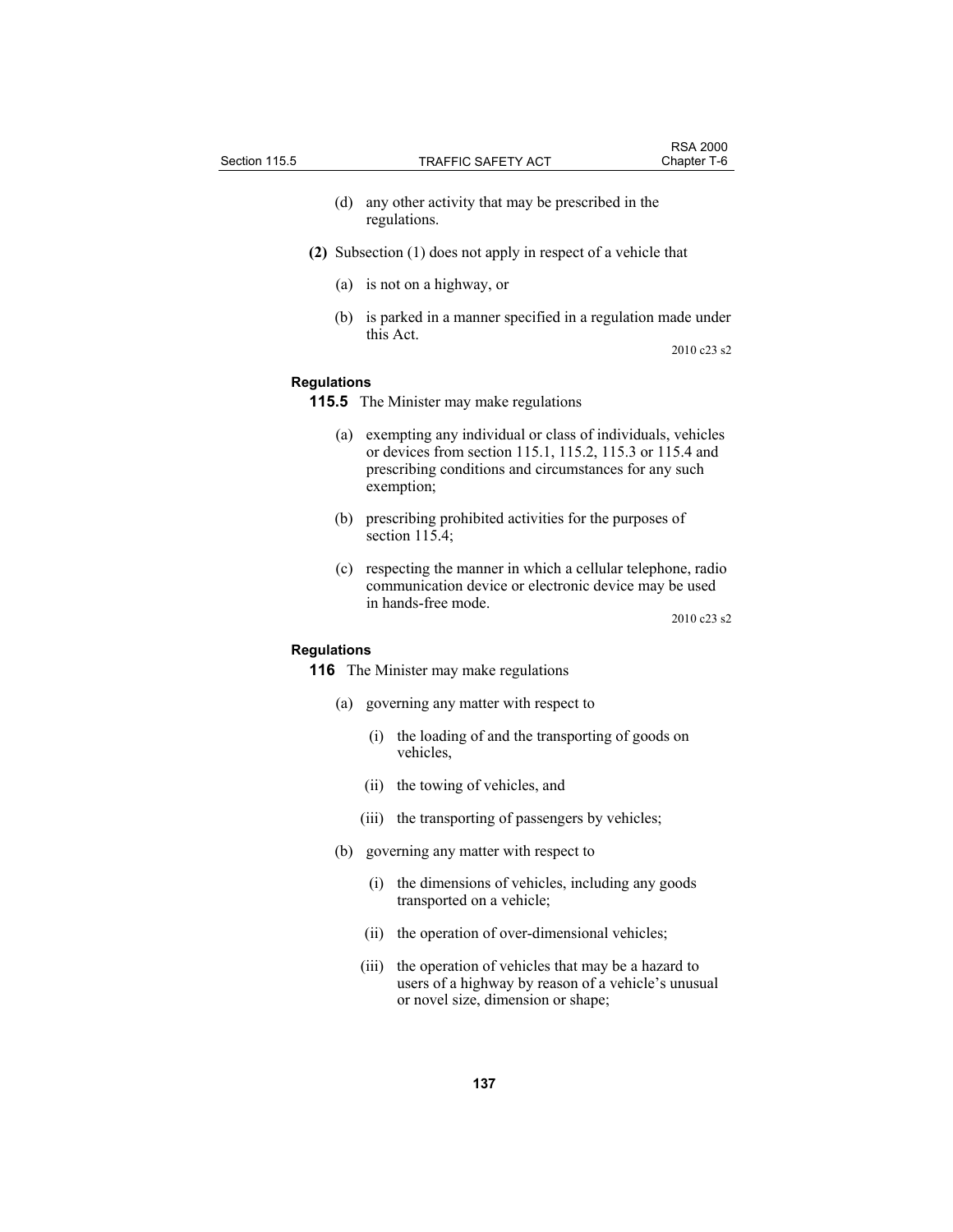| Section 117        | TRAFFIC SAFETY ACT                                                                                                                               | <b>RSA 2000</b><br>Chapter T-6 |
|--------------------|--------------------------------------------------------------------------------------------------------------------------------------------------|--------------------------------|
| (c)                | governing any matter respecting the amount of noise,<br>sounds or substances that may be emitted, given off or<br>made by a vehicle;             |                                |
| (d)                | governing any matter respecting trailers, the towing of<br>trailers and the transporting of goods and persons by<br>trailers;                    |                                |
| (e)                | governing any matter respecting the riding of persons on<br>or in or the carrying of persons by vehicles;                                        |                                |
| (f)                | governing any matter respecting the safe use and<br>operation of vehicles;                                                                       |                                |
| (g)                | limiting the operation of vehicles during specific periods<br>of time:                                                                           |                                |
| (h)                | governing any matter respecting the equipping of vehicles<br>with and the use of flashing lights;                                                |                                |
| (i)                | designating vehicles as emergency response units and<br>governing any matter respecting the use and operation of<br>those vehicles;              |                                |
|                    | (j) governing any matter respecting traffic control devices;                                                                                     |                                |
| (k)                | governing the prescribing and utilization of speed limits<br>referred to in section $108(1)(g)$ ;                                                |                                |
| (1)                | respecting the requirements for and the use of intersection<br>safety devices;                                                                   |                                |
| (m)                | restricting the use of specified traffic lanes to vehicles<br>carrying a prescribed number of passengers;                                        |                                |
| (n)                | restricting the use of specified traffic lanes to specific<br>vehicles or classes of vehicles.<br>RSA 2000 cT-6 s116;2007 c45 s9;2013 c19 s2(16) |                                |
|                    | Part 6<br><b>Off-highway Vehicles</b>                                                                                                            |                                |
| <b>Definitions</b> |                                                                                                                                                  |                                |
| 117                | In this Part,                                                                                                                                    |                                |

 (a) "off-highway vehicle" means any motorized mode of transportation built for cross-country travel on land, water, snow, ice or marsh or swamp land or on other natural terrain and, without limiting the generality of the foregoing, includes, when specifically designed for such travel,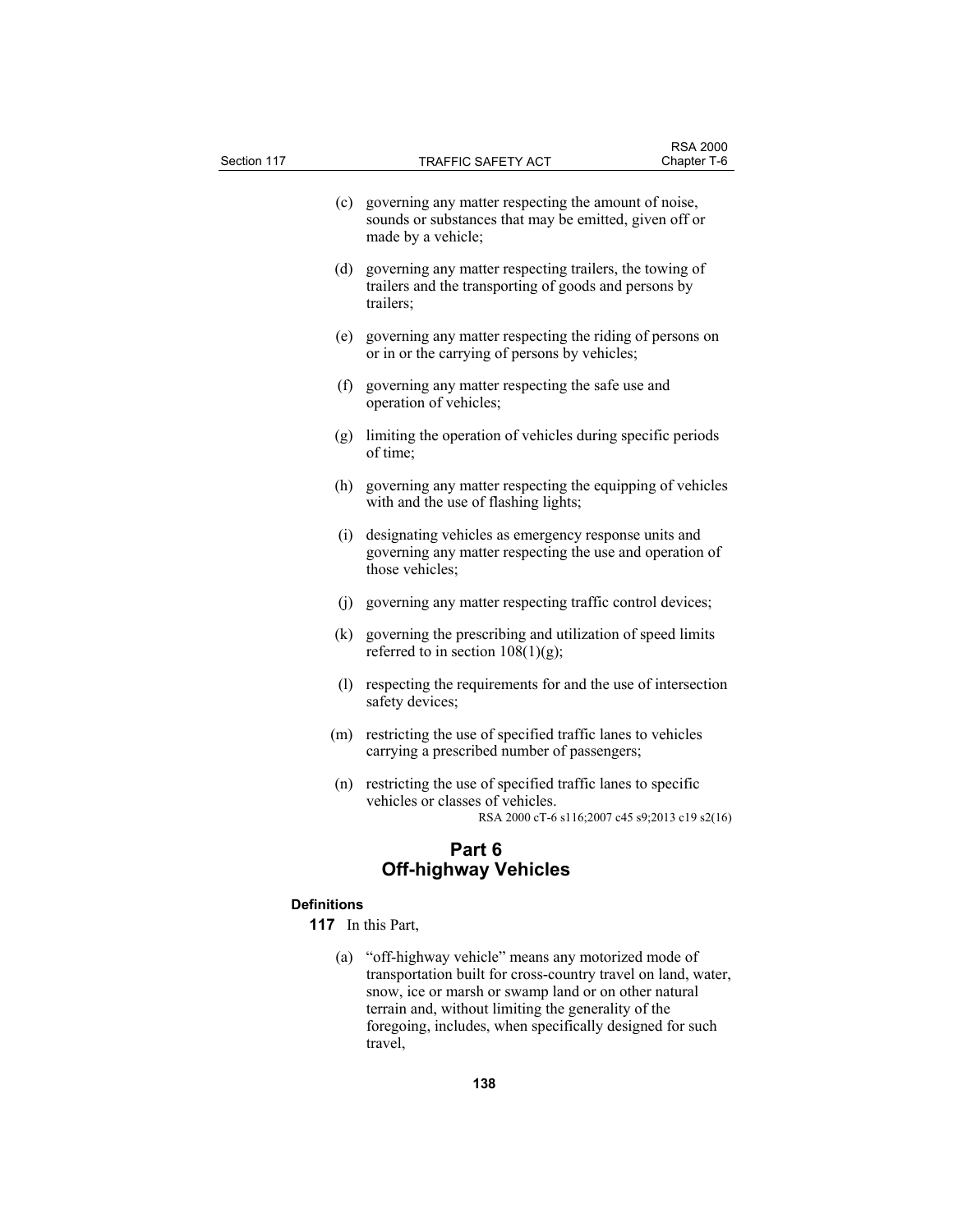| Section 118                           |         | TRAFFIC SAFETY ACT                                                                                                                                                     | <b>RSA 2000</b><br>Chapter T-6  |
|---------------------------------------|---------|------------------------------------------------------------------------------------------------------------------------------------------------------------------------|---------------------------------|
|                                       | (i)     | 4-wheel drive vehicles,                                                                                                                                                |                                 |
|                                       |         |                                                                                                                                                                        |                                 |
|                                       | (ii)    | low pressure tire vehicles,                                                                                                                                            |                                 |
|                                       | (iii)   | motorcycles and related 2-wheel vehicles,                                                                                                                              |                                 |
|                                       | (iv)    | amphibious machines,                                                                                                                                                   |                                 |
|                                       | (v)     | all terrain vehicles,                                                                                                                                                  |                                 |
|                                       | (vi)    | miniature motor vehicles,                                                                                                                                              |                                 |
|                                       | (vii)   | snow vehicles,                                                                                                                                                         |                                 |
|                                       |         | (viii) minibikes, and                                                                                                                                                  |                                 |
|                                       | (ix)    | any other means of transportation that is propelled by<br>any power other than muscular power or wind,                                                                 |                                 |
|                                       |         | but does not include                                                                                                                                                   |                                 |
|                                       | (x)     | motor boats, or                                                                                                                                                        |                                 |
|                                       | (xi)    | any other vehicle exempted from being an off-<br>highway vehicle by regulation;                                                                                        |                                 |
| (b)                                   | aid.    | "vehicle" means a device in, on or by which a person or<br>thing may be transported or drawn and includes a<br>combination of vehicles but does not include a mobility |                                 |
|                                       |         |                                                                                                                                                                        | RSA 2000 cT-6 s117;2016 c14 s12 |
| <b>Application of Act</b><br>highway, |         | <b>118(1)</b> When a person drives an off-highway vehicle on a                                                                                                         |                                 |
| (a)                                   | is, and | the driving of that vehicle by that person on the highway                                                                                                              |                                 |
| (b)                                   |         | the obligations on the person driving the vehicle and any<br>person riding in or on that vehicle while the vehicle is<br>located on the highway are,                   |                                 |
|                                       |         | $\cdot$ 1 1 $\circ$<br>$\mathbf{a}$ and $\mathbf{a}$ and $\mathbf{a}$                                                                                                  |                                 |

except as otherwise provided for under this Act, subject to the other Parts of this Act in the same manner as if the off-highway vehicle were a vehicle as defined in section 1.

**(2)** When a person drives an off-highway vehicle in a location other than on a highway,

(a) the driving of that vehicle by that person is, and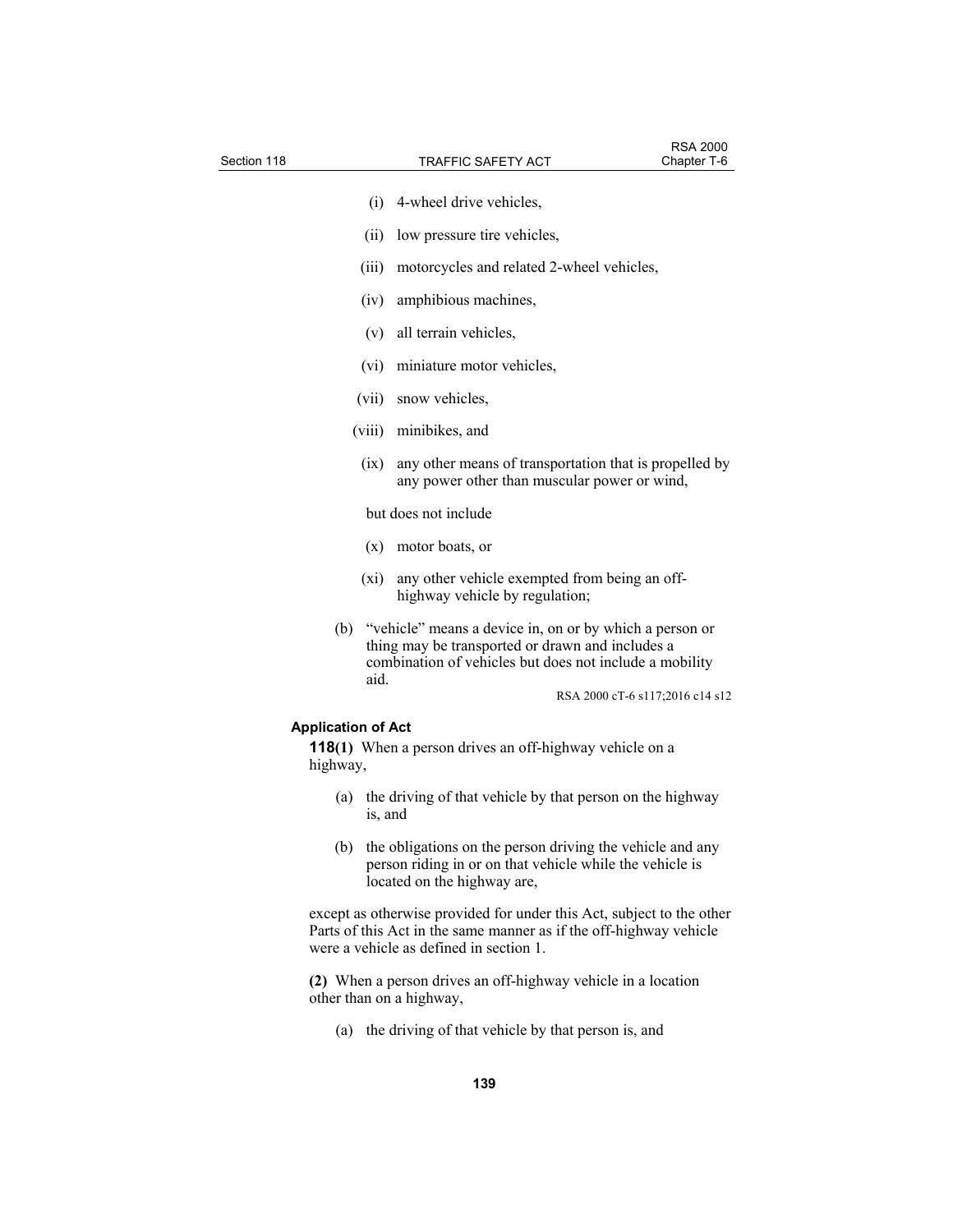(b) the obligations on the person driving the vehicle and any person riding in or on that vehicle are,

except as otherwise provided for under this Act, subject to this Part and sections  $53(1)(b)$ ,  $160(1)$  and  $(2)$  and  $169(2)(j)$ ,  $(k)$ ,  $(l)$  and  $(m)$ .

**(3)** In sections 18, 64, 70, 71, 81 and 91(1), (3) and (4), any reference to a vehicle includes a reference to an off-highway vehicle.

RSA 2000 cT-6 s118;2001 c14 s17

# **Registration**

**119(1)** Except as otherwise permitted under this Act, a person shall not do any of the following:

- (a) drive or permit another person to drive an off-highway vehicle unless there is a subsisting certificate of registration issued in respect of that vehicle;
- (b) drive an off-highway vehicle unless the vehicle is an insured motor vehicle;
- (c) where a person is the registered owner of an off-highway vehicle, permit another person to drive the vehicle unless the vehicle is an insured motor vehicle;
- (d) unless an off-highway vehicle is an insured motor vehicle,
	- (i) apply for the registration of the off-highway vehicle, or
	- (ii) obtain the registration of the off-highway vehicle.

**(2)** Subsection (1)(a), (b) and (c) do not apply to the driving of an off-highway vehicle while the off-highway vehicle is being driven

- (a) on land owned by the person driving the off-highway vehicle, or
- (b) on land owned by some other person if that other person has expressly or impliedly consented to the driving of that off-highway vehicle on that land.

**(3)** If the registration of an off-highway vehicle is suspended under this Act, the off-highway vehicle is still registered for the purposes of subsection  $(1)(b)$ ,  $(c)$  and  $(d)$ .

**(4)** Where a person is found guilty of a contravention of subsection  $(1)(b)$ , (c) or (d) or section  $124(6)$ , the Registrar may cancel the certificate of registration in respect of every off-highway vehicle owned by the person.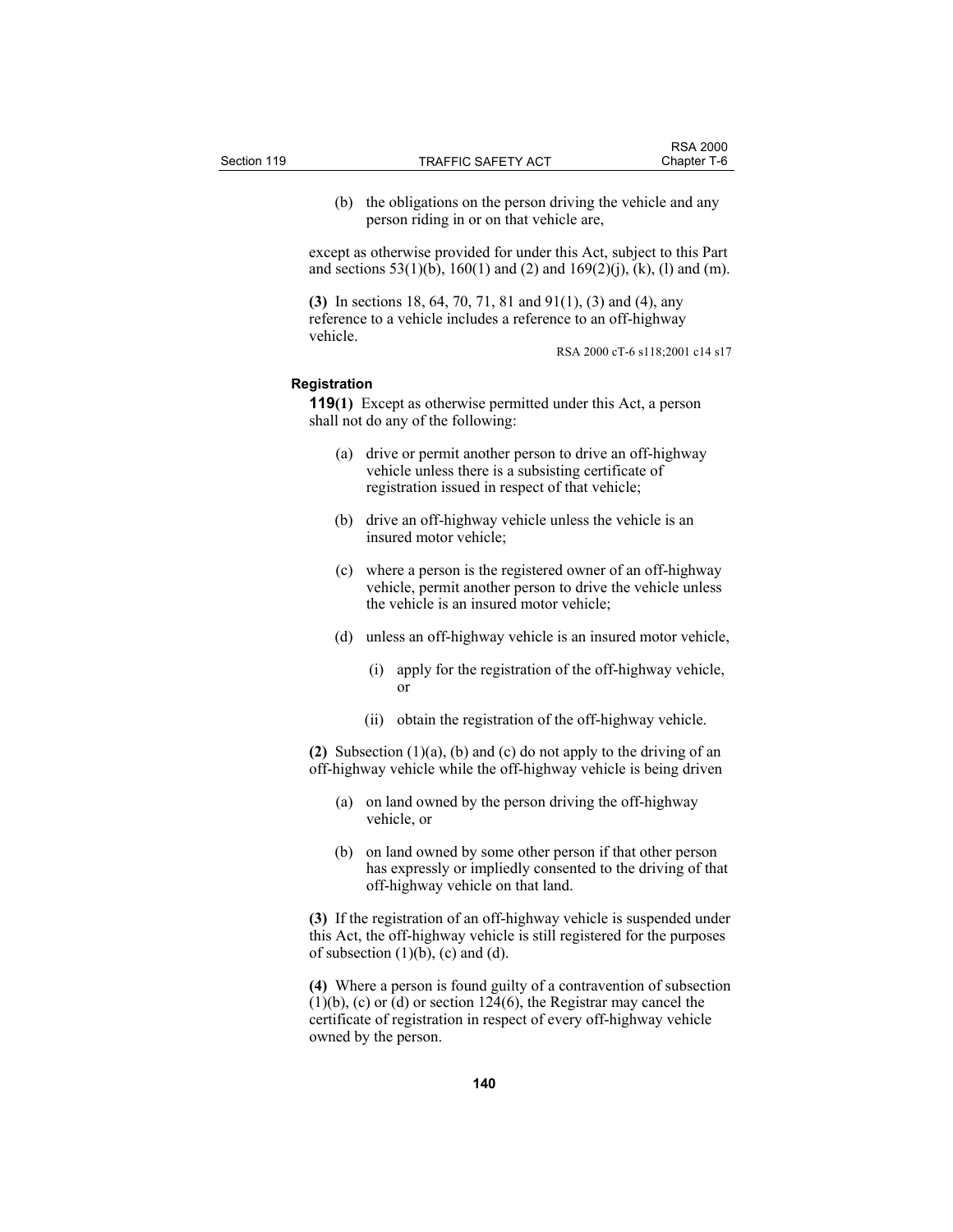**(5)** Where the Registrar has cancelled a certificate of registration for a contravention of subsection  $(1)(b)$ ,  $(c)$  or  $(d)$ , the Registrar shall not issue a new certificate of registration for that off-highway vehicle until the owner of the motor vehicle provides to the Registrar proof of financial responsibility.

1999 cT-6.4 s119

## **Prohibited operation**

**120(1)** For the purposes of this section, a driver of an off-highway vehicle is driving carelessly if that driver drives the off-highway vehicle

- (a) without due care and attention, or
- (b) without reasonable consideration for other persons or property.
- **(2)** A person shall not do any of the following:
	- (a) drive an off-highway vehicle on any property, whether publicly or privately owned, that the public is ordinarily entitled or permitted to use, in a manner that constitutes driving carelessly;
	- (b) except as permitted under this Act, drive an off-highway vehicle on any portion of a highway;
	- (c) permit another person to drive an off-highway vehicle in contravention of this Act.

**(3)** A driver of an off-highway vehicle may drive the off-highway vehicle across any highway, including the roadway, parking lane or sidewalk portion of the highway, as the case may be, if

- (a) the driver stops the off-highway vehicle before driving it on the highway or portion of the highway to be crossed,
- (b) all passengers disembark from the off-highway vehicle and any vehicle or thing attached to it before the driver commences to drive the off-highway vehicle across the highway,
- (c) the driver yields the right of way to all other vehicles and persons on the highway,
- (d) the driver drives the off-highway vehicle across the highway or portion of the highway to be crossed
	- (i) by the most direct and shortest route of travel available to the driver, or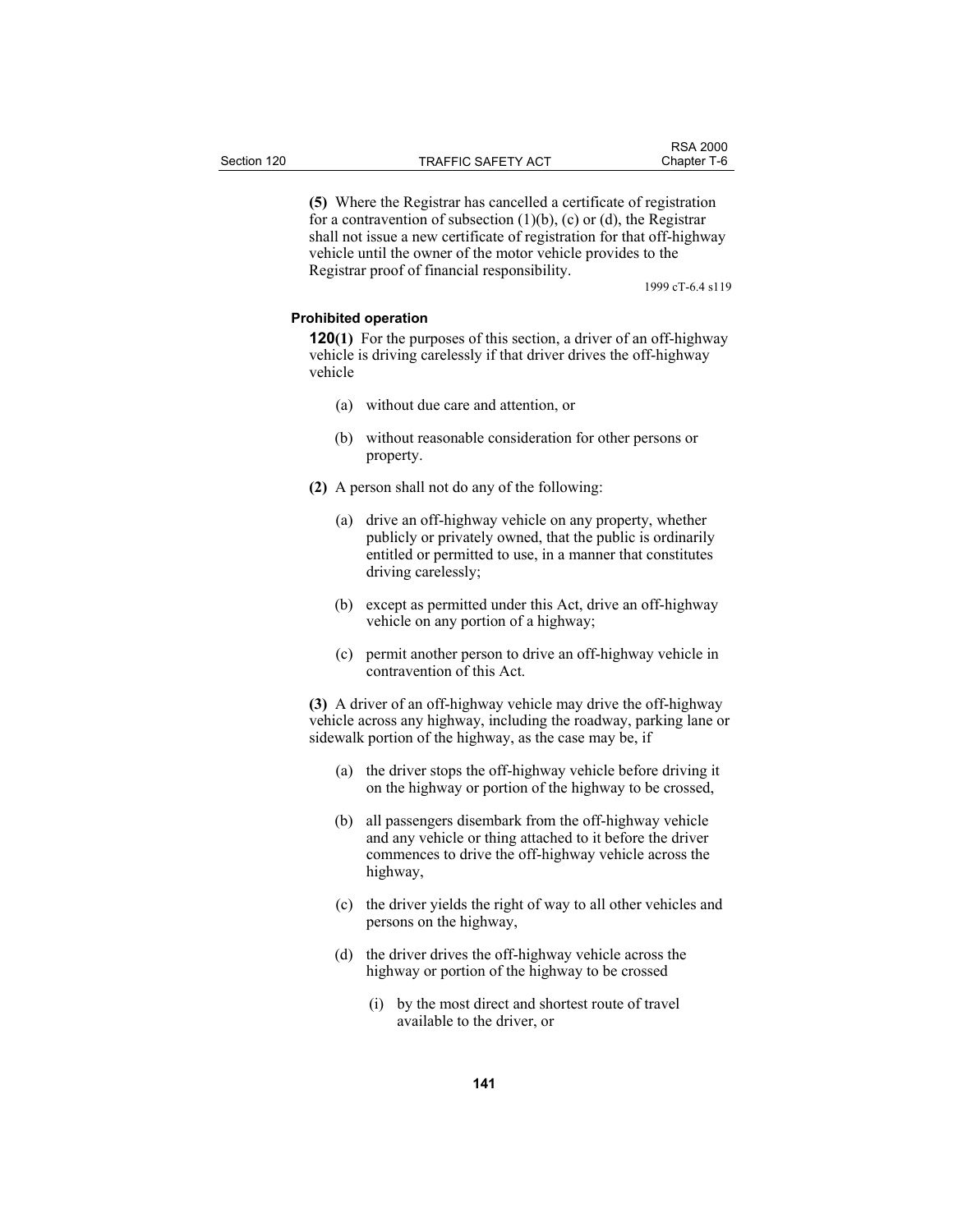| Section 120 |     | TRAFFIC SAFETY ACT                                                                                                                                                                                                                                                                                                            | <b>RSA 2000</b><br>Chapter T-6 |
|-------------|-----|-------------------------------------------------------------------------------------------------------------------------------------------------------------------------------------------------------------------------------------------------------------------------------------------------------------------------------|--------------------------------|
|             |     | if the most direct and shortest route of travel<br>(ii)<br>available to the driver is not the safest route, with<br>reasonable care and caution by the safest and most<br>direct route available to the driver,                                                                                                               |                                |
|             | and |                                                                                                                                                                                                                                                                                                                               |                                |
|             | (e) | the driver waits to proceed across the highway until the<br>condition of the traffic on the highway being entered on<br>and crossed is such that the off-highway vehicle can enter<br>on and cross the highway in safety.                                                                                                     |                                |
|             |     | (4) Notwithstanding subsection $(2)(b)$ ,                                                                                                                                                                                                                                                                                     |                                |
|             | (a) | in the case of any highway or class of highway under the<br>Minister's direction, control and management,                                                                                                                                                                                                                     |                                |
|             |     | the Minister may by order authorize persons to drive<br>(i)<br>off-highway vehicles along any portion of that<br>highway, or                                                                                                                                                                                                  |                                |
|             |     | the Minister may issue a permit authorizing persons<br>(11)<br>to drive off-highway vehicles along any portion of<br>that highway;                                                                                                                                                                                            |                                |
|             | (b) | in the case of any highway or class of highway that is<br>under the direction, control and management of a<br>municipality, the council of the municipality may by<br>bylaw authorize or issue a permit authorizing persons to<br>drive off-highway vehicles along any portion of that<br>highway;                            |                                |
|             | (c) | in the case of any highway or class of highway that is<br>under the direction, control and management of a Minister<br>other than the Minister responsible for this Act, that<br>Minister may by order authorize or issue a permit<br>authorizing persons to drive off-highway vehicles along<br>any portion of that highway. |                                |
|             |     | (5) A permit, order or bylaw issued or made under this section may<br>do one or more of the following:                                                                                                                                                                                                                        |                                |
|             | (a) | prescribe terms and conditions, or either of them, under<br>which an off-highway vehicle may be operated on a<br>highway;                                                                                                                                                                                                     |                                |
|             |     | (b) prescribe the maximum speed limits, not to exceed the<br>maximum speed limits prescribed for vehicles under this<br>Act, that are applicable to an off-highway vehicle;                                                                                                                                                   |                                |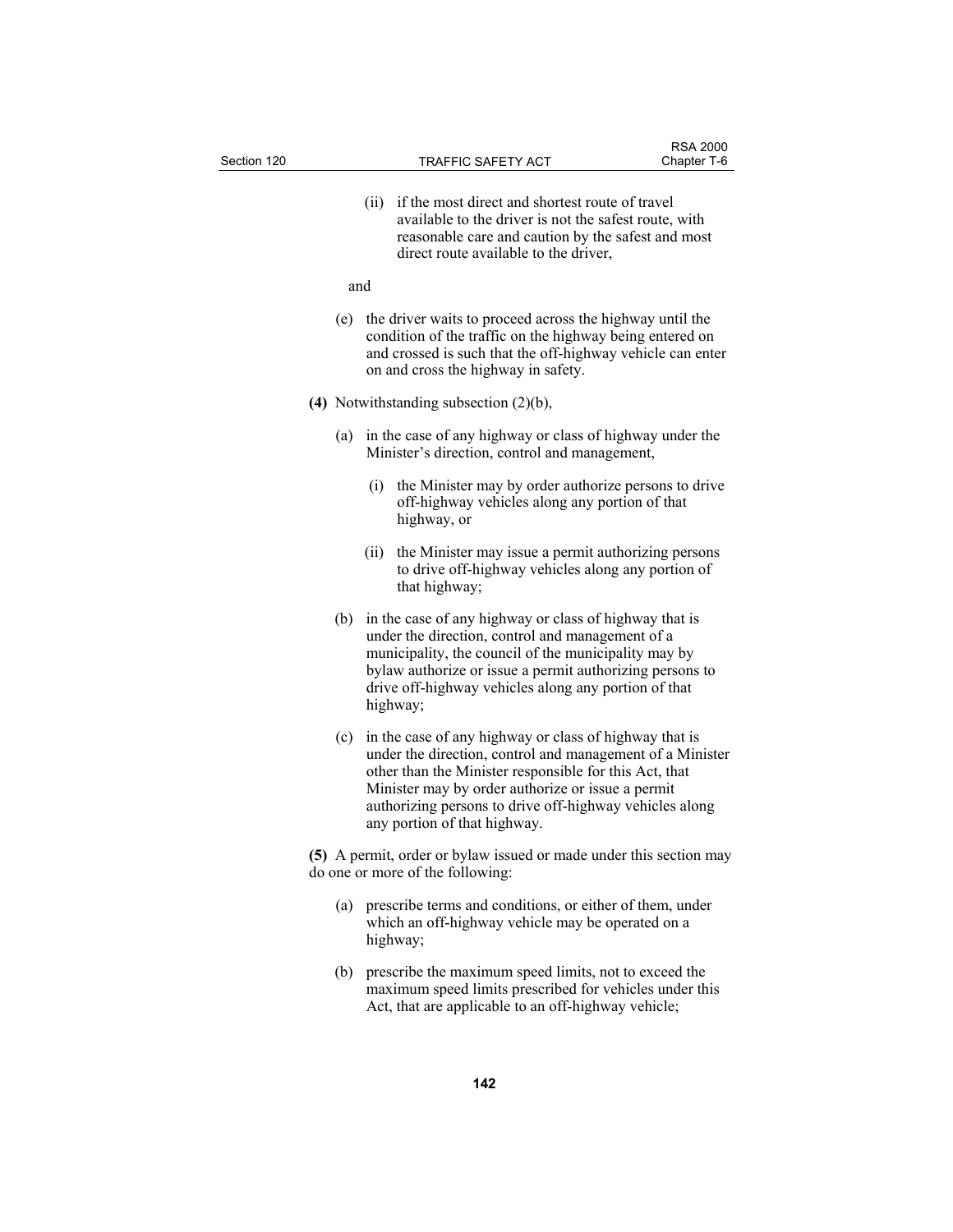- (c) prescribe the minimum speed limits that are applicable to off-highway vehicles;
- (d) prescribe routes to be used by off-highway vehicles.

**(6)** The *Regulations Act* does not apply to an order made under subsection  $(4)(a)$  or  $(c)$ .

RSA 2000 cT-6 s120;2005 c34 s22

# **Duty of driver re off-highway vehicle**

**121(1)** Notwithstanding anything in this Act, the driver of an offhighway vehicle shall at all times yield the right of way to all other classes of vehicles.

**(2)** When an off-highway vehicle is on or approaching a highway, the driver of the off-highway vehicle shall obey all traffic control devices regulating traffic on, approaching or leaving the highway. 1999 cT-6.4 s121

# **Restriction on municipality**

**122** Whether an off-highway vehicle is located on or off a highway, the council of a municipality does not, except where this Act or any other Act specifically provides for a contrary effect, have any power to make a bylaw that

- (a) forbids, in a manner contrary to or inconsistent with this Act, the operation of off-highway vehicles;
- (b) requires from any owner or driver of an off-highway vehicle any tax, fee, licence or permit for the use, possession or operation of an off-highway vehicle;
- (c) affects in any way the registration or numbering of off-highway vehicles.

1999 cT-6.4 s122

## **Stopping for peace officer**

**123(1)** For the purposes of administering and enforcing this Act, a peace officer may

- (a) signal or direct a driver of an off-highway vehicle to stop the vehicle, and
- (b) request information from the driver of the off-highway vehicle and any passengers on or in the vehicle.

**(2)** When signalled or directed to stop by a peace officer who is readily identifiable as a peace officer, a driver of an off-highway vehicle shall

(a) forthwith bring the vehicle to a stop,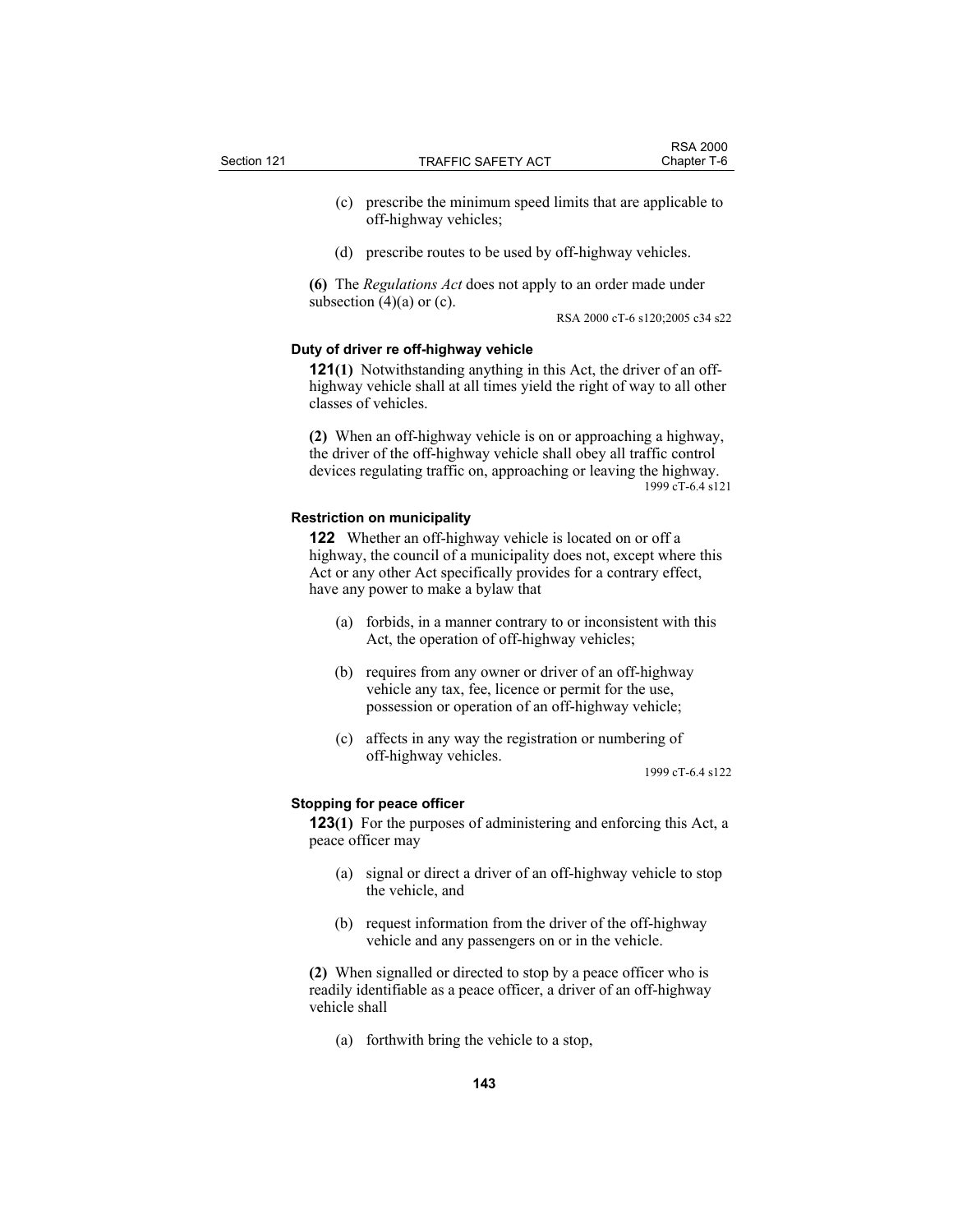- (b) forthwith furnish to the peace officer any information respecting the driver or the vehicle that the peace officer requires, and
- (c) remain stopped until permitted by the peace officer to leave.

**(3)** At the request of a peace officer who is readily identifiable as a peace officer, a passenger in or on an off-highway vehicle who is acting in a manner that is contrary to this Act shall forthwith furnish to the peace officer the passenger's name and address. 1999 cT-6.4 s123

## **Production of documents**

**124(1)** On the request of a peace officer, a person driving an off-highway vehicle shall produce to the peace officer for inspection the following documents as requested by the peace officer:

- (a) the person's subsisting operator's licence if the vehicle is being operated on a highway;
- (b) the subsisting certificate of registration issued in respect of that vehicle;
- (c) the subsisting financial responsibility card issued in respect of that vehicle.

**(2)** Subsection (1)(b) and (c) do not apply with respect to the operation of an off-highway vehicle while that vehicle is being operated on land and in the circumstances referred to in section 119(2).

**(3)** Where a peace officer makes a request under subsection (1)(b) or (c), the peace officer shall allow the person to whom the request was made reasonable time within which to produce the document issued in respect of the off-highway vehicle.

**(4)** If a person produces to a peace officer a document under this section that is illegible, mutilated, defaced or altered, the peace officer may request that person to produce to a peace officer within a reasonable time a new document or duplicate of the document issued under this Act.

**(5)** A person who fails to produce to a peace officer a document as requested under subsection (1) or (4) is guilty of an offence.

**(6)** A person driving an off-highway vehicle is guilty of an offence if, when requested to produce a financial responsibility card under subsection (1), the person produces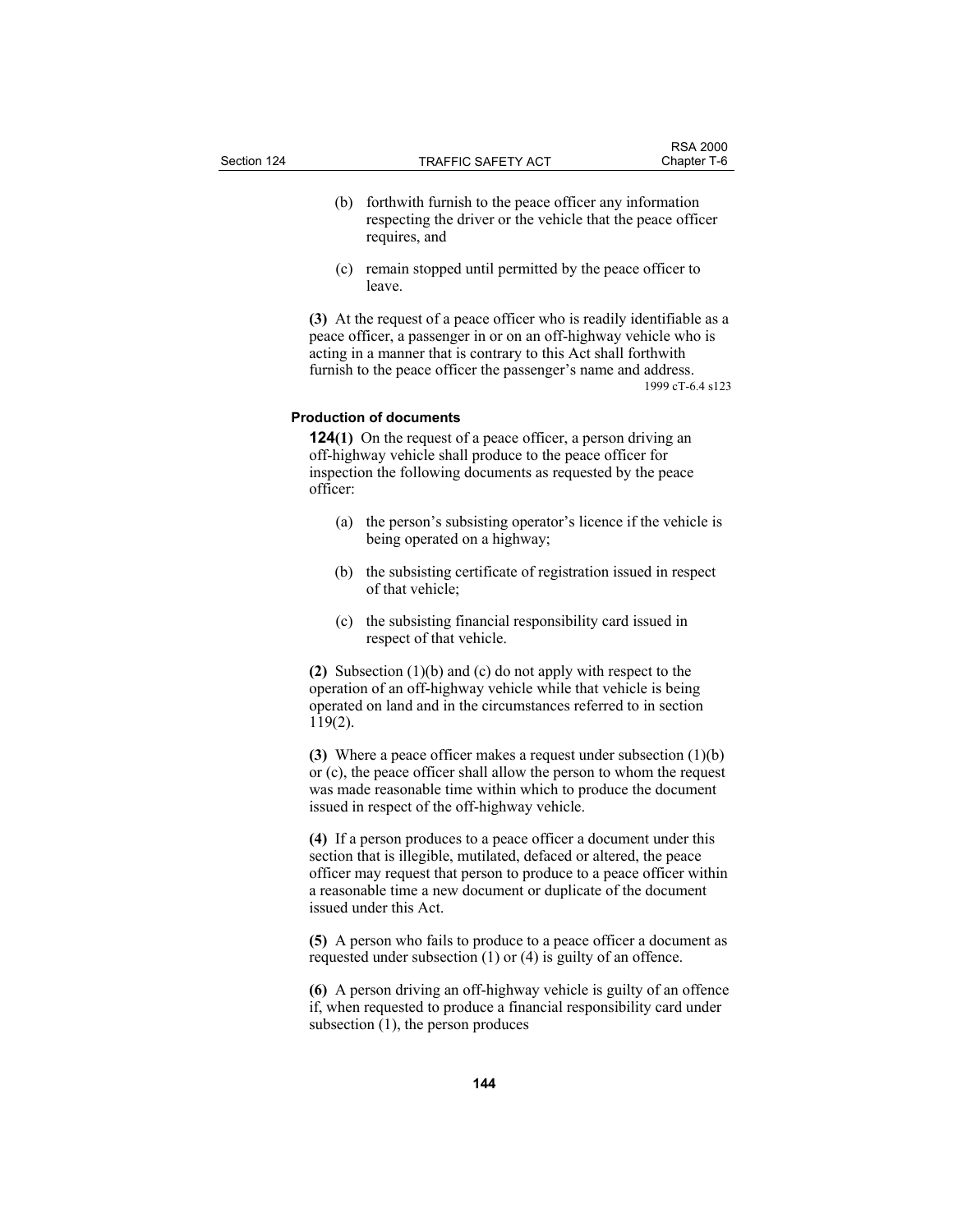|             |                           | <b>RSA 2000</b> |
|-------------|---------------------------|-----------------|
| Section 125 | <b>TRAFFIC SAFETY ACT</b> | Chapter T-6     |
|             |                           |                 |

- (a) a document that purports to be a financial responsibility card but that was not issued pursuant to the *Insurance Act*, or
- (b) a financial responsibility card relating to an insurance policy that is not in force or is otherwise invalid at the time of production.

**(7)** Subsection (6)(b) does not apply where the person also produces the subsisting financial responsibility card issued in respect of the vehicle.

RSA 2000 cT-6 s124;2016 c14 s8

# **Onus**

**125** In a prosecution for an offence,

- (a) in the case of a contravention of or failure to comply with section  $119(1)(b)$ , (c) or (d), the onus is on the accused to show that, at the time of the offence, the vehicle was an insured motor vehicle, and
- (b) in the case of a contravention of or failure to comply with section 124, the onus is on the accused to show that, at the time of the offence, the accused held subsisting insurance at the time that the accused was required to produce a financial responsibility card.

1999 cT-6.4 s125

# **Duty of driver, etc. re accident**

**126(1)** Where an accident in which an off-highway vehicle is involved occurs off a highway, the driver or other person in charge of any vehicle that was directly or indirectly involved in the accident shall

- (a) remain at the scene of the accident, or if the person has left the scene of the accident, immediately return to the scene of the accident unless otherwise directed by a peace officer,
- (b) render all reasonable assistance, and
- (c) produce in writing to anyone sustaining loss or injury, to any peace officer and to any witness all or such of the following information as is requested:
	- (i) that person's name and address;
	- (ii) the name and address of the owner of the vehicle;
	- (iii) where the vehicle is a registered off-highway vehicle, the licence plate number of the vehicle;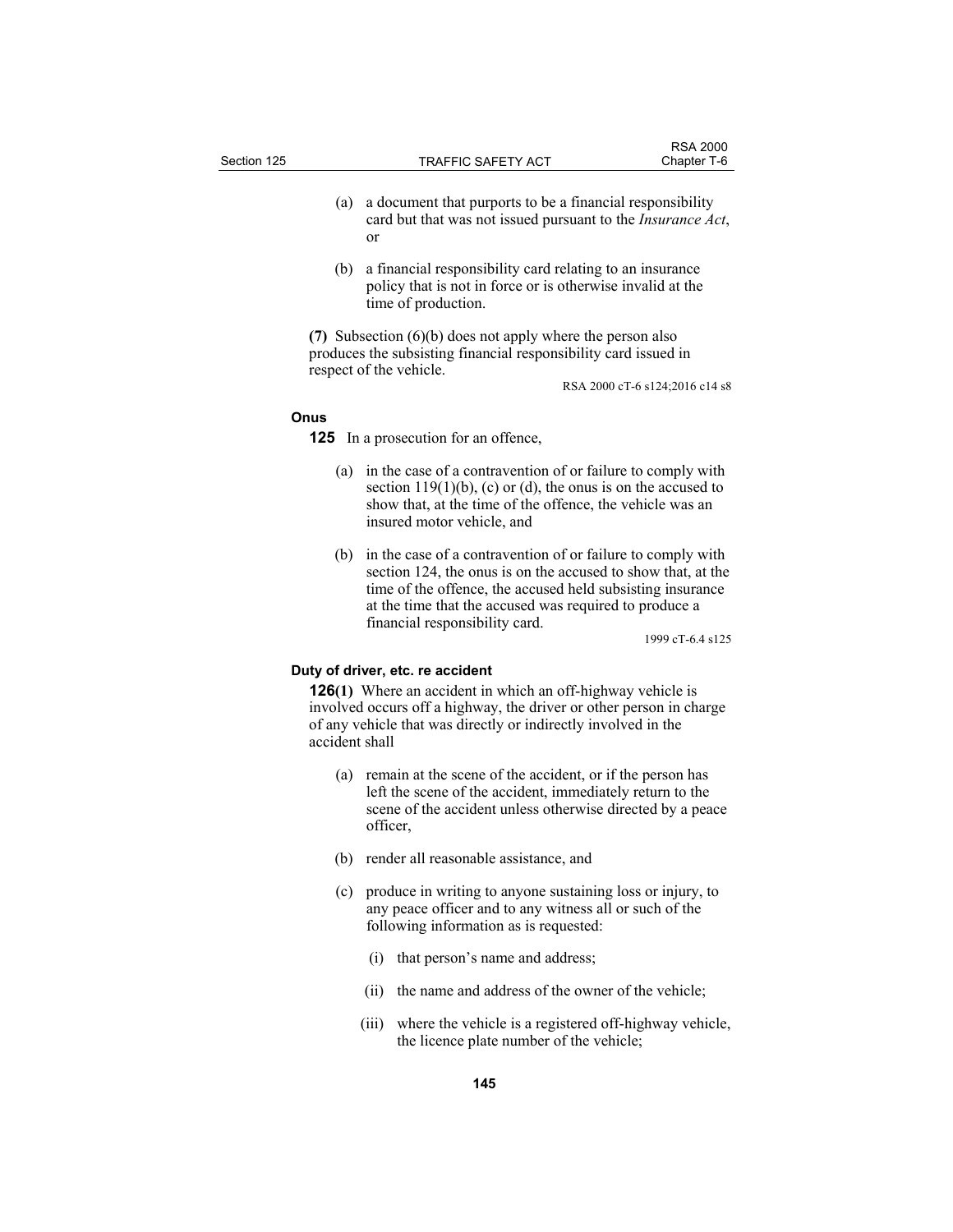| Section 126 |      | <b>TRAFFIC SAFETY ACT</b>                                                                                                                                                                                                                                                                                                                                                           | <b>RSA 2000</b><br>Chapter T-6 |
|-------------|------|-------------------------------------------------------------------------------------------------------------------------------------------------------------------------------------------------------------------------------------------------------------------------------------------------------------------------------------------------------------------------------------|--------------------------------|
|             | (iv) | where the vehicle is an insured off-highway vehicle,<br>a financial responsibility card issued in respect of<br>that vehicle                                                                                                                                                                                                                                                        |                                |
|             |      | (2) The driver of an off-highway vehicle that                                                                                                                                                                                                                                                                                                                                       |                                |
|             | (a)  | is involved in an accident with an unattended vehicle shall<br>stop at the scene of the accident and shall forthwith or as<br>soon thereafter as is practicable                                                                                                                                                                                                                     |                                |
|             | (i)  | locate and notify the owner or person in charge of the<br>unattended vehicle of the name and address of the<br>driver and of the owner of the off-highway vehicle<br>and, where the off-highway vehicle is a registered<br>off-highway vehicle, of the licence plate number of<br>the off-highway vehicle that was involved in the<br>accident with the unattended vehicle, or      |                                |
|             | (ii) | leave in a conspicuous place in or on the unattended<br>vehicle a written notice giving the name and address<br>of the driver and of the owner of the off-highway<br>vehicle and, where the off-highway vehicle is a<br>registered off-highway vehicle, of the licence plate<br>number of the off-highway vehicle that was involved<br>in the accident with the unattended vehicle, |                                |
|             | or   |                                                                                                                                                                                                                                                                                                                                                                                     |                                |
|             |      | (b) is involved in an accident resulting in damage to any                                                                                                                                                                                                                                                                                                                           |                                |

property that is not dealt with under clause (a) or subsection (1), shall forthwith or as soon after the accident as is practicable take reasonable steps to locate and notify the owner or person in charge of the property of the fact and of the name and address of the driver and of the owner of the off-highway vehicle and, where the off-highway vehicle is a registered off-highway vehicle, of the licence plate number of the vehicle.

**(3)** If the driver of an off-highway vehicle is incapable of providing the information required by subsection (1) or (2) and there is a passenger in or on the off-highway vehicle capable of providing the information, the passenger shall provide the information required to be provided by the driver.

**(4)** If the information has not been provided under subsection (1), (2) or (3) and the driver of or passenger in or on the off-highway vehicle is not the owner of the off-highway vehicle, the owner shall forthwith on determining that that owner's off-highway vehicle has been involved in an accident provide the information required under those subsections.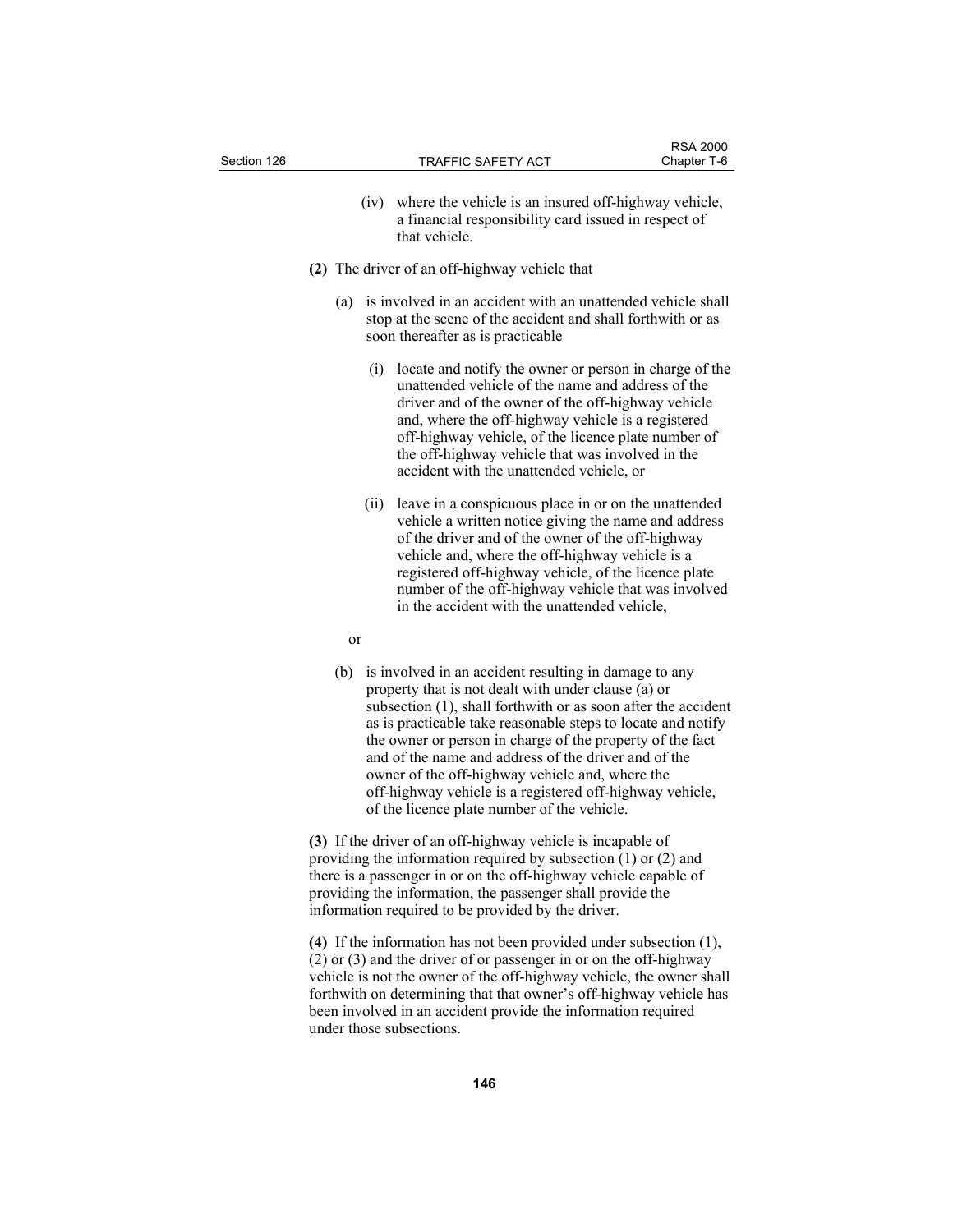**(5)** If the driver of an off-highway vehicle is alone at the time of an accident, is the owner of the vehicle and is incapable of providing the information required by subsection (1) or (2), that person shall provide the information forthwith after becoming capable of doing so.

1999 cT-6.4 s126

# **Seizure of off-highway vehicle**

**127** A peace officer who on reasonable grounds believes that section 71, 119 or  $120(2)(a)$  or (b) has been contravened may seize and detain any off-highway vehicle in respect of which the offence was committed until the final disposition of any proceedings taken under this Act, and section 170 applies to that off-highway vehicle as if it were a vehicle to which section 169 applies.

RSA 2000 cT-6 s127;2013 c19 s2(17)

# **Municipal bylaws**

**128** The council of a municipality may make bylaws that are not inconsistent with this Act, doing the following:

- (a) repealed 2016 c21 s2;
- (b) setting maximum speed limits respecting the operation of off-highway vehicles with respect to property that is not a highway that is located within the municipality and to which members of the public have access while operating off-highway vehicles.

RSA 2000 cT-6 s128;2016 c21 s2

# **Safety helmets**

**128.1**(1) In this section, "safety helmet" means a helmet that complies with the regulations.

**(2)** Except as otherwise permitted under this Act, a person shall not drive, operate, ride in or on or be towed by an off-highway vehicle unless the person is properly wearing a safety helmet.

**(3)** Subsection (2) does not apply to the driving or operation of, riding in or on, or being towed by, an off-highway vehicle on

- (a) land within an Indian reserve,
- (b) land within a Metis settlement, or
- (c) land referred to in section  $119(2)(a)$  or (b).

**(4)** Subsection (2) does not apply to a person performing farming or ranching work where the person is not required under the *Occupational Health and Safety Act* or a regulation or code of rules made under that Act to wear a helmet while driving, operating,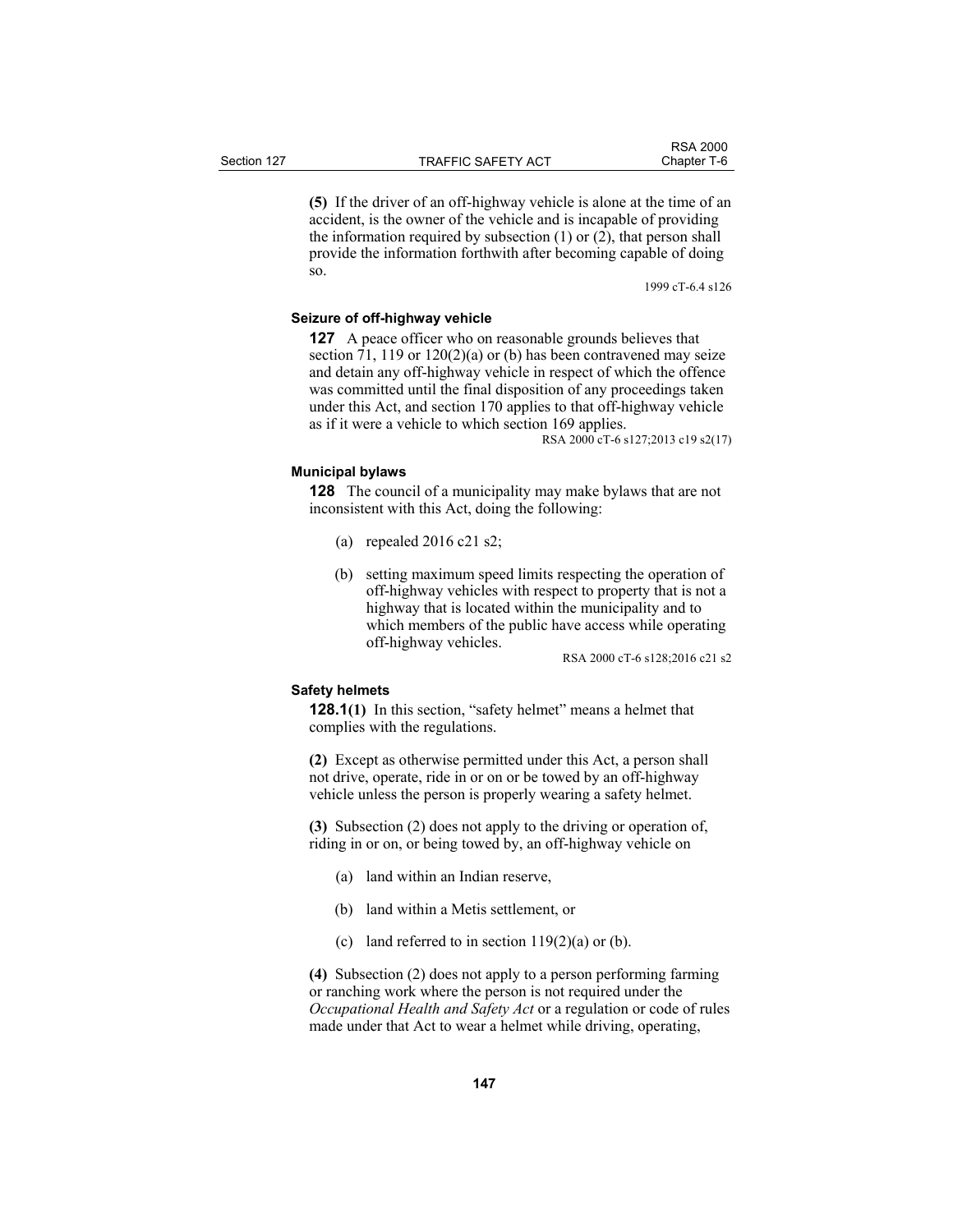riding in or on, or being towed by, a vehicle that is an off-highway vehicle during the performance of that work.

2016 c21 s3

#### **Regulations**

**129** The Minister may make regulations

- (a) governing the driving and operation of off-highway vehicles;
- (b) exempting vehicles from being off-highway vehicles;
- (c) respecting the use of helmets used in connection with the driving or operation of, riding in or on, or being towed by, off-highway vehicles;
- (d) respecting standards to be met by helmets used in connection with the driving or operation of, riding in or on, or being towed by, off-highway vehicles;
- (e) exempting or providing for the granting of exemptions from section 128.1(2) or the regulations made under clause (c) of persons or classes of persons driving, operating, riding in or on, or being towed by, off-highway vehicles;
- (f) respecting the sale of helmets intended to be used in connection with the driving or operation of, riding in or on, or being towed by, off-highway vehicles. RSA 2000 cT-6 s128;2016 c21 s4

# **Part 6.1 Transportation Network Companies**

#### **Transportation network companies**

**129.1** A transportation network company may only operate in accordance with the regulations under this Part.

2016 c14 s9

#### **Administrative penalties**

**129.2(1)** Where the Registrar is of the opinion that a transportation network company has contravened or failed to comply with this Part or the regulations under this Part, the Registrar may, subject to the regulations, by notice in writing given to the transportation network company, require that transportation network company to pay to the Government an administrative penalty in an amount set out in the notice, not to exceed \$50 000

(a) for the contravention or failure to comply, or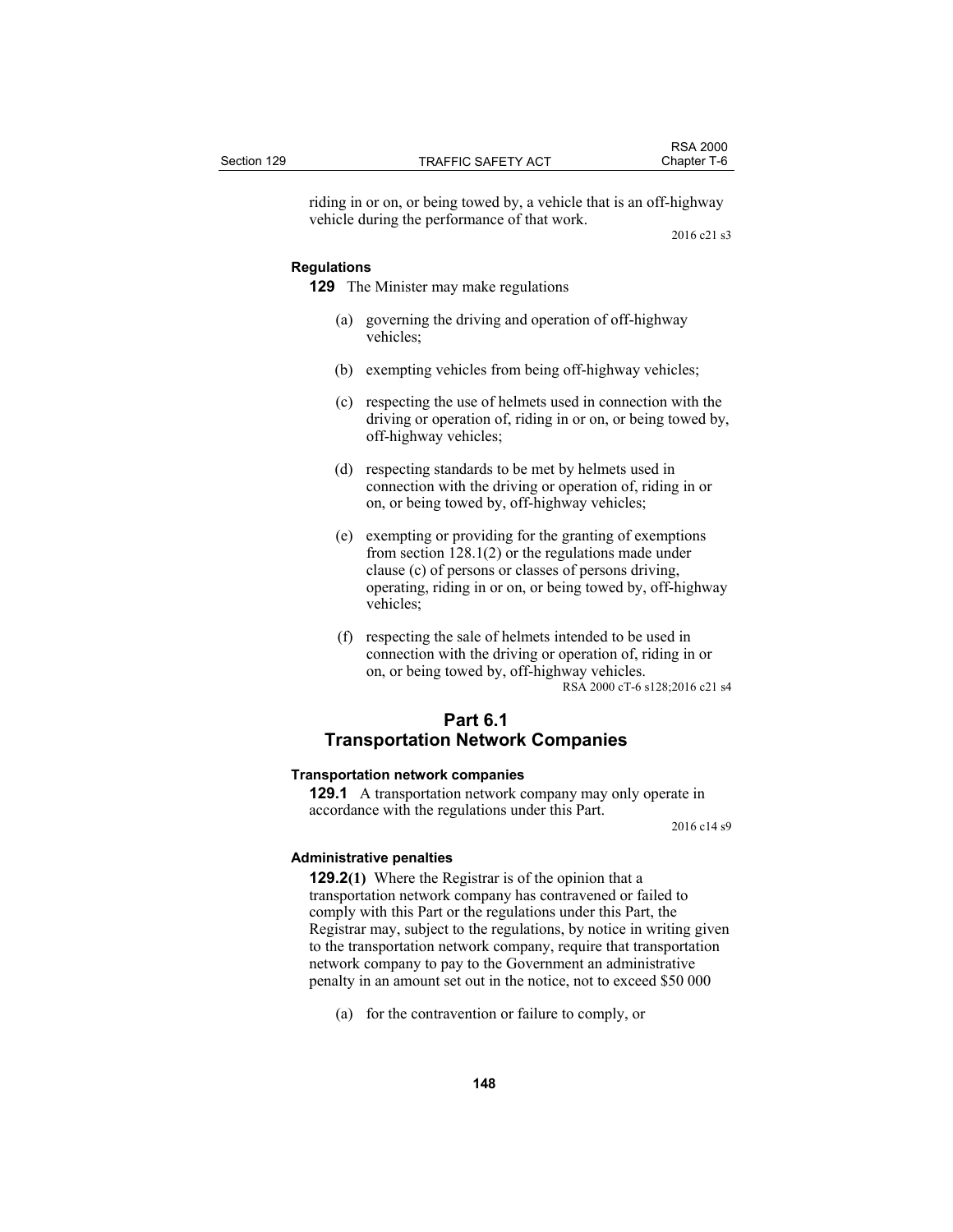(b) for each day or part of a day that the contravention or failure to comply occurs or continues.

**(2)** A transportation network company who pays an administrative penalty in respect of a contravention or failure to comply shall not be charged under this Act with an offence in respect of that contravention or failure to comply.

**(3)** Where a transportation network company fails to pay an administrative penalty in accordance with a notice under subsection (1), the Government may recover the amount owing in respect of the penalty by an action in debt.

2016 c14 s9

#### **Injunction**

**129.3** The Court of Queen's Bench, on application by the Registrar, may grant an injunction enjoining any person from contravening or failing to comply with this Part or the regulations under this Part notwithstanding any penalty or sanction that may be provided by this Part or the regulations under this Part in respect of that contravention or failure to comply.

2016 c14 s9

#### **Regulations**

**129.4** The Lieutenant Governor in Council may make regulations respecting any matter concerning the operation of a transportation network company, including, without limitation, regulations

- (a) defining any word used in this Part or the regulations under this Part and not defined in this Act;
- (b) respecting requirements to be met by transportation network companies;
- (c) respecting requirements to be met by the owners of vehicles used to perform services for transportation network companies;
- (d) respecting requirements to be met by drivers performing services for transportation network companies;
- (e) providing for and governing sanctions that may be imposed for contraventions or failures to comply with this Part or the regulations under this Part;
- (f) respecting the form and contents of notices of administrative penalties for the purposes of section 129.2;
- (g) prescribing the amounts, or the manner of determining the amounts, of the administrative penalties that may be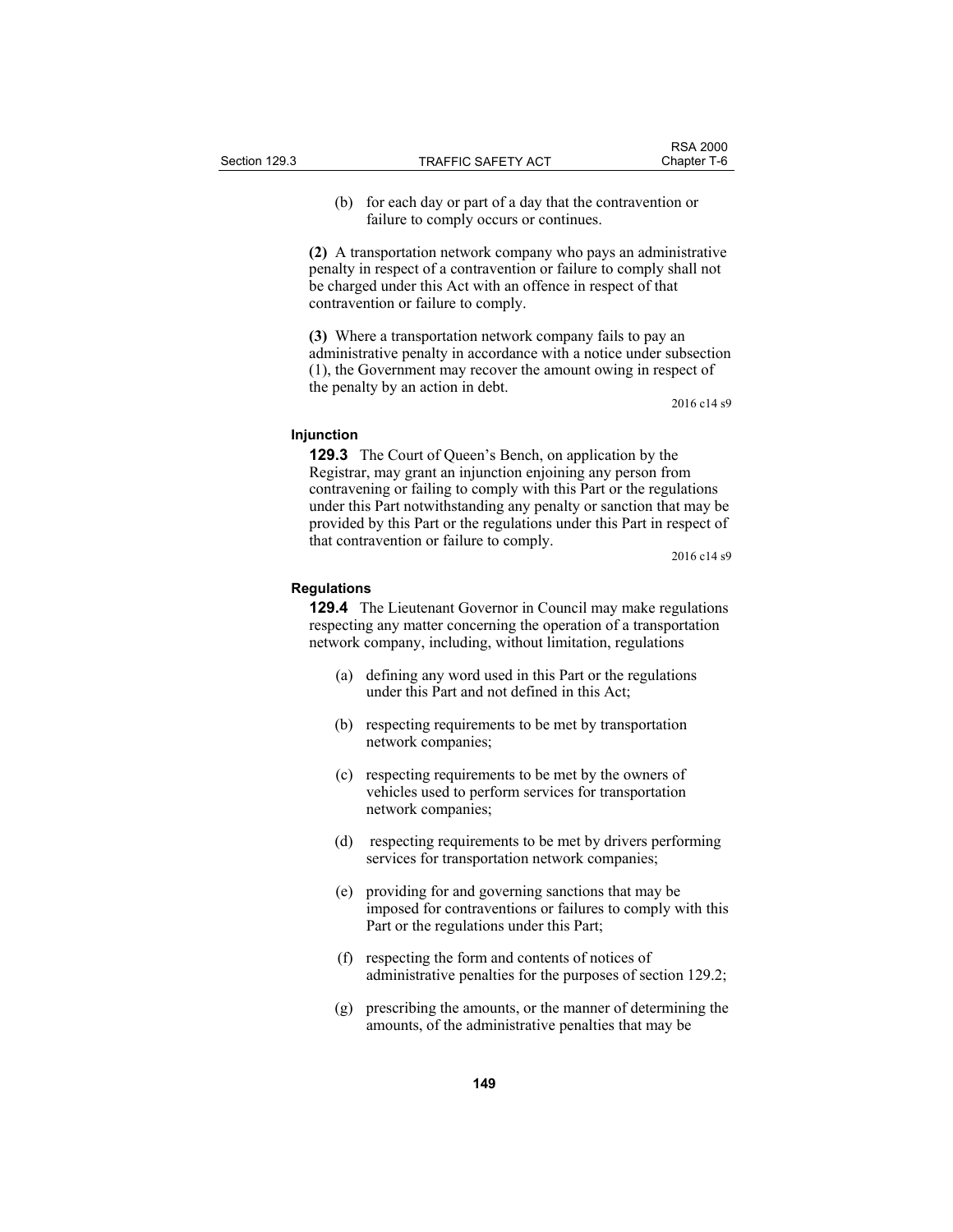imposed by the Registrar, not to exceed the maximum set out in section  $129.2(1)$ ;

- (h) prescribing limitation periods for the giving of notices of administrative penalties;
- (i) respecting any other matter necessary for the administration of the system of administrative penalties;
- (j) providing for any other matter that the Lieutenant Governor in Council considers advisable for carrying out the purpose and intent of this Part.

2016 c14 s9

# **Part 7 Commercial Motor Transport**

### **Interpretation**

**130(1)** In this Part,

- (a) "bus" means a commercial vehicle
	- (i) that is designed for carrying 11 or more persons, including the person driving the vehicle, and
	- (ii) that is used or intended to be used for the transportation of persons,

 and includes any other commercial vehicle designated as a bus by regulation;

- (b) "carrier" means an owner of a commercial vehicle in respect of which a certificate is issued or who holds a certificate or is required to hold a certificate;
- (c) "certificate" means,
	- (i) in the case of a commercial vehicle that is used or intended to be used to transport goods or provide a service other than the transportation of passengers, a safety fitness certificate,
	- (ii) in the case of a commercial vehicle that is a bus as defined in this Part,
		- (A) a safety fitness certificate, and
		- (B) an operating authority certificate,

and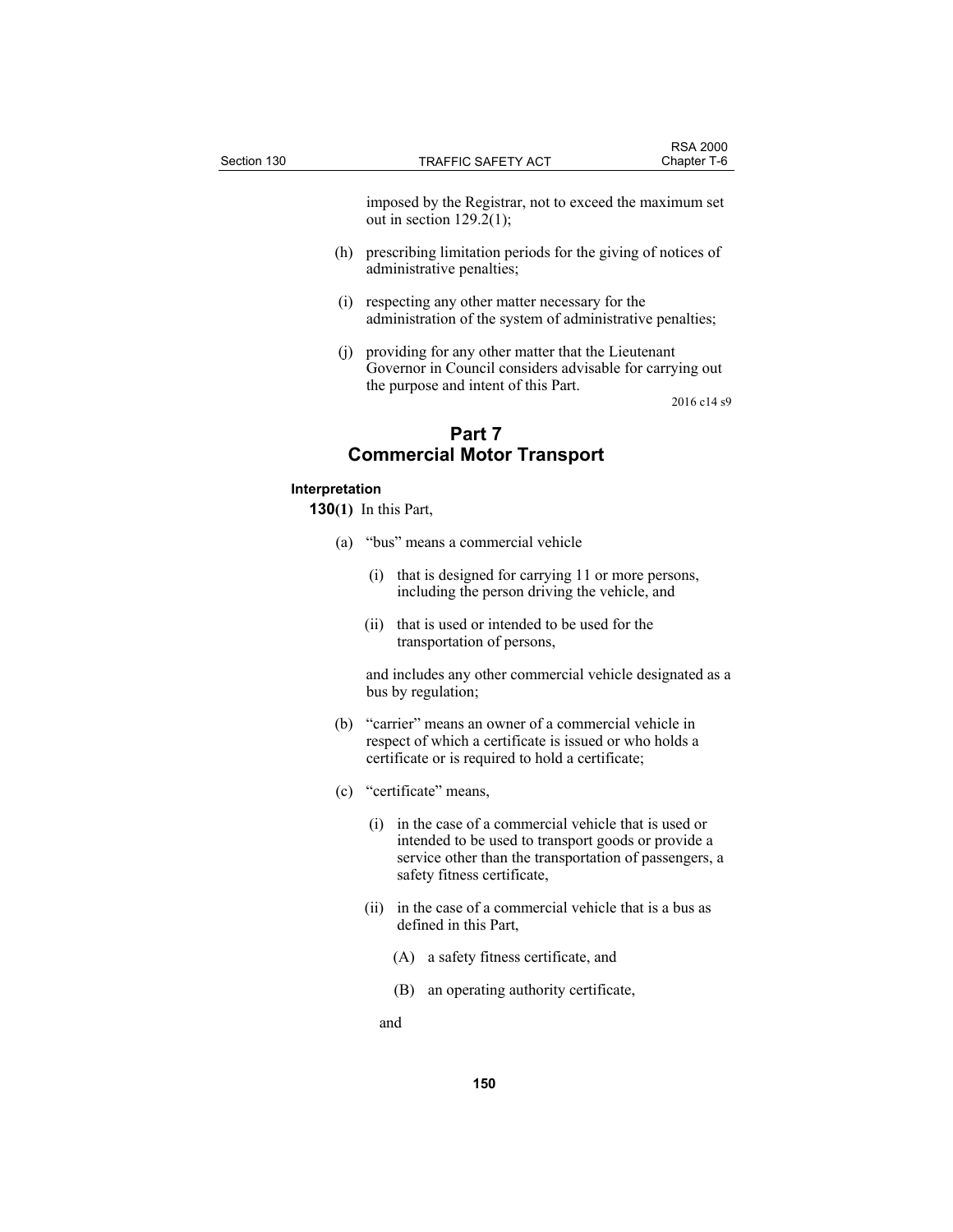| Section 130 |        | TRAFFIC SAFETY ACT                                                                                                                                                                                                                                                                                                        | <b>RSA 2000</b><br>Chapter T-6 |
|-------------|--------|---------------------------------------------------------------------------------------------------------------------------------------------------------------------------------------------------------------------------------------------------------------------------------------------------------------------------|--------------------------------|
|             |        | (iii) in the case of a commercial vehicle that is used or<br>intended to be used to transport passengers and that<br>is designed for carrying 10 or fewer persons,<br>including the person driving the vehicle, an operating<br>authority certificate;                                                                    |                                |
|             |        | (d) "compensation" means any rate, remuneration,<br>reimbursement or consideration of any kind paid, payable<br>or received, directly or indirectly;                                                                                                                                                                      |                                |
|             |        | (e) "driver" includes a co-driver of a commercial vehicle who<br>is travelling in the vehicle;                                                                                                                                                                                                                            |                                |
|             | (f)    | "exempted operator" means                                                                                                                                                                                                                                                                                                 |                                |
|             |        | (i) in the case of a commercial vehicle that is used or<br>intended to be used to transport goods or provide a<br>service other than the transportation of passengers,<br>the owner of a commercial vehicle in respect of<br>which a safety fitness certificate is not required,                                          |                                |
|             | (ii)   | in the case of a commercial vehicle that is a bus as<br>defined in this Part, the owner of a commercial<br>vehicle in respect of which a safety fitness certificate<br>and an operating authority certificate are not<br>required, and                                                                                    |                                |
|             | (iii)  | in the case of a commercial vehicle that is used or<br>intended to be used to transport passengers and that<br>is designed for carrying 10 or fewer persons,<br>including the person driving the vehicle, the owner of<br>a commercial vehicle in respect of which an<br>operating authority certificate is not required; |                                |
|             | (g)    | "motor transport regulatory legislation" means                                                                                                                                                                                                                                                                            |                                |
|             |        | $(i)$ this Act,                                                                                                                                                                                                                                                                                                           |                                |
|             |        | (ii) in the case of a commercial vehicle that is a bus as<br>defined in this Part, a safety fitness certificate and the<br>operating authority certificate issued in respect of the<br>operating authority under which the bus is operated;                                                                               |                                |
|             | (ii.1) | in the case of a commercial vehicle that is used or<br>intended to be used to transport passengers and that<br>is designed for carrying 10 or fewer persons,<br>including the person driving the commercial vehicle,                                                                                                      |                                |

the commercial vehicle;

the operating authority certificate issued in respect of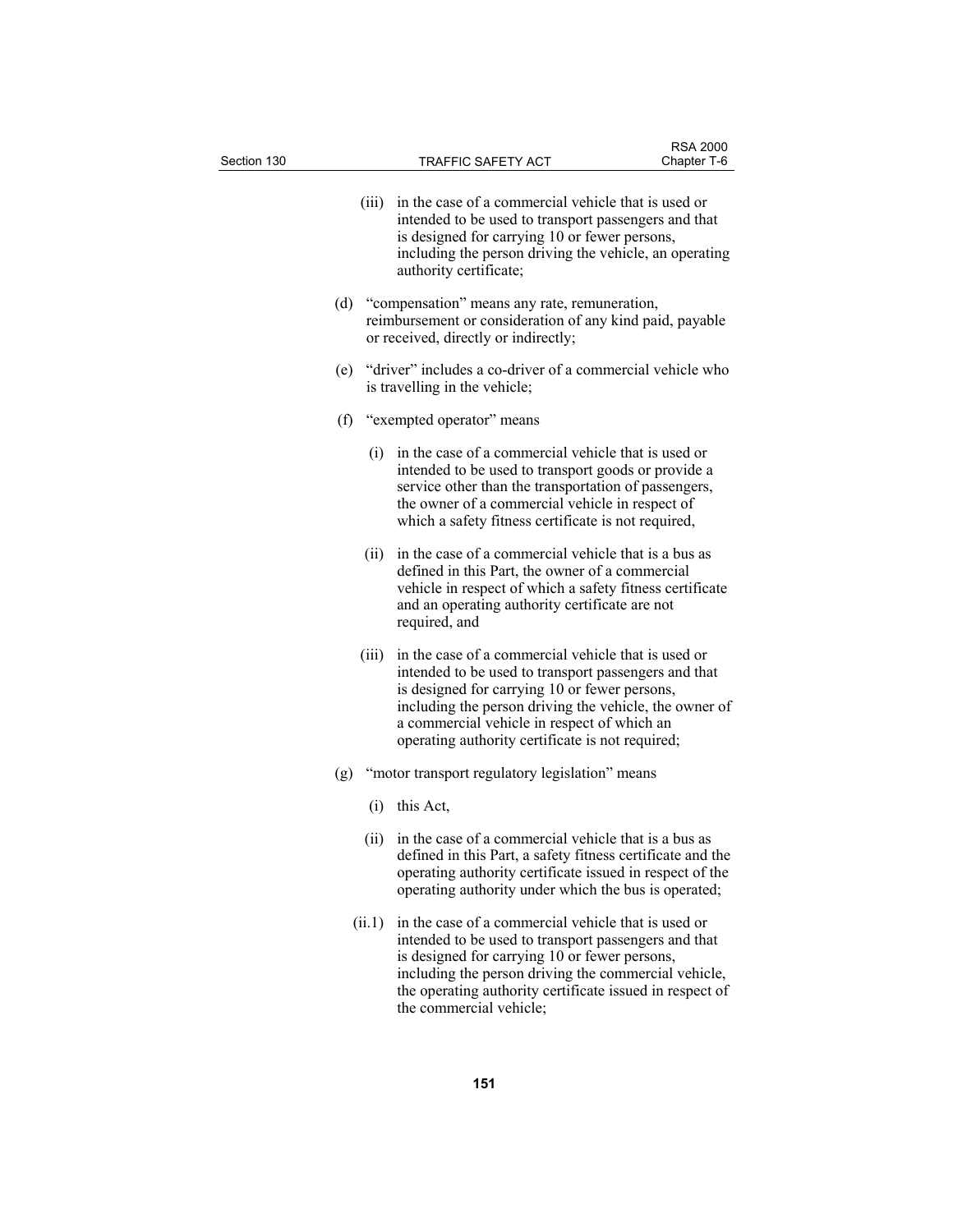| Section 130 |     |       | TRAFFIC SAFETY ACT                                                                                                                                                                                                                        | <b>RSA 2000</b><br>Chapter T-6 |
|-------------|-----|-------|-------------------------------------------------------------------------------------------------------------------------------------------------------------------------------------------------------------------------------------------|--------------------------------|
|             |     | (iii) | in the case of a commercial vehicle that is used or<br>intended to be used to transport goods or provide a<br>service other than the transportation of passengers, a<br>safety fitness certificate;                                       |                                |
|             |     | (iv)  | a permit;                                                                                                                                                                                                                                 |                                |
|             |     | (v)   | any term, condition or restriction to which an<br>operating authority certificate, a safety fitness<br>certificate or a permit is subject;                                                                                                |                                |
|             | (h) |       | "passenger" means any person, other than the driver of a<br>commercial vehicle, who is transported by a commercial<br>vehicle;                                                                                                            |                                |
|             | (i) |       | "record" includes                                                                                                                                                                                                                         |                                |
|             |     | (i)   | any document, agreement, account, book, return,<br>statement, report or other memorandum of financial<br>or non-financial information whether in writing or in<br>electronic form or represented or reproduced by any<br>other means, and |                                |
|             |     | (ii)  | the results of the recording of details of electronic<br>data processing systems to illustrate what the systems<br>do and how they operate;                                                                                               |                                |
|             | (j) |       | "Registrar of Corporations" means the Registrar as<br>defined in the Business Corporations Act;                                                                                                                                           |                                |
|             | (k) |       | "road ban" means the maximum allowable weight that<br>may be borne on a highway by a commercial vehicle<br>pursuant to a regulation made under section 151 or a<br>bylaw made under section 152;                                          |                                |
|             | (1) |       | "toll" or "rate" means a fee or rate charged, levied or<br>collected                                                                                                                                                                      |                                |
|             |     |       | (i) for the transportation of passengers or goods, or                                                                                                                                                                                     |                                |
|             |     | (ii)  | for the use of a commercial vehicle;                                                                                                                                                                                                      |                                |
|             | (m) |       | "transportation" includes one or more of the following:                                                                                                                                                                                   |                                |
|             |     | (i)   | the driving or utilization of a commercial vehicle;                                                                                                                                                                                       |                                |
|             |     | (ii)  | the carrying of goods or passengers, or both, on or in<br>a commercial vehicle;                                                                                                                                                           |                                |
|             |     | (111) | the care, handling, assembly or storage of goods that<br>are being carried in or on a commercial vehicle or<br>that are in the possession or under the control of a                                                                       |                                |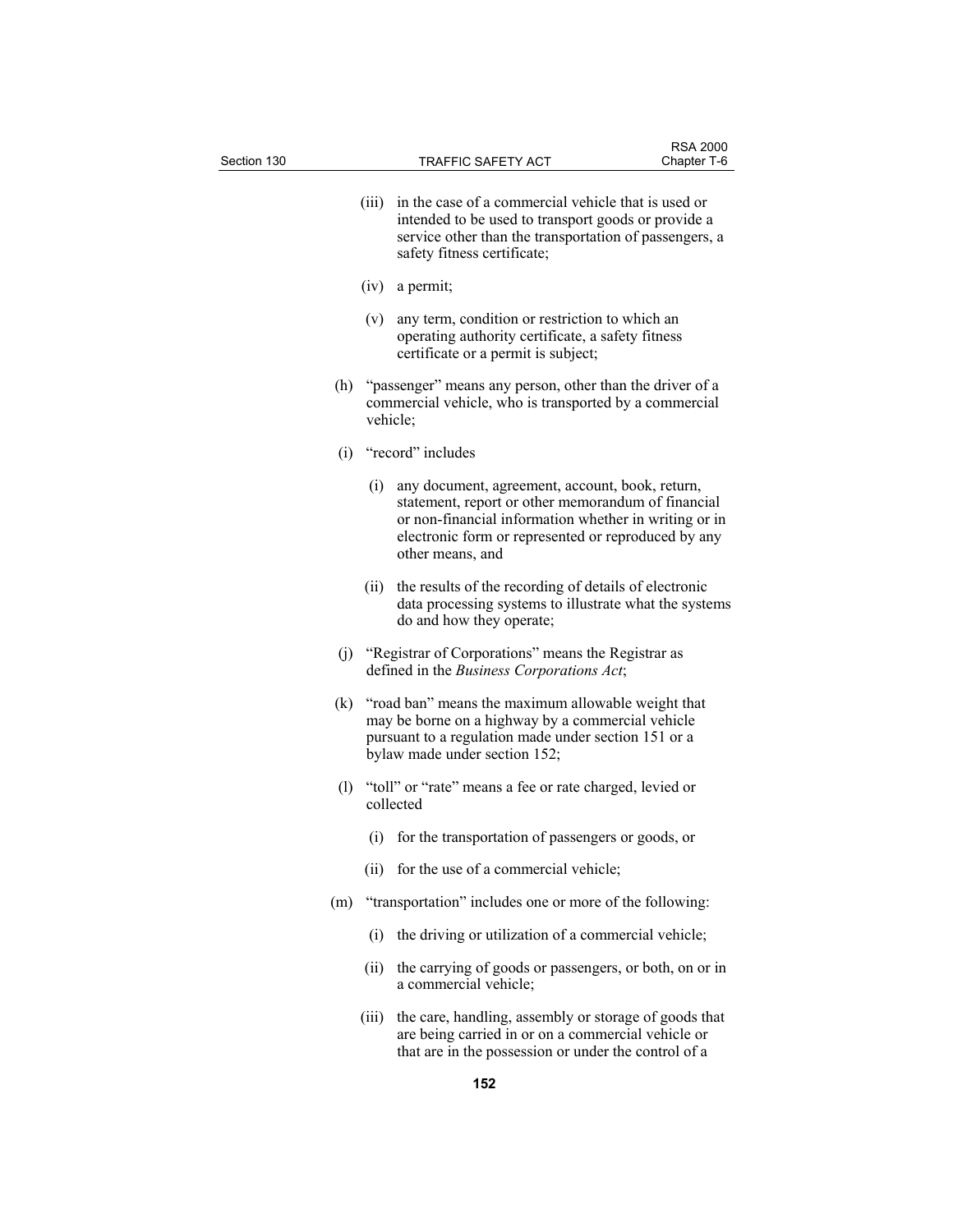carrier, permit holder or exempted operator or of a person on behalf of a carrier, permit holder or exempted operator and awaiting carriage or delivery by means of a commercial vehicle;

- (iv) the handling of passengers awaiting carriage by means of a commercial vehicle;
- (n) "vehicle inspection sign" means a traffic control device that is designed to indicate to the driver of a commercial vehicle that the driver of the vehicle is required to report to a vehicle inspection station;
- (o) "vehicle inspection station" means a site or facility that is used by persons who are under the administration of or providing services on behalf of the Minister for the purposes of carrying out inspections under this Act and other duties and functions under motor transport regulatory legislation.

**(2)** For the purposes of this Part and the regulations and bylaws made in respect of matters governed by this Part, a person operates a commercial vehicle if

- (a) the person drives the vehicle, or
- (b) the person owns or otherwise has control over the vehicle and uses the vehicle for the provision of transportation in respect of that person's undertaking, business, work or employment whether or not that person actually drives the vehicle.

RSA 2000 cT-6 s130;2005 c34 s23

# **Division 1 Operation of Commercial Vehicles**

# **Use of commercial vehicles**

**131(1)** Except as otherwise permitted under this Act, a person shall not do the following:

- (a) in the case of a commercial vehicle that is used or intended to be used to transport goods or provide a service other than the transportation of passengers, operate the commercial vehicle on a highway unless the operation of that vehicle
	- (i) is carried out under the authority of a safety fitness certificate, or
	- (ii) is exempted from the requirement of a safety fitness certificate being issued in respect of the vehicle;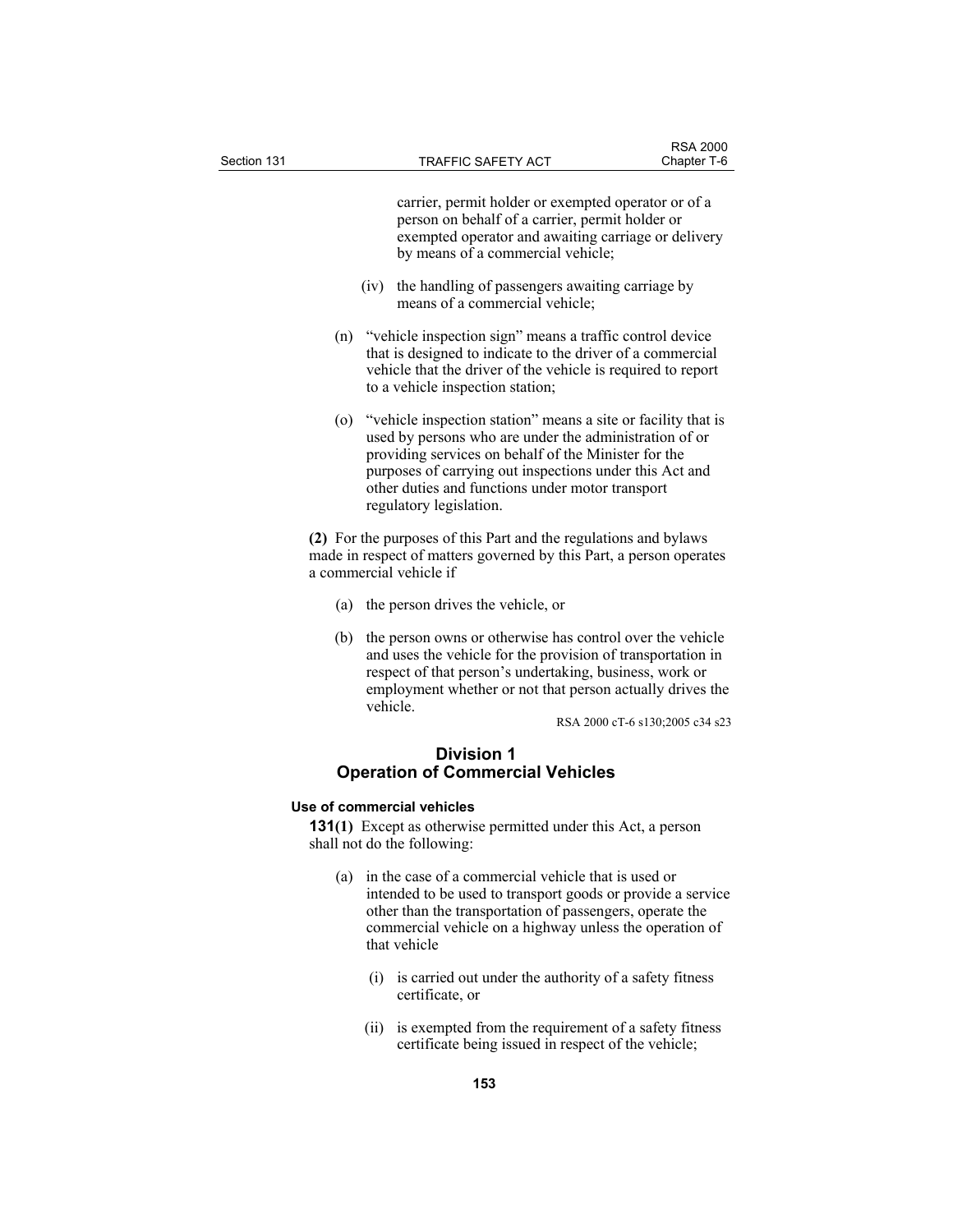| Section 131 |       |                                                                                                                                | TRAFFIC SAFETY ACT                                                                                                                                                                                                                                                                | Chapter T-6 |  |  |
|-------------|-------|--------------------------------------------------------------------------------------------------------------------------------|-----------------------------------------------------------------------------------------------------------------------------------------------------------------------------------------------------------------------------------------------------------------------------------|-------------|--|--|
|             | (b)   | in the case of a commercial vehicle that is a bus, operate<br>the vehicle on a highway unless the operation of that<br>vehicle |                                                                                                                                                                                                                                                                                   |             |  |  |
|             |       | (i)                                                                                                                            | is carried out under the authority of a safety fitness<br>certificate and an operating authority for which an<br>operating authority certificate is issued, or                                                                                                                    |             |  |  |
|             |       | (ii)                                                                                                                           | is exempted                                                                                                                                                                                                                                                                       |             |  |  |
|             |       | (A)                                                                                                                            | in the case of a safety fitness certificate, from<br>the requirements of a safety fitness certificate<br>being issued in respect of the vehicle, and                                                                                                                              |             |  |  |
|             |       | (B)                                                                                                                            | in the case of an operating authority certificate,<br>from the requirements of an operating authority<br>certificate being issued in respect of the vehicle;                                                                                                                      |             |  |  |
|             | (b.1) |                                                                                                                                | in the case of a commercial vehicle that is used or<br>intended to be used to transport passengers and that is<br>designed for carrying 10 or fewer persons, including the<br>person driving the vehicle, operate the vehicle on a<br>highway unless the operation of the vehicle |             |  |  |
|             |       |                                                                                                                                | (i) is carried out under the authority of an operating<br>authority certificate, or                                                                                                                                                                                               |             |  |  |
|             |       | (i)                                                                                                                            | is exempted from the requirements of an operating<br>authority certificate being issued in respect of the<br>vehicle;                                                                                                                                                             |             |  |  |
|             | (c)   |                                                                                                                                | operate a commercial vehicle on a highway unless the<br>operation of the vehicle is carried out                                                                                                                                                                                   |             |  |  |
|             |       |                                                                                                                                | (i) within the requirements of this Part and the<br>regulations made in respect of matters governed by<br>this Part, and                                                                                                                                                          |             |  |  |
|             |       |                                                                                                                                | (ii) where a certificate is required in respect of that<br>vehicle, within the terms and conditions of the<br>certificate granted in respect of that vehicle;                                                                                                                     |             |  |  |
|             | (d)   |                                                                                                                                | operate a commercial vehicle in a manner that is<br>prohibited under or does not comply with motor transport<br>regulatory legislation;                                                                                                                                           |             |  |  |
|             | (e)   |                                                                                                                                | dump or unload on a highway or at a vehicle inspection<br>station any goods being transported by a commercial<br>vehicle unless otherwise authorized to do so by a peace<br>officer, an employee of the Government who is under the                                               |             |  |  |
|             |       |                                                                                                                                |                                                                                                                                                                                                                                                                                   |             |  |  |

RSA 2000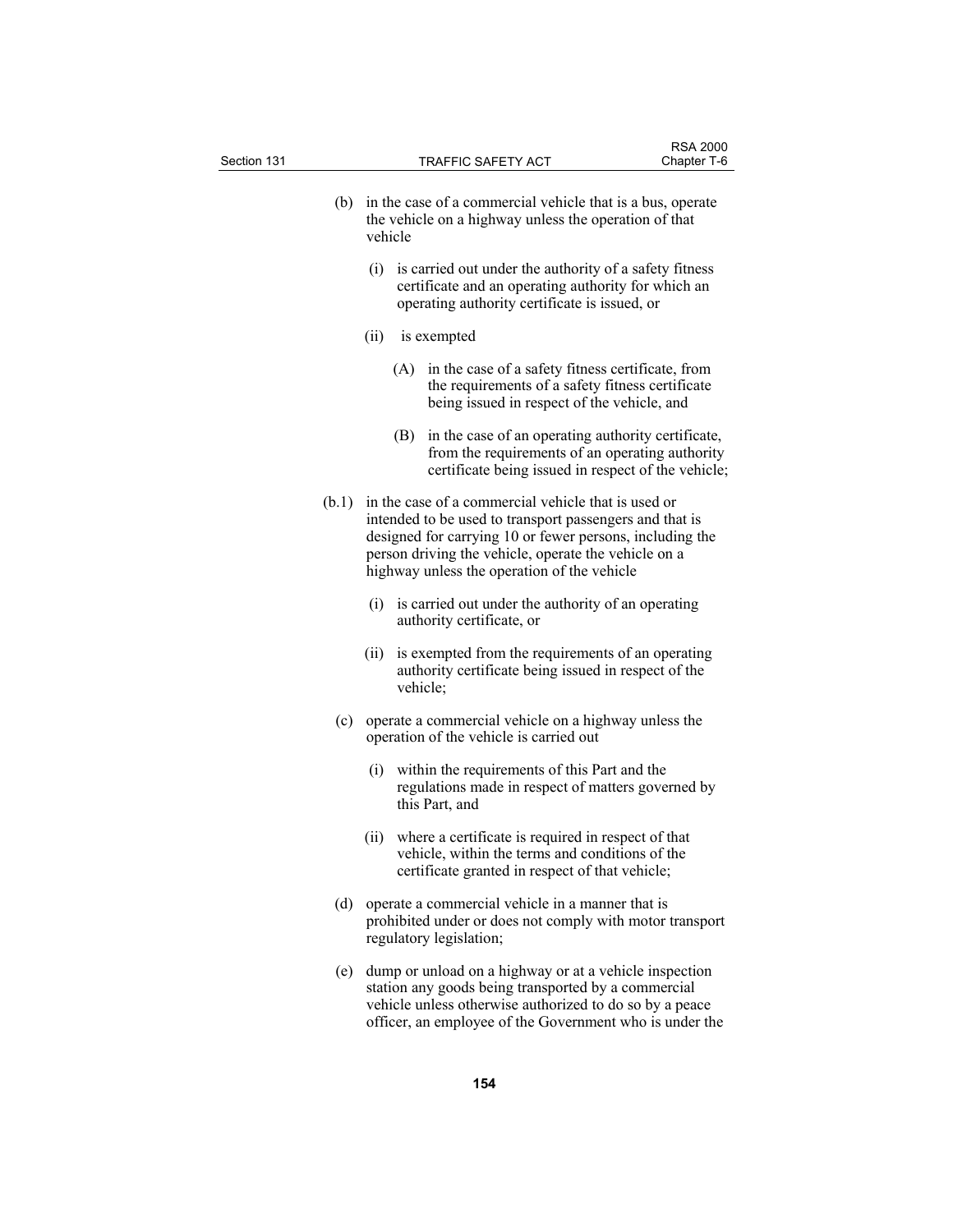| Section 131 |     | <b>TRAFFIC SAFETY ACT</b>                                                                                                                                                                                                                                                                                                     | <b>RSA 2000</b><br>Chapter T-6 |
|-------------|-----|-------------------------------------------------------------------------------------------------------------------------------------------------------------------------------------------------------------------------------------------------------------------------------------------------------------------------------|--------------------------------|
|             |     | administration of the Minister or a person performing<br>services on behalf of or for the Minister;                                                                                                                                                                                                                           |                                |
|             | (f) | except where authorized by permit, operate a commercial<br>vehicle on a highway when the weight of the vehicle<br>exceeds the maximum allowable weight for that vehicle<br>provided for under this Act;                                                                                                                       |                                |
|             | (g) | except where authorized by permit, operate a commercial<br>vehicle on a highway when the weight of the vehicle<br>exceeds the maximum weight specified on the certificate<br>of registration issued in respect of that vehicle;                                                                                               |                                |
|             | (h) | operate a commercial vehicle on a highway when the<br>weight of the vehicle exceeds the maximum allowable<br>weight specified in a permit issued in respect of that<br>vehicle;                                                                                                                                               |                                |
|             | (i) | except where authorized by permit, operate a commercial<br>vehicle on a bridge when the weight of the vehicle<br>exceeds the maximum weight specified for that bridge;                                                                                                                                                        |                                |
|             | (j) | operate a commercial vehicle on a bridge when the weight<br>of the vehicle exceeds the maximum weight specified in a<br>permit issued in respect of that vehicle and that bridge;                                                                                                                                             |                                |
|             | (k) | except where authorized by permit, operate a commercial<br>vehicle on a highway that is subject to a road ban when<br>the weight of the vehicle exceeds the maximum weight<br>allowed for that vehicle under the road ban;                                                                                                    |                                |
|             | (1) | operate a commercial vehicle on a highway that is subject<br>to a road ban when the weight of the vehicle exceeds the<br>maximum weight specified in a permit issued in respect of<br>that vehicle and that road ban;                                                                                                         |                                |
|             | (m) | operate a commercial vehicle on a highway if any portion<br>or part of the vehicle exceeds the dimensions prescribed in<br>a permit or under this Act;                                                                                                                                                                        |                                |
|             | (n) | solicit or undertake to arrange the transportation of<br>passengers or goods by means of a vehicle operated on a<br>highway unless the person by, for or on behalf of whom<br>the vehicle is operated is authorized under this Act to<br>transport passengers or goods in accordance with the<br>solicitation or undertaking. |                                |
|             |     | (2) For the purposes of                                                                                                                                                                                                                                                                                                       |                                |
|             |     | (a) clauses (b) and (c) and subsection $(1)(f)$ to $(m)$ , "vehicle"<br>includes any goods carried on or in a vehicle;                                                                                                                                                                                                        |                                |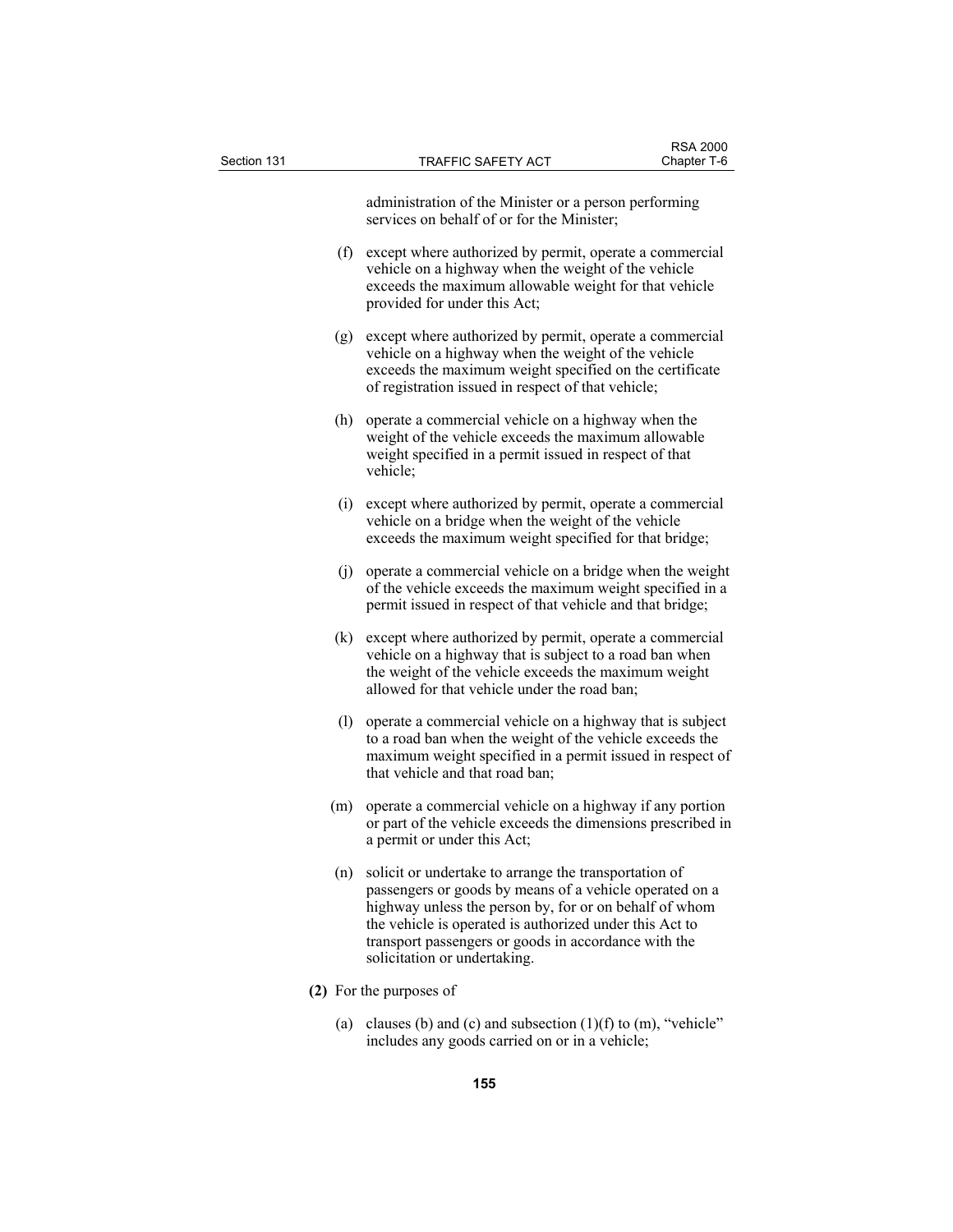- (b) subsection  $(1)(k)$  and  $(l)$ , "permit" means a permit issued to a person specifically allowing a vehicle to be operated on a highway that is subject to a road ban when the weight of the vehicle is in excess of that allowed under the road ban;
- (c) subsection  $(1)(i)$ , where a sign is erected indicating the maximum allowable weight that may be carried by a vehicle on a bridge, the weight indicated on the sign is the maximum weight specified for the bridge in respect of which the sign is erected.

RSA 2000 cT-6 s131;2005 c34 s24

# **Cancellation of certificate**

**132(1)** In this section,

- (a) "federal transportation legislation" means an enactment or a provision of an enactment of Canada that relates to transportation;
- (b) "foreign transportation legislation" means an enactment or a provision of an enactment of
	- (i) the United States of America,
	- (ii) a state or territory of the United States of America,
	- (iii) Mexico, or
	- (iv) a state of Mexico,

that relates to transportation;

- (c) "provincial transportation legislation" means an enactment or a provision of an enactment of a province or territory of Canada that relates to transportation;
- (d) "transportation legislation" means motor transport regulatory legislation and includes, except where otherwise provided by regulations made under section 156,
	- (i) federal transportation legislation,
	- (ii) foreign transportation legislation,
	- (iii) provincial transportation legislation, and
	- (iv) any certificate, authorization, licence, permit or order that relates to transportation that is issued, granted, provided or otherwise made under any enactment referred to in subclauses (i) to (iii).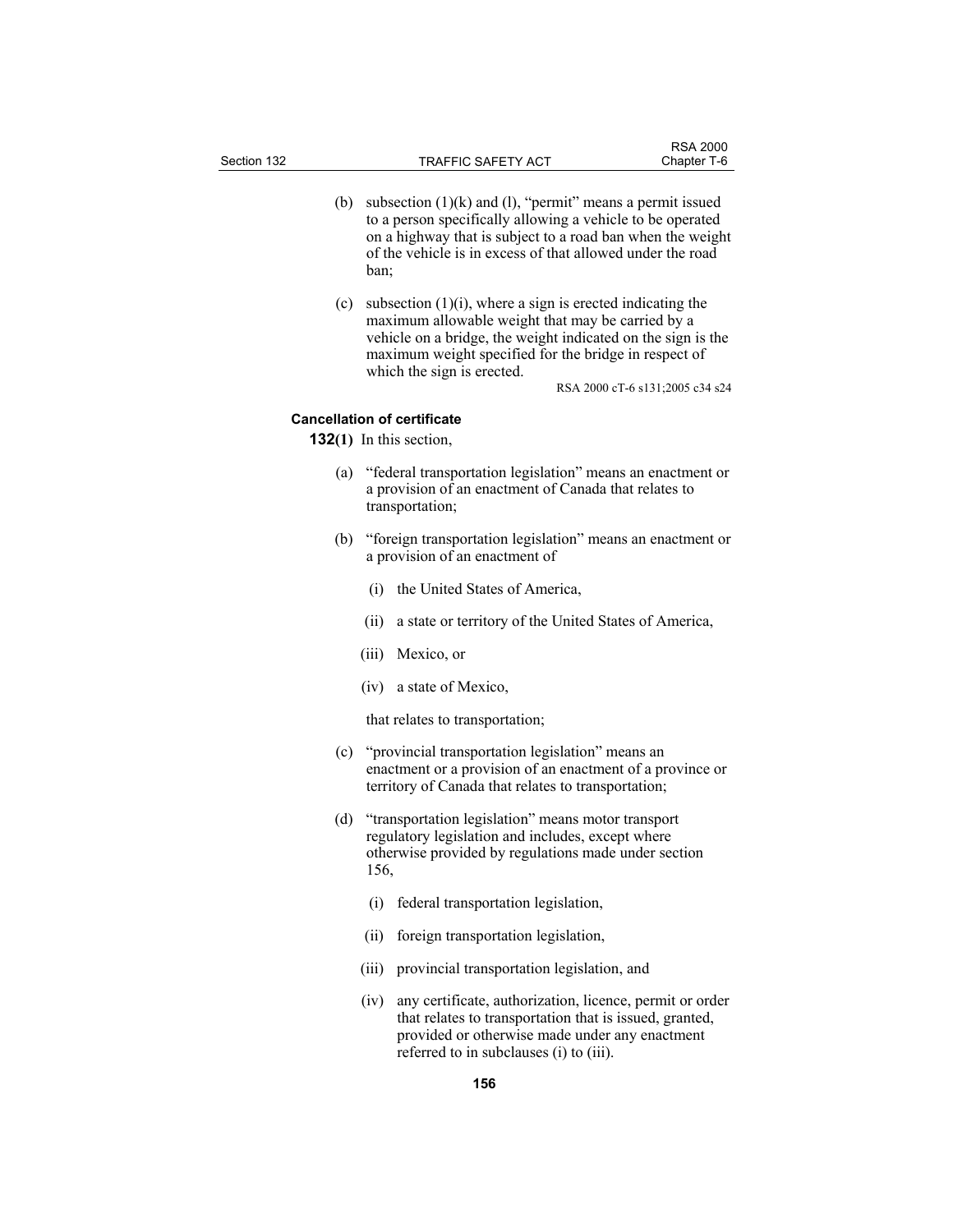**(2)** Where with respect to the operation of a commercial vehicle the Registrar is of the opinion that

- (a) a carrier, or
- (b) a driver of the commercial vehicle who is employed or otherwise engaged by a carrier,

is not complying with or is contravening any transportation legislation, the Registrar may, on 15 days' written notice to the carrier, suspend or cancel any certificate issued in respect of that carrier.

**(3)** Where a certificate is issued to a carrier that is a corporation and the corporation is dissolved, the Registrar may, on 15 days' written notice to the person who in the opinion of the Registrar was the manager or a senior officer of the corporation, cancel that certificate.

**(4)** Where with respect to the operation of a commercial vehicle the Registrar is of the opinion that

- (a) a carrier, or
- (b) an exempted operator,

is not complying with or is contravening any transportation legislation, the Registrar may on 15 days' written notice to the carrier or exempted operator, as the case may be, do one or more of the following:

- (c) suspend or cancel the certificate of registration of the commercial vehicle;
- (d) cause the licence plates issued in respect of the commercial vehicle to be seized and detained.

**(5)** Notwithstanding that a 15-day notice period is prescribed under subsection (2), if the Registrar is of the opinion that

- (a) the safety of the driver or the public is in jeopardy with respect to the operation of a commercial vehicle, or
- (b) the requirements relating to the insuring of the commercial vehicle have not been met,

the Registrar may take action under subsection (2) effective at the time of giving the notice to the person in respect of whom the action is being taken.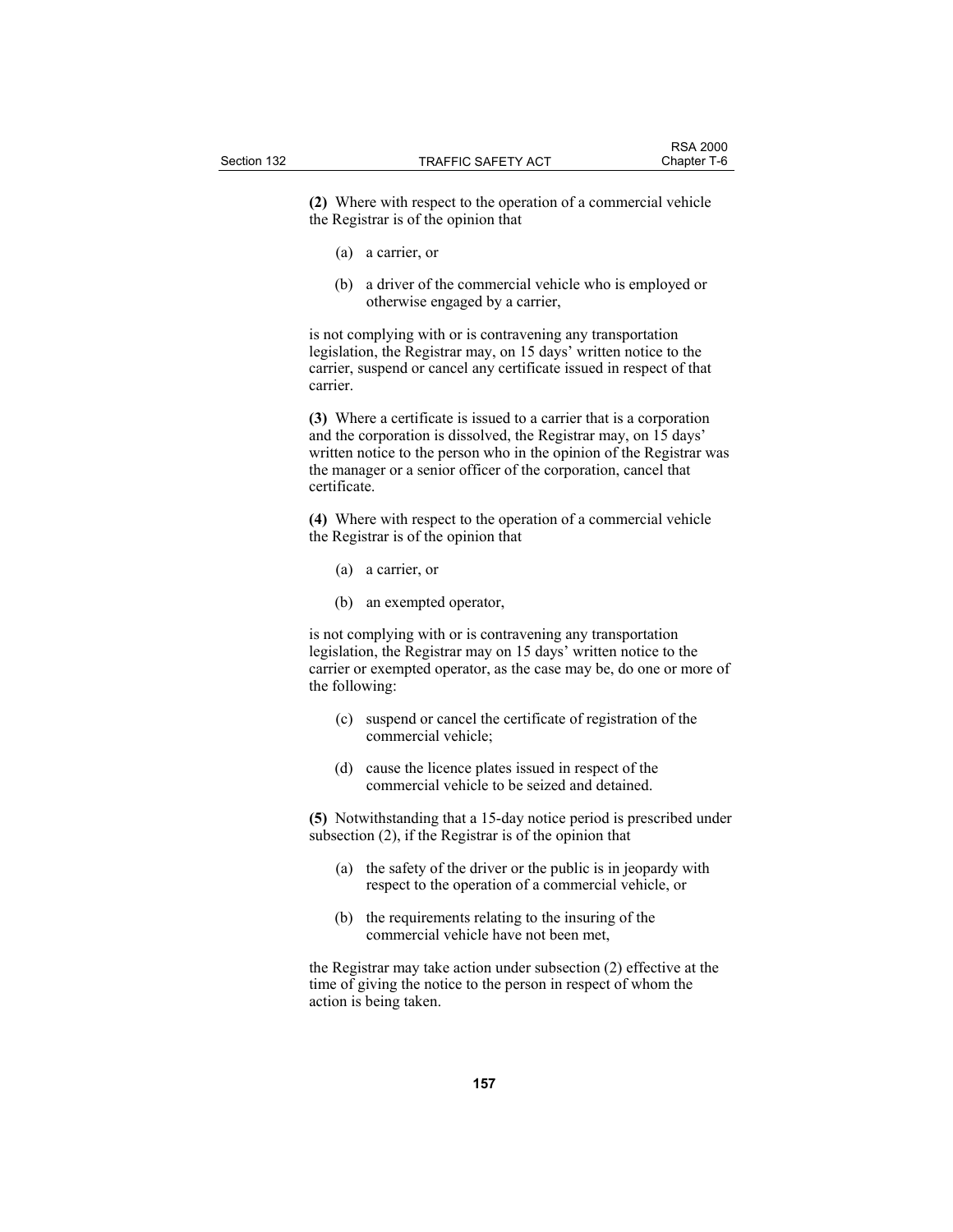**(6)** In giving a notice under subsection (2) or (3), the Registrar may give the notice subject to any terms or conditions that the Registrar considers appropriate in the circumstances.

**(7)** Where the Registrar suspends or cancels a certificate, the carrier shall, within the period of time set by the Registrar, deliver to the Registrar the document held by that carrier that evidences the issuing of the certificate.

**(8)** Where a carrier does not comply with subsection (7), a peace officer shall, when directed to do so by the Registrar, attend on the carrier and take possession of the document held by the carrier that evidences the issuing of the certificate.

**(9)** Where a certificate is or is to be suspended or cancelled pursuant to this section, that suspension or cancellation may take place without a hearing being conducted or an opportunity for representations being given, but

- (a) an appeal in respect of the suspension or cancellation may be commenced under section 43, and
- (b) interim relief may be granted under section 43,

at any time after the giving of the notice respecting the suspension or cancellation, whether or not the suspension or cancellation is in effect.

RSA 2000 cT-6 s132;2005 c34 s25

# **Non-payment of fees or charges**

**133** When a fee or charge provided for pursuant to this Act, or a fee or charge provided for pursuant to the laws of a jurisdiction outside Alberta that is similar in nature to a fee or charge provided for pursuant to this Act,

- (a) is imposed on a carrier but not paid, the Registrar may suspend or cancel any certificate or permit issued to that carrier, or
- (b) is imposed on an exempted operator but not paid, the Registrar may suspend or cancel any permit issued to that exempted operator.

1999 cT-6.4 s133

# **Division 2 Compliance**

# **Definition**

**134** In this Division, "commercial vehicle" includes any vehicle that a peace officer has reasonable grounds to believe is a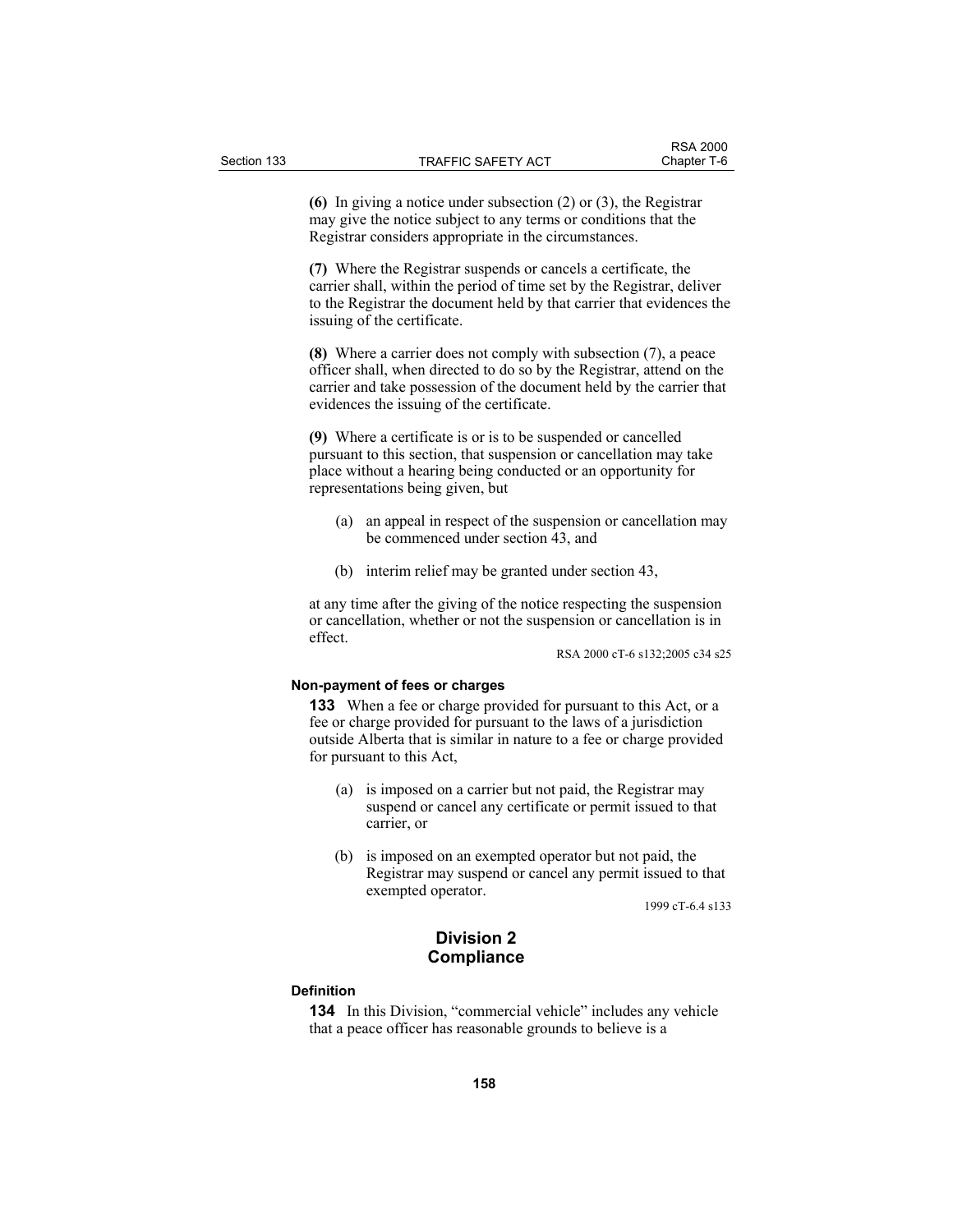commercial vehicle and includes any goods being carried by the vehicle.

1999 cT-6.4 s134

#### **Purposes of inspections**

**135** For the purposes of

- (a) administering motor transport regulatory legislation,
- (b) fostering compliance with motor transport regulatory legislation,
- (c) fostering the safe operation of commercial vehicles, and
- (d) preserving the physical condition of highways,

a peace officer may carry out inspections under sections 136 and 139 and determine weight pursuant to Division 3.

1999 cT-6.4 s135

#### **Inspections of commercial vehicles**

**136** A peace officer may carry out an inspection of a commercial vehicle and in respect of that inspection with respect to matters that come under this Act may do one or more of the following:

- (a) require the driver of the vehicle to stop the vehicle for the purposes of inspecting the vehicle;
- (b) enter the vehicle;
- (c) inspect the vehicle;
- (d) inspect
	- (i) any goods being carried by the vehicle, and
	- (ii) any record relating to any goods being carried by the vehicle;
- (e) weigh the vehicle or any portion or part of a vehicle and any goods being carried by the vehicle or any portion or part of the vehicle;
- (f) inspect any record relating to, issued or required under transportation legislation as defined in section 132(1);
- (g) inspect any record, object or thing that relates to the vehicle, its operation or any goods being carried by the vehicle;
- (h) make inquiries of any person who operates the vehicle being inspected under this section;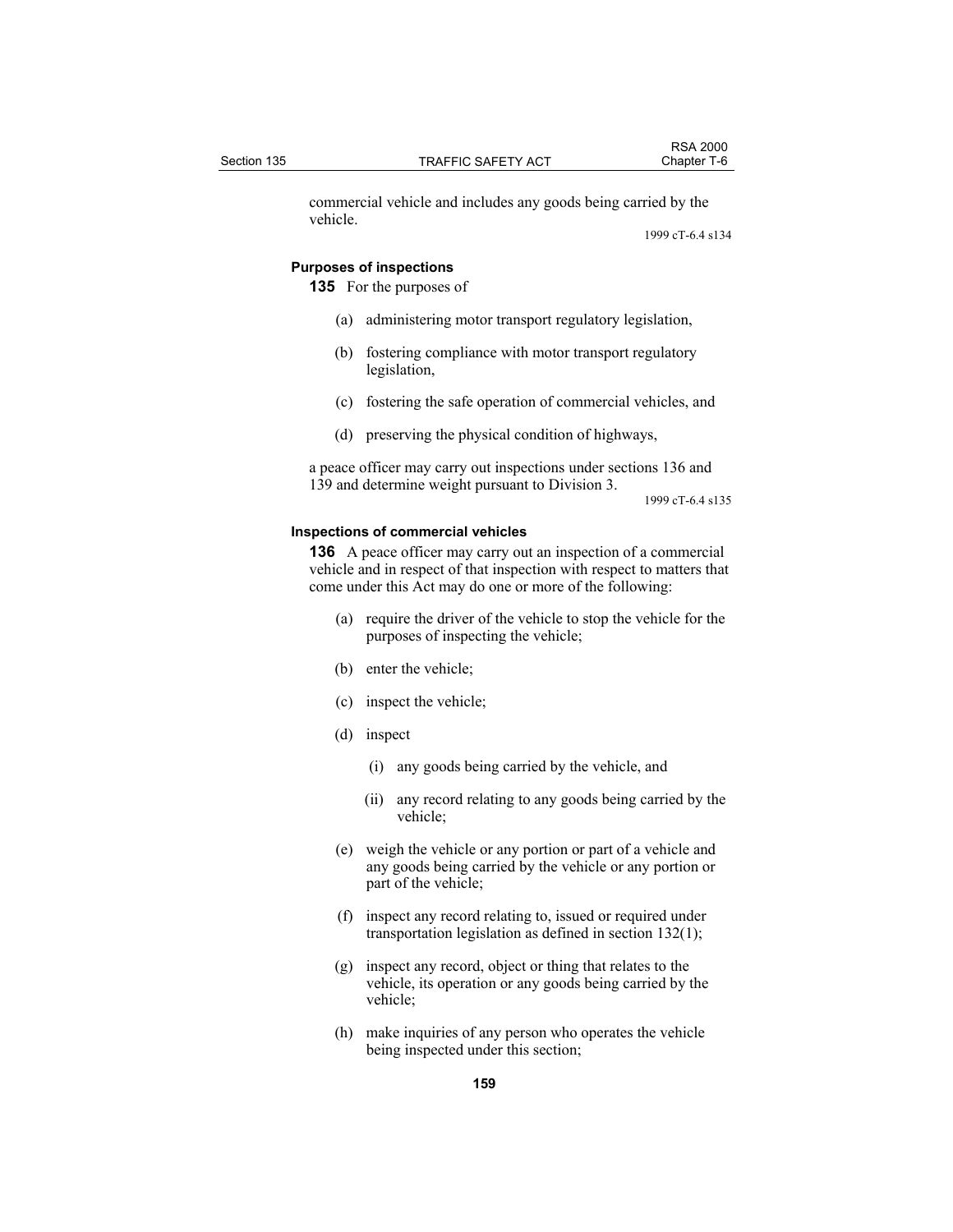(i) perform or cause to be performed tests or examinations of or in respect of the vehicle or any goods being carried by the vehicle.

1999 cT-6.4 s136

# **Stopping for peace officer**

**137** For the purposes of enabling an inspection to take place under section 136 or weight to be determined pursuant to Division 3, a driver of a commercial vehicle shall,

- (a) on being signalled or requested to do so by a peace officer who is readily identifiable as a peace officer, forthwith bring the vehicle to a stop, and
- (b) if requested to do so by the peace officer, forthwith take the vehicle to a vehicle inspection station as directed by the peace officer.

1999 cT-6.4 s137

## **Vehicle inspection stations**

**138** When a vehicle inspection station sign indicates that the vehicle inspection station is in operation and directs that a commercial vehicle or class of commercial vehicles is to be taken to the vehicle inspection station, the driver of a vehicle that is subject to that direction shall, for purposes of enabling an inspection to take place under section 136,

- (a) forthwith take the vehicle to the vehicle inspection station, and
- (b) subject to any directions given by the person operating the vehicle inspection station,
	- (i) permit an inspection to take place, and
	- (ii) remain at the vehicle inspection station until the driver is informed by the person operating the vehicle inspection station that the inspection has been completed.

1999 cT-6.4 s139

# **Inspections of transportation business premises**

- **139(1)** In this section,
	- (a) "safety services" means inspections, evaluations, repairs and other services provided by persons licensed under this Act to carry out inspections of commercial vehicles;
	- (b) "transportation business" means any undertaking by a carrier or the holder of a permit under which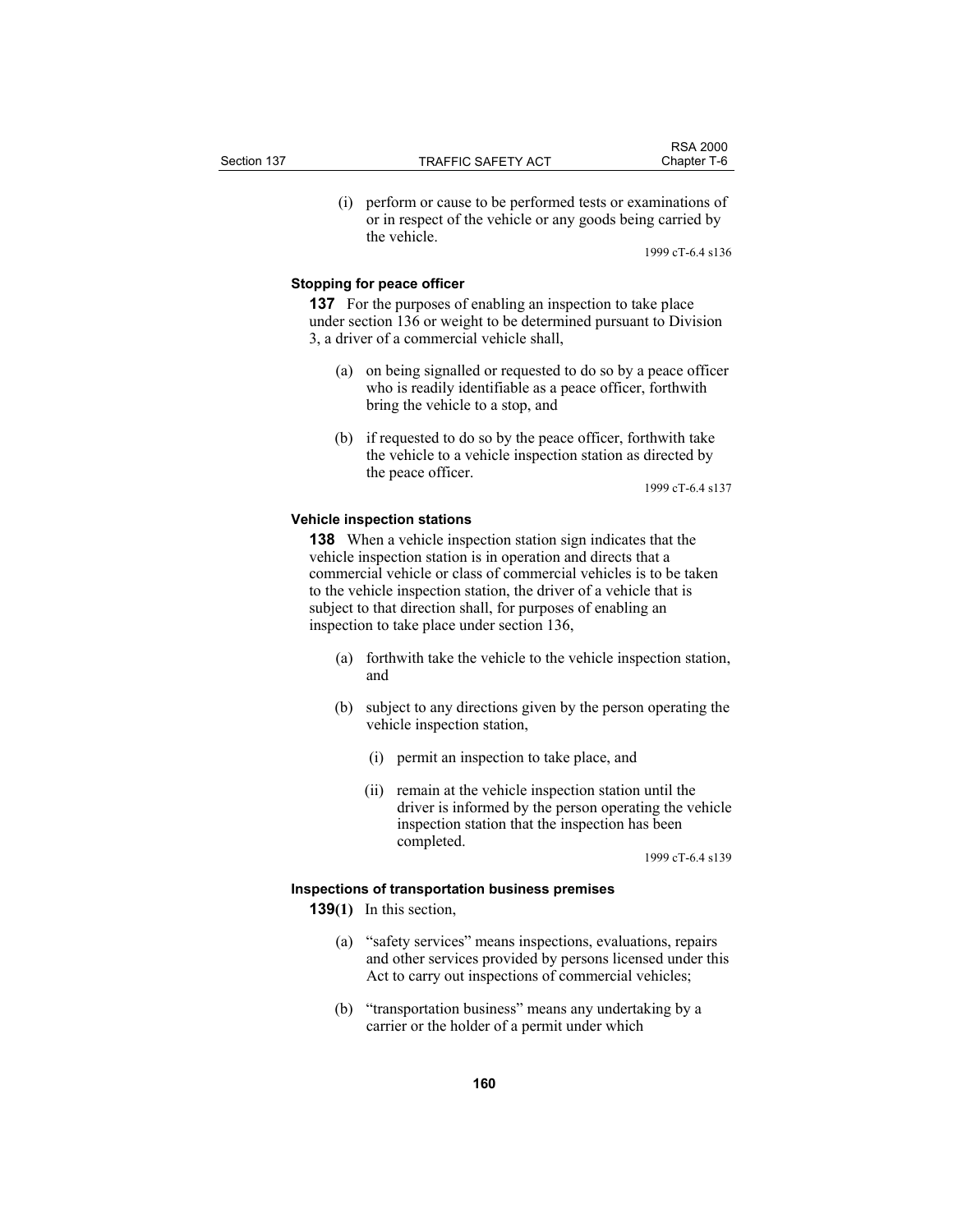| Section 140 |                    |       | <b>TRAFFIC SAFETY ACT</b>                                                                                                                    | <b>RSA 2000</b><br>Chapter T-6 |
|-------------|--------------------|-------|----------------------------------------------------------------------------------------------------------------------------------------------|--------------------------------|
|             |                    | (i)   | goods are received, shipped or transported,                                                                                                  |                                |
|             |                    | (ii)  | commercial vehicles are operated, or                                                                                                         |                                |
|             |                    | (iii) | persons are transported;                                                                                                                     |                                |
|             | (c)                |       | "transportation business premises" means premises that<br>are used with respect to                                                           |                                |
|             |                    |       | (i) the operation of a commercial vehicle by a carrier or<br>the holder of a permit,                                                         |                                |
|             |                    | (ii)  | the operation of a transportation business, or                                                                                               |                                |
|             |                    |       | (iii) the provision of safety services.                                                                                                      |                                |
|             |                    |       | (2) A peace officer may do any one or more of the following:                                                                                 |                                |
|             | (a)                |       | during any time that any transportation business premises<br>are open to the public or are in use, enter and inspect                         |                                |
|             |                    | (i)   | those premises, and                                                                                                                          |                                |
|             |                    | (ii)  | any commercial vehicle that is at the time of<br>inspection located at or in the premises;                                                   |                                |
|             | (b)                |       | inspect any records, objects or things that relate to                                                                                        |                                |
|             |                    | (i)   | the provision of safety services in respect of a<br>commercial vehicle, or                                                                   |                                |
|             |                    |       | (ii) the operation of a transportation business;                                                                                             |                                |
|             | (c)                |       | make inquiries of any person who                                                                                                             |                                |
|             |                    | (i)   | drives a commercial vehicle that is operated by a<br>carrier or the holder of a permit, or                                                   |                                |
|             |                    | (11)  | is employed in the transportation business or the<br>provision of safety services;                                                           |                                |
|             | (d)                |       | make inquiries of any carrier or holder of a permit with<br>respect to the operation of a commercial vehicle.                                |                                |
|             |                    |       | (3) Notwithstanding subsection $(2)(a)$ , a peace officer shall not<br>enter a private residence without the permission of an adult resident |                                |
|             | of that residence. |       |                                                                                                                                              | 1999 cT-6.4 s139               |
|             |                    |       | <b>Production of documents</b>                                                                                                               |                                |

**140(1)** A person who is subject to an inspection under section 136 or 139 shall, when requested to do so by a peace officer, forthwith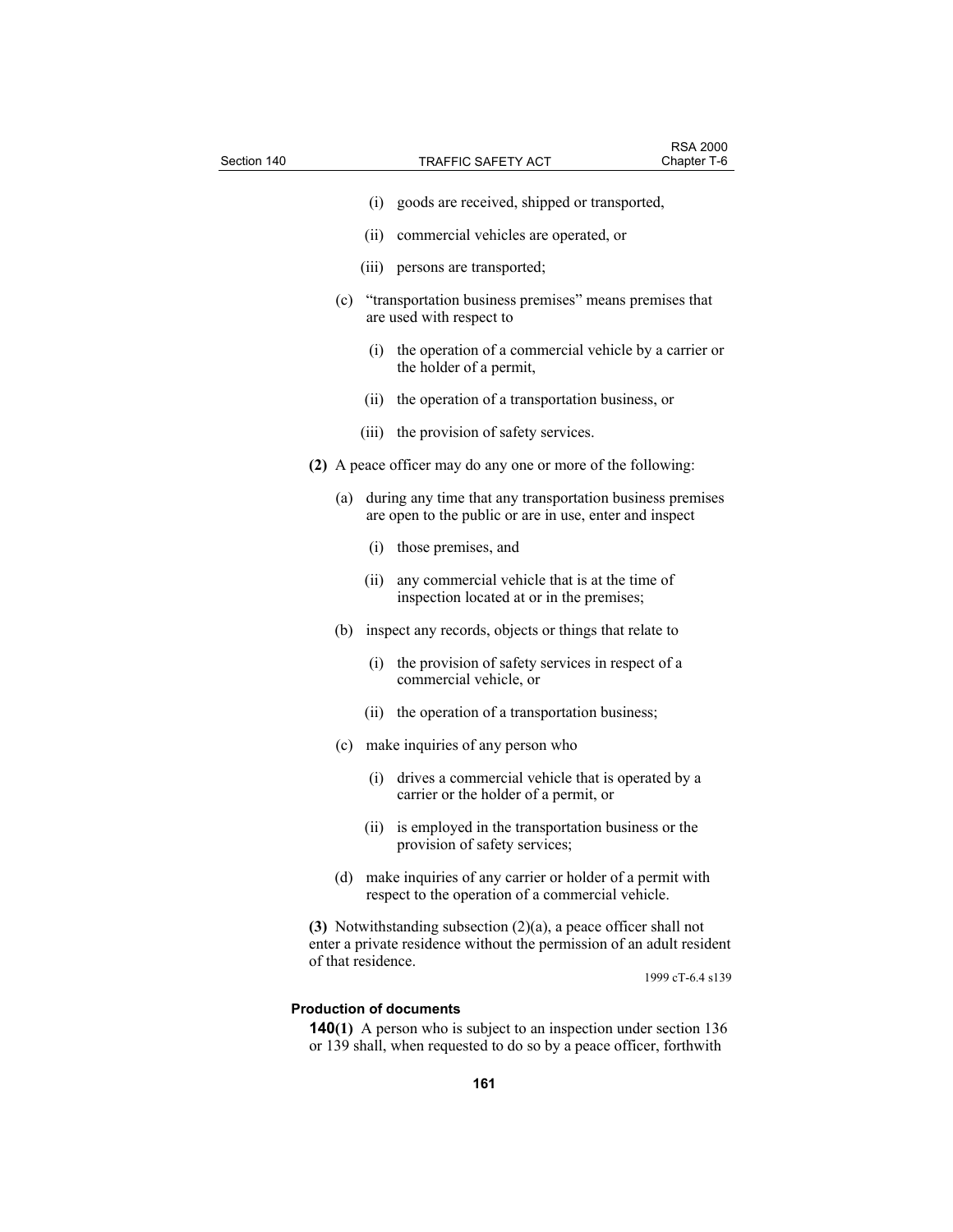produce for inspection any record, object or thing that may be inspected under section 136 or 139.

**(2)** A peace officer may remove the record, object or thing being inspected and make copies or take photographs of it.

**(3)** Where a peace officer removes a record, object or thing under subsection (2), the peace officer

- (a) may retain possession of the record, object or thing only for the period of time that is reasonably required to make copies or take photographs of it, and
- (b) shall, on the copies being made or photographs taken, return the record, object or thing to the person from whom it was taken.

**(4)** Notwithstanding subsection (3), when, on inspecting a record, object or thing, a peace officer is of the opinion that for the purposes of this Part the peace officer must retain possession of the record, object or thing for a longer period of time than that permitted under subsection (3), the peace officer may retain possession of the record, object or thing for a longer period of time if the peace officer gives to the person from whom the record, object or thing was taken a receipt for it.

**(5)** Where a peace officer retains possession of a record, object or thing pursuant to subsection (4), the peace officer shall, once the record, object or thing has served the purposes for which it was retained, forthwith return the record, object or thing to the person from whom it was taken.

**(6)** If a peace officer retains possession of a record, object or thing under subsection (4), the peace officer shall, where requested to do so by the person from whom the record, object or thing was taken and if practicable to do so, provide to that person a copy or a photograph of that record, object or thing.

1999 cT-6.4 s140

# **Detention of vehicle**

**141(1)** If a peace officer is of the opinion that in order

- (a) to determine or confirm the ownership of a commercial vehicle,
- (b) to determine whether a person who is a carrier or an exempted operator is complying with motor transport regulatory legislation,
- (c) to determine whether a commercial vehicle meets the requirements of motor transport regulatory legislation, or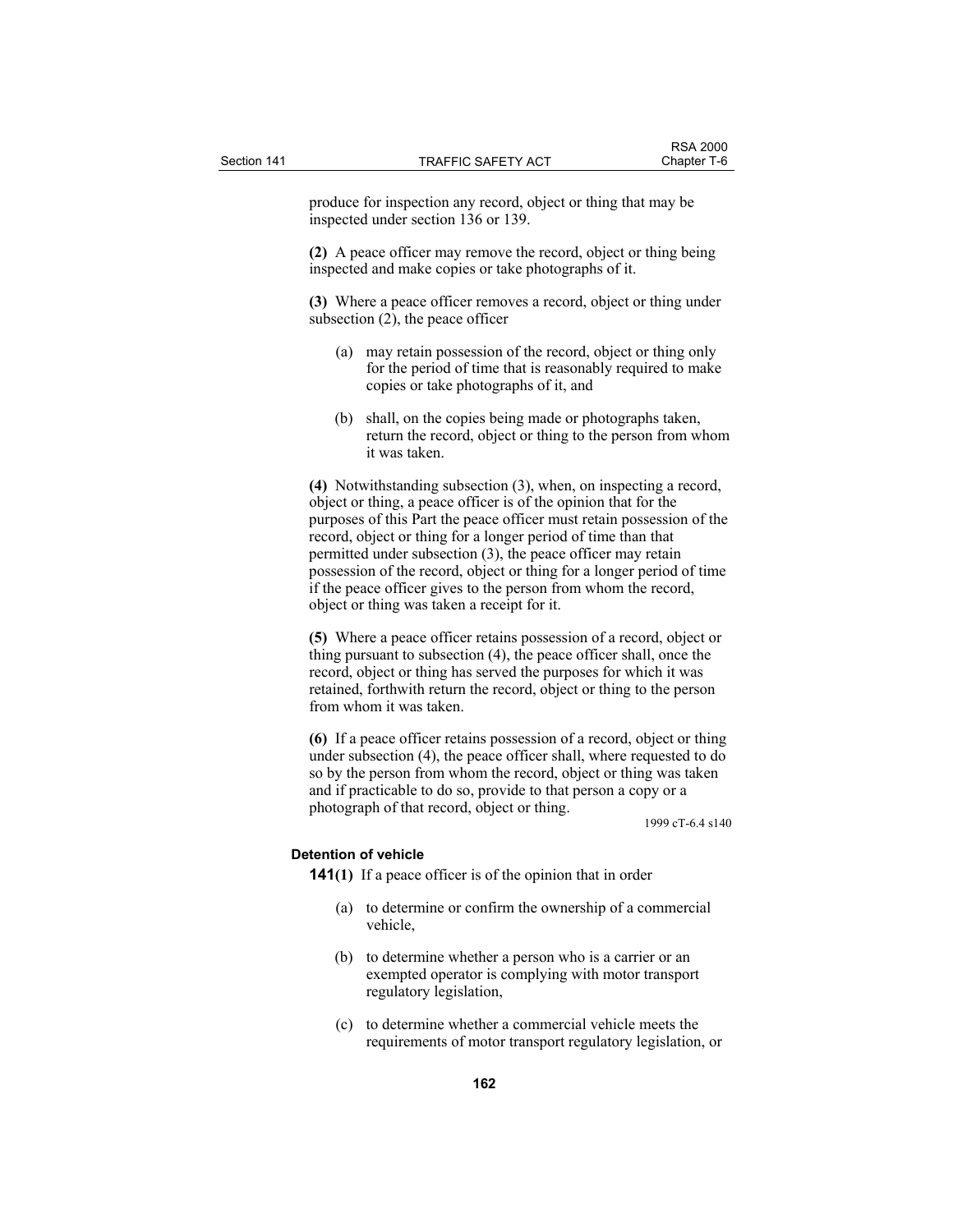(d) to determine whether a commercial vehicle is being operated in accordance with motor transport regulatory legislation,

it is necessary to detain the vehicle, the peace officer may, subject to section 142, detain the vehicle for not more than 72 hours or such longer period that is reasonable under the circumstances.

- **(2)** Where a commercial vehicle is detained, a peace officer may
	- (a) cause the vehicle to be removed to and stored in a suitable place, and
	- (b) carry out any of those functions that may be carried out under sections 136, 139 and 140.

1999 cT-6.4 s141

## **Review by Court**

**142(1)** Where a peace officer is unable to detain a commercial vehicle under section 141, the peace officer may apply to the Court of Queen's Bench for an order directing that the vehicle be seized for the purposes of section 141.

**(2)** Where a peace officer wishes to detain a commercial vehicle under section 141 for a longer period of time than that permitted under section 141, the peace officer may apply to the Court of Queen's Bench for an order authorizing the vehicle to be detained for a longer period of time.

**(3)** Where a commercial vehicle is detained under section 141, the owner or driver of the vehicle may apply to the Court of Queen's Bench for an order directing that the detained vehicle be released to the owner or the driver, as the case may be.

**(4)** Repealed 2009 c53 s179.

**(5)** On the filing of an application with the clerk of the Court of Queen's Bench, the Court may, if it considers it necessary in the circumstances, hear an interim application on 2 days' notice, or any shorter period of time that the Court may direct, and make an interim order granting any relief that the Court considers appropriate pending the determination of the application.

**(6)** An interim application under subsection (5) may be made ex parte if the Court considers it appropriate in the circumstances.

**(7)** On hearing an application, the Court may do one or more of the following:

 (a) in the case of an application made under subsection (1), direct that the commercial vehicle be seized;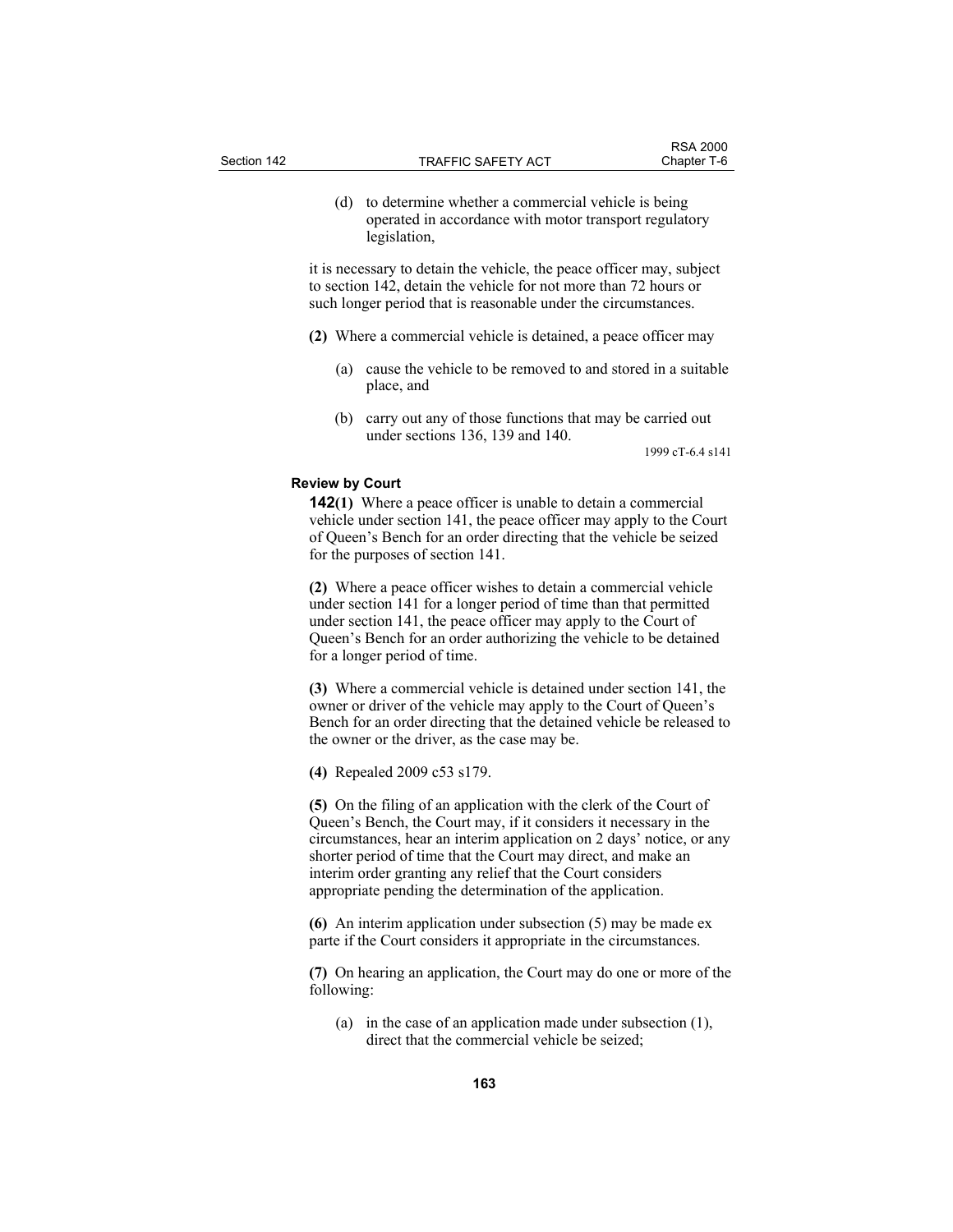| Section 143                     |       | TRAFFIC SAFETY ACT                                                                                                                                | <b>RSA 2000</b><br>Chapter T-6   |
|---------------------------------|-------|---------------------------------------------------------------------------------------------------------------------------------------------------|----------------------------------|
|                                 |       |                                                                                                                                                   |                                  |
| (b)                             |       | in the case of an application made under subsection $(2)$ ,                                                                                       |                                  |
|                                 | (i)   | direct that the commercial vehicle be detained for a<br>longer period of time, and                                                                |                                  |
|                                 | (11)  | set out the period of time for which the commercial<br>vehicle may be detained;                                                                   |                                  |
| (c)                             |       | in the case of an application made under subsection $(3)$ ,<br>direct that a commercial vehicle be released from<br>detention;                    |                                  |
| (d)                             |       | in the case where a commercial vehicle is detained under<br>section 141 or is to be detained pursuant to a seizure<br>referred to in clause (a),  |                                  |
|                                 |       | (i) give directions as to where and how the vehicle shall<br>be seized or detained, as the case may be;                                           |                                  |
|                                 | (ii)  | direct that the vehicle be released subject to security<br>being provided to the Government in the form and an<br>amount determined by the Court; |                                  |
|                                 | (iii) | give directions as to the disposition of the security<br>given;                                                                                   |                                  |
| (e)                             |       | dismiss the application;                                                                                                                          |                                  |
| (f)                             |       | make the order subject to any terms or conditions that the<br>Court considers appropriate in the circumstances;                                   |                                  |
| (g)                             |       | award costs in respect of the matter.                                                                                                             | RSA 2000 cT-6 s142;2009 c53 s179 |
| <b>Administrative penalties</b> |       |                                                                                                                                                   |                                  |
|                                 |       | <b>143(1)</b> In this section,                                                                                                                    |                                  |
|                                 |       | (a) "regulated person" means                                                                                                                      |                                  |
|                                 | (i)   | a carrier;                                                                                                                                        |                                  |
|                                 | (ii)  | an exempted operator;                                                                                                                             |                                  |
|                                 | (iii) | a driver of a commercial vehicle;                                                                                                                 |                                  |
|                                 | (iv)  | a person engaged in carrying out safety services as<br>defined in section 139;                                                                    |                                  |
|                                 | (v)   | a holder of a permit issued in respect of the operation<br>of a commercial vehicle;                                                               |                                  |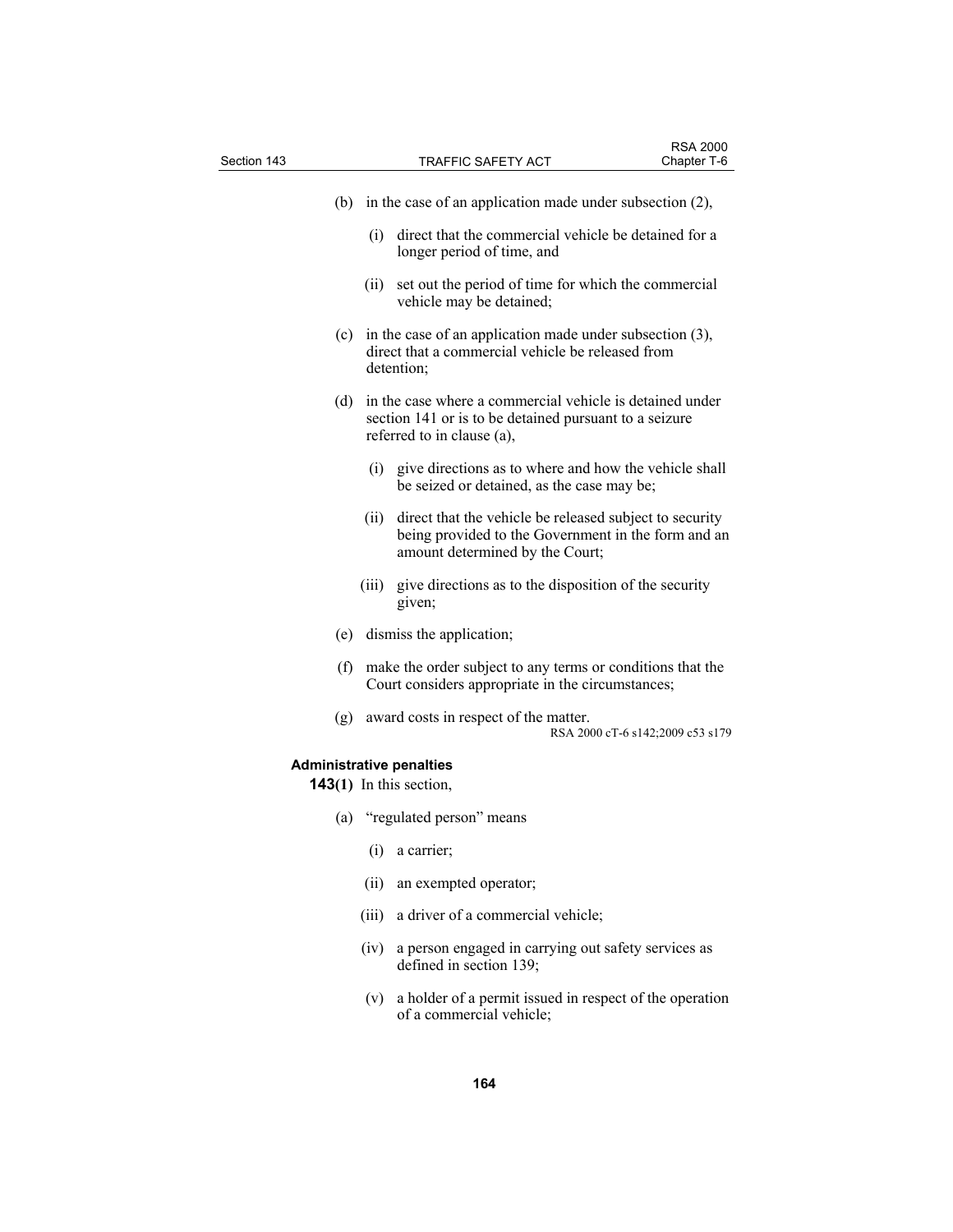| Section 144 |                            |      | <b>TRAFFIC SAFETY ACT</b>                                                                                                                                                                                                                                                                                                                                                         | <b>RSA 2000</b><br>Chapter T-6              |
|-------------|----------------------------|------|-----------------------------------------------------------------------------------------------------------------------------------------------------------------------------------------------------------------------------------------------------------------------------------------------------------------------------------------------------------------------------------|---------------------------------------------|
|             |                            |      |                                                                                                                                                                                                                                                                                                                                                                                   |                                             |
|             |                            | (vi) | a person engaged in carrying out inspections,<br>evaluations, repairs and other services provided by<br>persons licensed under this Act to carry out<br>inspections of motor vehicles, whether or not the<br>vehicles are commercial vehicles;                                                                                                                                    |                                             |
|             | (vii)                      |      | a driver examiner;                                                                                                                                                                                                                                                                                                                                                                |                                             |
|             | (viii)                     |      | a driving instructor;                                                                                                                                                                                                                                                                                                                                                             |                                             |
|             |                            | (ix) | the operator of a driver training school;                                                                                                                                                                                                                                                                                                                                         |                                             |
|             | (b)                        |      | "regulatory legislation" means                                                                                                                                                                                                                                                                                                                                                    |                                             |
|             |                            | (i)  | transportation legislation as defined in section<br>$132(1)$ , and                                                                                                                                                                                                                                                                                                                |                                             |
|             |                            | (ii) | any regulation under this Act that provides for<br>testing, inspecting, evaluating, repairing and<br>providing similar services, or any one or more of<br>those functions, in respect of motor vehicles, whether<br>or not the vehicles are commercial vehicles.                                                                                                                  |                                             |
|             |                            |      | (2) Where the Registrar is of the opinion that a regulated person<br>has failed to comply with regulatory legislation, the Registrar may,<br>subject to the regulations, by notice in writing given to the<br>regulated person, require that regulated person to pay to the<br>Government an administrative penalty in an amount set out in the<br>notice, not to exceed \$10 000 |                                             |
|             | (a)                        |      | for the failure to comply, or                                                                                                                                                                                                                                                                                                                                                     |                                             |
|             | (b)                        |      | for each day or part of a day that the failure to comply<br>occurs or continues.                                                                                                                                                                                                                                                                                                  |                                             |
|             |                            |      | (3) A regulated person who pays an administrative penalty in<br>respect of a failure to comply may not be charged under this Act<br>with an offence in respect of that failure to comply.                                                                                                                                                                                         |                                             |
|             | action in debt.            |      | (4) Where a regulated person fails to pay an administrative penalty<br>in accordance with a notice under subsection $(2)$ , the Government<br>may recover the amount owing in respect of the penalty by an                                                                                                                                                                        | RSA 2000 cT-6 s143;2005 c34 s26;2009 c35 s7 |
|             | <b>Vicarious liability</b> |      |                                                                                                                                                                                                                                                                                                                                                                                   |                                             |
|             |                            |      | <b>144(1)</b> In this section, "related function" means                                                                                                                                                                                                                                                                                                                           |                                             |
|             | (a)                        |      | the loading of goods on or into a commercial vehicle;                                                                                                                                                                                                                                                                                                                             |                                             |
|             | (b)                        |      | the adjusting or rearranging of goods being carried by a<br>commercial vehicle;                                                                                                                                                                                                                                                                                                   |                                             |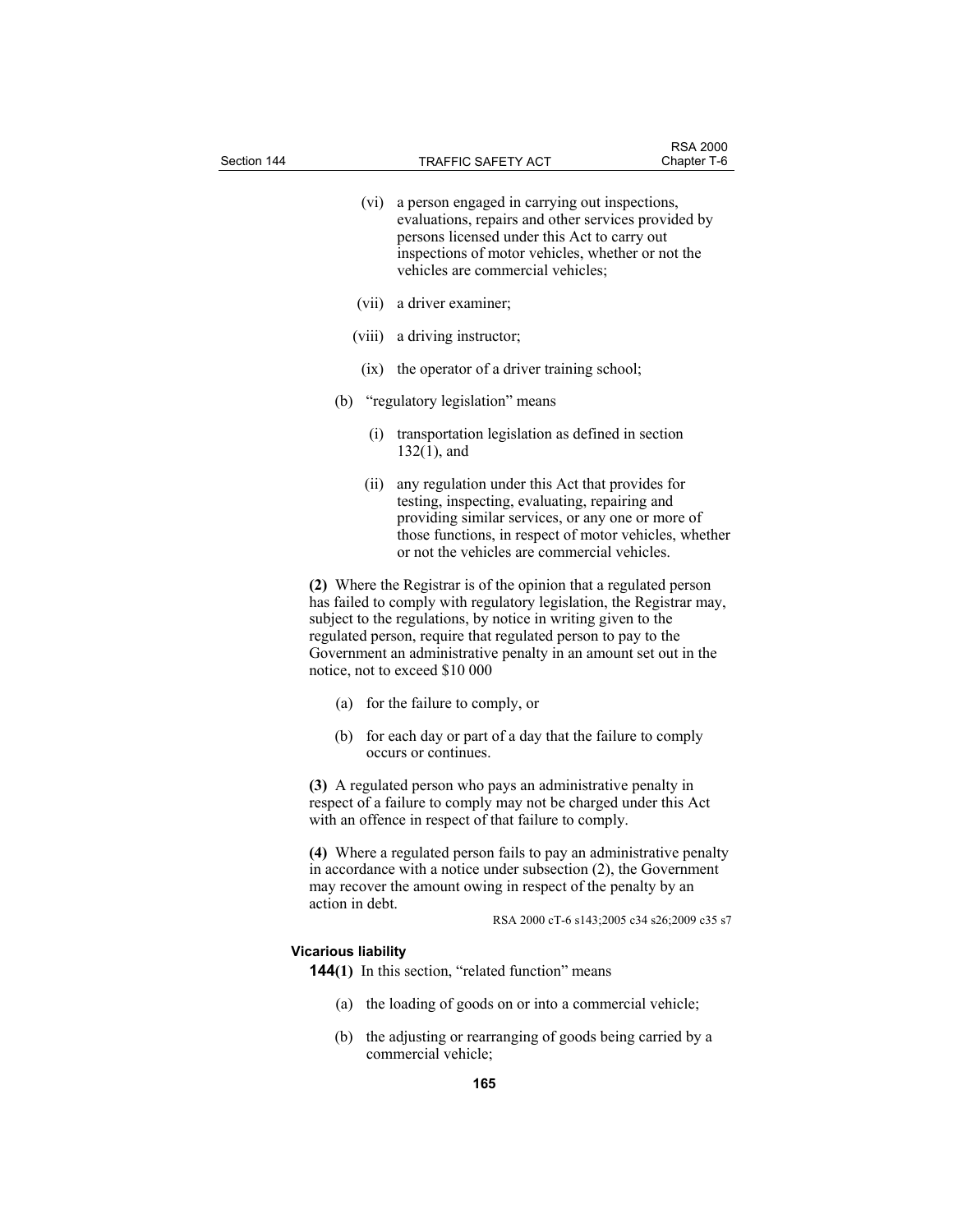- (c) the unloading or removal of goods from a commercial vehicle;
- (d) the provision of documentation or records, other than motor vehicle documents, with respect to the operation of a commercial vehicle;
- (e) the giving of directions, directives, instructions or orders respecting the operation of the commercial vehicle.

**(2)** With respect to a commercial vehicle, where a person other than the carrier responsible for the commercial vehicle carries out a related function in respect of that commercial vehicle and as a result of carrying out that related function this Act is not complied with, that person and the carrier are jointly and severally liable for that non-compliance.

**(3)** Subsection (2) does not apply to a person referred to in subsection (2) who is not the carrier if that person establishes to the satisfaction of the court that the non-compliance occurred without the consent, expressed or implied, of that person.

**(4)** Subsection (2) does not apply to a carrier if that carrier establishes to the satisfaction of the court that the non-compliance occurred without the consent, expressed or implied, of that carrier. 1999 cT-6.4 s144

# **Division 3 Weight**

#### **Weighing of vehicle**

**145** Where a commercial vehicle is stopped by a peace officer for the purpose of determining the weight of or being carried on a commercial vehicle, the driver of the commercial vehicle shall, if directed to do so by the peace officer, forthwith take the vehicle as directed by the peace officer to a vehicle inspection station or other weigh scale that is capable of measuring the weight of the vehicle on a stationary scale that is certified under the *Weights and Measures Act* (Canada).

1999 cT-6.4 s145

# **Checking of weight by portable scales, etc.**

**146(1)** When a peace officer has reason to believe that the weight of or carried on a commercial vehicle exceeds the weight permitted under this Act or a permit, the peace officer may require the driver of the vehicle to allow the weight to be measured by means of a portable scale.

**(2)** When a portable scale is used to measure weight under subsection (1), the peace officer shall advise the driver of the vehicle that the driver has the right to take the vehicle forthwith to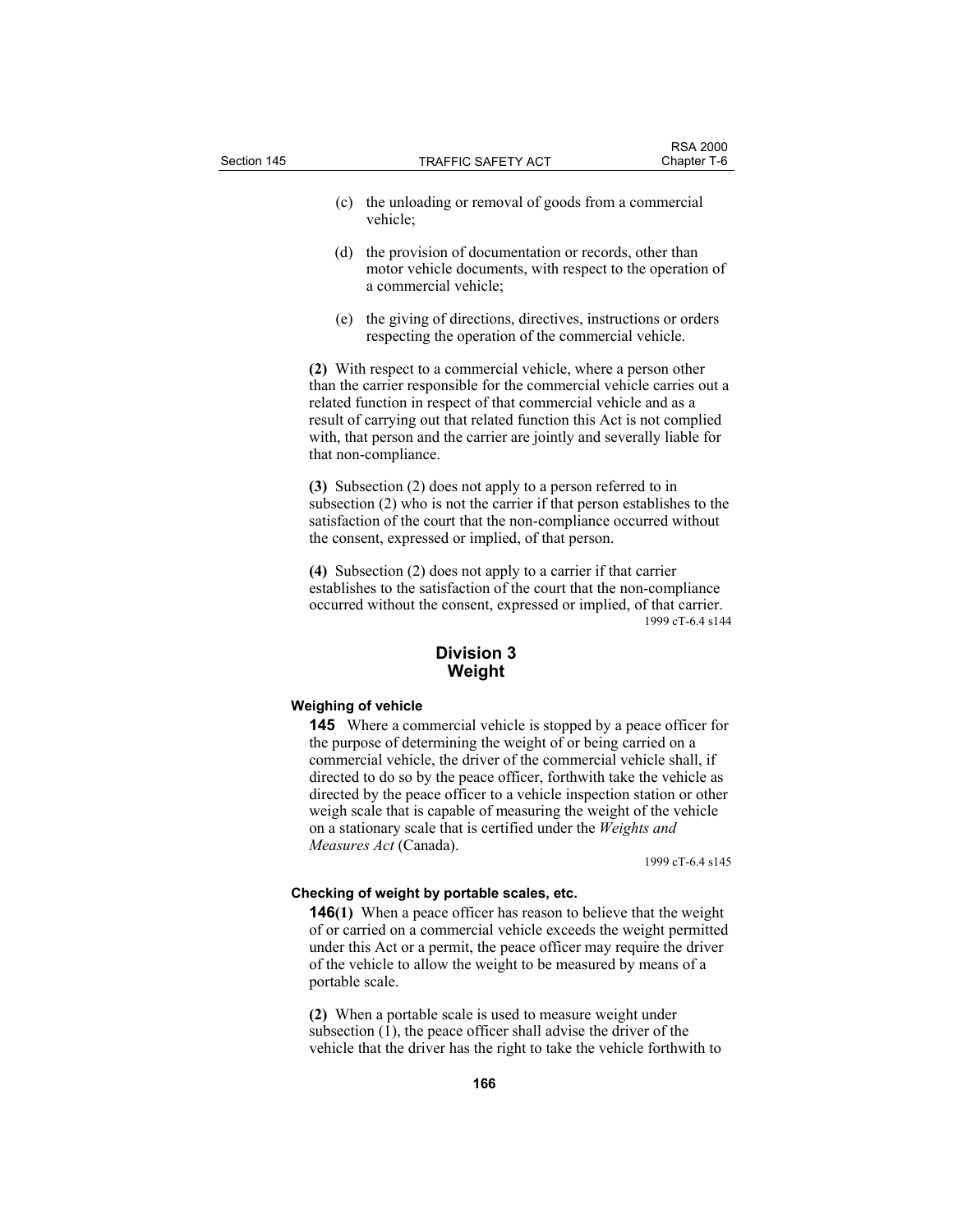a vehicle inspection station or other weigh scale that is capable of measuring the weight of the vehicle on a stationary scale that is certified under the *Weights and Measures Act* (Canada).

1999 cT-6.4 s146

## **No alteration or redistribution of weight**

**147** From the time that a driver

- (a) is directed by a peace officer under section 145 to take a commercial vehicle to a vehicle inspection station or a stationary scale, or
- (b) elects to exercise the right provided for under section 146(2),

whichever is the earlier, that driver shall ensure that no alteration in or redistribution of the weight of or on the vehicle occurs from that time until after the weight of the vehicle is finished being measured or a peace officer otherwise permits the alteration in or redistribution of the weight.

1999 cT-6.4 s147

#### **Reduction of weight**

**148(1)** When a peace officer determines that the weight of or carried on a commercial vehicle exceeds the weight permitted under this Act or a permit, the peace officer may require the driver of the vehicle to stop the vehicle in a suitable place and remain there until a sufficient portion of the goods being carried by the vehicle are redistributed or removed, as the case requires, to reduce weight so that the weight of or carried on the vehicle complies with that permitted under this Act or a permit.

**(2)** Where goods or any portion of the goods being carried are redistributed or removed under subsection (1), the handling and storage, or either of those functions, as the case may be, of the goods or any portion of the goods remains the responsibility of the driver of the vehicle and the owner of the vehicle and, in the case where the carrier is not the owner of the vehicle, the carrier. 1999 cT-6.4 s148

# **Penalty re excess weight**

**149** Where a person is guilty of an offence by reason of that person contravening or failing to comply with

- (a) section 131,
- (b) a regulation made under this Act, or
- (c) a permit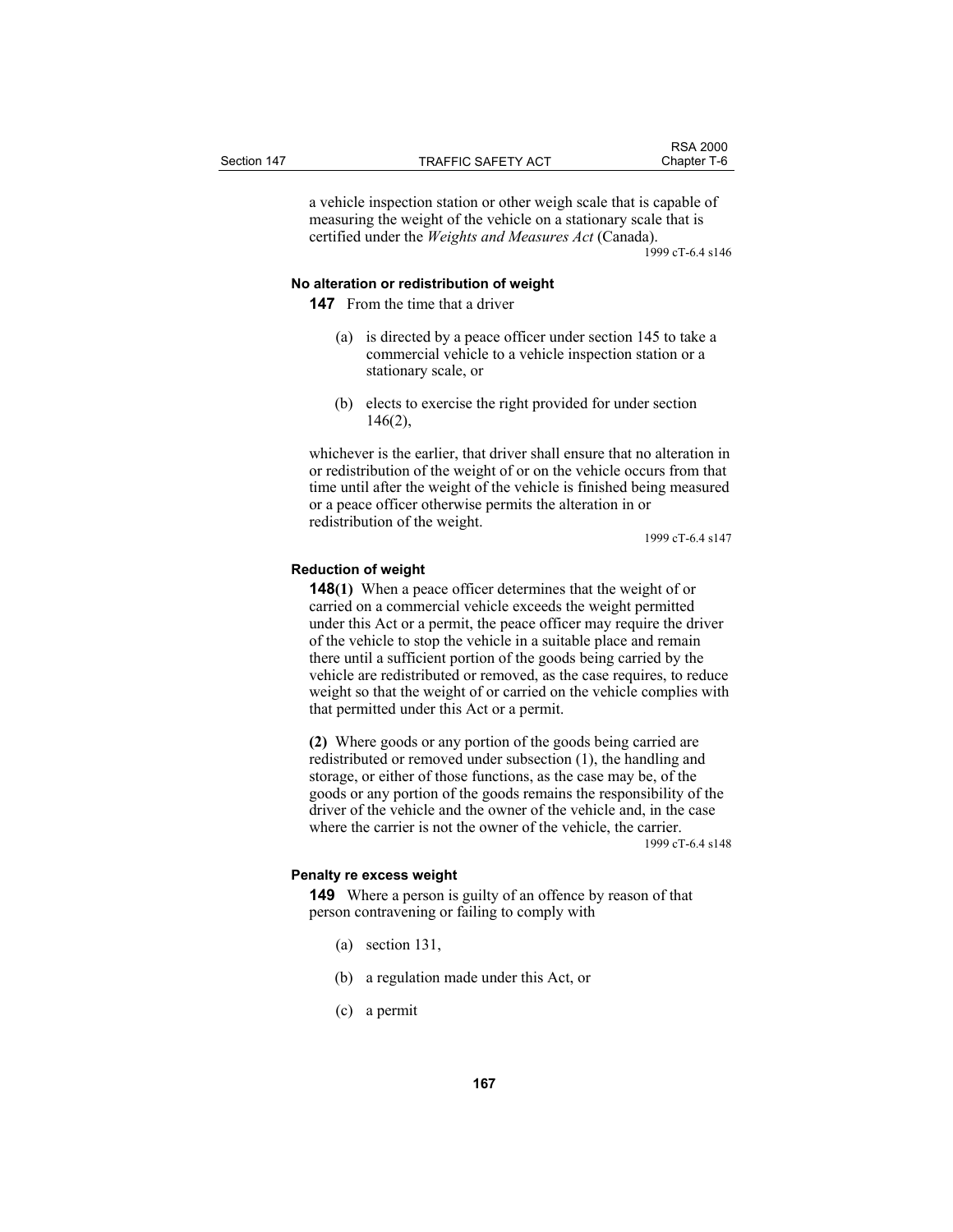|             |                           | <b>RSA 2000</b> |
|-------------|---------------------------|-----------------|
| Section 150 | <b>TRAFFIC SAFETY ACT</b> | Chapter T-6     |

with respect to the maximum weight of or that may be carried by or on a commercial vehicle, that person is liable to a penalty as prescribed by regulation.

1999 cT-6.4 s149

## **Certificates of weight**

**150(1)** In a prosecution under this Act or a bylaw, a certificate or a statement of accuracy

- (a) purporting to be issued and signed by an inspector under the *Weights and Measures Act* (Canada), and
- (b) bearing a date that is not more than one year before or after the day on which the offence was charged,

shall be admitted in evidence as proof, in the absence of evidence to the contrary, of the facts stated in the certificate or the statement of accuracy without proof of the signature or official character of the person who signed the certificate or the statement of accuracy.

- **(2)** A certificate purporting to be signed by a peace officer
	- (a) stating that the peace officer weighed a vehicle on a scale, and
	- (b) setting out either
		- (i) the gross weight of the vehicle or the vehicle and the goods being carried by the vehicle, or
		- (ii) the gross weight carried on or by any portion, part, axle, axle group or tire of the vehicle where that weight is transferred to the road through any point or points of contact of the vehicle with the road,

shall be admitted in evidence as proof, in the absence of evidence to the contrary, of the facts stated in the certificate without proof of the signature or official character of the person who signed the certificate if the scale is inspected under the *Weights and Measures Act* (Canada) and a certificate described in subsection (1) is issued in respect of the scale.

**(3)** In a prosecution under this Act or a bylaw, a certificate purporting to be signed by a peace officer or a person authorized by the Registrar

- (a) stating that the weight of a vehicle was measured on a portable scale or other scale,
- (b) setting out either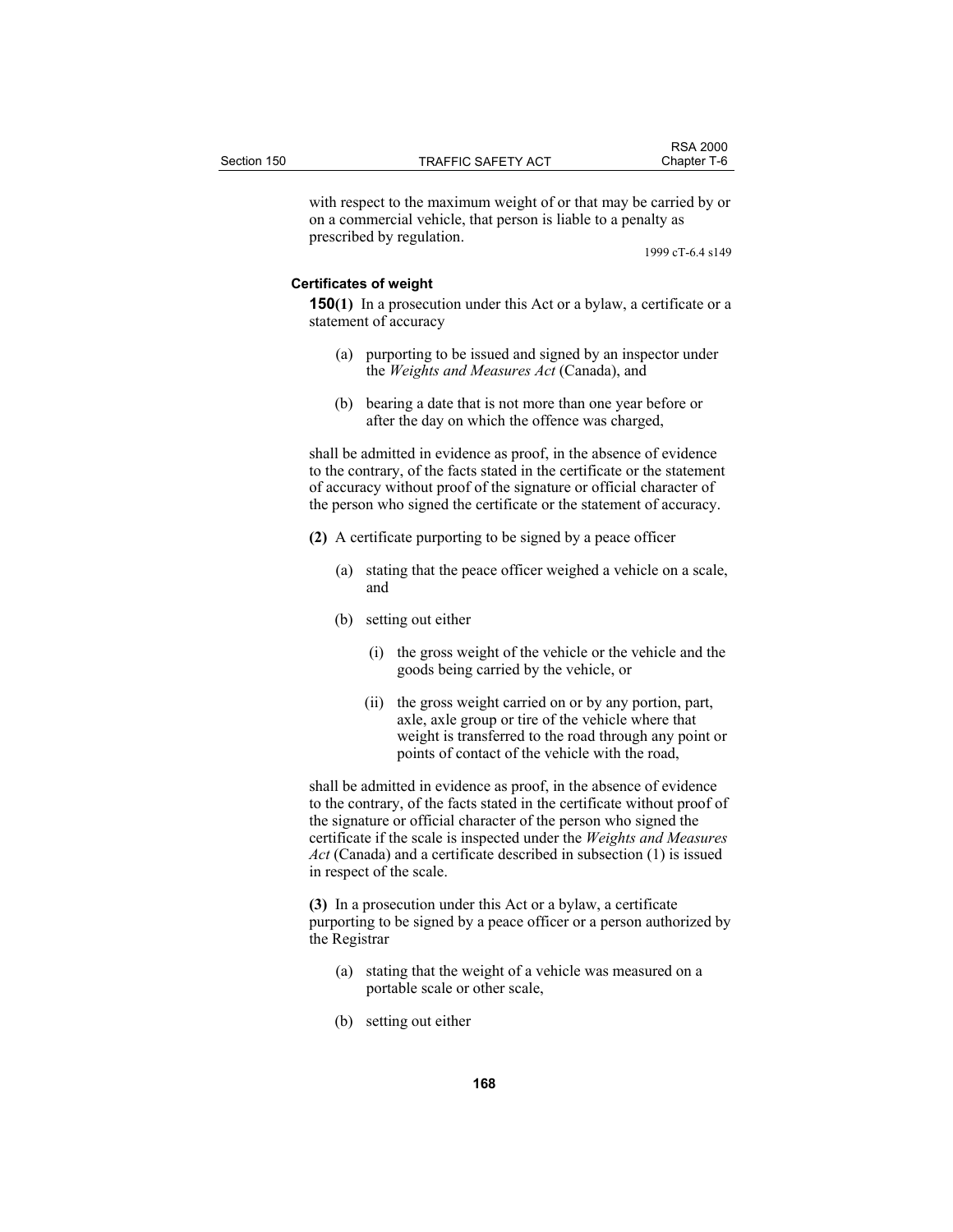| Section 151 |              |       | TRAFFIC SAFETY ACT                                                                                                                                                                                                      | <b>RSA 2000</b><br>Chapter T-6 |
|-------------|--------------|-------|-------------------------------------------------------------------------------------------------------------------------------------------------------------------------------------------------------------------------|--------------------------------|
|             |              | (i)   | the gross weight of the vehicle or the vehicle and the<br>goods being carried by the vehicle, or                                                                                                                        |                                |
|             |              | (ii)  | the gross weight carried on or by any portion, part,<br>axle, axle group or tire of the vehicle where that<br>weight is transferred to the road through any point or<br>points of contact of the vehicle with the road, |                                |
|             | and          |       |                                                                                                                                                                                                                         |                                |
|             | (c)          |       | stating that the driver of the vehicle agreed to accept the<br>weight determined as being accurate,                                                                                                                     |                                |
|             |              |       | shall be admitted in evidence as proof, in the absence of evidence<br>to the contrary, of the facts stated in the certificate without proof of<br>the signature or official character of the person who signed the      |                                |
|             | certificate. |       |                                                                                                                                                                                                                         | 1999 cT-6.4 s150               |
|             | vehicles     |       | <b>Establishment of weights for vehicles</b><br><b>151</b> The Minister may make regulations in respect of commercial                                                                                                   |                                |
|             | (a)          |       | governing any matter with respect to the weight that may<br>be carried on a highway, including any bridge that forms<br>part of a highway, by or on                                                                     |                                |
|             |              | (i)   | a commercial vehicle;                                                                                                                                                                                                   |                                |
|             |              | (ii)  | an axle or an axle group of a commercial vehicle;                                                                                                                                                                       |                                |
|             |              | (iii) | a tire or a group or combination of tires of a<br>commercial vehicle;                                                                                                                                                   |                                |
|             |              | (iv)  | any other portion or part of a commercial vehicle;                                                                                                                                                                      |                                |
|             | (b)          |       | governing any matter with respect to                                                                                                                                                                                    |                                |
|             |              |       | (i) road bans and their establishment,                                                                                                                                                                                  |                                |
|             |              | (ii)  | the criteria under which road bans may be<br>established,                                                                                                                                                               |                                |
|             |              | (iii) | delegating the authority to establish road bans, and                                                                                                                                                                    |                                |
|             |              | (iv)  | exempting the establishment of road bans from the<br>operation of the Regulations Act;                                                                                                                                  |                                |
|             |              |       | (c) prescribing and governing any matter with respect to or<br>the imposition of penalties or a graduated series of<br>penalties in respect of vehicles that are carrying weight                                        |                                |
|             |              |       | 169                                                                                                                                                                                                                     |                                |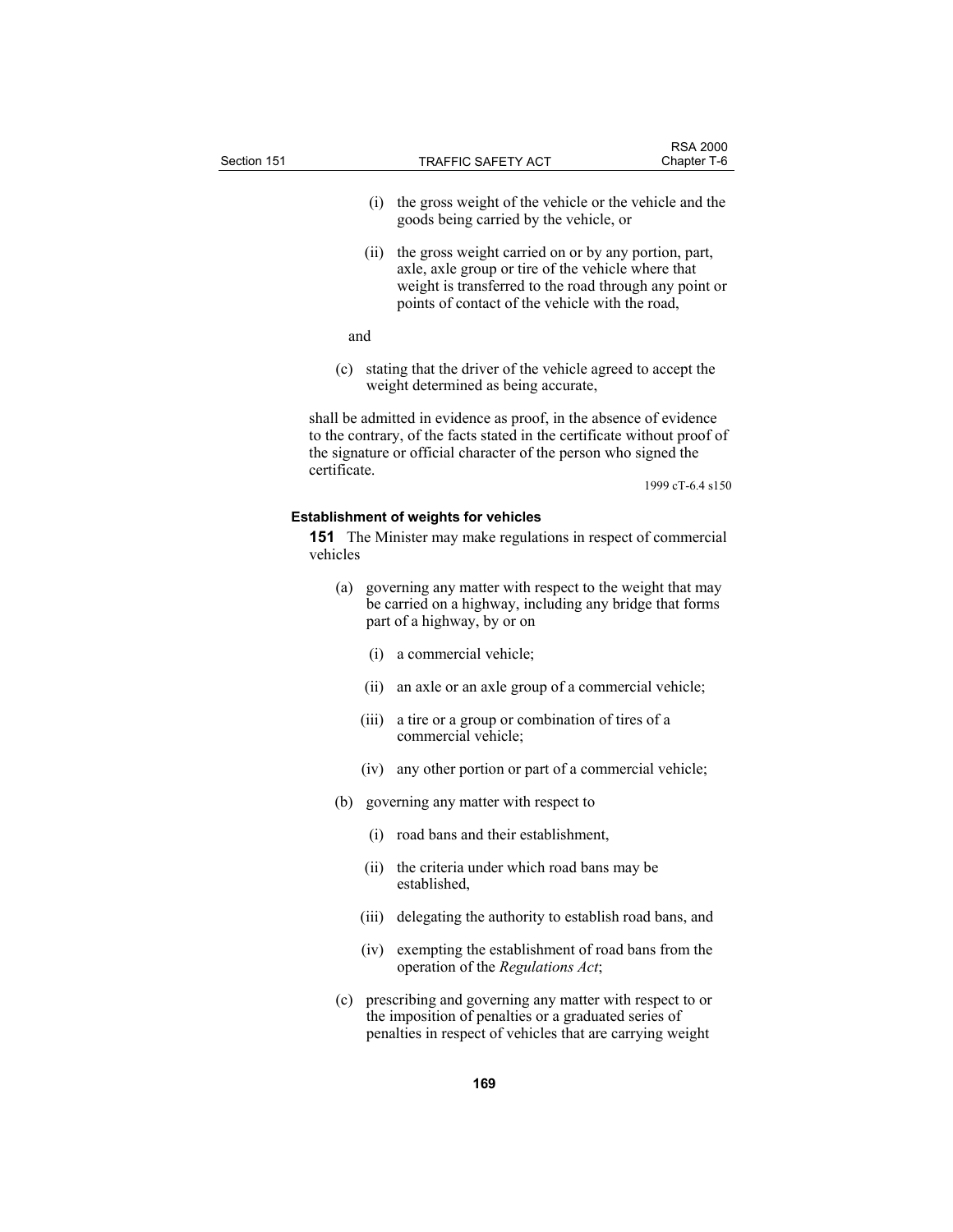that is in excess of that permitted under this Act or a permit.

1999 cT-6.4 s151

RSA 2000<br>Chapter T-6

# **Municipalities re weight for vehicles**

**152(1)** Subject to this Act and the *Dangerous Goods Transportation and Handling Act*, a council of a municipality may, for the physical preservation of a highway under its direction, control and management, including any bridge that forms part of that highway, make bylaws restricting the weight of a commercial vehicle or a commercial vehicle and any goods being carried by the vehicle, to weight that is less than the weight that may be borne under this Act.

- **(2)** Where there is a conflict between
	- (a) a bylaw made under subsection (1), and
	- (b) a provision of this Act or a permit,

this Act or the permit, as the case may be, prevails.

**(3)** The council of a municipality may by bylaw delegate to an employee of the municipality or to a committee established by the council the power to impose road bans.

**(4)** Where under subsection (1) a council of a municipality imposes a prohibition, limitation, condition or restriction in respect of a highway, the council shall cause signs to be erected along the highway as the council considers necessary to notify persons using commercial vehicles on the highway of the prohibition, limitation, condition or restriction.

- **(5)** Where, with respect to commercial vehicles,
	- (a) a penalty is provided by bylaw in respect of overweight vehicles, and
	- (b) the penalty is greater than the penalty provided for under this Act in respect of overweight vehicles for a similar matter,

the penalty provided for under this Act in respect of overweight vehicles shall apply as if it had been provided for under the bylaw.

- **(6)** With respect to an improvement district or a special area,
	- (a) where a council of a municipality is empowered to make bylaws under subsection (1),
		- (i) the Minister, in the case of an improvement district, or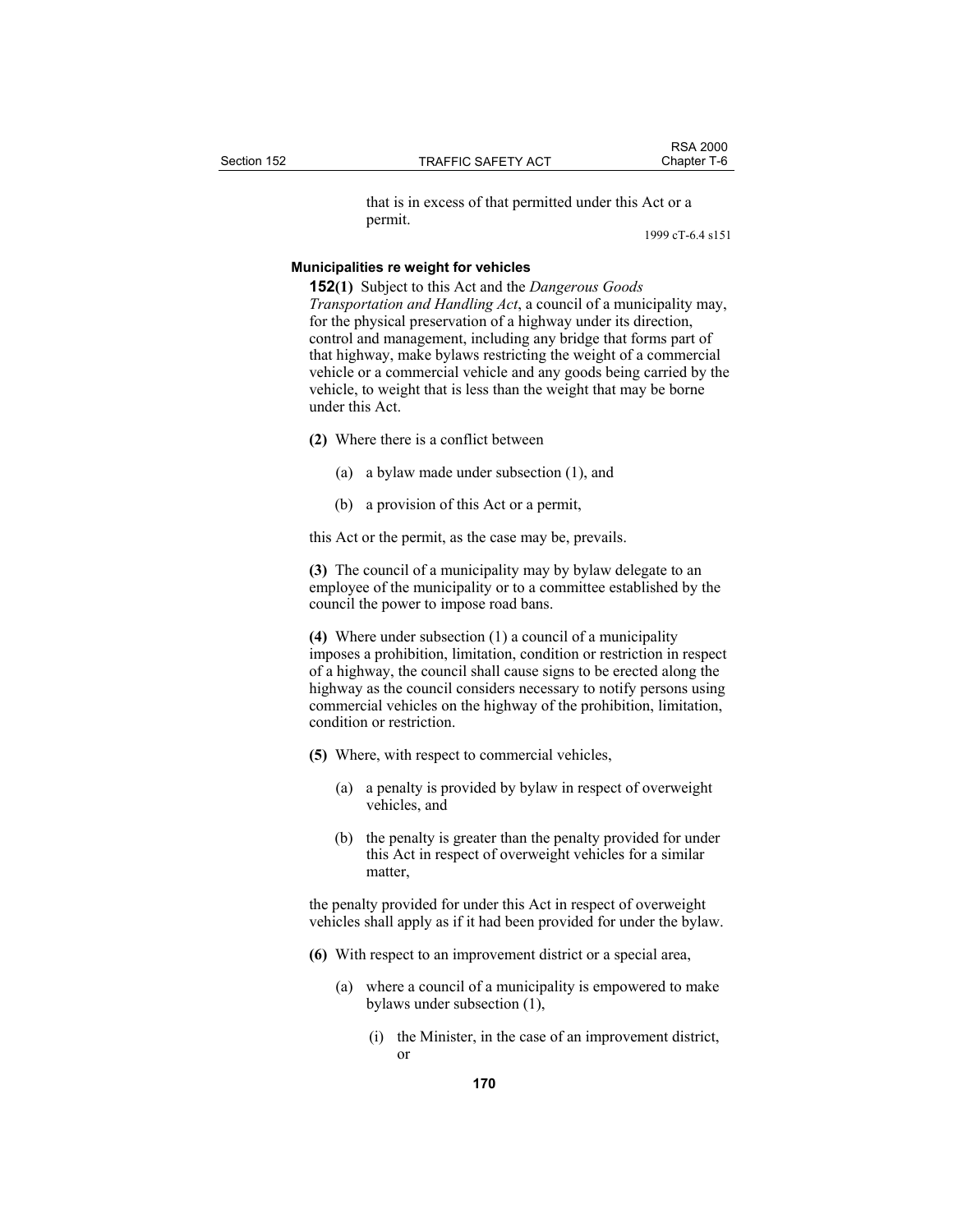| Section 153 |     | <b>TRAFFIC SAFETY ACT</b>                                                                                                                                                                                                                                                                                                                                    | <b>RSA 2000</b><br>Chapter T-6 |  |
|-------------|-----|--------------------------------------------------------------------------------------------------------------------------------------------------------------------------------------------------------------------------------------------------------------------------------------------------------------------------------------------------------------|--------------------------------|--|
|             |     | the Minister responsible for the <i>Special Areas Act</i> , in<br>(11)<br>the case of a special area,                                                                                                                                                                                                                                                        |                                |  |
|             |     | may make regulations in respect of the matters for which a<br>council may make bylaws under subsection (1);                                                                                                                                                                                                                                                  |                                |  |
|             | (b) | a regulation made under this section shall be treated for<br>the purposes of this Act as if it were a bylaw made under<br>this Act;                                                                                                                                                                                                                          |                                |  |
|             | (c) | in the case of an improvement district, the Minister may in<br>writing delegate to an employee of the Government the<br>power to make regulations for the purposes of imposing<br>and governing road bans under subsection (1);                                                                                                                              |                                |  |
|             | (d) | in the case of a special area, the Minister responsible for<br>the Special Areas Act may in writing delegate to the<br>Minister or an employee of the Government or authorize<br>the Minister to delegate to an employee of the<br>Government, the power to make regulations for the<br>purposes of imposing or governing road bans under<br>subsection (1). |                                |  |
|             |     |                                                                                                                                                                                                                                                                                                                                                              | 1999 cT-6.4 s152               |  |
|             |     |                                                                                                                                                                                                                                                                                                                                                              |                                |  |

# **Division 4 General Matters**

# **Restriction on municipality**

**153(1)** The council of a municipality shall not impose a fee or charge in respect of the operation of a commercial vehicle by a person who is a carrier, a holder of a permit or an exempted operator, other than

- (a) a business tax, where the person maintains an office within the boundaries of the municipality, or
- (b) a property tax, where a municipality is authorized to impose a property tax.

**(2)** Subsection (1) does not apply to the imposition of a fee or charge by a council of an urban area on a person who is a carrier, a holder of a permit or an exempted operator carrying on business within the limits of the urban area if the major portion of that person's revenue is obtained within the boundaries of that urban area.

1999 cT-6.4 s153

# **Penalty re offences**

**154(1)** A person who is guilty of an offence referred to in section 157 by reason of the contravention of or failure to comply with a provision of this Part is subject to a fine of not more than \$25 000.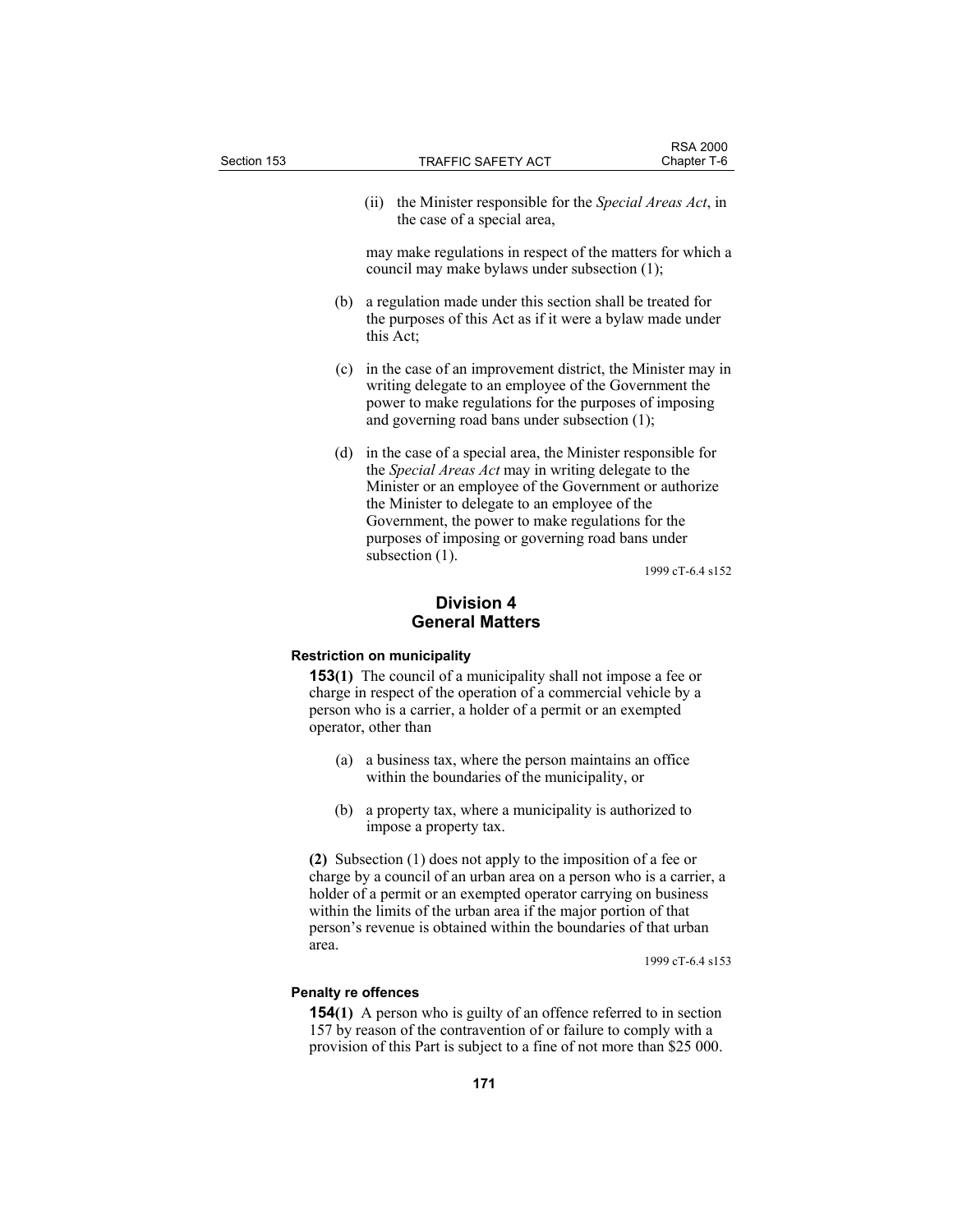**(2)** A person who is guilty of an offence referred to in section 157 by reason of the contravention of or failure to comply with a provision of this Part is not liable to imprisonment in respect of that offence.

**(3)** The Minister may make regulations governing fines referred to in subsection (1), including setting a maximum or minimum amount for a fine, but shall not increase a fine to an amount greater than the maximum amount prescribed in subsection (1).

**(4)** Subsection (1) does not apply where a penalty is otherwise prescribed under this Part or the regulations made in respect of matters coming under this Part.

1999 cT-6.4 s154

# **Bills of lading, etc.**

**155** In a prosecution under this Act, a document that is a bill of lading, way-bill, shipping bill or customs permit or any other document that pertains to the goods or passengers being transported by a commercial vehicle

- (a) that is produced to a peace officer by the carrier or the owner or driver of the vehicle,
- (b) that is a copy of that document and that is certified by a peace officer as being a true copy of the document, or
- (c) that is a copy made under this Act of that document,

shall be admitted in evidence as proof, in absence of evidence to the contrary, of

- (d) the origin and destination of the trip,
- (e) the description of the goods or passengers transported, and
- (f) the carrier, owner, driver or lessee of the vehicle,

without proof of the signature or official character of the person who signed or certified the copies of the document.

1999 cT-6.4 s155

# **Regulations**

**156** The Minister may make regulations

 (a) establishing and governing with respect to carriers a program under which persons are assessed defaults or demerit points for a contravention of or failure to comply with transportation legislation as defined in section  $132(1)$ ;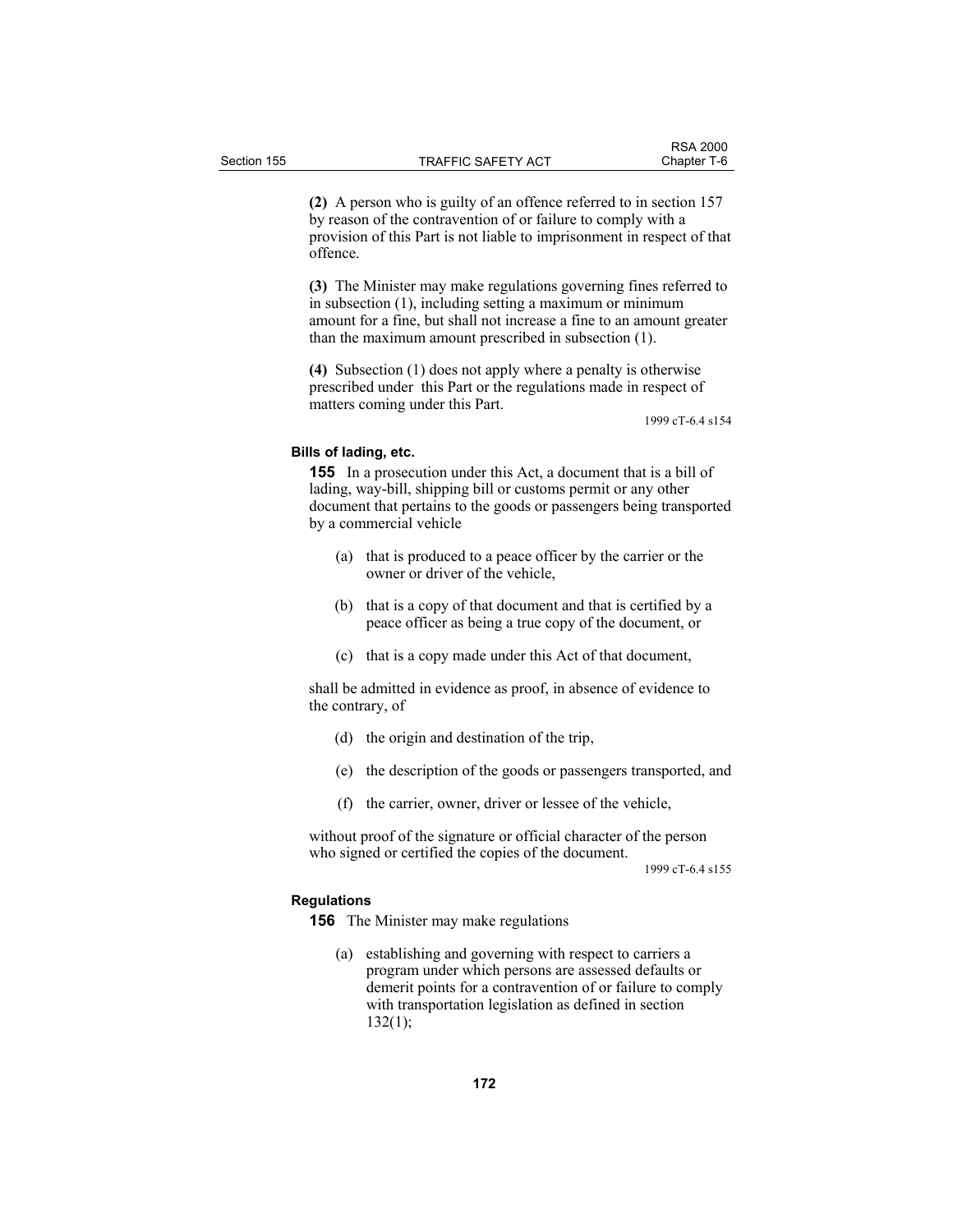| Section 156 | TRAFFIC SAFETY ACT                                                                                                                                                                                                                                                                                                   | <b>RSA 2000</b><br>Chapter T-6                                                                                                                                                                                                                                                                    |  |
|-------------|----------------------------------------------------------------------------------------------------------------------------------------------------------------------------------------------------------------------------------------------------------------------------------------------------------------------|---------------------------------------------------------------------------------------------------------------------------------------------------------------------------------------------------------------------------------------------------------------------------------------------------|--|
| (b)         | providing for and governing sanctions that may be<br>imposed in respect of a program referred to in clause (a);                                                                                                                                                                                                      |                                                                                                                                                                                                                                                                                                   |  |
| (b.1)       | respect of safety matters and matters relating to<br>legislation as defined in section $132(1)$ ;                                                                                                                                                                                                                    | establishing and governing with respect to carriers and<br>other persons who engage in, have engaged in or may<br>become engaged in the operation of commercial vehicles a<br>program under which a profile or other record is kept in<br>compliance or the failure to comply with transportation |  |
| (b.2)       | providing for and governing sanctions that may be<br>imposed in respect of a program referred to in clause<br>(b.1);                                                                                                                                                                                                 |                                                                                                                                                                                                                                                                                                   |  |
| (b.3)       | governing any matter with respect to the safe operation of<br>commercial vehicles, including minimum performance<br>standards and safety management practices;                                                                                                                                                       |                                                                                                                                                                                                                                                                                                   |  |
|             | (c) providing for a person who does not own a commercial<br>vehicle or a class or type of commercial vehicle but who,<br>as an integral part of that person's business, uses the<br>services of a commercial vehicle to be treated under this<br>Act as if that person were the owner of that commercial<br>vehicle; |                                                                                                                                                                                                                                                                                                   |  |
| (d)         | exempting or providing for the granting of an exemption<br>of the operation of commercial vehicles from the<br>requirement of a certificate;                                                                                                                                                                         |                                                                                                                                                                                                                                                                                                   |  |
| (e)         | governing any matter with respect to the operation of and<br>the provision of services using commercial vehicles for<br>commercial and business purposes;                                                                                                                                                            |                                                                                                                                                                                                                                                                                                   |  |
|             | (f) governing any matter with respect to driving and the<br>physical operation of a commercial vehicle;                                                                                                                                                                                                              |                                                                                                                                                                                                                                                                                                   |  |
| (g)         | governing any matter with respect to bills of lading and<br>the conditions of carriage of and the insuring of goods and<br>passengers being transported by commercial vehicles and<br>the provision of bonds or other security respecting the<br>operation of commercial vehicles;                                   |                                                                                                                                                                                                                                                                                                   |  |
|             | (h) governing signage on or in respect of commercial<br>vehicles;                                                                                                                                                                                                                                                    |                                                                                                                                                                                                                                                                                                   |  |
| (i)         | prescribing and governing classes or types of carriers;                                                                                                                                                                                                                                                              |                                                                                                                                                                                                                                                                                                   |  |
| (i)         | for the purposes of this Part,                                                                                                                                                                                                                                                                                       |                                                                                                                                                                                                                                                                                                   |  |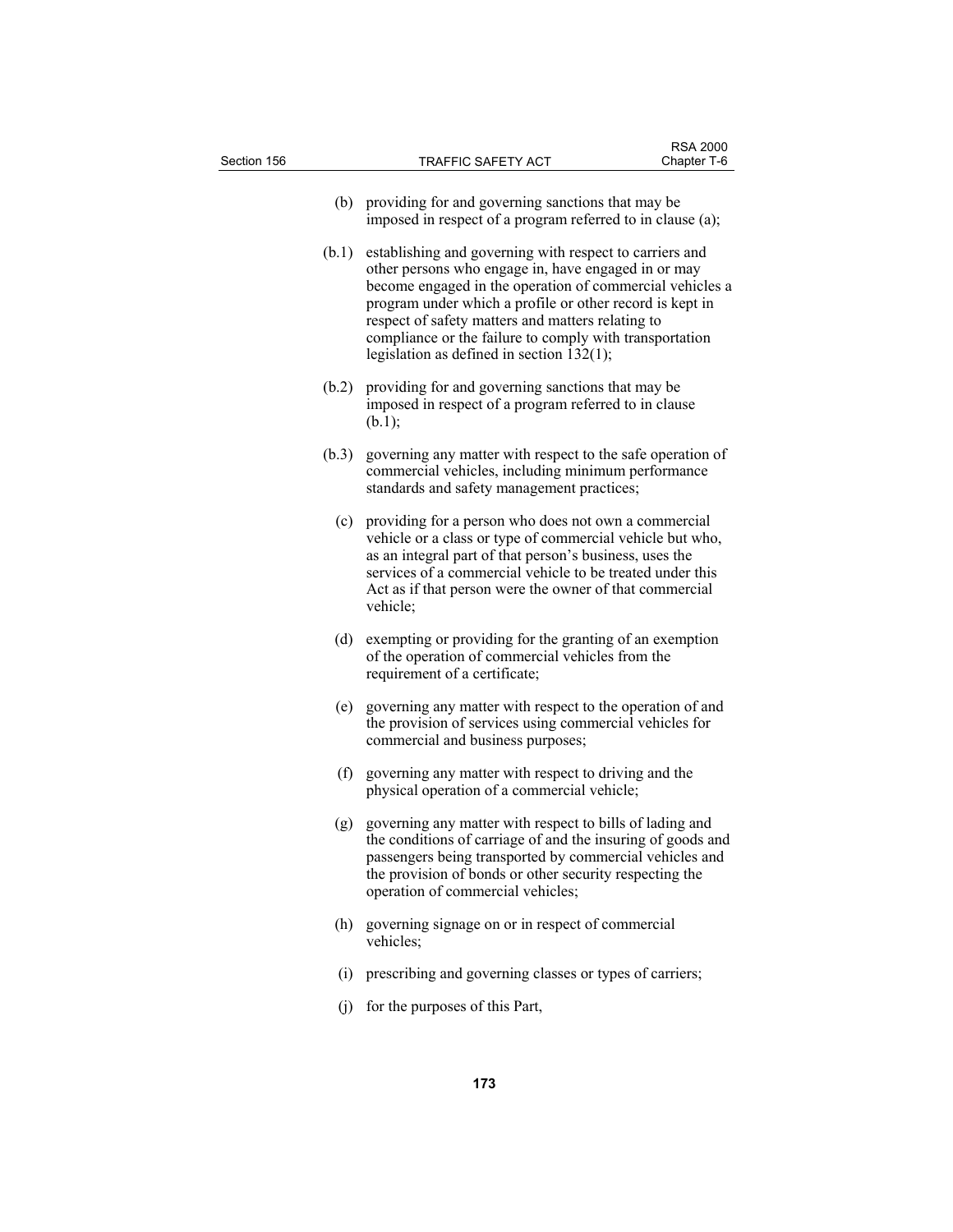| Section 157 |                                                                                                                                                                                                         | TRAFFIC SAFETY ACT                                                                                                                                                                                                                                                                           | <b>RSA 2000</b><br>Chapter T-6 |
|-------------|---------------------------------------------------------------------------------------------------------------------------------------------------------------------------------------------------------|----------------------------------------------------------------------------------------------------------------------------------------------------------------------------------------------------------------------------------------------------------------------------------------------|--------------------------------|
|             | (i)                                                                                                                                                                                                     | excluding an enactment or a provision of an<br>enactment from the definition of transportation<br>legislation;                                                                                                                                                                               |                                |
|             | (ii)                                                                                                                                                                                                    | providing that an enactment or a provision of an<br>enactment may only be included in the definition of<br>transportation legislation subject to any directions,<br>terms, conditions or modifications established or<br>otherwise provided for under the regulations or by<br>the Minister; |                                |
|             | (k)                                                                                                                                                                                                     | for the purposes of section 143, respecting the form and<br>contents of notices relating to administrative penalties;                                                                                                                                                                        |                                |
|             | (1)<br>prescribing the amounts, or the manner of determining the<br>amounts, of the administrative penalties that may be<br>imposed by the Registrar, not to exceed \$10 000 for each<br>contravention; |                                                                                                                                                                                                                                                                                              |                                |
|             | (m)                                                                                                                                                                                                     | prescribing limitation periods for the giving of notices of<br>administrative penalties;                                                                                                                                                                                                     |                                |
|             | (n)                                                                                                                                                                                                     | respecting any other matter necessary for the<br>administration of the system of administrative penalties;                                                                                                                                                                                   |                                |
|             | (0)                                                                                                                                                                                                     | designating a commercial vehicle, or a class of<br>commercial vehicles, as a bus.<br>RSA 2000 cT-6 s156;2005 c34 s27                                                                                                                                                                         |                                |
|             |                                                                                                                                                                                                         | Part 8<br><b>Enforcement, Rights, Remedies</b><br>and Obligations                                                                                                                                                                                                                            |                                |
|             |                                                                                                                                                                                                         | Division 1<br><b>Offences</b>                                                                                                                                                                                                                                                                |                                |
| Offences    |                                                                                                                                                                                                         | <b>157(1)</b> A person is guilty of an offence who contravenes or fails to<br>comply with one or more of the following:                                                                                                                                                                      |                                |
|             | (a)                                                                                                                                                                                                     | section 51, 52(1), 53, 54(1), 61(2), 65, 66(5), 68(2), 69(1),<br>69(2) 69(3) 69(4) 69(5) 69(6) 70 71 76(1) 80 90(3)                                                                                                                                                                          |                                |

- 69(2), 69(3), 69(4), 69(5), 69(6), 70, 71, 76(1), 80, 90(3), 90(3.1), 94(2), 111, 115(2), 115.1, 115.2, 115.3, 115.4, 119(1), 120(2), 120(3), 121, 123(2), 123(3), 126, 128.1(2), 131(1), 137, 138, 140(1), 145, 147, 166(2), 166(3), 166(4), 173(5), 176(2), 183 or 188;
- (b) a regulation made under this statute where the regulation specifies that it is an offence to contravene or fail to comply with the regulation;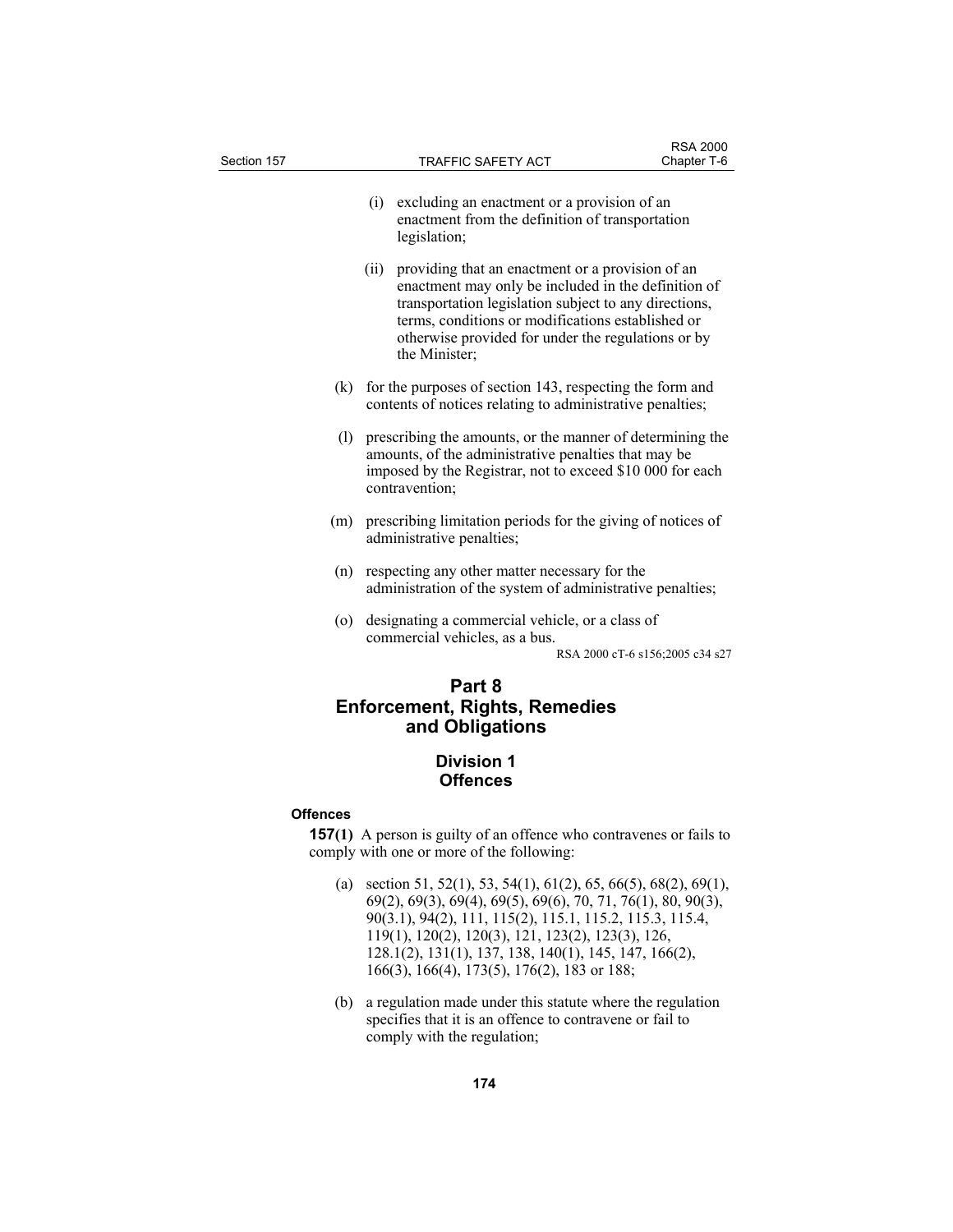- (c) a certificate as defined in section  $130(1)(c)$ ;
- (d) an order made under section 120(4);
- (e) a permit;
- (f) any terms or conditions to which a certificate as defined in section  $130(1)(c)$  or a permit is subject.

**(2)** When an information is laid or a summons or a violation ticket is issued by a person in respect of an offence referred to in subsection (1), that person shall on the information, summons or violation ticket, as the case may be, refer

- (a) to the provision that the accused is alleged to have contravened or failed to comply with, and
- (b) in the case of an offence with respect to section  $115(2)(a)$ , to the provision of the Rules of the Road or other regulations that the accused is alleged to have contravened or failed to comply with.

**(3)** Where a person is alleged to have contravened or failed to comply with a provision of this statute by reason that the person contravened or failed to comply with a provision of a regulation, it is sufficient, for the purposes of subsection (2), not to refer to that provision of this statute but instead only

- (a) to refer to the provision of the regulation, and
- (b) to describe in words the nature of the offence under the regulation.

RSA 2000 cT-6 s157;2001 c14 s18;2003 c42 s15; 2005 c34 s28;2010 c23 s3;2016 c21 s5;2017 c26 s16

## **Punishment**

**158(1)** Except as otherwise provided in this Act, a person who is guilty of an offence under this Act for which a penalty is not otherwise provided is liable to a fine or other punishment as provided for under the *Provincial Offences Procedure Act*.

**(2)** A person who is guilty of an offence under section 52(1)(c),  $65(1)(h)$  or  $(2)$  or  $115(2)(g)$  or  $(h)$  is liable to a fine of not less than \$500 and not more than \$25 000 and in default of payment to imprisonment for a term not exceeding 6 months, or to imprisonment for a term not exceeding 6 months without the option of a fine.

**(3)** A person who is guilty of an offence under section 51(i) is liable to a fine of not less than \$300 and not more than \$2000 and in default of payment to imprisonment for a term of not less than 14 days and not more than 6 months.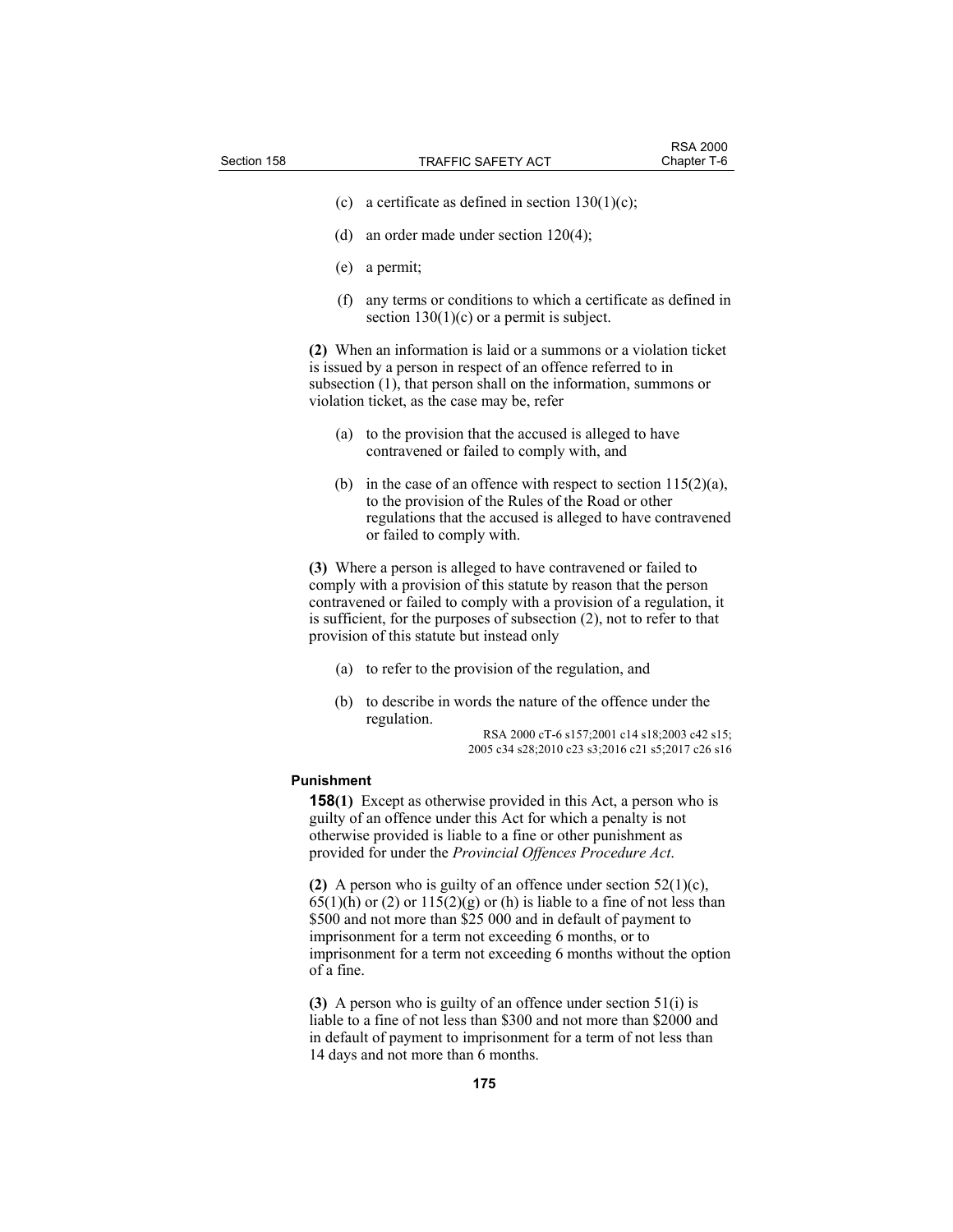**(4)** A person who is guilty of an offence under section 176 is liable to a fine of not less than \$200 and in default of payment to imprisonment for a term not exceeding 2 months.

1999 cT-6.4 s158

# **Onus**

**159** In a prosecution for an offence,

- (a) in the case of a contravention of or failure to comply with section 51, the onus is on the accused to show that, at the time of the offence, the accused held a subsisting operator's licence;
- (b) in the case of a contravention of or failure to comply with section  $52(1)$ (h) or 54, the onus is on the accused to show that, at the time of the offence, the vehicle was an insured motor vehicle;
- (c) in the case of a contravention of or failure to comply with section 167, the onus is on the accused to show that, at the time of the offence, the accused held subsisting insurance at the time that the accused was required to produce a financial responsibility card.

1999 cT-6.4 s159

# **Owner liable**

**160(1)** If a vehicle is involved in an offence referred to in section 157 or a bylaw, the owner of that vehicle is guilty of an offence.

**(2)** Subsection (1) does not apply if the owner of the vehicle satisfies the court that, at the time that the vehicle was involved in an offence referred to in section 157 or a bylaw,

- (a) in the case of a vehicle that was in motion,
	- (i) the owner of the vehicle was not driving the vehicle, and
	- (ii) no other person was driving the vehicle with the owner's expressed or implied consent,

and

- (b) in the case of a vehicle that was parked,
	- (i) the owner did not park the vehicle, and
	- (ii) no other person parked the vehicle with the owner's expressed or implied consent.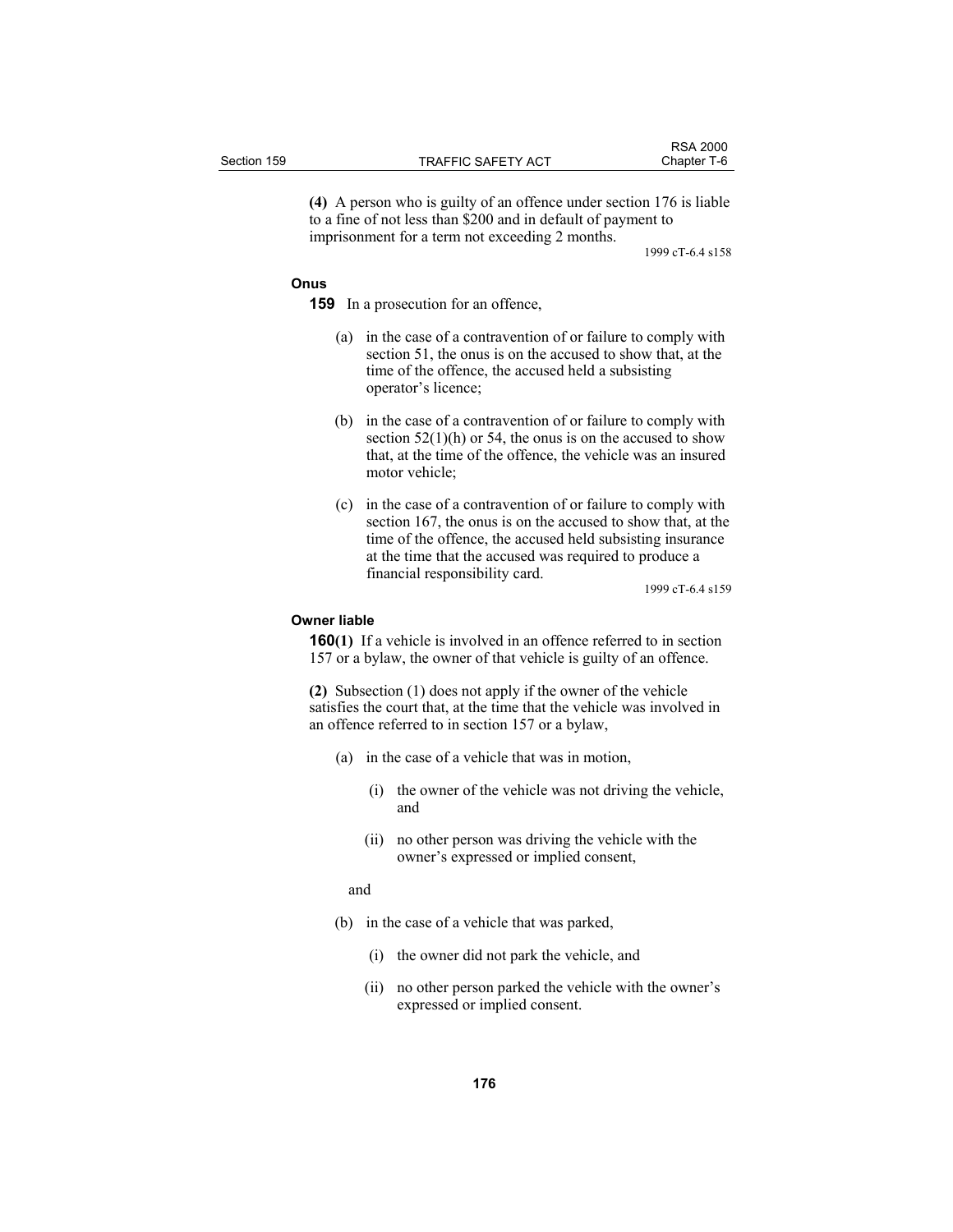|             |                    | <b>RSA 2000</b> |
|-------------|--------------------|-----------------|
| Section 161 | TRAFFIC SAFETY ACT | Chapter T-6     |

**(3)** An owner who is guilty of an offence under this section is not liable to imprisonment in respect of that offence or in respect of a default of a fine imposed in respect of that offence.

1999 cT-6.4 s160

## **Dismissal of charge**

**161** Where a person is charged with an offence under this Act or a bylaw, the court trying the case may dismiss the charge if the person satisfies the court that the offence could not have been avoided by the exercise of reasonable care or precaution.

1999 cT-6.4 s161

## **Disposition of fines and penalties**

**162(1)** Subject to subsections (2) and (3), fines and penalties imposed under this Act belong to the Crown in right of Alberta.

**(2)** Fines and penalties imposed under this Act in respect of offences occurring in a municipality for which policing services are required to be provided under section 4(5) or (6) of the *Police Act* belong to the municipality that is required to provide the policing services.

**(3)** Fines and penalties imposed under this Act in respect of offences for which informations are laid or violation tickets are issued by peace officers employed by a municipality belong to that municipality.

**(4)** This section applies in respect of fines and penalties imposed on or after the date this section comes into force.

RSA 2000 cT-6 s162;2004 cH-8.5 s76; 2005 c34 s29;2010 c11 s2

# **Division 2 Evidence in Prosecutions**

#### **Certificates and affidavits**

**163(0.1)** In this section, "recording device" means a device that is installed by the manufacturer of a motor vehicle as part of the original vehicle equipment, or by or at the request of the owner of a motor vehicle, that is capable of recording or transmitting information regarding any one or more of the following:

- (a) the speed at which the motor vehicle is travelling;
- (b) the direction in which the motor vehicle is travelling;
- (c) a history of where the motor vehicle has travelled;
- (d) steering performance;
- (e) brake performance, including, but not limited to, whether brakes were applied before a collision;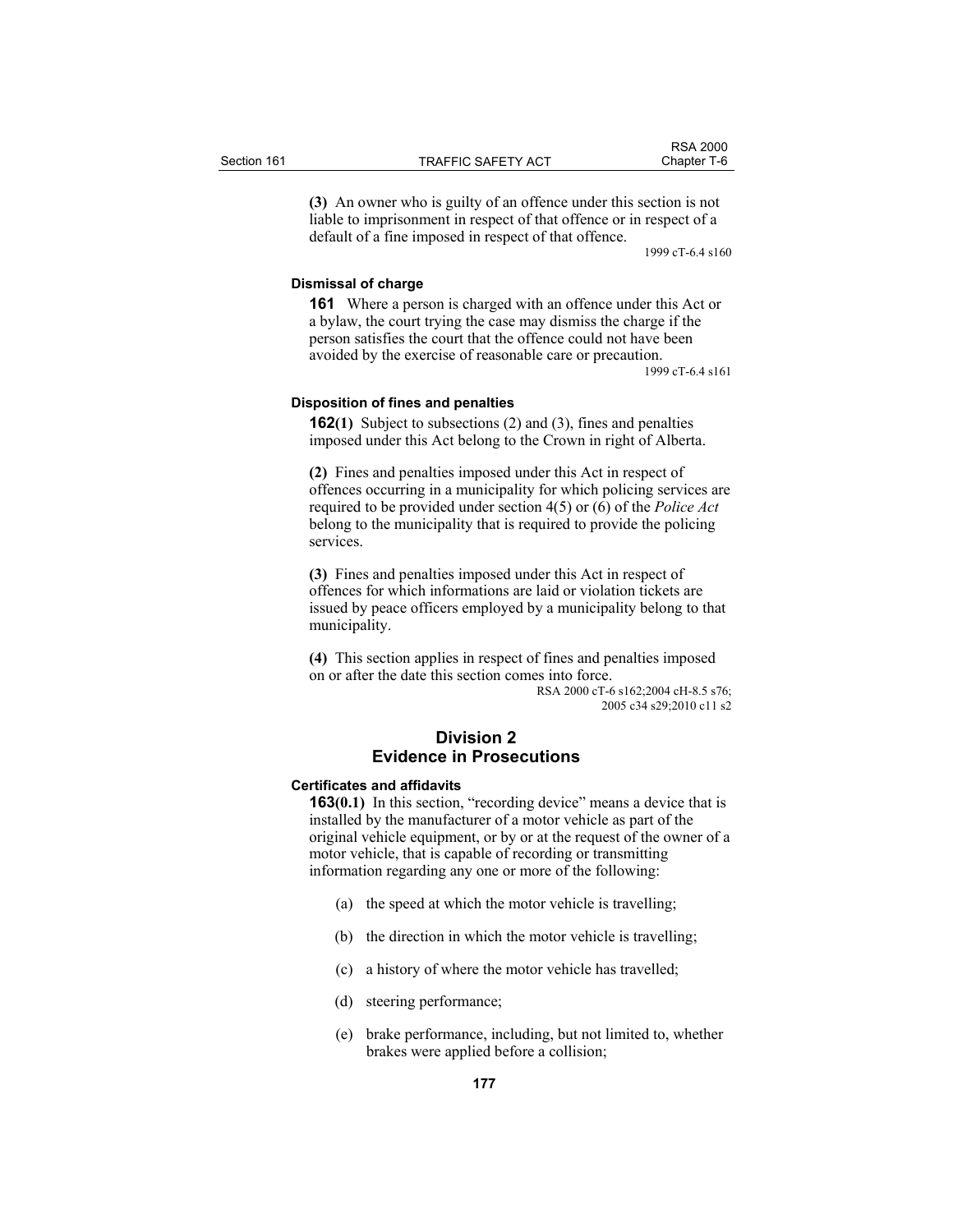| Section 163 |     |       |            |                                                                                                                                                                                                | <b>RSA 2000</b><br>Chapter T-6 |
|-------------|-----|-------|------------|------------------------------------------------------------------------------------------------------------------------------------------------------------------------------------------------|--------------------------------|
|             |     |       |            | <b>TRAFFIC SAFETY ACT</b>                                                                                                                                                                      |                                |
|             | (f) |       | assembly;  | whether the driver was wearing a complete seatbelt                                                                                                                                             |                                |
|             | (g) |       | operating; | the number of hours a commercial vehicle has been                                                                                                                                              |                                |
|             | (h) |       |            | a collision in which the motor vehicle has been involved.                                                                                                                                      |                                |
|             |     |       |            | (1) In any prosecution under this Act or a bylaw, a certificate                                                                                                                                |                                |
|             | (a) |       |            | stating the result of                                                                                                                                                                          |                                |
|             |     | (i)   |            | a test of                                                                                                                                                                                      |                                |
|             |     |       | (A)        | the speedometer of a vehicle identified in the<br>certificate,                                                                                                                                 |                                |
|             |     |       | (B)        | a device identified in the certificate and used for<br>determining the accuracy of a radar device, or                                                                                          |                                |
|             |     |       | (C)        | any other device identified in the certificate and<br>used for or in connection with establishing the<br>speed of vehicles,                                                                    |                                |
|             |     | or    |            |                                                                                                                                                                                                |                                |
|             |     |       |            | (ii) a test of an intersection safety device,                                                                                                                                                  |                                |
|             | (b) |       |            | bearing a date on it that is not more than,                                                                                                                                                    |                                |
|             |     | (i)   |            | in the case of a device referred to in clause $(a)(i)(B)$ ,<br>one year before or after the day on which the offence<br>was charged,                                                           |                                |
|             |     | (ii)  |            | in the case of a speedometer or other device used for<br>or in connection with establishing the speed of<br>vehicles, 180 days before or after the day on which<br>the offence was charged, or |                                |
|             |     | (iii) |            | in the case of an intersection safety device, 30 days<br>before or after the day on which the offence was<br>charged,                                                                          |                                |
|             |     | and   |            |                                                                                                                                                                                                |                                |
|             | (c) |       |            | purporting to be signed by a tester who is appointed under<br>this Act to test devices of the type stated in the certificate<br>to have been tested,                                           |                                |

shall be admitted in evidence as proof, in the absence of evidence to the contrary, of the facts stated in the certificate without proof of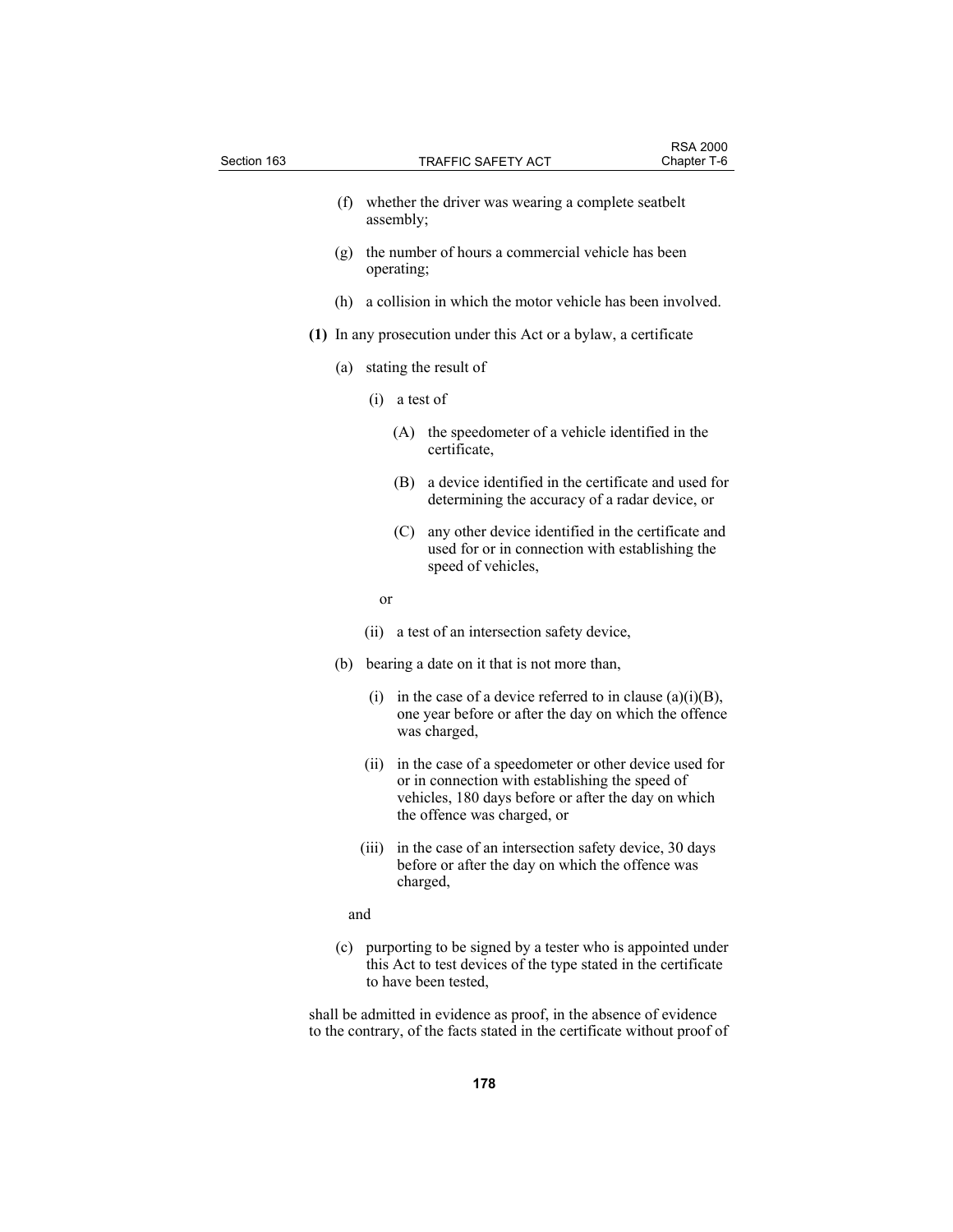the signature or appointment as a tester of the person signing the certificate.

**(2)** In any prosecution under this Act or a bylaw, a certificate purporting to be signed by a meteorologist and stating the time of sunrise or the time of sunset in any area on any day shall be admitted in evidence as proof, in the absence of evidence to the contrary, of the facts stated in the certificate without proof of the signature or qualifications of the person signing the certificate.

**(3)** In any proceedings under which a person is charged with failing to comply with a provision of this Act or the regulations relating to the speed at which the motor vehicle was travelling or red lights shown at an intersection by a traffic control signal,

- (a) the evidence of any person involved in the installation, operation or use of an intersection safety device and the issuance of a violation ticket in respect of that failure to comply may be given by affidavit;
- (b) an affidavit referred to in clause (a) is, in the absence of evidence to the contrary, proof, in the absence of evidence to the contrary, as to the facts stated in the affidavit;
- (c) a copy of an affidavit referred to in clause (a) must be served on the defendant by ordinary mail at that person's latest address, as indicated on the records of the Registrar, at least 14 days before the day of the hearing;
- (d) the defendant may, with the permission of the court, require the attendance of any person giving evidence by affidavit pursuant to clause (a) for the purpose of cross-examination.

**(4)** In any proceedings in respect of a charge that a person has failed to comply with this Act,

- (a) the evidence of any person involved in the manufacture, installation or operation of, or analysis or interpretation of data collected, reported or transmitted by, a recording device located in a motor vehicle may be given by affidavit;
- (b) an affidavit referred to in clause (a) is proof, in the absence of evidence to the contrary, of the facts stated in the affidavit;
- (c) a copy of an affidavit referred to in clause (a) must be served on the defendant by ordinary mail at that person's latest address, as indicated on the records of the Registrar, at least 14 days before the day of the hearing;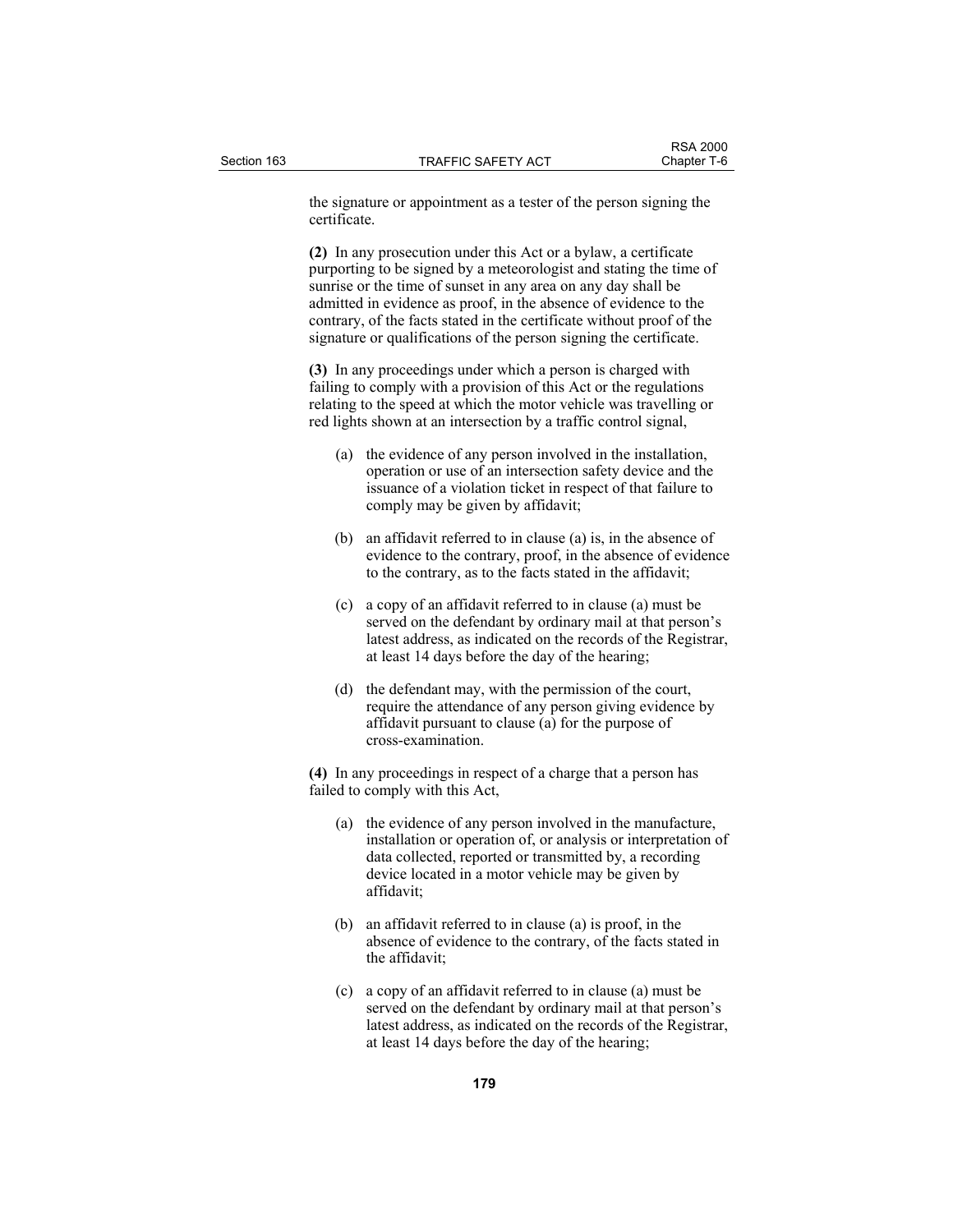(d) the defendant may, with the permission of the court, require the attendance of any person giving evidence by affidavit pursuant to clause (a) for the purpose of cross-examination.

> RSA 2000 cT-6 s163;2005 c34 s30; 2007 c45 s10;2014 c13 s44

## **Traffic control device**

**164(1)** In any prosecution under this Act or a bylaw, the existence of a traffic control device is proof, in the absence of evidence to the contrary, that the device was properly designated and erected by the proper authority without other or further proof.

**(2)** For the purposes of this Act or a bylaw, a traffic sign or device marked or erected pursuant to regulations under the *Government Property Traffic Act* (Canada) or the *National Parks Act* (Canada) is deemed to be a traffic control device as defined in this Act and to have been erected under the authority of this Act.

1999 cT-6.4 s164

## **Engineer's certificate**

**165** Where lines for the purpose of indicating distances are painted or repainted on the highway, a certificate or statement of accuracy

- (a) purporting to be signed by an engineer or land surveyor who is
	- (i) employed by the Government and under the administration of the Minister,
	- (ii) employed by a road authority other than the Minister, or
	- (iii) providing services to the Government or a road authority,

and

(b) certifying the measured distance between those lines,

shall be admitted in evidence as proof, in the absence of evidence to the contrary, of the facts stated in the certificate or statement of accuracy without proof of the signature or official character of the person signing the certificate or statement of accuracy.

1999 cT-6.4 s165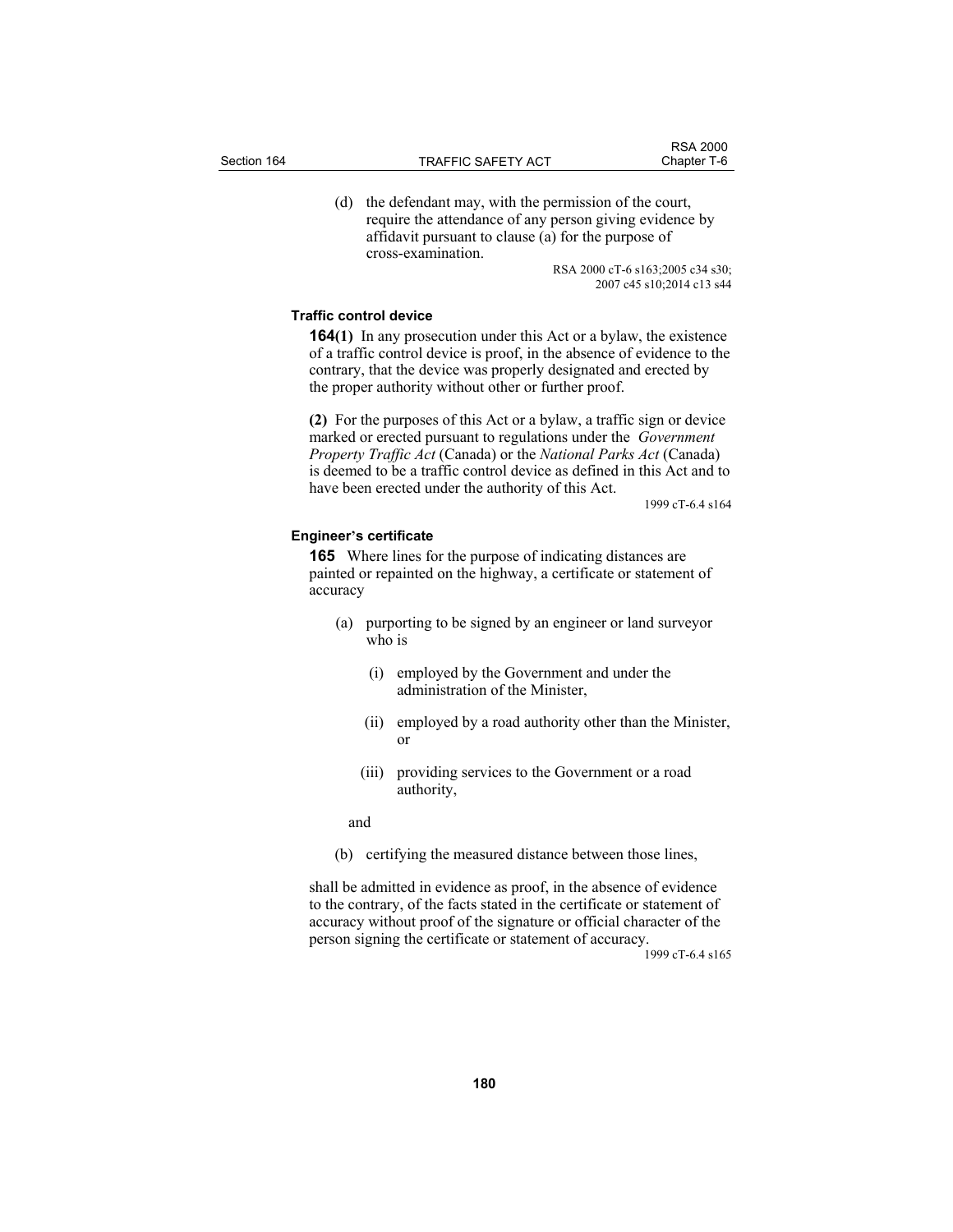# **Division 3 Peace Officers**

# **Stopping for peace officer**

**166(1)** For the purposes of administering and enforcing this Act or a bylaw, a peace officer may

- (a) with respect to a vehicle,
	- (i) signal or direct a driver of a vehicle to stop the vehicle, and
	- (ii) request information from the driver of the vehicle and any passengers in the vehicle,

and

 (b) with respect to a pedestrian using or located on a highway, request information from that pedestrian.

**(2)** When signalled or directed to stop by a peace officer who is readily identifiable as a peace officer, a driver of a vehicle shall

- (a) forthwith bring the vehicle to a stop,
- (b) forthwith furnish to the peace officer any information respecting the driver or the vehicle that the peace officer requires, and
- (c) remain stopped until permitted by the peace officer to leave.

**(3)** At the request of a peace officer who is readily identifiable as a peace officer, a passenger in a vehicle who is acting in a manner that is contrary to this Act or a bylaw shall forthwith furnish to the peace officer the passenger's name and address.

**(4)** At the request of a peace officer who is readily identifiable as a peace officer, a pedestrian using or located on a highway in a manner contrary to this Act or a bylaw shall forthwith furnish to the peace officer the pedestrian's name and address.

1999 cT-6.4 s166

## **Production of documents**

**167(1)** On the request of a peace officer, a person driving or otherwise having the care or control of a motor vehicle or trailer shall produce to the peace officer for inspection the following documents as requested by the peace officer:

(a) the person's subsisting operator's licence;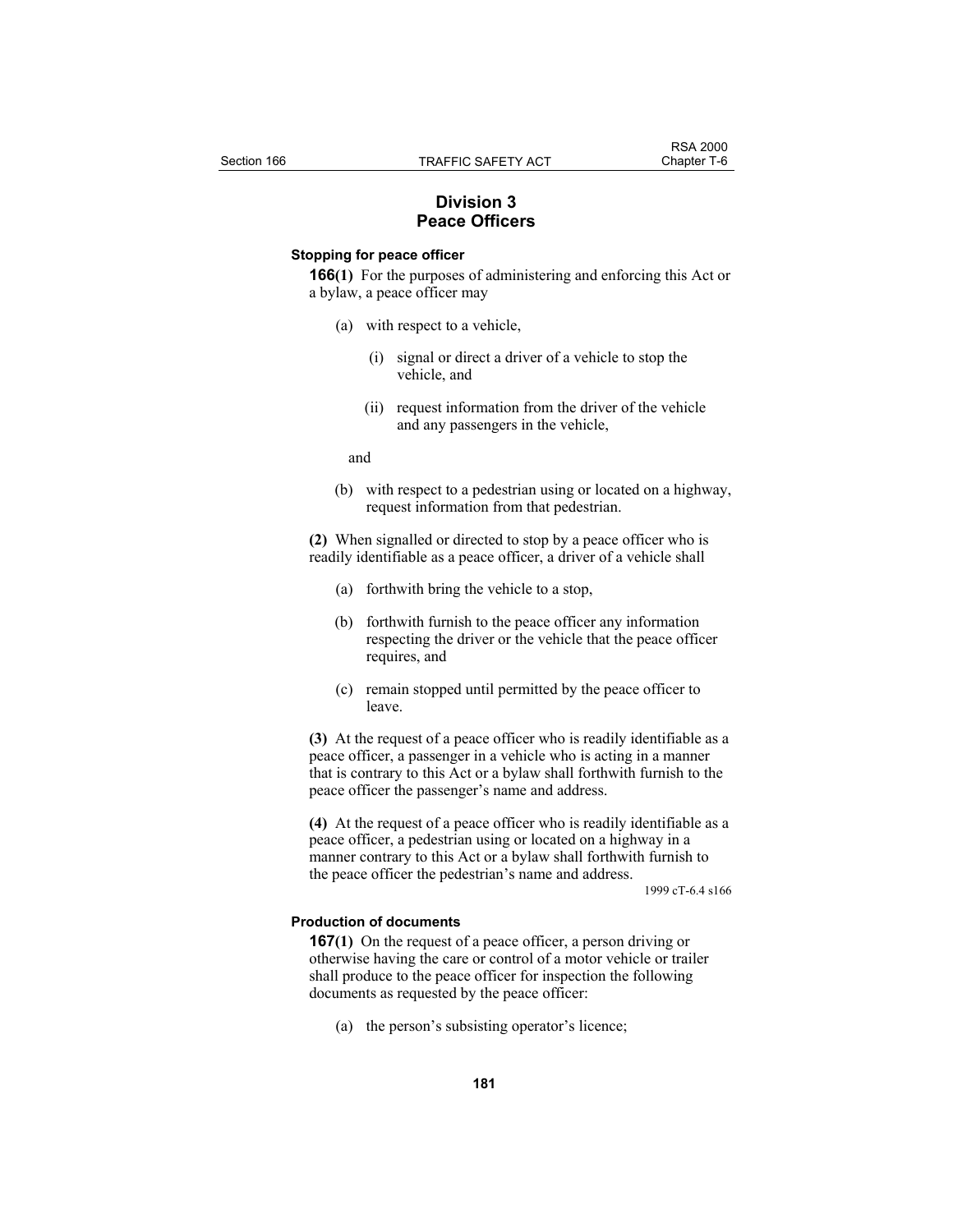| Section 167 |      |       | TRAFFIC SAFETY ACT                                                                                                                                                                                                                                                                                                      | Chapter T-6 |
|-------------|------|-------|-------------------------------------------------------------------------------------------------------------------------------------------------------------------------------------------------------------------------------------------------------------------------------------------------------------------------|-------------|
|             | (b)  |       | the subsisting certificate of registration issued in respect<br>of the motor vehicle and any trailer attached to the motor<br>vehicle and, in the case of a vehicle in a prescribed class<br>of commercial vehicles, either the subsisting certificate of<br>registration or a copy of the certificate of registration; |             |
|             | (c)  |       | the subsisting financial responsibility card issued in<br>respect of that motor vehicle;                                                                                                                                                                                                                                |             |
|             | (d)  |       | the customs permit issued in respect of the motor vehicle<br>where a customs permit has been obtained in respect of<br>the motor vehicle's entry into Canada.                                                                                                                                                           |             |
|             |      |       | (2) On the request of a peace officer a person who is engaged in<br>supervising a student driver in a motor vehicle shall produce to the<br>peace officer for inspection that person's operator's licence.                                                                                                              |             |
|             |      |       | (3) Where a peace officer makes a request under subsection $(1)(d)$ ,<br>the peace officer shall allow the person to whom the request was<br>made reasonable time within which to produce the document.                                                                                                                 |             |
|             |      |       | (4) Where a peace officer makes a request under subsection $(1)(b)$<br>or (c), the peace officer shall allow the person to whom the request<br>was made reasonable time within which to produce the document<br>issued in respect of the vehicle if the vehicle                                                         |             |
|             | (a)  |       | is being operated                                                                                                                                                                                                                                                                                                       |             |
|             |      | (i)   | with dealer's licence plates,                                                                                                                                                                                                                                                                                           |             |
|             |      | (ii)  | by an appraiser who has custody of the vehicle for<br>the purpose of appraising it, or                                                                                                                                                                                                                                  |             |
|             |      | (iii) | by a person who has custody of the vehicle for the<br>purpose of repairing it,                                                                                                                                                                                                                                          |             |
|             | or   |       |                                                                                                                                                                                                                                                                                                                         |             |
|             | (b)  |       | is a newly acquired vehicle being operated with licence<br>plates as allowed under the regulations.                                                                                                                                                                                                                     |             |
|             | that |       | (5) Subsection $(1)(c)$ does not apply in respect of a motor vehicle                                                                                                                                                                                                                                                    |             |
|             | (a)  |       | is registered in a jurisdiction other than Alberta,                                                                                                                                                                                                                                                                     |             |
|             | (b)  |       | is registered only as an antique motor vehicle, or                                                                                                                                                                                                                                                                      |             |
|             | (c)  |       | is owned by the Crown.                                                                                                                                                                                                                                                                                                  |             |
|             |      |       | (6) If a person produces to a peace officer a document under this                                                                                                                                                                                                                                                       |             |

RSA 2000

section that is illegible, mutilated, defaced or altered, the peace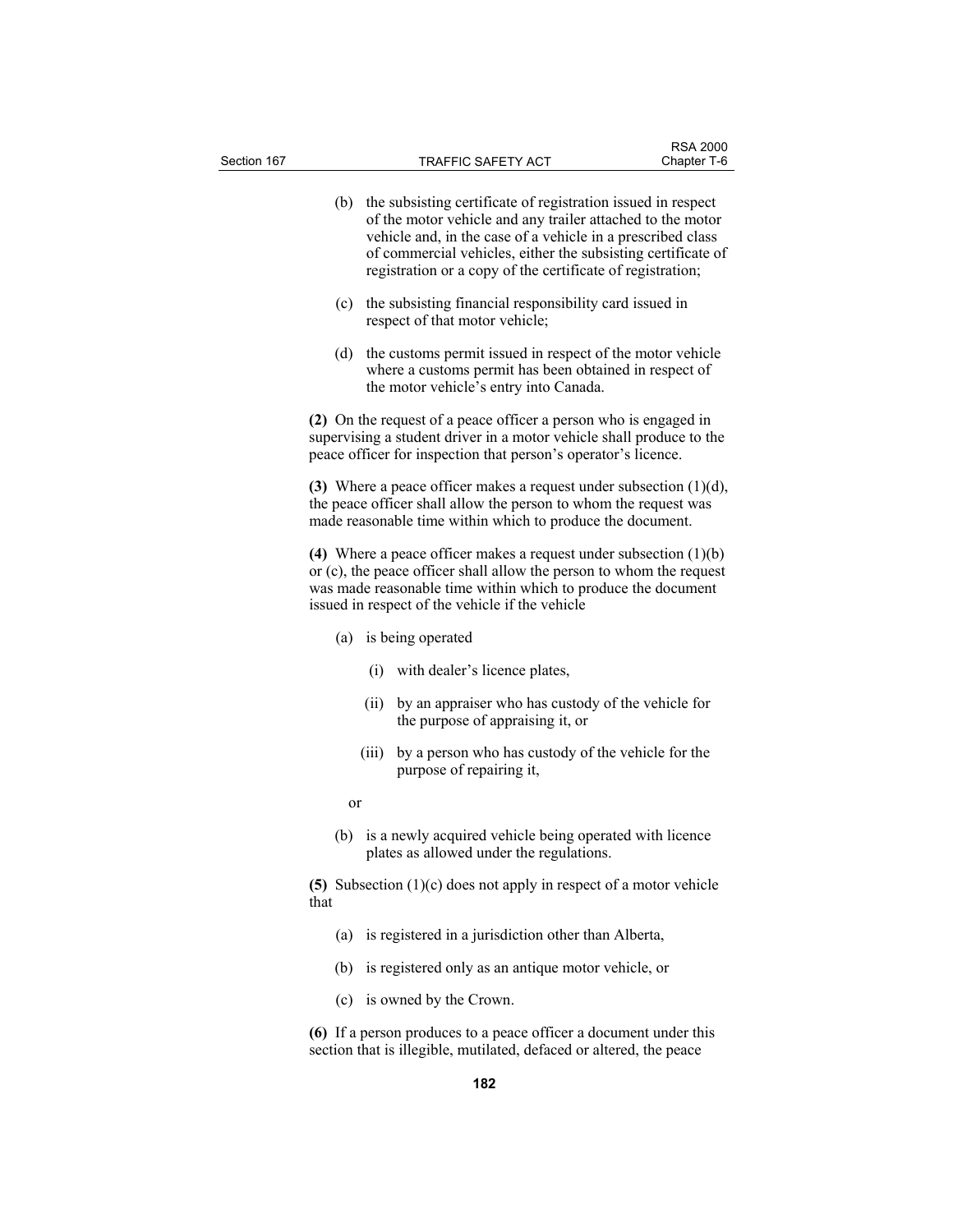officer may request that person to produce to a peace officer within a reasonable time a new document or duplicate of the document issued under this Act.

**(7)** A person who fails to produce to a peace officer a document as requested under subsection  $(1)$ ,  $(2)$  or  $(6)$  is guilty of an offence.

**(8)** A person driving a motor vehicle is guilty of an offence and liable to the penalty and any other sanction provided for under section 54(4) to (7) if, when requested to produce a financial responsibility card under subsection (1), the person produces

- (a) a document that purports to be a financial responsibility card but that was not issued pursuant to Part 7 of the *Insurance Act*, or
- (b) a financial responsibility card relating to an insurance policy that is not in force or is otherwise invalid at the time of production.

**(9)** Subsection (8)(b) does not apply where the person also produces the subsisting financial responsibility card issued in respect of the motor vehicle.

RSA 2000 cT-6 s167;2007 c45 s11;2016 c14 s10

## **Seizure of licence plates**

**168(1)** If a peace officer has reasonable grounds to believe

- (a) that a vehicle is displaying licence plates that
	- (i) were not issued for that vehicle, or
	- (ii) were obtained by false pretences,
- or
	- (b) that a vehicle is located on a highway in contravention of section 54,

the peace officer may seize and take possession of the licence plates displayed on that vehicle.

**(2)** When licence plates are seized under subsection (1)(a) they may be retained by the peace officer until the facts concerning the issue of those licence plates have been determined or, if an information is laid, until the final disposition of the matter.

**(3)** When licence plates are seized under subsection (1)(b), they may be retained by the peace officer until the owner of the vehicle is in compliance with the requirements of this Act respecting the insuring of the vehicle.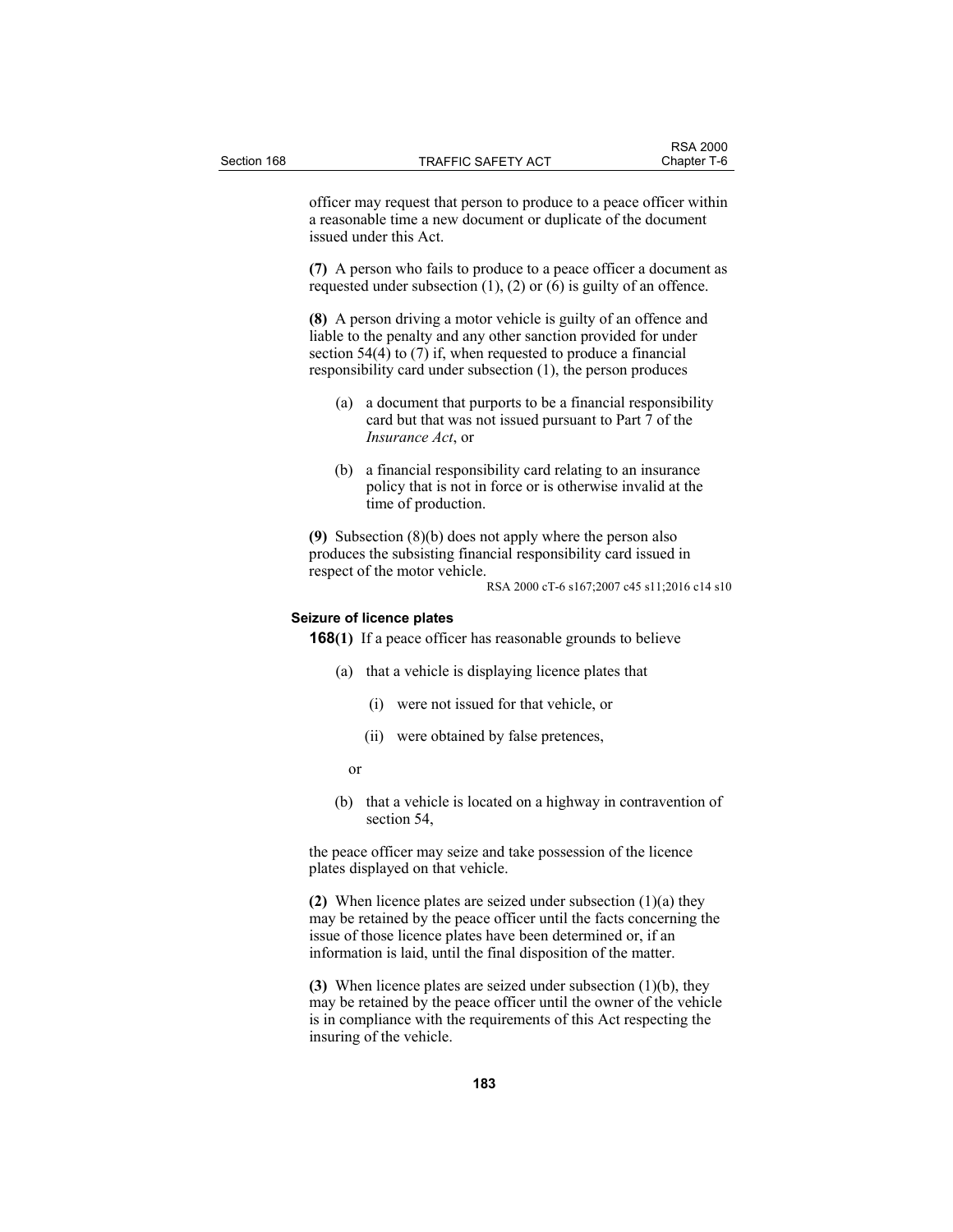|             |                           | <b>RSA 2000</b> |
|-------------|---------------------------|-----------------|
| Section 169 | <b>TRAFFIC SAFETY ACT</b> | Chapter T-6     |

**(4)** If licence plates are not returned to the Registrar pursuant to a request made under this Act, a peace officer on the direction of the Registrar may seize those licence plates and return them to the Registrar.

RSA 2000 cT-6 s168;2013 c19 s2(18);2017 c22 s49

#### **Arrest without warrant**

**169(1)** A peace officer may arrest a person without warrant if the peace officer, on reasonable grounds, believes that

- (a) the person has committed an offence in respect of any of the provisions set out in subsection (2), and
- (b) the person
	- (i) will continue or repeat that offence if not arrested, or
	- (ii) has provided the peace officer with inadequate or questionable information as to the person's identification.

**(2)** For the purposes of subsection (1), the following are the provisions for which a person may be arrested without a warrant:

- (a) sections 51(a) and 94 relating to the operation of a motor vehicle without having a subsisting operator's licence;
- (b) section  $52(1)(a)$  and (d) relating to the operation of a motor vehicle without having a subsisting certificate of registration;
- (c) section  $53(1)(b)$  relating to the displaying of a licence plate other than one authorized under this Act;
- (d) section 61 relating to the defacing of licence plates;
- (e) section 68(2)(a) relating to possession of a motor vehicle or serially numbered part,
	- (i) where a serial number or other authorized identifying number or mark is not displayed in the space provided for displaying that identification by the manufacturer, or
	- (ii) where the serial number has been removed, defaced, covered, altered or destroyed or become illegible;
- (f) section 69 relating to the duties of a driver of a vehicle at the scene of an accident;
- (g) section 115(2)(b) relating to driving a motor vehicle carelessly;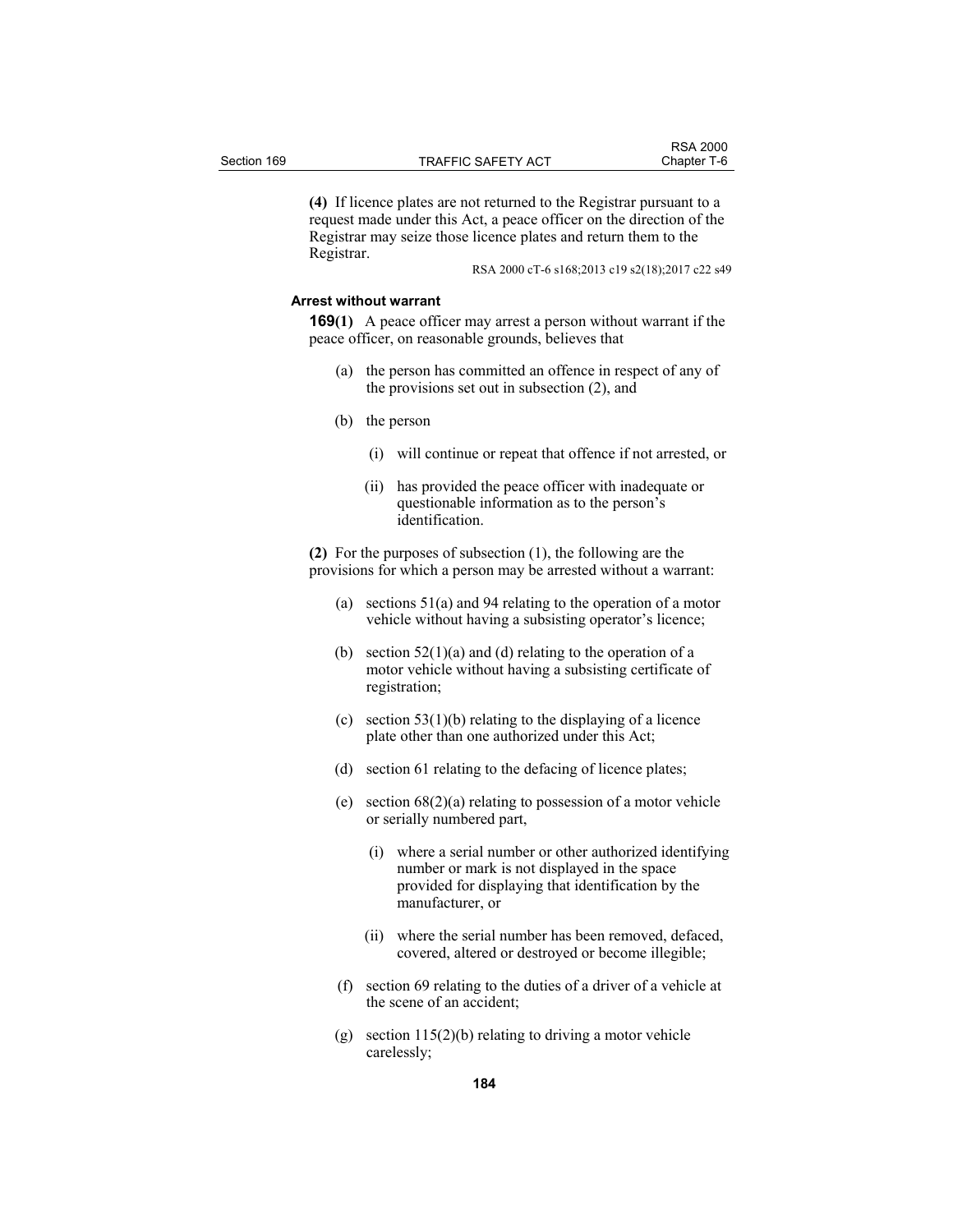| Section 170        | <b>TRAFFIC SAFETY ACT</b>                                                                                                                                                                                                                                    | <b>RSA 2000</b><br>Chapter T-6     |
|--------------------|--------------------------------------------------------------------------------------------------------------------------------------------------------------------------------------------------------------------------------------------------------------|------------------------------------|
|                    |                                                                                                                                                                                                                                                              |                                    |
| (h)                | section $115(2)$ relating to driving a motor vehicle in a race<br>or on a bet or wager;                                                                                                                                                                      |                                    |
| (i)                | section 115(2) and the Rules of the Road relating to the<br>speed of motor vehicles;                                                                                                                                                                         |                                    |
| (j)                | section $120(2)(a)$ relating to driving an off-highway<br>vehicle carelessly;                                                                                                                                                                                |                                    |
| (k)                | section 123(2) relating to the requirement that drivers of<br>off-highway vehicles stop when so requested by a peace<br>officer who is readily identifiable as a peace officer;                                                                              |                                    |
| (1)                | section $123(3)$ relating to the requirement that a passenger<br>in or on an off-highway vehicle furnish to a peace officer<br>who is readily identifiable as a peace officer the<br>passenger's name and address when so requested by the<br>peace officer; |                                    |
| (m)                | section 126 relating to the duties of a driver of an<br>off-highway vehicle at the scene of an accident;                                                                                                                                                     |                                    |
| (n)                | section $166(2)$ relating to the requirement that drivers of<br>motor vehicles stop when so requested by a peace officer<br>who is readily identifiable as a peace officer;                                                                                  |                                    |
| (0)                | section $166(3)$ relating to the requirement that a passenger<br>in a motor vehicle furnish to a peace officer who is readily<br>identifiable as a peace officer the passenger's name and<br>address when so requested by the peace officer;                 |                                    |
| (p)                | section 166(4) relating to the requirement that a pedestrian<br>furnish to a peace officer who is readily identifiable as a<br>peace officer the pedestrian's name and address when so<br>required by the peace officer;                                     |                                    |
| (q)                | where designated by the regulations, the provisions of the<br>regulations relating to tampering with motor vehicles;                                                                                                                                         |                                    |
|                    | (r) where designated by the regulations, the provisions of the<br>regulations relating to the defacement of signs.                                                                                                                                           | RSA 2000 cT-6 s169;2013 c19 s2(19) |
| Seizure of vehicle |                                                                                                                                                                                                                                                              |                                    |
|                    | <b>170(1)</b> In this section, "vehicle" includes any contents in the<br>vehicle or goods being carried by the vehicle.                                                                                                                                      |                                    |
|                    | (2) Where a peace officer believes, on reasonable grounds,                                                                                                                                                                                                   |                                    |
| (a)                | that any of the offences referred to in section 169 has been<br>committed with or in relation to any vehicle,                                                                                                                                                |                                    |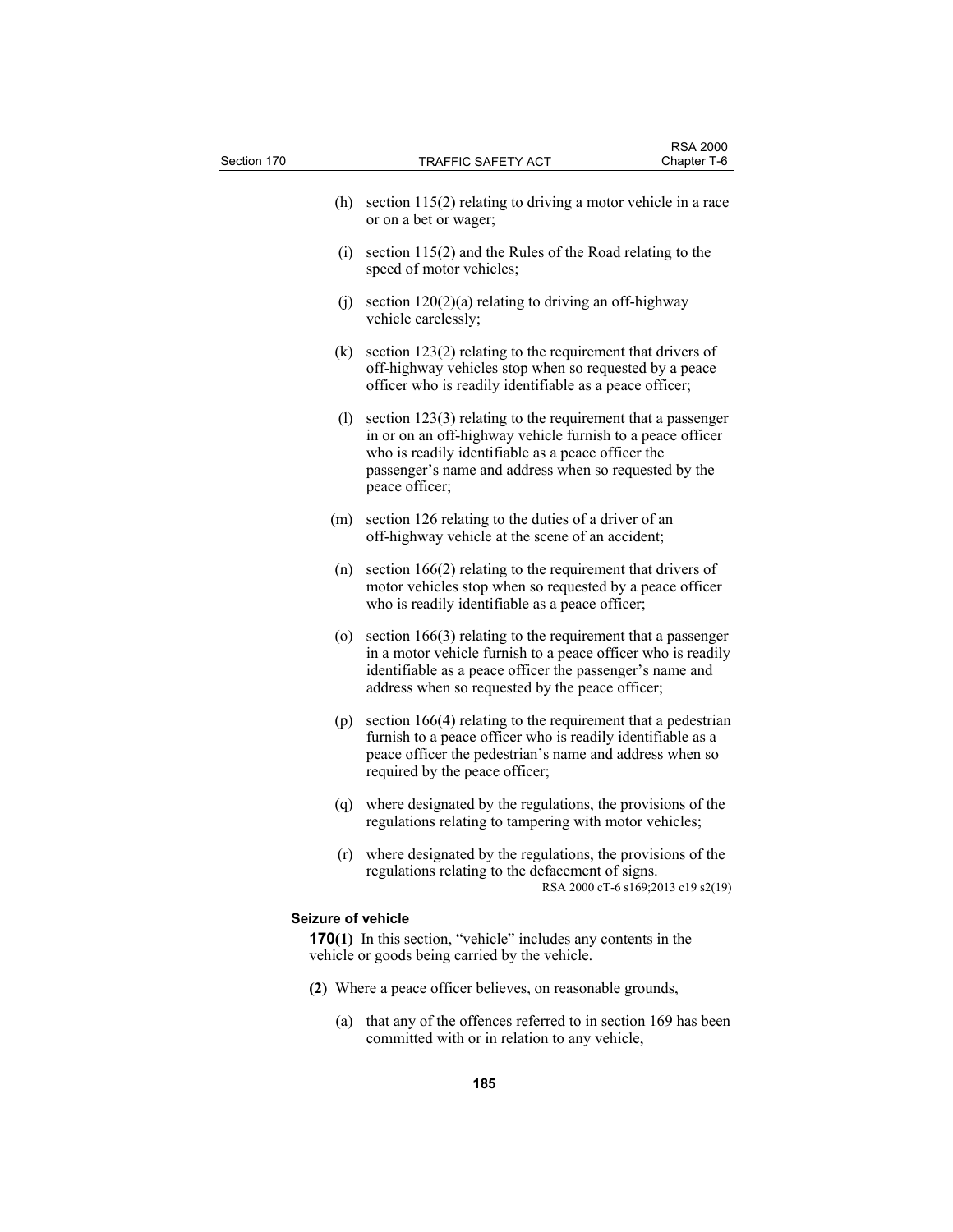- (b) that examination or testing of the vehicle will furnish evidence relevant to the offence, and
- (c) that the evidence could be lost if the vehicle is not seized at that time,

the peace officer may seize that vehicle and cause it to be removed, taken and stored in a suitable place pending the granting of an order pursuant to subsection (4).

**(3)** When a peace officer has seized a vehicle pursuant to subsection  $(2)$ , the peace officer shall, as soon as practicable after the seizure, apply to the Provincial Court for an order permitting the examination, testing or detention of the seized vehicle.

**(4)** On application under subsection (3), the Provincial Court may, if it considers it appropriate in the circumstances, do one or more of the following:

- (a) order the examination or testing of the seized vehicle;
- (b) order the further detention and storage of the vehicle;
- (c) order the release of the vehicle to any person with a rightful claim to it, with or without a requirement that the person deposit with the Court security not exceeding the amount that the Court may grant in damages under the *Provincial Court Act*.

**(5)** An order made under subsection (4) may be renewed, amended or extended on application to the Provincial Court.

**(6)** In hearing an application pursuant to subsection (4), the Provincial Court may, if it orders the vehicle to be released to a person with a rightful claim to it without the requirement of any deposit of security with the Court, order that the costs referred to in section 63(1) be paid

- (a) in any case where the seizure was effected by a member of a municipal police service, by the municipality, or
- (b) in any other case, by the Crown in right of Alberta.

**(7)** In hearing a trial of any offence relating to any vehicle seized pursuant to this section the Provincial Court may, if the person with a rightful claim to the vehicle is not convicted of any offence relating to the vehicle, order that the costs referred to in section  $63(1)$  be paid

 (a) in any case where the seizure was effected by a member of a municipal police service, by the municipality, or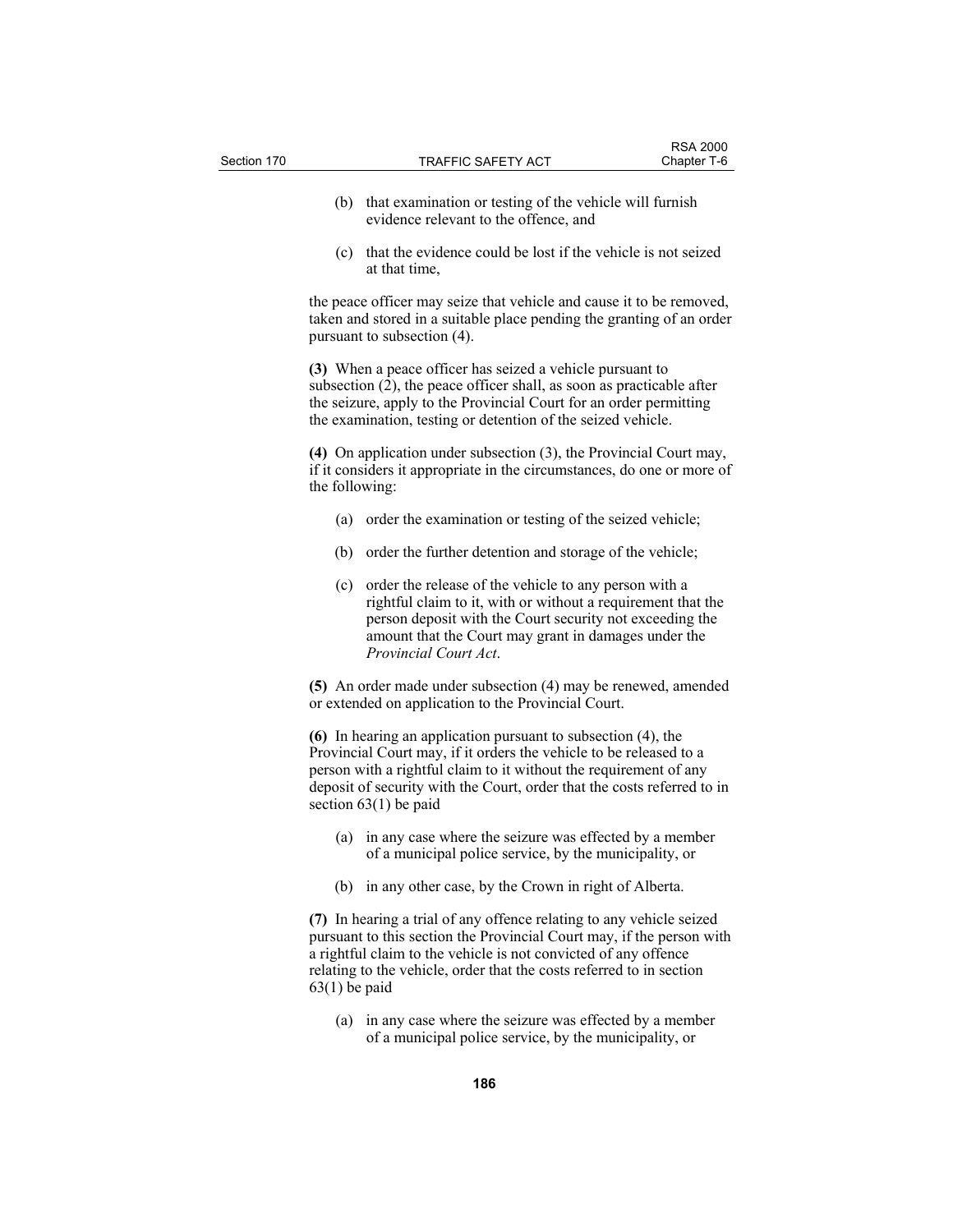(b) in any other case, by the Crown in right of Alberta.

**(8)** This section does not apply in respect of a motor vehicle that is seized or immobilized under section 173 or 173.1. RSA 2000 cT-6 s170;2003 c48 s5;2013 c19 s2(20)

## **Seizure of motor vehicle re insurance matters**

**171(1)** Where a peace officer believes, on reasonable grounds, that a person has committed an offence in respect of section 52(1)(h) or  $54(1)(a)$ , (b) or (c) in relation to the operation of a motor vehicle, the peace officer may seize or immobilize that vehicle and cause it to be removed, taken and stored in a suitable place pending the granting of an order pursuant to subsection (3).

**(2)** When a peace officer has seized a vehicle pursuant to subsection (1), the peace officer shall, as soon as practicable after the seizure, apply to the Provincial Court for an order permitting the seized vehicle to be detained until the final disposition of any proceedings that may be taken under this Act in respect of the offence for which the vehicle was seized.

**(3)** On application under subsection (2), the Provincial Court may, if it considers it appropriate in the circumstances, do one or more of the following:

- (a) order that the seized vehicle be detained until the final disposition of any proceedings taken under this Act in respect of the offence for which the vehicle was seized;
- (b) order that the seized vehicle be detained for a period of time that is less than that provided for under clause (a);
- (c) order the release of the vehicle to any person with a rightful claim to it, with or without a requirement that the person deposit with the Court security not exceeding the amount that the Court may grant in damages under the *Provincial Court Act*.

**(4)** An order made under subsection (3) may be renewed, amended or extended on application to the Provincial Court.

**(5)** In hearing an application pursuant to subsection (3), the Provincial Court may, if it orders the vehicle to be released to a person with a rightful claim to it without the requirement of any deposit of security with the Court, order that the costs referred to in section 63(1) be paid

- (a) in any case where the seizure was effected by a member of a municipal police service, by the municipality, or
- (b) in any other case, by the Crown in right of Alberta.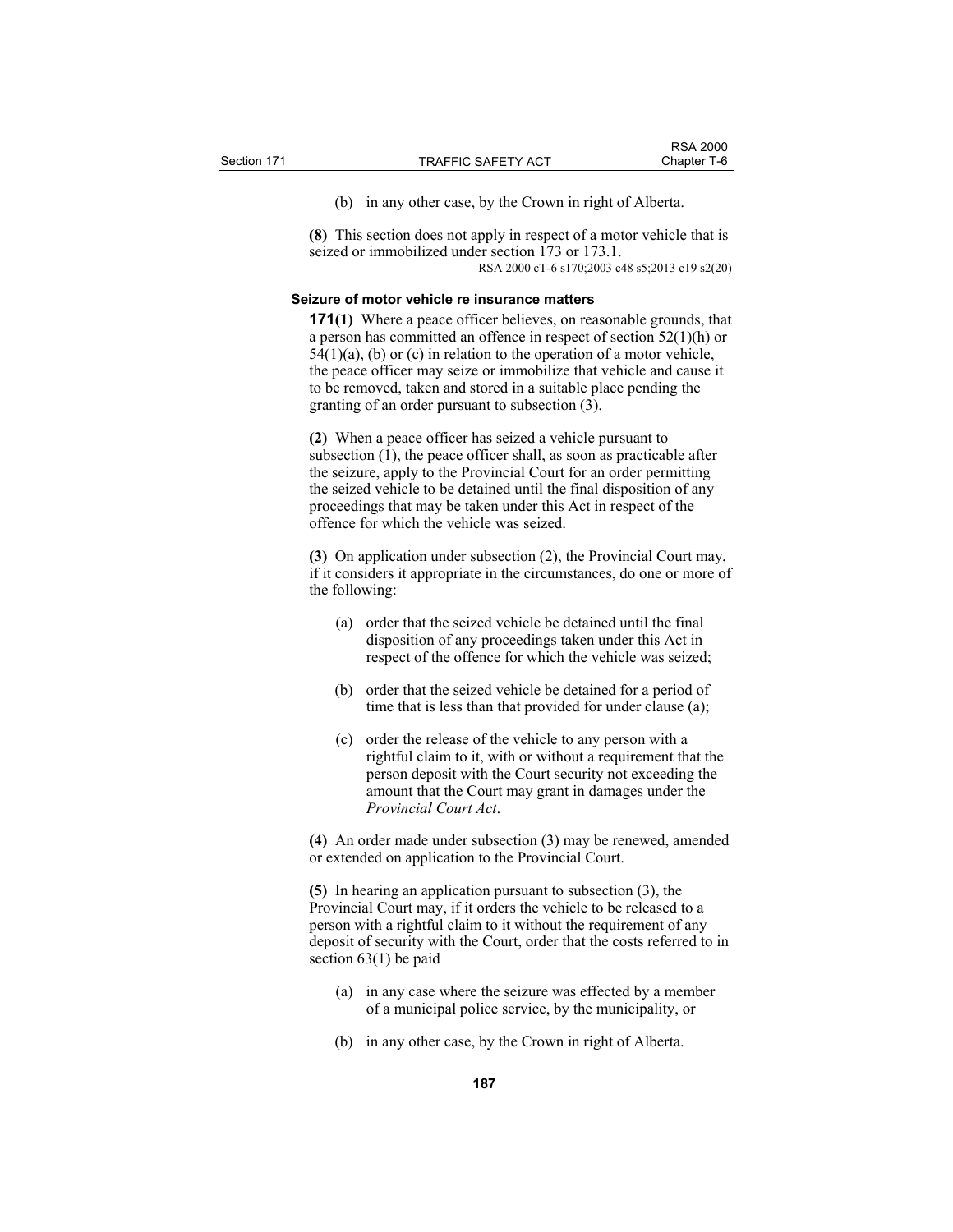**(6)** In hearing a trial of the offence in respect of which the vehicle was seized the Provincial Court may, if the person with a rightful claim to the vehicle is not convicted of any offence relating to the vehicle, order that the costs referred to in section 63(1) be paid

- (a) in any case where the seizure was effected by a member of a municipal police service, by the municipality, or
- (b) in any other case, by the Crown in right of Alberta. RSA 2000 cT-6 s171;2013 c19 s2(21)

# **24-hour seizure or immobilization of vehicle**

**172** Where a person has been charged with an offence under

- (a), (b) repealed 2011 c22 s18,
	- (c) section  $115(2)(c)$  or (d), where a peace officer believes that the safety of the public may be at risk, then, notwithstanding sections 169 and 170,

a peace officer or another person authorized by a peace officer may, for a period of time not exceeding 24 hours from the time that the person was charged, seize or immobilize the motor vehicle that was being operated by that person at the time that the person was charged.

RSA 2000 cT-6 s172;2005 c34 s32;2011 c22 s18

## **Seizure of vehicle for impaired driving, etc.**

**172.1(1)** Where a person has been disqualified from driving under section 88 or 88.1, or has been charged with an offence under section 130 of the *National Defence Act* (Canada) by reason of that person contravening section 253, 254 or 255 of the *Criminal Code* (Canada), a peace officer or another person authorized by a peace officer shall seize or immobilize the motor vehicle that was being operated by that person at the time that the person was disqualified or charged

- (a) for a period of 3 days, if it is the first time the person has been disqualified or charged within 10 years, and
- (b) for a period of 7 days, if it is the 2nd or a subsequent time the person has been disqualified or charged within 10 years.

**(2)** Where a person has been disqualified from driving under section 89, a peace officer or another person authorized by a peace officer may seize or immobilize the motor vehicle that was being operated by that person at the time that the person was disqualified for 24 hours.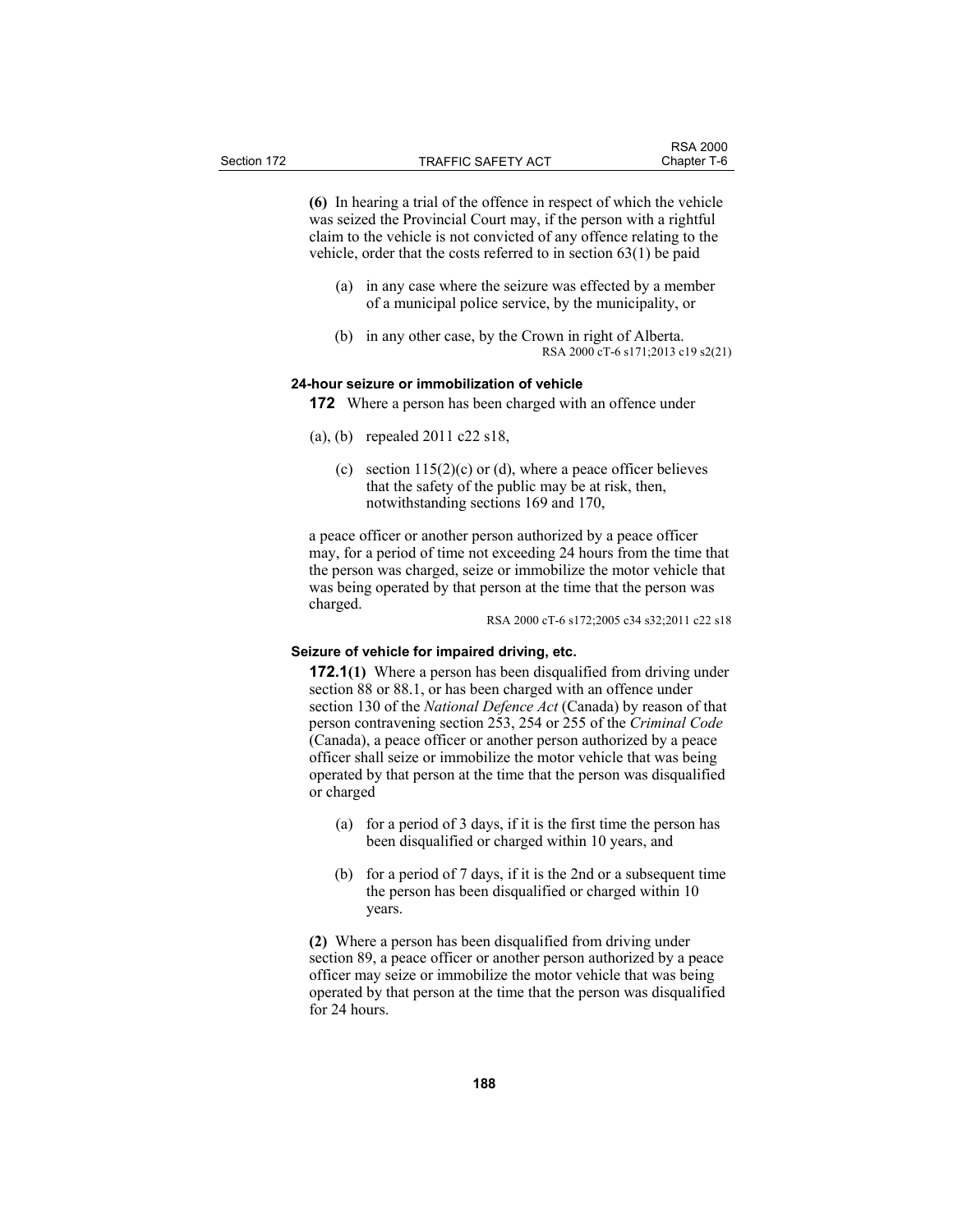**(3)** Where a person has been disqualified from driving under section 90, a peace officer or another person authorized by a peace officer shall seize or immobilize the motor vehicle that was being

operated by that person at the time that the person was disqualified for a period of 7 days.

2011 c22 s19;2013 c19 s2(22)

RSA 2000<br>Chapter T-6

# **Seizure or immobilization of motor vehicle**

- **173(1)** Where a person has been charged with an offence under
	- (a) section 94,
	- (b) subsection 259(4) of the *Criminal Code* (Canada), or
	- (c) section 130 of the *National Defence Act* (Canada) by reason of that person's contravening subsection 259(4) of the *Criminal Code* (Canada),

a peace officer, the Registrar or a person authorized by a peace officer or the Registrar shall seize or immobilize the motor vehicle that was being operated by that person at the time that the person was charged.

**(2)** Where a motor vehicle is seized or immobilized under subsection (1), the seizure or immobilization is in effect for

- (a) 30 days from the day that the motor vehicle is seized or immobilized, or
- (b) if a shorter period of time is provided for by regulation, that shorter period of time.
- **(3)** Notwithstanding subsection (2), where
	- (a) a person has previously been charged with an offence referred to in subsection (1),
	- (b) as a result of that charge, the motor vehicle that was being operated by that person was seized or immobilized under subsection (1),
	- (c) that seizure or immobilization has not been revoked or rescinded,
	- (d) within 3 years from the day that the motor vehicle referred to in clause (b) was seized or immobilized, the person referred to in clause (a) is once again charged with an offence referred to in subsection (1), and
	- (e) as a result of the charge referred to in clause (d), the motor vehicle that was being operated by that person has been seized or immobilized under subsection (1),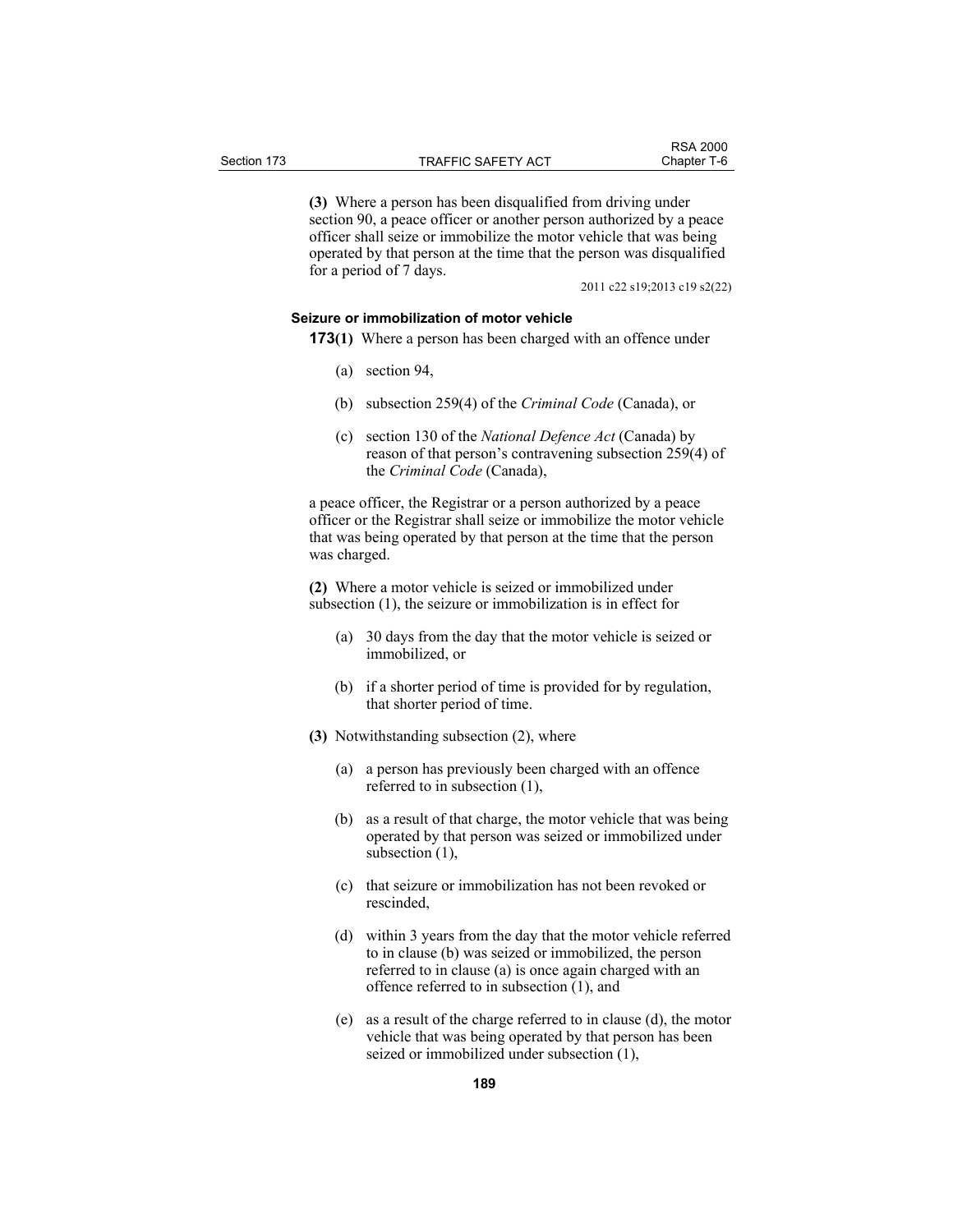the seizure or immobilization of the motor vehicle referred to in clause (e) is in effect for

- (f) 60 days from the day that the motor vehicle is seized or immobilized, or
- (g) if a shorter period of time is provided for by regulation, that shorter period of time.

**(4)** Subsection (3) applies only where the person who is the registered owner of the motor vehicle referred to in subsection (3)(e) at the time that that vehicle is seized or immobilized was the registered owner of the motor vehicle referred to in subsection  $(3)(b)$  at the time that the vehicle referred to in subsection  $(3)(b)$ was seized or immobilized.

**(5)** Subject to the regulations, no person shall release a motor vehicle from seizure or immobilization while the seizure or immobilization of the motor vehicle is in effect. RSA 2000 cT-6 s173;2001 c14 s19;2005 c34 s33

#### **Seizure of vehicle in prostitution related offences**

**173.1(1)** Where a person has been charged with an offence under section 211, 212 or 213 of the *Criminal Code* (Canada), a peace officer or a person authorized by a peace officer may seize or immobilize the motor vehicle that was being operated by that person at the time that the person was charged.

**(2)** Where a motor vehicle is seized or immobilized under subsection (1), a peace officer may release the vehicle to the registered owner, or a person authorized by the registered owner, if the officer is satisfied that

- (a) the vehicle was stolen,
- (b) every person
	- (i) who was in the vehicle at the time it was seized, and
	- (ii) who the peace officer had reasonable grounds to believe had committed an offence referred to in subsection (1),

is eligible for, and consents to be dealt with by way of, a program of alternative measures authorized under section 717(1)(a) of the *Criminal Code* (Canada), or

 (c) seizure of the vehicle is causing or will cause undue financial hardship.

**(3)** Subject to subsection (2) and any decision of the Board in an appeal commenced pursuant to section 40, when a person who is in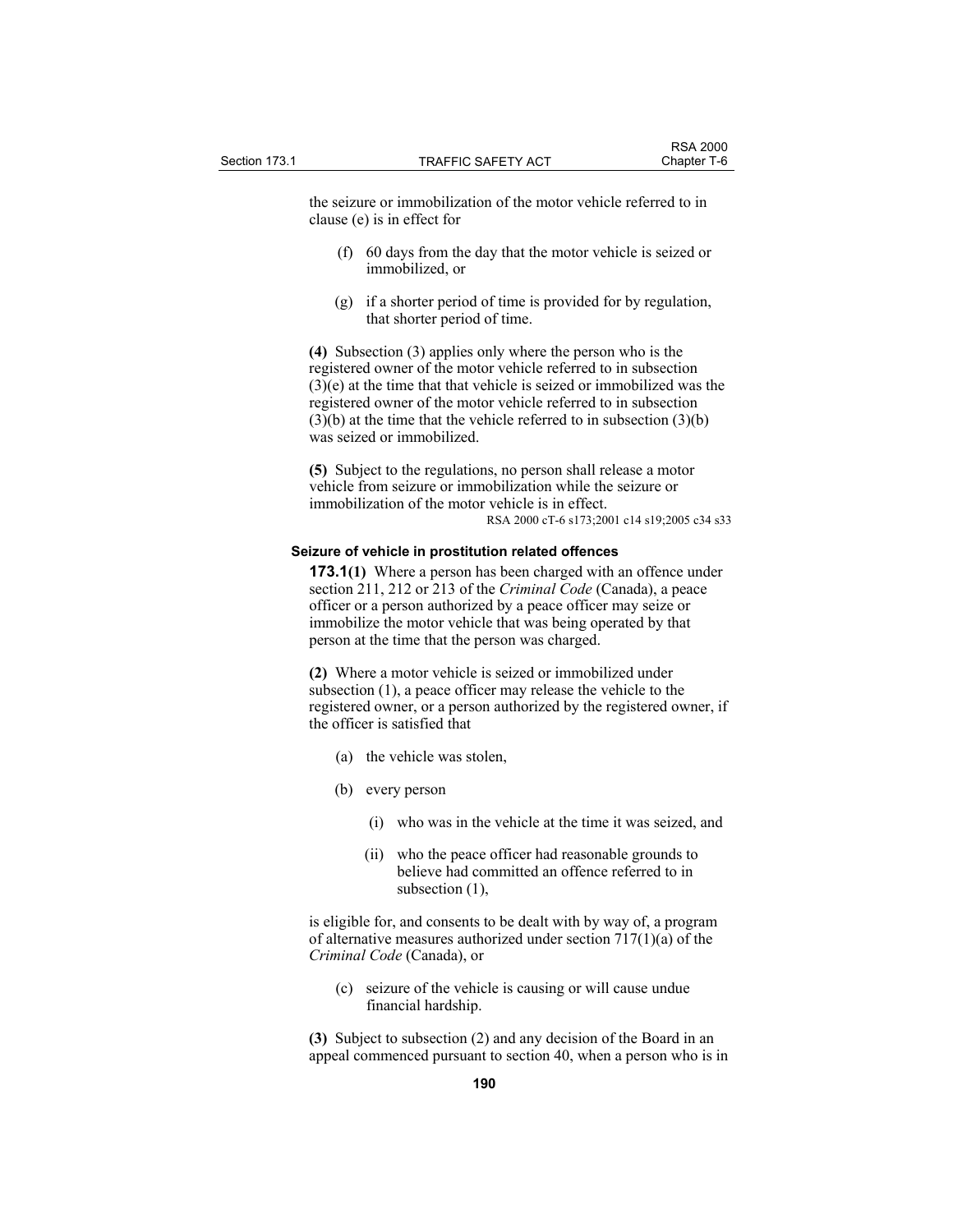a motor vehicle at the time it is seized or immobilized under subsection (1) is convicted of an offence referred to in that subsection, the vehicle is forfeited to the Government subject to any security interest registered under the *Personal Property Security Act* before the seizure or immobilization.

**(4)** If no person is convicted of an offence in respect of which a motor vehicle is seized under this section, a peace officer shall release the vehicle.

2003 c48 s6;2005 c34 s34

RSA 2000<br>Chapter T-6

## **Claim by owner for expenses**

**174** Where

- (a) a motor vehicle has been seized or immobilized under section 172, 172.1, 173 or 173.1,
- (b) the person driving the vehicle at the time of the seizure or immobilization was not the owner of the vehicle, and
- (c) the owner of the vehicle incurs expenses in respect of the release of the vehicle,

the owner of the motor vehicle may claim against the person who was driving the vehicle at the time of the seizure or immobilization any expenses incurred by the owner with respect to the release of the vehicle from the seizure or immobilization.

RSA 2000 cT-6 s174;2003 c48 s7;2011 c22 s21

## **No action against the Crown, etc.**

**174.1** Except as provided for under this Act, no action lies or order or judgment may be made against the Crown, the Minister, any employee of the Crown or any person acting on behalf of the Crown for anything done or omitted to be done under section 172, 172.1, 173 or 173.1.

2011 c22 s20

## **Personal property**

**175(1)** In this section, "personal property" means personal property other than personal property that is a part of a motor vehicle.

**(2)** Where personal property is in or on a motor vehicle that is seized or immobilized under section 172, 172.1, 173 or 173.1, that personal property is not subject to the seizure or immobilization and, subject to the regulations, shall, on request, be returned to the person having claim to that personal property.

RSA 2000 cT-6 s175;2003 c48 s7;2011 c22 s21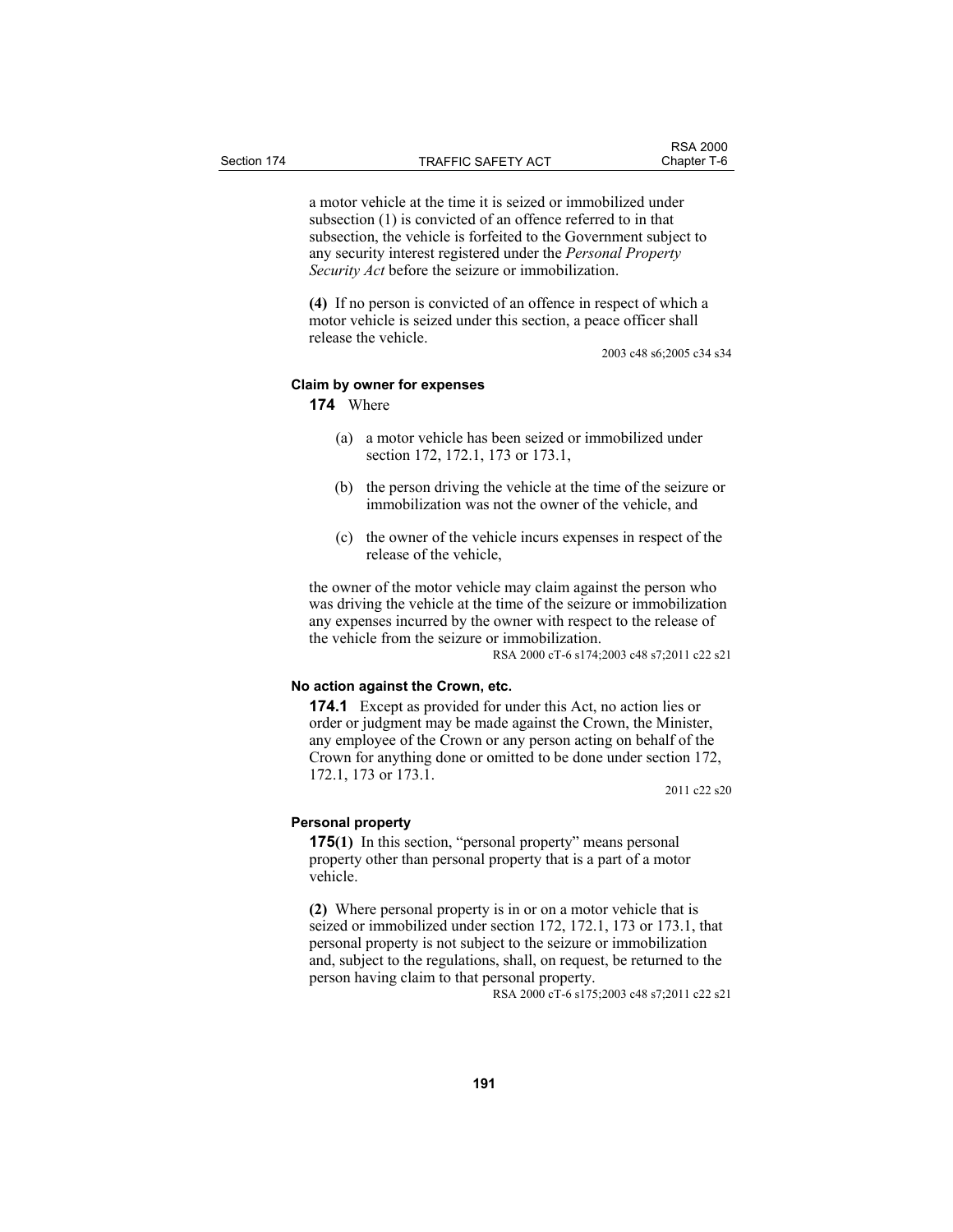## **Repair of damaged vehicle**

**176**(1) In this section, "repairs" means the repair of damage to a motor vehicle that arises out of

- (a) the vehicle having been in an accident that is required to be reported under this Act, or
- (b) the vehicle having been struck by a bullet.

**(2)** A person shall not commence repairs or direct or require repairs to be commenced on a motor vehicle

- (a) unless a notice in the form provided by the Registrar has been affixed to the motor vehicle, or
- (b) if no notice is affixed to the motor vehicle, until the person has been authorized to do so in writing,

by a peace officer or other person on behalf of the police service that provides policing services for the jurisdiction in which the vehicle was damaged.

1999 cT-6.4 s176

#### **Right of entry to repair shops, etc.**

- **177(1)** In this section, "taxi" means a motor vehicle
	- (a) that has a seating capacity of not more than 10 persons, including the person driving the vehicle, and
	- (b) that is used to transport passengers and their baggage to a requested destination,

but does not include a motor vehicle that is operated outside an urban area

- (c) at regular intervals,
- (d) in accordance with a set time schedule, or
- (e) over a specified route.

**(2)** A peace officer may, without permission, enter at any time between 6 a.m. and 9 p.m.,

- (a) the business premises of any dealer in motor vehicles or trailers or any person operating a taxi,
- (b) any place where motor vehicles or trailers or serially numbered parts of those vehicles are kept for sale, hire, dismantling, destruction or storage, or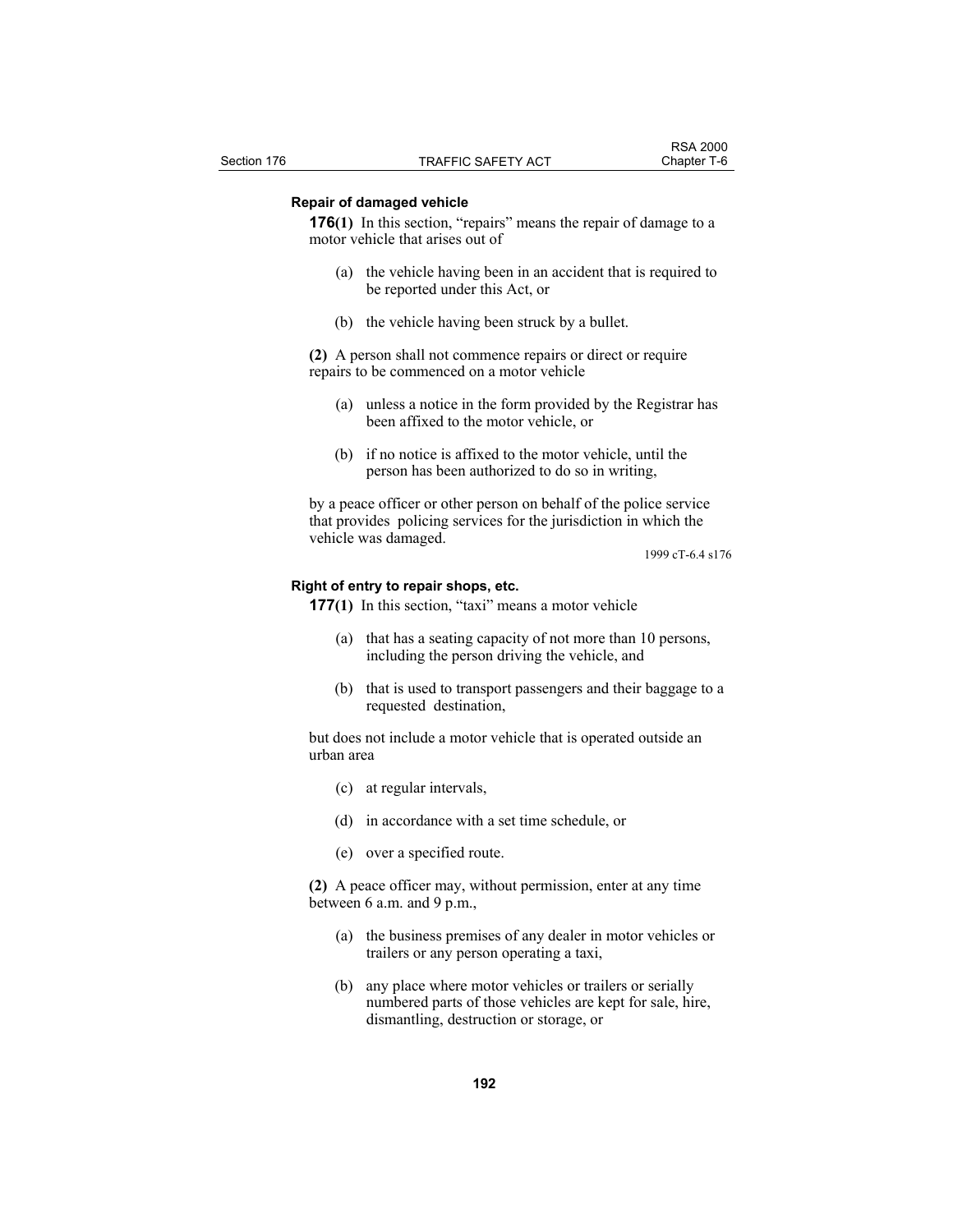(c) any garage or place of business where motor vehicles or trailers are repaired,

for the purpose of ascertaining whether this Act is being complied with in respect of the vehicles located in that place and by the persons employed in that place.

1999 cT-6.4 s177

# **Assistance to peace officer**

**178(1)** A person may assist another person who appears to be a peace officer in the carrying out of the duties of a peace officer under this Act if

- (a) requested to do so by that other person, and
- (b) the person to whom the request is made reasonably believes that the other person making the request for assistance is in fact a peace officer.

**(2)** In making a request under subsection (1), a peace officer shall not request a person

- (a) to operate a vehicle in pursuit of another vehicle, or
- (b) to carry out a function that would place the person in a position of apparent abnormal danger.

**(3)** When a person provides assistance pursuant to a request made under this section, that person is, with respect to providing the assistance, entitled to the same rights and protection under the law that a peace officer is entitled to.

**(4)** Nothing in subsection (3) shall be construed so as to waive or restrict any rights or protection under the law to which the person providing the assistance would be entitled if that person were not providing the assistance.

1999 cT-6.4 s178

# **Division 4 Pleas, Appeals, Prohibitions and Surrender of Licences**

## **Guilty pleas**

**179** For the purposes of this Act, a person who pleads guilty to an offence referred to in this Act is deemed to have been found guilty of that offence.

1999 cT-6.4 s179

## **Surrender of operator's licence**

**180** When, after a finding of guilt,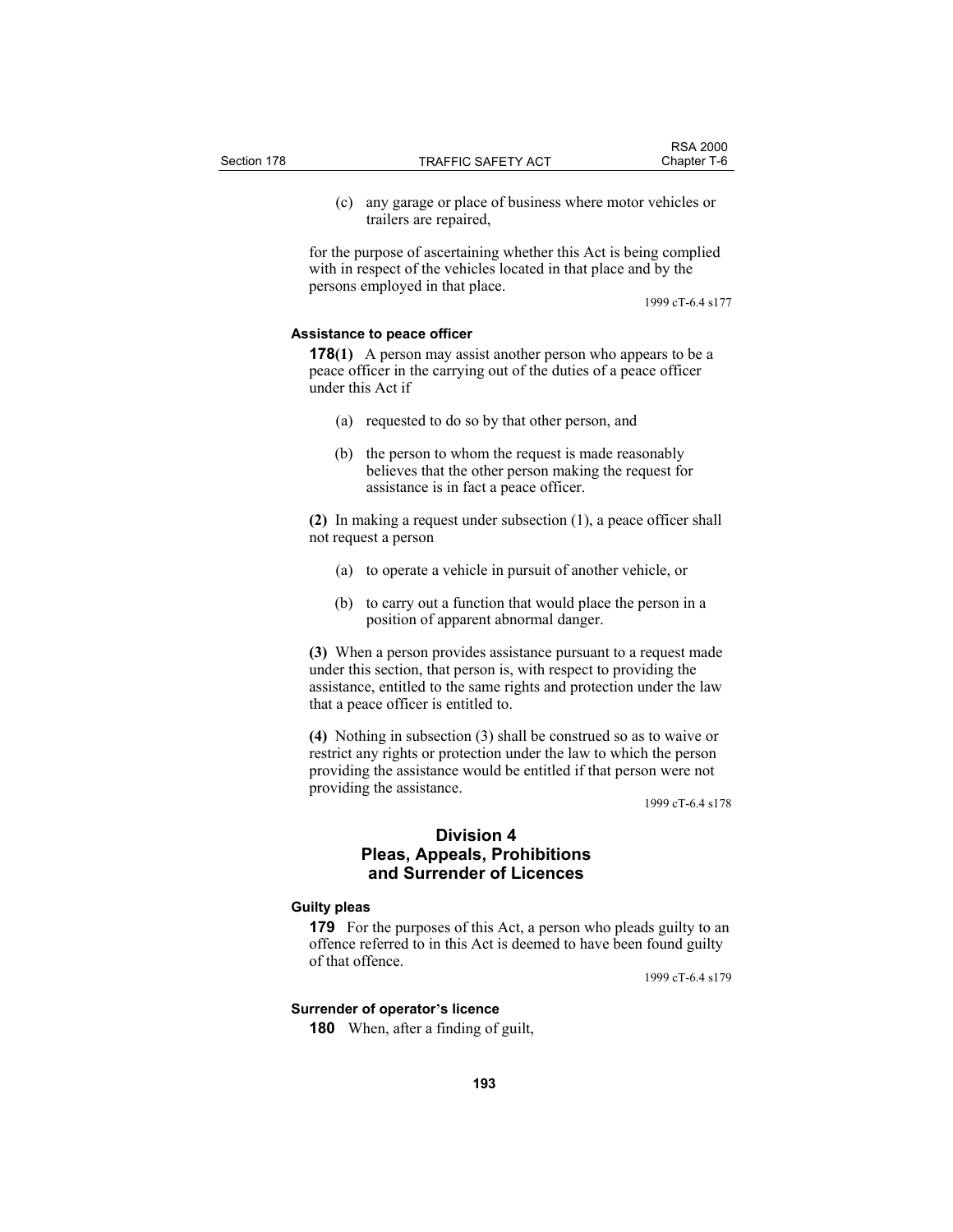- (a) the operator's licence of a person is suspended, or
- (b) a person is disqualified from holding an operator's licence,

the court shall by order require that person to surrender that person's operator's licence to the court and on the surrender of the licence the court shall cause the operator's licence to be forwarded to the Registrar.

1999 cT-6.4 s180

#### **Appeal**

**181(1)** If a person who has been disqualified from driving a motor vehicle in Alberta appeals against that person's conviction, applies for permission to appeal against the conviction or applies to quash the conviction, the disqualification remains in effect unless

- (a) the court being appealed to or to which the application is made orders that the disqualification be stayed pending the disposition of the appeal or application, and
- (b) the appellant or applicant serves on the Registrar by personal service or by registered mail
	- (i) a copy of the notice of appeal, stated case, application or other document by which the appeal or application is commenced,
	- (ii) a copy of the document by which the application to stay the disqualification from driving a motor vehicle is commenced,
	- (iii) a copy of the order staying the disqualification, and
	- (iv) a notice setting out the person's full name, address, date of birth and operator's licence number.

**(2)** An application for a stay of the disqualification under subsection (1) must be brought by

- (a) an application, if the application for the stay is to be made in the same court as the application for the appeal, application for permission to appeal or application to quash the conviction, or
- (b) an originating application, if the application for the stay is to be made in the Court of Queen's Bench and the application for permission to appeal or application to quash the conviction is to be made in the Court of Appeal.

**(3)** The applicant must serve a copy of the application referred to in subsection (2) and the supporting documents on the Minister of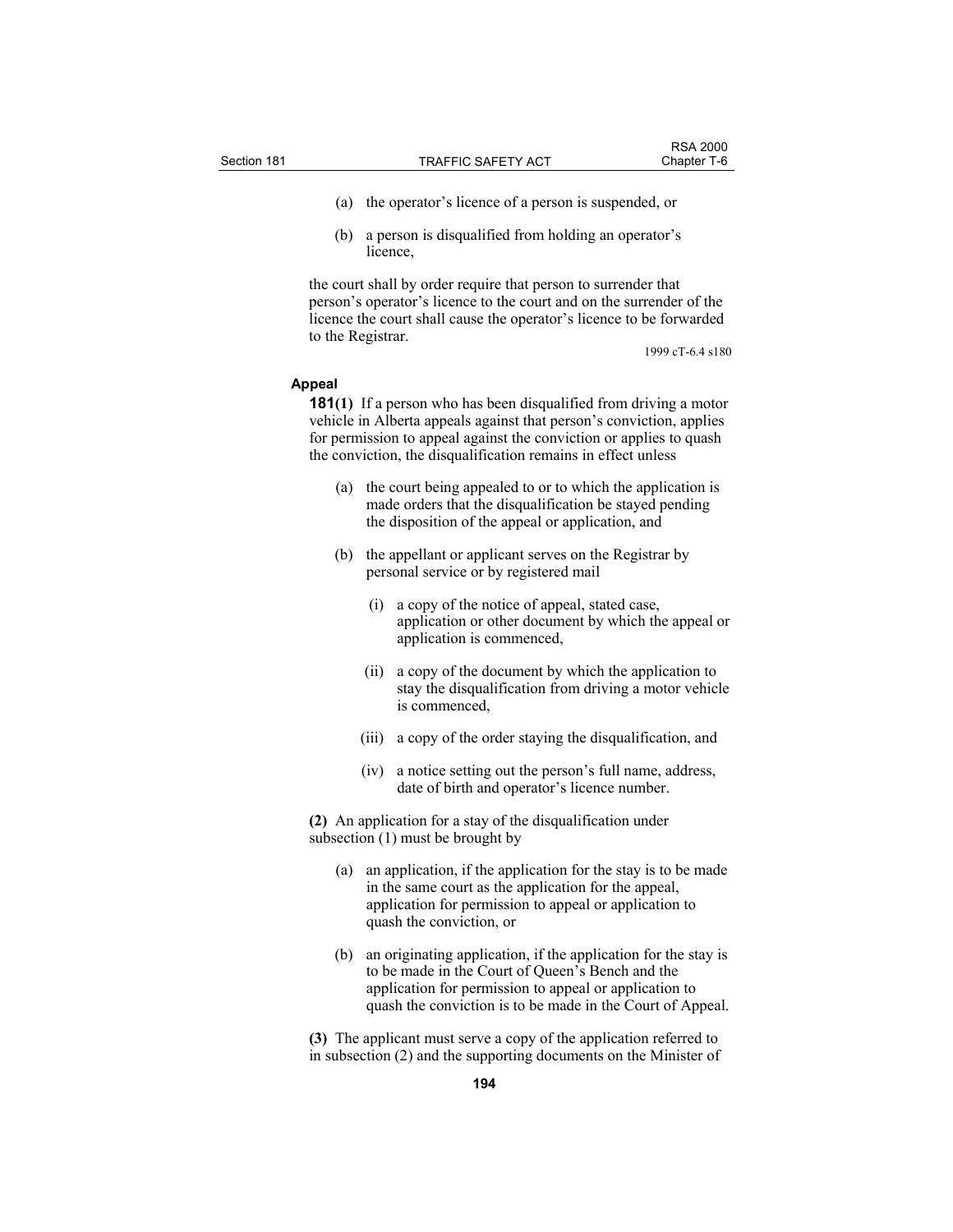Justice and Solicitor General or that Minister's agent on not less than 2 days' notice of the application.

**(4)** If the court on an appeal or application under subsection (1) confirms the finding of guilt,

- (a) a disqualification from driving a motor vehicle in Alberta that has been stayed under subsection (1) is revived on the day that the finding of guilt is confirmed, and
- (b) the period of time during which the disqualification was stayed shall not be included in calculating the termination day of the disqualification.

**(5)** If an appeal, or an application described in subsection (1), of a person whose disqualification is stayed under subsection (1) is abandoned, withdrawn, discontinued or dismissed, the disqualification that has been stayed under subsection (1)

- (a) is automatically revived on the day the appeal or application is abandoned, withdrawn, discontinued or dismissed, and
- (b) the period of time during which the disqualification was stayed shall not be included in calculating the termination day of the disqualification.

**(6)** If a disqualification from driving a motor vehicle in Alberta is revived under subsection (4) or (5), the person disqualified from driving is deemed to have knowledge of that revival and notice under this Act is not required to be served on that person. RSA 2000 cT-6 s181;2009 c53 s179;2013 c10 s31;2014 c13 s44

## **Securing of motor vehicle document**

**182** If a person fails to return a suspended or cancelled motor vehicle document as required under this Act, a peace officer on the request of the Registrar shall secure possession of it and return it to the Registrar.

1999 cT-6.4 s182

# **Failure to surrender an operator's licence, etc.**

**183** A person shall not do the following:

- (a) fail to surrender or return to a court or the Registrar a suspended or cancelled motor vehicle document as required under this Act;
- (b) fail to deliver a suspended or cancelled motor vehicle document to a peace officer acting under section 182. 1999 cT-6.4 s183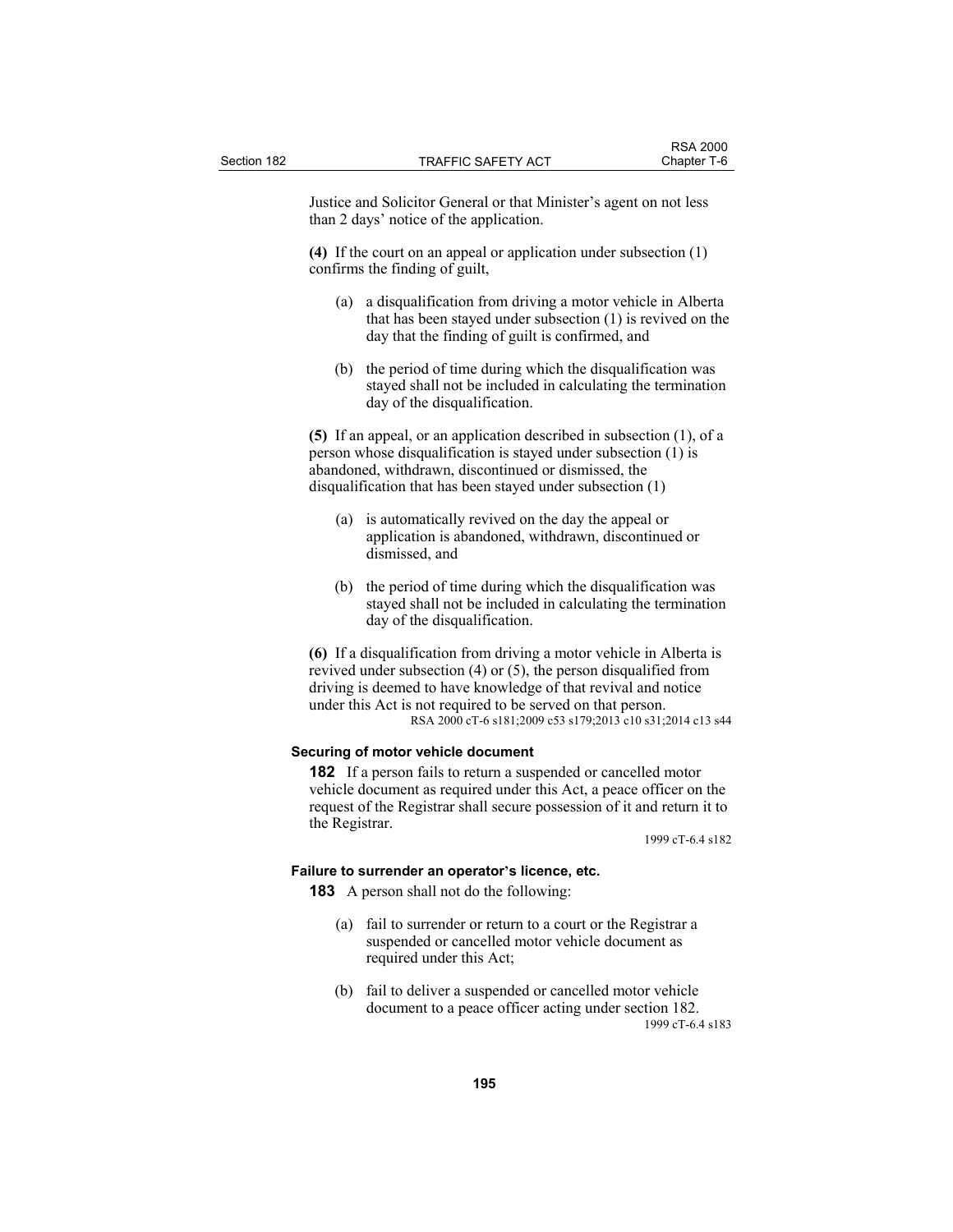# **Division 5 Rights, Remedies and Obligations**

# **Action for negligence not affected**

**184** Subject to section 187, nothing in this Act shall be construed to curtail or abridge the right of any person to commence and maintain an action for damages by reason of any injuries to a person or any property resulting from

- (a) the negligence of the owner or driver of any motor vehicle, or
- (b) the negligence of any agent or employee of the owner of the motor vehicle.

RSA 2000 cT-6 s184;2007 c45 s12

## **Onus where Act contravened**

**185** If

- (a) a person sustains loss or damage arising out of the operation of a motor vehicle on a highway, and
- (b) that motor vehicle is operated by a person who is in contravention of or fails to comply with this Act,

the onus of proof in any civil proceeding that the loss or damage did not arise by reason of that contravention or failure to comply is on the owner or driver of the motor vehicle.

1999 cT-6.4 s185

#### **Onus on owner or driver**

**186(1)** If a person sustains loss or damage by reason of a motor vehicle being in motion, the onus of proof in any civil proceeding that the loss or damage did not entirely or solely arise through the negligence or improper conduct of the owner or driver of the motor vehicle is on that owner or driver.

**(2)** This section does not apply in the case of an accident between motor vehicles on a highway.

**(3)** In this section, "motor vehicle" includes a self-propelled implement of husbandry.

1999 cT-6.4 s186

#### **When driver deemed agent of owner**

**187(0.1)** In this section,

 (a) "lender" means a person who holds a security interest in a motor vehicle through a written security agreement, who under that agreement has lent money to a person in respect of the motor vehicle and who is not in possession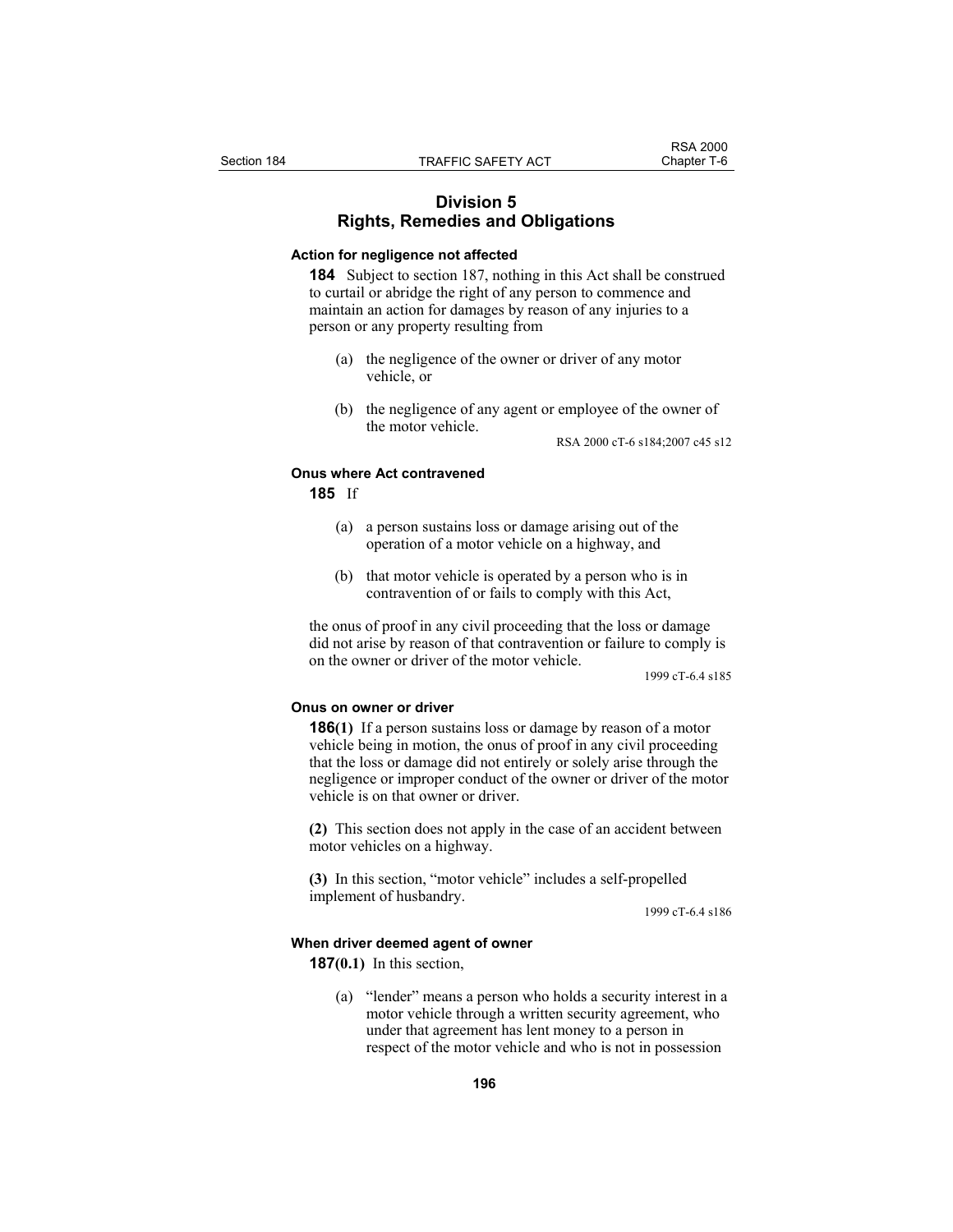of the motor vehicle but retains title to the motor vehicle, or a person to whom the lender has assigned the agreement;

- (b) "lessor" means a person who by agreement, in the ordinary course of the person's business, leases or grants exclusive use of a motor vehicle to another person for a term of more than 30 days or otherwise grants exclusive use of a motor vehicle to another person for a period of more than 30 days, and who is not in possession of the motor vehicle, or a person to whom the lessor has assigned the agreement;
- (c) "motor vehicle liability policy" means a motor vehicle liability policy under the *Insurance Act*;
- $(c.1)$  "renter" means a person who, by agreement, in the ordinary course of the person's business, rents a motor vehicle to another person for a term of no more than 30 days and who is not in possession of the motor vehicle, or a person to whom the renter has assigned the agreement;
- (d) "security agreement" means a security agreement under the *Personal Property Security Act*;
- (e) "security interest" means a security interest under the *Personal Property Security Act*;
- (f) "seller" means a person who holds a security interest in a motor vehicle through a written security agreement and sells the motor vehicle to another person under a contract in writing but retains title to the motor vehicle until the purchaser has carried out the terms of the contract and who is not in possession of the motor vehicle, or a person to whom the seller has assigned the security agreement or the contract.

**(1)** In an action for the recovery of loss or damage sustained by a person by reason of a motor vehicle on a highway, a person who, at the time that the loss or damage occurred,

- (a) was driving the motor vehicle, and
- (b) was living with and as a member of the family of the owner of the motor vehicle,

is deemed, with respect to that loss or damage,

 (c) to be the agent or employee of the owner of the motor vehicle,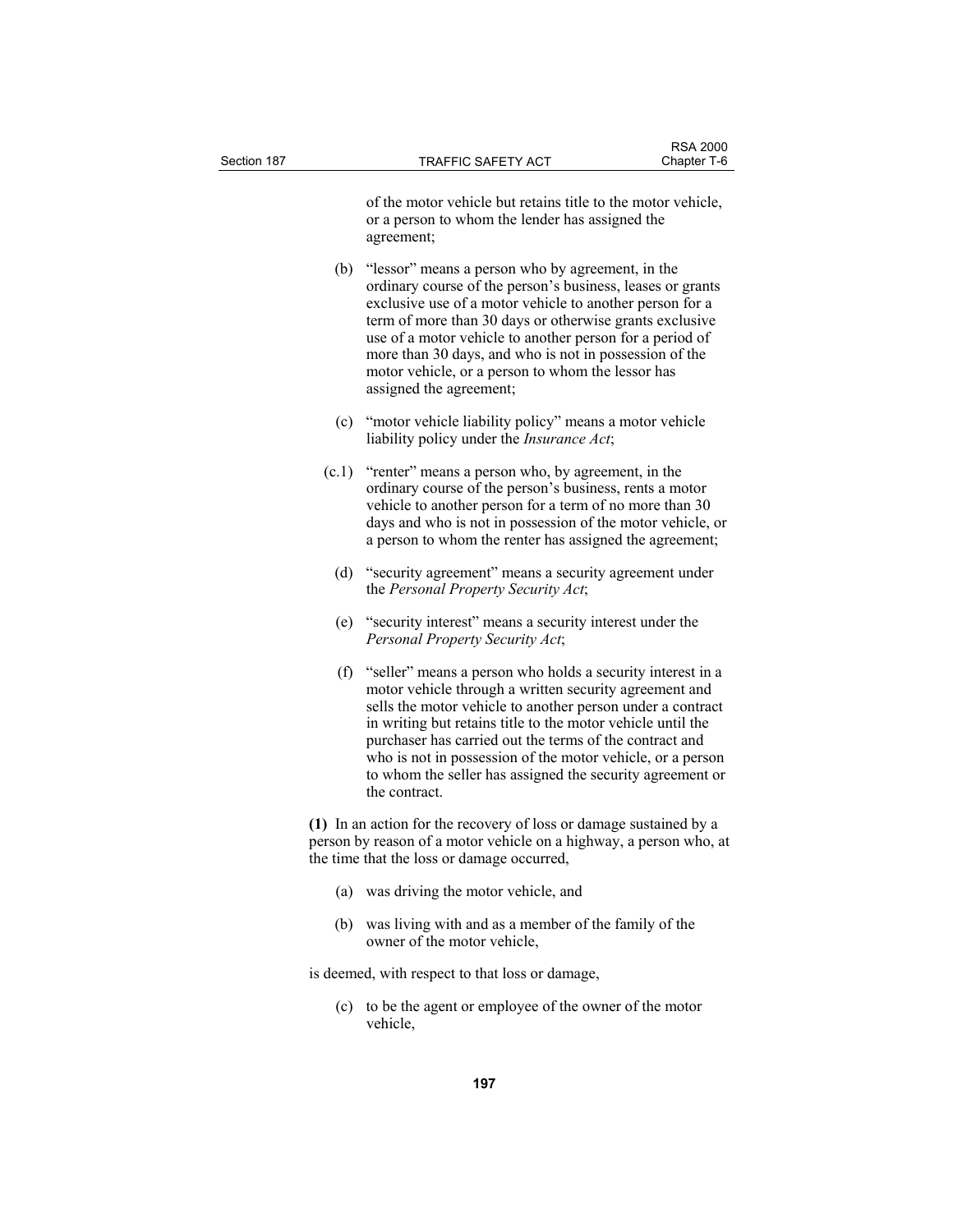| Section 187 |              | TRAFFIC SAFETY ACT                                                                                                                                                                                                                                                                                                                                                                                                                                                                                  | <b>RSA 2000</b><br>Chapter T-6 |
|-------------|--------------|-----------------------------------------------------------------------------------------------------------------------------------------------------------------------------------------------------------------------------------------------------------------------------------------------------------------------------------------------------------------------------------------------------------------------------------------------------------------------------------------------------|--------------------------------|
|             | (d)          | to be employed as the agent or employee of the owner of<br>the motor vehicle, and                                                                                                                                                                                                                                                                                                                                                                                                                   |                                |
|             |              | (e) to be driving the motor vehicle in the course of that<br>person's employment.                                                                                                                                                                                                                                                                                                                                                                                                                   |                                |
|             |              | (2) In an action for the recovery of loss or damage sustained by a<br>person by reason of a motor vehicle on a highway, a person who, at<br>the time that the loss or damage occurred,                                                                                                                                                                                                                                                                                                              |                                |
|             | (a)          | was driving the motor vehicle, and                                                                                                                                                                                                                                                                                                                                                                                                                                                                  |                                |
|             | (b)          | was in possession of the motor vehicle with the consent,<br>expressed or implied, of the owner of the motor vehicle,                                                                                                                                                                                                                                                                                                                                                                                |                                |
|             |              | is deemed, with respect to that loss or damage,                                                                                                                                                                                                                                                                                                                                                                                                                                                     |                                |
|             | (c)          | to be the agent or employee of the owner of the motor<br>vehicle,                                                                                                                                                                                                                                                                                                                                                                                                                                   |                                |
|             | (d)          | to be employed as the agent or employee of the owner of<br>the motor vehicle, and                                                                                                                                                                                                                                                                                                                                                                                                                   |                                |
|             |              | (e) to be driving the motor vehicle in the course of that<br>person's employment.                                                                                                                                                                                                                                                                                                                                                                                                                   |                                |
|             | amounts that | (2.1) Notwithstanding any other provision in this Division except<br>subsections $(5)$ and $(6)$ , in an action for the recovery of loss or<br>damage sustained by a person by reason of a motor vehicle on a<br>highway, the maximum amount for which a lender, lessor, renter or<br>seller of the motor vehicle is liable in respect of the same incident<br>in its capacity as a lender, lessor, renter or seller of the motor<br>vehicle is the amount determined under subsection (4) less any |                                |
|             | (a)          | are recovered for loss or damage under the third party<br>liability provisions of contracts evidenced by a motor<br>vehicle liability policy issued to a person other than a<br>lender, lessor, renter or seller,                                                                                                                                                                                                                                                                                   |                                |
|             | (b)          | are in respect of the use or operation of the motor vehicle,<br>and                                                                                                                                                                                                                                                                                                                                                                                                                                 |                                |
|             | (c)          | are in respect of the same incident.                                                                                                                                                                                                                                                                                                                                                                                                                                                                |                                |
|             | damage.      | (3) Notwithstanding subsections $(1)$ to $(2.1)$ , nothing in this<br>section relieves any person who is deemed to be the agent or<br>employee of the owner and to be driving the motor vehicle in the<br>course of that person's employment from liability for the loss or                                                                                                                                                                                                                         |                                |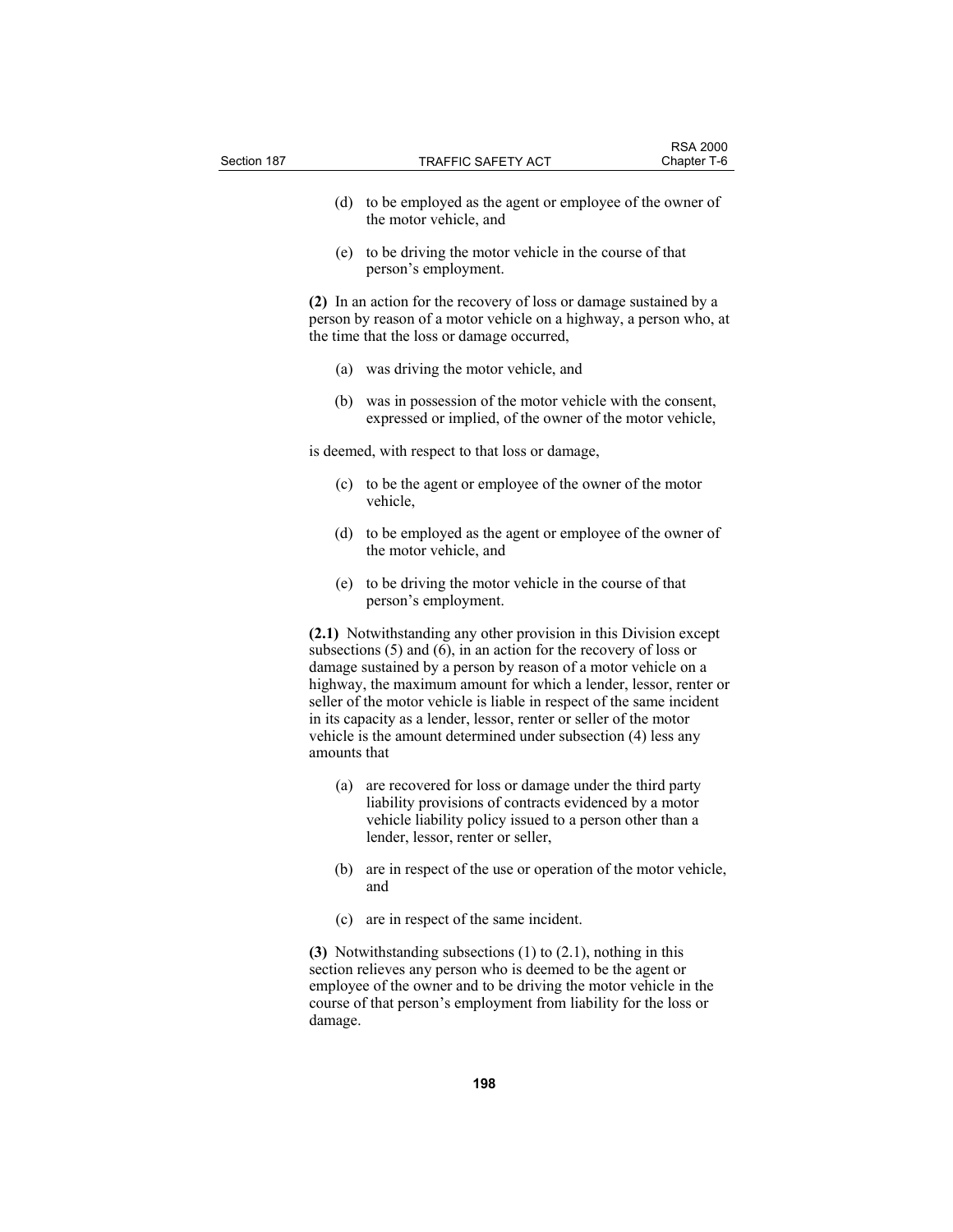**(4)** The maximum amount for which a lender, lessor, renter or seller of a motor vehicle is liable for the purposes of subsection (2.1) is the greatest of

- (a) \$1 000 000,
- (b) the amount of third party liability insurance required by law to be carried in respect of the motor vehicle, and
- (c) the amount established, or determined in the manner prescribed, by regulation.
- **(5)** Subsection (2.1) does not apply
	- (a) in respect of amounts payable by a lender, lessor, renter or seller other than by reason of vicarious liability imposed by this section, or
	- (b) to prescribed lenders, lessors, renters or sellers or motor vehicles, or prescribed classes of lenders, lessors, renters or sellers or motor vehicles.

**(6)** This section applies only in relation to loss or damage sustained on or after the date this section comes into force.

**(7)** The Minister may make regulations

- (a) establishing amounts payable, or prescribing the manner of determining amounts payable, for the purposes of subsection  $(4)(c)$ ;
- (b) prescribing lenders, lessors, renters and sellers and motor vehicles or classes of lenders, lessors, renters and sellers and motor vehicles for the purposes of subsection (5)(b).

**(8)** The Minister may make different regulations under subsection (7)(b) in relation to lenders, lessors, renters and sellers and motor vehicles, or classes of lenders, lessors, renters and sellers and motor vehicles, for different circumstances.

RSA 2000 cT-6 s187;2007 c45 s13;2009 c35 s9

#### **False statement**

**188** A person shall not knowingly make a false statement in a document, application, statement, declaration or accident report made under this Act.

1999 cT-6.4 s188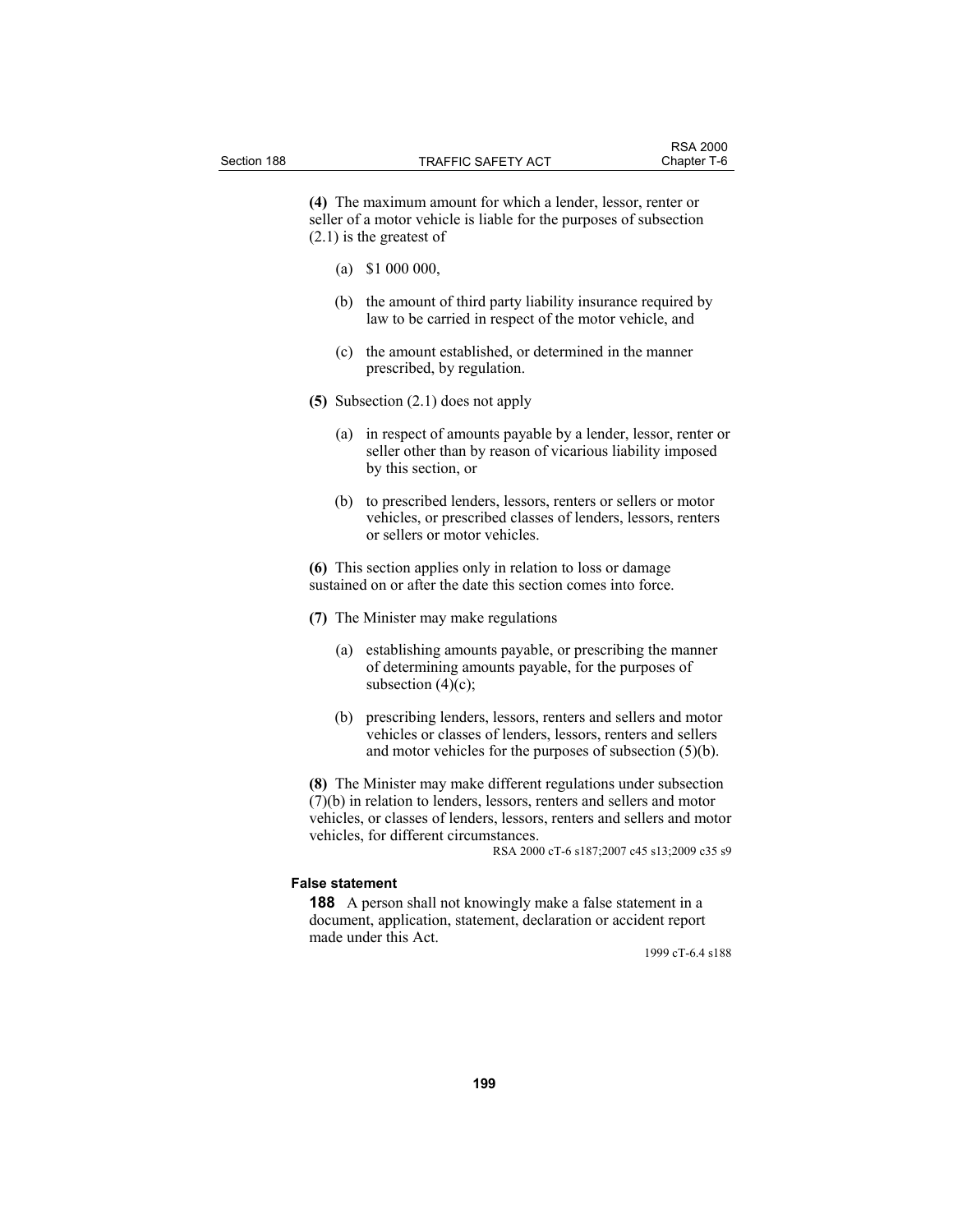# **Part 9 Transitional Provisions, Consequential Amendments, Repeals and Coming into Force**

#### **Transitional provisions**

**189(1)** In this section, "previous legislation" means

- (a) the *Highway Traffic Act*;
- (b) the *Motor Transport Act*, RSA 1980 cM-20;
- (c) the *Motor Transport Act*, SA 1992 cM-20.1;
- (d) the *Motor Vehicle Administration Act;*
- (e) the *Off-highway Vehicle Act*.
- **(2)** Where on the coming into force of this Act
	- (a) a proceeding is in progress or pending
		- (i) before the Alberta Motor Transport Board, that proceeding shall be continued under this Act before the Alberta Transportation Safety Board, or
		- (ii) before the Driver Control Board, that proceeding shall be continued under this Act before the Alberta Transportation Safety Board;
	- (b) a reference is made in any enactment, order in council, agreement or document to the Alberta Motor Transport Board or the Driver Control Board, that reference is deemed to be a reference to the Alberta Transportation Safety Board;
	- (c) a reference is made to a provision of any Act repealed pursuant to this Act, that reference is deemed to be a reference to the appropriate corresponding provision of this Act;
	- (d) a person is subject to a prosecution for a failure to comply with an Act repealed pursuant to this Act, that prosecution shall be carried on as if that repealed Act had not been repealed;
	- (e) a person is disqualified from driving in Alberta, that person is disqualified under this Act from driving in Alberta;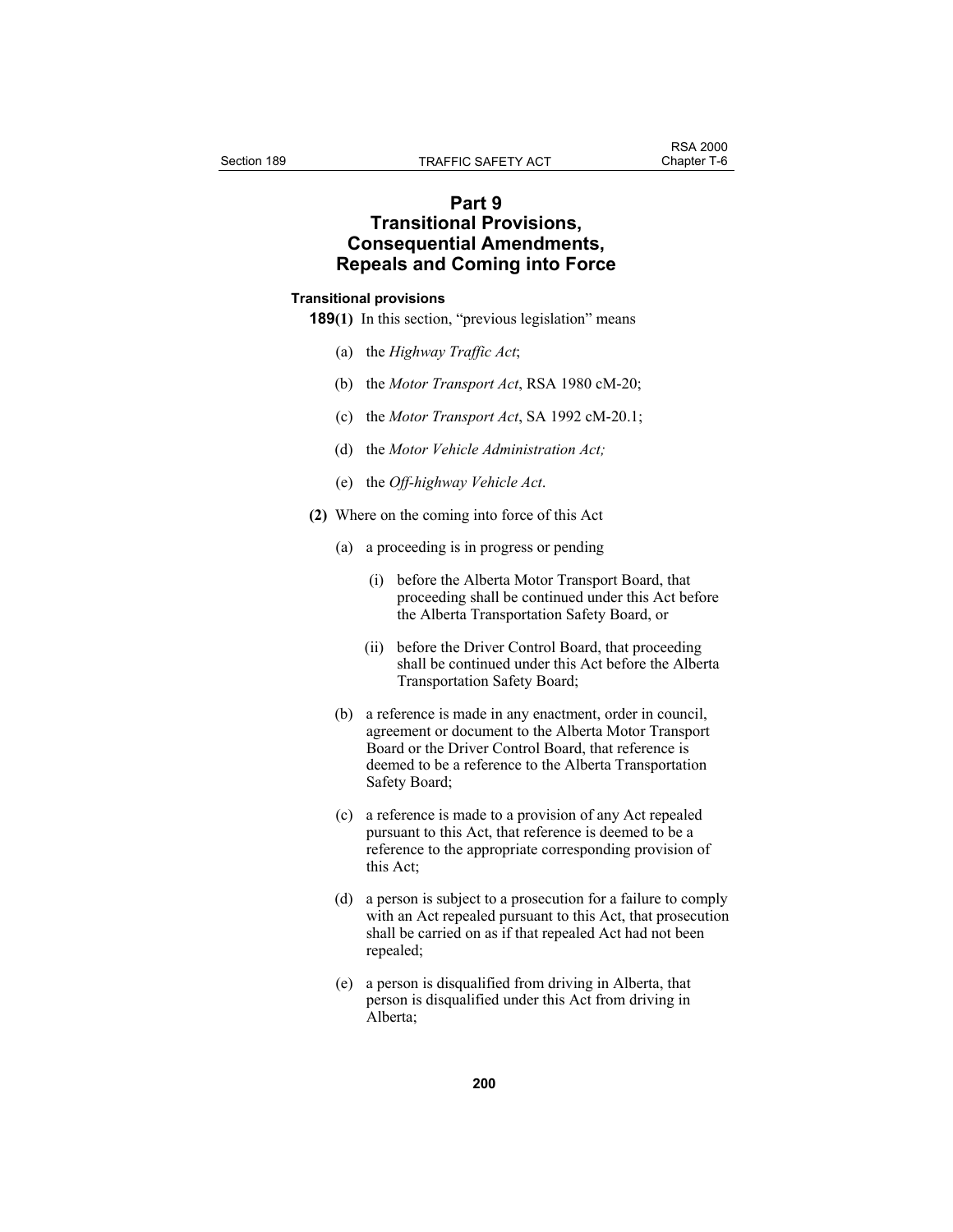| Section 191                   | <b>TRAFFIC SAFETY ACT</b>                                                                                                                                                                                                                                                                                                                                                                                                                                                                                                                                                                              | <b>RSA 2000</b><br>Chapter T-6 |  |  |
|-------------------------------|--------------------------------------------------------------------------------------------------------------------------------------------------------------------------------------------------------------------------------------------------------------------------------------------------------------------------------------------------------------------------------------------------------------------------------------------------------------------------------------------------------------------------------------------------------------------------------------------------------|--------------------------------|--|--|
|                               | (f) the registration of a vehicle has been suspended or<br>cancelled, that registration is suspended or cancelled, as<br>the case may be, under this Act;                                                                                                                                                                                                                                                                                                                                                                                                                                              |                                |  |  |
| (g)                           | any licence plates issued in respect of a vehicle have been<br>suspended or cancelled, those licence plates are suspended<br>or cancelled, as the case may be, under this Act;                                                                                                                                                                                                                                                                                                                                                                                                                         |                                |  |  |
| (h)                           | a person's operator's licence is suspended, that operator's<br>licence is suspended under this Act;                                                                                                                                                                                                                                                                                                                                                                                                                                                                                                    |                                |  |  |
| (i)                           | any reference in any provision of an enactment, other than<br>a provision that is amended by sections 192 to 214, to a<br>vehicle that is a public vehicle as defined in the Motor<br>Transport Act, RSA 1980 cM-20, is deemed to be a<br>reference to a commercial vehicle;                                                                                                                                                                                                                                                                                                                           |                                |  |  |
| (j)                           | subject to clauses (a) to (i), any order, rule, regulation,<br>direction, permit, instrument or document that was made,<br>issued, created, registered or otherwise dealt with and<br>every action taken, decision made or thing done under an<br>Act repealed pursuant to this Act that could have been<br>made, issued, created, registered, dealt with, taken or done<br>under this Act if this Act had been then in force and that is<br>still valid at the commencement of this section is deemed<br>to have been made, issued, created, registered, dealt with,<br>taken or done under this Act. |                                |  |  |
|                               | (3) The Minister may make regulations                                                                                                                                                                                                                                                                                                                                                                                                                                                                                                                                                                  |                                |  |  |
| (a)                           | respecting the transition of any matter from the previous<br>legislation;                                                                                                                                                                                                                                                                                                                                                                                                                                                                                                                              |                                |  |  |
|                               | (b) to deal with any difficulty or impossibility resulting from<br>the transition from the previous legislation.                                                                                                                                                                                                                                                                                                                                                                                                                                                                                       | 1999 cT-6.4 s189               |  |  |
| Repealed 2016 c14 s11.<br>190 |                                                                                                                                                                                                                                                                                                                                                                                                                                                                                                                                                                                                        |                                |  |  |
| <b>Regulations</b>            |                                                                                                                                                                                                                                                                                                                                                                                                                                                                                                                                                                                                        |                                |  |  |
| this Act.                     | <b>191(1)</b> The Lieutenant Governor in Council may make regulations<br>in respect of matters coming under this Act that the Minister<br>considers are not provided for or are insufficiently provided for in                                                                                                                                                                                                                                                                                                                                                                                         |                                |  |  |
|                               | (2) A regulation made under subsection $(1)$ is repealed on the<br>earliest of the following:                                                                                                                                                                                                                                                                                                                                                                                                                                                                                                          |                                |  |  |
|                               | (a) the coming into force of an amendment to a statute that                                                                                                                                                                                                                                                                                                                                                                                                                                                                                                                                            |                                |  |  |

provides for the matter dealt with in the regulation;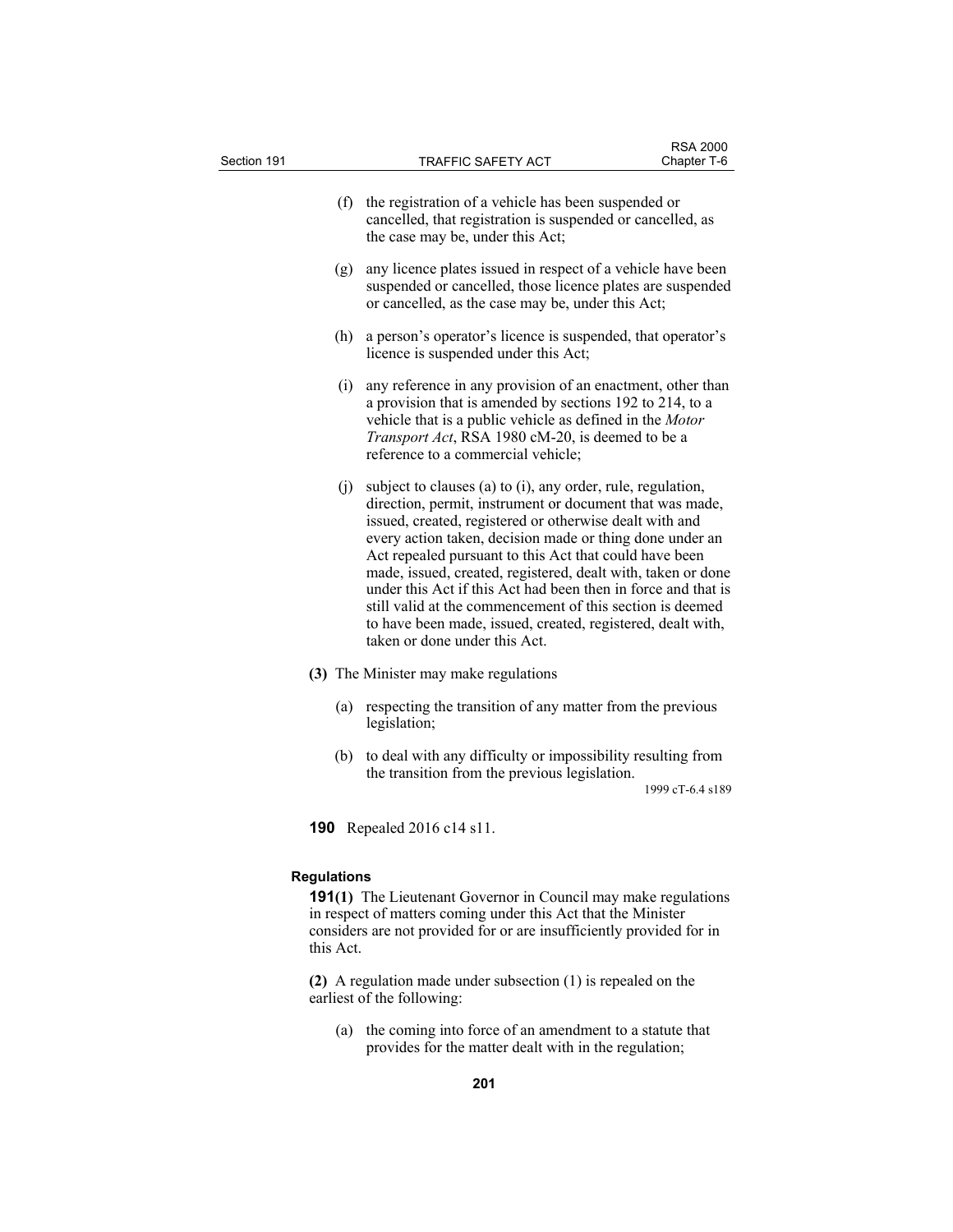| Section 214 |                          | TRAFFIC SAFETY ACT                                                                                                                                                                                                                                                                                                     | <b>RSA 2000</b><br>Chapter T-6 |
|-------------|--------------------------|------------------------------------------------------------------------------------------------------------------------------------------------------------------------------------------------------------------------------------------------------------------------------------------------------------------------|--------------------------------|
|             | (b)                      | the coming into force of a regulation that repeals the<br>regulation made under subsection (1);                                                                                                                                                                                                                        |                                |
|             | (c)                      | the expiration of 2 years from the day that the regulation<br>made under subsection (1) comes into force.                                                                                                                                                                                                              |                                |
|             |                          | (3) The repeal of a regulation under subsection $(2)(b)$ or $(c)$ does<br>not affect anything done, incurred or acquired under the authority<br>of that regulation before the repeal of that regulation.                                                                                                               |                                |
|             |                          | (4) A regulation shall not be made under subsection (1) after the<br>expiration of 3 years from the day that this section comes into<br>force, but any regulation made under subsection (1) that is in force<br>on the expiration of that 3-year period remains in force until it is<br>repealed under subsection (2). |                                |
|             |                          | (5) A regulation shall not be made under subsection $(1)$ altering the<br>provisions of subsection (2) or extending the 3-year period<br>provided for under subsection (4).                                                                                                                                            |                                |
|             |                          |                                                                                                                                                                                                                                                                                                                        | 1999 cT-6.4 s191               |
|             |                          | <b>192</b> to <b>213</b> (These sections amend other Acts; the amendments<br>have been incorporated into those Acts.)                                                                                                                                                                                                  |                                |
|             | <b>Repeals</b>           | <b>214</b> The following enactments are repealed on Proclamation:                                                                                                                                                                                                                                                      |                                |
|             | (a)                      | the Highway Traffic Act;                                                                                                                                                                                                                                                                                               |                                |
|             | (b)                      | the Motor Transport Act, RSA 2000 cM-21;                                                                                                                                                                                                                                                                               |                                |
|             | (c)                      | the <i>Motor Transport Act</i> , SA 1992 cM-20.1;                                                                                                                                                                                                                                                                      |                                |
|             | (d)                      | the Motor Vehicle Administration Act;                                                                                                                                                                                                                                                                                  |                                |
|             | (e)                      | the Motor Vehicle Administration Amendment Act, 1995;                                                                                                                                                                                                                                                                  |                                |
|             |                          | (f) the Off-highway Vehicle Act;                                                                                                                                                                                                                                                                                       |                                |
|             | (g)                      | the Schedule to this Act.                                                                                                                                                                                                                                                                                              | 1999 cT-6.4 s215               |
|             |                          | (NOTE: RSA 2000 cH-8, RSA 2000 cM-21, 1992 cM-20.1, RSA<br>2000 cM-23, RSA 2000 cO-5 and the Schedule to the Traffic Safety<br>Act proclaimed repealed May 19, 2003.)                                                                                                                                                  |                                |
|             | <b>Coming into force</b> | <b>216</b> This Act, except sections $64(a)$ , (m) and (u) and 189 and the                                                                                                                                                                                                                                             |                                |

Schedule, comes into force on Proclamation.

1999 cT-6.4 s216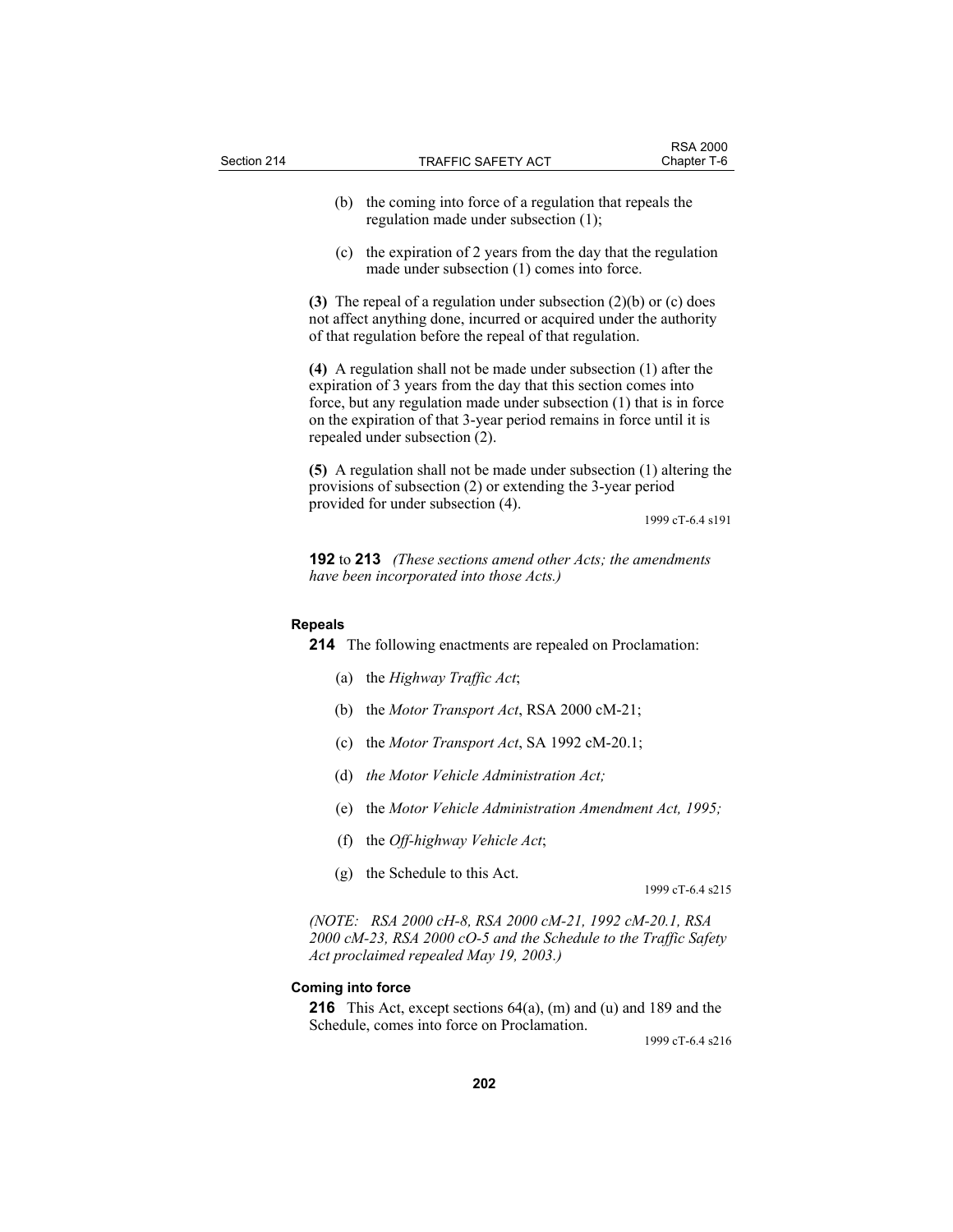*(NOTE: Proclaimed in force May 20, 2003, except ss8(2) and (3), 64(a), (m) and (u) and 189 and the Schedule.)* 

**Schedule** Repealed RSA 2000 cT-6 s214.